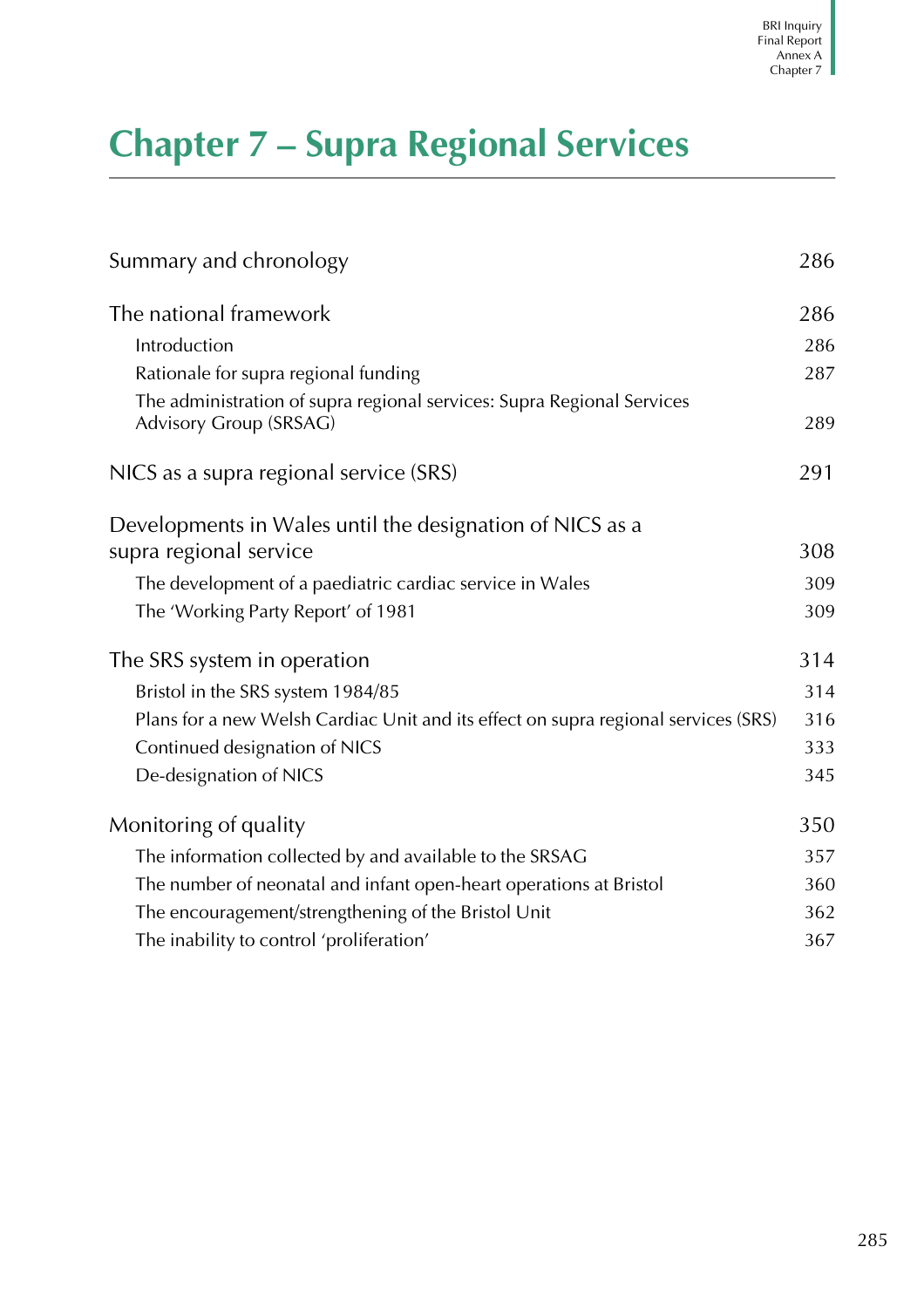## <span id="page-1-0"></span>Summary and chronology

- **1** In 1983 it was agreed between the Department of Health and Social Security (DHSS), the regional health authorities (RHAs) and the Joint Consultants Committee (JCC) that new supra regional service (SRS) arrangements would be introduced. The arrangements came into force at the beginning of the financial year 1983/84 with neonatal and infant cardiac surgery (NICS) being included in the scheme from the start of the financial year 1984/85.
- **2** The Royal College of Surgeons of England (RCSE) and the Royal College of Physicians of London (RCP) set up a joint working party that reported on 1 September 1986 into the matter of proliferation.
- **3** In December 1987 the Welsh Office asked the RCP to set up a task force to review cardiac surgery and cardiology in Wales.
- **4** On 22 January 1988 the Supra Regional Services Advisory Group (SRSAG), for the first time, discussed the possible de-designation of the whole service.
- **5** In May 1988 the RCP reported the Welsh Office as saying, amongst other things, that South Wales was capable of sustaining its own cardiac service.
- **6** On 28 July 1992 it was agreed that the SRS for NICS should be de-designated with effect from April 1994.

## <span id="page-1-1"></span>The national framework

### <span id="page-1-2"></span>**Introduction**

- **7** The SRS was intended to support the national development of highly specialised services, which required particular clinical expertise or experience, might need particular facilities and equipment, and for which the demand was such that they could not economically be provided in each region. It was hoped that by providing a special funding system, dedicated to an individual service, proliferation in the development of these services could be limited.
- **8** The funds for the SRS were acquired by 'top-slicing' a levy each year from the funds allocated by Parliament for Hospital and Community Health Services. The levy had the effect of reducing (marginally) the overall amount available for RHAs to spend on local health services. The SRS funds were then administered directly by the Department (of Health and Social Security, from 1988 of Health), on the advice of the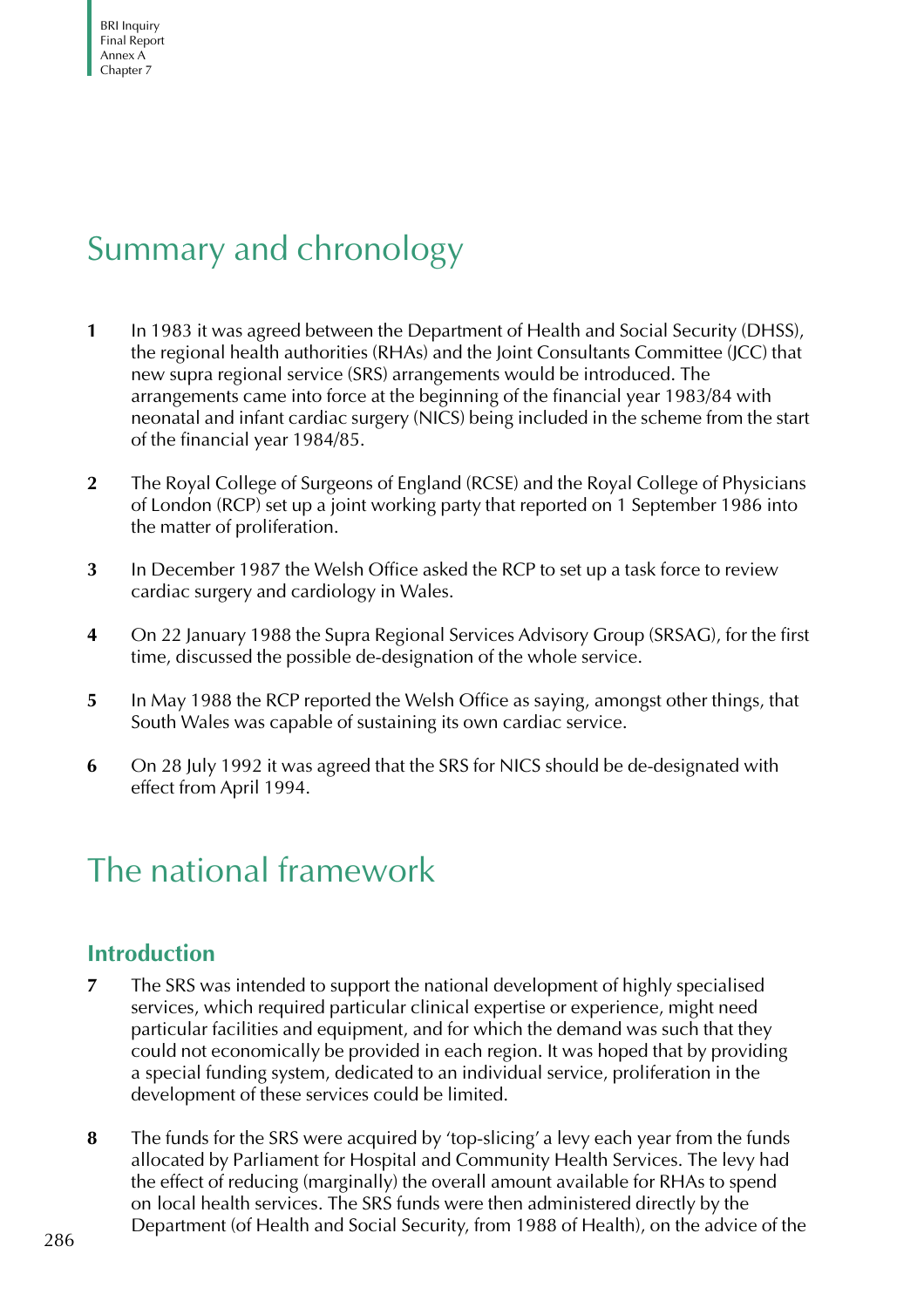SRSAG. The secretariat of the SRSAG liaised directly with the health authorities and later the trusts that provided services funded through this mechanism. The financial implications of SRS for Bristol are set out in Chapter 6.

- **9** The top-sliced amount was then used to provide secure funding direct from the Department to centres 'designated' to receive such funds as part of a designated service. It was as part of the SRS that, between 1984 and 1994, funds were made available for the designated service of NICS.
- **10** NICS related to children under 1 year of age only: 'infants' meant children under 1, and the term 'neonates' meant children under 1 month of age. Throughout the period of the Inquiry's Terms of Reference, the arrangements for organising and funding cardiac surgery for older children, those aged between 1 and 16, were the same as those which applied to the vast majority of children's and adult acute healthcare services. Thus, there were no special arrangements for funding paediatric cardiac surgery for children aged over 1. It was funded through the Regional Health Authority (RHA), until the provider-purchaser split took effect in 1991, after which they were provided in accordance with arrangements ('contracts') made between the provider unit and the District Health Authority (DHA) purchasers.

### <span id="page-2-0"></span>**Rationale for supra regional funding**

- **11** The concept of focused, specialised centres for, amongst other specialities, NICS, was something discussed within the medical profession from at least the 1960s.
- **12** Dr Norman Halliday (Medical Secretary, SRSAG 1983–1994) said in evidence:

'The reason for setting up the supra regional service and the reason for selecting any particular service was principally funding … But of course from the Department's point of view, we recognised that there was also a benefit in that. There was a benefit in that we could control the development of the services, which would be beneficial in terms of cost, but also beneficial in terms of benefits to the patients, because the experience worldwide was that the more a doctor does a particular form of treatment, the better are his results. So by controlling the development of these services, we would be giving benefits to the patients.'1

- **13** The process by which the system was gradually established began in earnest from 1974 onwards. It included the setting up of a Joint Working Party between the Department's Medical Policy Division (MPD) and representatives of the medical profession to consider how specialised clinical services should be delivered.2
- **14** This Working Party met regularly and, in 1983, the need for specialist services was agreed between the Department, the RHAs and the Joint Consultants' Committee (JCC) such that, consequently, SRS arrangements would be introduced. A view was

<sup>1</sup> T13 p. 12 Dr Halliday

<sup>2</sup> WIT 0049 0002 Dr Halliday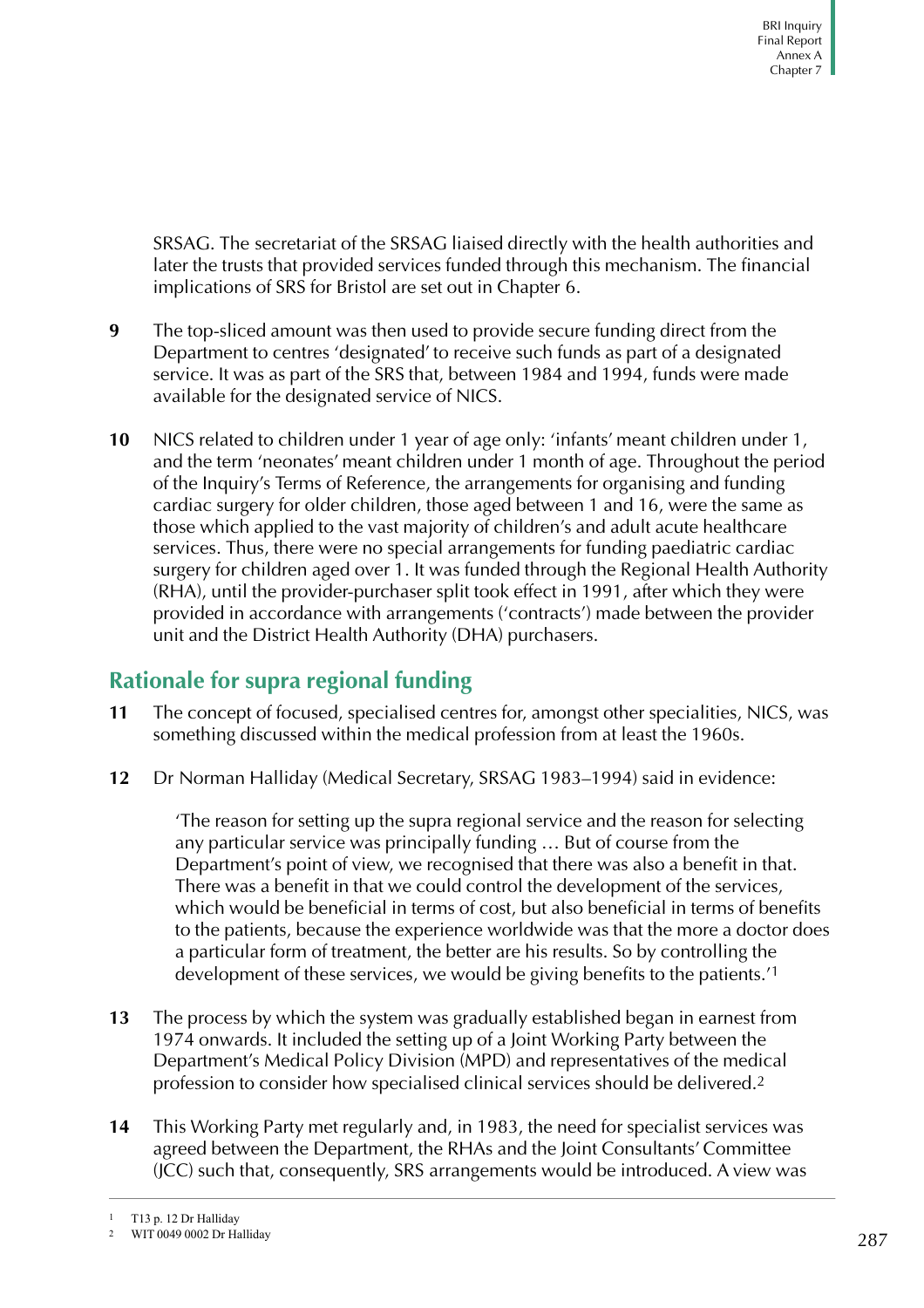taken that, in order to be economically viable and clinically effective, the small number of specialised health services (serving a population substantially larger than that of any one region) could not be funded through the usual mechanism.

**15** In his formal written statement Dr Halliday stated that, in relation to designation:

'An essential criterion which was agreed with the medical profession during the protracted discussions leading to the establishment of the SRS arrangements was the requirement that a designated service should not be provided outside of designated units.'3

- **16** Dr Halliday defined the 'medical profession' as the JCC, the Royal Colleges and the British Medical Association (BMA).4
- **17** In oral evidence he also described his understanding of the role of advice from the Royal Colleges, in designating particular units as part of the SRS:

'I think you would have to ask the Royal Colleges what they were looking for, but what we would expect from the Royal Colleges is their expert opinion as to the facilities available in the unit, the staffing of the unit, the qualifications and experience of the staff, and in their opinion, the ability of that unit to provide that service.'5

**18** In respect of proliferation, the SRS was able to nurture the chosen specialties, many of which were new forms of treatment or treatments for small groups in the population, thus allowing expertise to develop within the funded Centres. It appears to have had some success in limiting the spread of some specialised services, e.g. transplant surgery. Dr Halliday's view was that the overall supra regional system had 'proved to be a complete success'.6 He said:

'If one can implement the arrangements effectively, you should have the services concentrated in a few centres.'7

However, paediatric cardiac surgery had already been provided in a number of units before the scheme began and proliferation in this area was always difficult to control.

**19** The SRSAG knew that there were 'too many' units undertaking NICS, as Dr Halliday explained:

'... the supra regional service arrangements were set up for any service that fitted the criteria. We took neonatal and infant cardiac surgery into the arrangements

<sup>3</sup> WIT 0049 0013 Dr Halliday

<sup>4</sup> WIT 0049 0018 Dr Halliday

<sup>5</sup> T13 p. 18 Dr Halliday

<sup>6</sup> WIT 0049 0003 Dr Halliday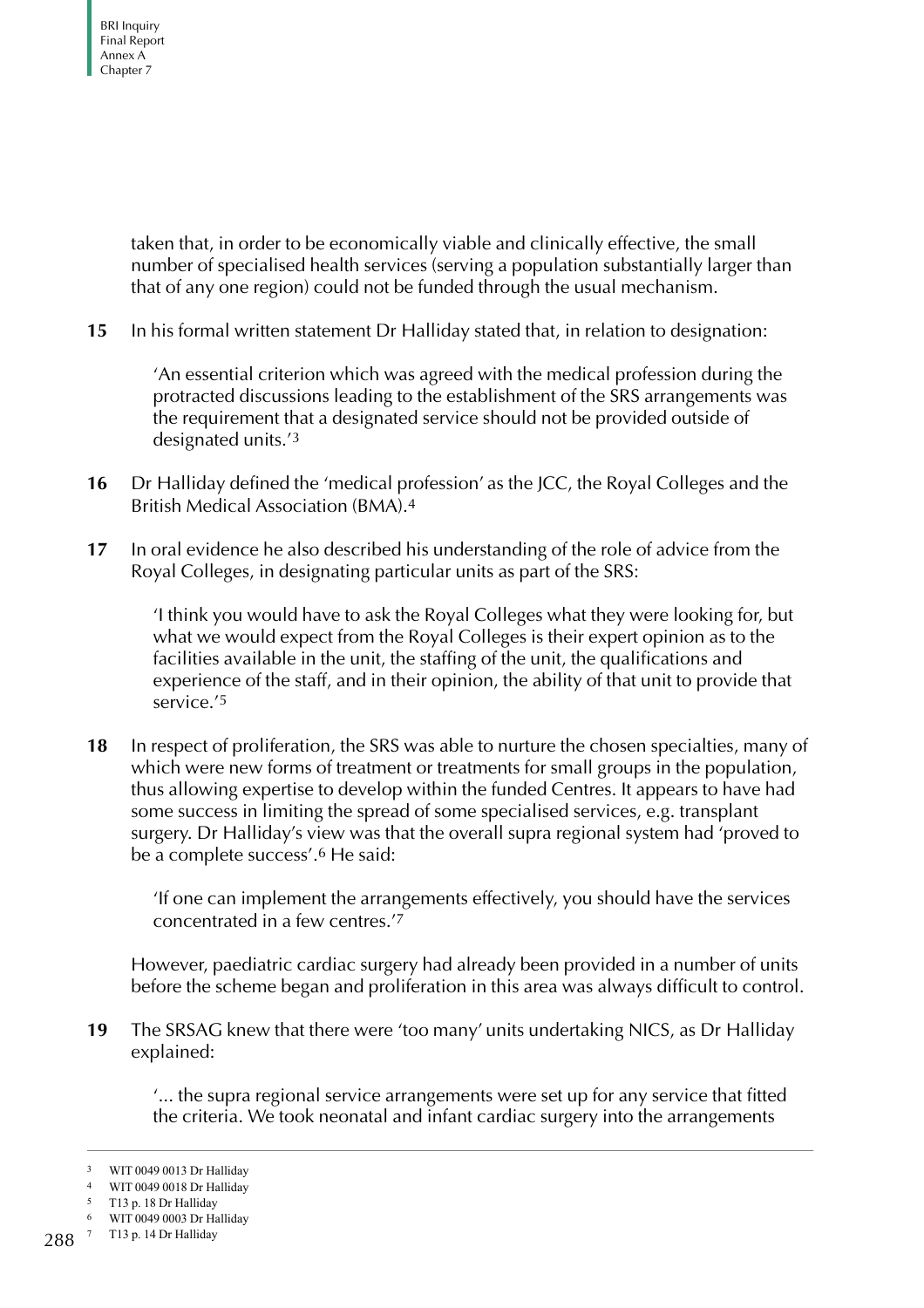knowing that there were more units than we needed. We hoped we could bring about a rationalisation. That was not achieved. That is not a failure of the supra regional service funding arrangements, that is a failure of trying to change an established service, which had been in existence for decades, and, in the absence of any formal powers that will allow anyone to tell doctors what to do, I do not think it is in the interests of anyone to tell doctors what to do.'8

**20** The Department had no binding powers to limit services only to designated centres and, indeed, recognised this. For example, on 27 October 1986 Mr Antony Hurst (Administrative Secretary of the SRSAG, 1983–1987) wrote to the South Western Regional Health Authority (SWRHA), indicating that the supra regional arrangements were:

'… essentially funding arrangements, and we have no powers to determine referral practices which remain a clinical responsibility; HN(83)36 discourages health authorities from providing supra regional services in units that are not designated as supra regional centres, but this is not binding on clinicians.'9

### <span id="page-4-0"></span>**The administration of supra regional services: Supra Regional Services Advisory Group (SRSAG)**

**21** As part of the SRS, an Advisory Group was established with Terms of Reference which included the duty:

'To advise the Secretary of State, through Chairmen of Regional Health Authorities, on the identification of services to be funded supra regionally and on the appropriate level of provision.' 10

- **22** This advice was to cover which services should be funded, supra regionally, in the forthcoming year; which units should be designated to provide them; and what level of funds should be allocated to each designated unit. Authorities would then be notified of the Secretary of State's decision, reached in the light of the SRSAG's recommendations.11
- **23** The Inquiry heard evidence from Sir Graham Hart, Permanent Secretary at the Department of Health from March 1992 to November 1997, on the position of the SRSAG in the Departmental structure.

<sup>8</sup> T13 p. 82 Dr Halliday

<sup>9</sup> UBHT 0062 0213; letter dated 27 October 1986 from Mr Hurst to SWRHA

<sup>10</sup> DOH 0002 0022; circular HN(83)36

<sup>11</sup> DOH 0002 0022; circular HN(83)36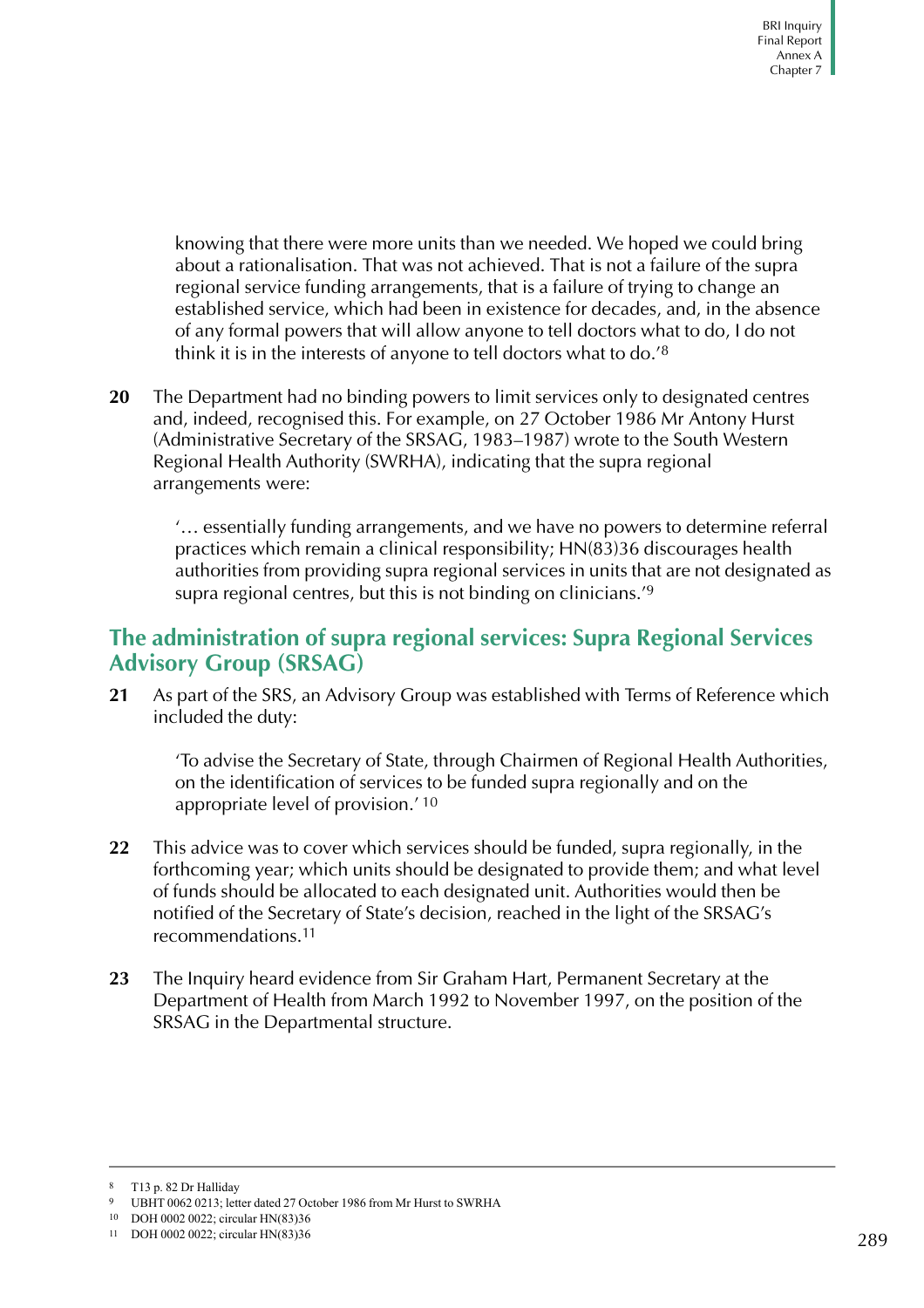#### **24** He indicated that:

'It was not technically part of anybody's command. It was an advisory group, chaired by a regional chairman who actually stood outside the Departmental structure. It was outside people serviced by officials from within.'12

He went on to say: 'I do not think it reported to any official in the Department; it reported unequivocally to ministers.'13

**25** Sir Graham explained how there was interaction between the SRSAG and the NHS Management Executive (NHSME) and the wider Department.14 He also described the process:

'The Supra Regional Services Advisory Group would meet. They would consider papers. They would take decisions. Those decisions would, as it were, take the form of recommendations to ministers.

'Officials in the Department on the policy side would then brief ministers, inform ministers, about those decisions … When there was something that needed to be decided or to be done of importance, then either Dr Halliday or one of his administrative colleagues, they would presumably agree between them who would handle it, would put a submission up the line which would go to ministers.'15

**26** Later in his evidence, Sir Graham again dealt with the process:

'… it [the SRSAG's recommendation] would come with a submission from officials, saying "Here is a report from the Supra Regional Services Advisory Group", I would expect, "This is what we think about it and here are the issues that you need to consider, you need to be aware", you know, on the pro side, on the con side. "Will you please tell us your decision".'16

- **27** The SRSAG was supported by a Secretariat provided by a Departmental doctor and an official. The Medical Secretary, Dr Halliday, was in post throughout the period 1983 to 1992.17 He was a Senior Principal Medical Officer and reported to Dr Michael Abrams, Deputy Chief Medical Officer.
- **28** The Administrative Secretary held the grade of Principal. During the relevant period, Anthony Hurst 1983–1987, Alan Angilley 1987–1992 and Steven Owen 1992–1996 held the post.

<sup>12</sup> T52 p. 7 Sir Graham Hart

<sup>13</sup> T52 p. 12 Sir Graham Hart

<sup>14</sup> T52 p. 11 Sir Graham Hart

<sup>15</sup> T52 p. 14 Sir Graham Hart

<sup>16</sup> T52 p. 17–18 Sir Graham Hart

<sup>17</sup> WIT 0049 0001; Dr Halliday continued as Secretary to SRSAG after he retired in 1992, until 1994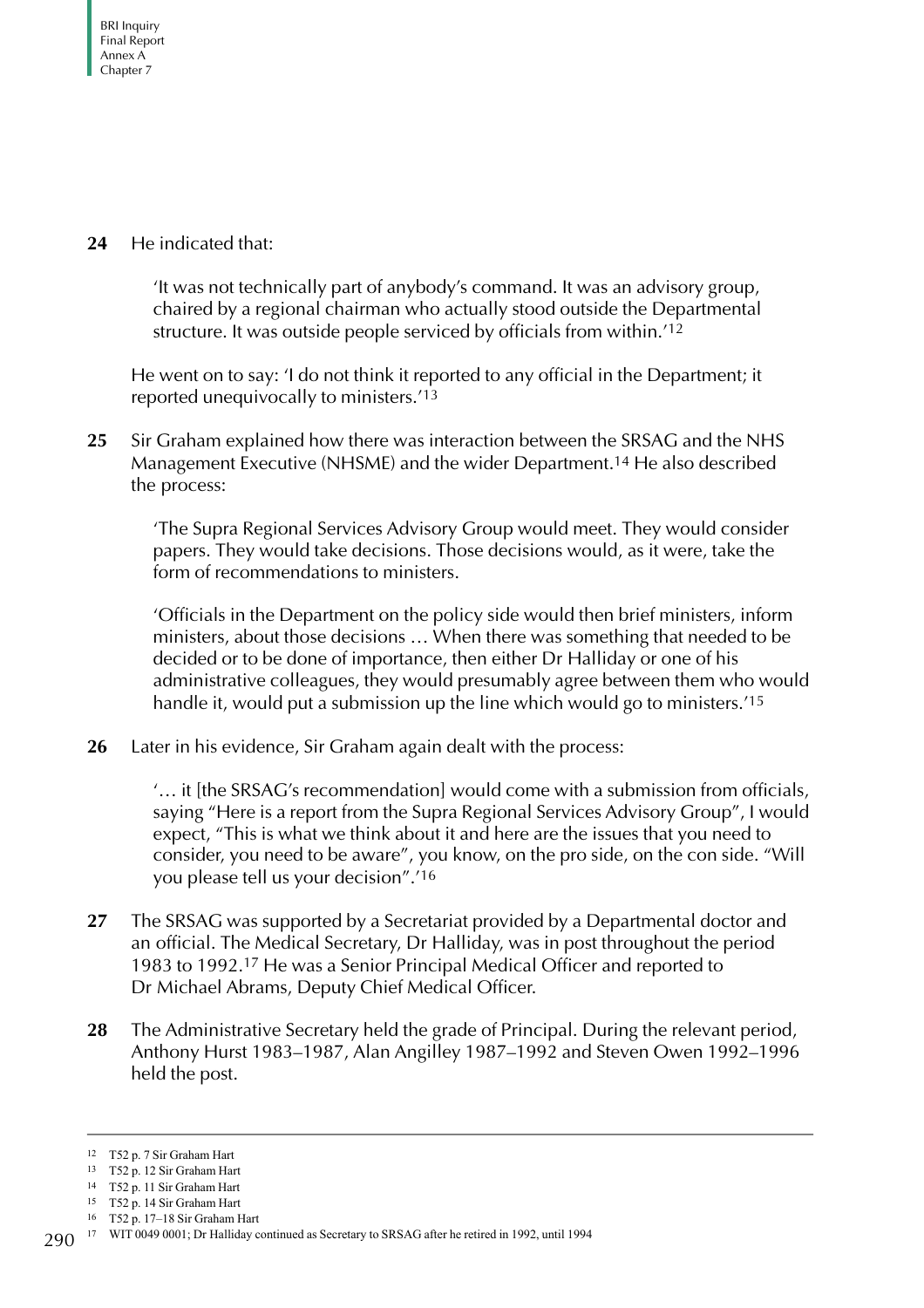## <span id="page-6-0"></span>NICS as a supra regional service (SRS)

**29** Numerous reports, papers and notes of meetings were written on the topic of NICS and will be referred to hereafter. For convenience, the following table sets out the principal documents:

| <b>Date</b>     | <b>Title</b>                                                                                                                                                                                                                                                                                              | <b>Author</b>                                                                                                                                                                                                                                                                                                                                                                                                                                                                                     |
|-----------------|-----------------------------------------------------------------------------------------------------------------------------------------------------------------------------------------------------------------------------------------------------------------------------------------------------------|---------------------------------------------------------------------------------------------------------------------------------------------------------------------------------------------------------------------------------------------------------------------------------------------------------------------------------------------------------------------------------------------------------------------------------------------------------------------------------------------------|
| 1 February 1979 | Cardiac Services for Children in England<br>and Wales                                                                                                                                                                                                                                                     | Gray OP (British Paediatric Association)<br>(University Hospital of Wales), Mann TP<br>(British Paediatric Association) (Royal<br>Alexandra Hospital), Simpkiss MJ (British<br>Paediatric Association) (Poole General<br>Hospital), Joseph MC (British Paediatric<br>Cardiology Section) (Guy's Hospital), Jones<br>RS (British Paediatric Cardiology Section)<br>(Alder Hey Children's Hospital), Watson GH<br>(British Paediatric Cardiology Section) (Royal<br>Manchester Children's Hospital) |
| 1 January 1980  | Provision of Services for the Diagnosis and<br>Treatment of Heart Disease in England and<br>Wales                                                                                                                                                                                                         | Joint Cardiology Committee of the Royal<br>College of Physicians of London and the<br>Royal College of Surgeons of England                                                                                                                                                                                                                                                                                                                                                                        |
| 1 January 1980  | Second Report of a Joint Cardiology<br>Committee of the Royal College of<br>Physicians of London and the Royal College<br>of Surgeons of England on Combined<br>Cardiac Centres for Investigation and<br>Treatment with a note on the Requirements<br>of Cardiology in Hospitals Outside such a<br>Centre | Royal College of Physicians of London,<br>Royal College of Surgeons of England                                                                                                                                                                                                                                                                                                                                                                                                                    |
| 1 December 1981 | Report of the Working Party on<br>Cardiothoracic Services in Wales                                                                                                                                                                                                                                        |                                                                                                                                                                                                                                                                                                                                                                                                                                                                                                   |
| December 1983   | Supra Regional Services Circular HN (83)36                                                                                                                                                                                                                                                                | Department of Health and Social Security<br>(DHSS)                                                                                                                                                                                                                                                                                                                                                                                                                                                |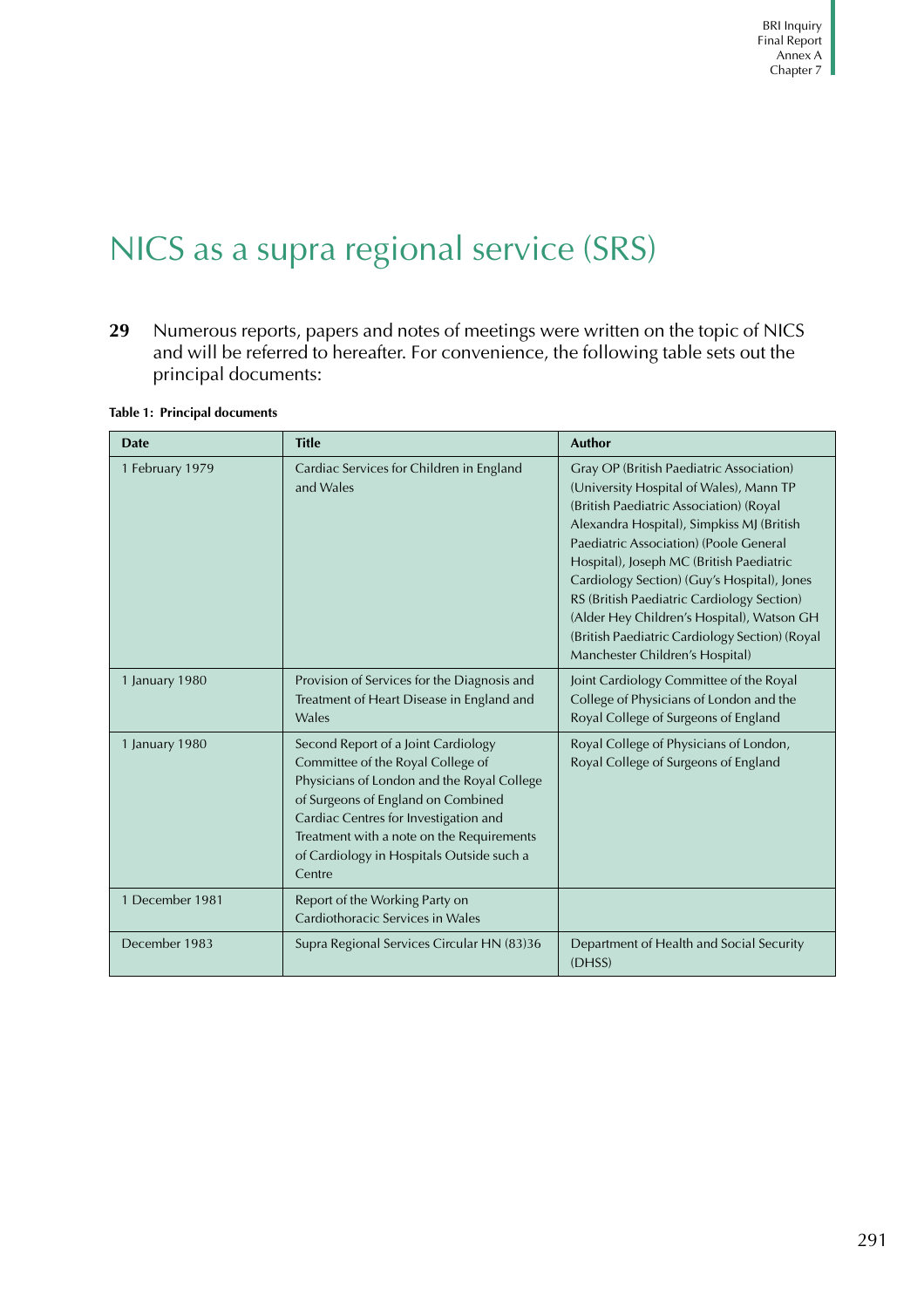| <b>Date</b>      | <b>Title</b>                                                                                                                                                                                                                           | <b>Author</b>                                                                                                                                                                                                                                                                                                                                                                                                                                                                                                                                                                                                                                                                                                                                                            |
|------------------|----------------------------------------------------------------------------------------------------------------------------------------------------------------------------------------------------------------------------------------|--------------------------------------------------------------------------------------------------------------------------------------------------------------------------------------------------------------------------------------------------------------------------------------------------------------------------------------------------------------------------------------------------------------------------------------------------------------------------------------------------------------------------------------------------------------------------------------------------------------------------------------------------------------------------------------------------------------------------------------------------------------------------|
| 4 October 1984   | Minutes of the meeting of Consultants from<br>the nine designated Supra Regional Centres<br>called by the Department of Health & Social<br>Security (DHSS) held on 4 October 1984 in<br>Hannibal House, Elephant and Castle,<br>London | DeGionvani JV (Birmingham), Dickinson D<br>(Leeds), Hamilton D (Liverpool), Holden MP<br>(Newcastle), Hunter S (Newcastle), Jones O<br>(Guy's), Jordan S (Bristol), Keeton BR<br>(Southampton), Lincoln C (Brompton),<br>Macarthey F (Gt Ormond Street), Munro J<br>(Southampton), Shinebourne EA (Brompton),<br>Silove ED (Birmingham), Stark J (Gt Ormond<br>Street), Tynan M (Guy's), Davidson J (Nursing<br>Division), Hurst A (Health Services Division,<br>Chairman, afternoon), McInnes D (Medical<br>Division - Paediatric Services), O'Toole SM<br>(Finance Division), Paterson NFC (Health<br>Services Division), Prophet M (Medical<br>Division, Chairman, morning), Sherriff JM<br>(Health Services Division), Wilkinson JL<br>(Liverpool), Walker D (Leeds) |
| 5 December 1984  | Minutes of the meeting of representatives of<br>the designated Supra Regional Centres<br>called by the DHSS held on 5 December<br>1984 in Hannibal House, Elephant and<br>Castle, London                                               | DeGionvani JV (Birmingham), Dickinson D<br>(Leeds), Hamilton D (Liverpool), Hunter S<br>(Newcastle), Joffe HS (Bristol), Jones O<br>(Guy's), Keeton BR (Southampton), Lincoln C<br>(Brompton), Macarthey F (Gt<br>Ormond Street), Munro J (Southampton),<br>Shinebourne EA (Brompton), Silove ED<br>(Birmingham), Stark J (Gt Ormond Street),<br>Tynan M (Guy's), Walker D (Leeds),<br>Wilkinson JL (Liverpool), Wisheart J (Bristol),<br>Hurst A (Health Services Division,<br>Chairman), McInnes D (Medical Division -<br>Paediatric Services), Staniforth M (Medical<br>Division - Cardiac Services), Sherriff J<br>(Health Services Division, Secretary),<br>Roberts KD (Birmingham), Shaw D<br>(Southampton)                                                        |
| 1 lune 1986      | South Glamorgan Health Authority -<br>Regional Cardiac Service for Wales -<br>Paediatric Cardiac Facilities to be Provided<br>at The University Hospital of Wales Cardiff-<br>'Approval in Principle' Submission June<br>1986          | Harrhy G (South Glamorgan Health<br>Authority)                                                                                                                                                                                                                                                                                                                                                                                                                                                                                                                                                                                                                                                                                                                           |
| 1 September 1986 | Report of a Joint Working Party of the Royal<br>College of Physicians of London and the<br>Royal College of Surgeons of England                                                                                                        | Royal College of Physicians of London,<br>Royal College of Surgeons of England                                                                                                                                                                                                                                                                                                                                                                                                                                                                                                                                                                                                                                                                                           |
| 2 September 1986 | Draft Copy – Paediatric Cardiac Services in<br>Wales                                                                                                                                                                                   | Henderson A                                                                                                                                                                                                                                                                                                                                                                                                                                                                                                                                                                                                                                                                                                                                                              |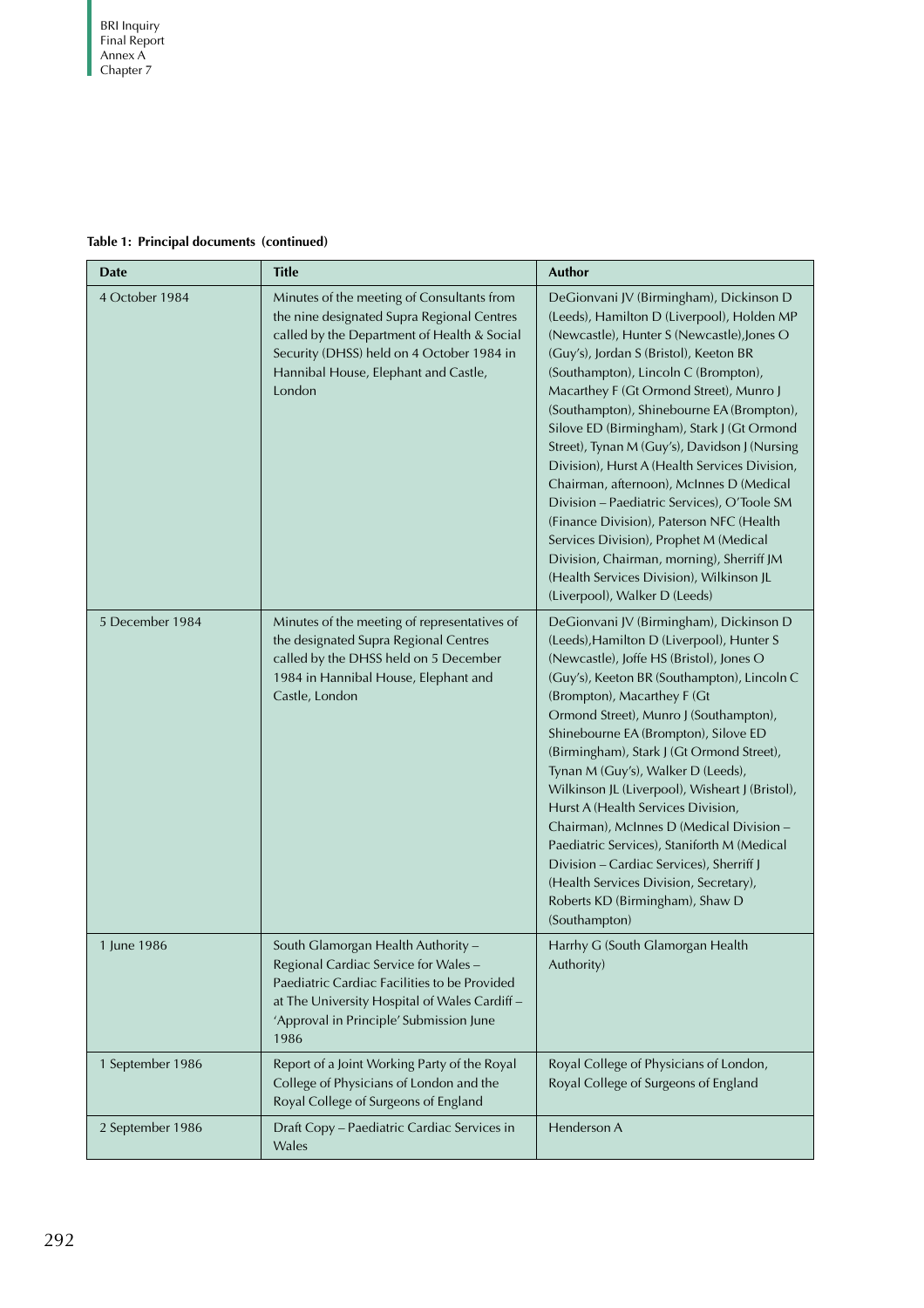#### **Table 1: Principal documents (continued)**

| <b>Date</b>       | <b>Title</b>                                                                                                                                                         | <b>Author</b>                                                                                                                                                                                                                                                                                                                                                 |
|-------------------|----------------------------------------------------------------------------------------------------------------------------------------------------------------------|---------------------------------------------------------------------------------------------------------------------------------------------------------------------------------------------------------------------------------------------------------------------------------------------------------------------------------------------------------------|
| 2 September 1986  | Note of meeting between the Welsh Office<br>and South Glamorgan HA on 2 September<br>1986 at the Boardroom University Hospital<br>Wales (UHW) Cardiff                | McGlinn D (Welsh Office), George M<br>(Welsh Office), Vass D (Welsh Office), Skone<br>J (South Glamorgan HA), Thomas (South<br>Glamorgan HA), Henderson A (South<br>Glamorgan HA), Roberts KD (South<br>Glamorgan HA), Williams R (South<br>Glamorgan HA), Clay L (South Glamorgan<br>HA), Wilson P (South Glamorgan HA),<br>Abrorillo A (South Glamorgan HA) |
| 20 October 1986   | Note of meeting held by Medical Officers of<br>the Welsh Office with South Glamorgan<br>Health Authority on 20 October 1986                                          | Crompton G (Welsh Office), Hine D (Welsh<br>Office), George A (Welsh Office), Lloyd J<br>(Welsh Office), Webb S (Welsh Office),<br>Henderson A (South Glamorgan HA), Gray<br>O (South Glamorgan HA), Hughes I (South<br>Glamorgan HA), Skone J (South Glamorgan<br>HA)                                                                                        |
| 10 December 1986  | Paediatric Cardiology and Paediatric<br>Cardiac Surgery - A Situation Report                                                                                         | Lloyd J                                                                                                                                                                                                                                                                                                                                                       |
| <b>Late 1986</b>  | Paediatric Cardiology Services for Wales-<br>Report on Neonatal and Infant Cardiology<br>and Cardiac Surgery                                                         | Welsh Office                                                                                                                                                                                                                                                                                                                                                  |
| 22 January 1988   | Paper SRS(88)2                                                                                                                                                       | <b>SRSAG</b>                                                                                                                                                                                                                                                                                                                                                  |
| May 1988          | Royal College of Physicians Report on<br>Advisory Group on Cardiac Services in<br>South Wales                                                                        | Royal College of Physicians of London                                                                                                                                                                                                                                                                                                                         |
| 22 February 1989  | Report of a visit on behalf of the Specialist<br>Advisory Committee in Cardio-Thoracic<br>Surgery to the Bristol Hospitals - Bristol<br>Royal Infirmary and Frenchay | Ross B, Taylor K                                                                                                                                                                                                                                                                                                                                              |
| 1 July 1989       | Interim Report of the Working Party on<br>Neonatal and Infant Supra Regional Cardiac<br>Surgical Units in England and Wales                                          | Joint Working Party on Neonatal and Infant<br>Supra Regional Cardiac Surgical Units                                                                                                                                                                                                                                                                           |
| 28 September 1989 | Minute of meeting held on 28 September<br>1989 in Hannibal House, Elephant and<br>Castle, London                                                                     | SRSAG                                                                                                                                                                                                                                                                                                                                                         |
| 1990              | Paper - SRS (90) 6                                                                                                                                                   | SRSAG                                                                                                                                                                                                                                                                                                                                                         |
| 1990              | Paper - SRS (90) 15                                                                                                                                                  | SRSAG                                                                                                                                                                                                                                                                                                                                                         |
| 26 July 1990      | Minutes of the meeting held on 26 July 1990<br>at Hannibal House, Elephant and Castle,<br>London                                                                     | SRSAG                                                                                                                                                                                                                                                                                                                                                         |
| 3 October 1990    | Minutes of the meeting held on 3 October<br>1990 at Hannibal House, Elephant and<br>Castle, London                                                                   | SRSAG                                                                                                                                                                                                                                                                                                                                                         |
| 1991              | Draft SRS (91)                                                                                                                                                       | SRSAG                                                                                                                                                                                                                                                                                                                                                         |
| 1992              | SRSAG - Designation Issues - SRS 92(2)                                                                                                                               | SRSAG                                                                                                                                                                                                                                                                                                                                                         |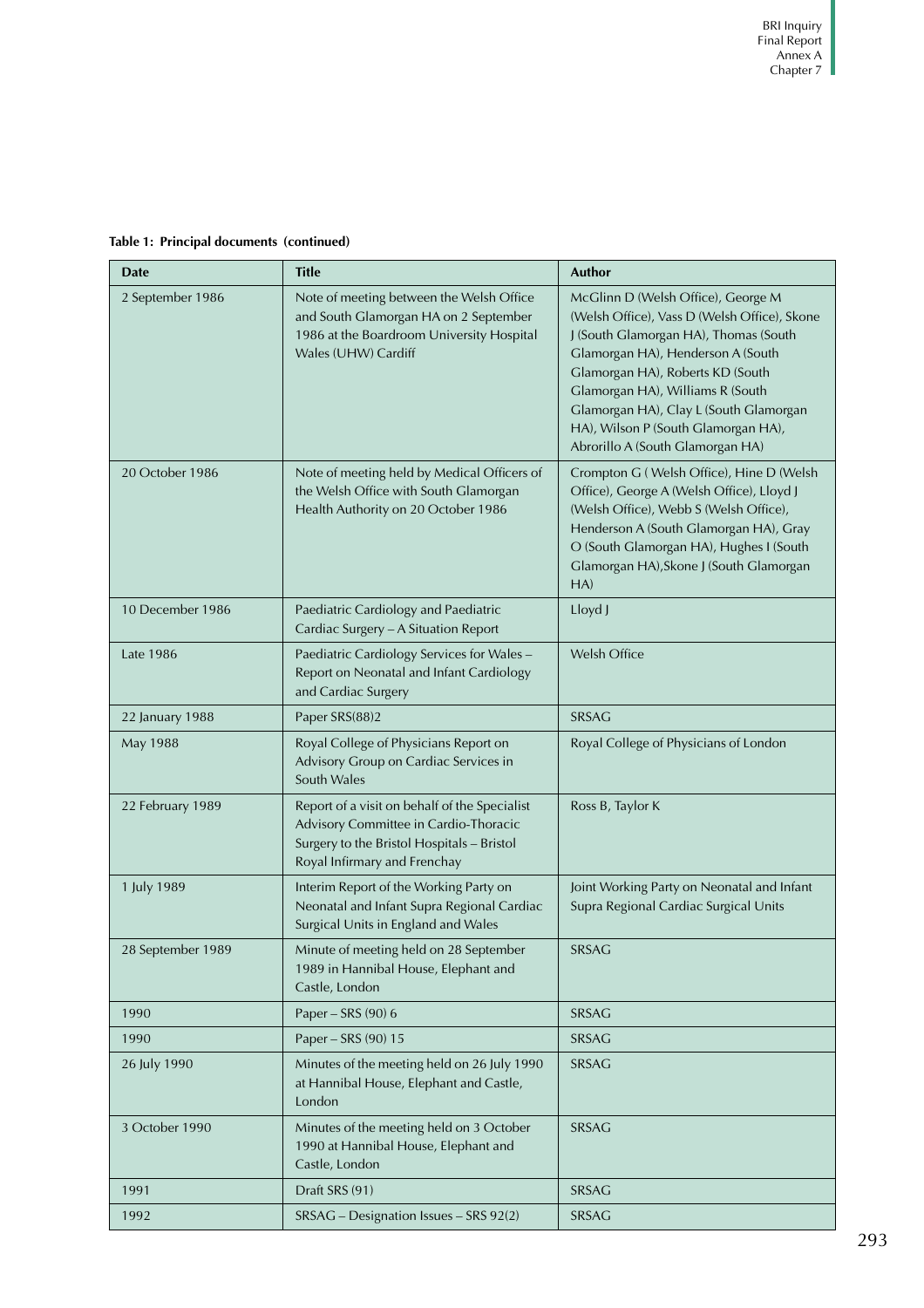**Table 1: Principal documents (continued)**

| <b>Date</b>     | <b>Title</b>                                                                                                                                                         | <b>Author</b>                                                                                                                                                                                                                                                                                      |
|-----------------|----------------------------------------------------------------------------------------------------------------------------------------------------------------------|----------------------------------------------------------------------------------------------------------------------------------------------------------------------------------------------------------------------------------------------------------------------------------------------------|
| 4 February 1992 | SRSAG Minutes of the meeting held on<br>4 February 1992 in Hannibal House,<br>Elephant and Castle, London                                                            | Addicott G, Appleyard W, Carlisle M,<br>Davenport P (Welsh Office), Davies M,<br>Edwards P, English T, Ferguson J, Green M,<br>Halliday N, Jones N, Kearns W, Kemp P,<br>Kent H, Munday S, Owen S, Ross A,<br>Shaw D, Shipton N, Sowerby M, Spence D,<br>Spry C, Taylor A, Turnbull N, Winterton P |
| 31 March 1992   | Annual Report for the Period Ending<br>31 March 1992                                                                                                                 | <b>SRSAG</b>                                                                                                                                                                                                                                                                                       |
| 1 June 1992     | Report from the Working Party set up by the<br>Royal College of Surgeons of England on<br>NICS - Supra Regional Funding and<br>Designation                           | <b>RCSE</b>                                                                                                                                                                                                                                                                                        |
| 12 June 1992    | Infant Cardiac Surgery and the Changing<br>Practice of Paediatric Cardiology - The Case<br><b>Against Supra Regional Designation</b>                                 | Department of Paediatric Cardiology - Guy's<br>Hospital                                                                                                                                                                                                                                            |
| 28 July 1992    | SRSAG Minutes of the meeting held on 28<br>July in Hannibal House, Elephant and<br>Castle, London                                                                    | Appleyard W, Carlisle M, Davenport P<br>(Welsh Office), Edwards P, Ferguson J,<br>Garlick J, Halliday N, Howell J, Jones N,<br>Kearns W, Kemp P, Kent H, Owen S, Ross A,<br>Shaw D, Shipman N, Sowler E (Scottish<br>Office), Spry C                                                               |
| 8 July 1994     | Report of a visit on behalf of the Specialist<br>Advisory Committee in Cardio-Thoracic<br>Surgery to the Bristol Hospitals - Bristol<br>Royal Infirmary and Frenchay | Dussek J, Hamilton D                                                                                                                                                                                                                                                                               |
| 13 July 1994    | Bristol Royal Infirmary - Report to the<br>Hospital Recognition Committee 13 July<br>1994                                                                            | Kapila L, May P                                                                                                                                                                                                                                                                                    |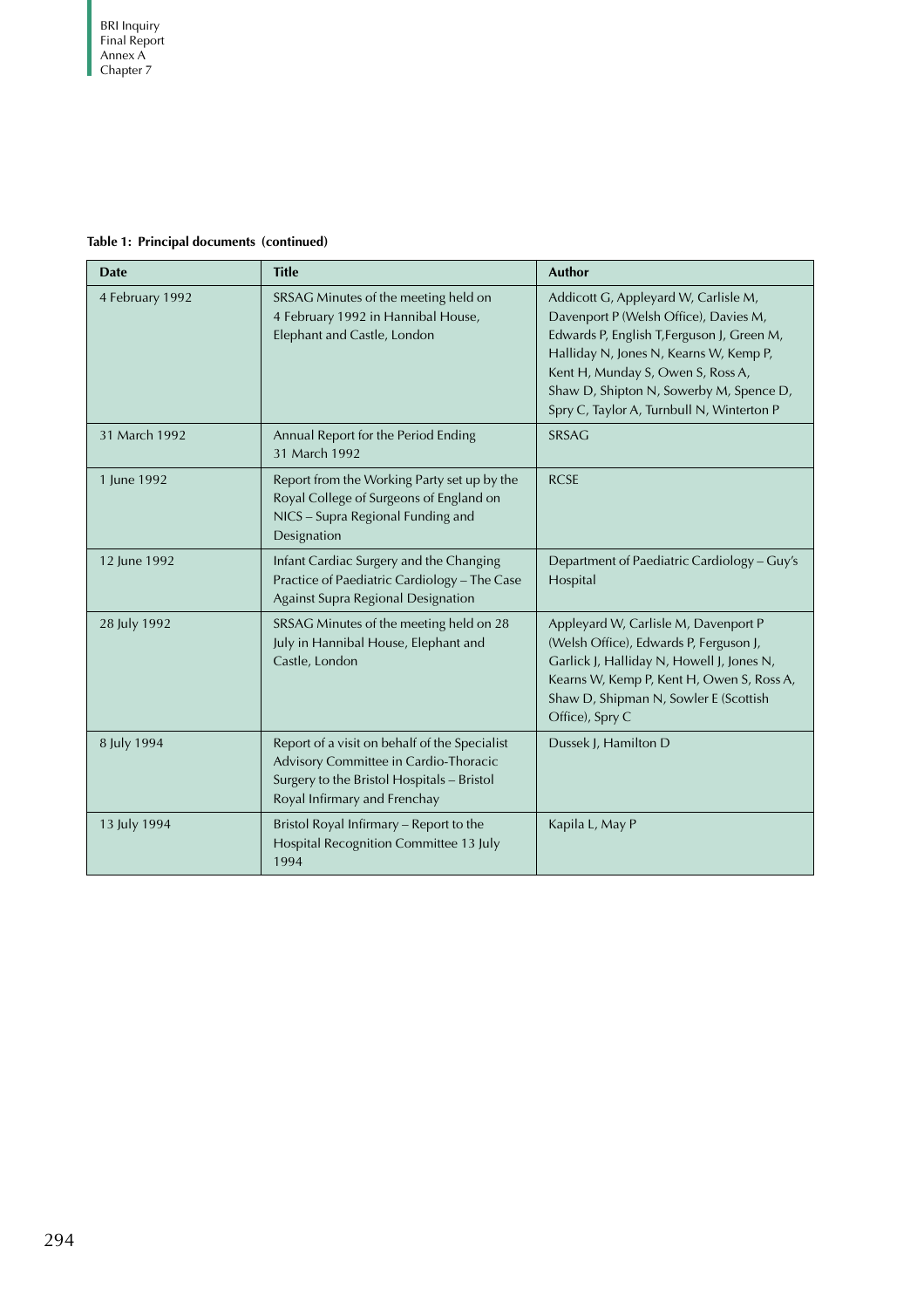**30** Likewise, discussions regarding NICS as an SRS took place over several years and are also dealt with in the text hereafter. For convenience the following table sets out the principal meetings:

| <b>Date</b>        | <b>Title</b>                                                                                                                                                                                                            | <b>Author</b> | <b>Attendees</b>                                                                                                                                                                                                                                                                                                                                                                                                                                                                                                                                                                                                                                                                                                                                                                         |
|--------------------|-------------------------------------------------------------------------------------------------------------------------------------------------------------------------------------------------------------------------|---------------|------------------------------------------------------------------------------------------------------------------------------------------------------------------------------------------------------------------------------------------------------------------------------------------------------------------------------------------------------------------------------------------------------------------------------------------------------------------------------------------------------------------------------------------------------------------------------------------------------------------------------------------------------------------------------------------------------------------------------------------------------------------------------------------|
| 4 October 1984     | Meeting of Consultants from the nine<br>designated Supra Regional Centres<br>called by the Department of Health<br>& Social Security (DHSS) held on<br>4 October 1984 in Hannibal House,<br>Elephant and Castle, London |               | DeGionvani JV (Birmingham),<br>Dickinson D (Leeds), Hamilton D<br>(Liverpool), Holden MP (Newcastle),<br>Hunter S (Newcastle), Jones O<br>(Guy's), Jordan S (Bristol), Keeton BR<br>(Southampton), Lincoln C (Brompton),<br>Macarthey F (Gt Ormond Street),<br>Munro J (Southampton), Shinebourne<br>EA (Brompton), Silove ED<br>(Birmingham), Stark J (Gt Ormond<br>Street), Tynan M (Guy's), Davidson J<br>(Nursing Division), Hurst A (Health)<br>Services Division, Chairman,<br>afternoon), McInnes D (Medical<br>Division – Paediatric Services),<br>O'Toole SM (Finance Division),<br>Paterson NFC (Health Services<br>Division), Prophet M (Medical<br>Division, Chairman, morning), Sherriff<br>JM (Health Services Division),<br>Wilkinson JL (Liverpool), Walker D<br>(Leeds) |
| 5 December<br>1984 | Meeting of Representatives of the<br>Designated Supra Regional Centres<br>called by the DHSS held on<br>5 December 1984 in Hannibal<br>House, Elephant and Castle, London                                               |               | DeGionvani JV (Birmingham),<br>Dickinson D (Leeds), Hamilton D<br>(Liverpool), Hunter S (Newcastle),<br>Joffe HS (Bristol), Jones O (Guy's),<br>Keeton BR (Southampton), Lincoln C<br>(Brompton), Macarthey F (Gt Ormond<br>Street), Munro J (Southampton),<br>Shinebourne EA (Brompton), Silove<br>ED (Birmingham), Stark J (Gt Ormond<br>Street), Tynan M (Guy's), Walker D<br>(Leeds), Wilkinson JL (Liverpool),<br>Wisheart J (Bristol), Hurst A (Health<br>Services Division, Chairman),<br>McInnes D (Medical Division -<br>Paediatric Services), Staniforth M<br>(Medical Division - Cardiac Services),<br>Sherriff J (Health Services Division,<br>Secretary), Roberts (Birmingham),<br>Shaw D (Southampton)                                                                     |

#### **Table 2: Principal meetings**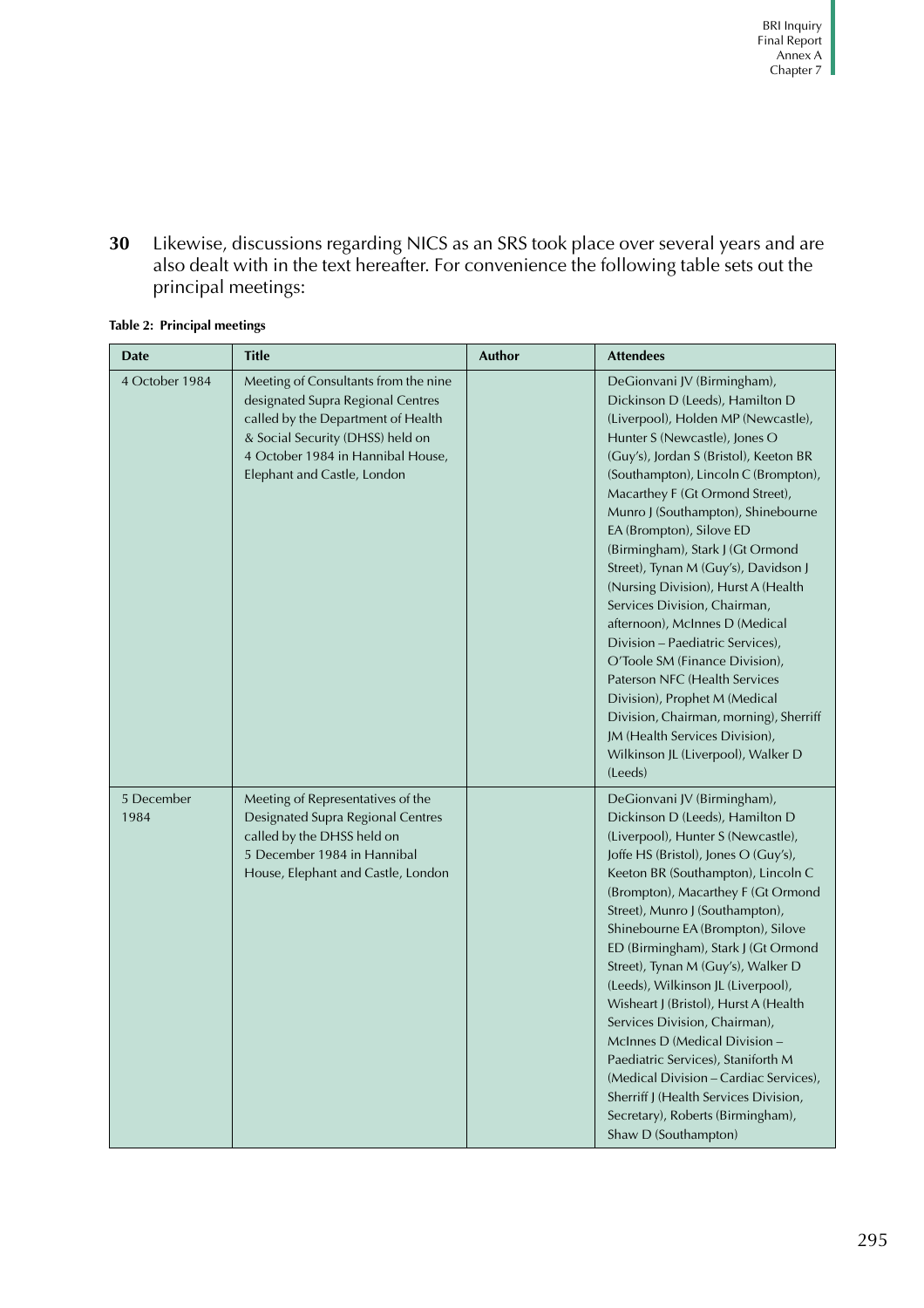#### **Table 2: Principal meetings (continued)**

| <b>Date</b>         | <b>Title</b>                                                                                                                                                                       | <b>Author</b> | <b>Attendees</b>                                                                                                                                                                                                                                                                                                                                              |
|---------------------|------------------------------------------------------------------------------------------------------------------------------------------------------------------------------------|---------------|---------------------------------------------------------------------------------------------------------------------------------------------------------------------------------------------------------------------------------------------------------------------------------------------------------------------------------------------------------------|
| 2 September<br>1986 | Meeting between the Welsh Office<br>and South Glamorgan HA on 2<br>September 1986 at the Boardroom,<br>University Hospital Wales (UHW)<br>Cardiff                                  |               | McGlinn D (Welsh Office), George M<br>(Welsh Office), Vass D (Welsh Office),<br>Skone J (South Glamorgan HA),<br>Thomas (South Glamorgan HA),<br>Henderson A (South Glamorgan HA),<br>Roberts (South Glamorgan HA),<br>Williams R (South Glamorgan HA),<br>Clay L (South Glamorgan HA),<br>Wilson P (South Glamorgan HA),<br>Abrorillo A (South Glamorgan HA) |
| 8 September<br>1986 | Meeting held by the Welsh Office on<br>8 October 1986 to Discuss a. Burns<br>and Plastic Surgery Unit - Morriston<br>Hospital, b. Paediatric Cardiac<br>Development in UHW Cardiff |               | Crompton G, Hine D, George A,<br>Ferguson D, Pritchard J, Vass D,<br>Grist M, Gornall D, Harding G,<br>Lloyd L, McGlinn D, Webb S                                                                                                                                                                                                                             |
| 20 October 1986     | Meeting held by Medical Officers of<br>the Welsh Office with South<br>Glamorgan Health Authority on 20<br>October 1986                                                             |               | Crompton G (Welsh Office), Hine D<br>(Welsh Office), George A (Welsh<br>Office), Lloyd J (Welsh Office), Webb<br>S (Welsh Office), Henderson A (South<br>Glamorgan HA), Gray O (South<br>Glamorgan HA), Hughes I (South<br>Glamorgan HA), Skone J (South<br>Glamorgan HA)                                                                                     |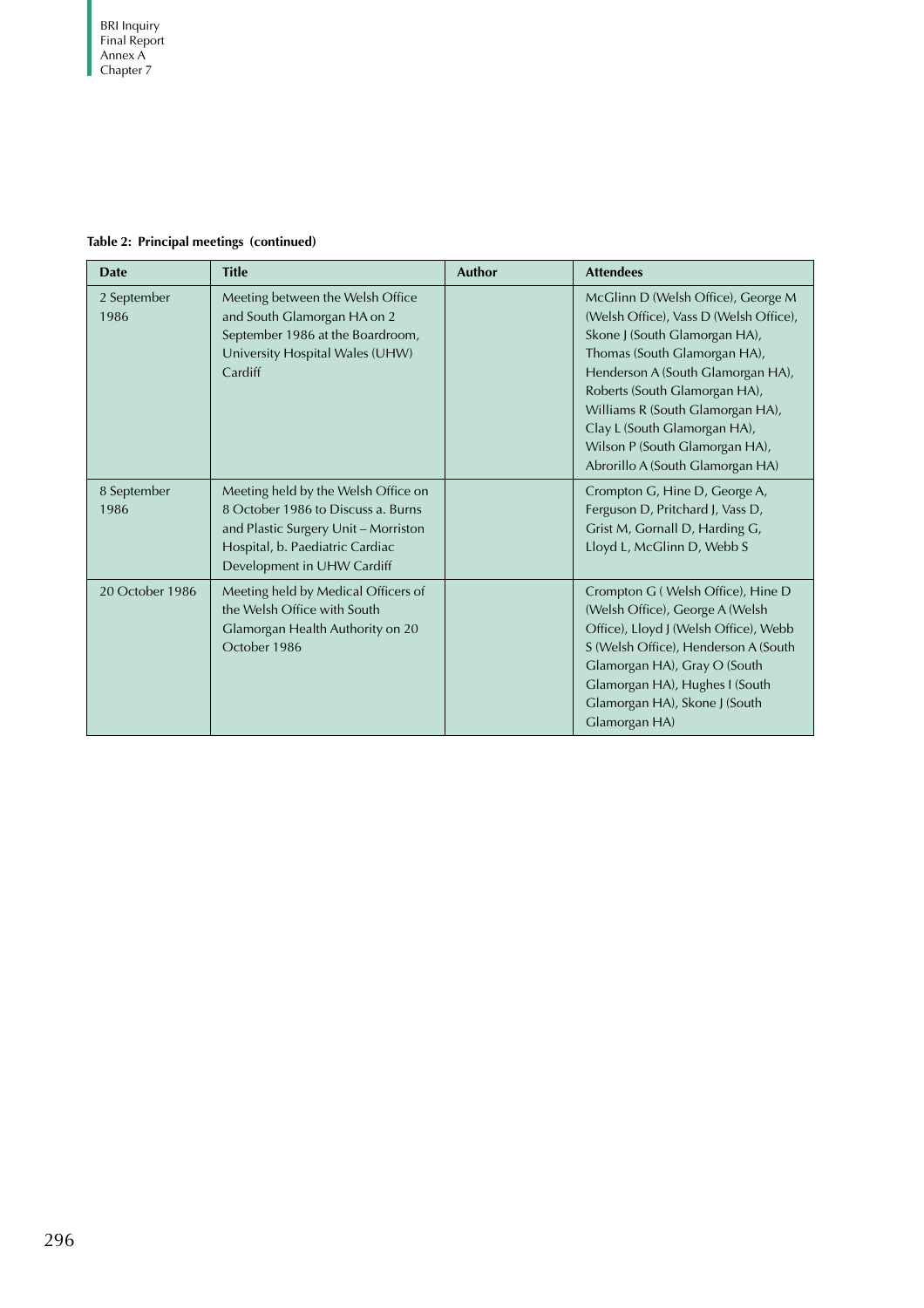ш

| <b>Date</b>          | <b>Title</b>                                                                                                                                          | <b>Author</b>                                                                             | <b>Attendees</b>                                                                                                                                                                                                                                                                                                                                                                                                                                                                                                                                                                                                                                                                                                                                                                                                                                                                                                                                                                                                                                                                                                               |
|----------------------|-------------------------------------------------------------------------------------------------------------------------------------------------------|-------------------------------------------------------------------------------------------|--------------------------------------------------------------------------------------------------------------------------------------------------------------------------------------------------------------------------------------------------------------------------------------------------------------------------------------------------------------------------------------------------------------------------------------------------------------------------------------------------------------------------------------------------------------------------------------------------------------------------------------------------------------------------------------------------------------------------------------------------------------------------------------------------------------------------------------------------------------------------------------------------------------------------------------------------------------------------------------------------------------------------------------------------------------------------------------------------------------------------------|
| 21 January 1987      | Welsh Medical Committee - Infant<br>Cardiac Surgery and Paediatric<br>Cardiology Services - Meeting held<br>on 21 January 1987 at the Welsh<br>Office |                                                                                           | Owen D (Welsh Committee for<br>Hospital Medical Services), Daley D<br>(Welsh Committee for Hospital<br>Medical Services), Broughton R<br>(Welsh Committee for Hospital<br>Medical Services), Davies R<br>(Gwynedd DMC), Duthie H<br>(University of Wales College of<br>Medicine), Edwards A (Clwyd DMC),<br>Edwards H (Welsh Medical<br>Manpower Committee), Evans K (West<br>Glamorgan DMC), Hayes T<br>(Committee for Postgraduate Medical<br>Education, Wales), Jones J (South<br>Glamorgan DMC), Kilpatrick G<br>(University of Wales College of<br>Medicine), Lowther J (Gwent DMC),<br>Palit A (Pembrokeshire DMC),<br>Reynolds G (Welsh Committee for<br>Community Medical Services),<br>Watson M (General Medical Services<br>Committee, (Wales), Crompton G<br>(Welsh Office), George A (Welsh<br>Office), Hine D (Welsh Office),<br>Lloyd J (Welsh Office), Thomas D<br>(Welsh Office), Thomas H (Welsh<br>Office), Saunders M (Welsh Office),<br>Henderson A (University Hospital of<br>Wales), Williams R (Welsh Office),<br>Butchart E (University Hospital of<br>Wales), Verrier Jones E (South<br>Glamorgan HA) |
| 21 September<br>1988 | Meeting of the Executive Committee<br>of the Society of Cardiothoracic<br>Surgeons of Great Britain and Ireland<br>on 21 September 1988               | Society of<br>Cardiothoracic<br><b>Surgeons of Great</b><br>Britain and<br>Ireland        | Ross K, Smith GH, Bain W, Parker J,<br>Cleland J, Williams WG, Monro<br>J, Watson D, Ross B, Sethia B, Pepper<br>J, Goldstraw P, Frost-Wellings S                                                                                                                                                                                                                                                                                                                                                                                                                                                                                                                                                                                                                                                                                                                                                                                                                                                                                                                                                                              |
| 12 May 1989          | Meeting of the Executive of the<br>Society of Cardiothoracic Surgeons<br>of Great Britain and Ireland on<br>12 May 1989                               | Society of<br>Cardiothoracic<br><b>Surgeons of Great</b><br><b>Britain and</b><br>Ireland | Smith GH, Bain W, Cleland J,<br>Williams W, Watson D, Ross B, Sethia<br>B, Jeyasingham K, Matthews H,<br>Hamilton D, Hilton C, Frost-<br>Wellings S, Jones M                                                                                                                                                                                                                                                                                                                                                                                                                                                                                                                                                                                                                                                                                                                                                                                                                                                                                                                                                                   |
| 28 September<br>1989 | Supra Regional Services Advisory<br>Group (SRSAG) - meeting held on 28<br>September 1989 in Hannibal House,<br>Elephant and Castle, London            | Supra Regional<br>Services Advisory<br>Group                                              | Angilley A, Barros S, Carlisle M,<br>Davies M, Ferguson J, Grabham A,<br>Greenwood R, Halliday N, Horsley S,<br>Hunt T, Kenward D, Ledingham J,<br>Malley R, Owen S, Revell D, Roy S,<br>Sherriff J, Taylor A                                                                                                                                                                                                                                                                                                                                                                                                                                                                                                                                                                                                                                                                                                                                                                                                                                                                                                                  |

#### **Table 2: Principal meetings (continued)**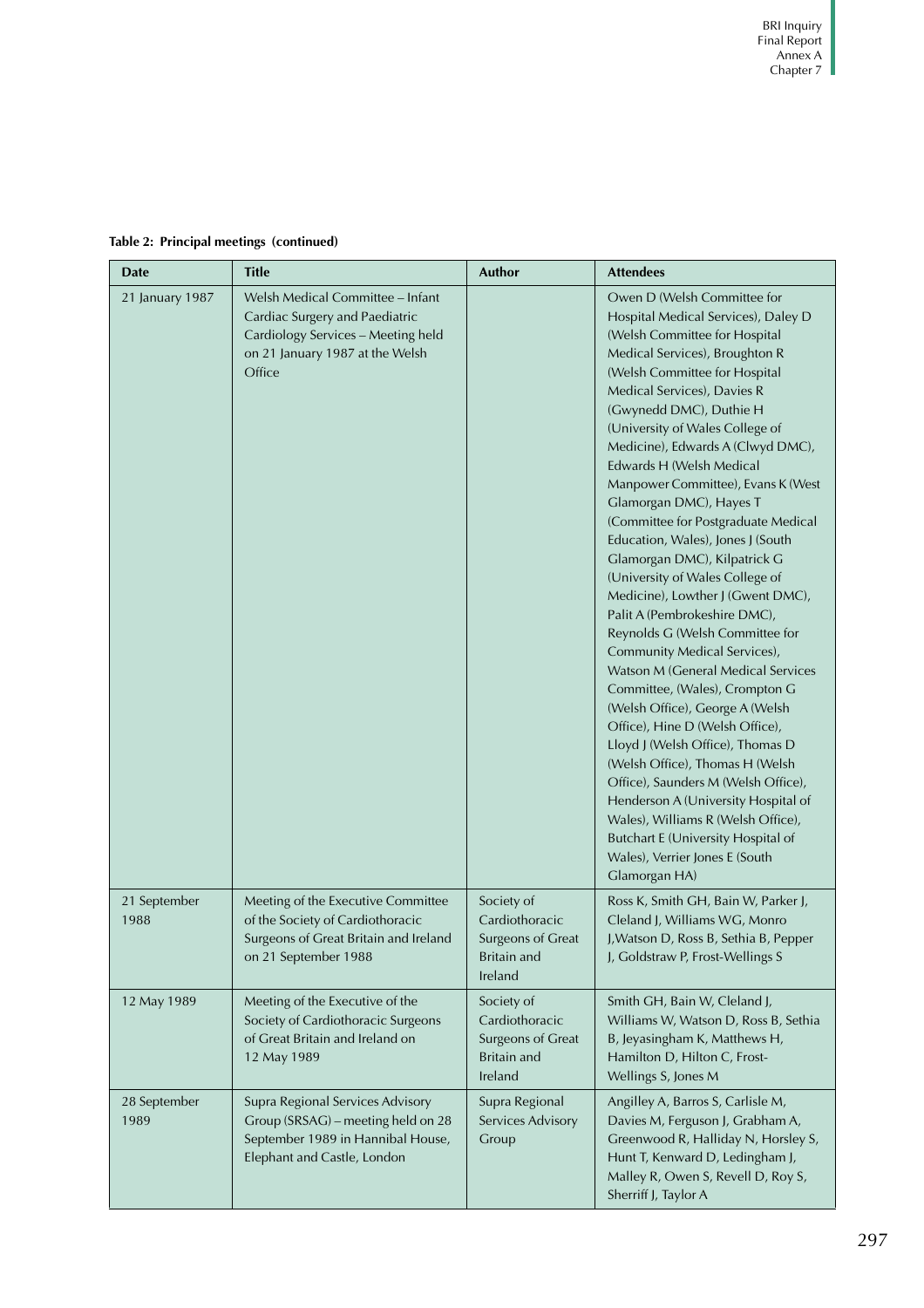**Table 2: Principal meetings (continued)**

| <b>Date</b>          | <b>Title</b>                                                                                                                           | <b>Author</b>                                                                             | <b>Attendees</b>                                                                                                                                                                                                                                                                                                |
|----------------------|----------------------------------------------------------------------------------------------------------------------------------------|-------------------------------------------------------------------------------------------|-----------------------------------------------------------------------------------------------------------------------------------------------------------------------------------------------------------------------------------------------------------------------------------------------------------------|
| 20 September<br>1990 | Meeting of the Executive of the<br>Society of Cardiothoracic Surgeons<br>of Great Britain and Ireland on<br>20 September 1990          | Society of<br>Cardiothoracic<br><b>Surgeons of Great</b><br><b>Britain</b> and<br>Ireland | Williams B, Matthews H, Smith G,<br>Dussek J, Elliot M, Jeyasingham K,<br>Lock T, Ross B, Frost-Wellings S,<br>Robinson S                                                                                                                                                                                       |
| 3 October 1990       | SRSAG meeting held on 3 October<br>1990 in Hannibal House, Elephant<br>and Castle, London                                              | Supra Regional<br>Services Advisory<br>Group                                              | Angilley A, Barros S, Carlisle M,<br>Davies M, English T, Grabham A,<br>Halliday N, Kenward D, Malley R,<br>McGlinn D, Roy S, Shaw D, Sherriff J,<br>Taylor A, Whiteley S (Department of<br>Health), Winterton P                                                                                                |
| 21 February<br>1991  | Meeting of the Executive Committee<br>of the Society of Cardiothoracic<br>Surgeons of Great Britain and Ireland<br>on 21 February 1991 | Society of<br>Cardiothoracic<br><b>Surgeons of Great</b><br><b>Britain and</b><br>Ireland | Hamilton D, Williams W, Williams W,<br>Matthews H, Smith G, Dussek J,<br>Jeyasingham K, Ross B, Frost-<br>Wellings S                                                                                                                                                                                            |
| 4 February 1992      | SRSAG meeting held on 4 February<br>1992 in Hannibal House, Elephant<br>and Castle, London                                             |                                                                                           | Addicott G, Appleyard W, Carlisle M,<br>Davenport P (Welsh Office),<br>Davies M, Edwards P, English T,<br>Ferguson J, Green M, Halliday N,<br>Jones N, Kearns W, Kemp P, Kent H,<br>Munday S, Owen S, Ross A, Shaw D,<br>Shipton N, Sowerby M, Spence D,<br>Spry C, Taylor A, Turnbull N,<br><b>Winterton P</b> |
| 28 July 1992         | SRSAG meeting held on 28 July in<br>Hannibal House, Elephant and<br>Castle, London                                                     |                                                                                           | Appleyard W, Carlisle M, Davenport P<br>(Welsh Office), Edwards P, Ferguson J,<br>Garlick J, Halliday N, Howell J, Jones<br>N, Kearns W, Kemp P, Kent H, Owen<br>S, Ross A, Shaw D, Shipman N,<br>Sowler E (Scottish Office), Spry C                                                                            |

- **31** The system of supra regional funding for designated services came into force at the beginning of the financial year 1983/84 and initially applied to four services but did not include NICS.18 The Inquiry took evidence as to the inclusion of NICS as a designated service with effect from the following year, and the way in which Bristol came to be a designated centre.
- **32** In 1967 the Joint Cardiology Committee of the RCP of London and the RCSE prepared a report (for publication in 1968) on the need for special cardiac centres for diagnosis, treatment and research.19
- **33** In 1967 the British Paediatric Association (BPA) reported a need to concentrate operations to remedy congenital heart defects in young children in a few centres only.

<sup>18</sup> DOH 0002 0022; circular HN(83)36

<sup>19</sup> *'British Heart Journal'*; 1968 40: 864–8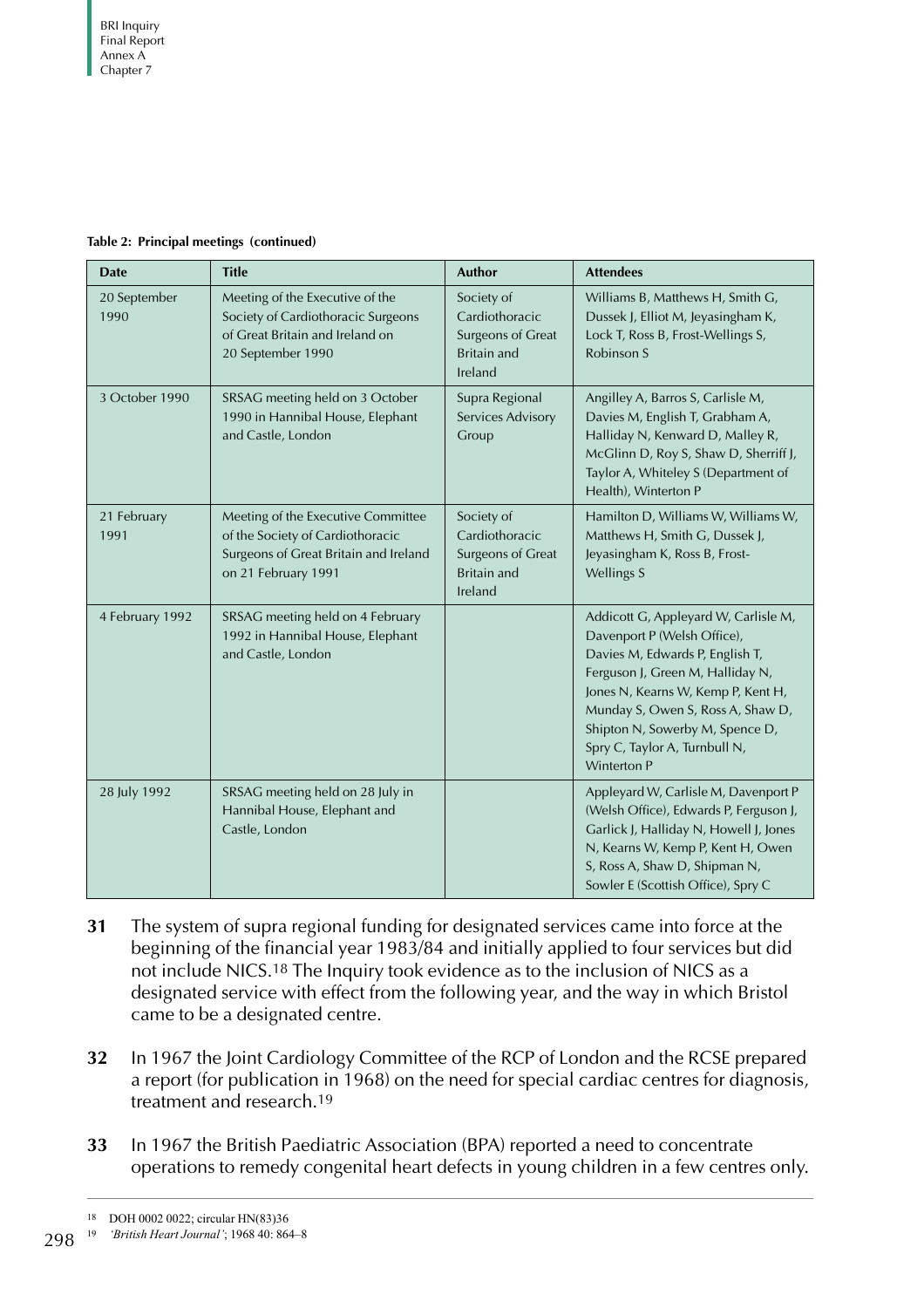In 1979 the BPA followed up its 1967 Report with the recommendation that six NICS centres (including one in the South West) should be established.20

- **34** In 1980 the London Health Planning Consortium recommended three centres to be established in London.21
- **35** It was with this background that, in 1980, the Second Report of the Joint Cardiology Committee of the RCP and the RCSE was published.22
- **36** Amongst other things, the Report indicated that: the size of a supra regional centre should depend on the population served; diagnosis and treatment were intimately linked; it was to be expected that the greater the number of operations performed the less should be the rate of mortality; the number of units should be 'certainly under ten'; and that the selection of SRCs should be based on present workload, geographic location and quality of work.23
- **37** In 1982 the Regional Medical Officers suggested nine centres (being exactly those that were designated in 1984).24
- **38** In 1983 the SRSAG considered the provision of treatment for children born with congenital heart disease. At that time, two quite recent reports were available, from the BPA (1979) and the Joint Cardiology Committee of the RCP and the RCSE (1980).
- **39** The fundamental theme accepted and endorsed by the SRSAG was that provision should be concentrated into relatively few centres to ensure a high standard of diagnosis and treatment. It was also noted that there were too many small units receiving financial support that would be better directed towards developing the larger and more efficient ones.
- **40** At this time the SWRHA was of the view that '... Bristol is not necessarily large enough to fulfil the criteria of a catchment population of 5 million ...'25
- **41** This estimate was derived from estimates accepted by the SRSAG:

'The BPA estimated that the incidence of CHD [congenital heart disease] to be of the order of 7–8 per 1,000 live births. This figure has been accepted more recently by Macartney, Kernohan et al, the JCC [Joint Cardiology Committee of the RCP and the RCSE], and in a report of a joint working party of the Royal College of Surgeons and Royal College of Physicians.'26

<sup>20</sup> BPCA 0001 0014; '*BPA Report'* 1967

<sup>21</sup> ES 0002 0007; *'London Health Planning Consortium Report' ;*1980

<sup>22</sup> RCSE 0003 0017 – 0023; *'Second Report of the Joint Cardiology Committee'* ; 1980

<sup>23</sup> RCSE 0003 0017 – 0023; *'Second Report of the Joint Cardiology Committee'*; 1980

<sup>24</sup> ES 0002 0007; minutes of a meeting of representatives of the designated SRCs, 5 December 1984

<sup>25</sup> HAA 0095 0071. This document appears to be dated 14 November 1983 – see HAA 0095 0073

<sup>26</sup> DOH 0002 0240; *'SRS Report'* (88)2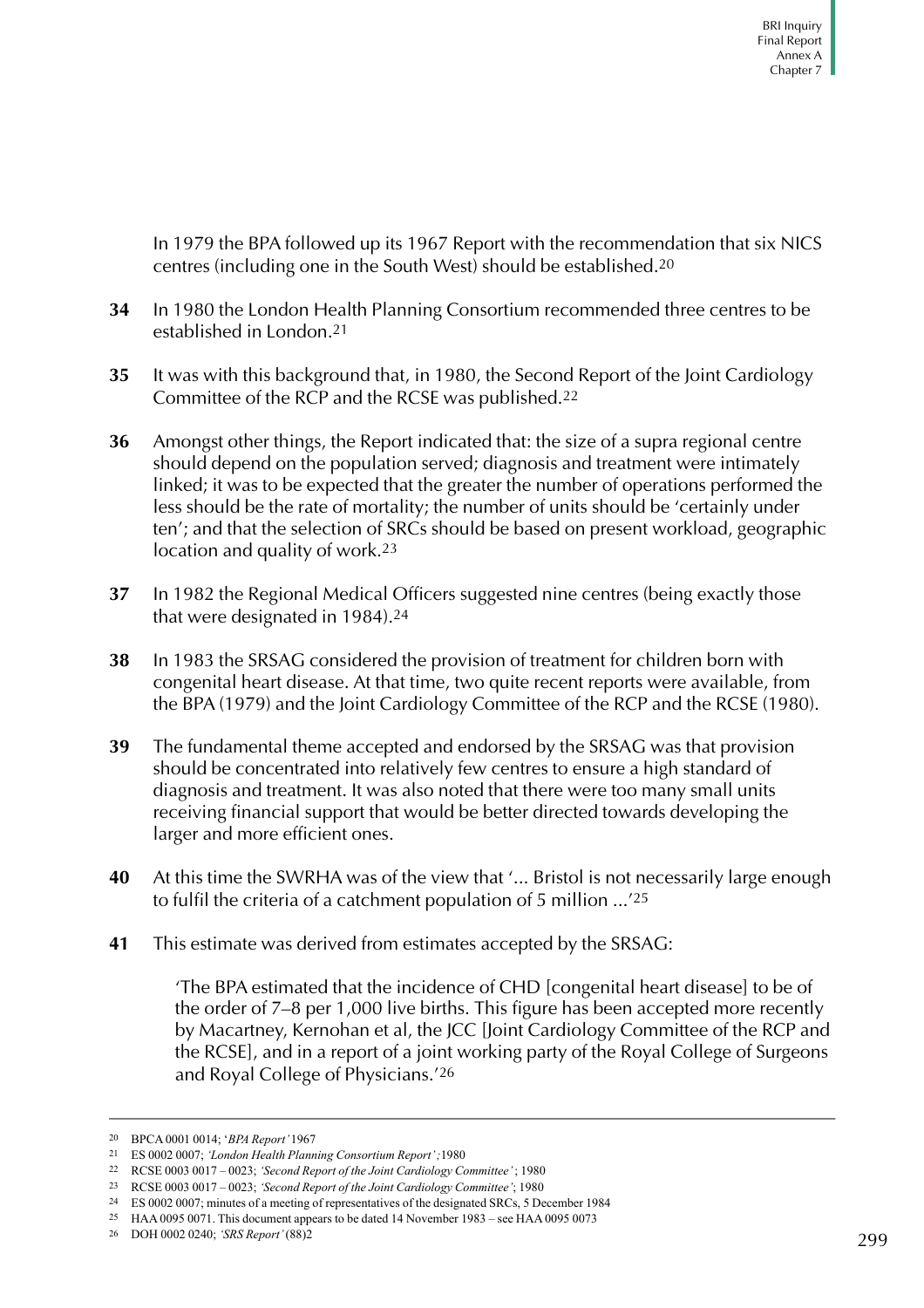**42** The SRSAG went on to note that:

'… an estimation of need is dependent upon the birth rate, and it is not possible to forecast with any certainty whether it will move significantly in either direction, but it may be acceptable to suggest that only a marked swing will exert any real influence for planning purposes …'

**43** Dr Barry Keeton, consultant paediatric cardiologist, Southampton General Hospital, and a member of the Inquiry's Expert Group, during his evidence to the Inquiry, described his recollection of the process behind the setting up of the SRS for NICS. He said:

'... I recall that prior to the setting up, there were eight centres that had been nominated for supra regional designation, and then my next recollection is that the Regional Medical Officers commissioned a report. I had some personal knowledge of this because the lady who did it came round to visit me and I gave her some help in the data, the statistics from Southampton.

'Following that Regional Medical Office report, there were then 9 centres and that was the point at which Bristol was added on, I think in 1984, to the supra regional list.'27

**44** Dr Keeton was also asked:

'Q. So your understanding was that the view of the profession, before the RMOs had their meeting, was that essentially Bristol was not a natural candidate for supra regional status and it became one following that meeting.

'A. Yes. It led to some correspondence between members of my group, my surgical colleagues and the Regional Medical Officer, … I can recall his letter very well, saying that he thought that centres were based around people's expertise and not around railway timetables and the geography was not an issue, but the centres should be designated according to their results.

'There were discussions then with the Supra Regional Services about audit results. I attended each year the meeting of the department of the Supra Regional Services Committee, and a member in each of the hospitals was there to present any problems that they had and what their results and things had been from the previous years, but I remember at those meetings we were calling then for the setting up of a country-wide audit on the results of paediatric cardiac surgery, but it never really got off the ground, it was never funded.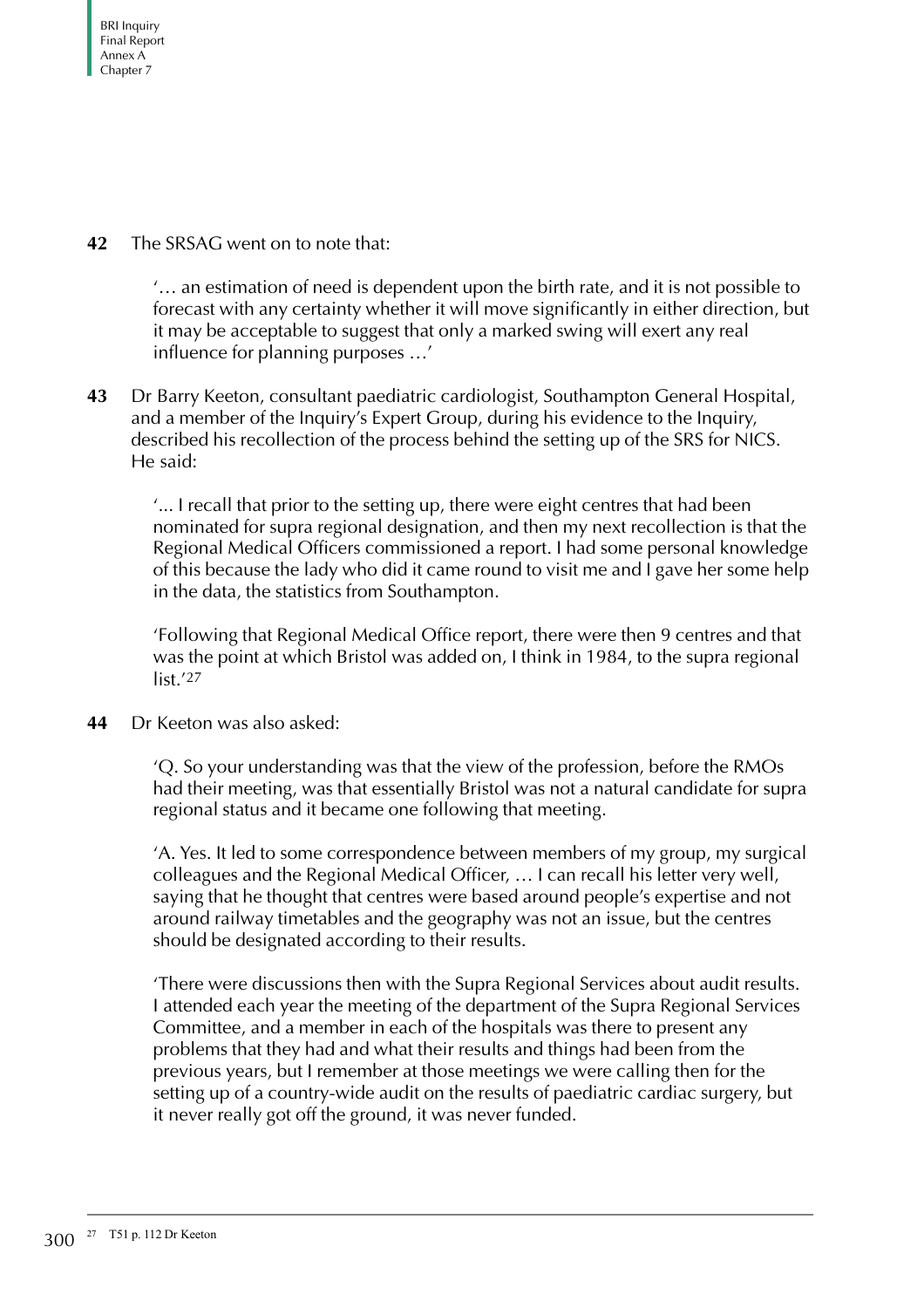'Q. This was back when?

'A. It would be in the early days of supra regional funding. It must have been in the middle 1980s.'28

**45** Dr Hyam Joffe, consultant cardiologist, also recollected that he 'had a hand'29 in Bristol being designated. He said:

'When we knew that these centres were being designated, I believed it was important, if possible, for Bristol to provide one of these designated services, partly because of geographical reasons, partly because I believed the unit had the potential to become an outstanding unit; and I was, secondly, I suppose "appalled" is the word, at the fact that there had been no attempt by the people who were making the designations to visit Bristol and see the centre and find out what it had to offer. So I wrote a letter which was supported by Dr Jordan to the individual that I thought was the Chairman of this supra regional group.'30

**46** Dr Joffe, Dr Stephen Jordan, consultant cardiologist, and Mr James Wisheart, consultant cardiac surgeon, wrote a memorandum<sup>31</sup> expressing their view that:

'... Bristol has an irrefutable claim of recognition as a supra regional cardiac centre for neonates and infants ... Redirection of these [cardiac] patients to a centre elsewhere must result in a demise of meaningful paediatric cardiology in Bristol.'32

**47** The memorandum pointed out that Bristol had historically provided a paediatric cardiac service to its catchment area:33

'The paediatric cardiology service already functions as the de facto Regional and Supra Regional Centre (although not yet officially recognised as such), drawing 28% of new referrals to the unit from Avon, 48% from the rest of the SW Region and 24% from South Wales, North Wessex and elsewhere …

'The long-term management of patients is supervised near their homes through a system of Consultant Cardiac Clinics developed over many years and probably more comprehensive than in any other paediatric cardiology service in England. Regular peripheral clinics are held in Bath, Swindon, Cheltenham, Gloucester, Taunton, Barnstaple, Exeter, Torquay, Plymouth and Truro. Close liaison exists with paediatricians in all these centres, who would resist any curtailment in the services they and their patients receive.'

29 T90 p. 69 Dr Joffe

<sup>28</sup> T51 p. 113 Dr Keeton

<sup>30</sup> T90 p. 69–70 Dr Joffe

<sup>31</sup> JDW 0001 0150 – 0152; memorandum on the designation of Bristol as a SRC in NICS, July 1982

<sup>32</sup> JDW 0001 0150 – 0152; memorandum on the designation of Bristol as a SRC in NICS, July 1982

<sup>33</sup> See Chapter 11 for further consideration of the Bristol catchment area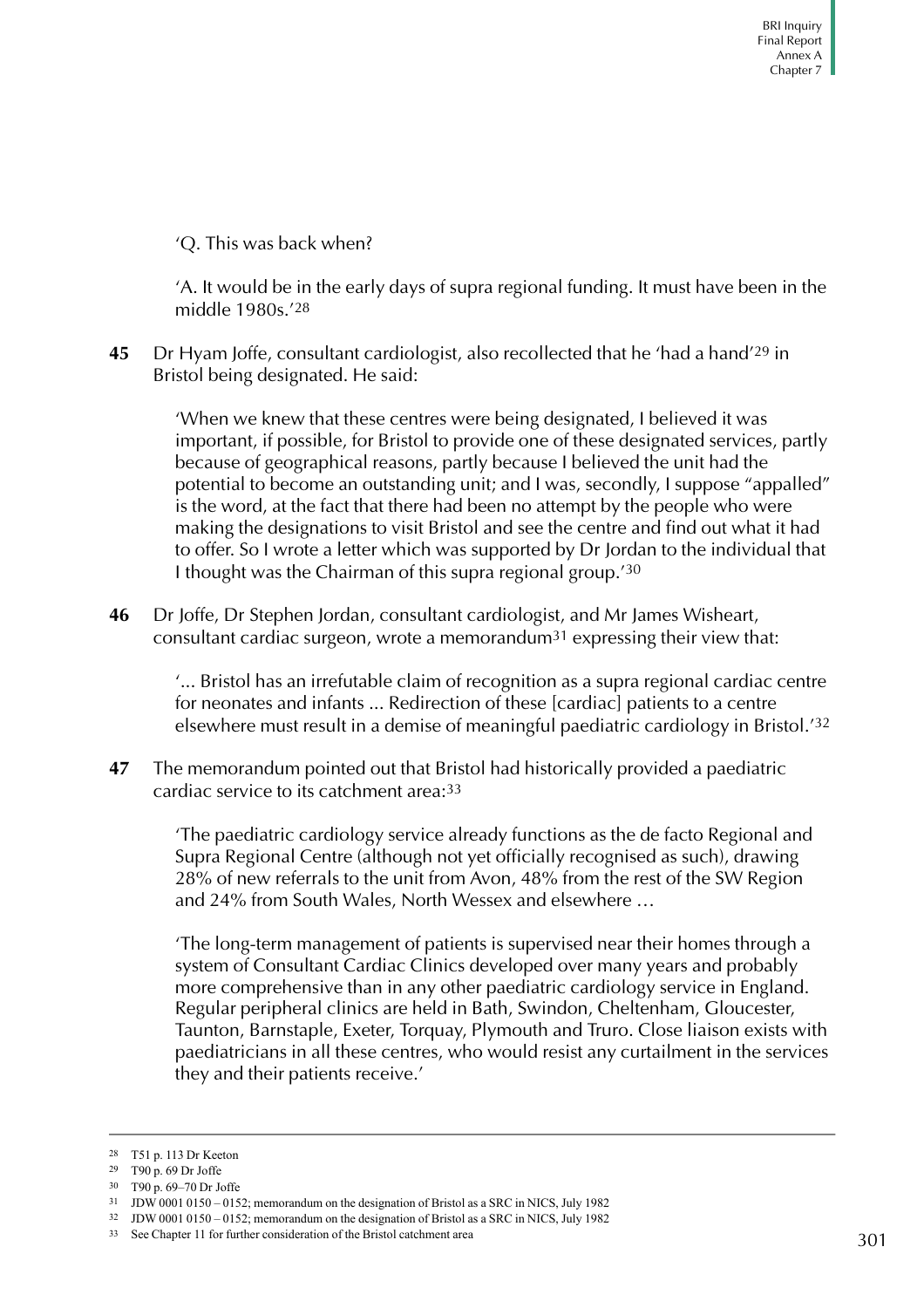**48** The clinicians' memorandum argued that it was:

'... unrealistic to base any such decision simply on current surgical volume in infants, without taking cognisance of other important factors such as geographical position and communications, association with the University Department of Child Health, historical evolution and ties with paediatricians in the region and adjacent areas of other regions, anticipated expansion and development, and standards of associated paediatric and neonatal services.'34

- **49** The memorandum refers to, and apparently rehearses, arguments put forward in October 1981 favouring Bristol as an SRC including the following: (1) the service already functioned as a de facto supra regional centre; (2) there were two experienced and expert paediatric cardiologists and two experienced cardiac surgeons, one of whom had been specially trained in congenital heart disease surgery; (3) long-term management of patients near their homes through a system of consultant cardiac clinics; (4) the geographic position of Bristol with major rail connections and road services; (5) that the Bristol Royal Hospital for Sick Children (BRHSC) was 'ideally suited' to provide direct access to the expertise of a range of clinicians and healthcare workers.35
- **50** In relation to the geographical case for designation of Bristol, Dr Halliday was asked:

'Q. You say more than once, I think, in your statement, that there was evidence that the more operations a unit did, the better they got at it?

'A. Yes.

'Q. I am putting it very crudely, but that is the essential principle, is it not?

'A. Yes.

'Q. So one would expect the biggest centres to have better results?

'A. Yes.

'Q. If one factors that into the equation, it makes a bit of a difference in the geographical case, does it not? The geographical case depends upon, does it not – tell me if I am wrong – the results being equal in the two centres being compared?

'A. Yes, but if you are designating a service for the first time and you are endeavouring to cover the country, you may well have to identify a unit which at that moment in time is not performing as well as some of the other centres which

<sup>34</sup> JDW 0001 0150; memorandum on the designation of Bristol as a SRC in NICS, July 1982

<sup>35</sup> JDW 0001 0150 – 0151; memorandum on the designation of Bristol as a SRC in NICS, July 1982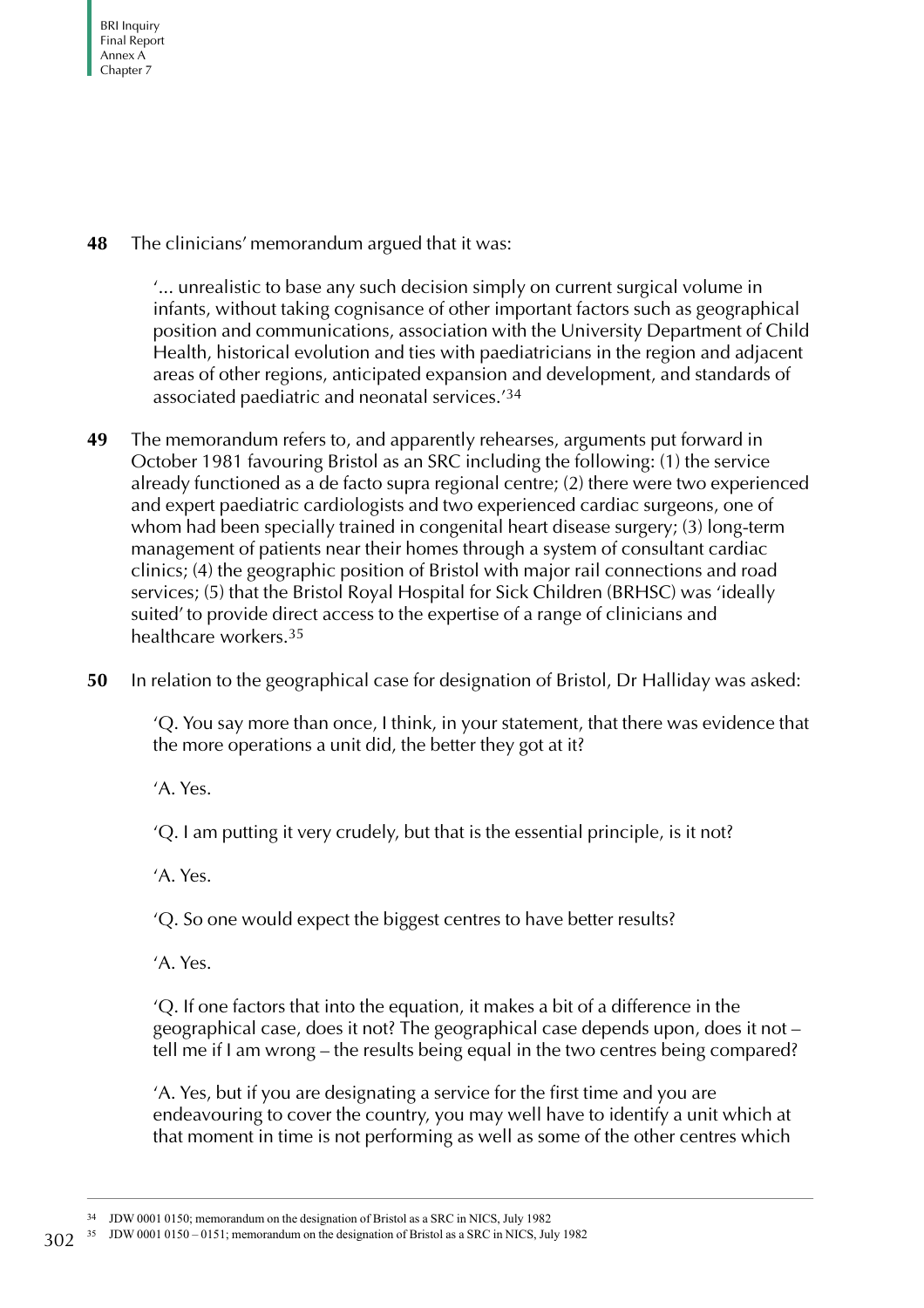may have been established for many years, but the intention is to develop that service, nurture that service.'36

**51** A subsequent Departmental paper called 'Centres of Excellence and Supra Regional Units,'37 dated 12 September 1988, addressed to managers, identified that centres suitable for designation had to qualify as 'centres of excellence'. It added:

'Centres of Excellence: Units which might qualify for this title are those where a special expertise had been developed in a particular area of medicine'.38

**52** Under the heading 'Overlaps Between Supra Regional Services and Other Centres of Excellence', the same paper said:

'All supra regional services will be provided in units which would fall within the "centres of excellence" definition.'39

- **53** There is no evidence in the documentation now available that Bristol was regarded, at the time of designation, as a centre of excellence in relation to NICS.
- **54** Sir Terence English,40 who was a member of the Specialist Advisory Committee in Cardiothoracic Surgery between 1979 and 1987, was asked:

'Could it be said of Bristol that in 1983 there had been developed there a special expertise in neo natal and infant cardiac surgery?'

He answered: 'No.'41

**55** In January 1987 Mr Eric Butchart, consultant cardiothoracic surgeon at the University Hospital of Wales in Cardiff, was of the opinion that Bristol was not a centre of excellence:

 '… the designation of sites as Supra Regional Centres relied partly upon them being existing centres of excellence, although Bristol had been exceptional in this respect, and had apparently been chosen for geographical considerations.'42

**56** The view of Dr Halliday was:

'My division kept close contact with all the professions within the various specialties, and attending meetings of the Society of Cardiothoracic Surgeons (SCS)

<sup>36</sup> T13 p. 31 Dr Halliday

<sup>37</sup> DOH 0002 0025 – 0027; DHSS Paper EL(88)P/153

<sup>38</sup> DOH 0002 0026; *'Centres of Excellence and Supra Regional Units',* 1988

<sup>39</sup> DOH 0002 0026; *'Centres of Excellence and Supra Regional Units',* 1988

<sup>40</sup> Currently the President of the British Cardiac Patients Association; previous appointments include the President of the Royal College of Surgeons of England between 1989 and 1992

<sup>41</sup> T17 p. 68 Sir Terence English

<sup>42</sup> WO 0001 0281; minutes of extraordinary meeting of the Welsh Medical Committee, 21 January 1987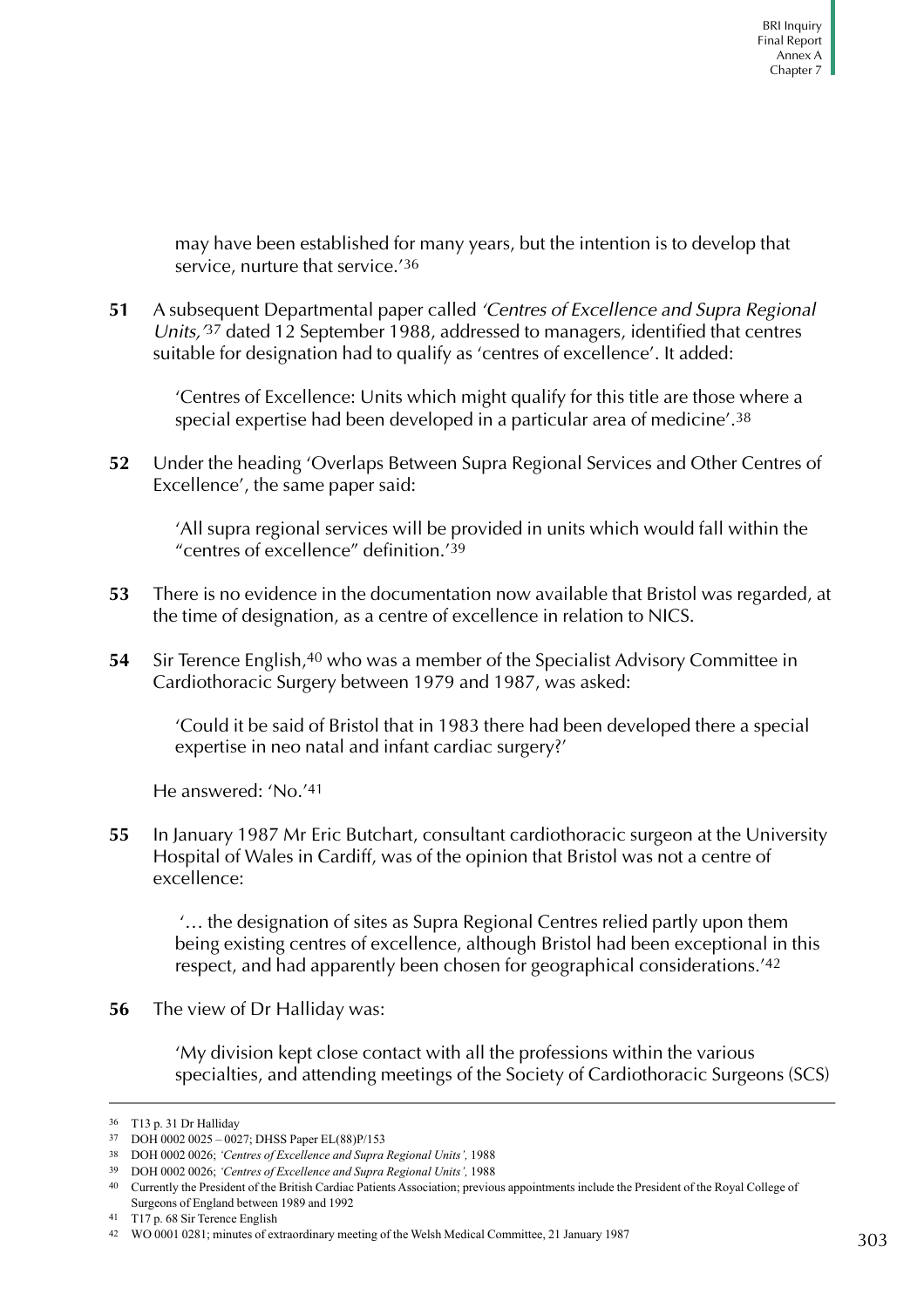and the Royal College of Surgeons of England (RCSE) when dealing with paediatric cardiac surgery and cardiology, Bristol did not actually shine as a star, whereas many of the other units such as Birmingham, Harefield, Brompton, Guy's, GOS [Great Ormond Street], would stand out, so it did not seem to be one of the leading lights in this area.

'Q. "Shine as a star" in what sense?

'A. In terms of clinical work that was going on there, in terms of research, in terms of the results that they were getting.'43

**57** The minimum workload for a centre to be viable, and maintaining sufficient expertise, was explored. Sir Terence said:

'Q. ... Just pausing there, the minimal viable workload for a centre; we spoke earlier of a surgeon needing to do 50 as a minimum operations per year. Is that open-heart operations?

'A. Open heart.

'Q. And that corresponds, does it, with the minimum viable workload?

'A. Yes. I think actually the figure that I had was 40 when this was calculated against the epidemiology of congenital heart disease within the UK and they were first thinking about it, but whether it is 40 or 50, it was considered desirable that that should be roughly the minimum number of open-heart operations performed by a single surgeon per year in the under one-year-old-age group and that there should be at least two surgeons in a unit.

'Q. Yes, that means the unit would have to do 80–100?

'A. Correct.

'Q. Just pausing there, Bristol never did, did it?

'A. No, you have just pointed out that the year before it was designated it had done three.

'Q. Or four?

'A. Or four, correct. But may I add that that, in my view, is not necessarily a reason for not designating a centre, because designation to me involves — the whole concept of supra regional designation was that it was a mechanism by which a particular service could be nurtured and strengthened and developed in certain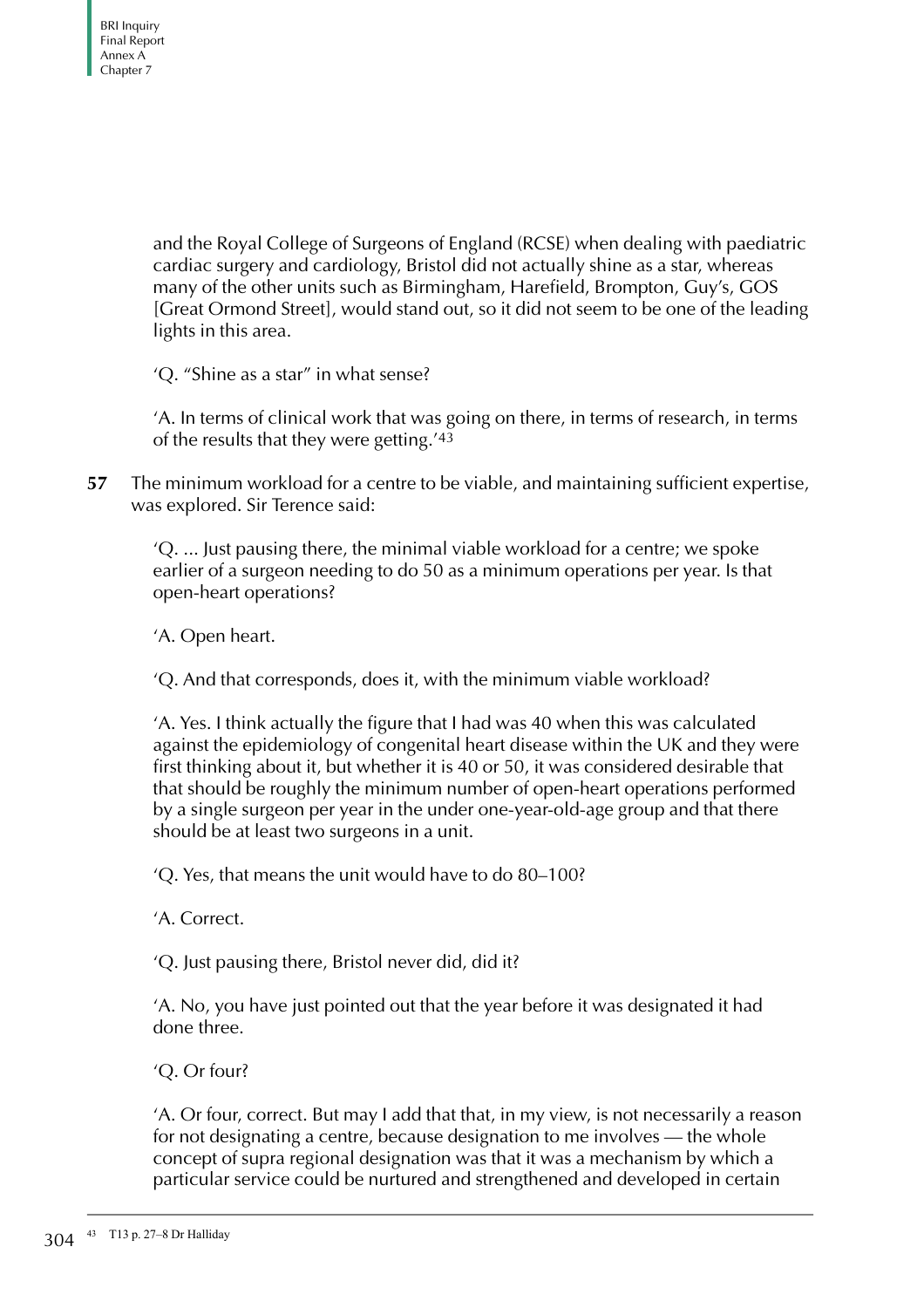parts of the country, to provide service. That was the whole history of the designation of prospective heart transplant units, so, whereas in certain instances — for example, I believe with Newcastle, which was the third unit to be designated for supra regional funding for heart transplantation, they had in fact done some cases beforehand from money which they got, I know not where, but they had done that to prove that they could do the work, but that was at a low level. But they were seeking the designation so that they could get the funding that would follow the designation so that they could develop a proper service, which is indeed what they did.'44

**58** Dr Halliday's view as to numbers was similar:

'Q. ... Is what you are saying that the track record in terms of numbers of operations done was not really a justification for Bristol becoming a supra regional centre?

'A. Well, it certainly did not perform anything like on a par with the other units, no.

'Q. It is very difficult to see how three open-heart operations would justify that?

'A. Well, if you look at those figures again, you will see it actually goes ten, 11, three, and so on, so there might have been a good reason, a management reason, for only doing three that year.

'Q. But if one took ten, which was the highest it had been before 1984?

'A. If you take ten, then you would have to look at outstanding units such as Harefield, who only did about ten in those years.

'Q. What then did you mean by "weakness?"

'A. It was a small unit. They were not doing many operations.'45

**59** Dr Halliday explained the case for designation as follows:

 '... Bristol was one of the units which the Royal College thought was a suitable unit for designation.'46

<sup>44</sup> T17 p. 69–71 Sir Terence English

<sup>45</sup> T13 p. 27 Dr Halliday

<sup>46</sup> T13 p. 20 Dr Halliday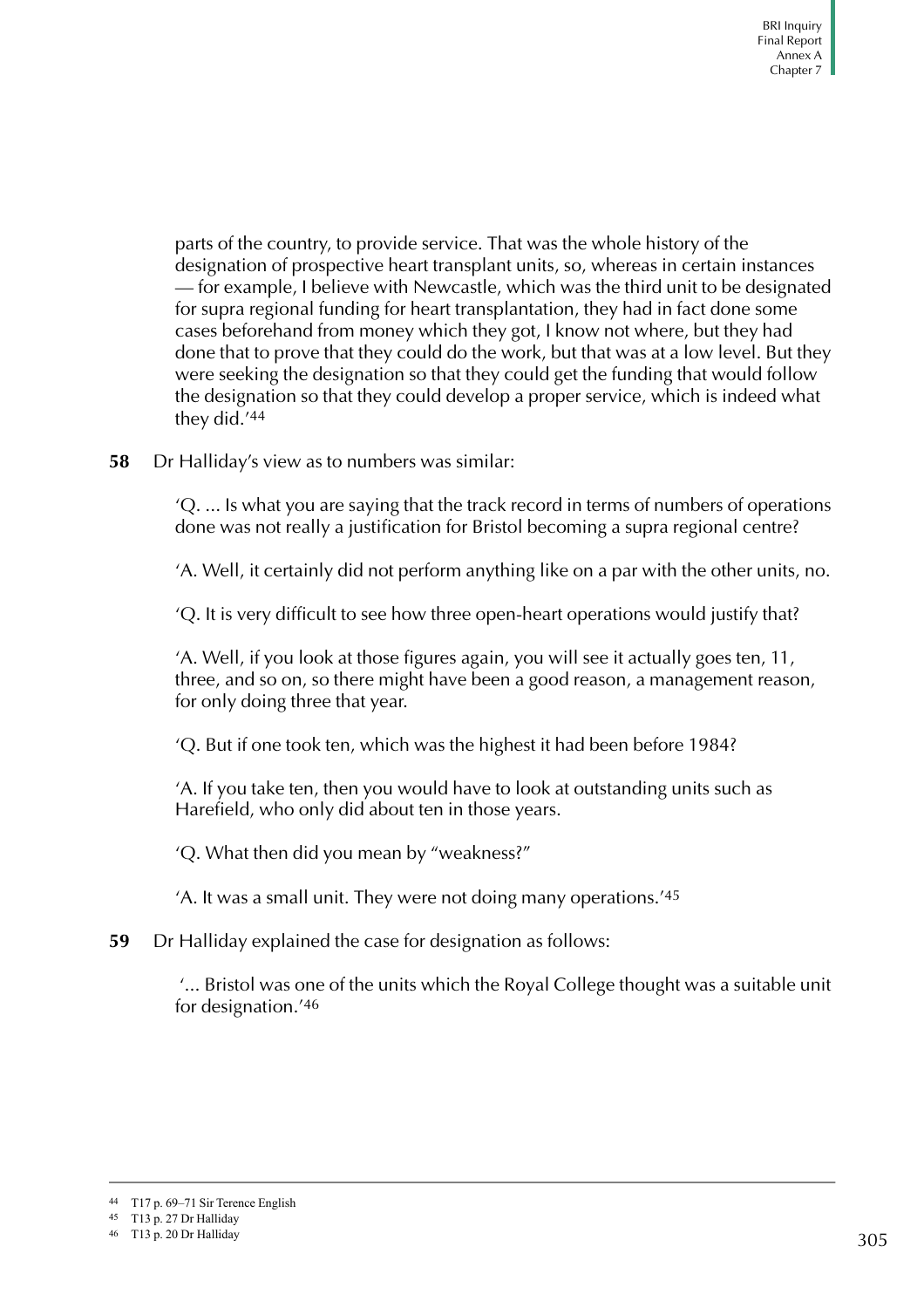**60** However, Dr Halliday characterised the case in favour of Bristol's designation as 'weak'. He said:

'In the case of the designation of the units, the Royal College of Surgeons was given all the evidence we had on all the units that were asking to be considered for designation.

'In the case of Bristol, the case was weak, but there was an important point and that was the geographical cover, because all the other units covered the country well, but the South West was deprived in terms of cardiac surgery, especially for neonatal and infants. So the Advisory Group was concerned to see that part was covered. Indeed, many of the professional reports identified that there was a need for cover in that area.'47

**61** It was put to Dr Halliday that Bristol was designated for geographical reasons:

'So we have a unit which is doing a small number, and you say it may well correspond with Harefield at ten, but obviously not at three, a unit where the view was – I will come back to the evidence for that in a moment – that it was not a star; and the basis that you are telling me was decided by the Group to designate Bristol was geography?

'A. A main reason was the geography, yes.'48

**62** Dr Halliday described the view of the SRSAG to the designation of Bristol:

'Q. So what you are saying is really: "Well, if the Advisory Group were looking at this as a matter of their own experience and the criteria, Bristol would not qualify, except on geography, and geography depends upon the quality being maintained and improved; we are assured by the Royal College of Surgeons that they are going to do their best to make sure that happens". Is that essentially it?

'A. That is essentially it.'49

**63** Dr Halliday added:

'The weakness of the Bristol case was a factor, and I remember clearly that Terence English rang me and spoke to me about this before the decision was taken, and said – at that time, of course, he was not President of the College; I think he was actually President of the Society of Cardiac Surgeons – but he said if in fact the Advisory Group designated Bristol, then through the College they would endeavour to strengthen that unit.'50

<sup>47</sup> T13 p. 26 Dr Halliday

<sup>48</sup> T13 p. 28 Dr Halliday

<sup>49</sup> T13 p. 33–4 Dr Halliday

<sup>50</sup> T13 p. 26 Dr Halliday. For Sir Terence's evidence on this point, see [para 83](#page-27-0)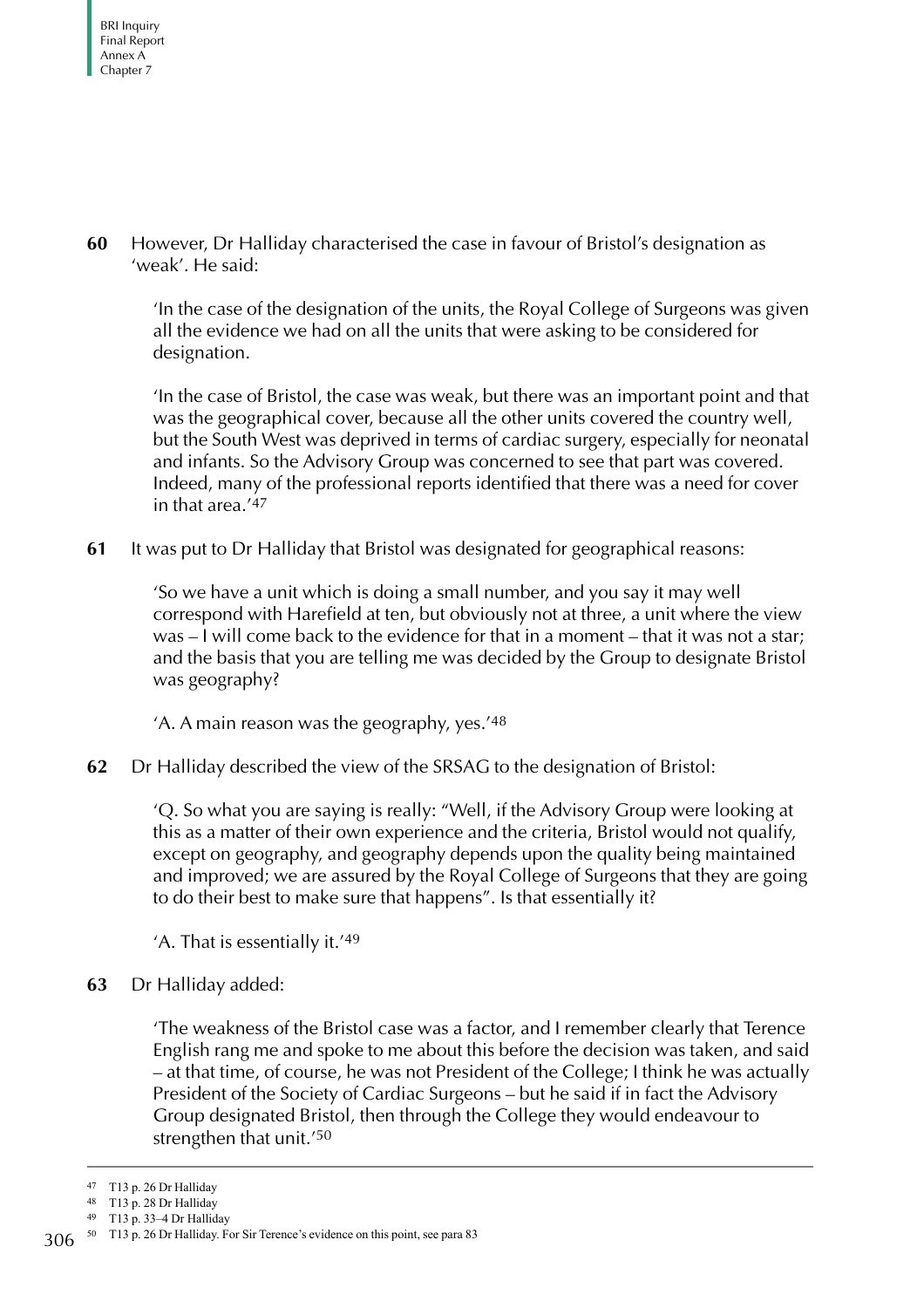**64** Dr Halliday's evidence included this exchange:

'Q. Was anything said by Sir Terence – he was then, I think, just Terence – as to what precisely the Royal Colleges proposed to do to encourage the change in referral patterns?

'A. No.

'Q. So really, it was left very vague?

'A. Yes, but we were in a situation where the Advisory Group was concerned to see the country covered. We had the South West, which was not being provided for; we had Wales, which was not within the supra regional service arrangements, they were separate. We always provided services through them. So ideally we would like to see that part of the country covered.

'The professional advice was that Bristol was a suitable unit. The Advisory Group could have decided, "Well, we do not accept professional advice" and not designated the unit, but given that there was a pressing need, we have all these patients travelling all the way to London, the Advisory Group, I think rightly at the time, decided to designate Bristol.'51

**65** Sir Terence thought that the original decision to designate Bristol was correct:

'… and there was nothing to suggest to those who were not intimately involved in 1984, and again in 1986, at the time of the first report, the first Working Party's report which I chaired, that Bristol did not have the capacity to develop in that way if the will were there. That was the reason for thinking it was reasonable to designate it in the first place and to continue it.'52

**66** Sir Terence also confirmed that the process of development of the unit required close monitoring:

'Q. ... The question I put to you is: if that criterion [capacity to develop] were adopted, what would your view be about the proposition that it could only be justified as a variation from the existing criterion if the progress of development was very clearly, very tightly and very carefully monitored?

'A. I believe that is absolutely right, Chairman.'53

<sup>51</sup> T13 p. 34–5 Dr Halliday

<sup>52</sup> T17 p. 76 Sir Terence English

<sup>53</sup> T17 p. 79 Sir Terence English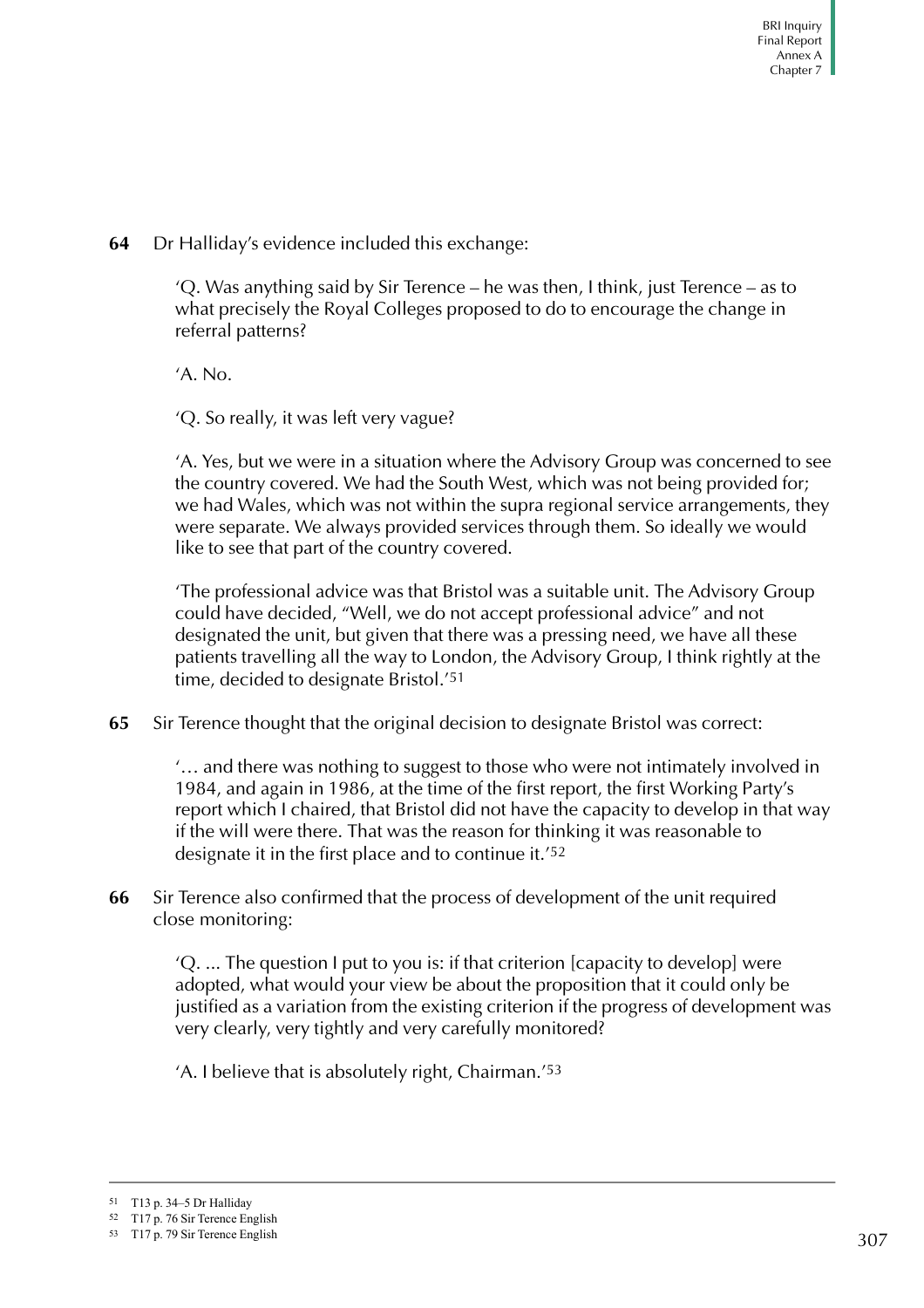- **67** Thus it was that, on advice from the SRSAG, the Secretary of State recognised nine centres as SRCs for NICS – with effect from 1984–85 – and offered protected funding: 'Bristol Royal Infirmary/Children's Hospital' was designated as such a unit.54
- **68** In selecting NICS as an SRS, the SRSAG drew a distinction between patients over and under 1 year of age. This created some practical difficulties and the matter was taken up by the SWRHA with Dr Halliday, as recorded in a letter of 21 March 1984 from Dr Marianne Pearce (then Specialist in Community Medicine at the SWRHA) to Dr Ian Baker (then Acting District Medical Officer, Bristol and Weston District Health Authority):

'I have informally discussed with Dr Halliday and Dr Alderslade the possibility of including infants selectively deferred for surgery after the first year. They were adamant that this could not be done because the numbers of children would then be so large as perhaps to make regional units viable. I know from previous conversations with our consultants that they regard this as being unreasonable as they are making a selective decision to defer infants. Both the DHSS doctors warn that if the age limit was put up for all units, as it would have to be, the service may be reclassified and not regarded as of supra regional status, as has happened with bone marrow transplant.'55

**69** Dr Halliday's evidence to the Inquiry, on this point, was that the drawing of a distinction between patients under 1 year of age and those over 1, with the former but not the latter being included in the SRS arrangements, was 'somewhat artificial'.56

## <span id="page-23-0"></span>Developments in Wales until the designation of NICS as a supra regional service

**70** The basis of any assessment of there being a likelihood of a sufficient number of NICS operations to reach the threshold which was described as the minimum to ensure that a unit would be reasonably viable depends on the size of the catchment area. The catchment area for Bristol would be larger if Wales was part of it. The Inquiry thus sought evidence as to whether developments in Wales, and aspirations for further development of a Welsh service, affected the position of Bristol.

<sup>54</sup> References in the text hereafter to 'Bristol' refer to the Bristol Royal Infirmary/Bristol Royal Hospital for Sick Children

<sup>55</sup> HAA 0095 0069; letter from Dr Pearce to Dr Baker dated 21 March 1984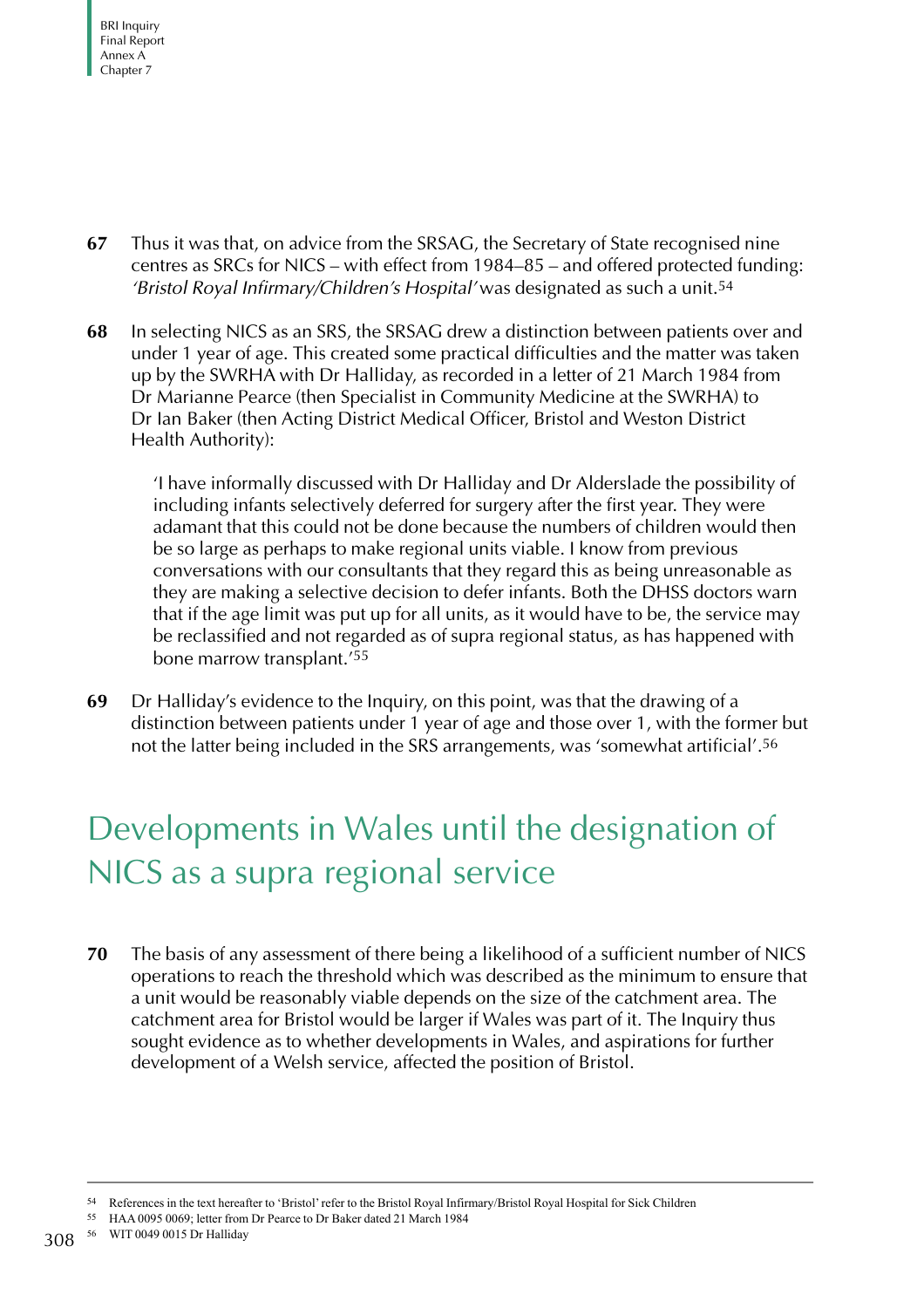## <span id="page-24-0"></span>**The development of a paediatric cardiac service in Wales**

**71** Mr Peter Gregory, Director of the NHS in Wales since 1994, told the Inquiry that:

'In the late 1970s, partly as a consequence, I think, of the appointment of a new Chief Medical Officer, now Professor Gareth Crompton, it became evident to the Department [Welsh Office] that there was a need for a comprehensive review of services and policy towards the provision of cardiothoracic services [adult and paediatric] in Wales.'57

**72** A Working Party into cardiothoracic services in Wales was set up in 1979. The Working Party reported to the Welsh Medical Committee. The genesis of the Working Party was explained by Mr Gregory as being due to:

'... professional concern at the inadequacy of Cardiac Services in Wales in the light of proportionately higher morbidity and mortality in Wales ...'58

## <span id="page-24-1"></span>**The 'Working Party Report' of 1981**

**73** The Working Party reported in 1981. This was, of course, prior to the establishment of NICS as an SRS. The 'Report of the Working Party on Cardiothoracic Services in Wales' (the 'Working Party Report') described the paediatric cardiac needs in Wales at that time as follows:

'Estimates of paediatric cardiac surgical need are broadly agreed in all major reports. These may be extrapolated to the All-Wales population as an annual need for 48 infant operations (24 of which would be open heart), and an additional 123 older paediatric operations after infancy (95 of which would be open heart), totalling 171. The corresponding figures for Wales excluding Clwyd and Gwynedd are 38 (19) and 97 (75), totalling 134 (94). The number of catheterisations required is identified as about double the number of operations, or a total of c. 350 for All-Wales (270 for Wales excluding Clwyd and Gwynedd).'59

**74** The 1981 'Working Party Report' summarised the recommendations of the Joint Royal Colleges' second report on Combined Cardiac Centres in relation to suitable throughput and projected staffing of a paediatric cardiac surgical unit thus:

'The Joint Colleges' Report recognises that a paediatric surgeon should carry out at least 50 neonatal operations per year to retain the special expertise required for neonatal surgery, that two such surgeons are needed in the centre to provide cover, and thus that there should be a limited number (perhaps 10 in England and Wales) of supra regional centres specialising in neonatal surgery, but not divorced from the adult centres. A supra regional neonatal centre should have 2 or 3 paediatric

<sup>57</sup> T10 p. 7 Mr Gregory

<sup>58</sup> WIT 0058 0010 Mr Gregory

<sup>59</sup> WO 0001 0044; '*Working Party Report* ', 1981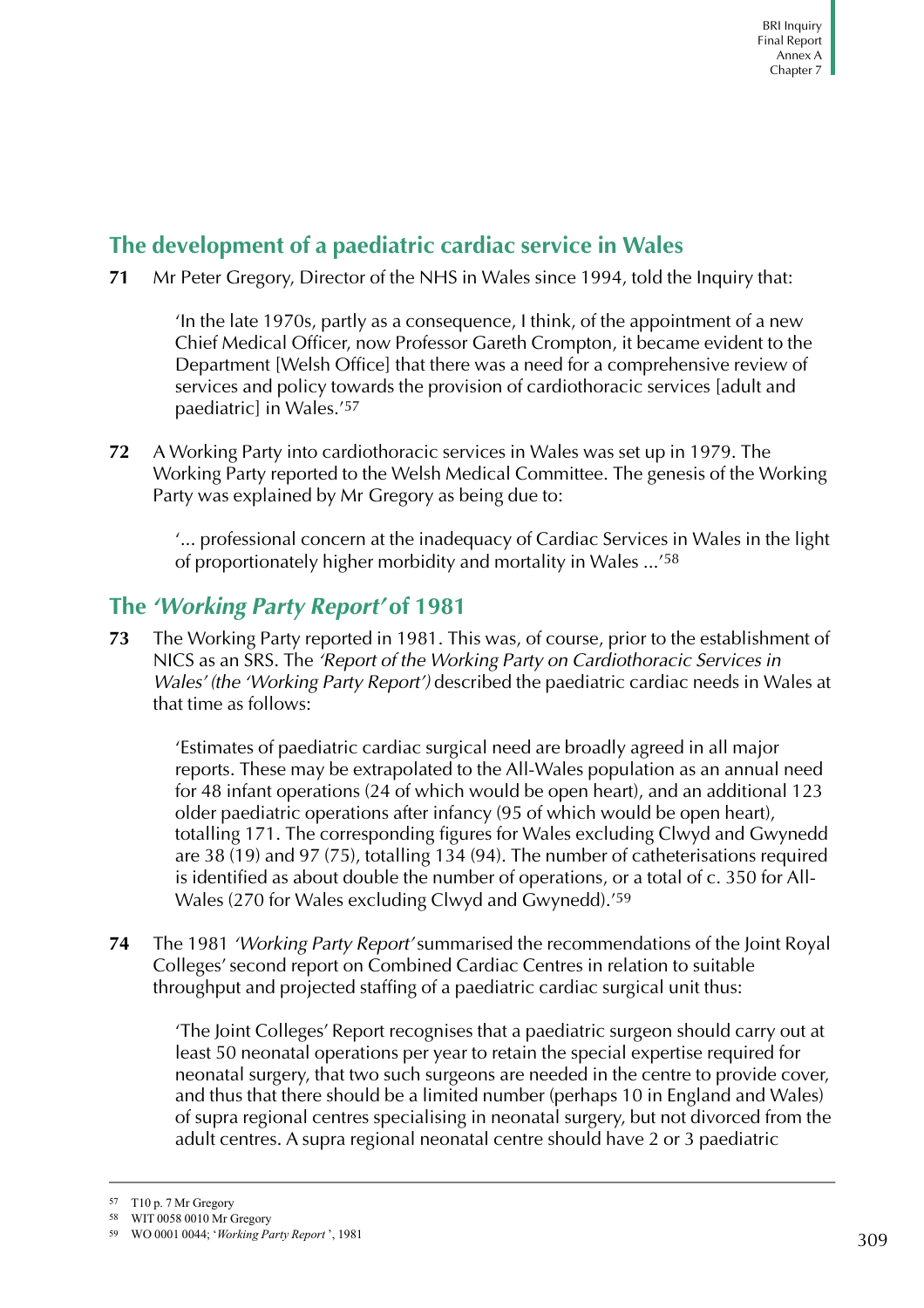cardiologists, and be closely associated with a Children's Department and an integral part of an adult cardiac or cardiothoracic unit.'60

#### **75** The Working Party stated:

'It would appear likely that one such supra regional unit would in future be sited in Cardiff or in Bristol. However, it is unlikely to be developed in the near future. When it is developed, the choice of site will be influenced by the relative amount of paediatric work then being undertaken in each centre. The choice is thus unlikely to be Cardiff ... It is the view of the Working Group that the diversion elsewhere of paediatric cardiac services for Welsh children would be to the detriment of cardiac services as a whole in Wales. A paediatric unit should thus be developed in Wales.'61

- **76** To the extent that this recommendation was intended to embrace neonatal and infant work, it is inconsistent with the Royal Colleges' recommendations on throughput, since the need, in Wales, for open-heart infant operations, quoted above, was (at 24)62 less than half the number recommended by the Royal Colleges.
- **77** The 'Working Party Report' appeared to accept that the development of a neonatal service in Wales was desirable, although possibly a long-term aspiration. The Report stated:

'The need for some 150 post-infancy operations per year clearly justifies the provision of a paediatric cardiac service in the regional centre in Wales, even if complex neonatal problems continue to be referred elsewhere (e.g. to London) until a neonatal centre is established, and even if the needs of Clwyd and Gwynedd continue to be served as now by Liverpool. The need is clear and a paediatric unit is necessary in Wales now.'63

**78** The Working Party concluded:

'For Wales a modest unit would require 2 surgeons with paediatric expertise,64 and 2 paediatric cardiologists together with paediatric supporting staff. From the point of view of sharing expertise and resources it would best be part of the regional cardiac centre and closely associated with a paediatric department such as that of the University Hospital with other specialised paediatric services. Training in paediatric cardiology is recommended for all paediatric senior registrars and also for all cardiology senior registrars. A paediatric cardiac unit is therefore a highly desirable development for professional training. Continuing liaison between paediatric cardiologists and general paediatricians throughout the region is called

<sup>60</sup> WO 0001 0044; *'Working Party Report',* 1981

<sup>61</sup> WO 0001 0044;*'Working Party Report',* 1981 (emphasis added)

<sup>62</sup> WO 0001 0044; *'Working Party Report',* 1981

<sup>63</sup> WO 0001 0044; *'Working Party Report',*1981

<sup>64</sup> This does not appear to envisage that the surgeons would be dedicated solely to operating on children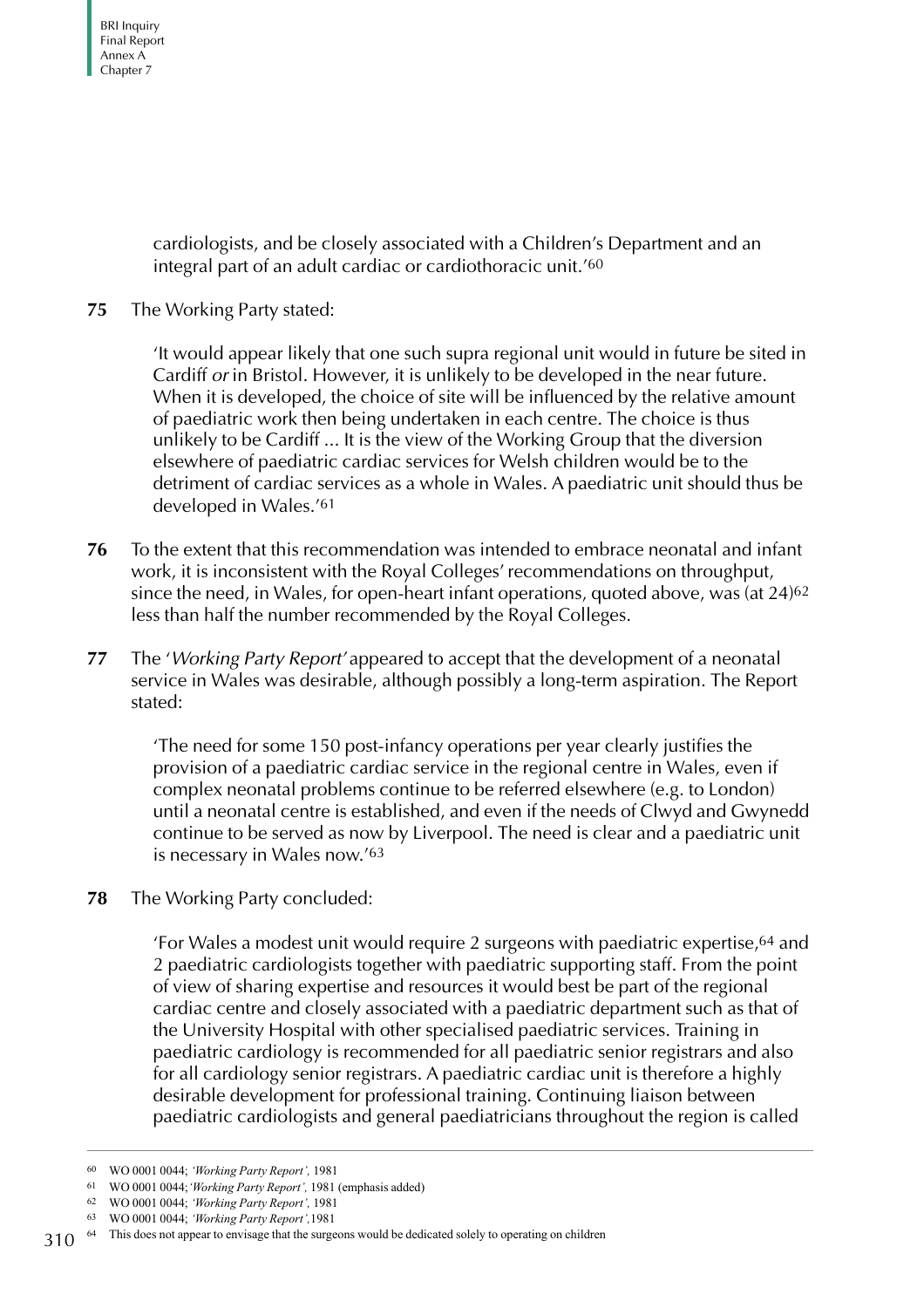for since most screening for heart disease will be carried out by general paediatricians. This would be better co-ordinated by locally based paediatric cardiologists than by paediatric cardiologists visiting from different regions (e.g. London) as at present.'65

**79** The Working Party was urging that development occur swiftly, so that the prospects of securing a supra regional centre in Wales would be maximised. The Working Party ended its section on paediatric cardiac services thus:

'A PAEDIATRIC CARDIAC SERVICE IS NEEDED IN WALES NOW. THE OPTION OF DEVELOPING THIS INTO THE SUPRA REGIONAL NEONATAL SERVICE SHOULD NOT BE LOST.'66

**80** The Working Party expanded on this need for such a service in Wales later in the Report:

'The paediatric cardiac surgical needs for Wales are for some 170 operations per year, or 134 if Clwyd and Gwynedd are excluded as being served by Liverpool as at present (cf. 40 at present undertaken in Cardiff). There is an urgent need to develop a paediatric cardiac unit as part of the cardiothoracic centre, though complex neonatal surgery will continue to be referred where possible to specialised units in London. It will then be possible to co-ordinate the paediatric services at least in South Wales (at present partly being served by a visiting consultant from London). A paediatric unit requires 2 cardiac surgeons with paediatric expertise and 2 paediatric cardiologists, with junior staff in rotation with paediatrics and cardiology. It must be on the same site as other paediatric specialties. This development also keeps open the otherwise endangered option of developing further into the supra regional neonatal cardiac centre which is likely to be sited in either Cardiff or Bristol.'67

- **81** In the event, Bristol was designated as a supra regional centre (SRC) for NICS, with effect from April 1984. There was no SRC for this service located in Wales at any time during the years of the Inquiry's Terms of Reference.
- **82** The actual numbers of open-heart operations performed on the under-1s at Bristol is shown in the following table, taken from a table of surgery for congenital heart disease, provided by the DoH:

<sup>65</sup> WO 0001 0045; *'Working Party Report',* 1981

<sup>66</sup> WO 0001 0045;*'Working Party Report'*, 1981 (upper case in original)

<sup>67</sup> WO 0001 0053; *'Working Party Report' ,*1981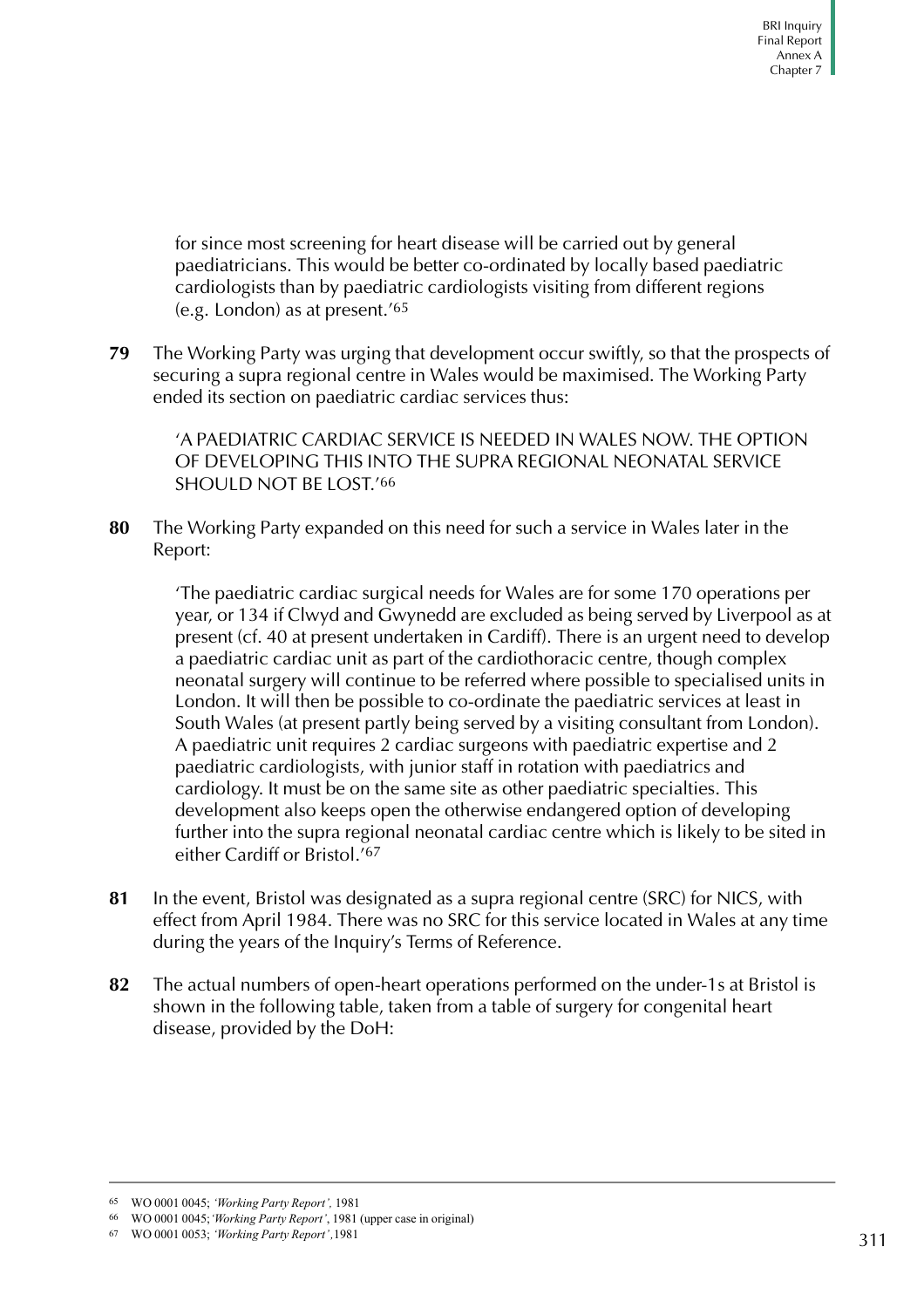|                                 | 975<br>$\overline{ }$ | 1976           | 977<br>$\overline{\phantom{0}}$ | 978<br>$\overline{\phantom{0}}$ | 979<br>$\overline{ }$ | 980<br>$\overline{\phantom{0}}$ | 1981 | 1982 | 1983 | 1984 | 1985 | 986 | 987 | 988 | 989 | 1990 | 1991 |
|---------------------------------|-----------------------|----------------|---------------------------------|---------------------------------|-----------------------|---------------------------------|------|------|------|------|------|-----|-----|-----|-----|------|------|
| Open-<br>heart<br>surgery       | 3                     | 6              | 6                               | 5                               | $\overline{2}$        | 8                               | 10   | 10   | 4    | 11   | 14   | 24  | 25  | 29  | 40  | 39   | 46   |
| Palliative<br>closed<br>surgery | 10                    | 11             | 13                              | 13                              | 14                    | 15                              | 19   | 24   | 19   | 30   | 28   | 24  | 21  | 22  | 30  | 16   | 24   |
| Definitive<br>closed<br>surgery | 3                     | $\overline{2}$ | 5                               | 5                               | 7                     | $\overline{7}$                  | 9    | 13   | 11   | 9    | 13   | 40  | 28  | 27  | 28  | 29   | 29   |
| Total:                          | 16                    | 19             | 24                              | 23                              | 23                    | 30                              | 38   | 47   | 34   | 50   | 55   | 88  | 74  | 78  | 98  | 84   | 99   |

**Table 3: United Bristol Hospitals surgery for congenital heart disease performed under 1 year of age1**

1. DOH 0004 0028; *'Table of Surgery for Congenital Heart Disease Performed under One Year of Age, 1975 to 1991'*

<span id="page-27-0"></span>**83** It was put to Sir Terence that Dr Halliday had indicated to the Inquiry that he felt that there was nothing that the SRSAG could do in relation to increasing the numbers of operations in Bristol and that encouragement was entirely a matter for the Royal Colleges. Sir Terence's original response was:

'I do not think that there was anything that the two colleges of physicians and surgeons could do, other than to draw attention to the problem.'68

He expanded on this answer in oral evidence to say:

'I do not think that there was any specific encouragement which either the Royal College of Physicians or the Royal College of Surgeons could have given to the BRI at that time to increase their throughput in paediatric neonatal and infant cardiac surgery.'69

- **84** Accordingly, the Inquiry explored this difference of view, and considered the operation of the SRS, and what mechanisms there were by which the SRSAG could and did monitor the position of Bristol, in order to see both if the numbers of operations conducted increased to the necessary extent, and if the outcomes improved such that Bristol could properly be regarded as a centre of excellence and thus appropriate for supra regional designation.
- **85** The consequence of Bristol not developing as had been hoped might be thought to have been that it would cease to be designated. On this, there was a difference of emphasis between Sir Michael Carlisle, Chairman of SRSAG from April 1989 to October 1994, and Dr Halliday:

<sup>68</sup> T17 p. 97 Sir Terence English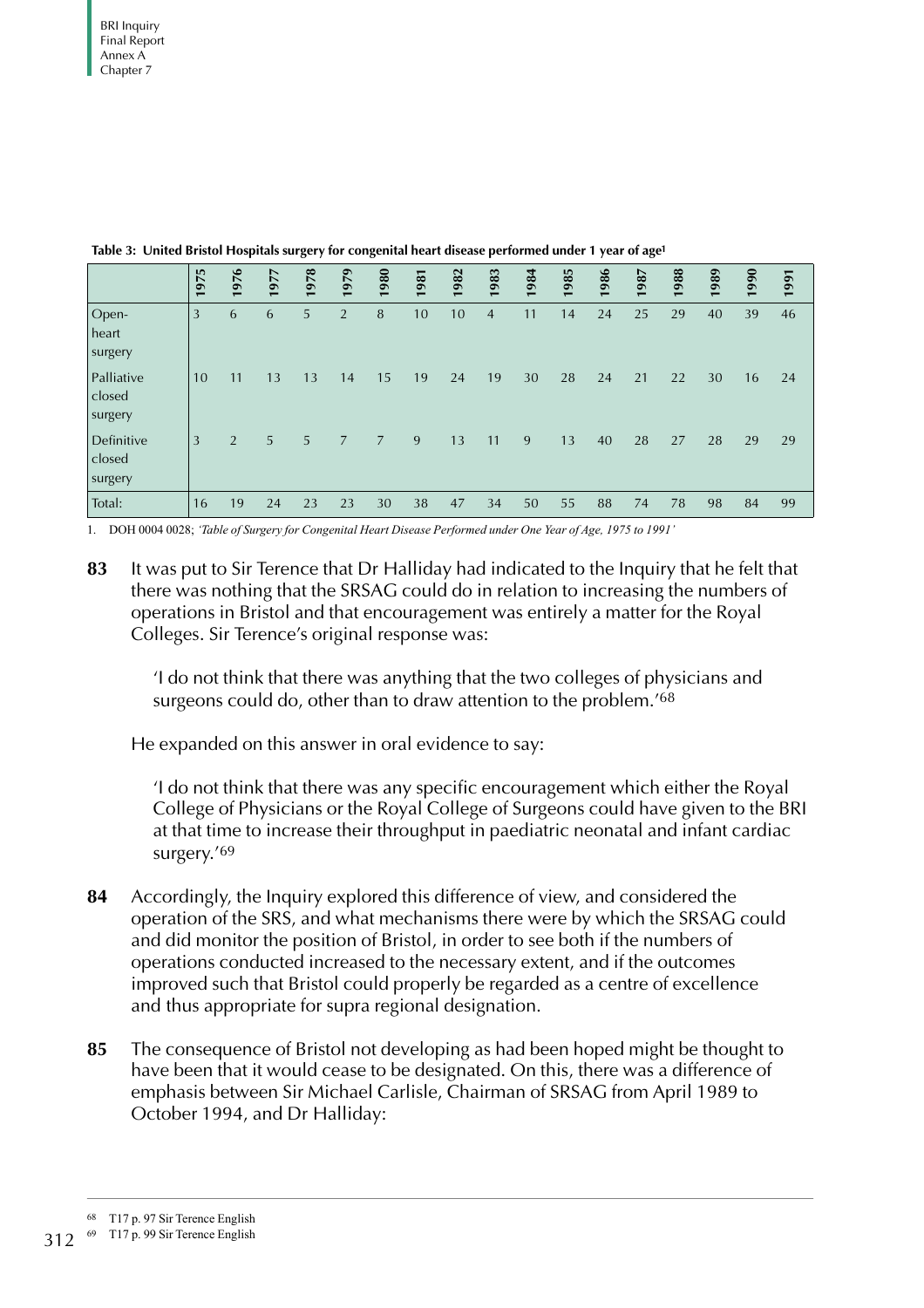'Q. Sir Michael, can I deal now with the issue of Bristol's continued designation throughout the time that you were Chairman, until it became, with other units, dedesignated? Can I ask you, please, to have on the screen, DOH 0002 0022? This goes right back to the start of the supra regional services, HN(83)(36) … that appears to say that every year one of the duties for the group to advise the Secretary of State about is whether the service should continue to be designated; is that correct?

'A. That is correct.

'Q. It also appears to say that once it has reached the decision that the service should be designated, it has each year to make a fresh decision as to whether each unit providing the service should be designated to provide it; is that correct?

'A. I would take issue with that. I think "each unit should be designated" is incorrect. I think the service should continue to be designated, yes. 70

**86** Dr. Halliday, however, said:

'A. … The procedure was that the Department each year would invite regional health authorities to submit bids for any service that they thought might warrant designation … We had before us the reports of the various professional groups …

'These bids were all then submitted to the Royal Colleges for their opinion as to which of the units should be selected. So Bristol was one of the units which the Royal College thought was a suitable unit for designation.

'Q. The Supra Regional Services Advisory Group had to agree of course?

'A. Would have to agree?

'Q. Well, they had to agree before there was any designation?

'A. Yes, of course.

'Q. Because it was not the Royal Colleges' decision?

'A. Of course not.

'Q. It was the Secretary of State's ultimately, and he would do it on the Advisory Group's advice?

'A. Yes.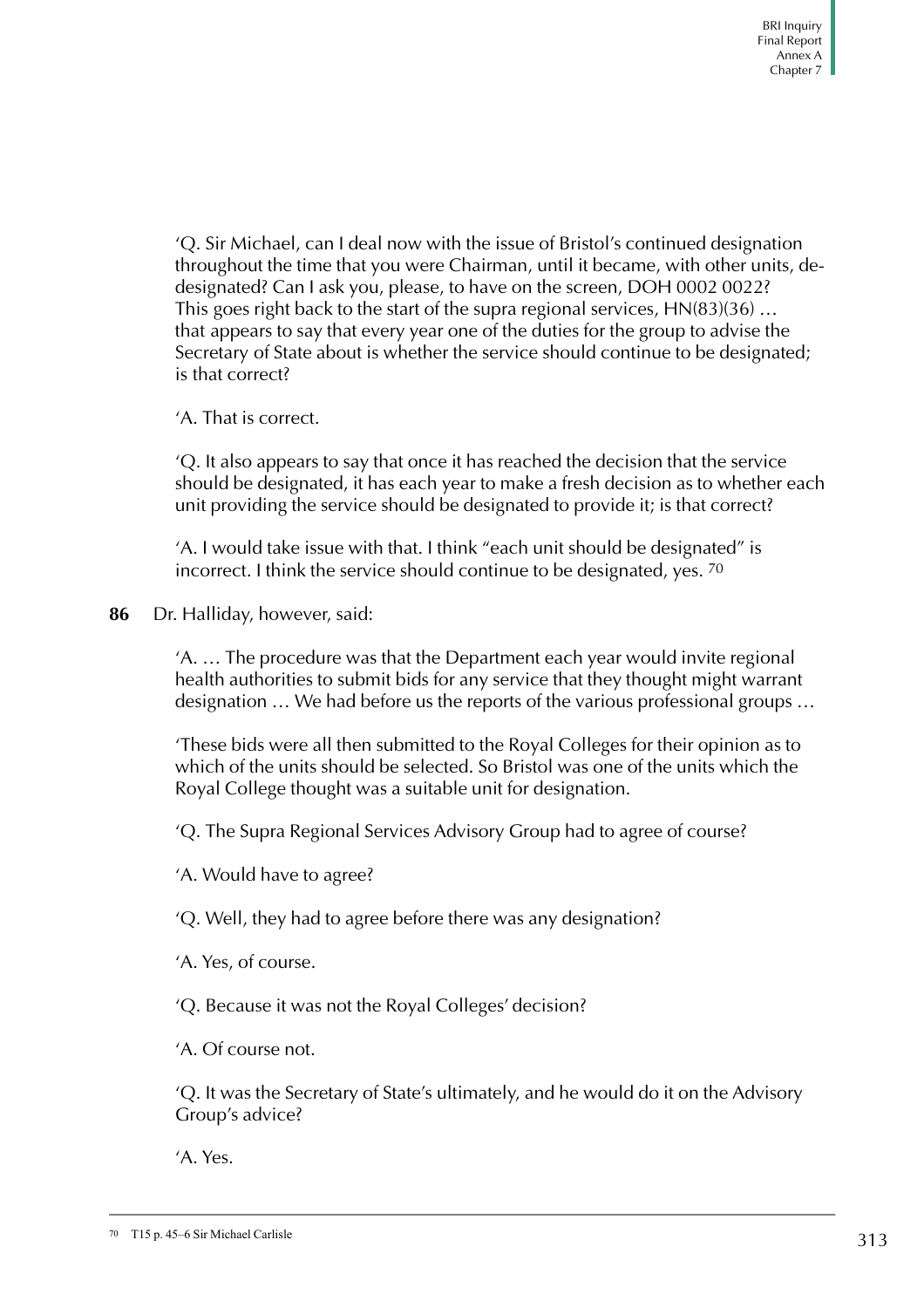'Q. And the Advisory Group would take their input from the Royal Colleges fed through you?

'A. Yes.'71

## <span id="page-29-0"></span>The SRS system in operation

### <span id="page-29-1"></span>**Bristol in the SRS system 1984/85**

- **87** In January 1984 the DHSS distributed the first in a series of annual papers explaining the Secretary of State's decisions (made on advice from the SRSAG) on the future development of the SRS for the next financial year.72 The SRSAG had asked the Department to initiate a study of the services provided in each NICS unit and the costs involved. This was to lead to later recommendations as to the protection of expenditure for 1984/85 and the setting of funding levels for 1985/86.73
- **88** On 5 December 1984 an inter-unit NICS liaison group meeting was held at the DHSS in London, at which there was:

'A brief account by each of the nine centres about what difference (if any) the supra regional designation of the service has meant, what difficulties stand in the way of the service being improved, and what action might be taken to enable those improvements to happen.'74

**89** It was also noted that:

'When the question of designating neonatal and infant cardiac surgery as a supra regional service had been referred to the Advisory Group, there had been no hesitation in recommending that the service met the criteria laid out in Annex B to HN(83)36.' 75

<sup>71</sup> T13 p. 20–1 Dr Halliday

<sup>72</sup> HAA 0095 0023, HAA 0095 0024 – 0026; *'Secretary of State Annual Report'*

<sup>73</sup> HAA 0095 0026, HAA 0095 0024 – 0026; *'Decisions for 1984–85 Following Recommendations from the Supra Regional Services Advisory Group and Regional Chairmen'* (details of finance for the NICS service at Bristol are to be found in Chapter 6)

<sup>74</sup> ES 0002 0002; letter from A Hurst to Dr Silove dated 26 November 1984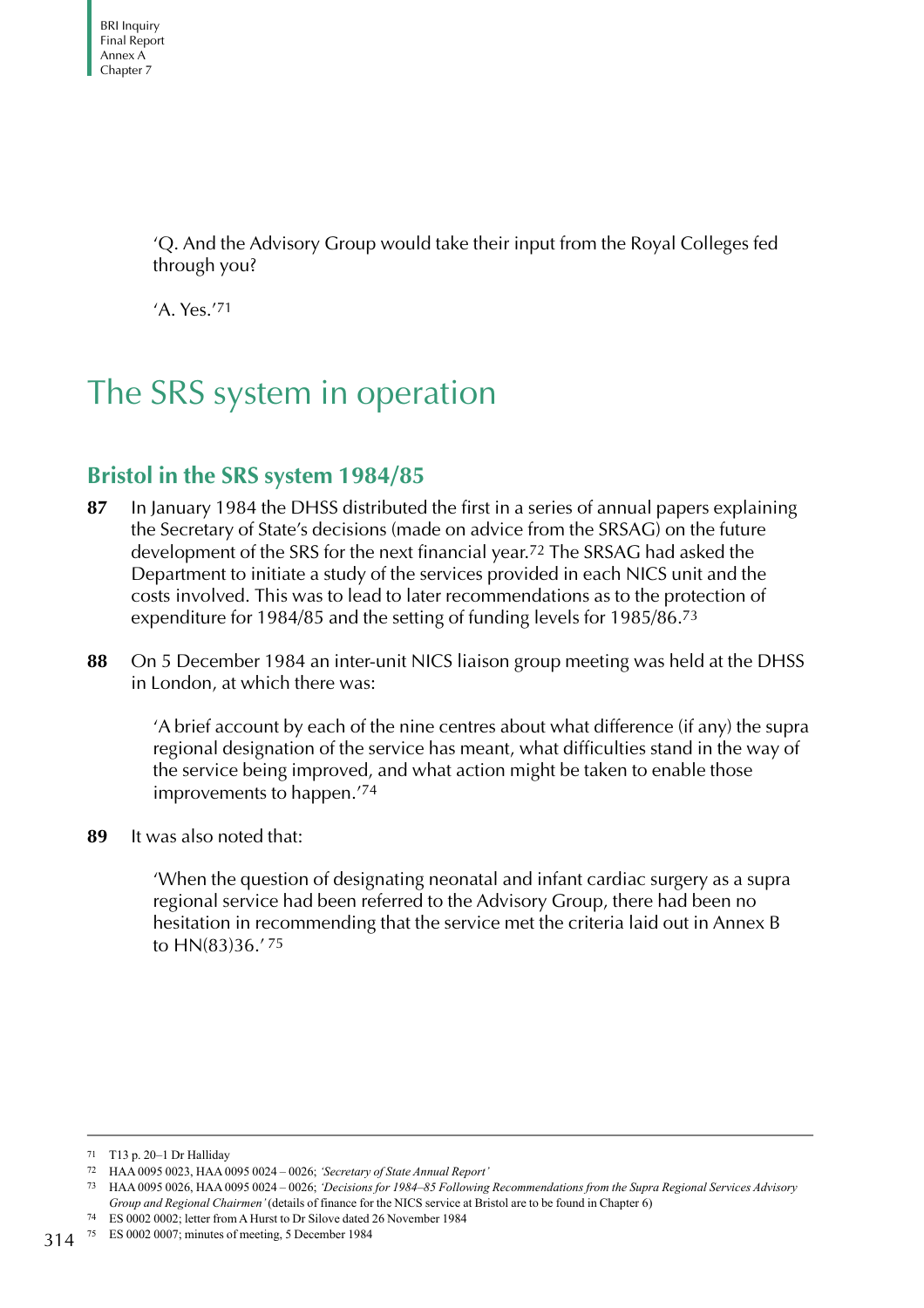**90** The minutes of that meeting are available,76 from which it can be seen that Dr Joffe and Mr Wisheart were present.<sup>77</sup> Each unit made a presentation to the meeting, the report from Bristol being:

'The children's hospital dealt with supra regional specialities of various kinds. The surgical work was carried out at the Bristol Royal Infirmary which treated only adults. Additional staff were needed since there was only one fully dedicated paediatric cardiac surgeon78 and there was a shortage of nursing staff. A large amount of "soft" money had been used for the purchase of equipment; on the surgical side: the RHA was embarking on an extensive programme of expansion, and plans for the development of paediatric surgery lay within the development of cardiac surgery generally, which had obvious nursing and manpower implications.'79

- **91** In January 1985 the SRS system was in full operation and timetables had been set for the SRSAG's consideration both of future funding levels for existing designated services and of new applications for designation.<sup>80</sup> This included the requirement of an annual return to the Department from the centres on workload and expenditure (sent in June of each year). The Secretary of State's Decision Paper 1985/86 indicated, amongst other things, that Bristol's protected funding level for that year was the fifth highest of the nine centres.<sup>81</sup>
- **92** In February 1985 the RCP and RCSE published the Third Report of the Joint Cardiology Committee: Provision of Services for the Diagnosis and Treatment of Heart Disease in England and Wales.<sup>82</sup> It concluded, amongst other things, that SRCs were an appropriate means of dealing with NICS and funding should continue, but that nine centres were the 'absolute maximum'. The report indicated that 'no consideration should be given to the establishment of further [SRCs] unless there is a considerable increase in workload which, at present, seems highly unlikely.' 83
- **93** On 4 October 1985 a meeting of consultants from the nine SRCs was again held at the DHSS. On this occasion Dr Jordan represented the Bristol SRC. His report on Bristol was:

'The Region have agreed to provide and equip a cardiac catheter laboratory and had tentatively accepted a new proposal for an additional cardiologist. There were no staff particularly dedicated to paediatric cardiology. They had acquired an

<sup>76</sup> ES 0002 0007; minutes of meeting, 5 December 1984

<sup>77</sup> ES 0002 0006; minutes of meeting, 5 December 1984

<sup>78</sup> In fact, at that time, there was no fully dedicated paediatric cardiac surgeon at Bristol – see evidence of Dr Joffe T90 p. 84 and Mr Wisheart's comments on the meeting T94 p. 115–16

<sup>79</sup> ES 0002 0009; minutes of meeting, 5 December 1984

<sup>80</sup> DOH 0002 0248; *'Secretary of State Annual Report'*

<sup>81</sup> UBHT 0278 0521; *'Secretary of State Decision Paper'*,1985/86

<sup>82</sup> BCS 0001 0001 – 0006; *'Third Report of a Joint Cardiology Committee',* 1985

<sup>83</sup> BCS 0001 0005; *'Third Report of a Joint Cardiology Committee',* 1985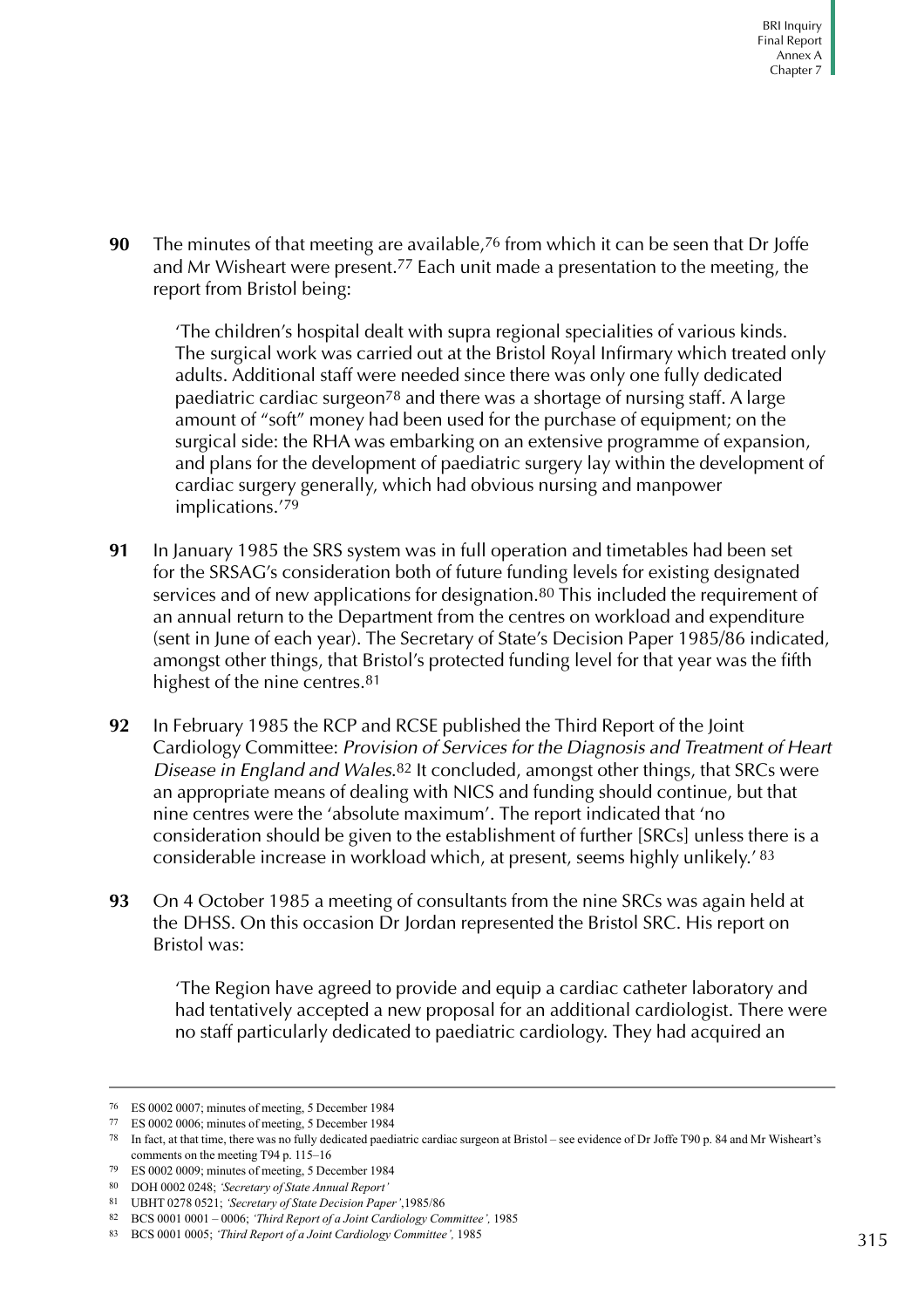ultrasound machine with doppler, and even in some of their peripheral clinics and [sic] access to ultrasound equipment.<sup>'84</sup>

**94** Dr Jordan also stated that a major part of the cardiac work had been passed on to London units, because of organisational difficulties. There had been an increase in pressure to carry out coronary artery bypass grafts (CABGs) which had adversely affected the number of operations carried out on the under-1-year-olds and had resulted in longer waiting lists.85

### <span id="page-31-0"></span>**Plans for a new Welsh Cardiac Unit and its effect on supra regional services (SRS)**

**95** Meanwhile, developments were taking place in Wales that might have been seen as jeopardising further the number of operations carried out on paediatric patients. They had their origin in January 1984, shortly before Bristol's designation as a supra regional centre took effect, when, according to Mr Gregory:

 '... the Secretary of State for Wales announced plans to provide a Regional Cardiac Centre for adults at the University Hospital of Wales site in Cardiff. The Working Group of the Project Team established by the Welsh Office and South Glamorgan Health Authority agreed that Paediatric Cardiac facilities should be provided immediately as part of the centre.'86

- **96** The Welsh Office had to give 'Approval in Principle' to the plans of the South Glamorgan Health Authority (South Glamorgan HA) for the new cardiac unit. The Health Authority made its submission for such approval in June 1986.87
- **97** The 'Approval in Principle' (AIP) document set out the aspirations of the South Glamorgan HA for a comprehensive paediatric cardiac service. It was, in effect, a proposal to the Welsh Office for support, that is, funding for a new service.
- **98** The South Glamorgan HA submitted that a 'comprehensive paediatric cardiac service' was needed in Cardiff.88 Mr Gregory stated that:

'In referring to a comprehensive paediatric cardiac service the authority included provision for neonates and infants under 1 year.'89

<sup>84</sup> ES 0002 0014; minutes of meeting, 4 October 1985

<sup>85</sup> ES 0002 0014; minutes of meeting, 4 October 1985

<sup>86</sup> WIT 0058 0006 Mr Gregory

<sup>87</sup> WIT 0058 0006 Mr Gregory

<sup>88</sup> WIT 0058 0006 Mr Gregory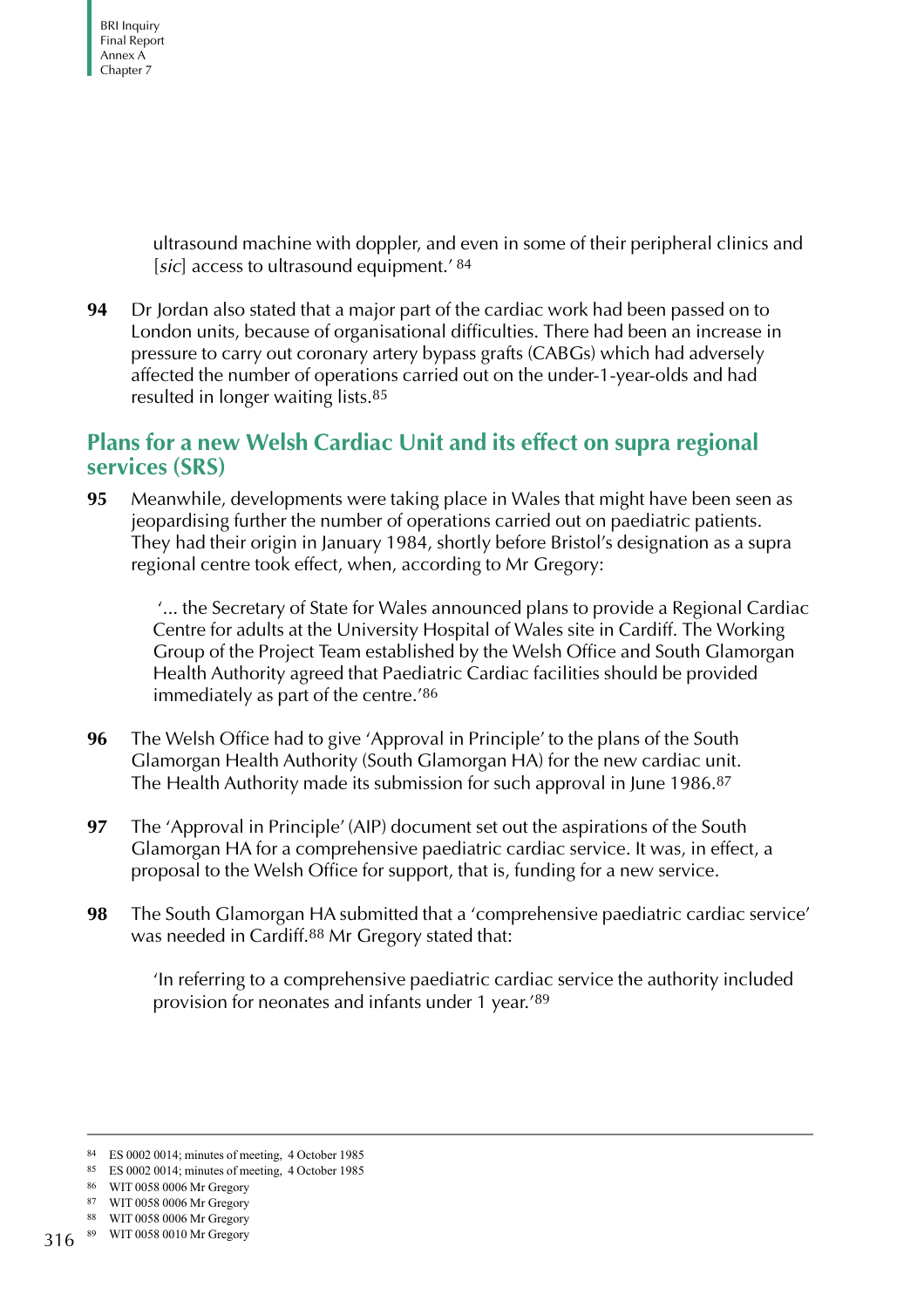**99** The submission described the then current (i.e. June 1986) paediatric cardiac facilities provided in Wales thus:

'Facilities in Wales for the investigation and surgical treatment of children with heart disease exist only in Cardiff and are scant. No beds are specifically allocated to paediatric cardiology, children being accommodated on general paediatric wards in the University Hospital of Wales as need arises. The cardiac catheter room facilities are shared with the adult cardiology workload. Paediatric cardiac surgery is subject to the same constraints as adult cardiac surgery. There is no full-time paediatric cardiologist; the service is at present provided by one consultant practising both adult and paediatric cardiology.'90

**100** The AIP submission estimated the needs of a Welsh service as follows:

'The need to develop paediatric cardiac services in Wales is agreed. It is necessary for the clinical service to the patients in Wales, for the training of general paediatricians and of cardiologists in Wales, and to provide for expertise in managing congenital heart disease in adult life. The need is for a comprehensive service.

'The development of a less than comprehensive paediatric cardiac service would not in fact attract a paediatric cardiologist. A paediatric cardiologist will not be attracted without a full paediatric cardiac surgical provision, which necessarily requires a fully trained paediatric cardiac surgeon (including neonatal work). In practice therefore we have either a full paediatric cardiac provision or none.' 91

**101** Thus the submission was for a full cardiac service, including neonatal and infant work. The main proposals that the Health Authority made were:

'The paediatric cardiac service should be established as soon as possible because of the urgency of the clinical need. This requires the appointment of a paediatric cardiologist (trained in general paediatric and neonatal work), a paediatric cardiac surgeon (trained in neonatal surgery) and a paediatric cardiac anaesthetist. Close teamwork is required and it is appropriate to take advantage of the unique opportunity for a linked appointment of well suited individuals. One of the present cardiologists should continue to fulfil part-time the role of a second paediatric cardiologist until he retires; this component of his work should then be taken on by a second paediatric cardiologist. One of the present cardiac surgeons will fulfil the role part-time of a second paediatric cardiac surgeon. The paediatric cardiac work will be shared between the newly appointed anaesthetist and one of the present anaesthetists, each of whom will carry out some other duties. This practical

<sup>90</sup> WO 0001 0148; AIP

<sup>91</sup> WO 0001 0150; AIP (emphasis in original)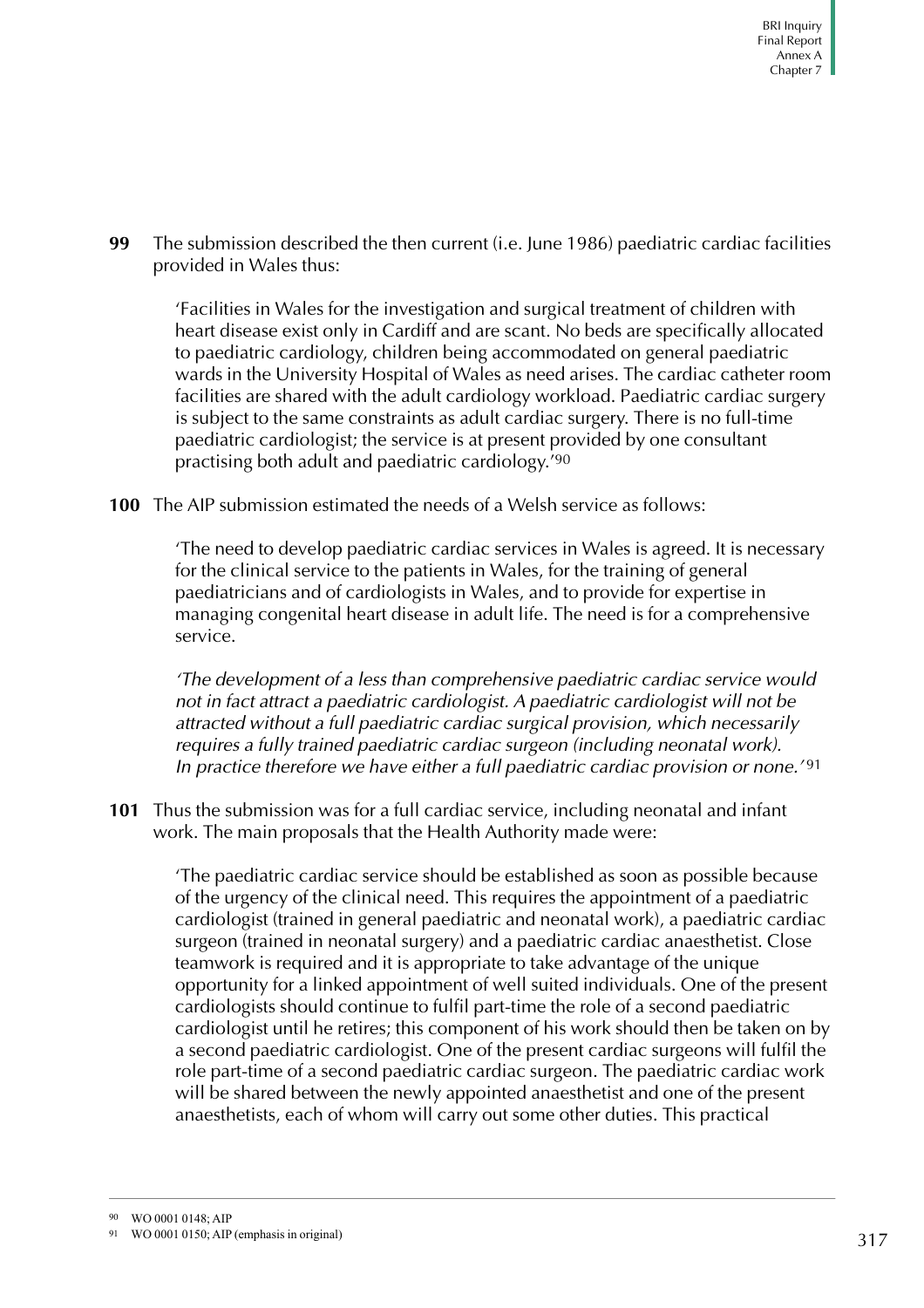compromise provides for less than 2 full-time paediatric cardiologists, at least in the short term, and less than 2 full-time paediatric cardiac surgeons, but is the appropriate provision, given the size of the catchment population.'92

**102** It was not envisaged that the paediatric cardiac surgeon would be dedicated solely to paediatric work. This is demonstrated by this passage from the AIP submission:

'The paediatric cardiac surgeon will be fully trained in all aspects of his subject. He will also undertake some adult cardiac surgery, both as a contribution to the service and to ensure adequate continuing experience in relevant aspects of cardiac surgery (e.g. valve replacement).'93

- **103** At a national level, developments in surgery caused consideration of the SRS's strategy. The Decision Paper for 1986/8794 highlighted the development whereby the number of patients under 1 year receiving surgery was rising slightly because of increasing medical preference for early surgery.
- **104** The SRSAG saw no need to change NICS provision 'over the next three years', but recognised the need for more work 'to refine the methodology used for costing the provision of the service.'95
- **105** In early 1986 Harefield Hospital applied for designation as an SRC for NICS. There were also two other possible applications for designation (from Leicester and Hammersmith Hospital) and, in April, the Department requested advice from the RCSE and RCP.
- **106** The Colleges set up a Joint Working Party under the chairmanship of Mr Terence English (consultant cardiothoracic surgeon). Mr English (later to be knighted and to become a member of the SRSAG from 1990–1992, when President of the RCSE) wrote to the nine centres on 16 June 1986, seeking information. The information sought concerned the total numbers of closed and open cardiac operations performed on neonates and infants up to the age of 1 year in the calendar years 1984 and 1985. Mr English ended his letter:

'I should stress that information on mortality is not being sought.'96

**107** The 'Report of the Joint Working Party', dated 1 September 1986, deals with the situation in general, but had comments on some of the centres.97 Among the recommendations were that the use of the designated SRC system continue (it was

<sup>92</sup> WO 0001 0152; AIP

<sup>93</sup> WO 0001 0153; AIP

<sup>94</sup> UBHT 0278 0445; *'Supra Regional Services, 1986–87';* Secretary of State's Announcement

<sup>95</sup> UBHT 0278 0447; *'Supra Regional Services, 1986–87';* Secretary of State's Announcement

<sup>96</sup> RCSE 0002 0005; letter from Mr Terence English to NICS Centres, dated June 1986

<sup>97</sup> RCSE 0002 0009, 0012–0013; *'Report of the Joint Working Party',* 1986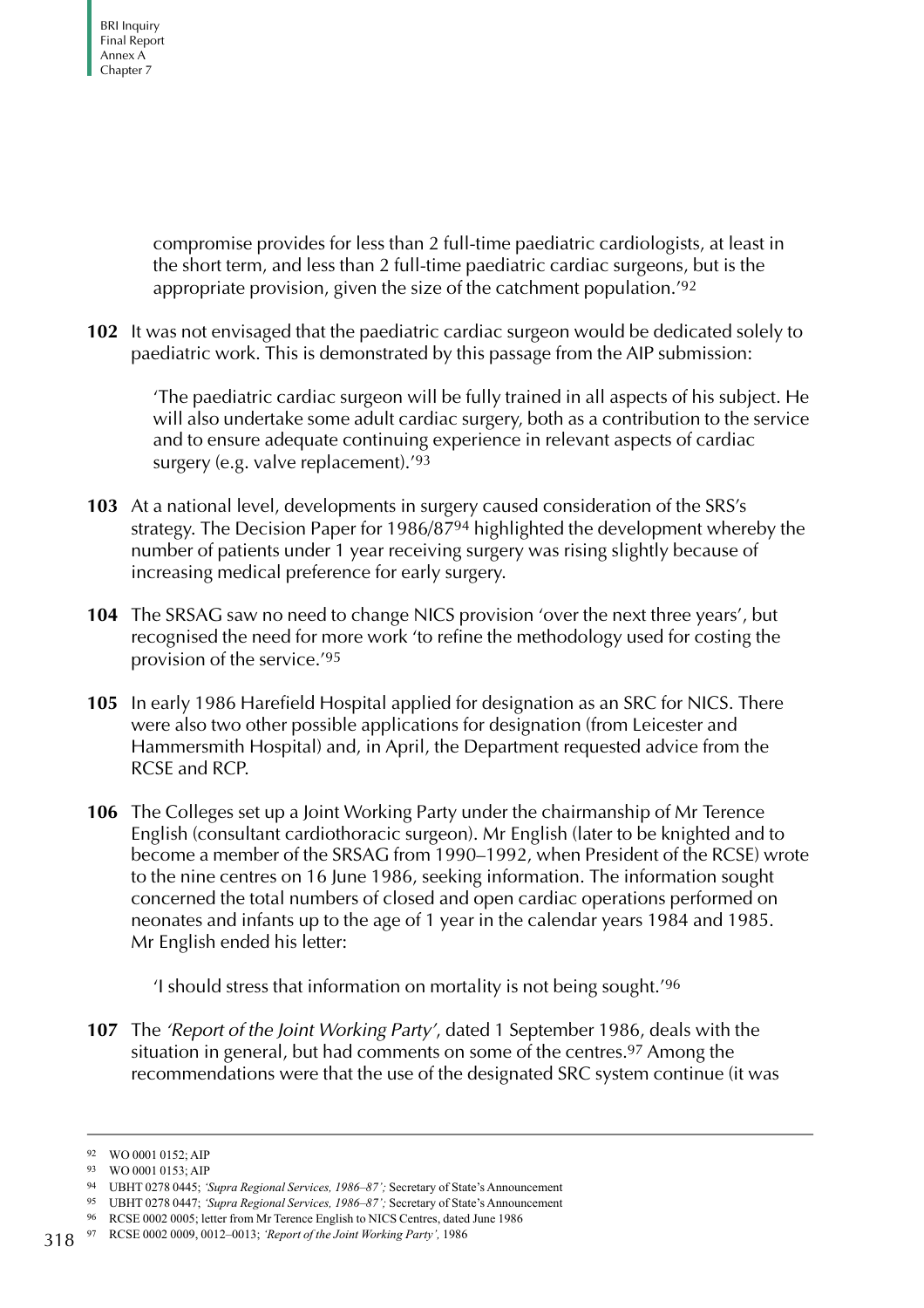deemed be 'essential') and that no more than nine centres were currently justified, although Harefield's application should be reconsidered in two years.98

**108** Paragraph D of the report's recommendations stated:

'The Working Party noted that three Units, namely Bristol, Newcastle and Guy's were doing fewer operations per year than desirable for a supra regional centre. Bristol and Newcastle have legitimate claims for development on geographical grounds and should be encouraged ... The workload of these three centres and Harefield should be reviewed in two years' time.'99

- **109** At the same time that the Working Party was deliberating, the SWRHA received a report on 'District Strategies for NICS for 1986/1994' from Southmead DHA and Bristol and Weston DHA.100
- **110** The view of the Department at the time was that encouragement of Bristol was to be welcomed. Mr Hurst, Secretary of the SRSAG, put it in his letter of 27 October to Dr Pitman, Specialist in Community Medicine at the SWRHA:

'We are anxious to do what we can to encourage referrals from Wales because we would like to see activity levels in Bristol rise …'101

- **111** This approach appeared to be at odds with that reflected in the AIP submission made by the South Glamorgan HA, since the latter plainly had the capacity to reduce, rather than increase, referrals from Wales were it to be endorsed.
- **112** On 2 September 1986 the Welsh Office and South Glamorgan HA met to discuss the AIP submission. The minute of this meeting is short and was described as 'terse' by Mr Gregory in oral evidence.102 It said:

'... it was acknowledged that the Approval in Principle Submission would require revision.'103

**113** The AIP had the strong support of a leading cardiologist, Professor Andrew Henderson, University of Wales Hospital, Cardiff. He was described by Mr Gregory as:

> '... a man of significant expertise and considerable influence in the development of cardiac services. He was a leading contributor to the Welsh Medical Committee

<sup>98</sup> Simultaneously, the conclusion of Professor Andrew Henderson reporting to the Welsh Office, was that *'*The recommendations for the 9 designated supra regional neonatal cardiac surgical centres in England were based on now outdated estimates of neonatal workload.' WO 0001 0230. Even after consideration of the *'Report of the Joint Working Party'*, the SGHA still criticised its conclusions. WO 0001 0246

<sup>99</sup> RCSE 0002 0013; *'Report of the Joint Working Party',* 1986

<sup>100</sup> WO 0001 0123 – 0142; *'District Strategies for NICS'* 1986/94

<sup>101</sup> UBHT 0062 0213; letter from Mr Hurst to Dr Pitman, dated 27 October 1986

<sup>102</sup> T10 p. 59 Mr Gregory

<sup>103</sup> WO 0001 0224; minute of meeting, 2 September 1986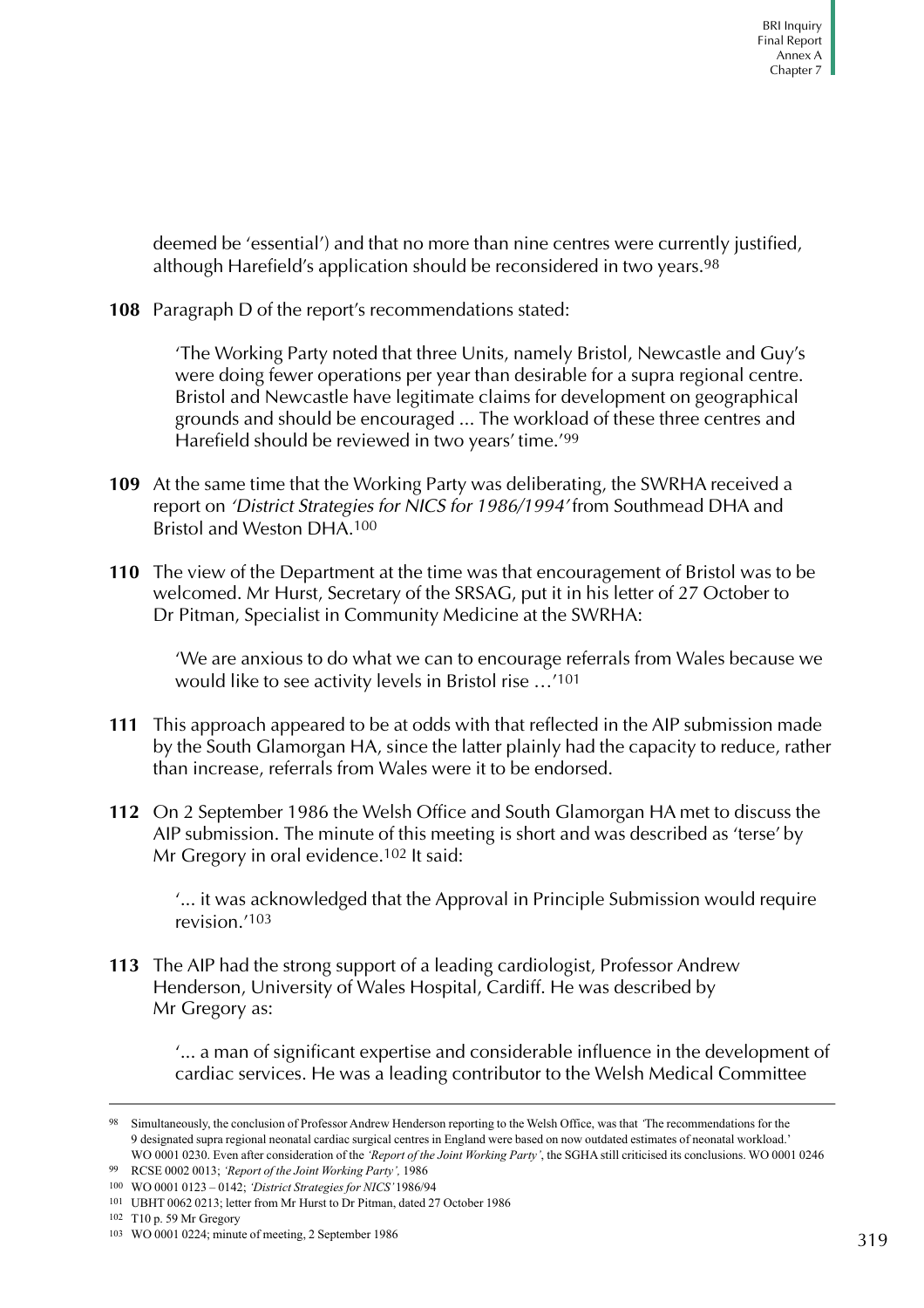report of 1981, and he was ... a leading advocate, perhaps the leading advocate in Wales for the development of a comprehensive Welsh cardiac service.'104

**114** Professor Henderson described what he saw as the inadequacies of the paediatric cardiology service then available in Wales. Dr Leslie Davies provided a clinic in Cardiff (and in some District hospitals),105 but was by then ill and he died towards the end of 1986. Additionally, some cardiologists from London provided clinics in Wales. Professor Henderson said:

'We have not been able to provide the constantly available, co-ordinated expertise at an acceptably near centre for the South Wales population that is needed for present practice. LGD's [Dr Davies's] present illness has converted an increasingly inadequate service to what is now a potentially dangerous situation.'106

**115** Professor Henderson prepared a document in support of the AIP submission, dated 2 September 1986. He emphasised that in his view advances in surgery and in noninvasive investigations were responsible for increasing numbers of neonatal and infant cardiac operations being carried out.107 He thought this was a trend that was likely to continue, and he doubted that the previous assumption of 8.5 open-heart operations on infants under 1 per year per million population was still appropriate in 1986. His views were:

'The paediatric cardiac surgical workload actually undertaken in a region of comparable size to the population under consideration for Wales is now of the order of 60 to 65 (40%, i.e. 25, infant) open heart plus 35 to 40 closed heart operations per million per year (Southampton data for Wessex region, population 2.2 million). This implies 130 to 140 (ca. 55 neonatal) open heart plus ca. 80 closed heart operations per year for the Welsh centre. It represents a three-fold increase in infant surgical numbers compared with earlier estimates of 8.5 infant (under one year of age) open heart operations per year per million population (2nd Joint Colleges' Report, 1980).

'Earlier estimates of need have thus changed very considerably as the specialty has evolved and there has been a major shift towards corrective surgery in the neonatal period. The proportion of neonatal operations is likely to continue rising.'108

**116** Professor Henderson estimated the occurrence of congenital heart malformations to be between ten and 13 per 1,000 live births.109

<sup>104</sup> T10 p. 59 Mr Gregory

<sup>105</sup> See Chapter 11 for the interrelation of these clinics with referrals to Bristol

<sup>106</sup> WO 0001 0226; report, 2 September 1986

<sup>107</sup> WO 0001 0225; report, 2 September 1986

<sup>108</sup> WO 0001 0225; report, 2 September 1986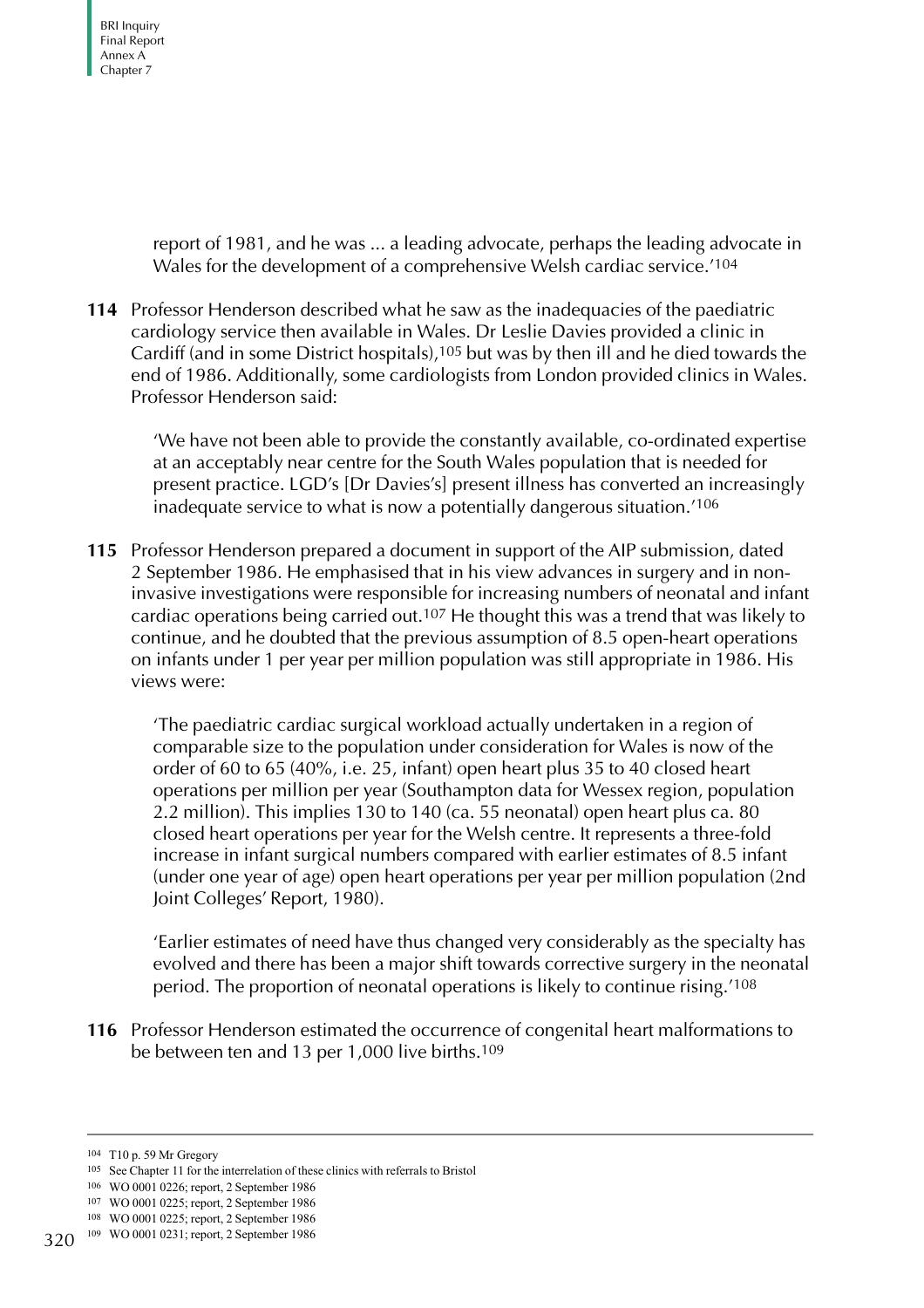**117** Mr Gregory was asked about this figure.

'Q. The advice that you had as a Department was that it was not 12 to 13, it was 8 at most?

'A. Yes, that is correct.

'Q. If that is right, then this is an overstatement by someone who is arguing the case, is it?

'A. Yes, I think that is how you could interpret it, certainly.

'Q. It must follow, if one was interpreting this from a Welsh Office point of view, looking at the question of the viability of the service in Cardiff at this stage, that one would see it as being necessary in order to establish a case for paediatric neonatal and infant cardiac surgery, that one would have to, as it were, stretch the elastic around the figures, to justify such a unit on number grounds?

'A. I think that is what lies behind it, certainly, but just to make clear, Professor Henderson was in a significantly professionally influential position, and one was not casting doubt on the sincerity with which he held these views, it just seemed to the Department that the evidence it had from other sources pointed to a different conclusion.'110

**118** A meeting of the SRSAG took place on 2 October 1986, when the Joint Working Party Report of 1 September 1986 was considered and it was recommended that:

'… the workload of Newcastle and Bristol in relation to cost be monitored and efforts to expand workload in those centres be encouraged.'111

- **119** The minutes of this meeting<sup>112</sup> record that the joint Royal Colleges' Report argued that the incidence of congenital heart defects was likely to remain static, because the development of early inter-uterine detection of problems through the use of foetal echocardiography tended to lead to termination of those pregnancies with problems, which counterbalanced any increase in the birth rate. This argument was contrary to Professor Henderson's view that there was an increasing need for neonatal and infant cardiac surgery for a given population.
- **120** The SRSAG meeting was unpersuaded of the case for NICS in Cardiff. The minutes recorded that:

'It would appear from the argument in the report that there is little justification in establishing a centre in Cardiff for the management of a potentially limited number

<sup>110</sup> T10 p. 66–7 Mr Gregory

<sup>111</sup> WO 0001 0234; minutes of meeting, 2 October 1986

<sup>112</sup> WO 0001 0234; minutes of meeting, 2 October 1986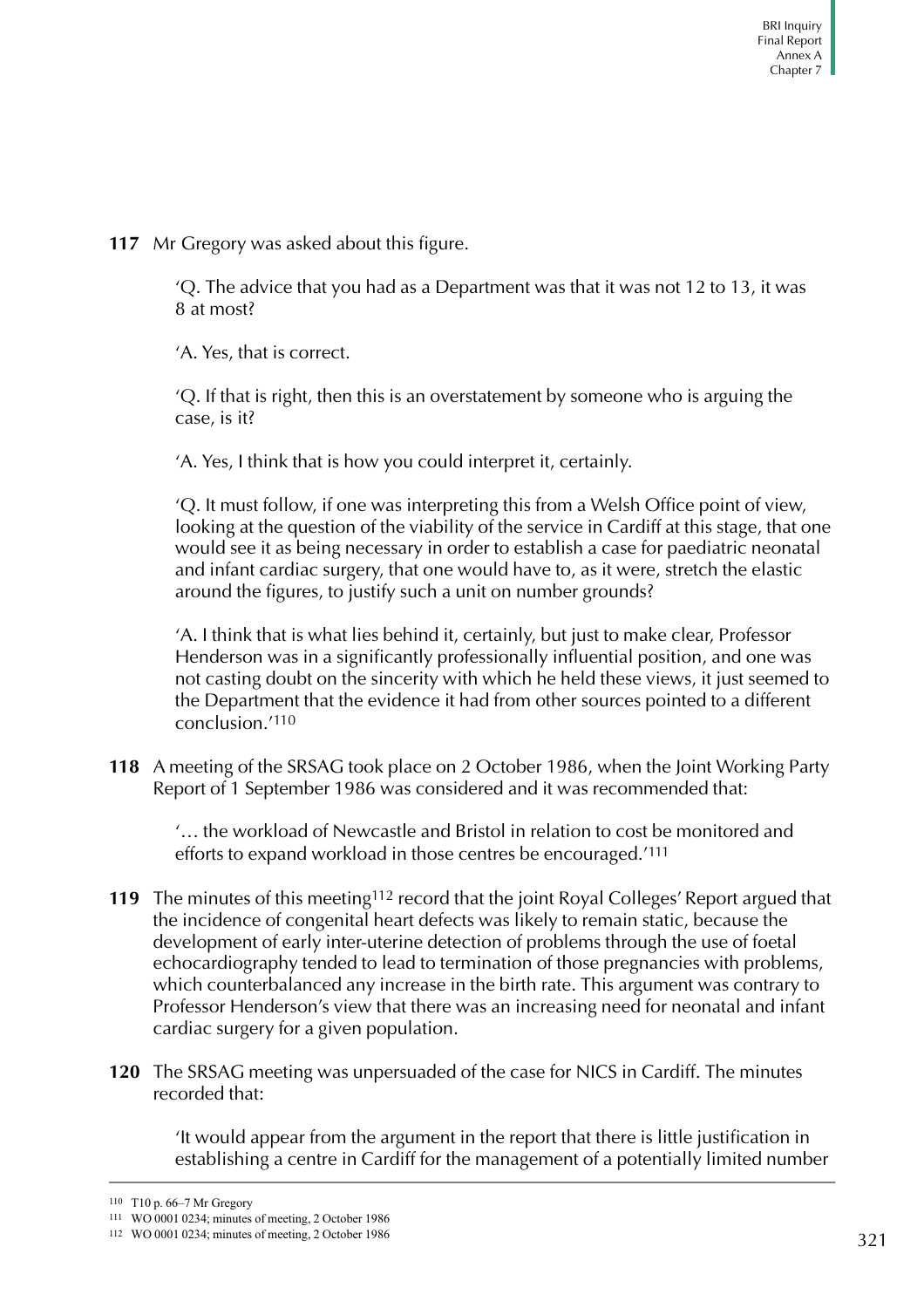of babies with cardiac problems on grounds of doubtful clinical effectiveness and cost efficiency.'113

**121** The deliberations of the SRSAG and its acceptance of the Joint Working Party Report had a major impact on the attitude of the Welsh Office to the suggestion that it should develop its own NICS in Cardiff. Diana Vass, a nursing officer at the Welsh Office, attended the SRSAG meeting in October 1986.114 Subsequently, Mrs Vass sent a memo, dated 6 October 1986, to Ms J Roberts, who was a Principal in the Health Policy Division at the Welsh Office, reporting to Mr Gregory. It stated:

'I would suggest the most important comment is that we acknowledge a neonatal and infant cardiac service is available for Wales in Bristol – for which resources are protected and that Wales will continue to expect to use the supra regional service and will not be excluded from referring to that service.'115

**122** The Welsh Office discussed matters at a meeting on 8 October 1986, chaired by Professor Crompton. In his statement Mr Gregory noted that:

'a) a supra regional centre had been designated in Bristol for the neonatal and infant service, whereas Cardiff was not so designated;

- b) Bristol was at that time under-utilised.'116
- **123** He went on:

'The meeting concluded that the cardiac development in Cardiff should be postponed until the results of an organisation and management study were known. The meeting also made it clear that the Supra Regional Advisory Group's ruling that children under 1 year old should be treated at the supra regional centre at Bristol should be supported.'117

### **124** The meeting noted that:

'A supra regional centre had been designated in Bristol specifically for the neonatal and infant service, whereas Cardiff was not so designated. Provision at UHW for this service (included in the AIP) would therefore constitute duplication of the service available at Bristol for which the Welsh Office was paying indirectly. Bristol was presently under-utilised, undertaking approximately 50 operations per annum.'118

<sup>113</sup> WO 0001 0235; minutes of meeting, 2 October 1986

<sup>114</sup> WO 0001 0224; minutes of meeting, 2 October 1986

<sup>115</sup> WO 0001 0238; memo dated 6 October 1986

<sup>116</sup> WIT 0058 0006 Mr Gregory

<sup>117</sup> WIT 0058 0010 Mr Gregory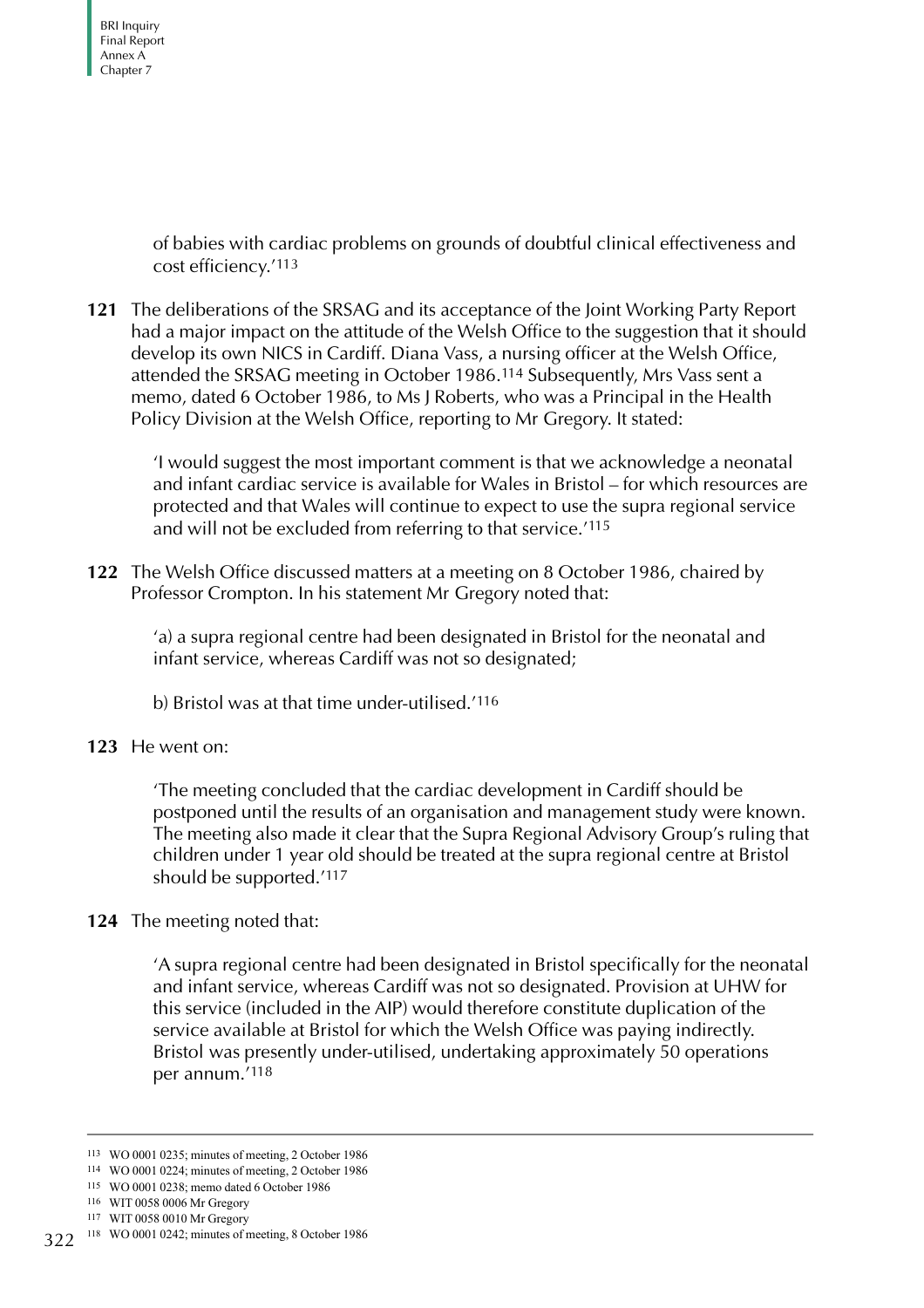- **125** The meeting agreed that the initial development of cardiac services in Wales should consist of three stages, the first of which would be the setting up of a paediatric (i.e. over 1-year-old) unit. The second stage would be theatre provision and the third stage would be the upgrading of facilities for the main cardiac unit.
- **126** Thus the conclusions of the SRSAG as regards Bristol's continued designation and its desire to 'encourage' work in Bristol, appears to have influenced the Welsh Office's attitude against the proposal that a neonatal and infant cardiac service be developed in Wales.
- **127** A meeting between medical officers of the Welsh Office and senior clinicians of the South Glamorgan HA took place on 20 October 1986. Mr Gregory's evidence about that meeting was:

'The DHA [sic] considered it would be unsatisfactory to send all neonatal cases to the supra regional centre at Bristol for treatment, mentioning the danger and distress endured in transporting patients over long distances, and the impracticability of Bristol paediatric consultants providing outlying areas in South Wales with a full service.'119

**128** The other key influence was finance. The Welsh Office summarised the two key influences on the approach taken:

'a. the funds for the project were cash limited, subject to adjustment for inflation, and therefore costs had to be re-examined, neonatal provision being one element of the re-assessment;

'b. the recommendation of the Royal Colleges was clear and could not be ignored.'120

**129** The meeting of 20 October 1986 decided that the Welsh Office Medical Group should report to the NHS Director for Wales, making the following points:

'a. … that a formal request be made to the Royal Colleges of Physicians and Surgeons by the Welsh Office Medical Group for a sub-committee to provide a reevaluation of the neonatal cardiac requirements for patients in Wales (Professor Henderson undertook to make preliminary approaches to members of the Royal Colleges committee);

'b. the project team would examine the costs of the whole scheme with a view to eliminating local additions and arriving at a properly costed scheme;

119 WIT 0058 0006 Mr Gregory

<sup>120</sup> WO 0001 0247 – 0248; minutes of meeting, 20 October 1986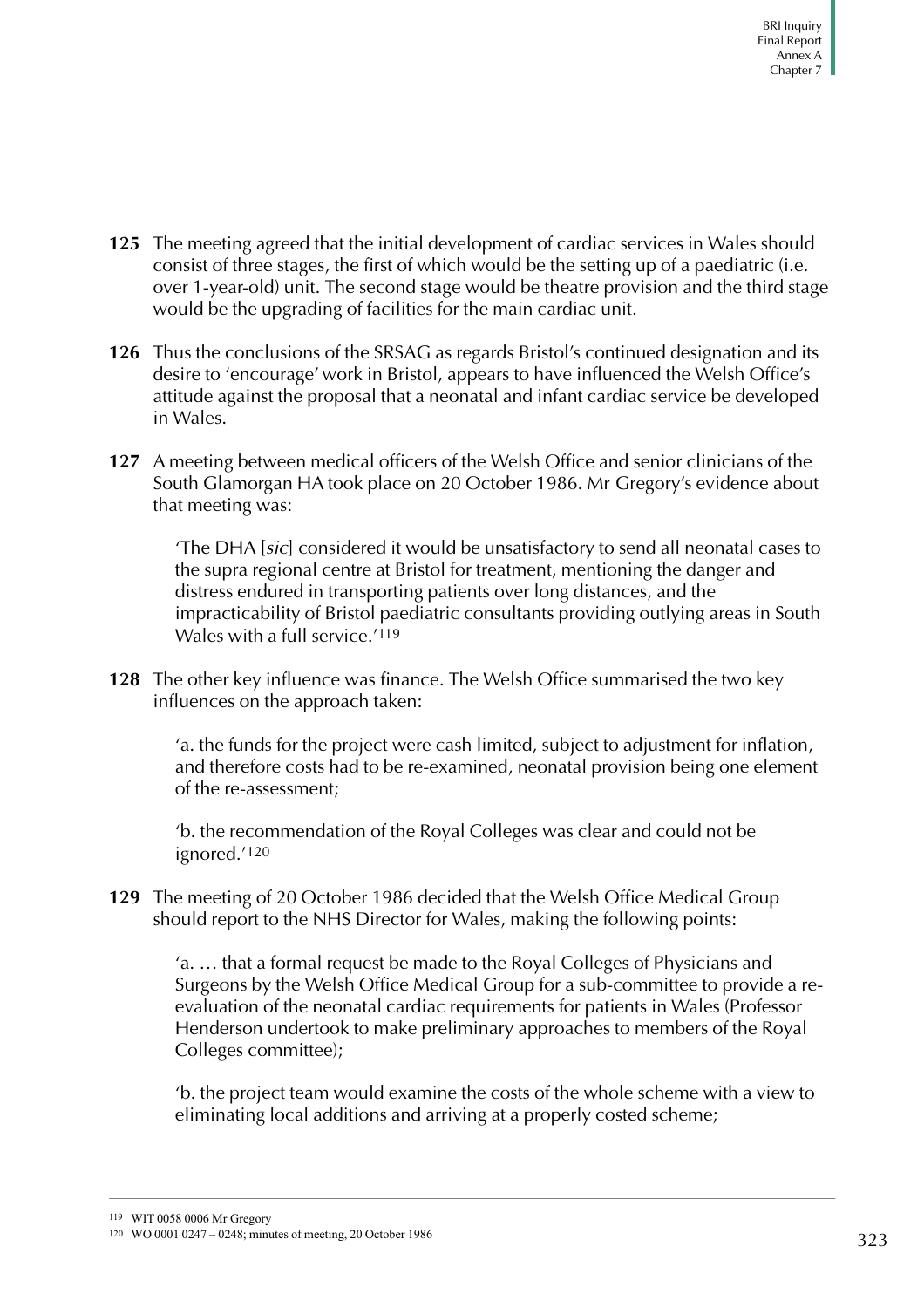'c. Welsh Office should consider further the suggestion of the appointment of an independent project director ...'121

**130** On 28 October 1986, Dr A George, the Deputy Chief Medical Officer (Wales), wrote to Dr Halliday.122 In the letter Dr George requested the background papers which were considered by the Royal Colleges Joint Working Party in preparing its report of September 1986. He also stated to Dr Halliday:

'If Welsh Office is to hold a line on this type of work [this must refer to neonatal and infant work, since the letter is entitled "Neo-natal and Infant Cardiac Surgery"] being undertaken at Supra Regional Centres, Bristol is so designated for South Wales, we must have an assurance from you that it will not be closed and leave us without a readily available service.<sup>'123</sup>

**131** Dr Halliday and the Department were willing to assist the Welsh Office. The RCSE, however, took a different view. In a memorandum of 10 December 1986, Dr Jennifer Lloyd, a Senior Medical Officer at the Welsh Office, wrote:

'... Terence English would not give permission for the Royal Colleges' Working Paper to be circulated. There seems to be a lack of communication between the Royal College of Surgeons and the DHSS on the issue of confidentiality of that paper.'124

**132** Professor Crompton then wrote on 7 January 1987 to Mr Ian Todd, the new President of the RCSE, seeking the release of the Royal Colleges' Joint Report for consideration by the Welsh Medical Committee on 21 January 1987. Professor Crompton sought to exert considerable pressure on the RCSE, stating:

'It would be unfortunate if a unified approach between the Welsh Office and the Department of Health to the provision of neonatal and infant cardiac surgery could not be maintained because full information was only available to the advisory machine to one of the Departments of State.'125

- **133** Professor Crompton's approach appeared to have worked, since the Report was forthcoming in time for the extraordinary meeting of the Welsh Medical Committee of 21 January 1987.
- **134** In the meantime, whilst attempts were made to obtain the background papers, the Welsh Office Ministers had decided in November 1986 that in the light of the Joint Working Party's apparent endorsement of Bristol as a supra regional centre for neonatal and infant cardiac services, the proposed Welsh Unit should not include

<sup>121</sup> WO 0001 0249; minutes of meeting, 20 October 1986

<sup>&</sup>lt;sup>122</sup> References to the Department of Health include references to the DHSS, prior to its separation into the Departments of Health and Social Security

<sup>123</sup> WO 0001 0250; letter from Dr George to Dr Halliday dated 28 October 1986

<sup>124</sup> WO 0001 0262; memo dated 10 December 1986

<sup>125</sup> RCSE 0002 0022; letter from Professor Crompton to Mr Todd dated 7 January 1987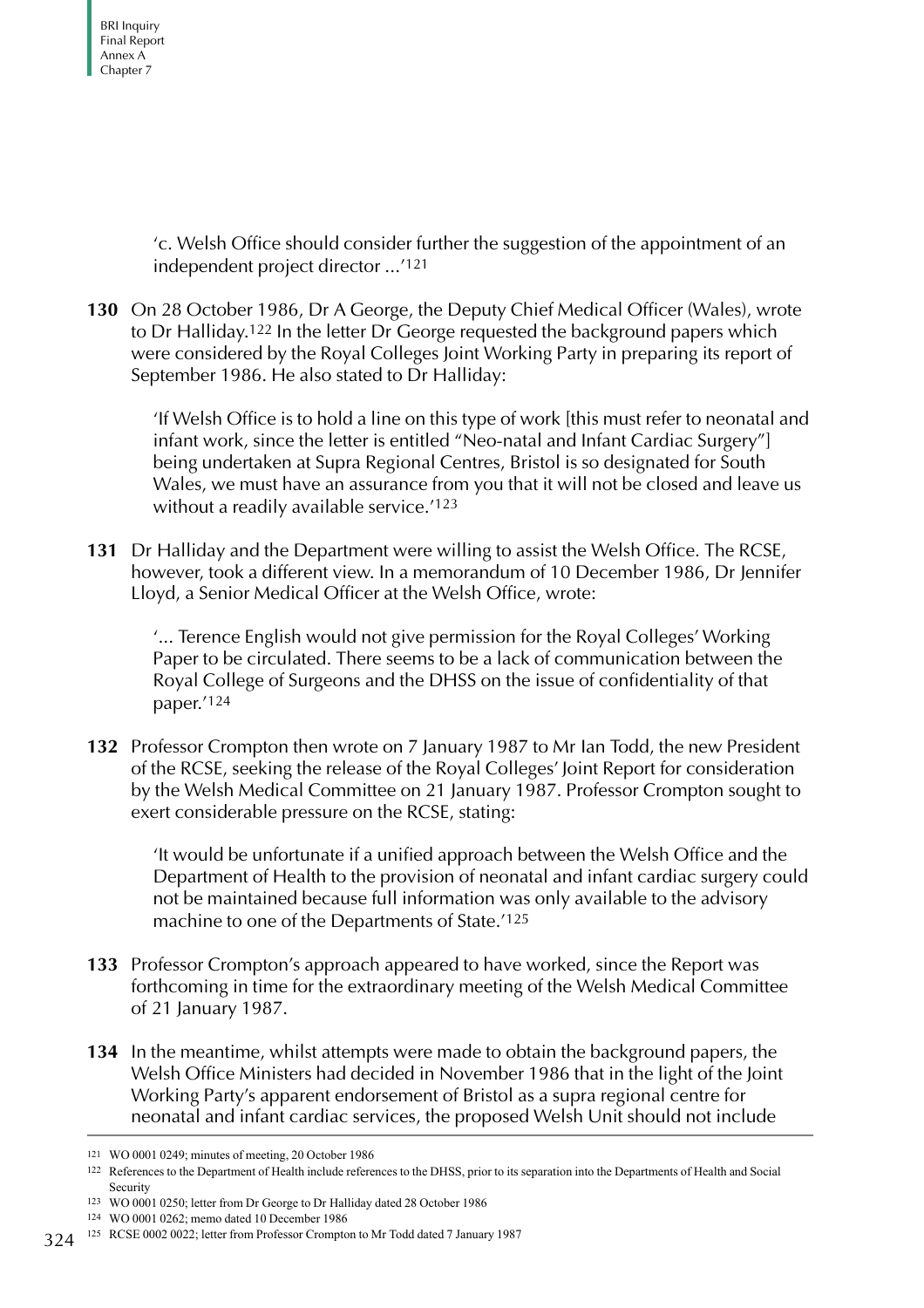such services. This decision was reflected in a note from Mr Ivor Lightman, Deputy Secretary to the Welsh Office with responsibility for Health and Social Care, to Professor Crompton of 26 November 1986, which stated:

'Ministers made it perfectly clear at yesterday's Health Policy Board meeting that they accepted the advice from the Royal Colleges that neonatal cardiac surgery should be centred on Bristol with the Cardiff surgeons forming part of the "team" in the way you described. They also made it clear that having had the advice and having received decisions from Ministers we should now get on with it, which means making the position clear to the "opposition" and proceeding with planning on the basis agreed while recognising that we may well take some flak. Naturally, the Press Office and others will have to be warned about that.'126

- **135** In Bristol itself at this time, there was optimism that the number of referrals<sup>127</sup> from South Wales would increase.128
- **136** For the first two years of the SRS (1984 and 1985) there had been a meeting of representatives from the NICS SRCs hosted by the Department in London. Despite an initial suggestion that these meetings become an annual event, the Department now decided to discontinue them. As Mr Hurst put it in a circular letter of 30 October 1986:

'Our view is now that the service is sufficiently well established for these meetings to be no longer necessary; the Department is also under pressure to reduce meetings in order to effect financial savings, and I am sure that your time is valuable too.'129

**137** Dr Eric Silove, consultant paediatric cardiologist in Birmingham, who had attended the previous meetings, wrote to the Department on 17 November, regretting the decision:

'I feel it is a pity that you are proposing not to continue with the annual meeting … It proved to be a most helpful forum not only for helping establish the service but also for looking well into the future.'130

**138** The 'Decision Paper for 1987/88'131 extended the funding arrangements by also introducing capital funding, with effect from that year. It was also recorded that the

<sup>126</sup> WO 0001 0253; note from Mr Lightman to Professor Crompton dated 26 November 1986

<sup>&</sup>lt;sup>127</sup> The issue of referral patterns from Wales to Bristol and other parts of the country is dealt with fully in Chapter 11. The section on Wales within that chapter also deals with how resources were allocated for the funding of those referrals from Wales to Bristol

<sup>128</sup> UBHT 0062 0216; memo from Dr Ian Baker, Assistant General Manager (Planning)/District Medical Officer, to Mr Graham Nix, Senior Assistant Treasurer (Financial Management) at the B&WDHA

<sup>129</sup> ES 0002 0026; circular letter dated 30 October 1986

<sup>130</sup> ES 0002 0025; letter from Dr Silove to DoH dated 17 November 1986

<sup>131</sup> UBHT 0278 0377; SRS 1987–88 Secretary of State's Announcement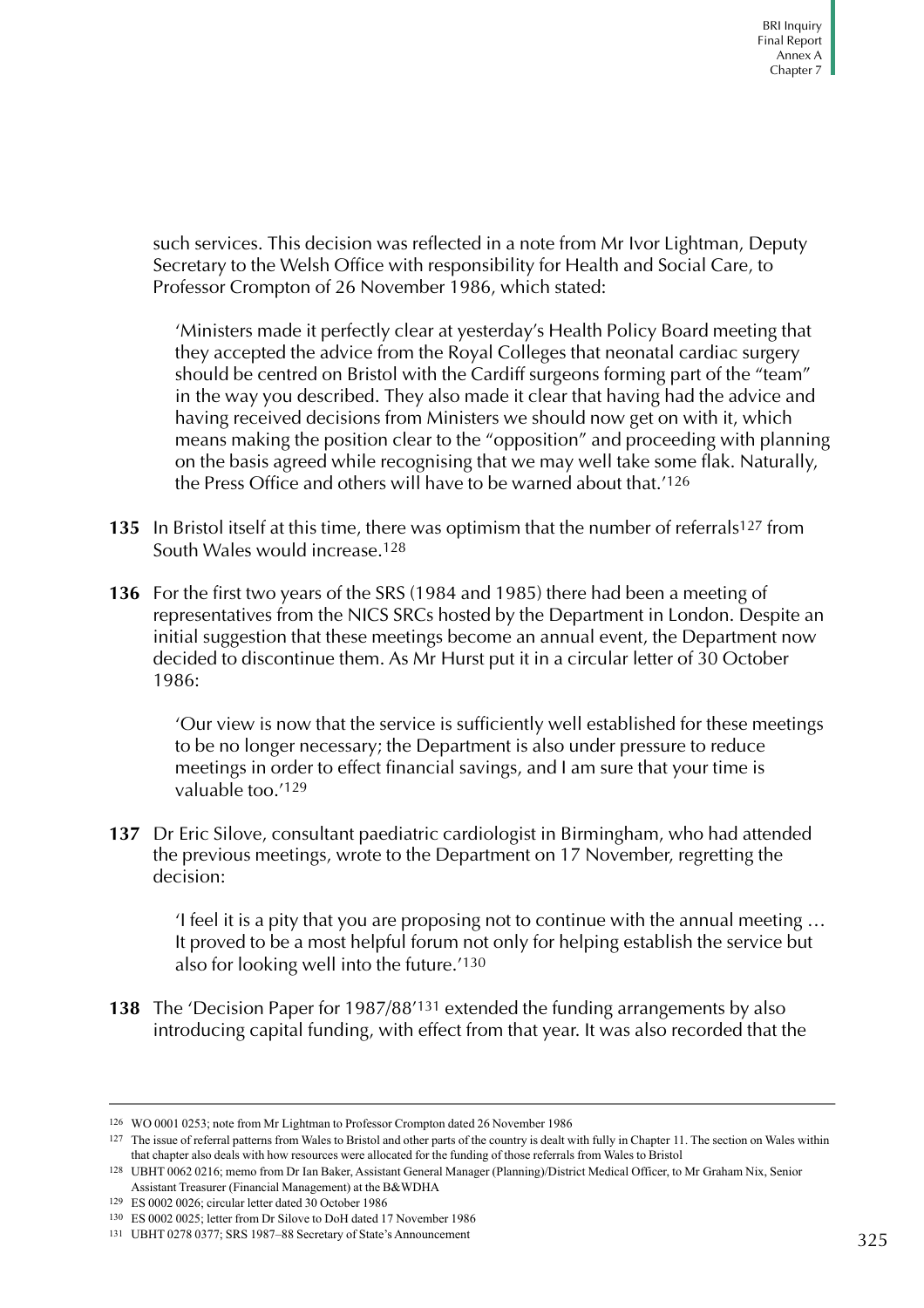advice of the Joint Working Party to continue NICS as an SRS was accepted, 'so that the necessary expertise can be concentrated in a limited number of centres.'132

- **139** Harefield and Brompton Hospitals had been added to the designated centres, but it was envisaged 'that there would be little need for expansion in the total service.'133
- **140** In the interim, there had been a visit to Bristol by Professor Crompton and colleagues from the Health Professional Group of the Welsh Office, in the autumn of 1986. This arose because Professor Henderson had made critical comments about the performance of the Bristol Unit as part of his paper in support of the AIP submission, and Professor Crompton and his colleagues '… were motivated to explore for ourselves whether there was any substantiation of Professor Henderson's critical comments about the Unit'.134 ( These critical comments are explored later, in reviewing concerns expressed about paediatric cardiac surgery at Bristol.)135 The visit followed an earlier one made by Professor Crompton and his colleagues in about 1984, very shortly after designation.
- **141** Professor Crompton told the Inquiry that on both visits he met Dr Jordan and Dr Joffe and also Mr Wisheart. On the second occasion Professor Crompton and his colleagues briefly met Mr Dhasmana in addition.136
- **142** Following the visit, Dr Jennifer Lloyd, Senior Medical Officer at the Welsh Office, prepared a written report, dated 27 November 1986, summarising the results of the visit. Her report indicated that contact had been made by Professor Crompton and senior medical colleagues at the Welsh Office with the Department, with clinical and community medicine colleagues at the SWRHA, and at the BRI and BRHSC.
- **143** As to the visit to Bristol, Dr Lloyd's report said:

'The visit to Bristol disclosed that currently (April 1 1985 – March 31 1986) 40 cases from 3 health authorities in Wales had been treated at the Bristol Children's Hospital and 4 at the Bristol Royal Infirmary. Thus the Bristol Service is already providing a substantial part of the service need for this category of case. There is evidence in the past 6 months that 2 more health authorities are also sending cases to Bristol. It is interesting to note that the number of cases from South Wales referred is roughly equal to the number referred within South Western excluding Bristol and Gloucester.'137

<sup>132</sup> UBHT 0278 0377; SRS 1987–88 Secretary of State's Announcement

<sup>133</sup> UBHT 0278 0378; SRS 1987–88 Secretary of State's Announcement

<sup>134</sup> WIT 0070 0004 Professor Crompton

<sup>135</sup> See Chapter 21

<sup>136</sup> WIT 0070 0004 Professor Crompton

<sup>137</sup> WO 0001 0257; Dr Lloyd's report, 27 November 1986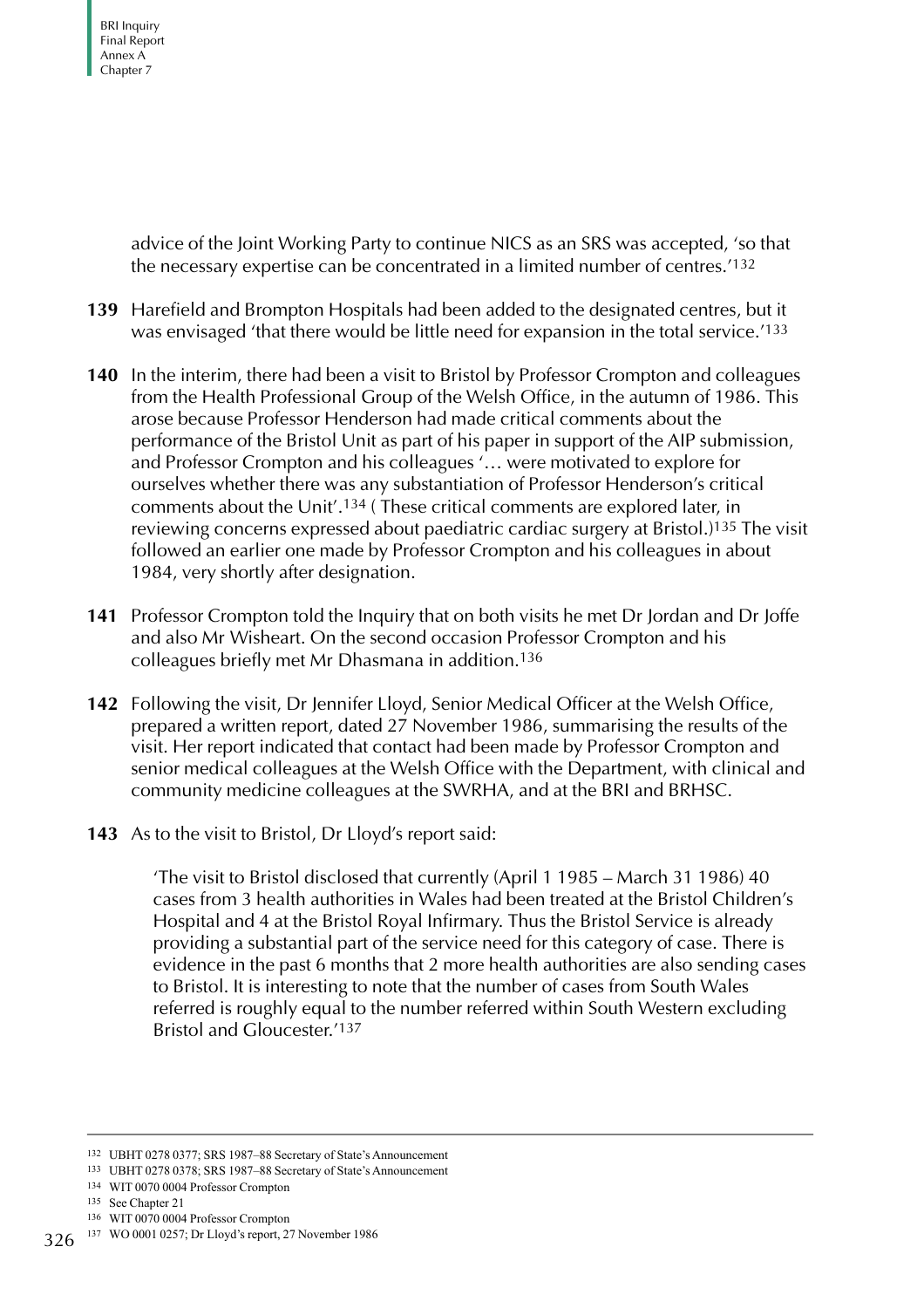## **144** Dr Lloyd went on:

'In frank discussions with the clinicians [i.e. in Bristol] there was a positive wish to increase throughput and continue the trend of improving outcome with the ensuing maintenance and developing of skills.'138

## **145** Dr Lloyd's report continued:

'On discussion with the staff it was made clear that the consultants providing the Bristol service accept and indeed welcome a commitment to provide the infant and neonatal cardiac surgery service for South Wales. They acknowledge the natural aspirations of clinical staff in Cardiff to provide the total paediatric service on one site but they point to (and can demonstrate by the Bristol service) the advantages in lower mortality and morbidity due to increasing expertise and adequacy of equipment that result from the greater throughput of cases.'139

- **146** It is not clear to which Bristol clinicians in particular Dr Lloyd is intending to refer. Nor does she explain what evidence, if any, was cited in support of the suggestion that there was a 'trend of improving outcome' to 'continue', nor whether this trend of improvement was said to be an absolute one and/or a relative improvement compared with other centres. Further, it is not clear by what evidence 'the Bristol Service' can 'demonstrate' the 'advantages' referred to as resulting from 'the greater throughput of cases'.
- **147** Dr Lloyd also stated:

'We were unable to obtain from DHSS, who do not hold figures broken down by units, any figures on outcome by centre. We did however raise the question of outcome with Bristol staff. They put to us the accepted point that outcome is influenced greatly by case mix. They were quite open in quoting outcomes for some of the commoner procedures they undertake. They see a gradual improvement in these as expertise grows and specialist equipment becomes available. For most of the more commonly occurring conditions their figures compare well with other centres. They acknowledge however that surgeons in different centres develop special expertise in rarer conditions and that outcomes may therefore vary greatly for these between centres.'140

**148** It is not clear what, if any, further inquiry was made of Bristol by the representatives of the Welsh Office to seek justification for the argument based on case mix. It is not clear on what basis the implicit suggestion was made that the Bristol case mix was more difficult than elsewhere. The Welsh Office does not appear to have pressed for further information or explanation. Nor does it appear that further information was tendered to it.

<sup>138</sup> WO 0001 0259; Dr Lloyd's report, 27 November 1986

<sup>139</sup> WO 0001 0259; Dr Lloyd's report, 27 November 1986

<sup>140</sup> WO 0001 0260; Dr Lloyd's report, 27 November 1986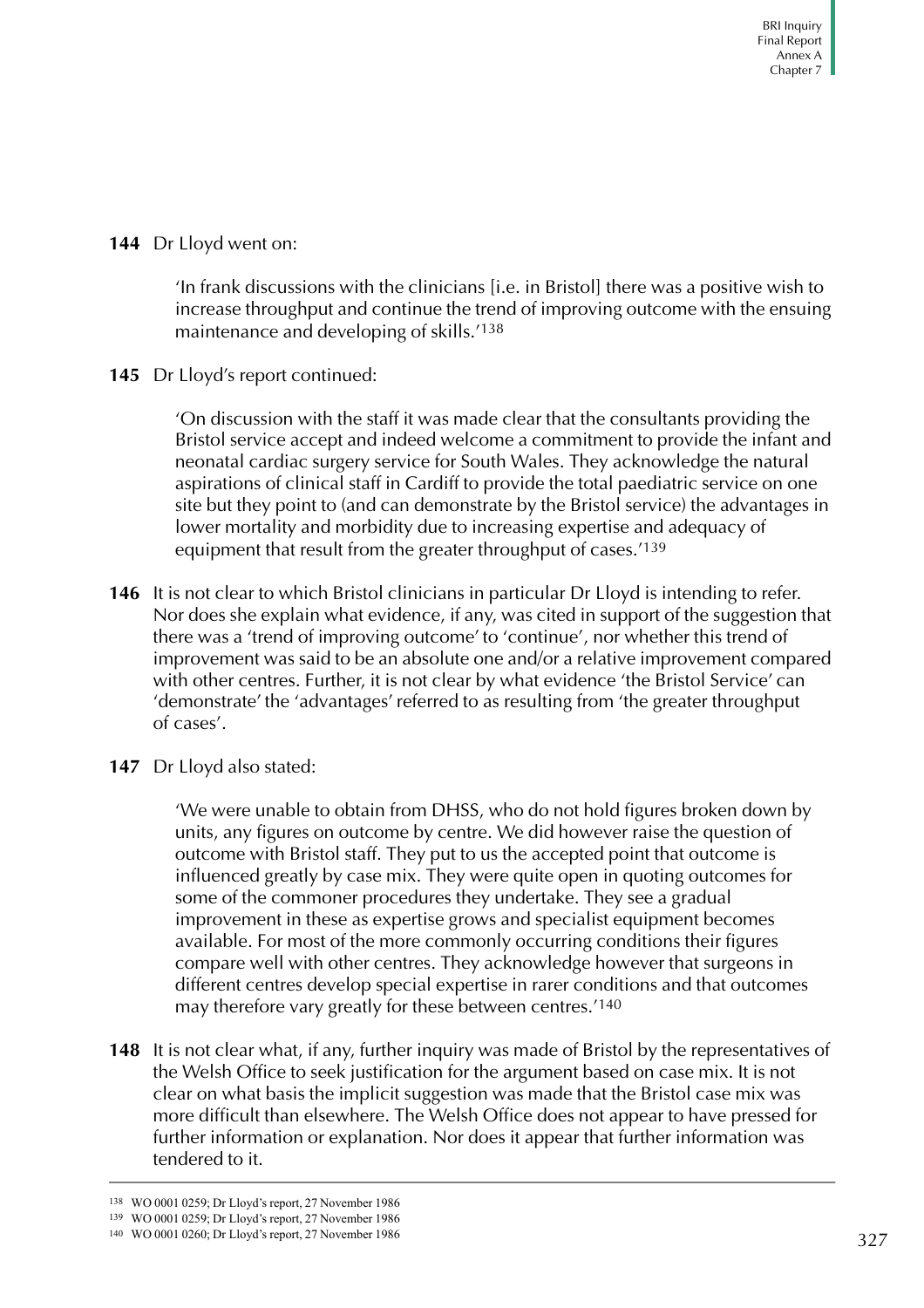- **149** The last passage quoted from Dr Lloyd's report includes an implied admission by the Bristol clinicians that their results, for less 'commonly occurring conditions' did not compare well with other centres. The Welsh Office does not appear to have established what these rarer conditions were, and no steps were ever taken to suggest that patients with those conditions should be referred to units other than Bristol. Whilst it seems that the Bristol clinicians volunteered data on the commoner procedures, it appears that they were neither asked for, nor did they provide, data on the rarer conditions.
- **150** Professor Crompton told the Inquiry:

'I believe that the answers we got were honest and seemed to be full. The clear recollection I have is that we were told that indeed they knew that they could do better; that it was their intention to improve year on year; and that the local health authority, whether it was Bristol and Weston or the RHA, I would not know, had by 1986 greatly improved the fabric of the accommodation that was in the Bristol unit.'141

**151** Dr Lloyd's report is consistent with the recollection of Dr (later Dame) Deirdre Hine, then Deputy Chief Medical Officer (Wales), of the 1986 visit. She stated in her written statement to the Inquiry:

'The discussions we had with both the clinical staff of the service and of the Regional Health Authority gave us no cause for anxiety. They indicated that the outcomes for the simpler operations were good and that those for the more complex procedures were improving as the throughput of cases increased. We were, however, unable to obtain any detailed statistical evidence for these claims.'142

**152** In her December report Dr Lloyd reiterated what she had already stated in her previous report of 27 November 1986. Dr Lloyd expressed a clear preference for a policy of using Bristol for Welsh neonatal and infant cardiac work. Her December report said:

'The decision which has to be taken lies between 2 clear options –

'1. to provide self standing comprehensive paediatric cardiology and cardiac surgery based in Cardiff or

'2. to provide paediatric cardiology and cardiac surgery from Cardiff with the element of infant and neonatal surgery based in Bristol. This would be consistent with the views of the Supra Regional Advisory Group.

141 T21 p. 47 Professor Crompton

328 142 WIT 0297 0002 Dame Deirdre Hine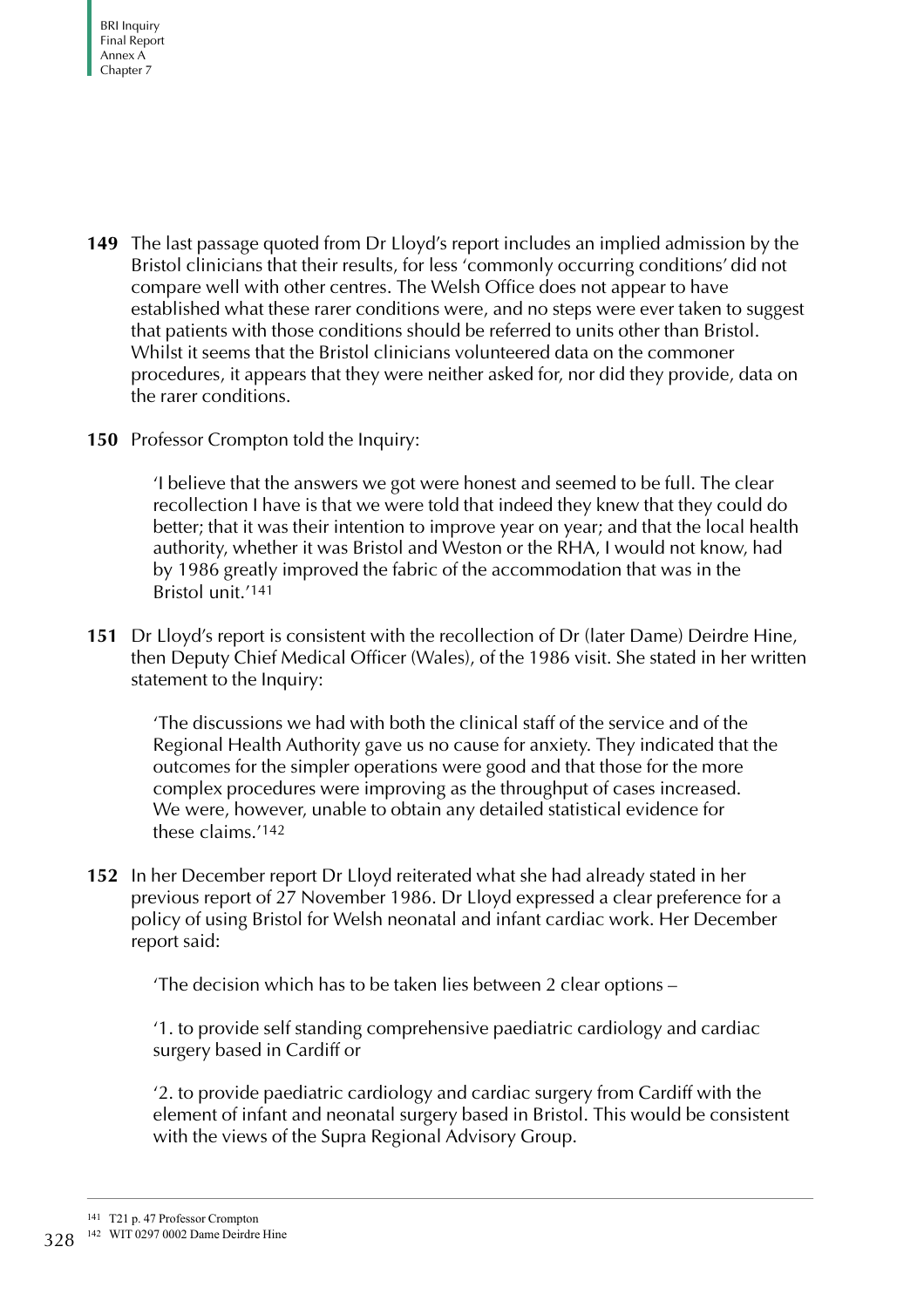'The paediatric and cardiology and cardiac surgery services could most appropriately and effectively be provided for Wales on the basis of the second option. However, this would require careful implementation and planning …

'We would wish to recommend that neonatal and infant cardiac surgery should be provided from Bristol on the basis of a joint service.'143

**153** Following this report, an extraordinary meeting of the Welsh Medical Committee took place on 21 January 1987. The Welsh Office representatives at the meeting summarised the situation in this manner:

'i. Bristol currently offered the certainty of a service for infants and neonates.

'ii. Problems were apparent with the provision of adult services in Cardiff.

'iii. Difficulties were occurring in recruiting junior medical and nursing staff to work in South Wales, and were unlikely to be easily solved.

'iv. The Joint Working Party Report addressed itself to questions of quality, a difficult concept for small caseloads.

'v. Paediatricians in Gwent had explained that they were very satisfied with the service provided by Bristol.

'vi. Because it had been shown that quality of service was closely related to numbers dealt with in any one unit, there would be a danger of there being 2 "second rate" units at Cardiff and Bristol if the proposals being put to the Committee were accepted.

'vii. Infant cardiac surgery at Bristol might be less certain to continue after the 1989 DHSS Review if doubts were expressed over its service to South Wales patients.'144

**154** At the January meeting, the Welsh Medical Committee heard representations from Professor Crompton, Dr George and Dr Lloyd on behalf of the Welsh Office and from Professor Henderson, Mr R C Williams, Mr Butchart and Dr Verrier Jones from South Glamorgan HA. Mr R C Williams argued that the Joint Working Party's conclusions in respect of supra regional services were of little or no application to Wales. Mr Butchart argued that Bristol appeared to have been designated as an SRS for geographical considerations, not because it was an existing centre of excellence, as had been the basis for designating the other supra regional units.145

<sup>143</sup> WO 0001 0266; Dr Lloyd's report, December 1986

<sup>144</sup> WO 0001 0275; Dr Lloyd's report, December 1986

<sup>145</sup> WO 0001 0278; minutes of meeting, January 1987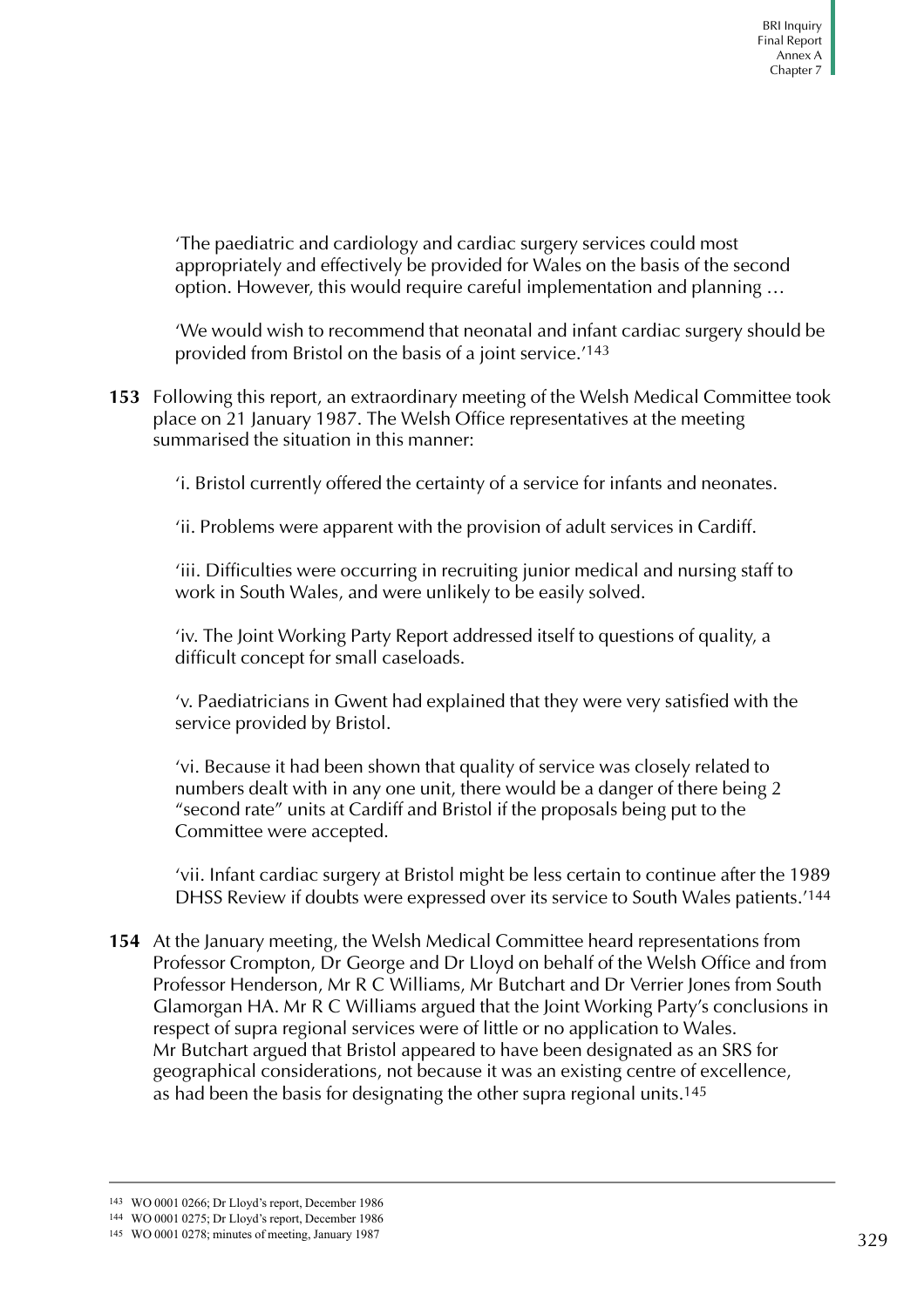**155** The conclusions of the Welsh Medical Committee were:

'… the ideal solution would be for a comprehensive Paediatric Cardiology Service to be developed in Cardiff. However, it recognised that such a service would not be attainable for the foreseeable future, because of the absence of the necessary infrastructure, difficulties in recruiting appropriate junior medical staff and nurses, and reservations about the likely number of patients requiring this form of treatment. Consequently Neo-Natal and Infant Cardiac Surgery should continue to be provided from Bristol. It is further agreed that Paediatric Cardiology should be developed in Cardiff as a matter of urgency, with an immediate need for one Paediatric Cardiologist and a second to be in post as soon as possible.

'It is also advocated that close liaison should be established between the Paediatric Cardiology Service in Cardiff and the Supra-Regional Paediatric Cardiac Surgery Service in Bristol. In future, a review of the facilities in Cardiff would be necessary if demands increase with advances in diagnosis and surgical techniques.'146

**156** The Welsh Office accepted this advice. Thus it was decided that cardiac surgery for children aged one year and above should be provided in Cardiff.147 The Minister's private office (Welsh Office) said that the Parliamentary Under Secretary of State:

'... has noted the advice contained in Mr McGlinn's [Welsh Office] submission of 3 February. He agrees that the paediatric cardiac unit to be provided at Cardiff should not at present be developed to include facilities for neo-natal and infant cardiac surgery and that the Bristol unit should combine to provide the service for South Wales patients. The Minister has commented that in announcing this decision it would probably be wise to say that the matter will be kept under review in the light of future circumstances.'148

**157** Thus NICS were excluded from the initial stages of the Cardiff development. Professor Henderson remained unhappy. The Inquiry received evidence that the Chairman of the South Glamorgan HA was under pressure from Professor Henderson:

'... not to restrict the freedom of clinicians to refer patients to those hospitals in which they have confidence.<sup>'149</sup>

149 WO 0001 0294; note dated 5 March 1987

<sup>146</sup> WIT 0058 0007 Mr Gregory; and WO 0001 0286 – 0287 Welsh Medical Committee

<sup>147</sup> WIT 0058 0008 Mr Gregory

<sup>148</sup> WO 0001 0291; note dated 10 February 1987 (emphasis in original)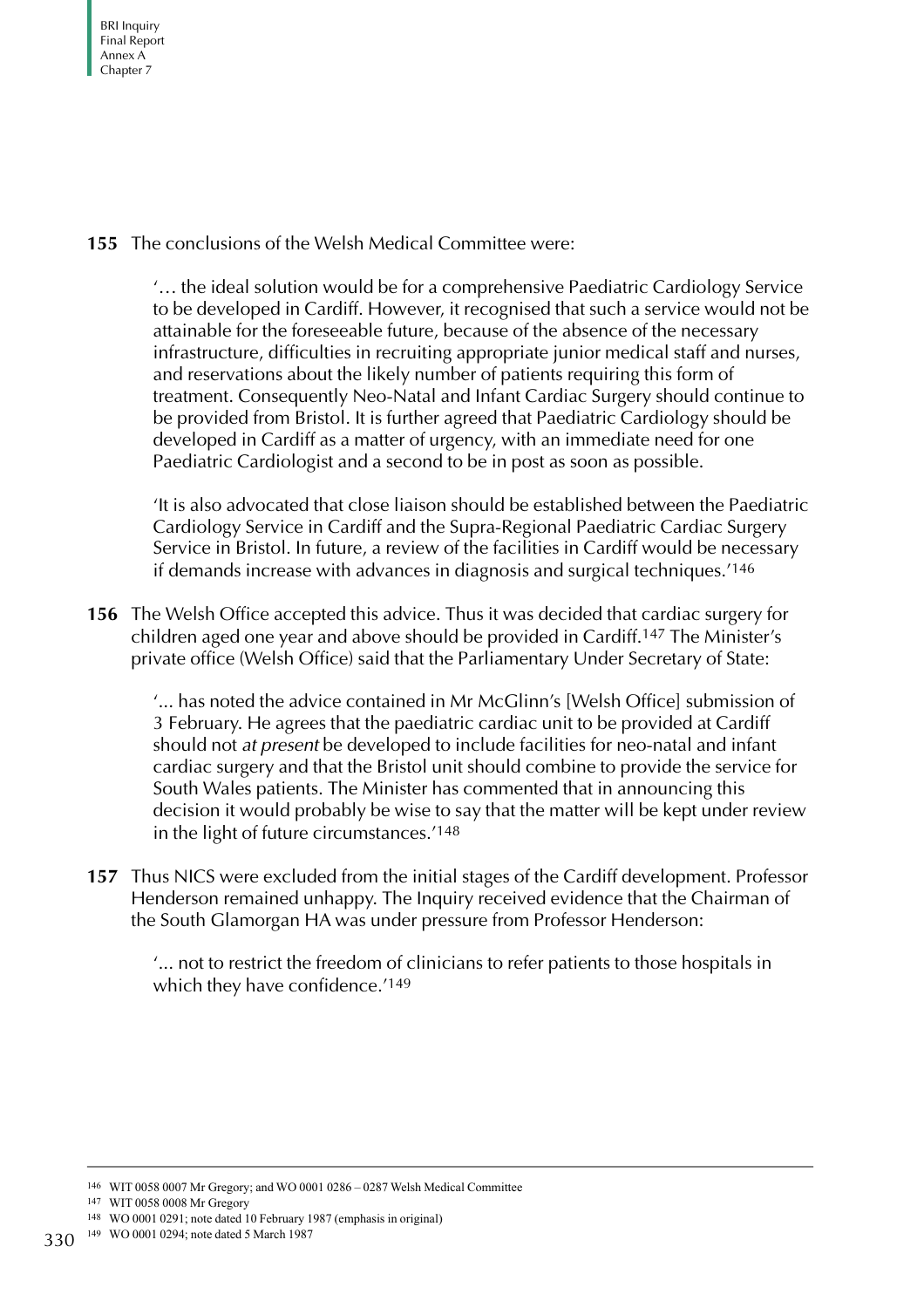**158** In a note of 5 March 1987, Mr Gregory referred to Professor Henderson's continued concerns, and stated:

'… the DHA is looking to us to accept that although Bristol is the supra regional centre for South Wales, clinicians in Wales still retain the usual discretion to refer patients from Cardiff to hospitals of their choice.

'I am not sure what this means in practical terms. On the assumption that this is merely a face-saving exercise for Professor Henderson then I think we may be able to go along with it. If that is the case, all we need is a very brief letter of reply which does not open up the whole issue but does not resile from the decision we have already obtained from Ministers.'150

- **159** In December 1987 the Welsh Office asked the RCP to set up a task force to review cardiac surgery and cardiology in Wales, with a particular emphasis on NICS. It specifically requested that evidence be taken from Dr Halliday.151 Clinicians in Bristol were aware that cardiologists in Wales had requested the view of the RCP earlier in the year and, on 3 August 1987, wrote to the RCP with their views.152
- **160** The Report of the Cardiology Committee of the RCP said that:

'The Advisory Group153 is unanimous in reaffirming the importance of the development of the paediatric cardiac unit, already approved by the Welsh Office, to include paediatric cardiology and paediatric cardiac surgery, and this to be developed in association with the existing general paediatric department, neonatal unit, and regional cardiac and cardiac surgical centre. The Advisory Group considers that this unit should ultimately provide management for the whole of congenital heart disease. Presuming this concept is accepted, there is a need now to appoint a paediatric cardiologist, who should be expert in cardiac catheterisation, interventional techniques, and echocardiography. He should establish links with local paediatricians in South Wales who are anxious for this service, which should slowly be established. In addition a cardiac surgeon should be appointed as soon as possible. He should be capable of carrying out both paediatric and adult cardiac surgery. There is not the caseload at the present time to justify the appointment of a "pure" paediatric cardiac surgeon. These two new appointees will be the focus for the developments of the new service working to set up new lines of referrals and patterns of care.'154

<sup>150</sup> WO 0001 0294; note dated 5 March 1987

<sup>151</sup> WO 0001 0317 – 0318; letter dated 15 December 1987

<sup>152</sup> UBHT 0133 0029; letter dated 3 August 1987

<sup>153</sup> WO 0001 0339; The Royal College of Physicians Advisory Group on Cardiac Services in South Wales. The Advisory Group's terms of reference were: 'To provide medical advice to the Welsh Office on the provision of cardiology and cardiac surgery services to the population of South Wales (2 million)'

<sup>154</sup> WO 0001 0344 – 0345; Report of the Royal College of Physicians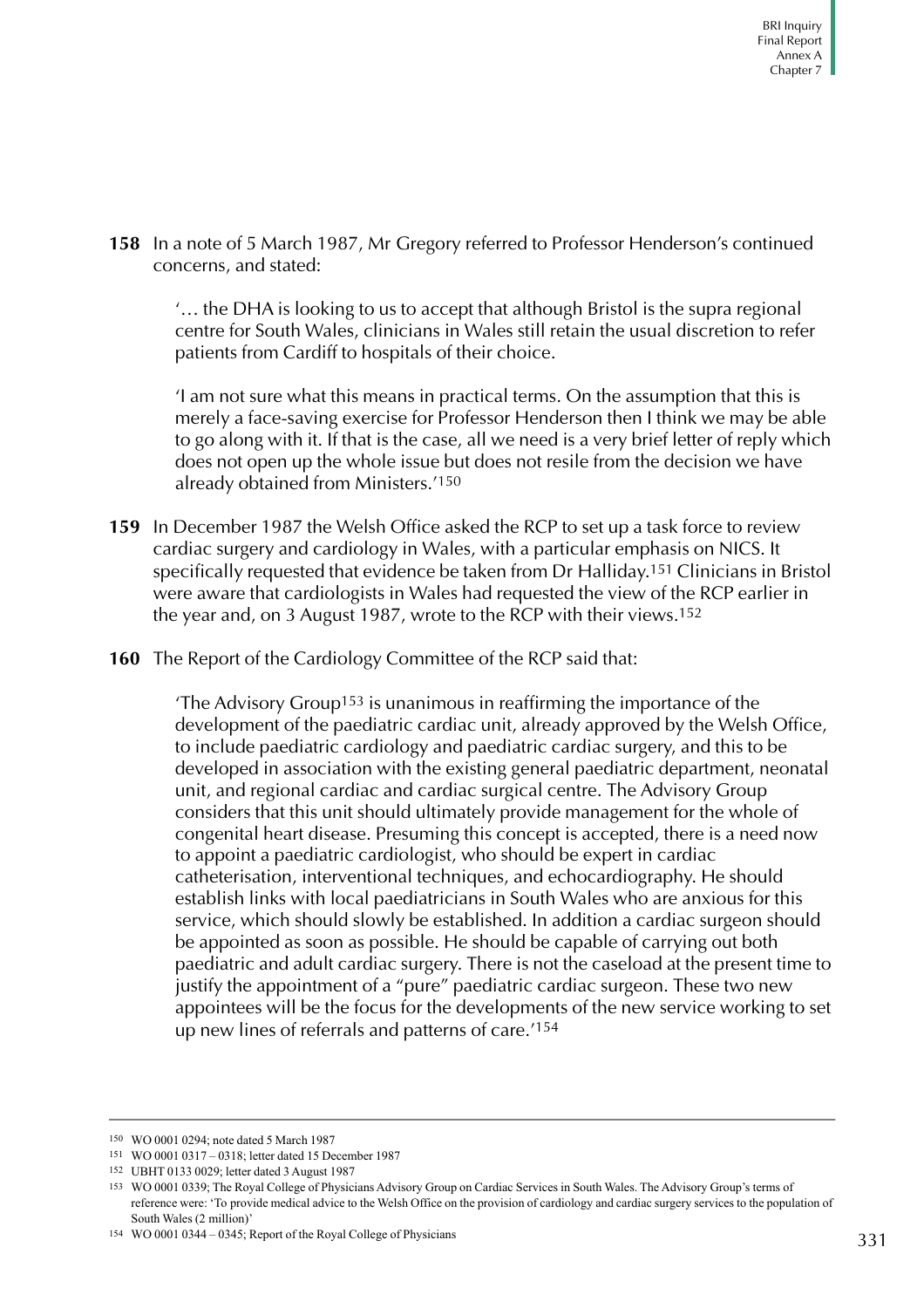**161** The Committee further concluded that there was a need for:

'... about 100 paediatric cardiac operations per year. The Royal College considered that, in due course, the Cardiff unit should provide cardiac surgery for children under 1 year old.'155

**162** On 22 January 1988 Paper SRS(88)2 was prepared for the SRSAG.156 It discussed the current situation for NICS and, for the first time, one of the options was de-designation of the whole service.157 The paper noted that:

 '… returns from the designated units are concerned with quantity not quality, i.e. type of operation performed and mortality rates are unknown factors.'158

The Report identified that, based on a two surgeon unit, '… the minimum open-heart workload is likely to be at least 80 cases per year', and that, referring to Bristol in particular,159 'Three of the designated units fall far short, i.e. Guy's, the Bristol Royal for Sick Children and the Freeman, Newcastle' and that 'probably [those] three have a very small workload.'160

- **163** The Paper was discussed at the SRSAG meeting on 4 February 1988 and its recommendation was that the Society of Cardiothoracic Surgeons (SCS) be asked to comment and carry out a fact-finding survey, which it agreed to do. It was to advise on whether SRSs for NICS should continue at all. Sir Keith Ross, the then President of the SCS, was approached.
- **164** Additionally, Dr Halliday and Mr Alan Angilley, SRSAG Administrative Secretary 1987–1992, arranged to visit Wales to discuss current and future service needs for South Wales. On 24 February 1988 Dr Hine wrote to Dr Marie Freeman, Acting Regional Medical Officer for SWRHA. Dr Hine stated in her letter:

'I have drawn up the attached Agenda in which, as agreed with you, the two distinct elements, i.e. cardiac surgery under one year and cardiology at all ages together with cardiac surgery over one year, are distinguished from one another. We would be grateful to have any up-to-date figures available to you which illustrate the current demand from Wales on Bristol for either form of service. The latest figures I have relate to the period up to June 1986 and are for infant and neonatal cases only.'161

It was plainly the belief of the Welsh Office that the SWRHA was monitoring such numbers.

<sup>155</sup> WIT 0058 0008 Mr Gregory

<sup>156</sup> DOH 0002 0240 – 0247; Paper SRS(88)2

<sup>157</sup> DOH 0002 0242; Paper SRS(88)2

<sup>158</sup> DOH 0002 0242; Paper SRS(88)2

<sup>159</sup> DOH 0002 0240 – 0247; Paper SRS(88)2

<sup>160</sup> DOH 0002 0242; Paper SRS(88)2

<sup>161</sup> UBHT 0062 0398; letter from Dr Deirdre Hine to Mr Angilley dated 24 February 1988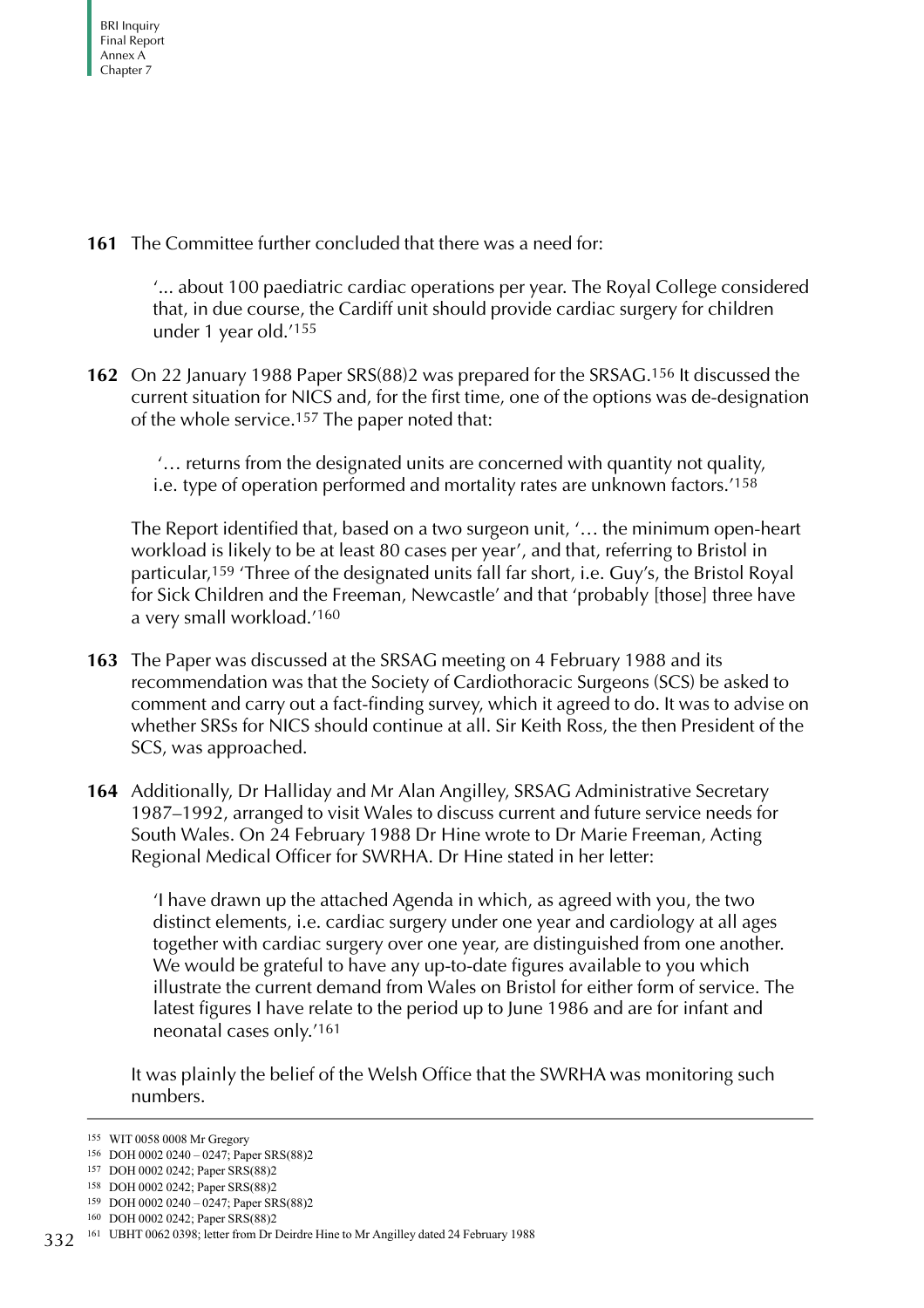**165** The visit to Wales took place on 7 March 1988. In a paper presented to a meeting held during the visit, by the DHSS, it was noted that there were 'highly significant' differences in outcome between centres with high and low output. Bristol was described as 'one of the smallest centres in terms of throughput.' It was 'however seen as having a legitimate claim for development on geographical grounds and the consideration of this has included its proximity to the South Wales population.'162

## **Continued designation of NICS**

- **166** On 19 May 1988 the Executive Committee of the SCS met and, amongst other things, it was reported by the then President, Sir Keith Ross, that the DHSS had requested the SCS to 'consider whether it was in the best interests of all concerned' for NICS to remain in the SRS.
- **167** The SCS concluded that the SRCs should remain but that the situation should be kept under review. A questionnaire that the DHSS wished to circulate to the SRCs was also tabled:

'This was agreed, but it was noted that the questionnaire was extremely superficial.'163

- **168** In September 1988 the SCS set up a small sub-committee chaired by Professor David Hamilton, Department of Clinical Surgery, Edinburgh University, to liaise with the RCP and the British Cardiac Society (BCS), both of which were already looking into the future of paediatric cardiac surgery.164
- **169** On 22 February 1989 there was a visit on behalf of the Specialist Advisory Committee (SAC) in Cardiothoracic Surgery to the BRI and to Frenchay Hospital.165 The Report concluded that:

'The visitors were impressed by the quantity and quality of work performed at both hospitals and particularly by the training offered.'166

**170** On 12 May 1989 the Executive Committee of the SCS met and received a report from the sub-committee whose Chairman, Professor Hamilton, explained that it had been 'extremely difficult' to obtain the necessary data and that staffing levels and facilities had not yet been assessed. The sub-committee found that, of the ten centres surveyed, '3 of them were considered good; 4 of them fair; one inadequate and one irrelevant and one had not submitted a return (Leeds)'. Professor Hamilton was concerned that confidentiality would be breached if a report were submitted to the Department.

<sup>162</sup> UBHT 0062 0401; *'Supra Regional Centres for Infant and Neonatal Cardiac Surgery'*, March 1988

<sup>163</sup> SCS 0004 0004. The Bristol questionnaire, completed by Mr Wisheart, is at UBHT 0193 0016. It contains mortality figures for 1985–1987 inclusive, for both open and closed operations on under-1s (UBHT 0193 0017)

<sup>164</sup> SCS 0004 0007; minute dated 21 September 1988

<sup>165</sup> RCSE 0002 0213 – 0220; SAC Report, 22 February 1988

<sup>166</sup> RCSE 0002 0219; SAC Report, 22 February 1988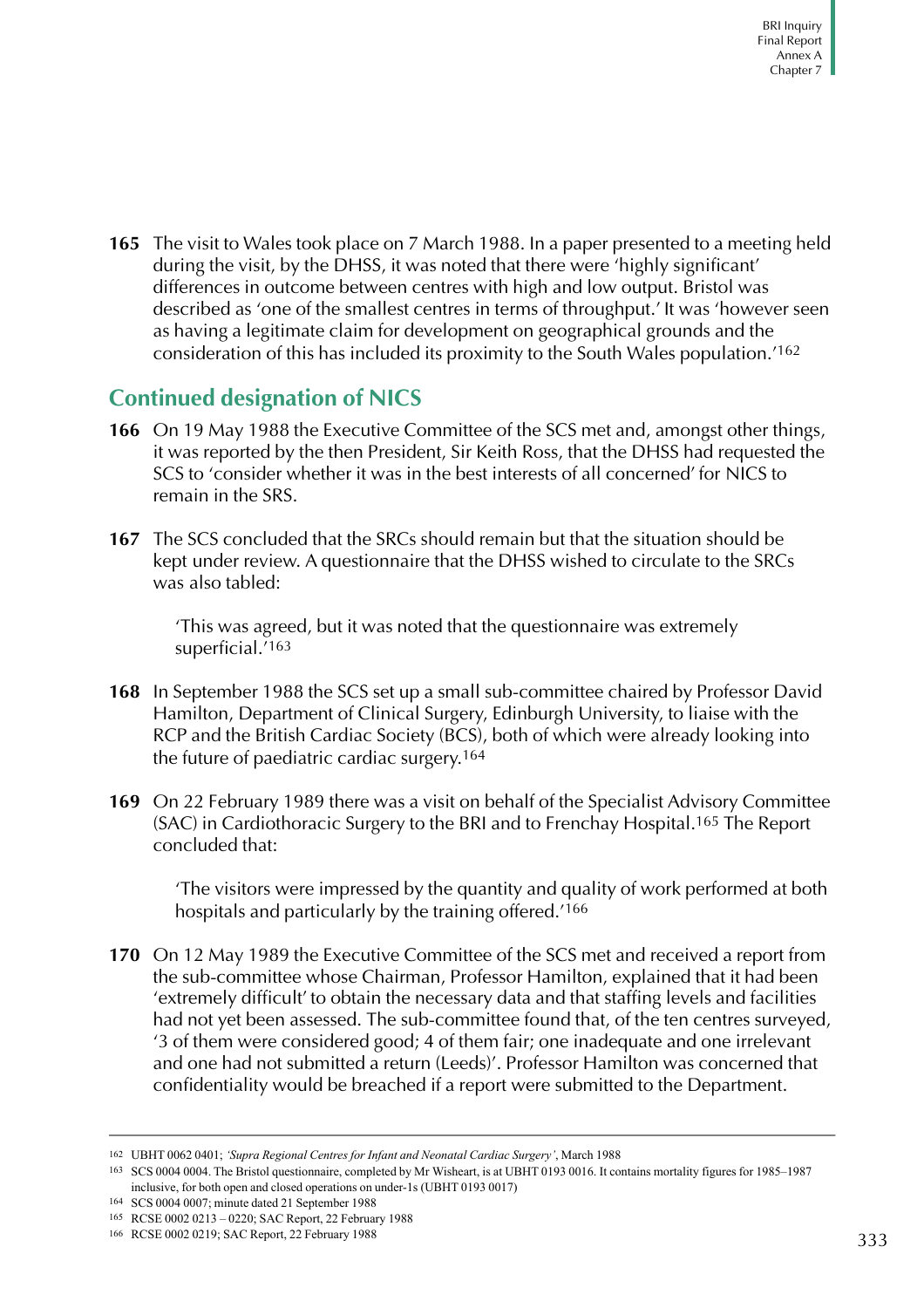However, the meeting concluded, 'after discussion', that 'the DHSS would have the figures anyway and thus the confidentiality was not a concern in their case.'167

- **171** It was noted that Departmental funding was 'based upon population and there was general approval for the continuance of supra regional designation of such centres.'168
- **172** On 28 July 1989 the SCS delivered its interim report on NICS units in England and Wales to Dr Halliday.169 The report contained this passage: 'Annual audit of work performed (including hospital survival), in this age range should continue to be carried out by the Department of Health.'170
- **173** Sir Terence English commented on the assumption that the Department was undertaking such an audit:

'A. Certainly, it was our belief that the Department had access to the UK Cardiac Surgical Register [UKCSR] data which each unit would have filled in, and could have provided to the Department if asked. I believe they were asked about it.

'Q. So your understanding was that, if you like, if you put yourself in Dr Halliday's shoes, you would have had the Cardiac Surgical Registry returns for each individual unit?

'A. Yes.

'Q. So putting yourself in, as you thought, leaving aside whether it is right or wrong, but as you thought Dr Halliday's position was, you would have been able to see how one unit compared against another?

'A. Yes, and also, if one unit seemed to be doing rather badly ...'171

- **174** In fact, the SRSAG did not obtain each unit's return to the UKCSR until the internal market was introduced in 1991.
- **175** The 1989 SCS report contained data showing mortality for under-1s after open-heart surgery.172 Two units (one of which was Bristol) were shown as having statistically significantly higher mortality than the others. Sir Terence agreed that this was the sort of data he would expect questions to be asked about and that it was disquieting.173 He also agreed that had he looked at this data in any detail, he would have concluded

<sup>167</sup> SCS 0004 0015; SCS meeting, 12 May 1989

<sup>168</sup> SCS 0004 0015 – 0016; SCS meeting, 12 May 1989

<sup>169</sup> DOH 0002 0223 – 0237; SCS Interim Report

<sup>170</sup> RCSE 0002 0028; SCS Interim Report

<sup>171</sup> T17 p. 117 Sir Terence English

<sup>172</sup> DOH 0002 0233; *'The Interim Report of the Working Party on NICS Units in England and Wales'*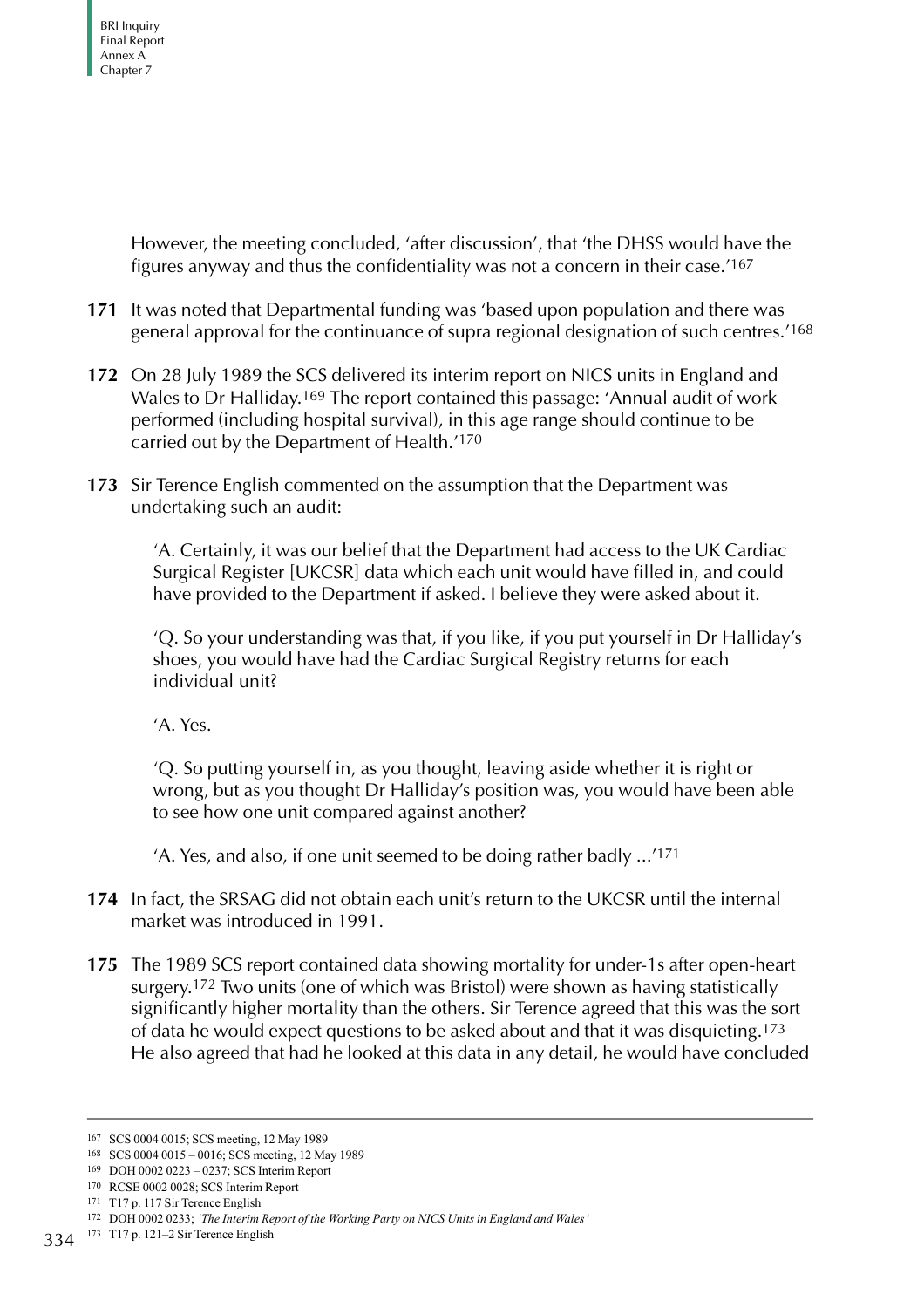that it required some serious explanation. He acknowledged that, as a member of the SRSAG at the time, he should probably 'have taken more account' of this data.174

**176** The report was discussed at the SRSAG meeting on 28 September 1989. It was noted that:

'Bristol, Newcastle and Guy's Hospital were operating at sub-optimal levels; this had previously been identified in the 1986 report.'175

**177** The de-designation of those units that were 'non-viable' and operating at 'suboptimal' levels was discussed. Dr Halliday was asked about this in evidence to the Inquiry:

'Q ... the non-viable units which are referred to in the second paragraph, is that a reference back to Bristol, Newcastle and Guy's, because they were operating at sub-optimal levels?

'A. Yes.

'Q. So "sub-optimal" might refer to numbers; it might refer to success rates, and the report itself makes the point that the two tend to go together and the point you have just been emphasising?

'A. Yes.

'Q. So the idea was, was it, in the Group, "We really ought to de-designate those units"?

'A. That we ought to consider de-designating those units.'176

- **178** Dr Halliday explained that he was reassured by the conclusions of the 1989 'Interim Report of the Working Party', which recommended that Bristol, 'should be encouraged to increase their numbers annually'.177 Dr Halliday told the Inquiry that this was 'very reassuring' to him, 'that the problem remained one of non-referral, rather than outcome.'178
- **179** In a subsequent written statement to the Inquiry, Dr Halliday said that the:

'relatively high mortality figures naturally raised questions but I personally was reassured by the conclusion of the experts in this field namely that "Two centres

<sup>174</sup> T17 p. 123 Sir Terence English

<sup>175</sup> DOH 0002 0214; SCS Interim Report

<sup>176</sup> T13 p. 59–60 Dr Halliday

<sup>177</sup> DOH 0002 0230; Interim Report, T13 p. 57 Dr Halliday

<sup>178</sup> T13 p. 56 Dr Halliday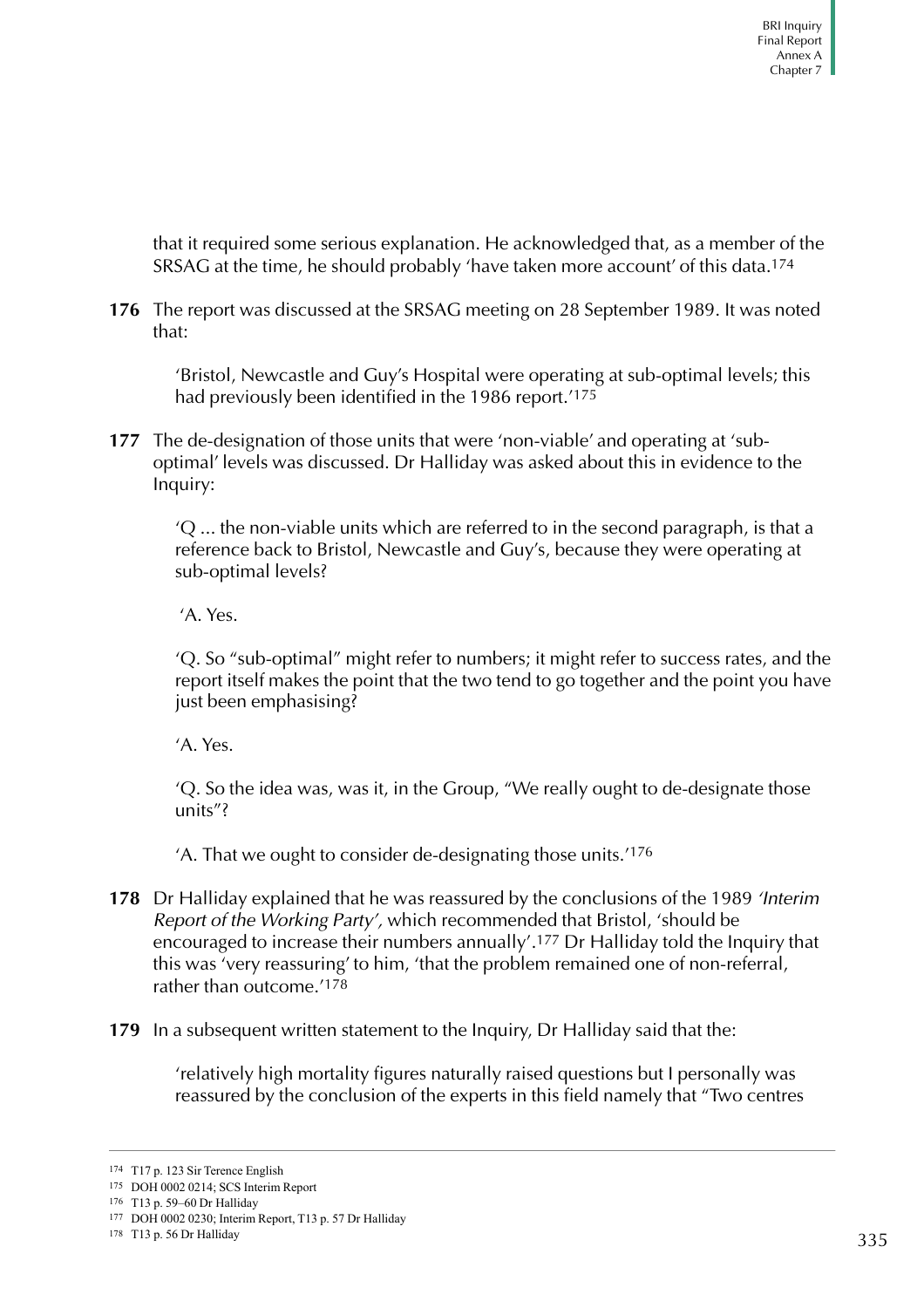(Newcastle and Bristol) have a less than average turnover of work and should be encouraged to increase their numbers annually".'179

**180** Dr Halliday visited Bristol, and the two other units in the report 'singled out … as requiring review', in early 1990.180 The report of the visit, recorded in SRS (90)6, concluded that:

'... although officials found the Bristol centre to be soundly based and giving every sign that the centre would be a viable designated unit, and despite the fact that geographical spread of the designated centres is desirable, there remains a question mark over the centre's long-term viability in supra regional terms.'181

It also stated, in more general terms, that the profession's advice was 'that about seven centres are required to cover the caseload of England and Wales'.182

**181** At the SRSAG meeting on 26 July 1990 the report of Dr Halliday's visit was considered:

> 'The Chairman invited Mr English [Sir Terence English] to give members the views of the [RCSE] on this service. Mr English considered that this service should remain designated, but with no more than 9 units. It would be helpful to have surgical data from each unit' 183

**182** As to Bristol in particular, Sir Terence is recorded in the minutes as saying:

'… this unit should retain designation but [the RCSE] recommended [it] should be pressed to increase the workload.'184

Mr McGlinn attended the meeting as an observer from the Welsh Office and he assured the meeting that:

'... the Welsh Office had no plans to support a neonatal and infant cardiac surgery unit and would continue to look to Bristol to provide a service for Wales.'185

**183** By September 1990 it was reported that, although outside the SRS system, Cardiff, Oxford and Leicester were all performing NICS.186 In October 1990 Dr Halliday reported to the SRSAG that Professor Tynan at Guy's Hospital was arguing that the whole NICS service should be de-designated.<sup>187</sup>

<sup>179</sup> WIT 0049 0024 – 0025 Dr Halliday, quoting from UBHT 0061 0204

<sup>180</sup> DOH 0002 0200; Paper SRS (90)6

<sup>181</sup> DOH 0002 0200; Paper SRS (90)6

<sup>182</sup> DOH 0002 0202; Paper SRS (90)6

<sup>183</sup> DOH 0002 0196; Paper SRS (90)6

<sup>184</sup> DOH 0002 0196; Paper SRS (90)6

<sup>185</sup> DOH 0002 0196; Paper SRS (90)6

<sup>186</sup> SCS 0004 0026; minute dated 21 September 1988

<sup>187</sup> DOH 0002 0168; Professor Tynan would again write a report to this effect in June 1992 – see DOH 0002 0126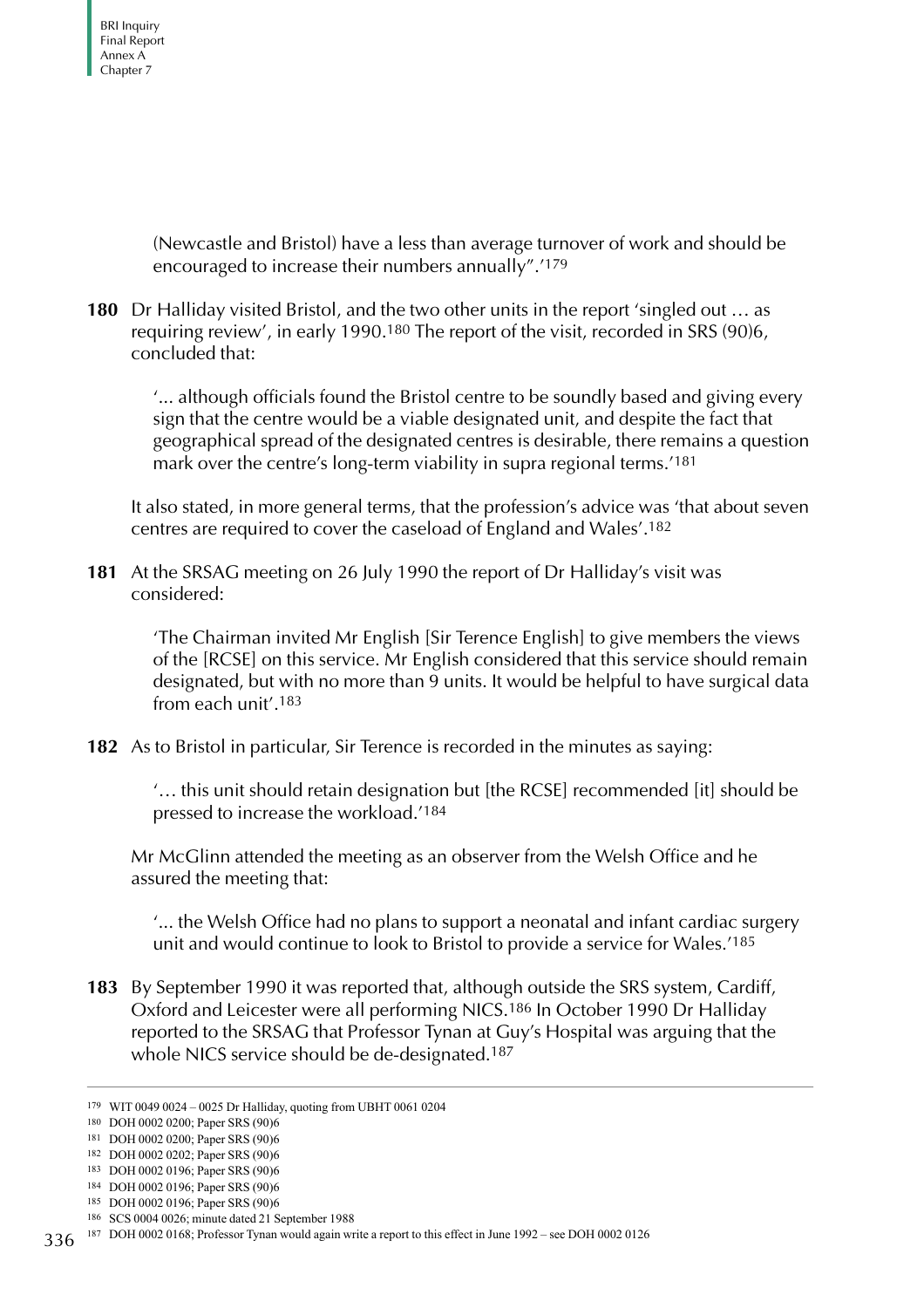**184** At the meeting on 3 October 1990, the SRSAG agreed that the NICS should 'ideally be concentrated in no more than six or seven centres and that proliferation occurred to the detriment of patients'.188 This meeting considered SRSAG Paper (90)15, a discussion document on the units at Bristol, Newcastle, Guy's and Harefield.189 At the meeting the view in favour of a reduced number of centres was generally accepted, but no clinician was willing for his or her unit to be de-designated. As Dr Halliday put it:

'The only difficulty is, I met with all the clinicians involved in this, and every single clinician I met in the designated units and the non-designated units would endorse what is in the minute, that we only need 6 or 7 units. It is the usual thing: "As long as it is not my unit that is closed". So everyone I spoke to endorsed our policy whole-heartedly: "As long as it is not my unit". They did not say that, but that was the connotation'. 190

- **185** As regards Bristol, the Inquiry heard evidence that by 1991 Bristol was pleased to be a university teaching hospital designated as an SRS centre for NICS and hoped that it would become a heart transplant centre within two years (it had applied for such designation in May 1991).191
- **186** Mr Wisheart's evidence included this exchange with Professor Jarman:

'Q. I wondered if it would give you a bit of kudos, being identified as a supra regional service, a feather in your cap, as it were?

'A. I suppose there was an element of that but there was also kudos in doing the adult work well. I think cardiac surgery brings its own satisfactions and rewards as well as its disappointments at times.

'Q. I wonder also whether there had been any thought at that time of becoming a heart transplant centre?

'A. We had done in approximately 1990. It was either 1990 or 1991 when we appointed a new consultant, Mr Hutter in fact, who had as part of his training a time with Sir Terence English at Papworth and he himself therefore was trained and skilled and competent in this area.'192

<sup>188</sup> DOH 0002 0168; minutes of SRSAG meeting, 3 October 1990

<sup>189</sup> DOH 0002 0053; Paper SRS (90)15

<sup>190</sup> T13 p. 83 Dr Halliday

<sup>191</sup> T94 p. 121 Mr Wisheart

<sup>192</sup> T94 p. 121 Mr Wisheart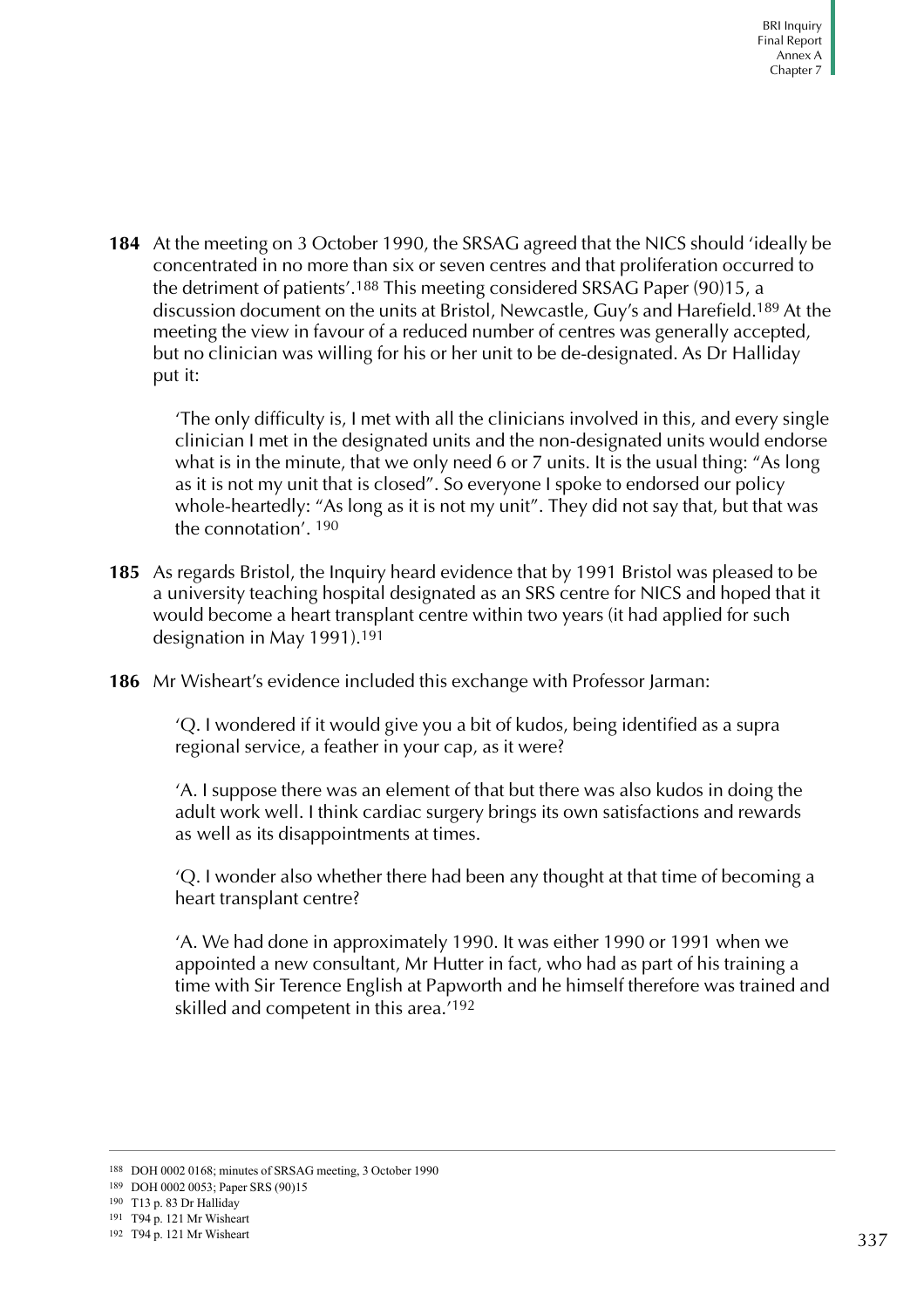BRI Inquiry Final Report Annex A Chapter 7

**187** A Report and Statement of Need dated 27 July 1990, 'Paediatric Cardiology and Paediatric Cardiac Surgery in Bristol – The Case for a New, Integrated Unit', was written by Dr Jordan. It stated:

'Bristol is now recognised as a supra regional centre which takes patients, not only from the South West Region, but also from parts of Wessex and South Wales … Bristol will almost certainly become a centre for heart and heart-lung transplants within the next year or two. Initially we expect to start with adult patients, but with the developments in this field which are now occurring, such transplantation in children will follow.'193

**188** On 24 July 1991 Dame Deirdre Hine, then Chief Medical Officer (Wales), wrote to Dr Halliday on behalf of the Welsh Office. Amongst other things, she said:

'Within perhaps the next 3–5 years, I expect to see the University Hospital of Wales in a position to offer fully comprehensive paediatric cardiology and cardiac surgery for children of all ages. Within this period a step by step build up of neonatal and infant cardiac surgery will occur. All of this has very clear implications for the current Supra Regional Services Advisory Group strategy governing the pattern of services in the field of neonatal and infant cardiac surgery. It may be that dedesignation of the supra regional status of existing units is very much closer than any of us would have anticipated just a year or two ago.' 194

**189** The SRSAG met again on 30 July 1991. On 31 July Dr Halliday wrote to Sir Terence English, who had been absent from the meeting:

'The Advisory Group at its meeting yesterday considered ways in which the cardiac surgical service for neonates and infants might be rationalised in order to ensure the continued designation of this service. It was suggested that it would be possible to define within the existing designated service those complex cardiac surgical procedures which should continue to be designated and to identify the units where this service could be effectively provided. If this were possible it would mean that some units presently designated under the existing arrangements could then be dedesignated thus bringing about a rationalisation of the service.'195

**190** Sir Terence replied on 19 September 1991, stating that in his view it would be very difficult to try to relate designation to specific categories of operative procedures.196 His letter also referred to the possibility:

'… of some of the smaller or less effective units ... being de-designated in order that the good and responsible units could continue to provide a valuable service.'

<sup>193</sup> WIT 0097 0024 – 0025 Dr Joffe

<sup>194</sup> RCSE 0002 0063 – 0064; letter from Dame Deirdre Hine to Dr Halliday dated 24 July 1991

<sup>195</sup> RCSE 0002 0066; letter from Dr Halliday to Sir Terence English dated 31 July 1991 196 DOH 0003 0003; letter from Sir Terence to Dr Halliday dated 19 September 1991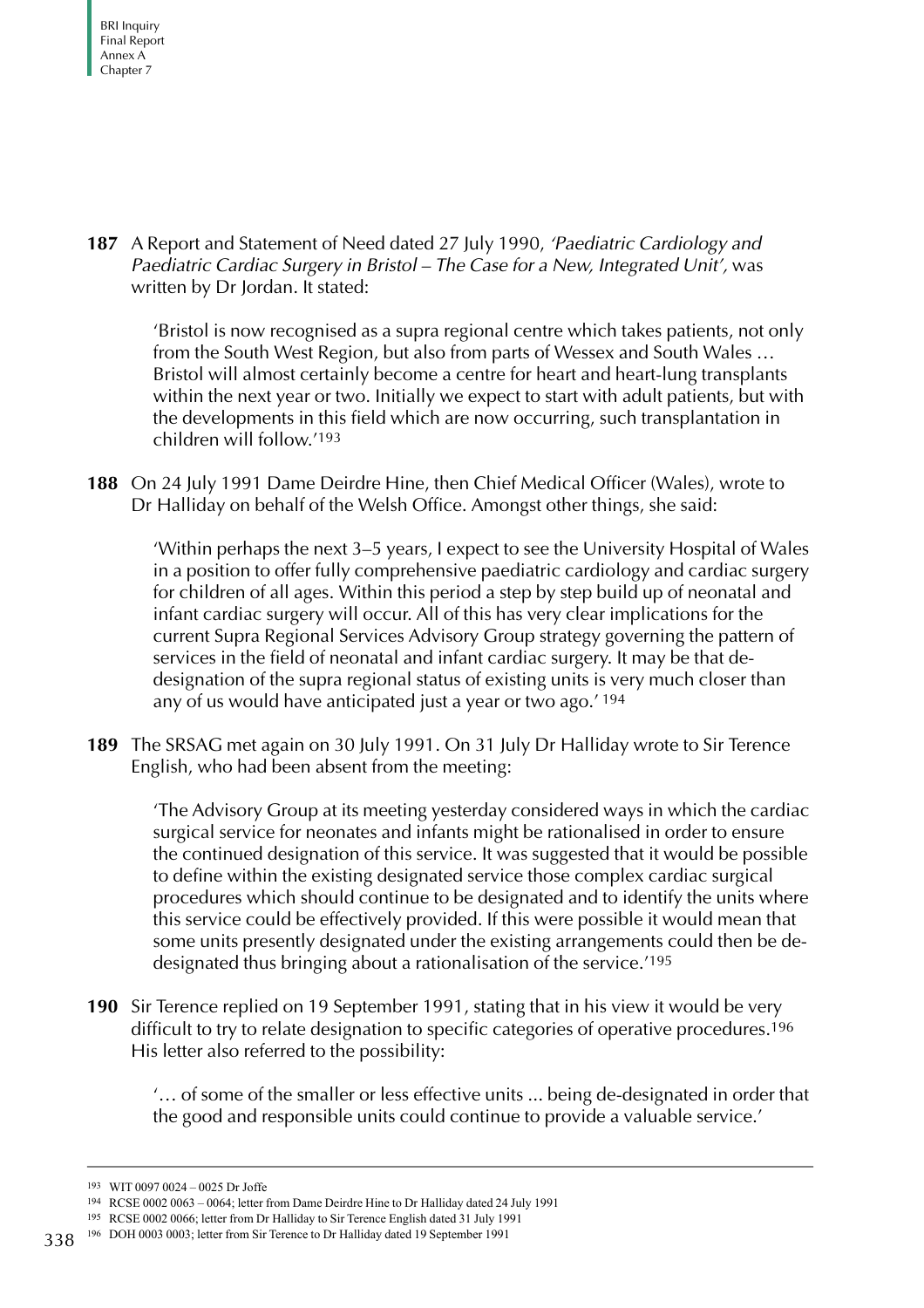Sir Terence identified Bristol, Newcastle, Harefield and Guy's as the units that there were 'questions marks over in my mind'.197

- **191** Dr Halliday wrote to Mr Wisheart on 17 October 1991, indicating that the Department, in conjunction with the SRSAG, had commissioned a management consultancy study of the costs of the SRS.198
- **192** Dr Halliday wrote to Sir Terence on 20 December 1991,199 enclosing the draft paper SRS (91).200 In the letter Dr Halliday commented:

'… it is difficult to refute the logic of the conclusions, given the problems of remaining within the supra regional criteria and continuing the designation of the service.'

**193** In draft paper SRS (91) it was stated that:

'Members had previously considered a paper, SRS (90)15201 which had provided more information on the units at risk. Bristol and Newcastle were considered to be essential on geographical grounds ...'202

- **194** It was also noted that 'officials were asked to discuss with both units ways in which the activity might be increased'.203 This comment seems to confirm Sir Terence's view that supporting the units was a matter for the SRSAG and the local units themselves, rather than for the Royal Colleges.204
- **195** Sir Michael Carlisle in his oral evidence agreed that the reason for Bristol's continued designation was its location. His evidence included this:

'Q ... It appears to be suggested ... that the only claim that Bristol had for continued designation was what is called "geography". Broadly, does that correspond with your recollection?

'A. It does. I seem to recollect that Newcastle and Bristol were two places that were regarded, certainly for a considerable time that I recall, as necessary for geographic reasons.'205

<sup>197</sup> T17 p. 148 Sir Terence English

<sup>198</sup> UBHT 0277 0141; letter from Dr Halliday to Mr Wisheart dated 17 October 1991

<sup>199</sup> DOH 0003 0004; letter from Dr Halliday to Sir Terence English dated 20 December 1991

<sup>200</sup> DOH 0003 0005; SRS (91) *'Report on Supra Regional Designation'*

<sup>201</sup> DOH 0002 0173; SRS (90) 15 *'Report on Supra Regional Designation'*

<sup>202</sup> DOH 0003 0005; SRS (91) *'Report on Supra Regional Designation'*

<sup>203</sup> DOH 0002 0173; SRS (91) *'Report on Supra Regional Designation'*

<sup>204</sup> T18 p. 200–1

<sup>205</sup> T15 p. 48 Sir Michael Carlisle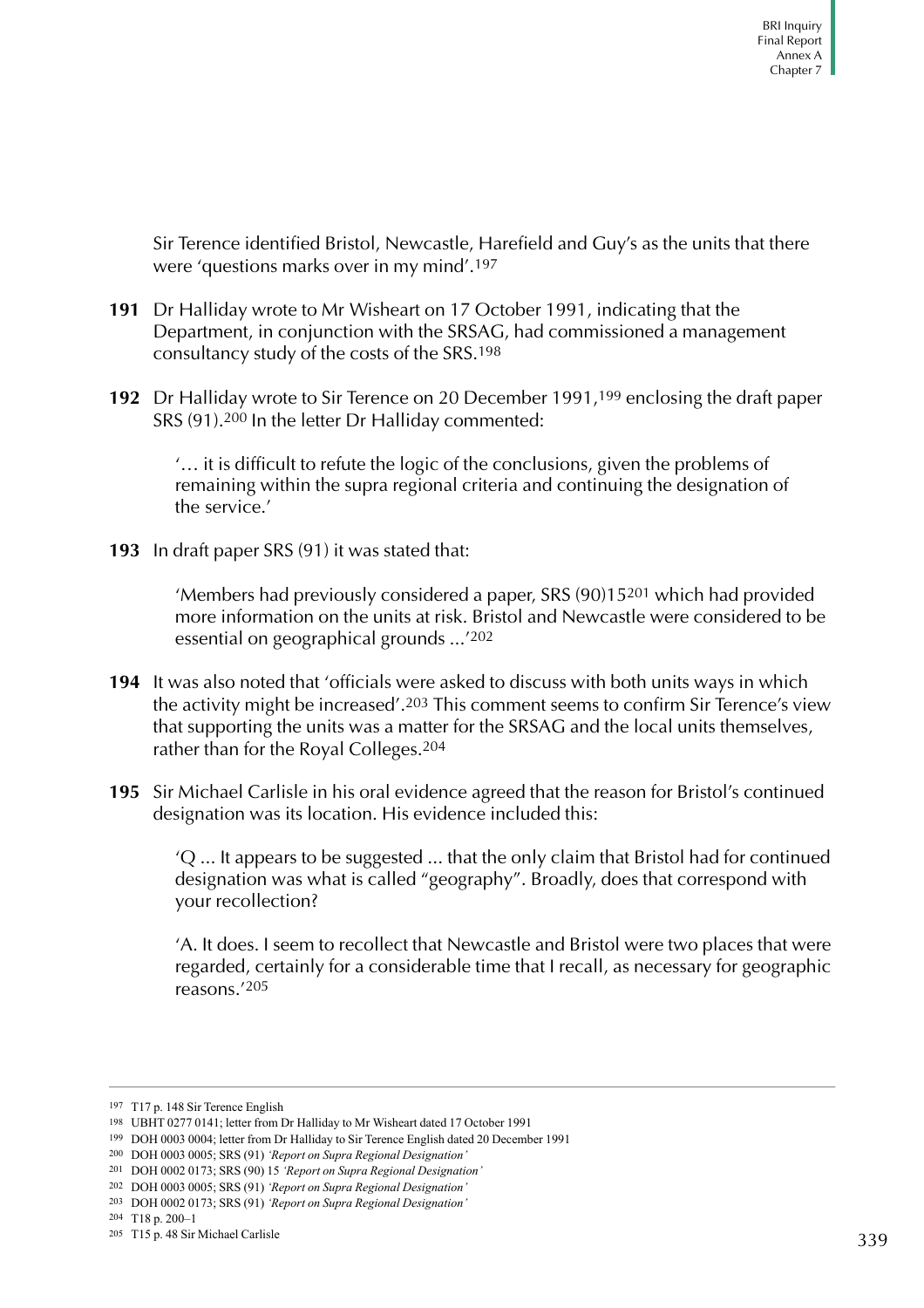**196** Sir Terence had no input into the drafting of SRSAG Paper SRS (91). He did not agree with its conclusion:

'... I think it was exceptional because I suspect, and I put it no stronger than that, that Dr Halliday may have seen the Royal College of Surgeons in particular, had consistently advocated that the service continue to be designated and I believe that, round about 1990–1991, the Department began to feel uncomfortable with designation of the service and probably wanted to see it de-designated, and I think that in that circumstance there may have been an exceptional lack of communication which might not have taken place in another setting.'206

- **197** On 8 January 1992 Sir Terence replied to Dr Halliday, stating, among other points: 'I do not believe that Bristol and Newcastle should be considered essential on geographical grounds',207 although he acknowledged that geography 'was an important factor to be considered ...'.208
- **198** In questioning, it was suggested to Sir Terence that, if geography were discounted, the continuation of Bristol's designation on the basis of 'potential' was misplaced:

'Q. That may seem to have the danger in it that it amounts to continued designation, as it were, on a "wing and a prayer"; that although there is no geographical reason strong enough on its own, although there never has been a sufficient track record of numbers, one can hope that the service will develop even though there has been no sufficient development up until now. Would you care to comment on that way of looking at the issue?

'A. Yes. I think one could look at it in that way.'209

- **199** On 24 January 1992 Professor Hamilton wrote to Sir Terence indicating that Dr Halliday was sending him 'the figures for the last five years from the designated units' carrying out NICS. Dr Halliday had also agreed to attend a meeting with a small working party from the RCSE.210
- **200** Paper SRS 92(2), 'Designation Issues. Neonatal and Infant Cardiac Surgery',211 was considered by the SRSAG at its meeting on 4 February 1992. The paper stated that the number of units in England undertaking NICS was thirteen, whereas the epidemiological evidence suggested that the number of units required to provide the

<sup>206</sup> T18 p. 105 Sir Terence English; Dr Halliday called this suggestion 'quite absurd' WIT 0049 0026

<sup>207</sup> RCSE 0002 0081; letter from Sir Terence to Dr Halliday dated 8 January 1992

<sup>208</sup> T17 p. 137 Sir Terence English

<sup>209</sup> T17 p. 140 Sir Terence English

<sup>210</sup> RCSE 0002 0085; letter from Professor Hamilton to Dr Halliday dated 24 January 1992

<sup>211</sup> DOH 0002 0044; SRS(92)2 *'Report on Designation of NICS'*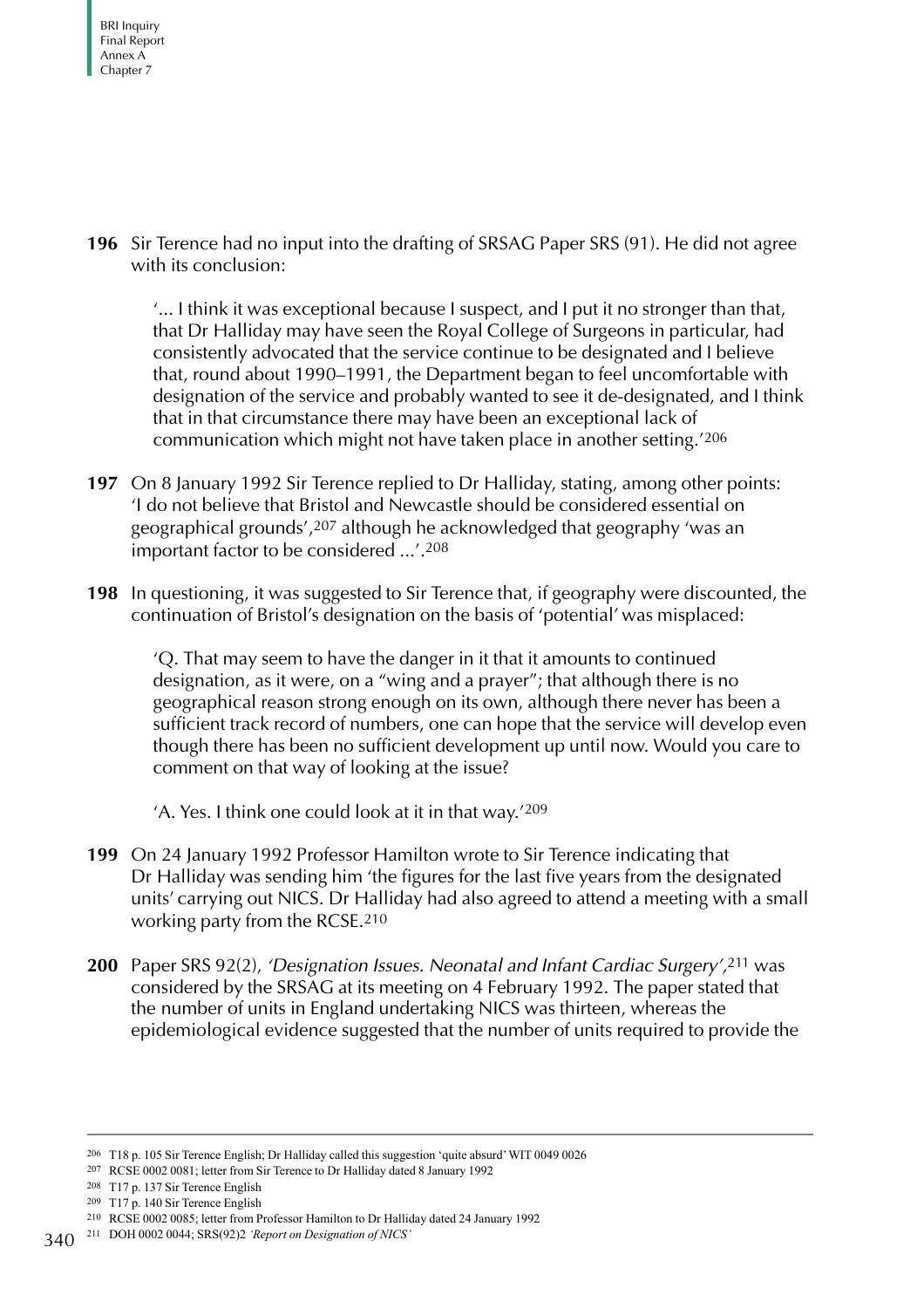service was no more than seven and probably nearer five.212 The paper also stated, amongst other things, that:

'Members accepted the conclusions set out in the paper SRS (90)15 that in general terms, all other factors being equal, there is a strong case for Bristol and Newcastle in terms of geographical spread. 213 They agreed that it would be difficult if not invidious to de-designate the centres in question on the basis of surgical expertise, and doubted whether it was possible to do so on the basis of referral pattern.'214

**201** Dr Halliday emphasised that the SRSAG alone was not in a position to recommend to Ministers that a unit be de-designated on grounds of surgical expertise. He was asked about the paragraph from the paper SRS 92(2), 'Designation Issues. Neonatal and Infant Cardiac Surgery', set out above:

'Q. Again, help me with the wording of it. It may or may not be yours, but what was meant in that paragraph: actually surgical expertise in the general sense, or was it the outcomes of particular procedures?

'A. Well, I think the two go together. I think we were talking about outcomes of particular procedures. I think the difficulty we are in here is all the documents that we considered this morning highlight that almost from day 1 we were facing a situation where we might have to de-designate this service, or units within the service.

'The problem was that however much we tried, and however much advice we got from the various medical organisations, no-one recommended de-designating particular units, so we were faced with the situation where the only option was to de-designate the service. That is why we talk about the importance of geography, the problems about de-designating on expertise, or referral problems. Unless someone could provide us with the evidence which would allow us to take that decision, we had no alternative but to de-designate the service.'215

**202** At a meeting of the SRSAG on 4 February 1992, Sir Terence offered to set up a working party to look at the question of designation of NICS. He told the meeting that:

'... the most recent reports concluded that keeping 90–95 per cent of neonatal and infant cardiac surgery work concentrated in 6 or 8 centres was most beneficial to patient care.'216

<sup>212</sup> DOH 0002 0047; SRS(92)2 *'Report on Designation of NICS'*

<sup>213</sup> A change from the wording of SRS (91) at DOH 0003 0005 of 'essential on geographical grounds'

<sup>214</sup> DOH 0002 0044; Paper SRS (92)2

<sup>215</sup> T13 p. 106–7 Dr Halliday

<sup>216</sup> DOH 0002 0033 – 0036; minutes of SRSAG meeting, 4 February 1992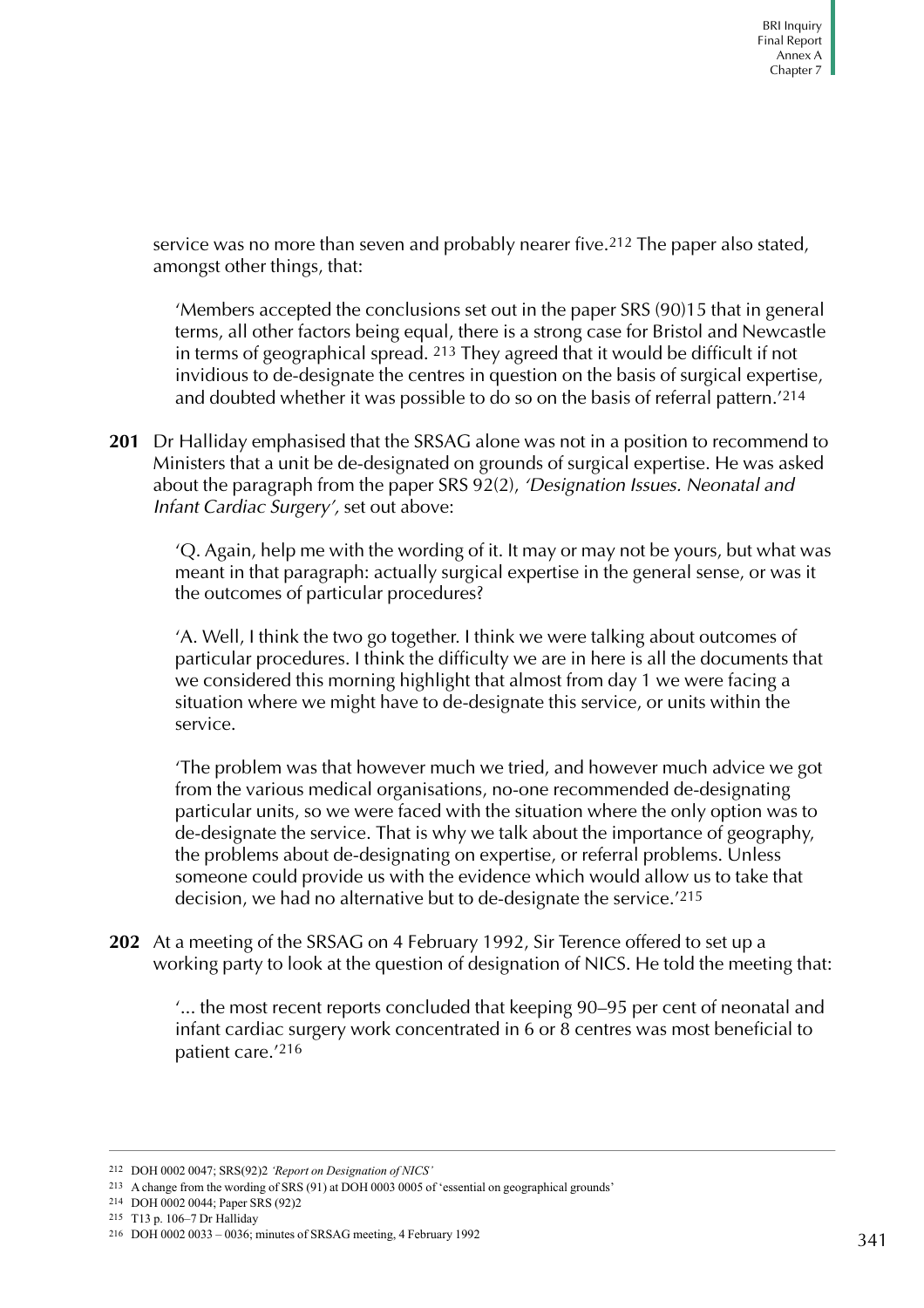- **203** Dr Halliday, on behalf of the SRSAG, formally accepted the offer on 6 February.217 It was agreed that the Working Party would report by 1 July to be in time for the SRSAG meeting later that month.
- **204** Mr Steven Owen, then Administrative Secretary of the SRSAG, visited Bristol on 6 February 1992. He recalled receiving some mortality data during his visit, which he said he passed to Dr Halliday. A note of the meeting sets out this data.<sup>218</sup> Dr Halliday was asked about this in evidence:

'Q. ... Yesterday we were told by Mr Owen that he visited Bristol in February 1992. When he visited Bristol then, he was passed mortality figures which did not mean a lot to him, so he passed them on to you. First of all, do you recollect that?

'A. Yes. I mean, I was getting data fairly regularly, yes.

'Q. The second question: do you recollect what, if anything, you did with those figures?

'A. The difficulty is, as I have said, having figures in isolation, without the machinery to analyse it, is of no particular value. It would have been strange for me to be given – I mean, I was not given any figures with the suggestion that there was a problem here. I was given figures as I was on many visits. Sometimes my administrative colleagues would visit the units with the object of dealing with financial matters, and would be handed data. They would come back to me, or Dr Prophet,219 and would hand us that data.

'If, however, we were given the data and told that there was a problem with that data, that would be a different matter.

'I have no recollection of any data being presented to me from Bristol with the caveat that there was a problem.

'If there had been a problem, I would have clearly gone to the College for advice, but to be given data without the suggestion that there was a problem, would not have given me the opportunity to raise this with the College. I mean, it would be pointless me giving them the data from one year and saying, "What do you think of this?".'220

**205** On 12 February 1992 Sir Terence wrote to Professor Hamilton asking him to be the Chairman of the Working Party221 and he accepted. Professor Hamilton wrote to Mr Wisheart on 10 March, asking him for relevant data.222

<sup>217</sup> DOH 0003 0012; letter dated 6 February 1992

<sup>218</sup> DOH 0004 0045; note of meeting, 6 February 1992

<sup>219</sup> Senior Medical Officer in Dr Halliday's division who had the policy resonsibility for paediatric cardiac surgery

<sup>220</sup> T13 p. 113–14 Dr Halliday

<sup>221</sup> RCSE 0002 0146; letter from Sir Terence English to Professor Hamilton dated 12 February 1992

<sup>342&</sup>lt;sup>222</sup> UBHT 0061 0241; letter from Professor Hamilton to Mr Wisheart dated 10 March 1992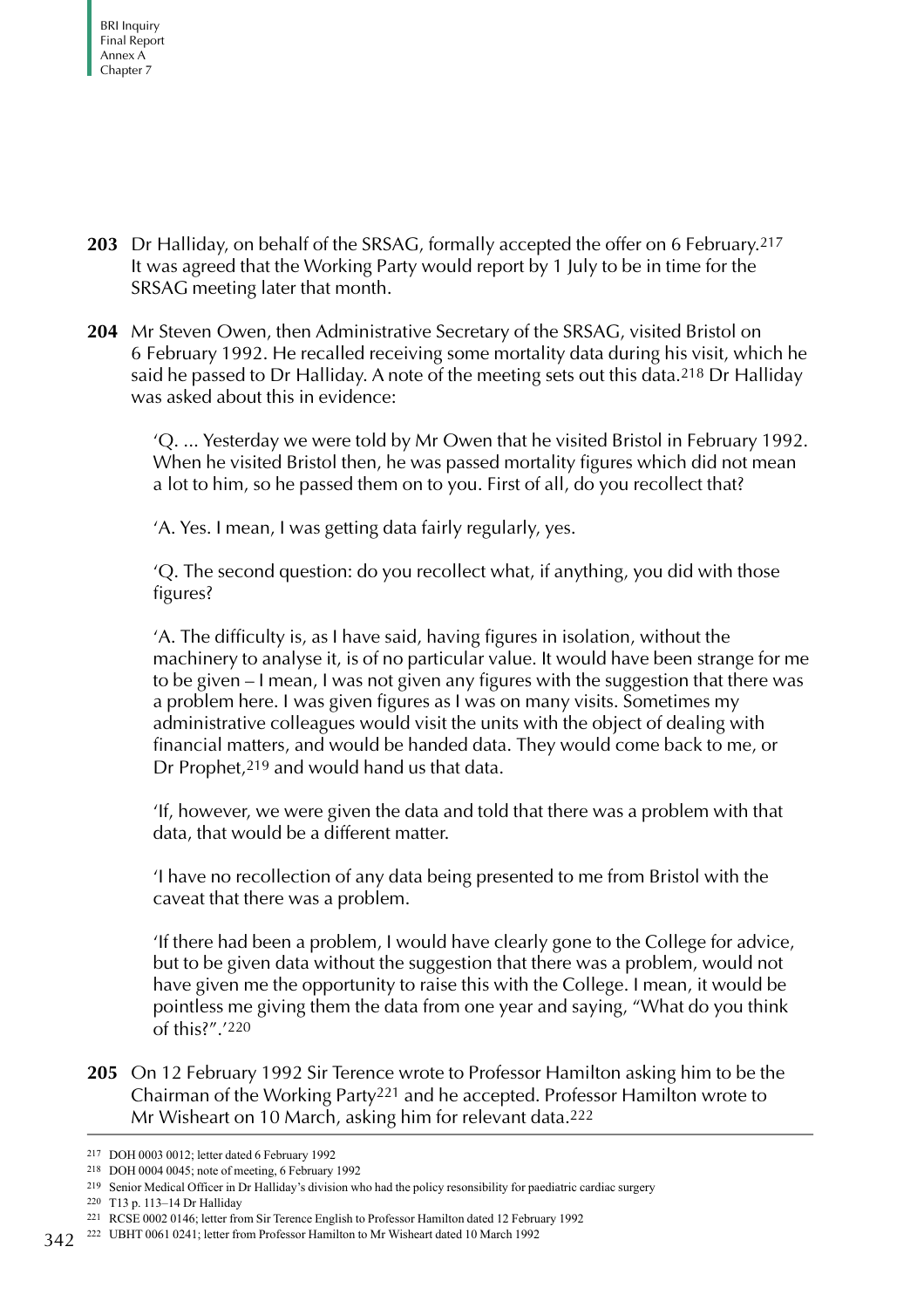**206** Professor Hamilton delivered the 'Working Party Report' to Sir Terence, with his covering letter, on 19 June 1992.223 In relation to the number of centres it was recommended that:

'… 9 centres now be recognised for supra regional designation and funding … [They] are: Great Ormond Street, Birmingham, Liverpool, Leeds, Wessex, the Royal National and Brompton Hospital, Bristol, Newcastle and Leicester.' 224

- **207** The effect of the advice was that Harefield and Guy's should be de-designated, and that Leicester should be designated. Thus, there would be a net reduction of one in the number of SRCs, from ten to nine.
- **208** Sir Terence was asked by Counsel to the Inquiry for his initial reaction to the recommendation that Bristol continue to be designated:

'Q. What argument would you derive from the data and from what you have already told us as to your knowledge of Bristol, which would justify its continued designation as a centre for the neonates and infants?

'A. That it was functioning at a lowish level, certainly not the lowest; and that it was still regarded as being an important centre.

'Q. In terms of your own reasons for supporting it earlier, geography was not essential, and potential appears to be belied by the trend downwards?

'A. Potential still has not been realised, I agree.

'Q. Is it not the case that if you were to apply your own approach to it, you would have said: "Well, this trend really argues against there ever being a realisable potential here, now."

'A. I certainly did not think that at the time that I received this report.

'Q. If you had the benefit of hindsight, do you think you might have taken that view?

'A. I think that I should have initially given a more critical analysis, or given more critical analysis to Table 1 of the report, but I had asked a group of very responsible clinicians to look at this. They had accepted the terms of reference; they had collected a lot of data, come up with a report that I could understand their reasoning for wishing to continue to advise that the service be designated and how this could be achieved. And the recommendations to ask Guy's to either amalgamate with another London unit or fail to continue to get funding, and similarly, to ask Harefield to amalgamate with the Brompton or face withdrawal of

<sup>223</sup> RCSE 0002 0162; letter from Professor Hamilton to Sir Terence English dated 19 June 1992

<sup>224</sup> RCSE 0002 0167; *'Working Party Report'*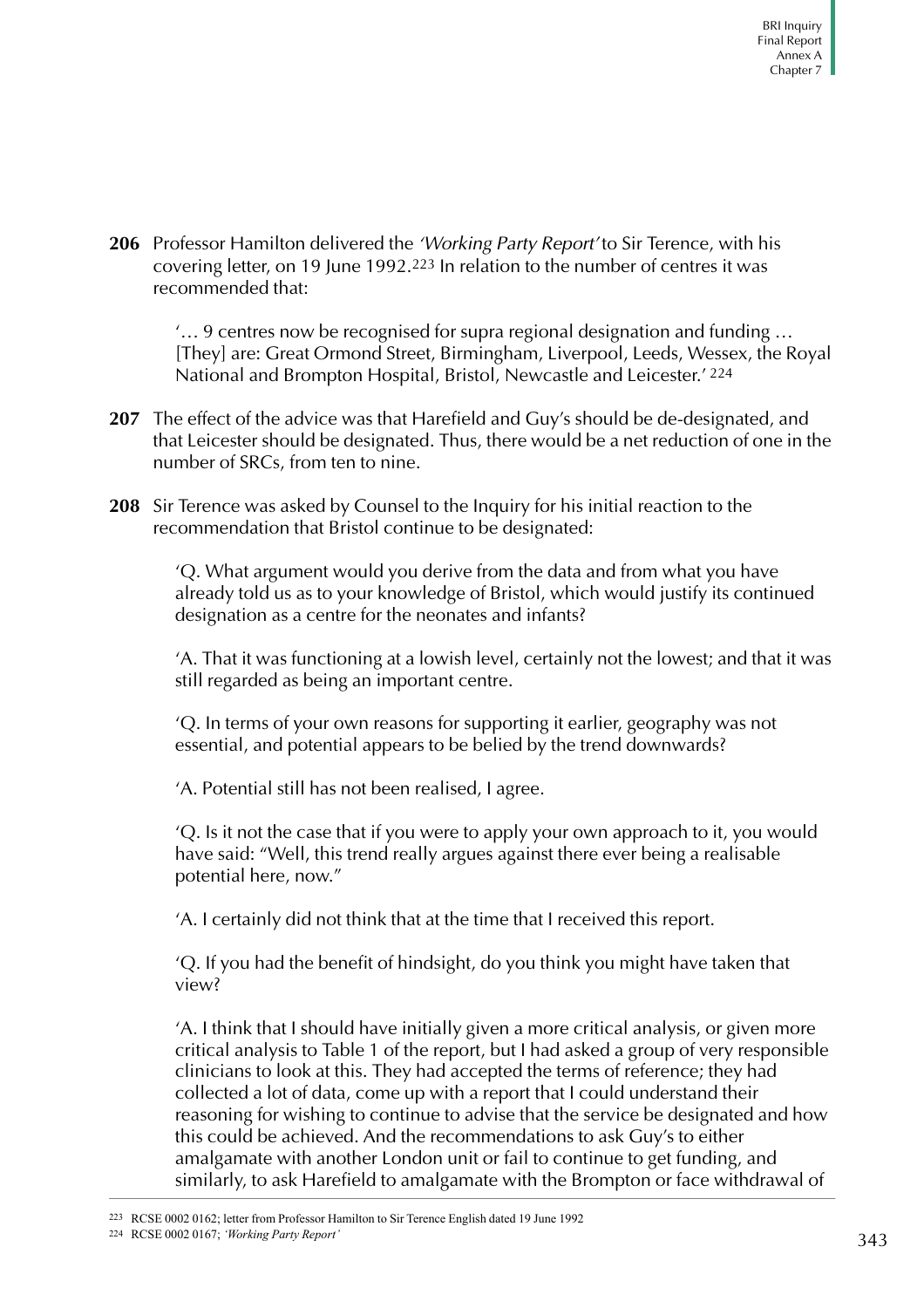funding, and to recognise that Leicester was doing good work, these all struck me as being perfectly reasonable at the time.' 225

**209** On 2 July 1992 Sir Terence (as President of the RCSE) wrote a letter to Dr Halliday, enclosing the 'Working Party Report', of which at this stage he was fully supportive. His letter concluded:

'The working party collected a lot of data on which to base their recommendations and should ... be congratulated on a report which has the full support of the Royal College of Surgeons.'226

- **210** Sir Terence also wrote to Professor Hamilton on 2 July 1992, thanking him for a 'balanced and authoritative report' that had the full support of the RCSE.227
- **211** In a letter to the Inquiry received after the conclusion of the hearing of oral evidence, however, Professor Hamilton related that, although mortality was quoted in one of the Tables, '... it is possible that insufficient attention was given to these figures by the working party'.228
- **212** On 15 July 1992 Dr John Zorab, Medical Director of Frenchay Hospital, Bristol and a consultant anaesthetist, wrote to Sir Terence.229 He enclosed an article from the 'MD' column in 'Private Eye'.230 His letter stated, inter alia:

'Sometime last autumn, I made one or two efforts to get to see you in order to discuss the delicate and serious problem of mortality and morbidity following paediatric cardiac surgery in Bristol. I have no vested interest in this and the problem is outside my immediate sphere of influence but great anxieties were being expressed by some of my colleagues at the Royal Infirmary. In the event, I never made contact with you and the matter passed from the forefront of my mind.

'Matters have come to a head once again and the enclosed piece from 'Private Eye', whilst possibly having some inaccuracies, quotes some statistics which have been confirmed elsewhere. One of the newer consultant cardiac anaesthetists feels that the mortality rate is too distressing to be tolerated and is job-hunting elsewhere.'231

<sup>225</sup> T18 p. 126–7 Sir Terence English

<sup>226</sup> DOH 0003 0013; letter from Sir Terence to Dr Halliday dated 2 July 1992

<sup>227</sup> RCSE 0002 0179; letter from Sir Terence to Professor Hamilton dated 2 July 1992

<sup>228</sup> WIT 0044 0004 Professor Hamilton

<sup>229</sup> RCSE 0002 0188; letter from Dr Zorab to Sir Terence English dated 15 July 1992

<sup>230</sup> SLD 0002 0005; *'Private Eye'*

<sup>344&</sup>lt;sup>231</sup> A full description of the events resulting from this letter is set out in Chapter 27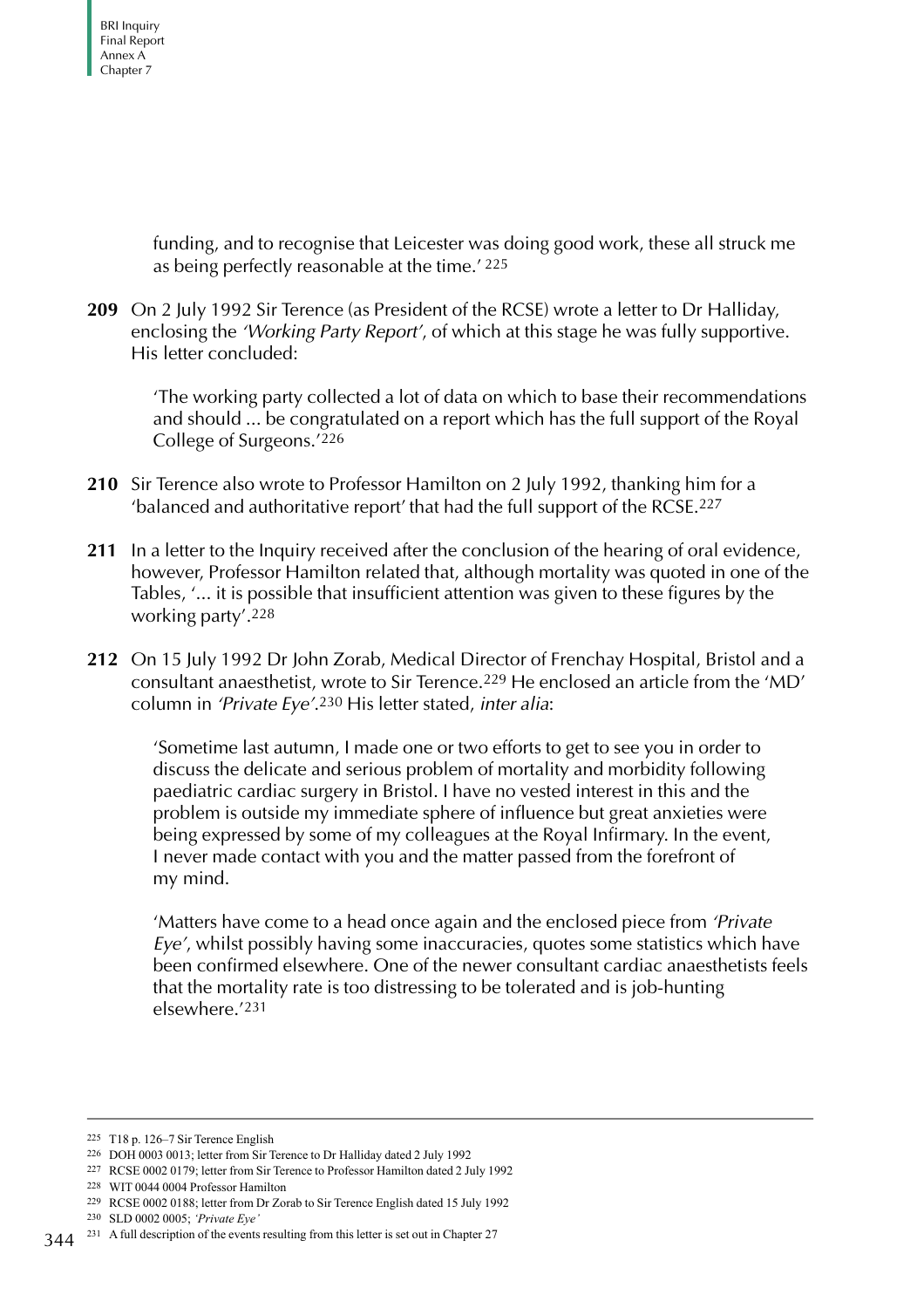**213** At its meeting on 28 July 1992, from which Sir Terence was absent, the SRSAG:

'... noted the Royal College of Surgeons Working Group Report which recommended that the service should continue to be designated and the number of designated units should be reduced from the current 10 to 9.'232

- **214** Sir Michael Carlisle told the Inquiry that by 1992, NICS was consuming 'nearly 25 per cent' of the SRSAG budget.233 He said there was evidence that NICS was beginning to have completed its early developmental stage. It 'was a mature service that was taking rather more of the supra regional services finances than it should.' He continued: 'I mean, it [de-designation of NICS] was not a financial decision.'234
- **215** The minutes of the July meeting continued:

'Dr Halliday reported that since receiving the Royal College of Surgeons' report, he had been approached by Sir Terence English, who indicated that since submitting the report he now had reservations about the continued designation of the Bristol unit.

'The Advisory Group discussed the issue at length but concluded that it was unrealistic to expect to restrict the delivery of the service to those units for which the Royal College of Surgeons' report recommended continued designation …'235

## **De-designation of NICS**

- **216** In the event, the SRSAG decided to de-designate the whole NICS, stating that this was 'a fairer decision in terms of medical and surgical rights of patients than to restrict designation to a few surgical units.' 236
- **217** On this point Sir Michael was asked:

'Q. One of the difficulties that we have in making sense of what is said there is that the thesis, up until now, and the advice, has been that it is in a patient's best interests that there should be a designated service. It is contrary to a patient's interests that there should be proliferation of services, and it would be desirable to use whatever efforts one could, within obviously the limits of time, to restrict proliferation of services?

'A. Correct.

'Q. One appreciates that there may have to be a bowing to the inevitable, but is there any particular reason that you can help us, why is it described as a "fairer

233 T15 p. 41 Sir Michael Carlisle

<sup>232</sup> DOH 0002 0099; minutes of meeting of SRSAG, 28 July 1992

<sup>234</sup> T15 p. 41 Sir Michael Carlisle

<sup>235</sup> DOH 0002 0099; minutes of meeting, July 1992

<sup>236</sup> DOH 0002 0099; minutes of meeting, July 1992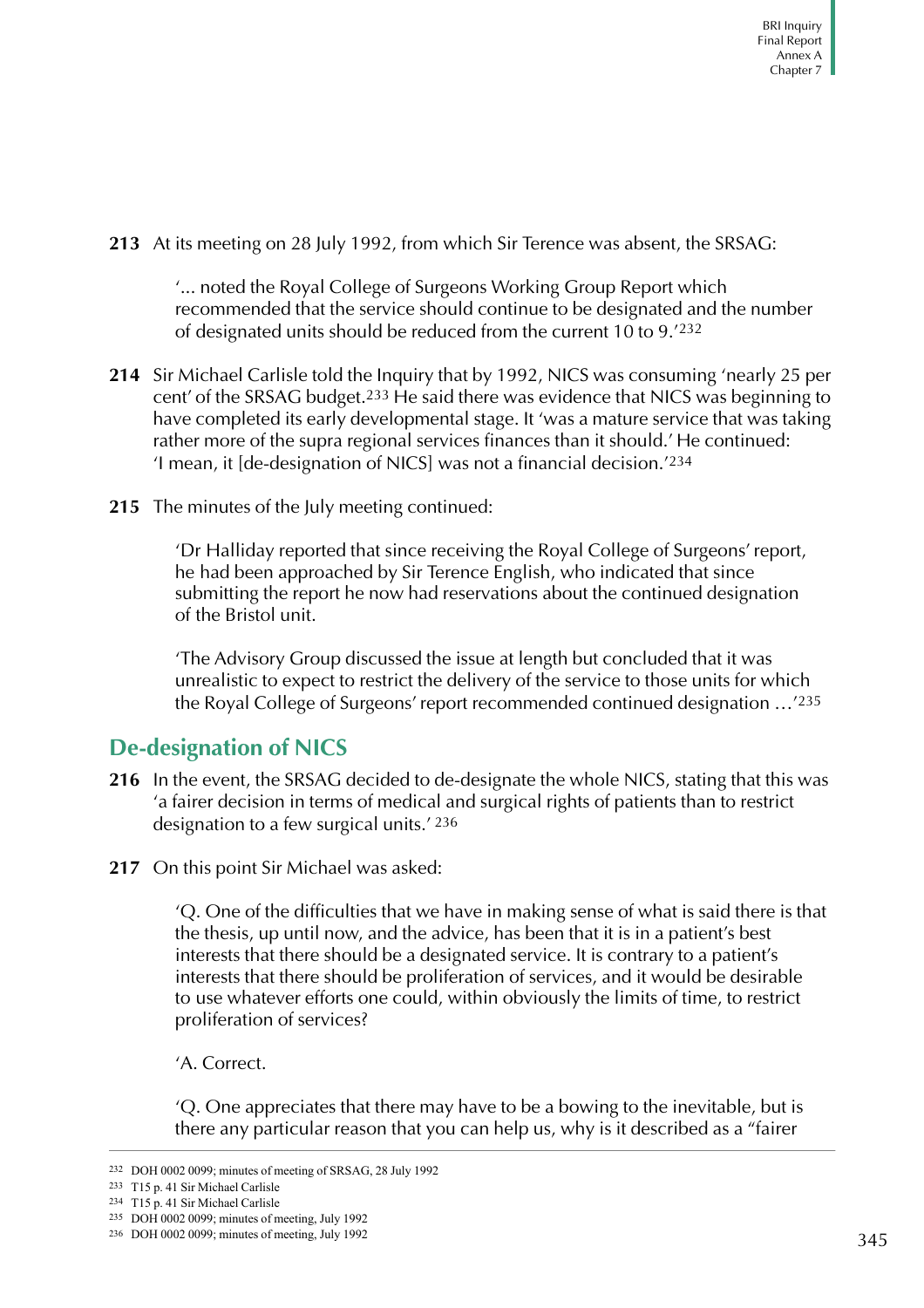decision in terms of the medical and surgical rights of patients" than the continuation of a system with sufficiently few designated units to achieve the objects of the system?

'A. I have a little difficulty with that, in retrospect, I have to confess. I think it goes back to the proximity of service, the geographical element. I am sorry, I cannot help you more than that. I find it a slightly ambiguous paragraph myself, in retrospect.'237

- **218** Sir Terence said that he was unable to understand the logic of the reference to 'fairer in terms of medical and surgical rights'.238
- **219** This same point, about fairness, was put to Mr Steven Owen:

'I find it difficult to answer that question after this period of time, frankly, but I think it is simply a recognition that the nature of the service had changed, proliferation was widespread, and it was simply accepting reality. I think the de-designation decision itself was an acceptance of reality.'239

**220** Sir Michael was asked whether matters would have taken a different course had the Working Group recommended a greater reduction in the number of centres being funded by the SRSAG for NICS:

'Q. Suppose that Professor Sir Terence English's Working Party had come up with the suggestion that there are six names, six centres, which the Royal College recommended for continuing designation. Do you think that probably the Advisory Group would have said, "Okay, we will retain designation for those six"?

'A. I think it is highly likely.

'Q. So it follows, does it, that the real problem or the real cause of de-designation of the service was not the fact that it was a mature service and was not the input from Guy's, it was simply a function of numbers?

'A. It was proliferation.'240

**221** In his supplementary statement of 18 December 1999, Dr Halliday said that:

'... my assessment of the likely outcome of the Supra Regional Services Advisory Group meeting [on 28 July 1992] was that the NICS service would be dedesignated. The [SRSAG] had no alternative. In such circumstances Sir Terence's

<sup>237</sup> T15 p. 78–9 Sir Michael Carlisle

<sup>238</sup> T18 p. 168 Sir Terence English

<sup>239</sup> T12 p. 89–90 Mr Owen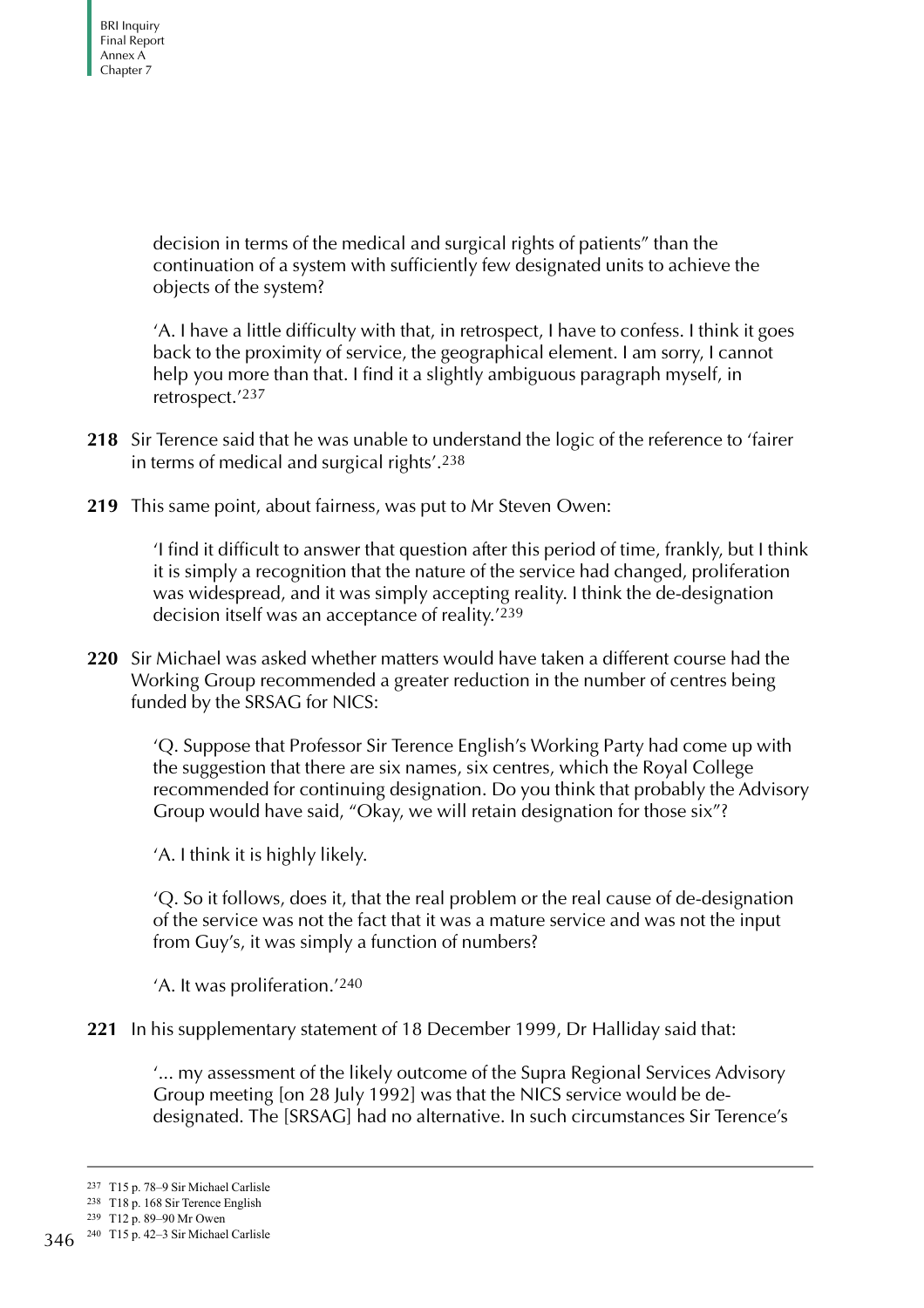reservations were not important. Of course I had no way of knowing how serious these reservations were.'241

#### **222** Dr Halliday continued:

'Had the NICS service continued to be designated but Bristol was to have been dedesignated then Sir Terence's reservations would have been extremely important and the [SRSAG] would have wished to know in detail what these reservations were. I would therefore have been pressing Sir Terence for details. In the context of the [SRSAG] meeting however the details of Sir Terence's reservations were irrelevant<sup>'242</sup>

**223** Dr Halliday saw July 1992 as the end date of SRSAG's involvement with NICS:

'A. ... It was de-designated in 1992. It was funded for two years after that, but that was not a matter for the Advisory Group.

'Q. It remained, did it not, the responsibility of the Advisory Group?

'A. No, it did not, no.' 243

**224** Professor Hamilton wrote to Sir Terence on 3 August 1992. It appears from the letter that Professor Hamilton and Sir Terence had spoken twice, in July 1992, some days prior to the SRSAG meeting, and that Professor Hamilton had also spoken to Sir Keith Ross (a fellow member of the Working Party) on the morning of Monday 27 July 1992. Professor Hamilton said in the letter:

'I hope that you had a highly successful trip to and safe journey back from Pakistan, and are refreshed after a demanding but successful term as President.

'Following our telephone conversations of Thursday evening, July 23rd, and Friday afternoon, 24th, I was not entirely happy about our agreement to take Presidential and Chairman's action over the Working Party's report. On reflection, I realised a possible specific source of "breach of confidentiality" which could arise, and a further feeling that the de-designation of one of the units would probably "leak out" in the course of time. Also, the members of the Working Party were unanimous in their findings and gave considerable thought to their recommendations. Like you, I was unable to contact Keith Ross but did so early on Monday morning, the 27th, after he had returned home from holiday. He was equally concerned that we had changed the report and suggested, on reflection, that we should both speak with Norman Halliday to reverse the decision and the instructions that you had given him.

<sup>241</sup> WIT 0049 0034 Dr Halliday

<sup>242</sup> WIT 0049 0034 Dr Halliday

<sup>243</sup> T89 p. 170; Dr Halliday explained that Chris Spry, a member of the SRSAG, brokered a funding arrangement with Regional General Managers which lasted until the spring of 1994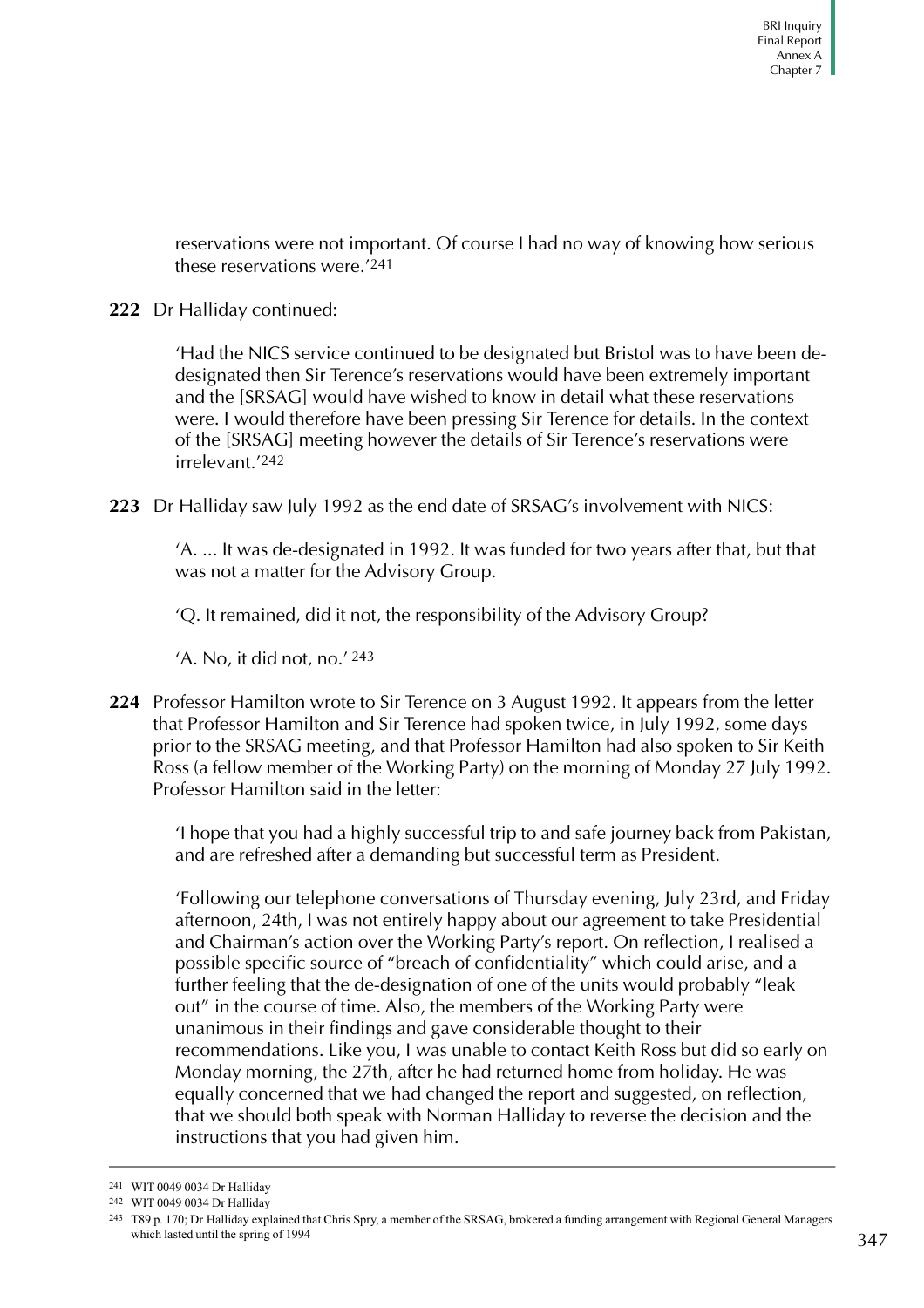'... the Working Party could be requested by the Advisory Committee on supra regional funding to reconsider the mortality figures of specific units (or unit), and possibly to amend its findings.' 244

**225** Sir Keith gave written evidence to the Inquiry. He said:

'It is safe to say that when David Hamilton telephoned me at home on 27th July 1992, when I had just returned from Scotland, I had no idea of the events leading up to the telephone call. I am sure David Hamilton did his best to explain the sequence of events, but under the circumstances (and I have no clear memory of the conversation), I must have agreed with his concern regarding the working group's conclusions being altered. Whether he or I suggested telephoning Dr Halliday is immaterial, but he had to be given our views. There was no way that I could have talked with Terence English who was either in, or on his way to, Pakistan, nor was there time to reconvene the working party before the SRSAG meeting, which was due the next day or the day after …

'Finally, I have no recollection of suggesting to Dr Halliday that the Working Party could be requested to reconsider the mortality figures of specific units with a view to possibly amending its findings. I would like to think that I would have recommended this, but as explained above, this never happened.'245

**226** When he was shown Professor Hamilton's letter of 3 August 1992, in the course of his first appearance at the Inquiry, Dr Halliday said:

'This letter changes the whole context. My discussion with Sir Terence, or at least his discussion with me about his concerns about Bristol simply meant that he had reservations about Bristol and therefore he was not entirely happy with the report from the College.

'This letter would suggest that there appears to be more to it than that, and I cannot comment on that.'246

- **227** Dr Halliday accepted that the letter suggests that the discussions between Professor Hamilton and Sir Terence had involved the issue of mortality findings.247
- **228** Sir Michael Carlisle was emphatic that he had no knowledge of the contact between Professor Hamilton, Sir Keith Ross, Sir Terence English and Dr Halliday and knew nothing of the discussions suggesting alterations to the Working Party's report.248

<sup>244</sup> RCSE 0002 0197; letter from Professor Hamilton to Sir Terence English dated 3 August 1992 (emphasis in original)

<sup>245</sup> WIT 0031 0006 – 0008 Sir Keith Ross

<sup>246</sup> T13 p. 90 Dr Halliday

<sup>247</sup> T89 p. 164 Dr Halliday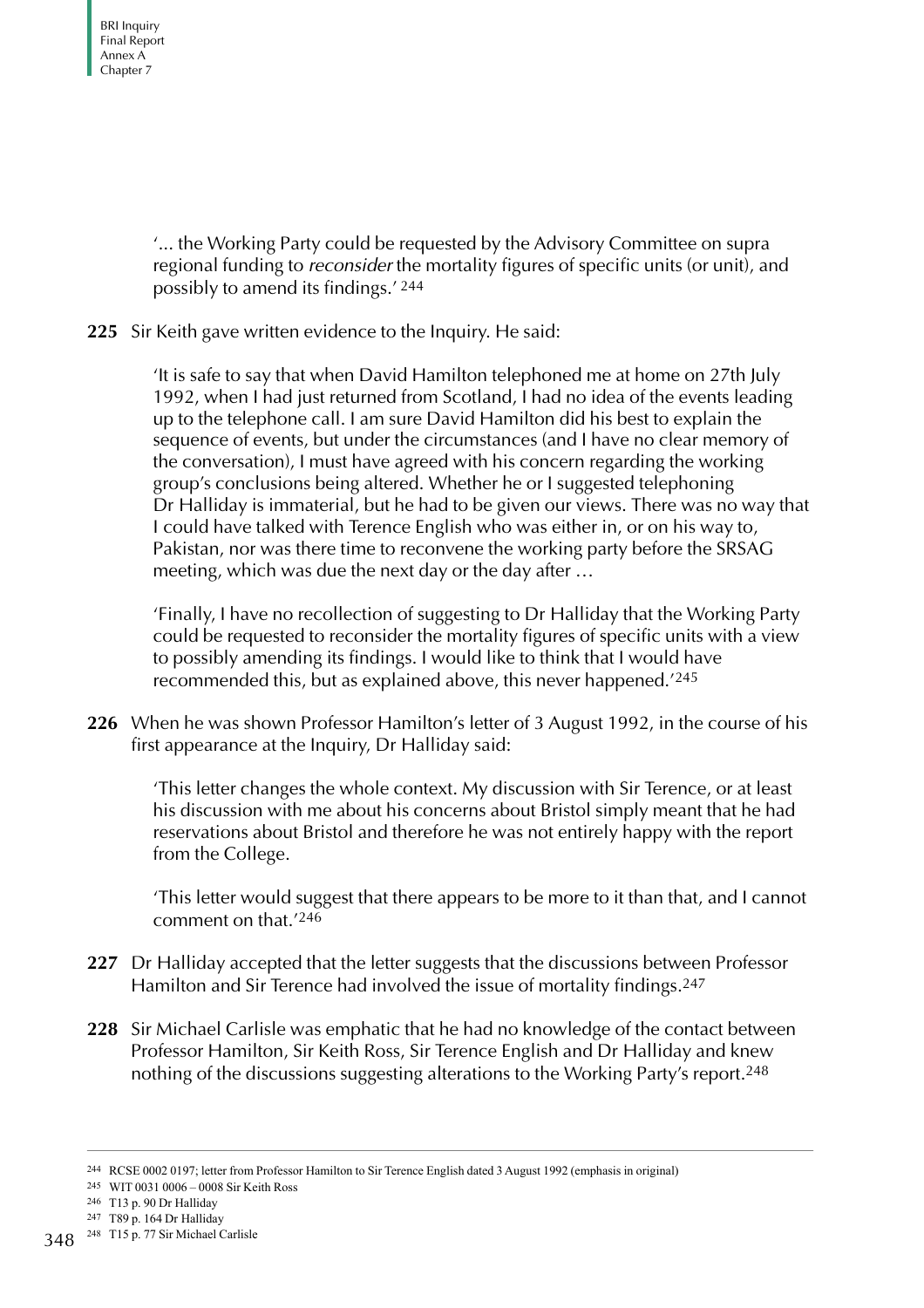- **229** After returning from Pakistan and learning what had occurred at the meeting on 28 July 1992, Sir Terence had indicated that he wished to speak to the issue of dedesignation of NICS at the next meeting of the SRSAG, in September 1992.249
- **230** Sir Terence spoke at the meeting, but he does not claim to have mentioned concerns specifically about Bristol. Sir Terence accepted in evidence that he should probably, at least, have set out his concerns about Bristol in writing to Sir Michael. Sir Terence said:

'A. I think that my last meeting of the Group [sic], I certainly spoke to my concerns about the de-designation of the service. I do not think I did mention Bristol specifically at that time. That is where the matter rested. I then left the Group. I know that Professor Browse [President, RCSE, from July 1992] knew of my concerns, but I think he did not feel any need to take them any further forward, and indeed, should not have, unless I had specifically asked him to, and I did not.

'Q. Because he left them with you?

'A. Yes.

'Q. So it was, as it were, your responsibility?

'A. Correct.

'Q. And you had expressed them orally to Dr Halliday, but not otherwise?

'A. Right.

'Q. And never, it seems, from what you have said, thereafter expressed those concerns?

'A. That is right.

'Q. Do you think, perhaps, that you ought to have done so?

'A. I think it is a difficult question. I think that I probably should have written at least to the Chairman of the Group, Sir Michael, formally about it, if I had not brought it up to the open meeting, the last one I attended. I suspect that probably is what I should have done.

<sup>249</sup> RCSE 0002 0200; letters (from Sir Terence to Mr Owen), RCSE 0002 0202 (Mr Owen's reply) and RCSE 0002 0205 (from Sir Terence to Sir Michael); none of these letters made reference to any problems at Bristol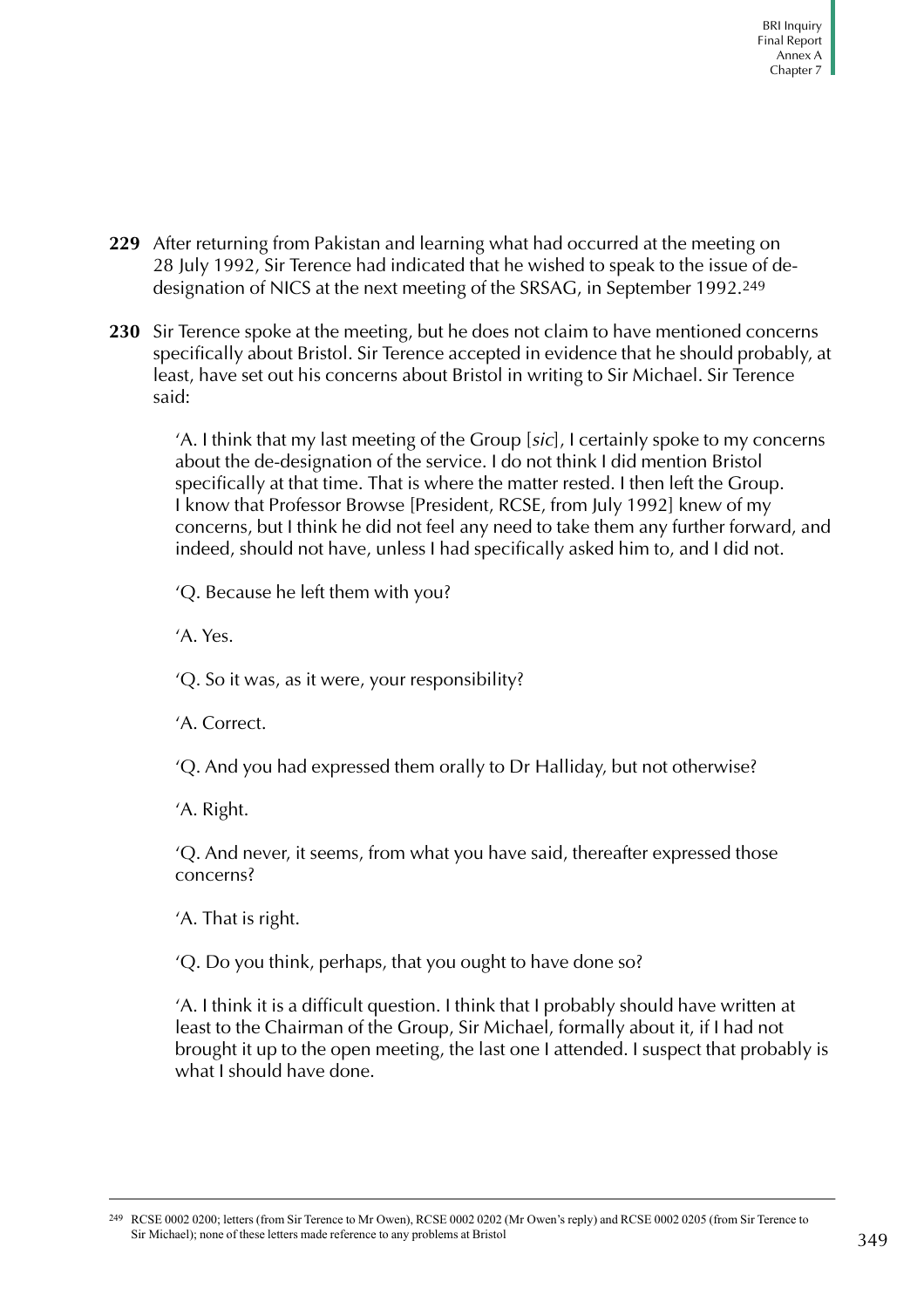'Q. Although it may be difficult now in retrospect to say why you did not, can you help as to why you might not have done?

'A. I think I was very cross that the Group had failed to accept the very considered advice of the professional Working Party that they had commissioned. That may have had something to do with it.

'Q. So you felt outwith the Group?

'A. I did, rather.

'Q. You simply did not think about raising the issue anywhere else?

'A. No. No. And would not. As I say, I think the right thing probably would have been to have written formally to Sir Michael.'250

- **231** Sir Terence said that after the 29 September meeting (his last as a member of the SRSAG), he felt that the matter was closed and beyond his further intervention.251
- **232** At the end of his evidence, in response to a question from the Chairman, Sir Terence acknowledged that, in retrospect, he should have done more to bring his concerns about Bristol to the attention of others. He said:

'... I do accept the implied criticism, and indeed, the criticism that I should have done more to bring my concerns to the Supra Regional Services Advisory Group specifically about the mortality and the concerns expressed by Dr Zorab, than I did, and in retrospect I think I should have.'252

**233** The decision of the SRSAG, to designate NICS, stood, coming into effect (taking into account financial implications) in April 1994.253

# Monitoring of quality

**234** Dr Ian Baker, Consultant in Public Health Medicine, B&DHA since October 1991, took the view that although he had a responsibility to ensure that the service for the over-1s was producing an acceptable outcome, the supra regional service for the under-1s was 'supervised through their [i.e. the SRSAG's] own arrangements'.254

<sup>250</sup> T18 p. 174–5 Sir Terence English

<sup>251</sup> T18 p. 187 Sir Terence English

<sup>252</sup> T18 p. 202 Sir Terence English

<sup>253</sup> DOH 0002 0156; minutes, 29 September 1992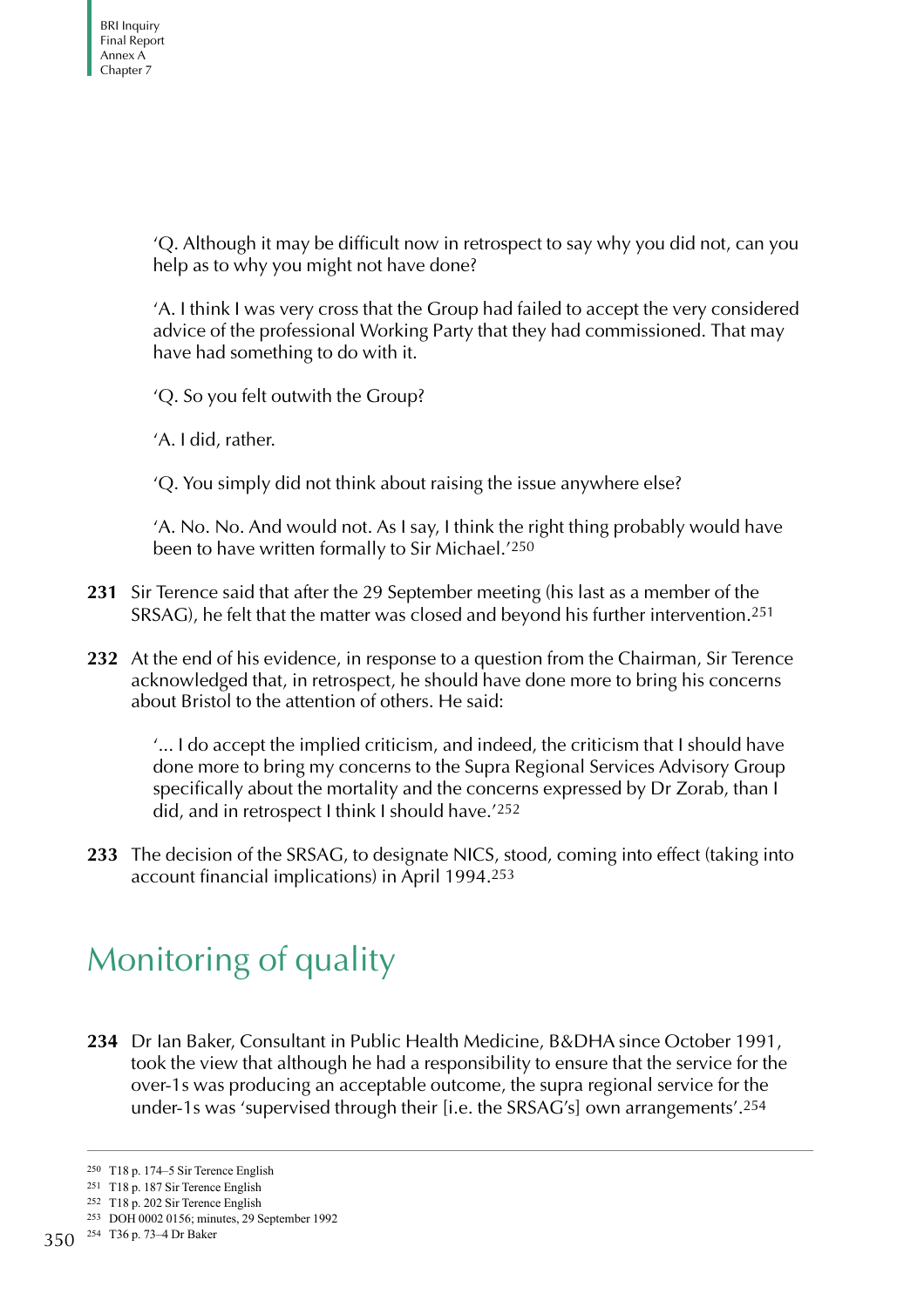**235** Those involved in the SRSAG itself did not share this view. Mr Angilley, Administrative Secretary of the SRSAG, said:

> 'The statutory responsibility for the provision of health care and therefore for standards is firmly in the hands of the local health bodies that provide that service.'255

- **236** Dr Peter Doyle256 inclined to the view that 'the clinicians' had the responsibility for monitoring the outcomes of care,257 as opposed to the SRSAG, but also said subsequently that he had 'no idea' who had the responsibility for monitoring the quality of outcome.258
- **237** The question as to what, if any, responsibility was accepted by the DoH for the designation and performance of an SRC, and to what extent it took the view that it had, as direct paymaster, control over such units was dealt with by a number of witnesses.
- **238** Sir Alan Langlands, Chief Executive of the NHS Executive,259 placed responsibility on the local hospital, subsequently the Trust:

'In the case of NHS Trusts, Supra-Regional funds were allocated directly from the Department of Health to the NHS Trust responsible for the Supra-Regional Unit with effect from 1 April 1991. The NHS Trust took on managerial and clinical responsibilities for the proper use of those funds.'260

**239** As to Districts, Sir Alan saw them as having had no real responsibility for SRSs:

'There is, or was at that time, a clear responsibility on district health authorities to ensure that the health and health service needs of their population were being adequately met and that means the whole range of services from primary to tertiary services. But beyond that, I can see that there is no real responsibility here and that the responsibility is much easier to define in relation to individual clinicians, the Trust where that service was located and the NHS Executive who, through these advisory groups, were running the national commissioning arrangements and allocating money.' 261

**240** Nonetheless, the evidence was that responsibility for the quality (in the sense of clinical outcome) of SRSs was confused. This confusion was considered by Sir Alan to be a failure for which the NHSME was to some extent responsible. In response to a question from Professor Jarman, he stated:

<sup>255</sup> T11 p. 18 Mr Angilley

<sup>256</sup> The Medical Secretary of the National Specialist Commissioning Advisory Group (successor to the SRSAG) since 1994

<sup>257</sup> T67 p. 11 Dr Doyle

<sup>258</sup> T67 p. 13 Dr Doyle

<sup>259</sup> Sir Alan Langlands was Deputy Chief Executive of the NHS Executive 1993–1994, and thereafter became Chief Executive

<sup>260</sup> WIT 0335 0044 Sir Alan Langlands

<sup>261</sup> T65 p. 64–5 Sir Alan Langlands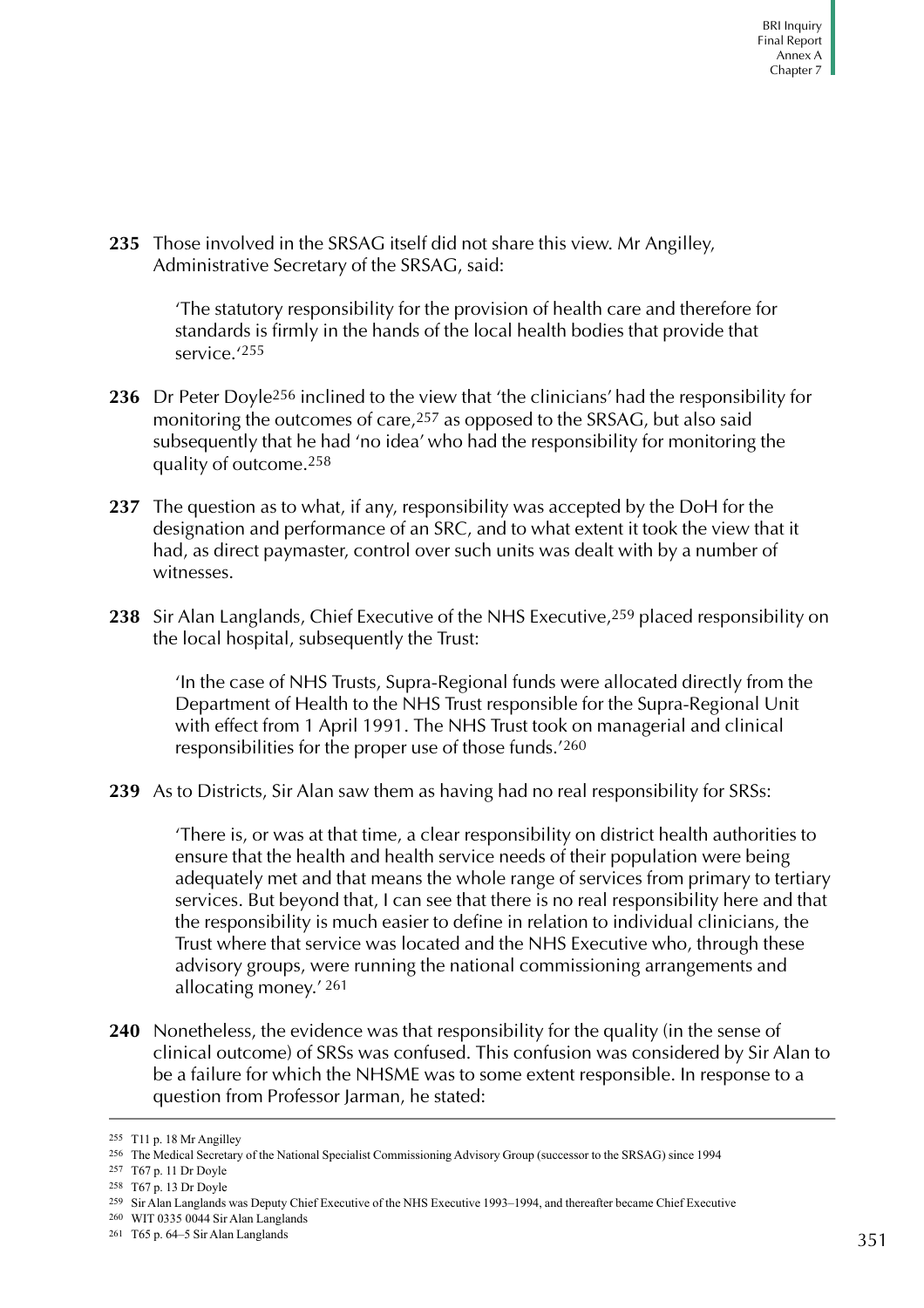'… there was confusion and … the distinctive roles and responsibilities of each of the players was not adequately clarified. I think that the Department of Health, the NHS Executive in particular, must take some responsibility for that. It falls into my category of systemic failure. You cannot expect people to behave sensibly in this position unless they are absolutely clear where they fit in. So I think the position is as described, I think there was a failure there, a confusion.

'Q. Just to take that further, that may be related to the fact, as Sir Graham Hart said to us, that the NHS had no proper measurement of the quality of care it was providing. I just wonder whether you feel that the reason for confusion you mention and the lack of proper measurement that he mentioned could have been related to the fact that, as he said, ministers were unwilling to get involved in dealing with the profession, the medical profession particularly, with regard to matters of clinical performance?

'A. I think I would separate the points. I hold up my hand to the fact that there was confusion here. There is no denying it. The fact that I have not been able to adequately explain it today or cover it effectively in my statement suggests that there was confusion. I think that is wrong. I think that I and the NHS Executive should take responsibility for that. I could mount all sorts of things in mitigation about how busy everybody was at the time and what a terribly complex change it was, but I do not. I think it is wrong that these roles and responsibilities were not clarified. On the subject of proper measurement, I am conscious of the fact that this is an area you know more about than I do, but I think there is a separate point there, which is that services like this all around the globe are trying to find effective forms of measurement. I think we are towards it in the data sets, the audit processes that I described earlier in relation to cardiac surgery. So I would want to separate the two points.

'Q. There was a third point.

'A. On the third point about the attitude of Ministers, well, again, I think it depends on timing. I can never remember a situation where Ministers said "We are reluctant to get involved in the clinical processes". But I do remember a culture where it would have been unusual for Ministers to get involved in the detail of clinical activity, but equally, in this period of the early 1990s, there were some very dramatic cases, for example in relation to mentally ill people where Ministers did intervene and did want to see very fast improvements in service and did require the NHS Management Executive, as it then was, to behave in a managerial way. I would think that position is now more pronounced and that current Ministers have no hesitation about intervening in areas where they feel, rightly in my view, responsible and where they feel they have to act, so that the actions they have taken in reinstating the very important quality assurance arrangements in relation to the breast and cervical screening services I think was an absolutely justifiable intervention, which no clinician in their right mind could have suggested was inappropriate. So I think attitudes have been changing over time, and I think that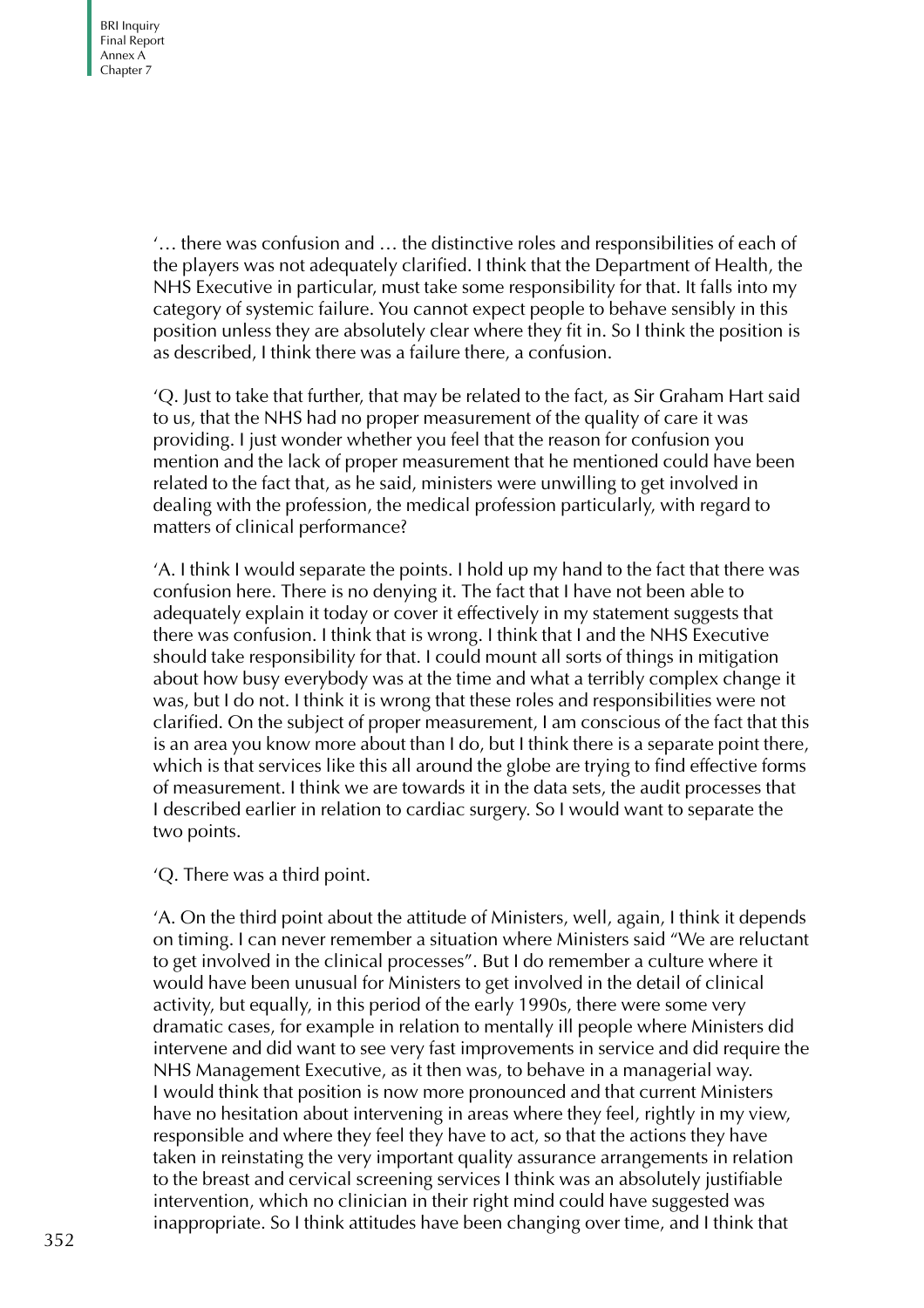really the point I want to get across here is a sort of evolutionary point: that through all of this, the relationship between the government medical profession and the public has been changing and I think Sir Donald Irvine brought this out very well in some of his evidence, which suggests that issues of public accountability and selfregulation have to be in keeping with the current public mood. They cannot somehow be rooted in the past or in sort of romantic notions of clinical freedom in a bygone age. We are living in a different world.'262

**241** That there was confusion and uncertainty as to responsibility for the monitoring of clinical outcomes in the SRSs, with a view to ensuring appropriate quality of care, was endorsed by a number of other witnesses. Professor Crompton expected the SRSAG to do it:

'I would have expected from the beginning, when they established the supra regional centres, that there would have been a system of data capture and analysis and publication from each of the centres, distributed freely to the Department of Health and to Regional Health Authorities who were sending patients there from Wales or wherever and that the Supra Regional Services Advisory Group would have been in full knowledge of all the facts relating to this important initiative. If that was not the case, then I am surprised.'263

**242** The SRSAG supervisory mechanisms were described by Mr Angilley in his statement:

'As Secretary to the Advisory Group, my work included the monitoring of activity levels and costs at the designated centres against the Group's expectation when it agreed levels of funding. In the early years we carried out no detailed monitoring of cost and activity through the year and relied on annual figures submitted by the designated centres. These figures showed actual and forecast levels of activity and cost. The Advisory Group used this information to produce recommendations on funding of each centre in the following financial year. My background as an economist led me during my period in post to seek improvements in the costing and activity statistics provided by the centres. The introduction of contracts in 1991 was accompanied by quarterly activity figures as well as an annual report from the unit. The contract set out the format of the annual and quarterly reports.'264

- **243** As to performance in SRCs, the SRSAG looked to the Medical Secretary to raise any issues and the Medical Secretary, in turn, looked to the College members on the SRSAG to comment on performance.
- **244** The Colleges could visit or, if requested, report but they did not initiate reviews. It was not until 1991 that there was a suggestion that the Colleges should 'police' the system.265

<sup>262</sup> T65 p. 103–6 Sir Alan Langlands

<sup>263</sup> T21 p. 72 Professor Crompton

<sup>264</sup> WIT 0034 0002 – 0003 Mr Angilley

<sup>265</sup> SCS 0004 0032; minutes of meeting, 21 February 1992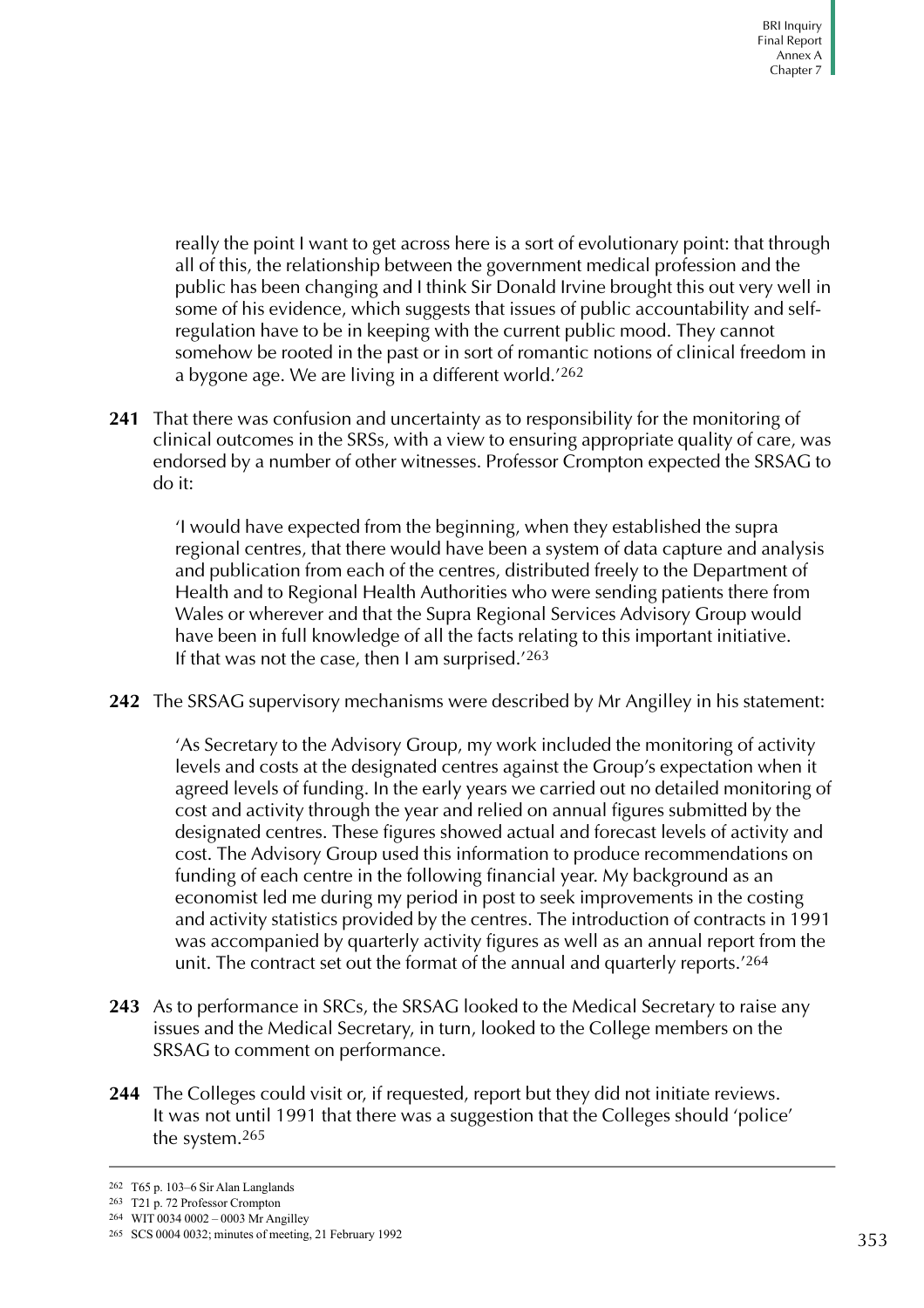**245** However, Sir Terence English told the Inquiry:

'I do not believe that the Royal College of Surgeons or Physicians, or any other Medical Royal College, can be held responsible for performance in individual units. I think the value of the Colleges resides in their capacity to provide professional advice when invited, and to do so in as objective and fair a way as possible. I think if there are difficulties that crop up in a unit, a College or two Colleges can combine to provide a visitation that can be quite extensive, and then very helpful to management. I think the Supra Regional Services Advisory Group had a responsibility – a difficult responsibility, but a responsibility nonetheless – for performance in the units that they designated, because they were funding them.'266

**246** Dr Halliday made clear in his evidence that the SRS was a funding arrangement, and that the SRSAG did not have responsibility for monitoring the quality of the care provided by supra regional units:

'I was the architect of the Supra Regional Service arrangements. It was I who drafted all the papers, made all the proposals and negotiated with the profession. At no time did we consider that the Advisory Group which would eventually be set up would have monitoring responsibilities for any of the services. Their role was to advise the Secretary of State on which services would be centrally funded. It was a funding arrangement.'267

Moreover, he stated:

'... the statutory duty for provision of health services rests with the Health Authorities… The Supra Regional Services Advisory Group did not alter the statutory arrangements.'268

**247** Dr Halliday saw the local hospital management as having the role of monitoring quality, prior to the 1991 reforms. During the first occasion on which he gave oral evidence, he said:

'None of the supra regional services functioned in isolation. They were almost invariably part of a general hospital. So the management of the general hospital would have to manage the unit which was designated supra regional. I would have expected them to look after the provision of facilities and all outcome measures that they would want to use in any sphere, as they would with any other service.'269

**248** The evidence of Professor Sir Kenneth Calman, Chief Medical Officer for England (CMO) from 1991–1998, was that:

<sup>266</sup> T18 p. 200–1 Sir Terence English

<sup>267</sup> T89 p. 134–5 Dr Halliday

<sup>268</sup> T13 p. 112 Dr Halliday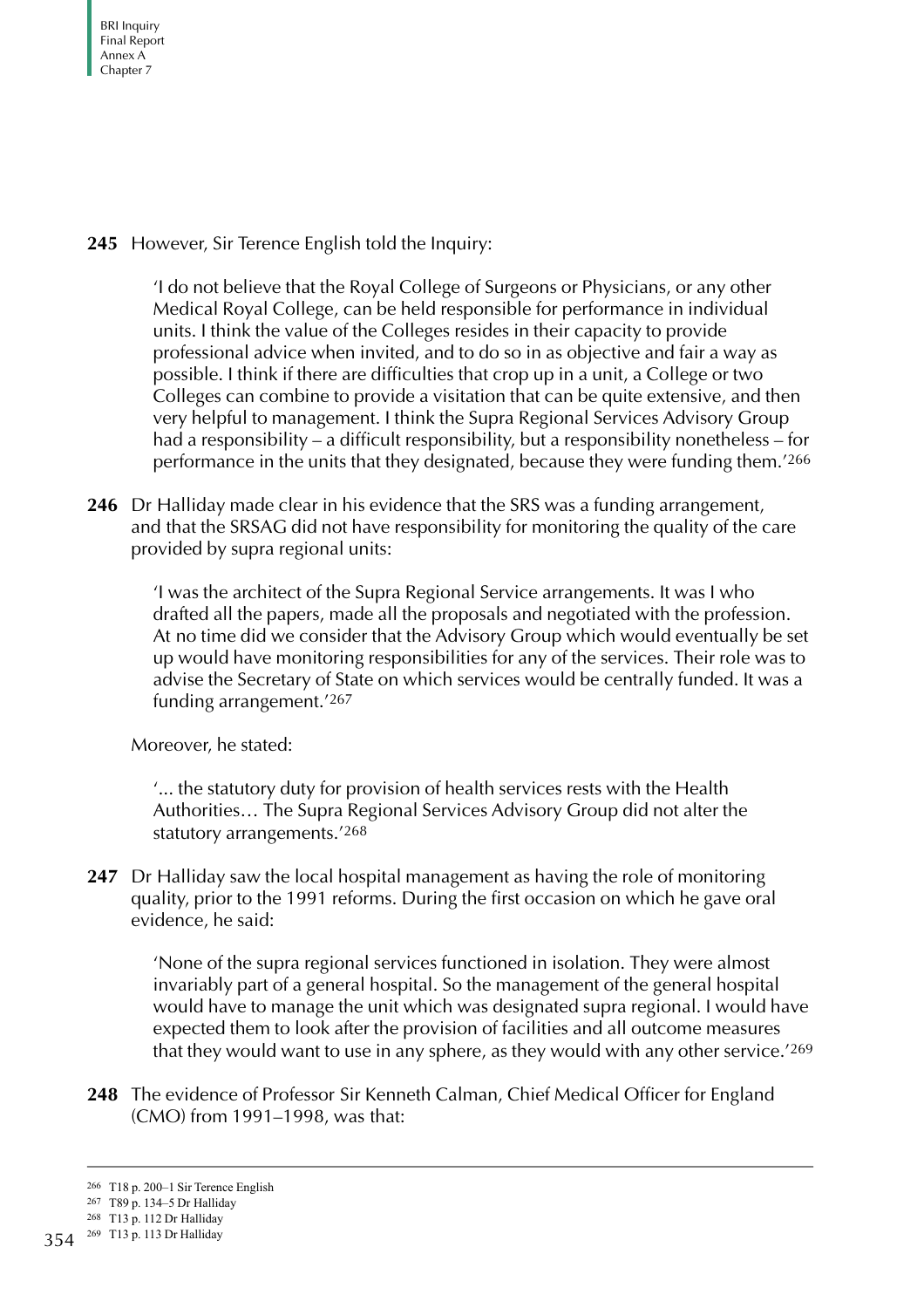'A. I considered that it would be the responsibility of the Supra Regional Services Advisory Group to ensure that there was a process for monitoring; and that that process and the outcome was reported to the Supra Regional Services Advisory Group.

'Q. It is not quite exactly what you said before.

'A. I am trying to clarify it for you.

'Q. Before you said they would be responsible for monitoring it, they could go upwards to the Department of Health or go to specialists.

'A. They were responsible for ensuring the system was in place for monitoring the outcome. They could not do the monitoring themselves. They would get the data once it had been monitored and if there was a problem, presumably they would talk to an appropriate person within the Department of Health.

'Q. So they were responsible for getting a system and looking at the results?

'A. I think in general, that is the Department of Health's responsibility: ensuring that there are systems in place which monitor the data. They do not necessarily monitor it themselves. So I am sorry if I have confused you. I do not think I have confused myself on this, because I think they did have a responsibility to ensure that it was being monitored, and that the results would be fed into them.

'Q. So when you say "they" it is the Department of Health and the SRSAG, working together, [which] had the responsibility for making sure there was a system and looking at the results to see if there was a problem?

'A. Yes.'270

**249** Sir Kenneth was asked about the same topic by the Inquiry Chairman:

'Q. ... was it your evidence that there ought to be a system for monitoring as well as a system for seeking advice, or was it your evidence that the SRSAG itself should do the monitoring?

'A. I do not think the SRSAG itself could do the monitoring, because it would not be set up to do that, but it should be ensuring that there was a system in place to do the monitoring.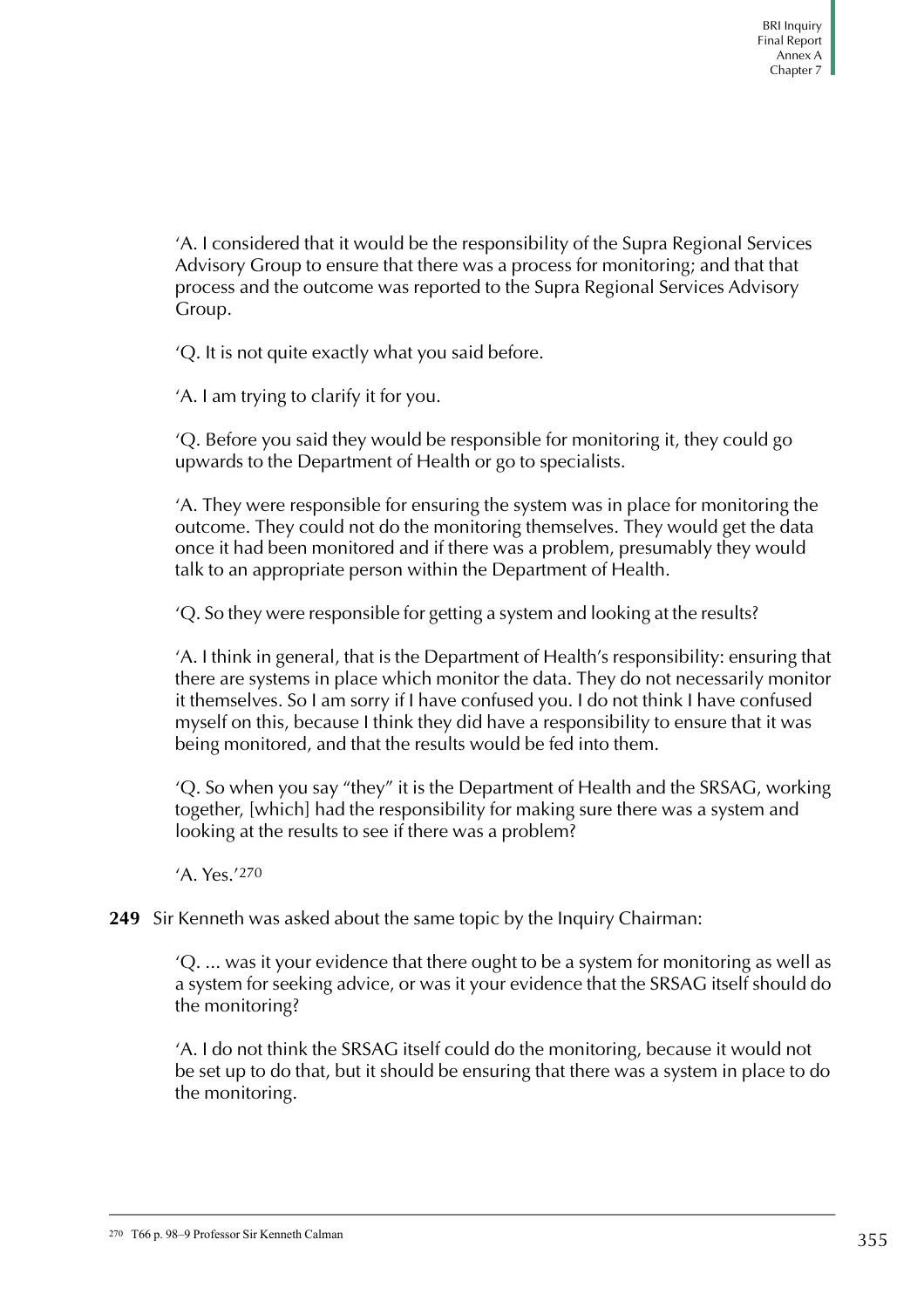- 'Q. And looking at the results?
- 'A. I think looking at the results too.
- 'Q. And examining the results?

'A. Yes.'271

**250** When this evidence was put to Dr Halliday (when he gave oral evidence for the second time, in December 1999), he agreed that the SRSAG had a responsibility for ensuring a system was in place for monitoring outcomes, but only in the latter part of the period, after the introduction of contracting in 1991:

'Audit was not a major interest of the Department of Health at the time. Myself, I kept it as a policy issue within my division all the time that I headed the division, which was for 15 years.

'Each year I was constantly told that medical audit was not part of the Department's responsibility and that I should drop it, and I argued that I should retain it as long as I met all my other targets in terms of work. As long as pursuing that activity did not affect my other work I should be allowed to retain it, and I did.

'So we were very active in encouraging medical audit in the field, despite the fact that it was not Departmental policy at the time.'272

- **251** Dr Halliday emphasised that the SRSAG was dependent on the 'medical profession for any data which it had as to surgical outcomes and surgical performance …'273
- **252** Sir Michael Carlisle stated that the SRSAG was not 'a rubber stamp committee'. However, he too emphasised the degree of reliance that the SRSAG placed on senior members of the medical profession for interpretation of data and 'early warnings' about problems with the service. Sir Michael's evidence included this exchange:

'Q. What you are perhaps telling us, and again, correct me if I am wrong, is that if it occurred to you that there might be serious grounds for concern with any particular unit, leave aside one doing neonatal cardiac infant surgery, that your first port of call would have been to the medical men to say, "Well, look, give me a view on this. What is this all about?"

'A. Absolutely right. One relied upon them, I suppose in a manner of exception reporting, to come forward if there were known perceived problems in any unit where they had knowledge and expertise. We had a substantial network formally and informally for medical people. I have referred to the President of the Royal

<sup>271</sup> T66 p. 100–1 Professor Sir Kenneth Calman

<sup>272</sup> T89 p.138 Dr Halliday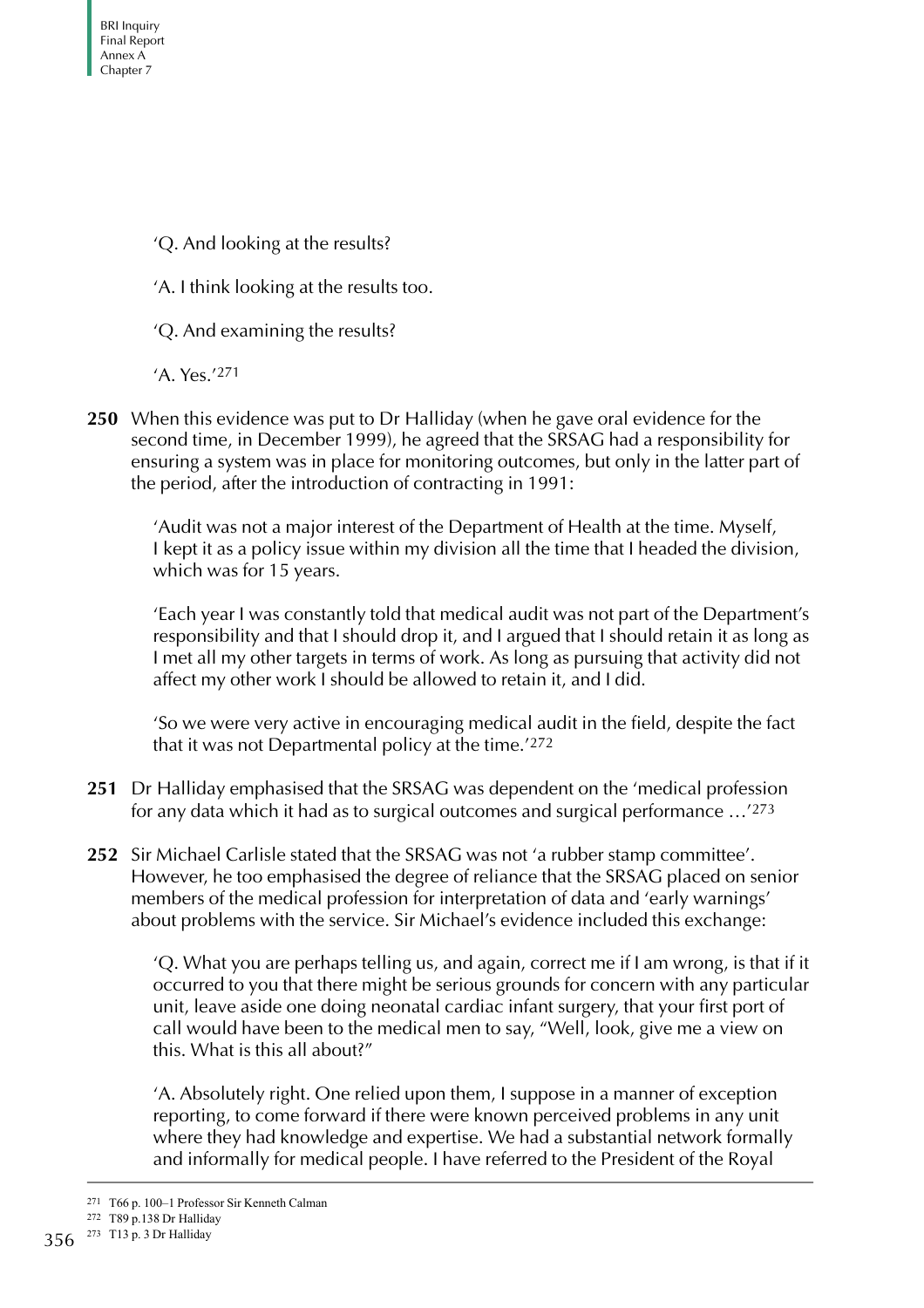College of Surgeons; there were other eminent medical people on that group, and I think there was a sufficiently powerful group of people and network of people to be able to pick up evidence, albeit verbally, of problems.

'In those cases, those had been brought or raised at the committee, at the [SRSAG], I would have seen action was taken to do something about enquiring more about it.

'Q. So you, in wishing to take things forward in the best interests of patients, as you did, you were really reliant upon the input that the medical men had to give you?

'A. Absolutely so. It is not my area of expertise to interpret medical data.'274

- **253** With effect from 1991 service level agreements, described as 'contracts', were entered into for the delivery of SRSs. Sir Michael accepted that, 'as a contractor, the Department of Health obviously had an accountability [for the way in which SRSs were managed].'275
- **254** On a final matter concerning performance and monitoring, Dr Halliday was asked how often it was that a supra regional unit was de-designated on the grounds of poor clinical performance. He was unable to recollect an example of this:

'We have de-designated services, but I cannot recollect us ever de-designating a particular unit. It is very difficult to de-designate units, because although you might find that the profession supported the decision, there might be a reluctance, you know, a decision to de-designate the service, there might be a reluctance to dedesignate a particular unit. There are often very good reasons for that. For example, Guy's was a unit that was constantly being referred to as one that should be dedesignated, but it is very difficult, when you go along to see the unit and you find in fact they are leading the world in prenatal diagnosis, they are one of the leading international units in interventional catheterisation, and say, "De-designate this unit". It is very difficult'.276

## **The information collected by and available to the SRSAG**

**255** When Sir Michael Carlisle became Chairman of the SRSAG, in April 1989, he perceived a need to improve the system of assessing bids for supra regional funds. The minutes for the SRSAG meeting of 28 September 1989 stated that:

'The Chairman noted that the White Paper reforms raised large issues for the supra regional services. He felt that the current method of assessing bids for additional funding left a good deal to be desired; the broad brush approach would need to

<sup>274</sup> T15 p. 29–30 Sir Michael Carlisle

<sup>275</sup> T15 p. 3 Sir Michael Carlisle

<sup>276</sup> T13 p. 102–3 Dr Halliday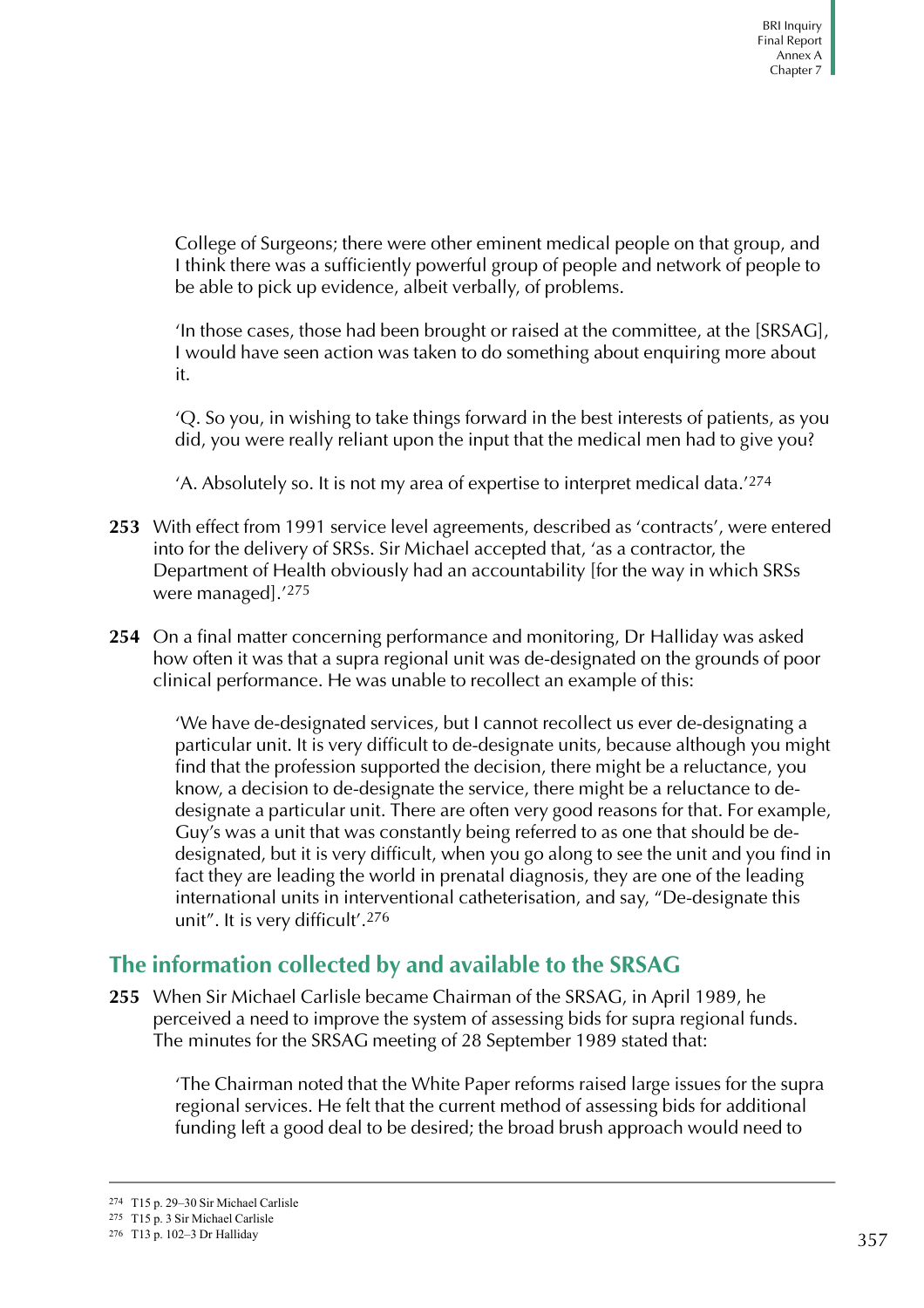give way to a system of contracts. The Group needed to know much more about the costs of providing supra regional services …'

'When the principles were resolved, there would be a need for reliable accounting data as well as information on outcomes of treatment.'277

**256** Sir Michael emphasised that his desire to see a system of collection of information about the quality of SRS was not part of the de-designation debate, but was something he saw as an important management tool:

'Q. So the position is, is it, that in 1992 the units in the various different services were not giving very detailed information about outcomes to the Group?

 'A. I, of course, did not see much evidence of that. It may be that Dr Halliday and others – not others, Dr Halliday in particular – who had strong liaison with units, may have seen more information than I did, but I do not think it is wrong to say there was more emphasis on the volumetric than the qualitative data …

'You can see from the 1989 paper that I was very keen that some outcome information should be brought forward to complete the total picture, so that our judgement as a group in the corporate sense could be better informed. So we have an interest in it. What we did not have was the information …

'This was nothing to do with designation or de-designation; it is about running good services. I should like to have seen, this was the very first step, the annual report and the annual report of the units, leading up to a situation where I hoped that there would be periodic performance reviews of the units and services within the Supra Regional Services Advisory Group. We could not do every service and every unit every year, but we could start to commence that process … I was hoping through reports and performance reviews to establish some process whereby the total picture of what is going on could be more evident, not just for management purposes but also so we could advise the Secretary of State that continued investment in these services was appropriate or not.'278

- **257** Sir Michael explained that the SRSAG lacked what he called 'hard management information'. He said that, despite this, 'I think we got a reasonable feel for most things except outcome'.279
- **258** Dr Halliday said that the SRSAG received anonymised data from the SCS each year and this allowed the SRSAG 'to identify the trends in terms of mortality in all the units, but we could not identify the units'.280 However, Dr Halliday did not know how the SCS collected its data, nor the form in which it was made available by it to cardiac

<sup>277</sup> DOH 0002 0214; minutes of meeting, September 1989

<sup>278</sup> T15 p. 11–14 Sir Michael Carlisle

<sup>279</sup> T15 p. 16 Sir Michael Carlisle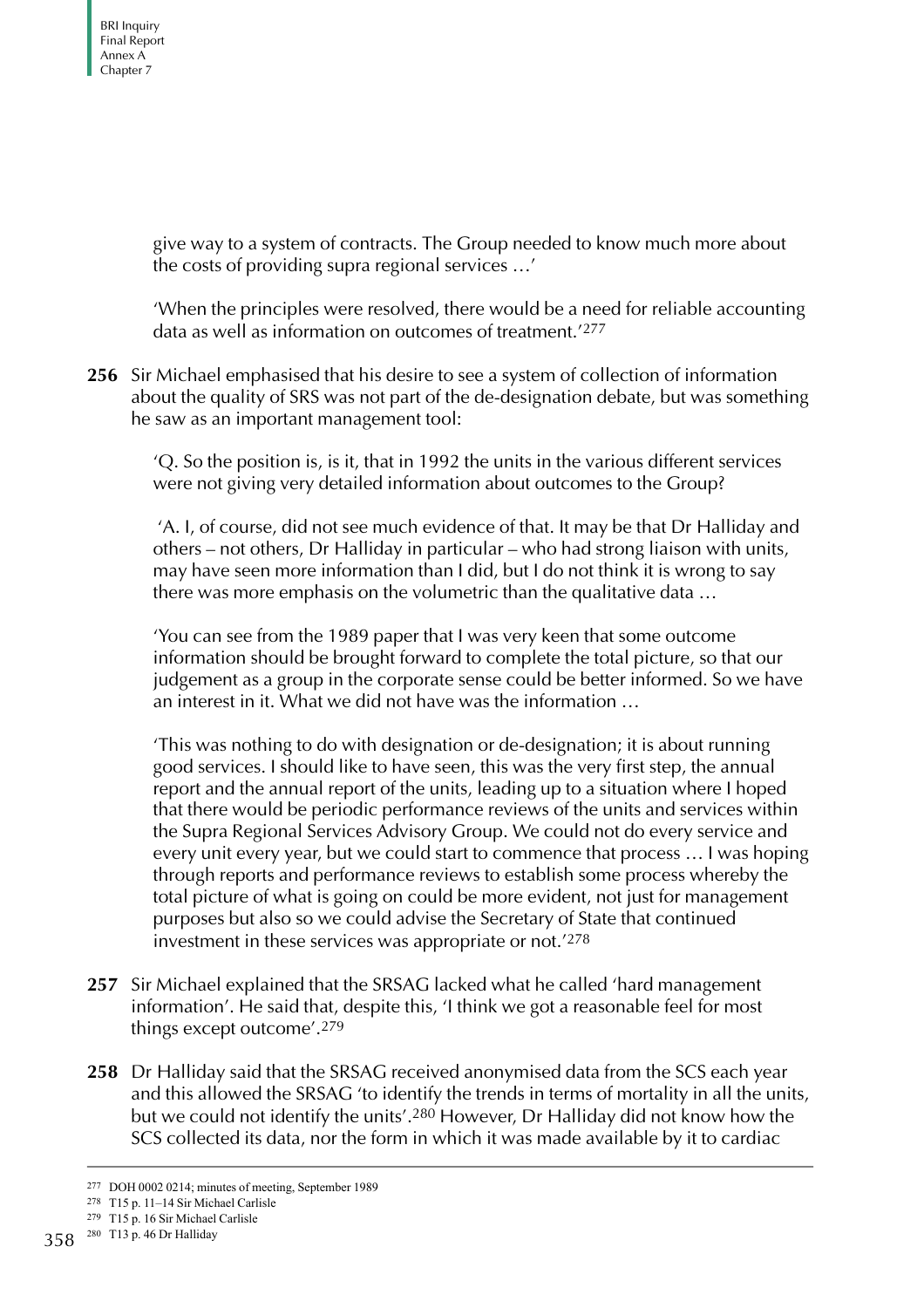units across the country.281 He described the Society as 'very secretive' and referred to 'difficulties' which the SRSAG had 'in getting any progress from the Society'.282

- **259** Dr Halliday said that it was only when contracting began, in 1991, that the SRSAG 'insisted'283 that the returns to the UKCSR were included in the monitoring returns sent annually by units to the SRSAG.
- **260** Sir Terence took the view that 'it would have been perfectly proper to have analysed quality of output in terms of mortality, and de-designate it if necessary.'284 Having said that, he recognised that nothing other than crude measures of mortality were available:

'I think that the output of crude mortality is there as a sort of warning, if you like, that if it raises an issue, that then you need to go in and do a much more detailed and difficult analysis.'285

- **261** Dr Halliday explained that if the SRSAG had information about an apparently underperforming unit, it would produce a paper and recommend to the Chairman of the SRSAG that the President of the appropriate Royal College set up a working group to review the situation.286
- **262** Dr Halliday was asked:

'Q. Suppose the Working Group reports and says, "Well, it is not doing very well; on the other hand, it is not doing desperately badly". What would the likely outcome be? Would the service likely remain designated, or not?'

'A ... I think people would sweat over midnight oil about what we should do, but the difficulty would be, if that is the professional advice that it should continue, how do you stop it?

'Q. It all comes down to – this started the question I was asking you – it depends on the professional input you get in the Supra Regional Services Advisory Group from the Royal Colleges?

 'A. I do not know who is better to judge the practice of medicine than the doctors …'287

<sup>281</sup> T89 p. 143–4 Dr Halliday

<sup>282</sup> T89 p. 144 Dr Halliday

<sup>283</sup> Sir Michael Carlisle's word – T15 p. 15

<sup>284</sup> T18 p. 109 Sir Terence English

<sup>285</sup> T18 p. 110 Sir Terence English

<sup>286</sup> T13 p. 108 Dr Halliday

<sup>287</sup> T13 p. 108–9 Dr Halliday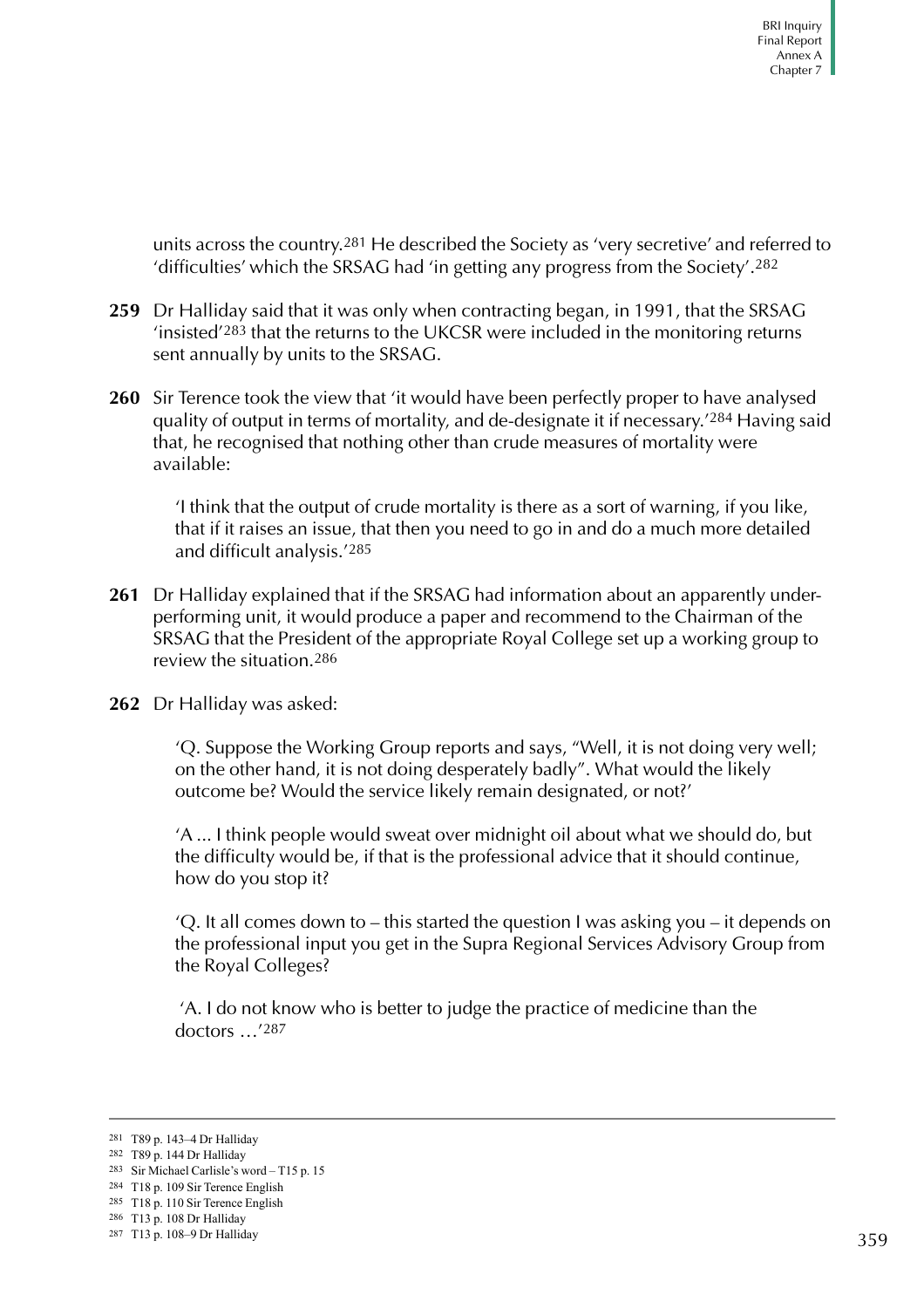## **The number of neonatal and infant open-heart operations at Bristol**

- **263** Departmental Paper SRS (83)17288 was prepared in 1983 for consideration by the SRSAG as part of the process of considering NICS for SRS status. It includes tables showing regional rates of operation for under 18 years of age, together with estimated needs for NICS (based on the 1979 British Paediatric Association Report289 and the Second Joint Cardiology Committee Report of 1981).290
- **264** Bristol figures for 1983–1984 are to be found in a document prepared by the Bristol clinicians, as part of the creation of the SRS in Bristol.291 The figures for 1984–1985 show that Bristol carried out 13 open-heart and 39 closed-heart operations.292
- **265** At the meeting of consultants from NICS units held on 4 October 1985 figures were presented to indicate the number of open-heart operations at each of the nine centres for 1984–1985. Bristol figures appear as set out in the paragraph above.293
- **266** It was clear to the Birmingham representative, Dr Silove:

'… that several of the figures were spurious and in particular the representatives from Leeds and Newcastle suggested that the actual figures were very much less.'294

**267** There followed an exchange of correspondence between Dr Silove and Mr Hurst, Administrative Secretary of the SRSAG 1983–1987.295 In his letter of 2 January 1986 to Dr Silove, Mr Hurst wrote:

'I hope you will appreciate that Regions are responsible for the data they submit to the Department and that the Department is obliged to accept their submission.'296

**268** On 6 January 1986 Dr Silove replied:

'I do appreciate that the Regions are responsible for the data that they submit to the DHSS. However, at the 4 October meeting several of the clinicians present indicated that the data from those Regions was a fiction.'297

<sup>288</sup> WIT 0482 0349 Dr Moore

<sup>289</sup> BPCA 0001 0014; 1979 BPA Report

<sup>290</sup> RCSE 0003 0017; 1981 JCC Report

<sup>291</sup> UBHT 0278 0577 – 0579; there are also calendar year figures (see DOH 0004 0028 and Mr Wisheart's evidence, T41 p. 128–33)

<sup>292</sup> UBHT 0278 0507 and UBHT 0278 0487; form entitled NICS and a table in Secretary of State's announcement on SRS for 1986–1987

<sup>293</sup> ES 0002 0019; table entitled Neonatal and Infant Cardiac Surgery

<sup>294</sup> ES 0002 0021; letter dated 9 December 1985

<sup>295</sup> ES 0002 0020 – 0024; correspondence between Dr Silove and Mr Hurst

<sup>296</sup> ES 0002 0024; letter from Mr Hurst to Dr Silove dated 2 January 1986

<sup>297</sup> ES 0002 0023; letter from Dr Silove to Mr Hurst dated 6 January 1986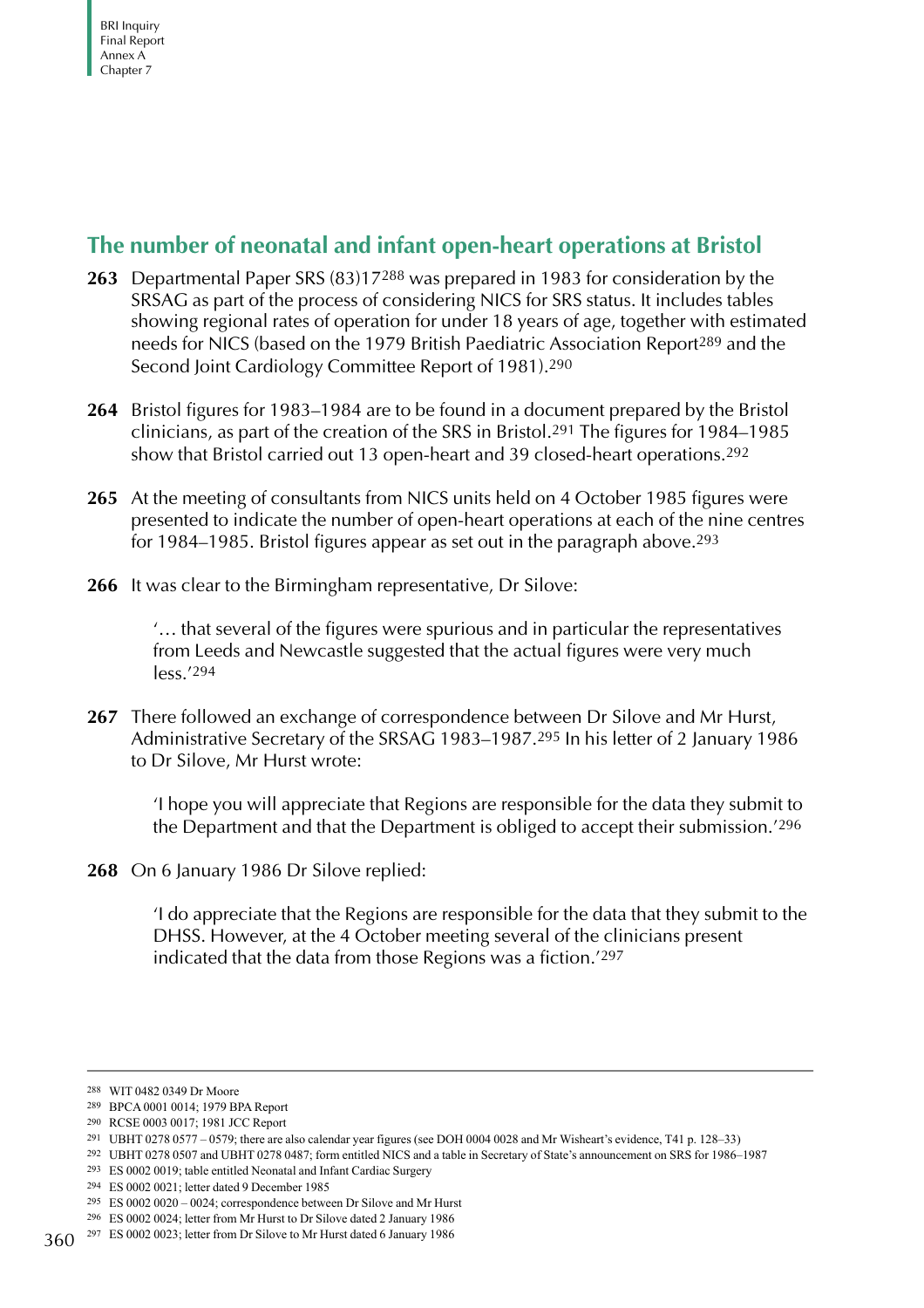#### **269** The Bristol figures, in summary, for the period from 1983–1984 until 1992 are in the table below:

**Table 4: Table of open and closed figures**

|        | $1983 -$<br>1984 | 1984-<br>1985 | $1985 -$<br>1986 | 1986-<br>1987 | $1987-$<br>1988 | 1988-<br>1989 | 1989-<br>1990 | 1990-<br>1991 | <b>April</b><br>$1991 -$<br>January<br>1992 |
|--------|------------------|---------------|------------------|---------------|-----------------|---------------|---------------|---------------|---------------------------------------------|
| Open   | G<br>3           | 13            | 16               | 26            | 28              | 33            | 39            | 45            | 32                                          |
| Closed | 36               | 39            | 52               | 55            | 57              | 56            | 60            | 82            | 42                                          |

**270** Dr Halliday was shown the figures for the number of NICS operations at Bristol. His evidence included this:

> 'Q. ... whatever the assurances that had been made to you by the Royal College of Surgeons on this rather nebulous basis, nothing in fact was happening very much to improve the throughput at Bristol?

'A. Well, it is increasing, but it is not significant.

'Q. That must have been a matter of concern, then, to the [SRSAG]?

'A. It was, yes.

'Q. It would imply, because of the low numbers, that the outcomes were unlikely to be as good as they would be in one of the larger centres?

'A. Well, as we have agreed, all the evidence suggests that the more operations you do, the better you are. But of course there are always exceptions to that and I can give you many examples of people who have done only a few operations, but their results are quite outstanding: the cardiac surgeon in St Bartholomew's Hospital, for example, who only did three heart transplants but his success rate was 100 per cent. So there are many factors that influence this.

'The other thing I think you need to take into account is at the time Bristol were only doing 11, 14, 24. There were other units in the country doing 11, 13, 24, and were getting outstanding accounts.' 298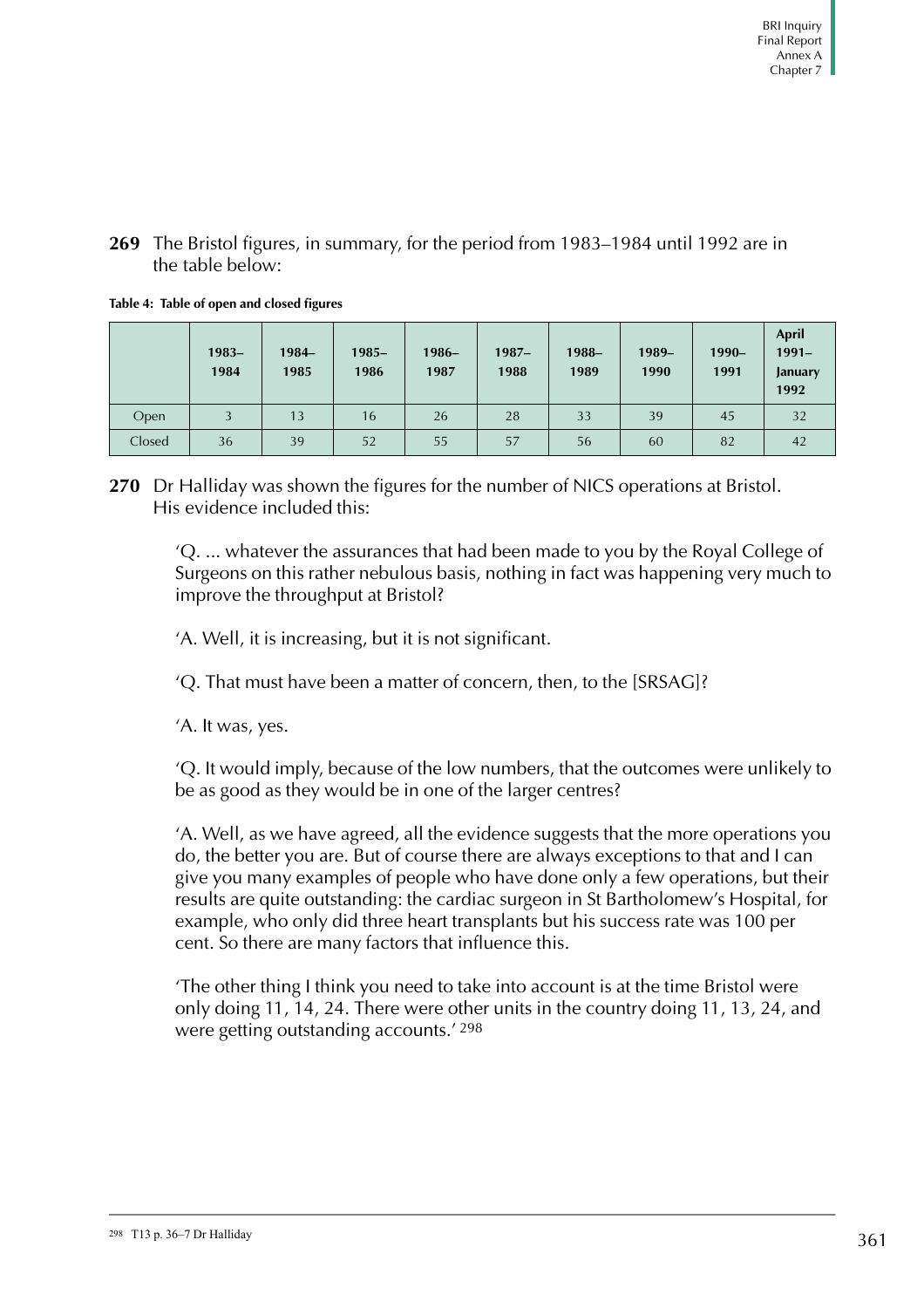**271** In relation to the Bristol figures Dr Halliday said:

'Q. So the Advisory Group were in a position in the 1980s to identify an underperforming unit?

'A. Yes.

'Q. Did they do so in respect of Bristol?

'A. Bristol was always a worry. It was a particular worry to me, but it was a worry in a sense that I could not understand why referrals were not increasing, and I made many visits to Bristol, to the Welsh Office, and met many people in the South West, clinicians I mean mainly, but also managers, to try and identify what the problem was. It never became clear. …299

'Q. What I am asking, did it appear to you that there were questions to be asked in respect of Bristol?

'A. Questions to be asked in respect of Bristol?

'Q. Because you were able to compare its performance with the national, and the question is in two parts: did it seem to you that the performance was less good than the average, the first question; and the second question: if so, what if any steps did you take about it?

'A. The evidence did suggest that Bristol was not performing as well as the other units.'300

**272** Sir Michael Carlisle told the Inquiry that he knew that 'it has always been a struggle' for Bristol to increase its referral numbers.301 However, as Chairman, he had no role in attempts to increase the number of referrals to Bristol.302

## **The encouragement/strengthening of the Bristol Unit**

**273** Dr Halliday placed some emphasis on the fact that the Royal Colleges inspected the supra regional units regularly.303 He was not able to be specific as to the content of the strengthening steps which might have been expected from the Colleges.

300 T13 p. 46–8 Dr Halliday

<sup>299</sup> Dr Halliday told the Inquiry that he did not perceive the split site as a barrier to Bristol's development

<sup>301</sup> T15 p. 53 Sir Michael Carlisle

<sup>302</sup> T15 p. 53 Sir Michael Carlisle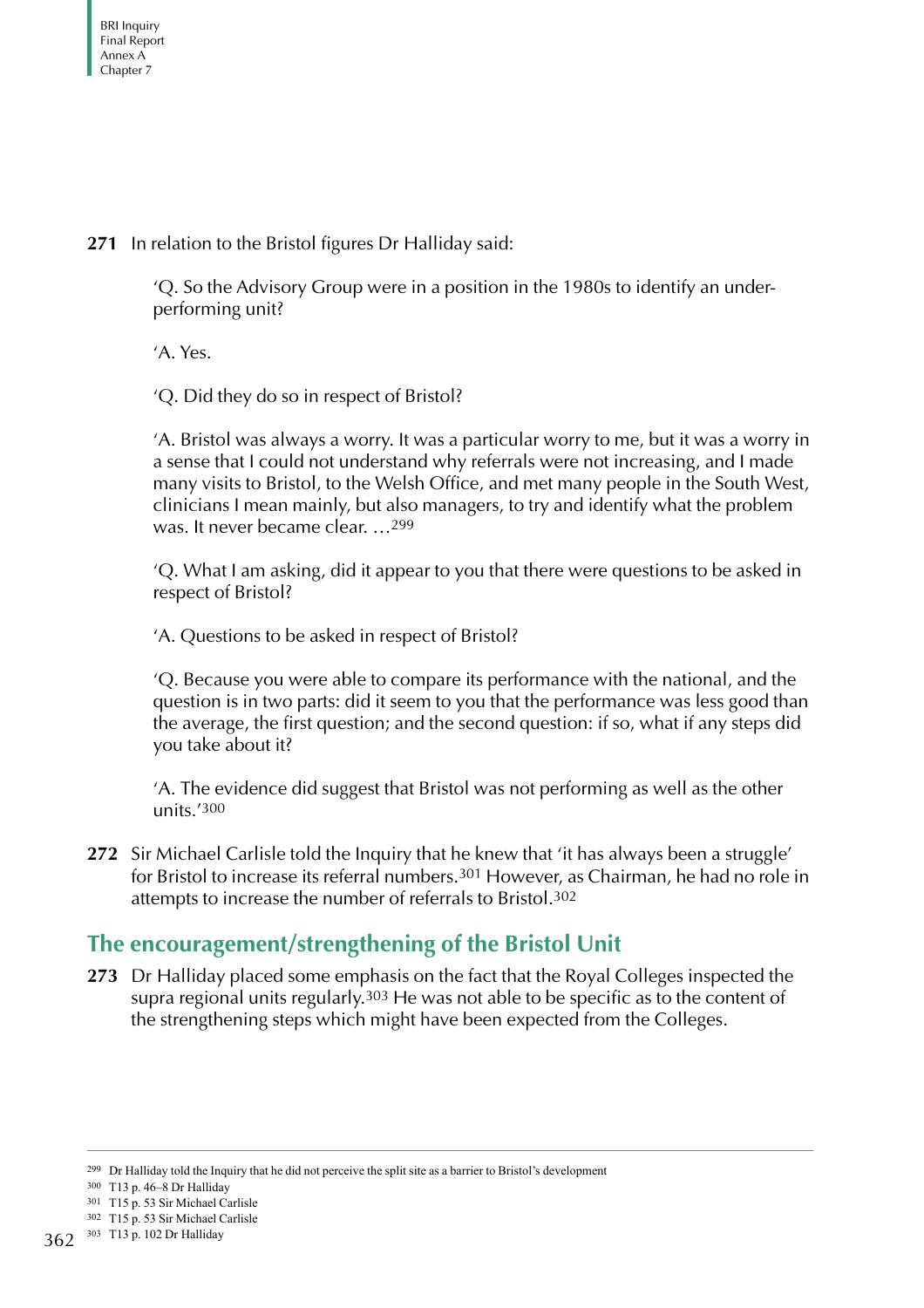**274** Dr Halliday was questioned by Mrs Maclean of the Inquiry Panel on the nature of support for Bristol from the Colleges:

'Q. ... You suggested that you were looking to the Royal Colleges for support in the development of Bristol. I wonder if you could give me some examples of the kinds of things you meant by that support?

'A. Actually, I did not say I was looking to the Royal College for support, I said that the Royal College had offered their support. You see, the Colleges are responsible — one point perhaps I should have made earlier is that we are very fortunate in the way that our Royal Colleges assist us, because they are not formally part of the National Health Service. They have no responsibility for the provision of services. Their role is educational and the training of doctors. Yet despite that, they are only too happy to contribute their time, and sometimes money, to look at the things we want them to address. So I think we are very lucky in that sense.

'In the case of Bristol, we were in a situation where the Advisory Group had decided, based on all the evidence we had, that we should designate the neonatal and infant cardiac surgery. If we did not have a centre in the South West, a significant part of the population would not be served. We had to take into account Wales as well, although Wales was not part of the supra regional service arrangements.

'When it was suggested that Bristol be designated, even then we had concerns, because it did not seem to be, you know, as good as the other units in terms of facilities, staffing and so on. When the College offered, through Sir Terence, to say that they would assist us in strengthening that unit, my interpretation of that would be that the College had "powers", in inverted commas, through their visits to say whether the facilities were effective, and if they were not effective, they could withdraw their recognition of it being a training post. That is a very powerful weapon for managers.

'The second thing is that they can influence their young consultants coming along, or Senior Registrars, and suggest to them that if they would like to apply to Bristol, it would be in their long-term interests. So I expected them, both in terms of their visitations and encouraging staff, good staff, to take posts in Bristol, that they would strengthen the unit.

'But it is not something I could actually interfere with. The College has its own way of ensuring its standards are met.'304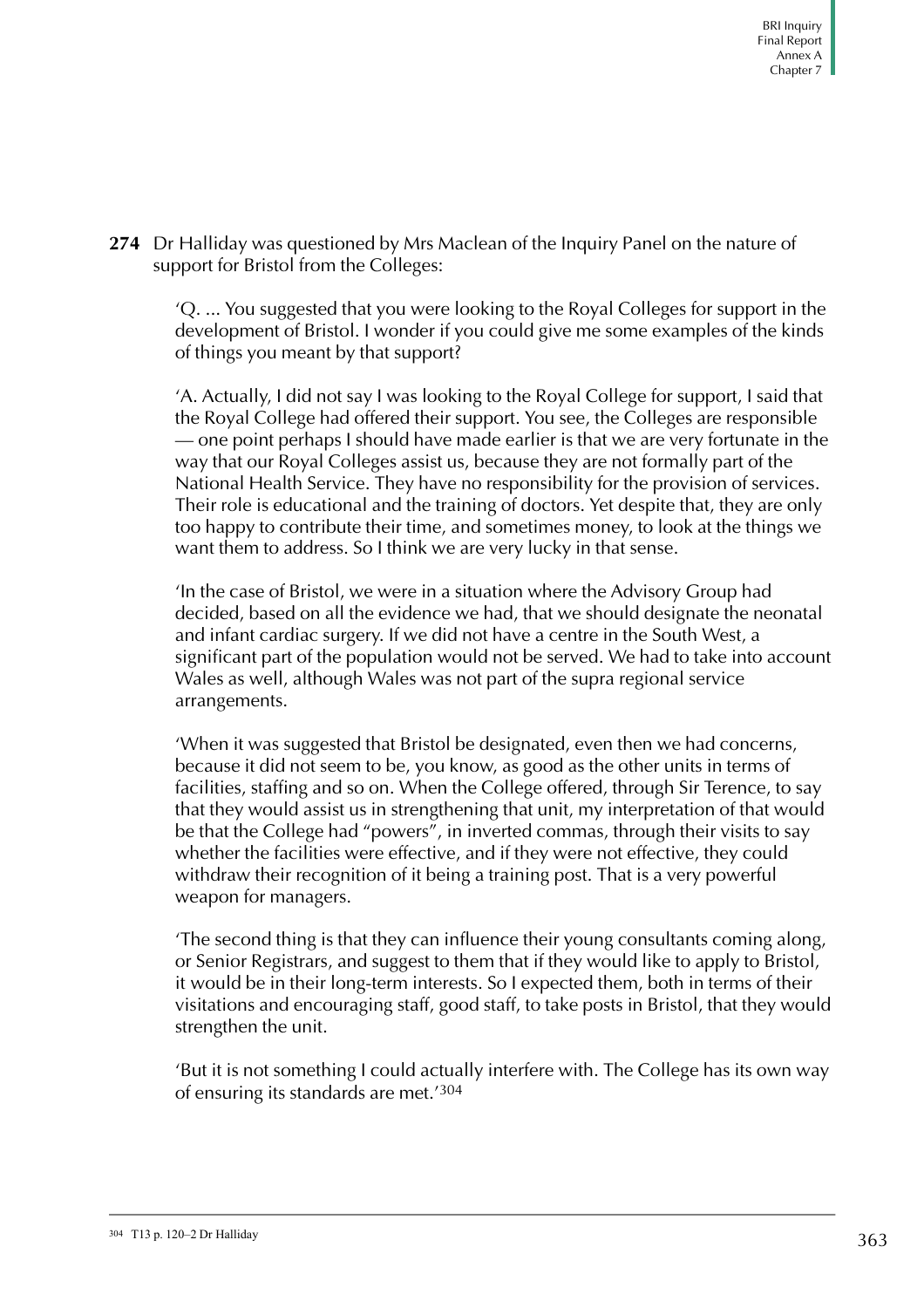**275** Sir Terence rejected the view that the SAC or the Hospital Recognition Committee (HRC) was better placed than the SRSAG to gather intelligence on NICS. He told the Inquiry:

'As far as neonatal and infant cardiac surgery is concerned, the College would become informed and involved at whatever time they were asked to look at a particular problem or to do a particular piece of work for the Group, but otherwise the detailed information that we would gather from the five-yearly visit of the SAC and the five-yearly visit of the HRC to a particular designated unit, that information, although strong on training, in terms of the total service, would be less than I would have expected the Supra Regional Services Advisory Group to have held themselves, because they designated these units and they had the purse strings and they were monitoring them.'305

Sir Terence was asked about the extent to which the SAC for cardiothoracic surgery had regard to the 'quality' of surgery performed by the consultants providing the higher training in the specialty:

'A. I think this was approached variably by different members of the SAC, different visitors. Some would enquire informally into it, others would like to see the results from the previous few years. We had ours available at visits with mortality statistics against them; others did not. It was not a requirement as such. It was perhaps something — well, it certainly did not receive as much attention as the quality of the training which the individual was receiving.

'Q. Quality of training was the whole purpose of the visit?

'A. Correct.

'Q. So inevitably, quality of outcome would not, could not, receive as much consideration as that, but I think what you are telling me – I want to be sure I am right about it – is that whether formally or informally, it was the expectation of all concerned that those visiting the unit would ask about quality of outcome, or quality of surgery?

'A. I think the reality of it was that generally, throughout surgery, it was not regarded — it was not common to enquire specifically about mortality at SAC visits. I am not sure about that, but as a generalisation, I think that is true.'306

**276** Sir Terence explained that to the extent that the SAC visits looked at 'quality' they did so by reference to factors other than the surgical results of the consultants: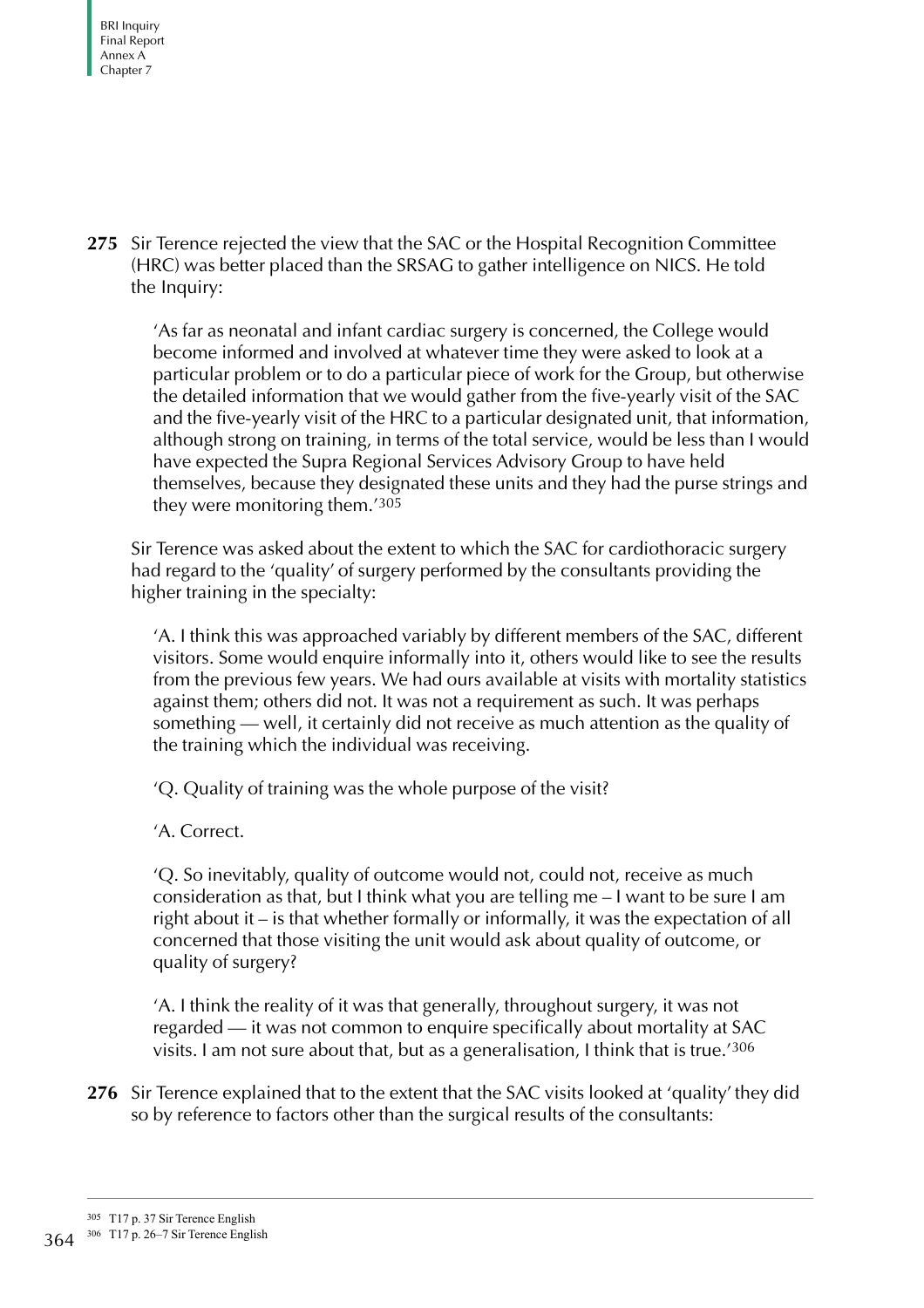'They would be primarily interested in what the facilities were in that hospital: the number of operating sessions that were staffed and available for training; the number of times that the Registrar could attend an outpatient clinic, ward rounds with consultants, how many times he or she was operating on their own or with consultant help, or assisting consultants. They had a logbook which was introduced in the late 1980s, I think, which all trainees, when they were registered with the SAC, had from then on to keep, and it was an account of every operation that they were involved with, either as the first operator or as the assistant, and they were required to keep information on mortality in that.

'That would always be discussed at the time of the visit. But that was looking at the trainee's operative outcome in terms of mortality rather than his boss's, or the unit's.'307

- **277** Visits by the HRC and the SAC to the same hospital at about the same time could produce different pictures of the institution inspected, as was the case at Bristol in 1994.308
- <span id="page-80-0"></span>**278** Sir Terence told the Inquiry that, by 1986, when he chaired an RCSE and RCP Working Party309 looking at NICS:

'… it was apparent that Bristol had not developed to the extent that we may have expected; that there was a problem with respect to the development at that time. It had certainly not increased its numbers hugely. But it was felt that there was still the potential there and that it would be worth reviewing it and seeing how it went in the next few years.'310

- **279** The 1986 Working Party concluded that on the basis of current and future likely demands for NICS, it was not possible to justify more than nine centres for England and Wales. Indeed, on the grounds of cost-benefit considerations alone, the view was that it might be advantageous to concentrate the work in as few as six larger centres. Sir Terence agreed that this conclusion would have meant that smaller centres such as Bristol, Newcastle and Guy's would have been vulnerable to de-designation.311
- **280** Sir Terence told the Inquiry that the Working Party intended the SRSAG and the local hospital management in Bristol to do the 'encouraging' of Bristol:

'Q. Were you there suggesting that the Supra Regional Services Advisory Group itself should do the encouraging?

<sup>307</sup> T17 p. 28–9 Sir Terence English

<sup>308</sup> Compare the SAC visit of 8 July 1994 (RCSE 0002 0222) with the HRC visit of 13 July 1994 (RCSE 0002 0234). See, generally, T17 p. 39–56. Within the Royal College of Surgeons, Sir Terence told the Inquiry that, in essence, any cross-referencing between two such Reports would be more a matter of accident than design; see also T17 p. 57–8

<sup>309</sup> RCSE 0002 0009; RCP *'Working Party Report'*; note that Professor Hamilton was also a member of this Working Party

<sup>310</sup> T17 p. 87 Sir Terence English

<sup>311</sup> T17 p. 90 Sir Terence English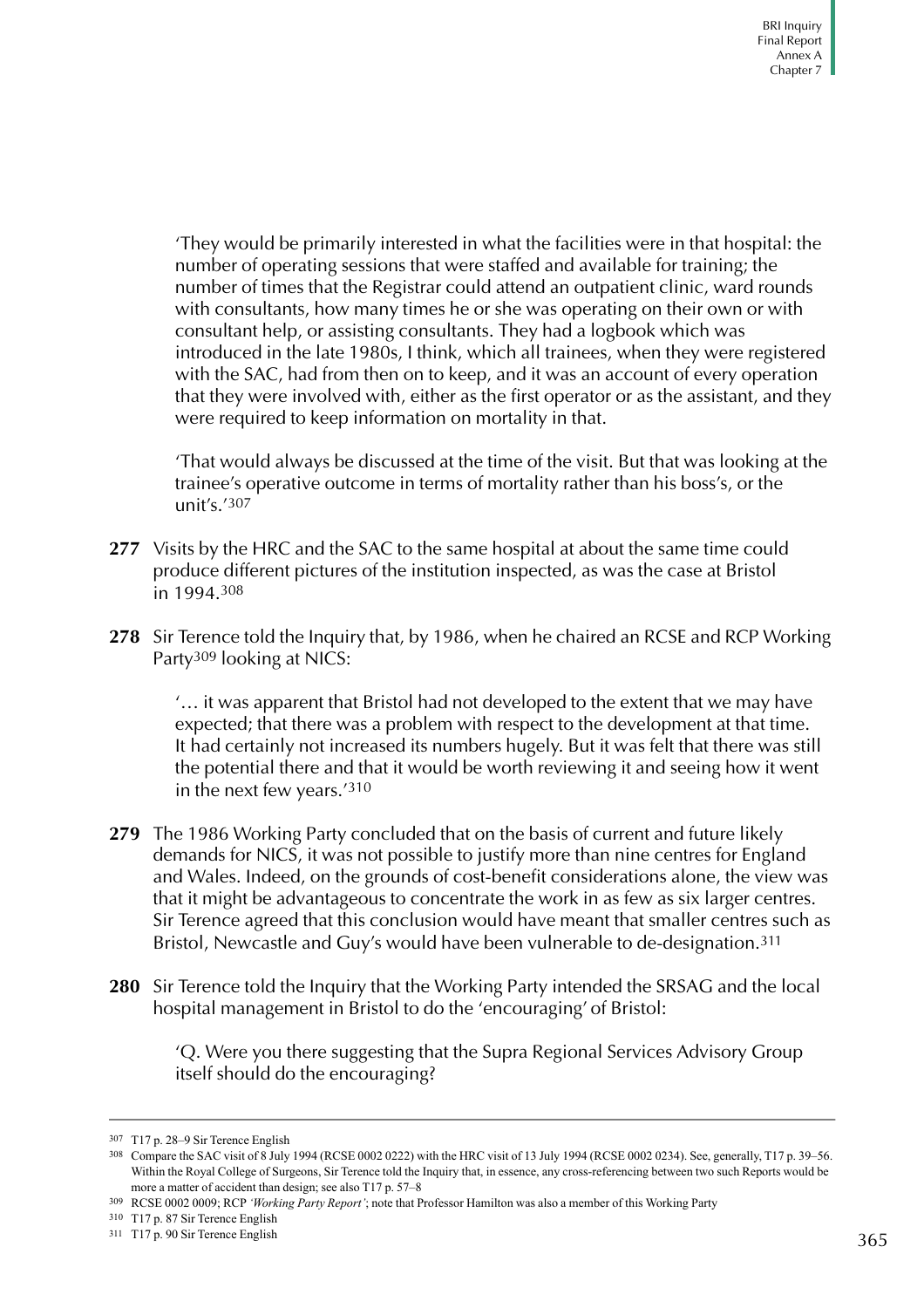'A. Yes, and more generally than that: that one would hope that it would have filtered down from there to the hospital itself, to the management of the hospital and to the staff involved in that hospital; that a report like that, which would inevitably go to the supra regional units themselves, one would hope, that they would take account of it.

'Q. The encouragement that was to be given: what form did you think that would take?

'A. I think all sorts of ways: the provision of the facilities, if this was the block, appointment of an additional surgeon or anaesthetist skilled in paediatric anaesthesia – wherever the block lay, it ought to be corrected.' 312

**281** Sir Terence said that he did not think that there was anything that the Royal Colleges could do other than to draw attention to the need to 'encourage' Bristol:

'I do not think that there was any specific encouragement which either the Royal College of Physicians or the Royal College of Surgeons could have given to the BRI at that time to increase their throughput in paediatric neonatal and infant cardiac surgery.'313

#### **282** He added:

'... this was a service which had been designated by the Advisory Group [SRSAG]. They had asked an opinion in the Colleges as to what the present situation was; they were given that opinion, but controlling the purse strings, as I have already said, really gave the Department a huge potential for some control over development. I can only suspect that that was not exercised in this particular case where it perhaps should have been.'314

**283** Sir Terence explained that he saw the role of the Royal Colleges as being essentially reactive, setting up committees and producing reports when requested to do so by the SRSAG. He said:

'... I would put it to you that the Colleges have the responsibility of providing a professional report on a particular service or a particular issue when asked by the Supra Regional Services Advisory Group, who, on the basis of that report, ought to then require the local hospital to improve that service, because they are funding it.'315

<sup>312</sup> T17 p. 95 Sir Terence English

<sup>313</sup> T17 p. 99 Sir Terence English

<sup>314</sup> T17 p. 100 Sir Terence English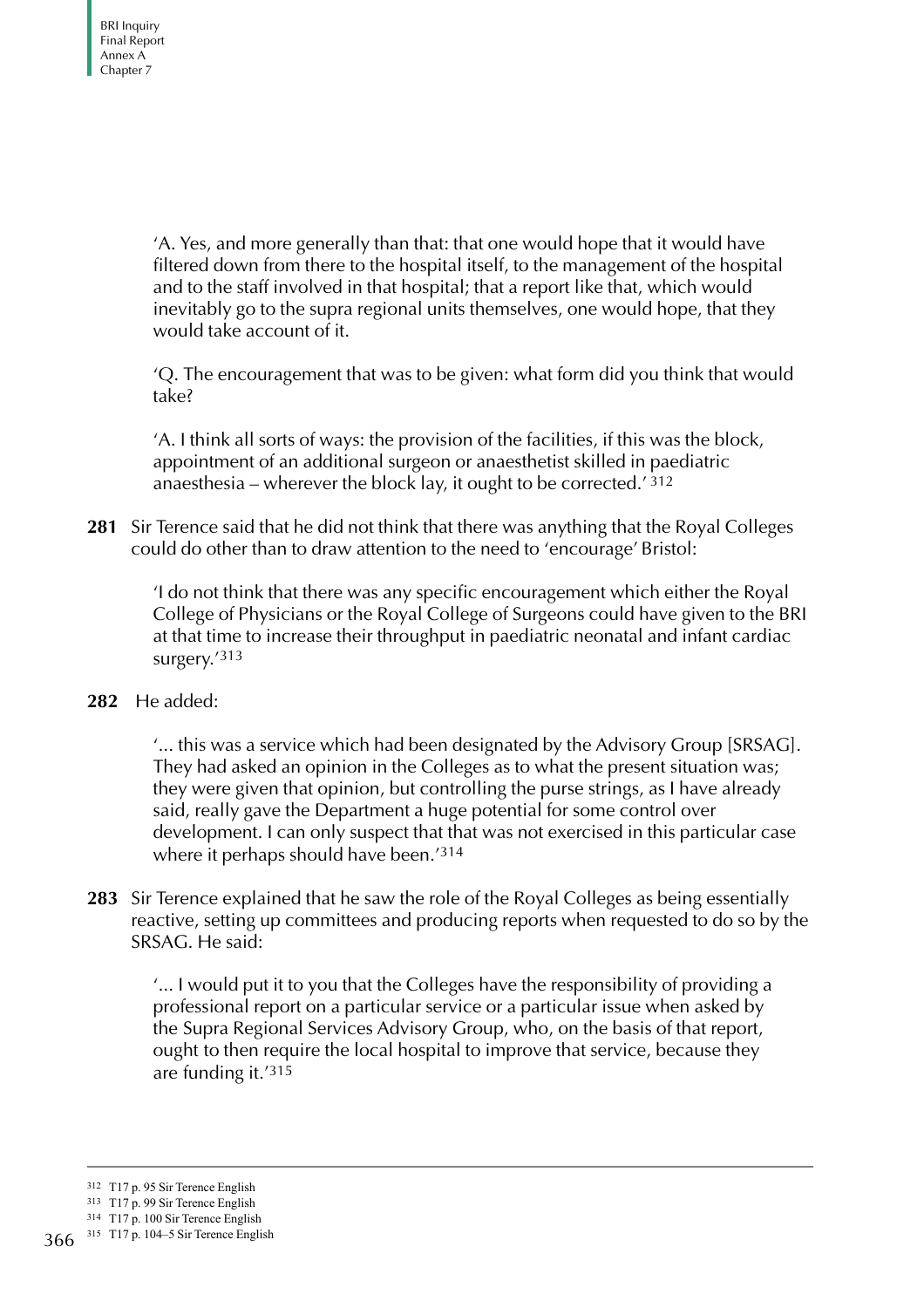## **The inability to control 'proliferation'**

**284** Sir Michael Carlisle emphasised that the powers of the SRSAG were limited:

'But to get back to your question, we have no directional powers. Much is made of "designation" or "de-designation", but I do not feel we were doing anything else but trying to get the profession to control the proliferation of this service, and others, voluntarily.' 316

**285** The question was put to Sir Graham Hart, Permanent Secretary at the DoH from 1992 to 1997, whether the Secretary of State for Health could take steps to limit proliferation. Sir Graham said:

'My understanding is that ... some of the units that were doing these procedures outside the supra regional services arrangements had a good record. So why should he [the Secretary of State], in a sense, intervene? I think he created the right kind of environment in which the tendency would be towards limitation and specialisation, but he was not, as it were, putting down an absolutely rigid framework within which there was no room for movement at all.' 317

**286** In supplementary written evidence to the Inquiry dated 9 February 2000, Sir Terence said:

> '… the "profession" never had the power to rationalise the service. All we could do was to provide authoritative reports on what we felt was best for the service, in the belief that if we recommended de-designation of units in order to preserve the continued designation of the whole service, this would be acted upon by the SRSAG and the Department of Health. Being centrally funded services gave the SRSAG the power to cut off funding for units, which may not have made them stop immediately but which would have been a big disincentive to carry on the work.' 318

- **287** In a supplementary written statement to the Inquiry dated 18 December 1999,319 Dr Halliday made the point that control of proliferation was all the more difficult in the NHS after the reforms of 1991, since trusts had more freedom to decide which services they would provide and, at least in the early post-reform years, competition was encouraged.
- **288** Dr Halliday accepted that:

'In the interest of patients and the service generally all the evidence points to the need to concentrate the services in as few units as possible.'320

<sup>316</sup> T15 p. 57 Sir Michael Carlisle

<sup>317</sup> T52 p. 25 Sir Graham Hart

<sup>318</sup> WIT 0071 0067 Sir Terence English

<sup>319</sup> WIT 0049 0034 Dr Halliday

<sup>320</sup> WIT 0049 0019 Dr Halliday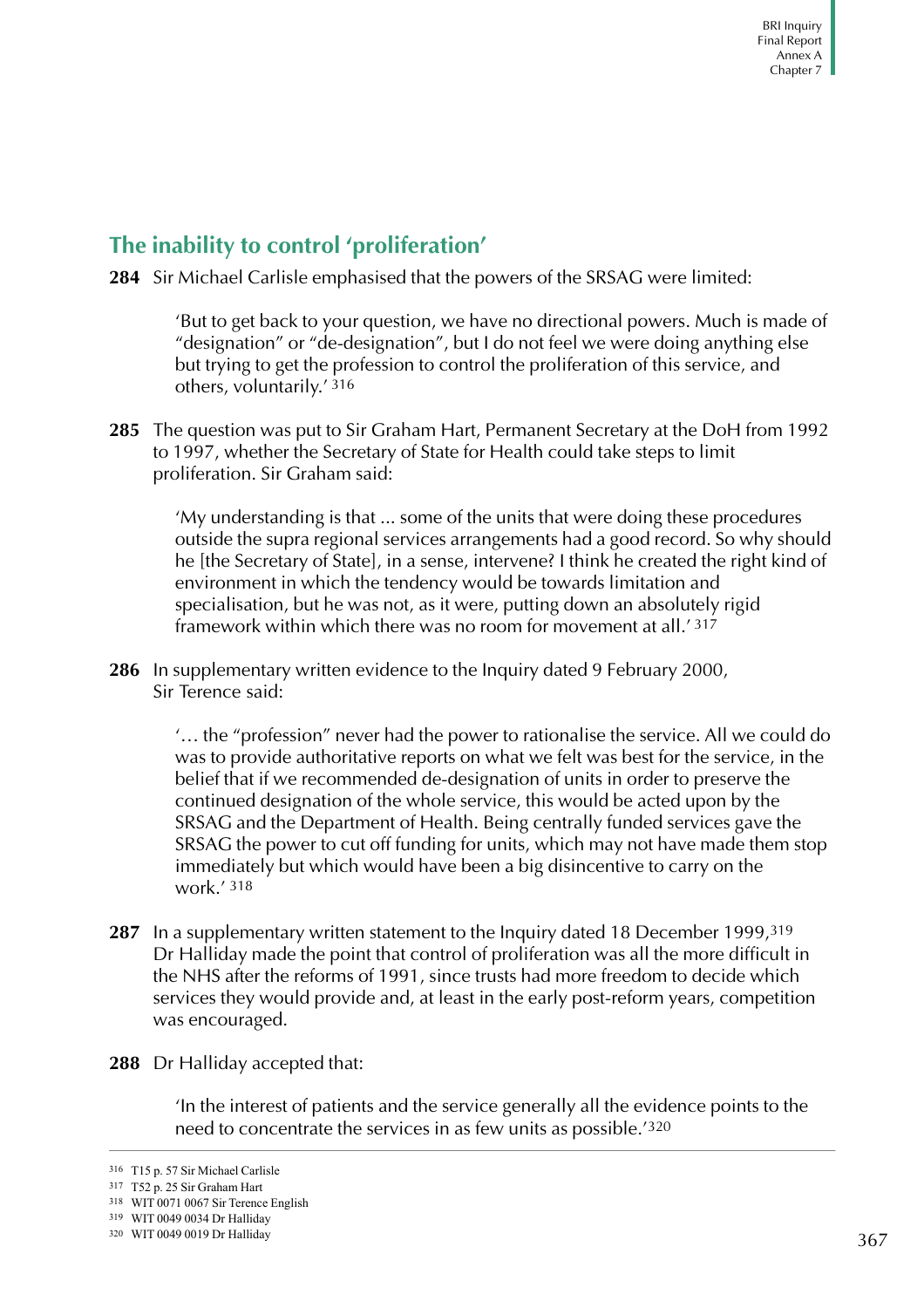BRI Inquiry Final Report Annex A Chapter 7

He commented that:

'Managers in non-designated units who allow such services to be provided, must be held responsible. If funding was not provided, the clinicians could not undertake the work.'321

- **289** In his supplementary statement, Dr Halliday also accepted that the DoH, the Welsh Office and the Royal Colleges were not able to influence the referral pattern to the Bristol Unit.322
- **290** Dr Halliday accepted that the supra regional arrangements themselves were not sufficient to bring about the degree of control over the development of the service which would be needed to keep down the number of centres undertaking NICS.<sup>323</sup> He was asked:

'Q. ... If we go back to your statement, 49/3, the second sentence of your paragraph 3, you dealt with one reason for setting up Supra Regional Services Advisory Group arrangements and you say: "Another equally important reason was to control the development of such specialised services." Have I misunderstood what you meant by that?

'A. You have not misunderstood, but the arrangements themselves were not sufficient. I mean, clinical medicine is not something that is easy to control, as we see from every country in the world, so that a system like this required additional powers from other sources before they could actually impose control.'324

**291** At the end of the first session of Dr Halliday's evidence, the Chairman questioned him about the difficulties of the supra regional provision of NICS:

'Q. ... The impression I have is that as a service – let alone we are talking about any particular unit – this particular service concerned with neonatal and infant cardiac surgery, etc., was doomed from the start, in that the very criterion of one year had an element of arbitrariness in it. The criteria for supra regional services could not appear to ever be met, at least in some of the units. There were either going to be too many units or there was not enough throughput; there was already an existing and established service; there was therefore an inability to make dirigisme from the centre actually work. There were no financial sticks, only carrots. And there was always the issue of clinical freedom, whatever that may mean, operating against

<sup>321</sup> WIT 0049 0019 Dr Halliday

<sup>322</sup> WIT 0049 0016 Dr Halliday

<span id="page-83-0"></span><sup>323</sup> T13 p. 13 Dr Halliday 324 T13 p. 16 Dr Halliday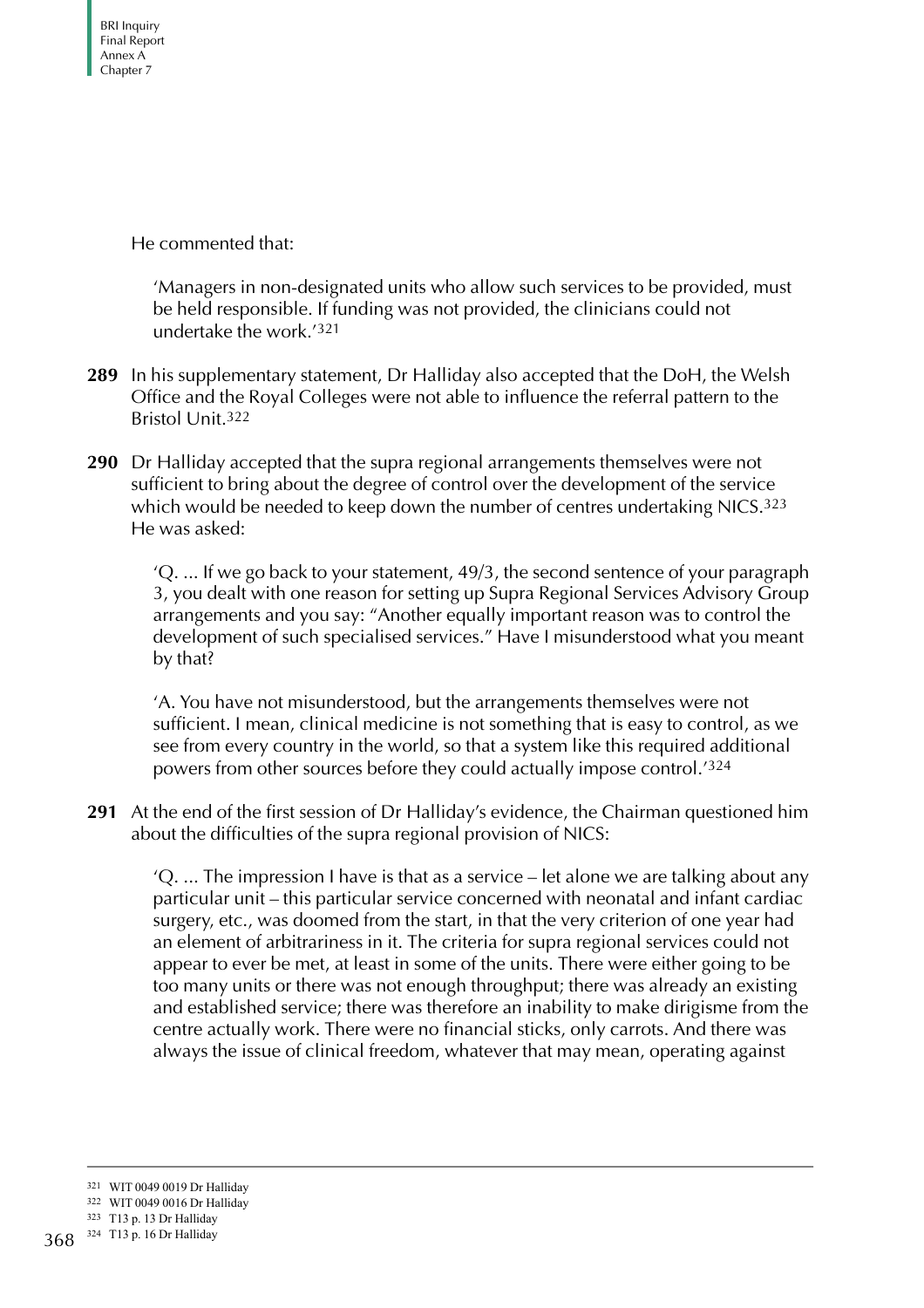the interests. Would that be a fair set of observations, or have I got it completely wrong?

'A. No, that is entirely fair, but the other element of that is the situation where the Department was aware that there were allegations by reputable, experienced clinicians that there were children who were not being diagnosed and treated in this speciality. You cannot ignore that.

'We were aware that there were parts of the country in which we were very poorly covered, and other parts of the country which were over-generously provided, so there had to be something done about the service. The supra regional service advisory arrangements appeared to offer that mechanism, and it has worked in other services very effectively.

'We then consulted with appropriate Colleges and their view was that it should be a designated service. In fact, their view is to this day that it should be a designated service, but I agree with you, it has not worked. But we did try.

'I think that is all one would expect a Department to do: to try to make the system work. If it is not possible for a variety of reasons, and there are no powers to ensure that it happens, then there is nothing we can do.'325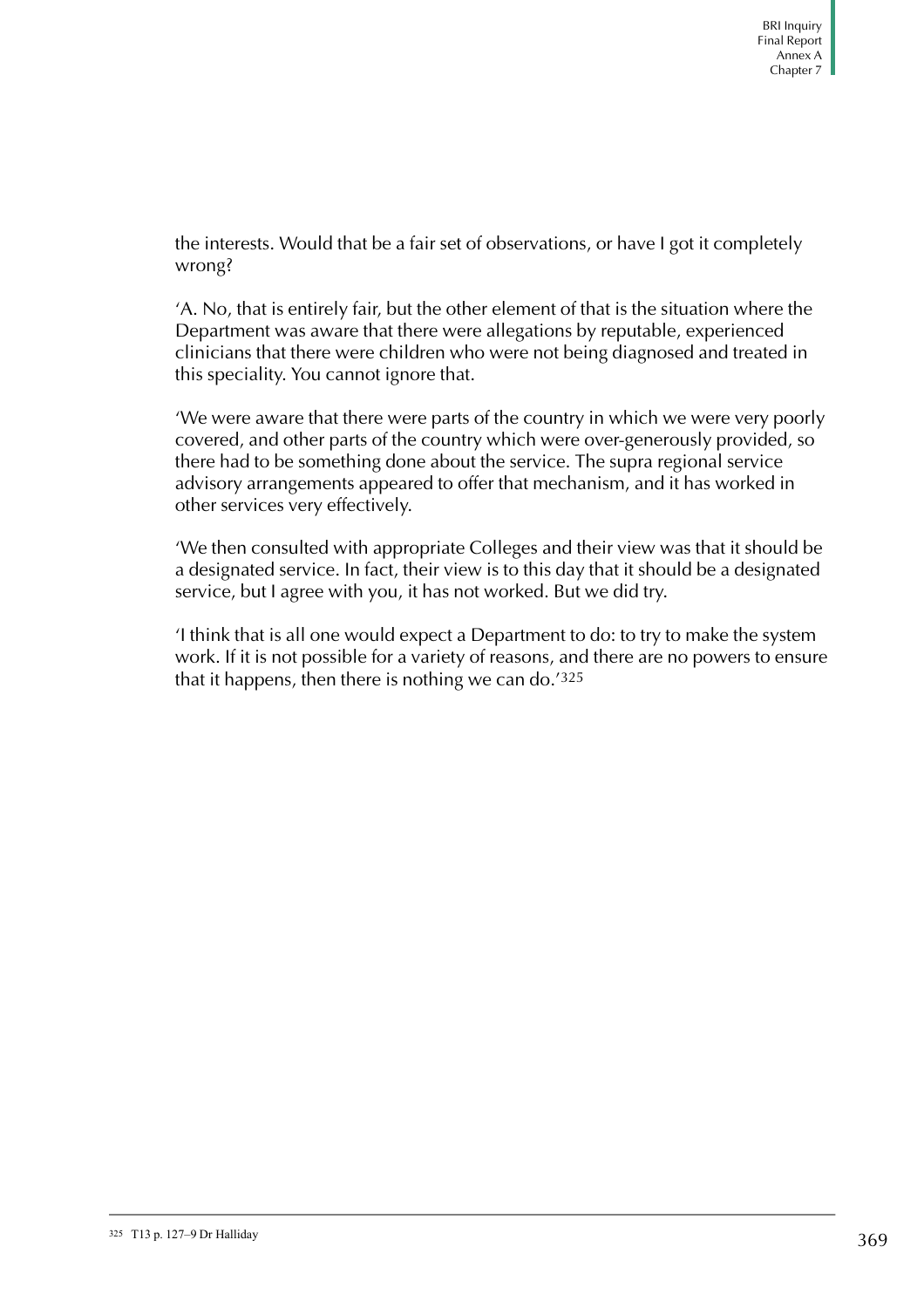BRI Inquiry Final Report Annex A Chapter 7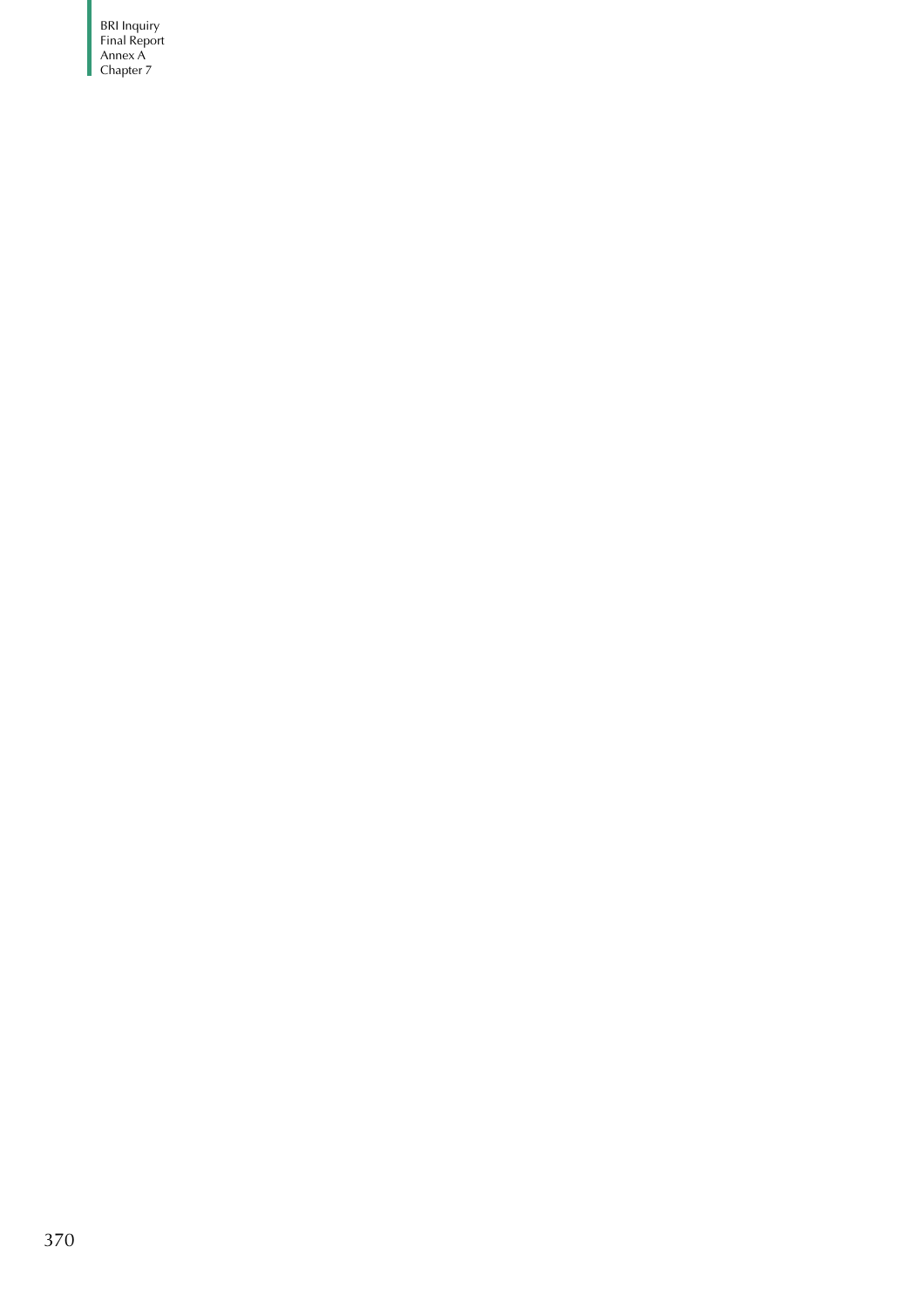# **Chapter 8 – Management and Culture of the UBH and the UBHT**

| The scope of this chapter                                                                                        |                          |  |  |  |
|------------------------------------------------------------------------------------------------------------------|--------------------------|--|--|--|
| Dr Roylance's overview                                                                                           |                          |  |  |  |
| General management                                                                                               | 373                      |  |  |  |
| The purchaser-provider split and the establishment of the UBHT                                                   | 384                      |  |  |  |
| Internal opposition to trust status                                                                              | 387                      |  |  |  |
| The development of the clinical directorate structure                                                            | 396                      |  |  |  |
| The role of clinical director                                                                                    | 405                      |  |  |  |
| The relationship between the clinical directors and the general manager –<br>the 'managerial bubble'             | 409                      |  |  |  |
| How did cardiac services fit into the managerial structure?                                                      | 411                      |  |  |  |
| Dr Roylance's key management concepts                                                                            | 417                      |  |  |  |
| Bristol's management culture<br>Oral culture<br>Club culture<br>Light touch from the centre                      | 418<br>418<br>419<br>420 |  |  |  |
| The role of the UBHT Medical Director                                                                            | 420                      |  |  |  |
| Mrs Margaret Maisey's dual role<br>Mrs Maisey as Director of Operations<br>Mrs Maisey's nursing responsibilities | 424<br>426<br>429        |  |  |  |
| The role of the Trust Chairman                                                                                   | 432                      |  |  |  |
| The role of non-executive directors                                                                              | 435                      |  |  |  |
| Pathways for expressing concerns                                                                                 | 442                      |  |  |  |
| The relationship between academics at the University of Bristol Medical School<br>and the UBHT clinicians        | 443                      |  |  |  |
| The management of the UBHT under the leadership of Mr Ross                                                       | 447                      |  |  |  |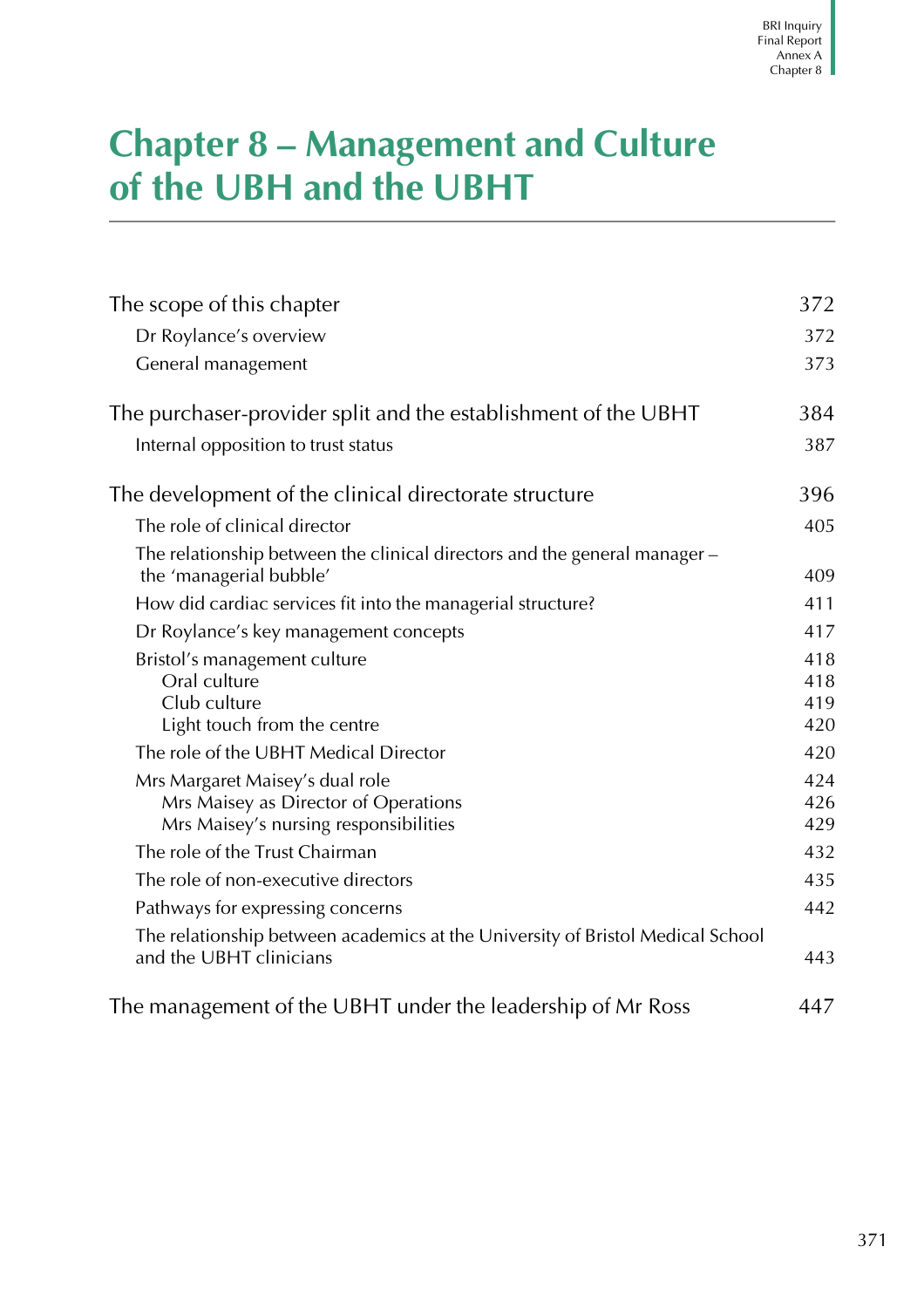## The scope of this chapter

- **1** The focus of this chapter is the structure and culture of management at Bristol during the years of the Inquiry's Terms of Reference. The Inquiry also had access to authoritative expert evidence on the general managerial pattern in the NHS during the Inquiry period.
- **2** The chapter will chart the introduction of general management, the purchaserprovider split, the establishment of the United Bristol Healthcare (NHS) Trust (UBHT) and the development of clinical directorates at Bristol.

## **Dr Roylance's overview**

**3** Dr Roylance told the Inquiry that, over a period of years, there had been successive management changes designed, in his view, to address the mismatch between resources and demand in the NHS. He saw the introduction of general management to the NHS in the mid-1980s as one such change. In summarising his view of the changes over time, Dr Roylance said:

'The National Health Service is characterised by an accelerating gap between what is possible and what is affordable. Unless that fundamental issue is accepted and understood, nothing else makes a lot of sense.

'Over time, various initiatives to bridge that gap have been instituted. They include first of all, increased funding, and if there were time, I would demonstrate that the more money that is put into the Health Service, the bigger is the shortfall between what is considered possible and what is affordable.

'So although we all welcome increased funding, it will not bridge the gap.

'Then there was "Let us manage the Health Service (the Griffiths Report and so on) and make it more efficient, more effective and more business-like". As we have all seen, there is a tendency for that to divert money from healthcare into management. If you have what I call "professional managers" invited into the Health Service, it is not surprising that the amount of management is increased. In my judgment, in many Trusts, they are mostly managing management and not healthcare.

'Then there is the pious hope that evidence-based medicine would solve the problem and bridge the gap. That was fairly recent, five, six, seven years ago. In my view, all that does is sharpen the argument for more resources, because although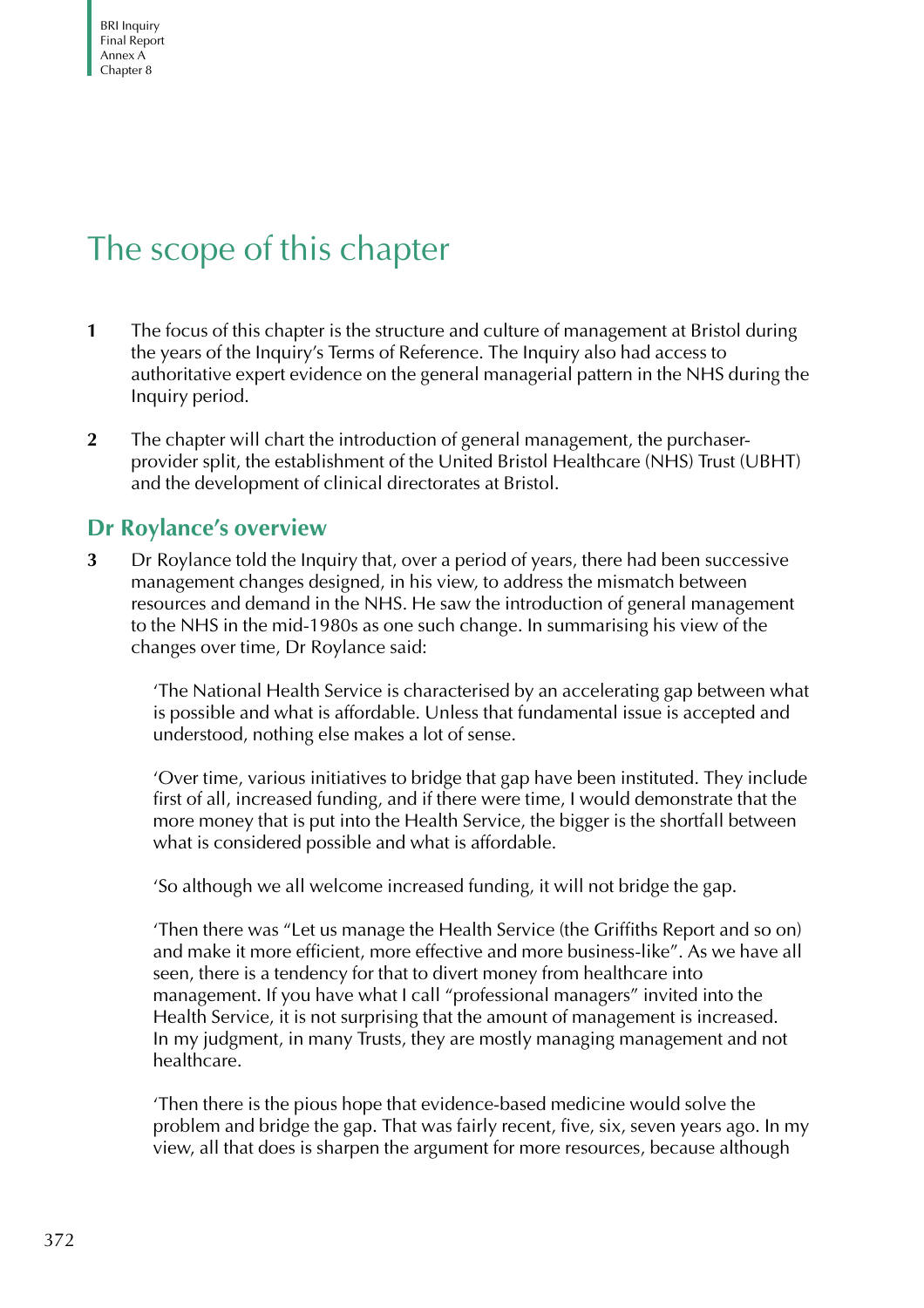there may be a slight delay, it will justify enormous expenditure on new developments.

'There is the view, the very proper view, that the gap might be substantially reduced by health promotion … in my personal belief, until you separate health promotion – perhaps give it to local authorities as a responsibility – and recognise the Health Service as a disease service, you will not make any progress there …

'Could I say that the last initiative – this is part of the background of management – was what I would describe as "concealment" of the shortfall. That is by the GP fund-holding system, where you give the GP the money and he does not send anyone to hospital until he can pay for it …

'… a Chief Executive in a teaching hospital trust is constantly assailed with demands for more funds. These are not expressed in gentle terms … there are aggressive demands that patients are dying, the service is unacceptable. This comes in all the time.

'In my last year as Chief Executive, the novel idea of clinical governance came in. It was a new idea and it followed the previous corporate governance which crudely could be said, "You must not put your hand in the till", but clinical governance was a very new concept that the managing authority, the trust and the Chief Executives, should be responsible for the quality of clinical care.'1

### <span id="page-88-0"></span>**General management**

**4** General management was introduced in Bristol in 1985. Dr Roylance was appointed as District General Manager (DGM) of the Bristol & Weston District Health Authority (B&WDHA) on 1 April 1985. He noted:

'The creation of the post of District General Manager ("DGM") was in response to the reorganisation of the NHS as recommended in the Griffiths Report. It was my responsibility as DGM to introduce the "general management function" in place of the then existing consensus management system.'2

He was 'instructed … to produce a management structure for B&WDHA by 30 April 1985.'3

**5** At this time the B&WDHA was divided into two 'Units', known as Central and South. The Bristol Royal Infirmary (BRI) and the Bristol Royal Hospital for Sick Children (BRHSC) were both part of the former (see Figure 1).4 The BRI was itself a sub unit and the BRHSC and the maternity hospital were (together) another sub unit.

<sup>1</sup> T25 p. 162–9 Dr Roylance

<sup>2</sup> WIT 0108 0004 Dr Roylance

<sup>3</sup> WIT 0038 0009 Ms Charlwood

<sup>4</sup> WIT 0106 0012 Mr Nix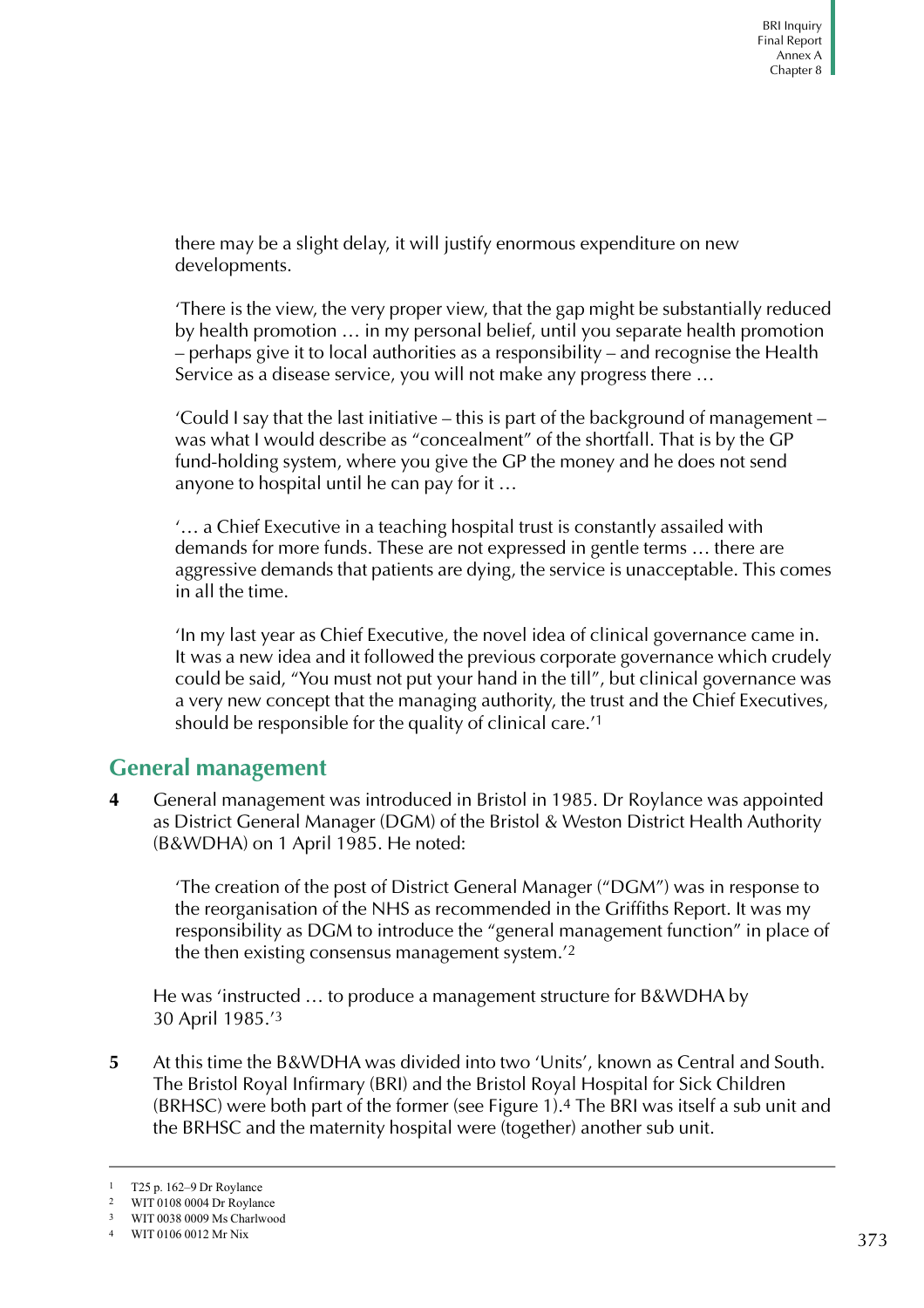### **Figure 1: Bristol and Weston District Health Authority unit structure**

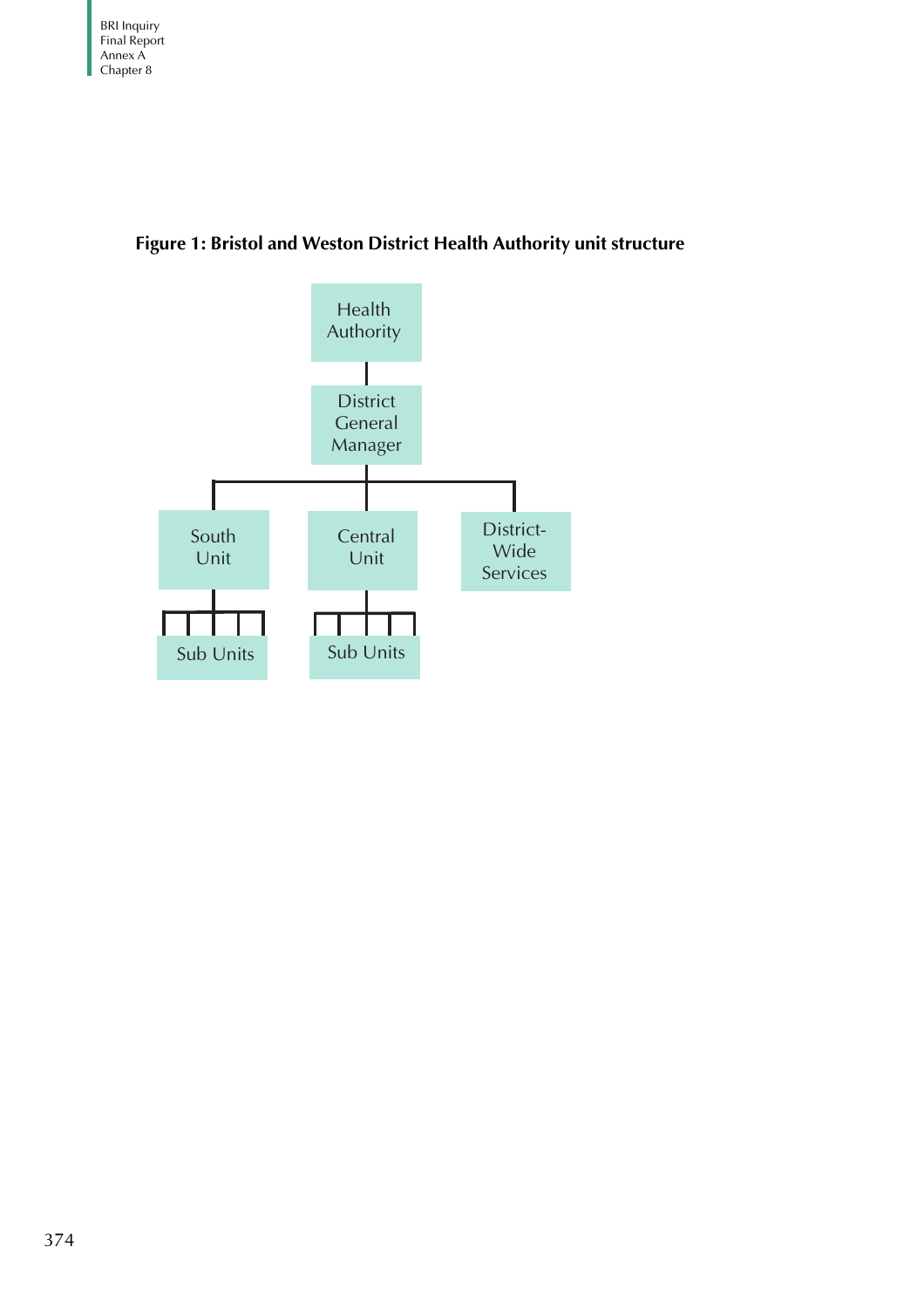

#### **Figure 2: Management structure of B&WDHA, 1985**5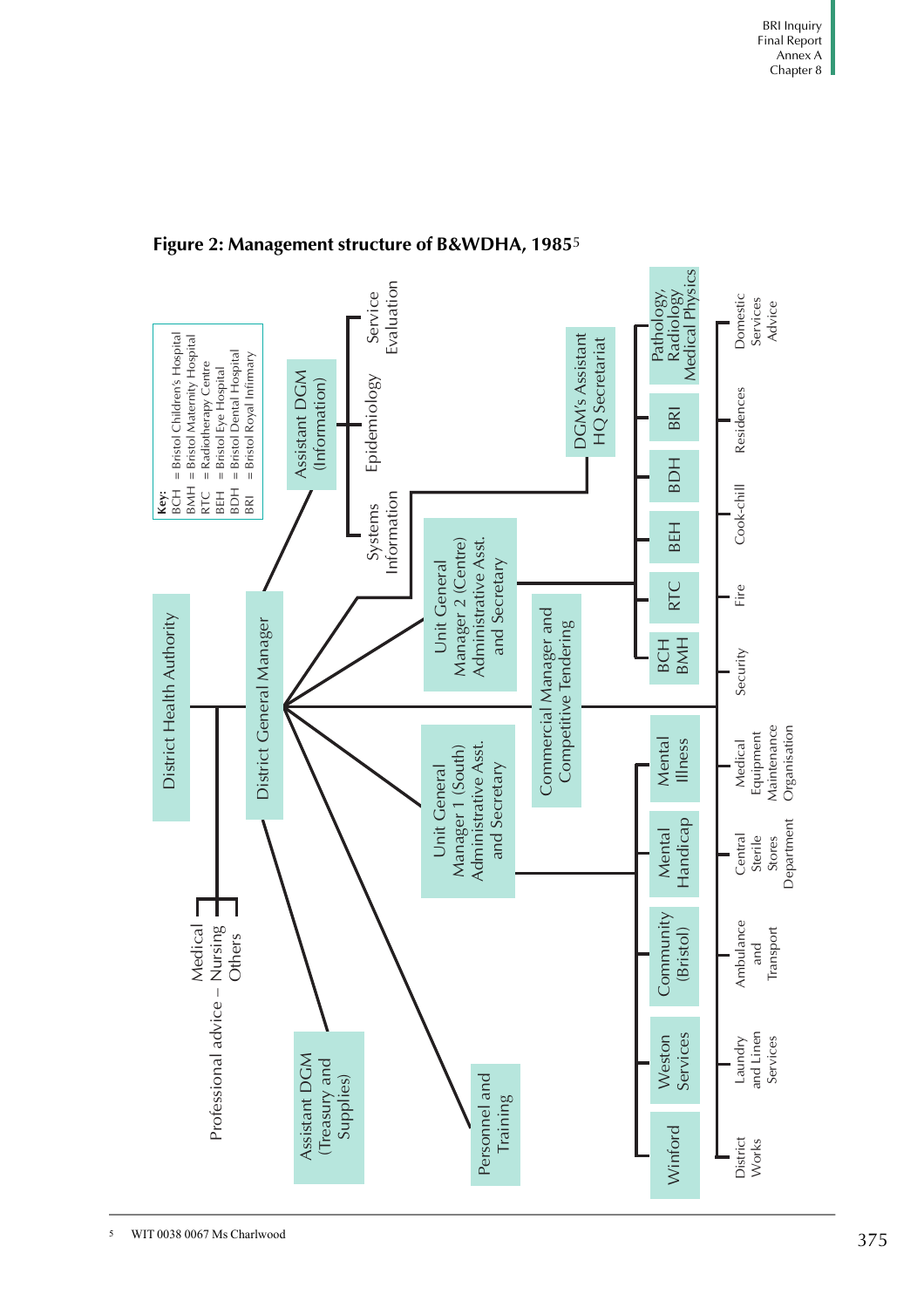

### **Figure 3: District Health Authority circa 1985**6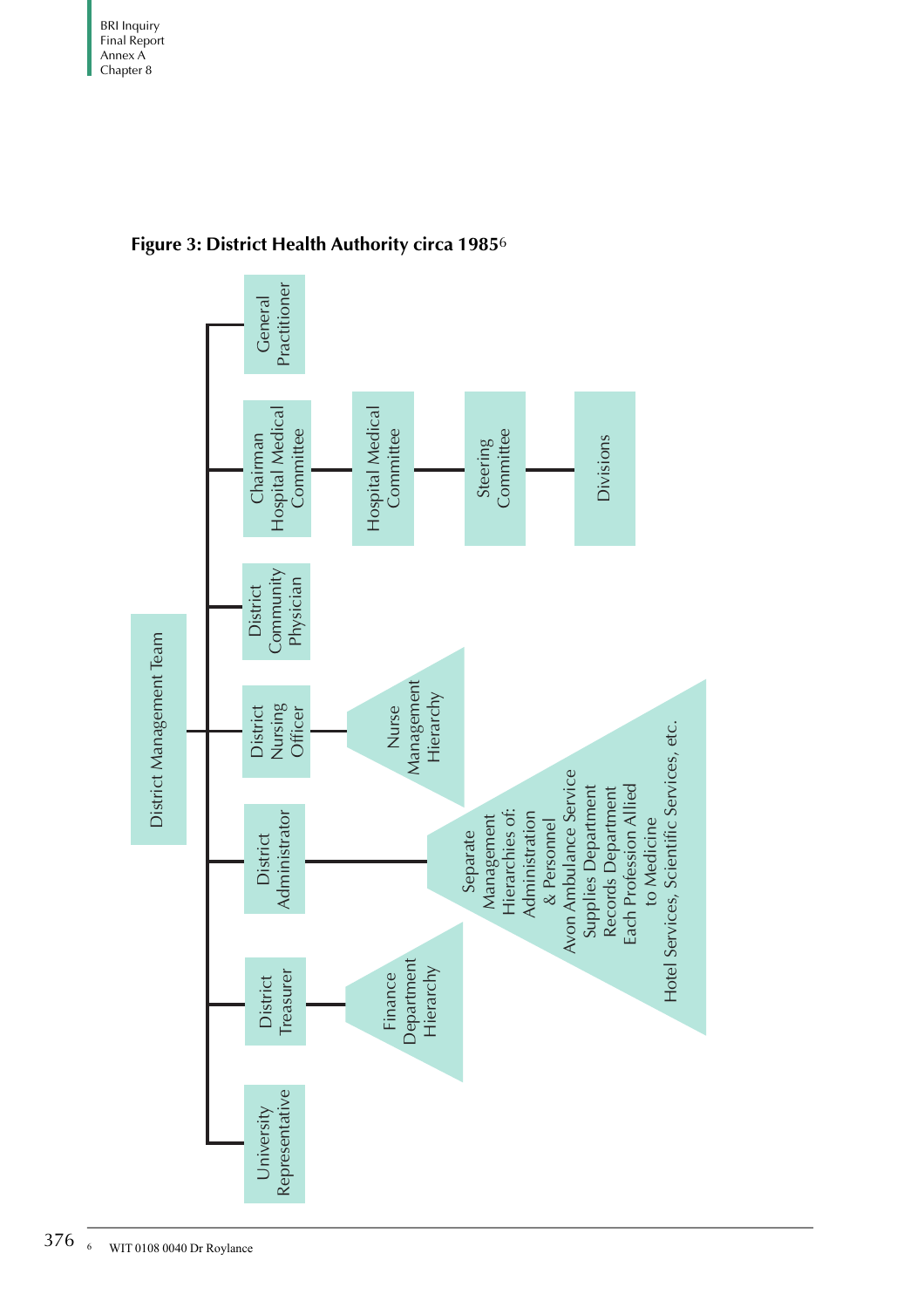#### **Figure 4: District Health Authority circa 19877**

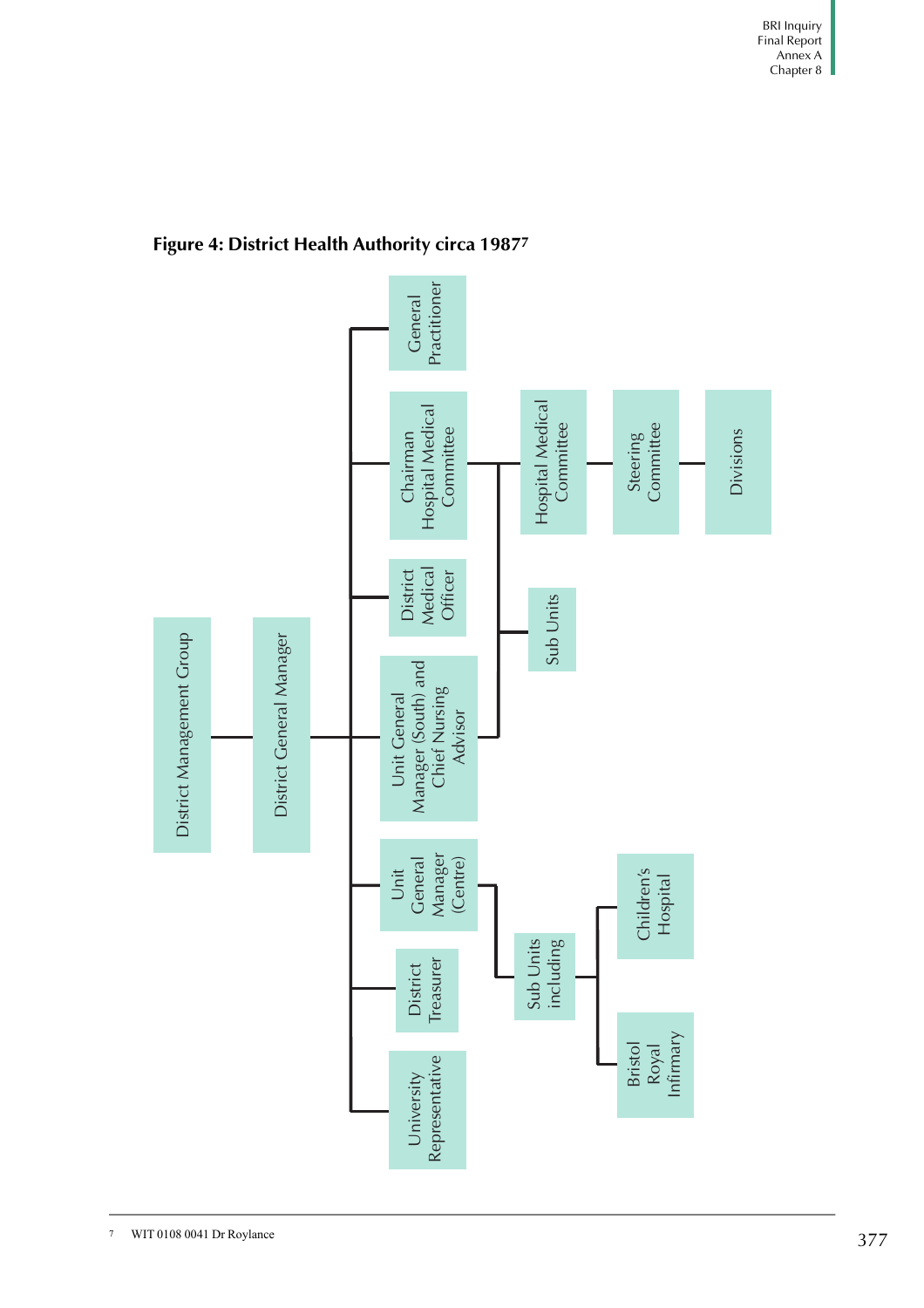**6** In May 1985 the B&WDHA approved the new general management structure.8 In oral evidence, Dr Roylance explained the new organisation represented by general management, and his part in it:

'So in 1985, being appointed the first Director General Manager, I had two primary responsibilities; there were others, but the two primary responsibilities were to introduce the general management function, by which I mean getting rid of functional management, nurses being managed by nurses, physiotherapists by physiotherapists, administrators by administrators. It could be said at that time when I took up the District General Management role there were about nine different health services in the district coming together only at district level.

'In introducing the general management function, it was expressly required to delegate operational management decisions as near to the bedside as possible.

'To relate that to the financial issues that I have just mentioned, the district had been overspending annually by something of the order of a million pounds, which was at that time well over 1% of budget. Until that time, there had been various sources of what the Health Service calls non-recurring money which bailed out the districts at the end of each year and those sources had by then dried up. So in addition to introducing the general management function, it had the very real task of redressing the overspending and ensuring that the health district provided the best possible care from within the finite resources allocated to it.'

**7** He added:

'… It goes without saying that the business we were in was treating patients, was preventing ill health, was diagnosing and treating ill-health that occurred, and offering palliative care where curative care was not possible; that is the business we were in. I was taking it as read that in the reorganisation, that was directed to improving the quantity and quality of that patient care. But my appointment was contingent upon a particular form of management to achieve that, and so the answer to your question; what was the business we were in, what was the organisation to which I had been appointed the District General Manager? It was a healthcare organisation. Therefore, the responsibility of the organisation was my responsibility; that was patient care.'9

See also Chapter 5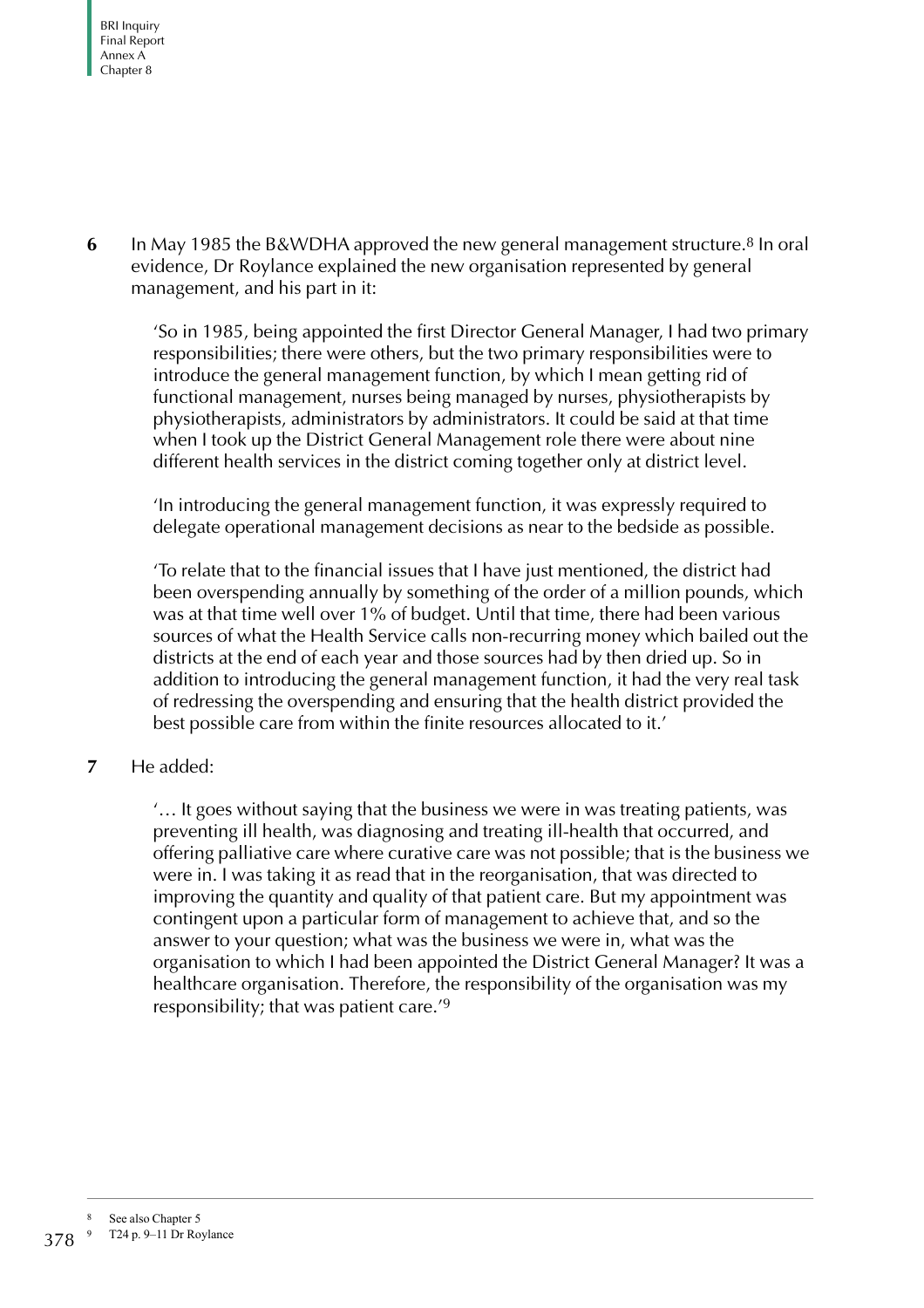**8** Mrs Margaret Maisey10 described the reasoning behind the directorate system in oral evidence:

'A. The whole philosophy behind the introduction of Clinical Directors and directorates was to involve medical people in management. Even at the introduction of general management, medical management had stayed the same as it had since 1948, so far as I can make out. It was a separate entity. It managed itself. Clinical directorates was an effort to move those people into a management role, to understand why they could not have the money that they thought they ought to have; why management had to address the issues to satisfy the Department of Health, to whom we were all accountable, which I have to say, doctors did not always believe.

'Q. I understand one of the key features of the directorate system was that the Clinical Directors who were clinicians were going to be responsible for managing a directorate, they were going to be "in charge of their own show" to a large extent?

'A. That is right.'11

**9** Mrs Maisey also described the personal effect of the changes:

'The effect on my own career was significant. For example, the introduction of General Management meant that if I was to influence policy and resourcing I had to give up my full-time vocational nursing career which I did when I became a Unit General Manager at the B&WDHA South Unit.'12

**10** Mr Graham Nix, Director of Finance and Deputy Chief Executive, UBHT, described the effect of the introduction of general management as 'making the top of the pyramid sharper'13 because:

'Prior to this, you would have actually had a district management team with a District Administrator, District Treasurer, public health doctor, and the Chairman of HMC would have actually managed the organisation as a team, working to the Health Authority, rather than in this situation, when Griffiths was making one person responsible for the organisation and its delivery.'14

<sup>10</sup> Mrs Maisey's roles were: South Unit General Manager and District Nurse Adviser (1986–1989); Central Unit General Manager and District Nurse Adviser (1989–1991); UBHT Director of Operations and Trust Nurse Adviser (1991–1996); and UBHT Director of Nursing (1996–1997)

<sup>11</sup> T26 p. 53–4 Mrs Maisey

<sup>12</sup> WIT 0103 0002 Mrs Maisey, who also sets out at WIT 0103 0046 – 0057 a brief history of management in the NHS 1980–1992

<sup>13</sup> T22 p. 17 Mr Nix

<sup>14</sup> T22 p. 17 Mr Nix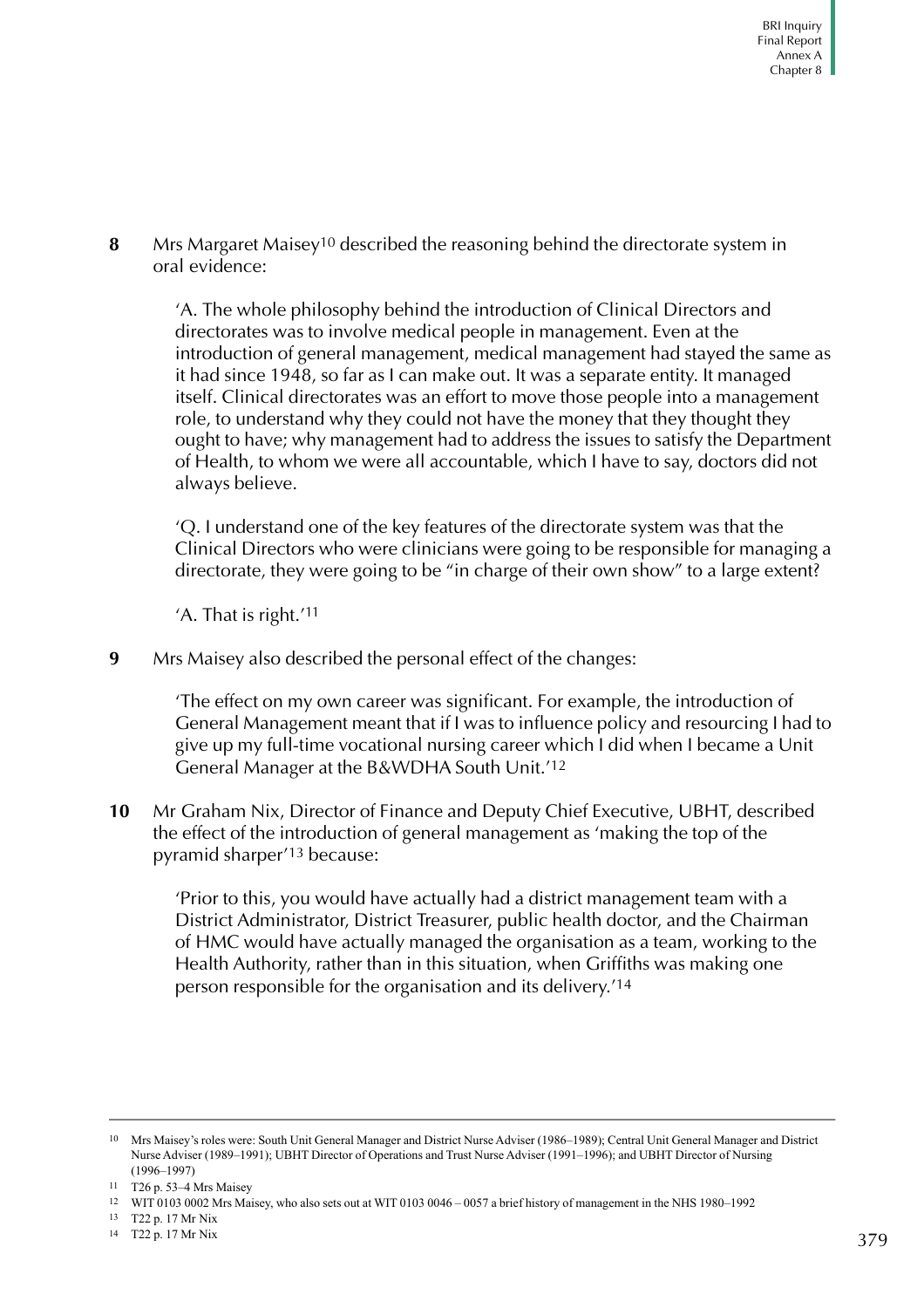**11** Dr Roylance explained that, in the early days of general management, doctors were not part of the management structure (although Dr Roylance was himself a radiologist):

'… we had not, at that time, incorporated the medical staff into the management structure. That was fairly standard throughout the Health Service, which first of all started to create a general management structure, but it did not include the doctors. We evolved this slowly because there was a considerable reluctance and anxiety on a number of the functional management, shall we say, professions allied to medicine, who, up until that time, had a district manager of their professional staff as a separate hierarchy within the trust, and it took time to determine how that could be changed into a professional advisory structure and the members of the profession to be incorporated appropriately into the sub units.'15

**12** Miss Catherine Hawkins, South Western Regional Health Authority (SWRHA) Regional General Manager from August 1984 to December 1992, did not endorse the selection of Dr Roylance as DGM. She said:

'I think it is sufficient to say that he would not have been my first choice for the district management job in 1984 … John Roylance was a brilliant doctor and a very, very good Medical Director, but I did not see him as a General Manager in the true sense of management.'16

**13** She went on to say:

'… it was more difficult for him as a doctor managing doctors, and therefore, because he had been there for quite some time, it was very hard for him to appreciate the real role and function of a manager as opposed to being one of the colleagues in a set up of a teaching hospital, which is a very different climate to a non-teaching authority.

'… he did not fully understand the role of a General Manager. He did the best he could, to the best of his ability, but he was not a trained manager in the real sense.'17

**14** On the other hand, Dr Ian Baker, then District Medical Officer, thought:

'… that John Roylance was a reassuring District General Manager of longstanding within the District, and I think that helped where other senior managers may have required support … Dr Roylance himself saw himself as a doctor and felt it was appropriate to lead healthcare, health services, provision as a doctor, to accept the

<sup>15</sup> T24 p. 29 Dr Roylance

<sup>16</sup> T56 p. 21–2 Miss Hawkins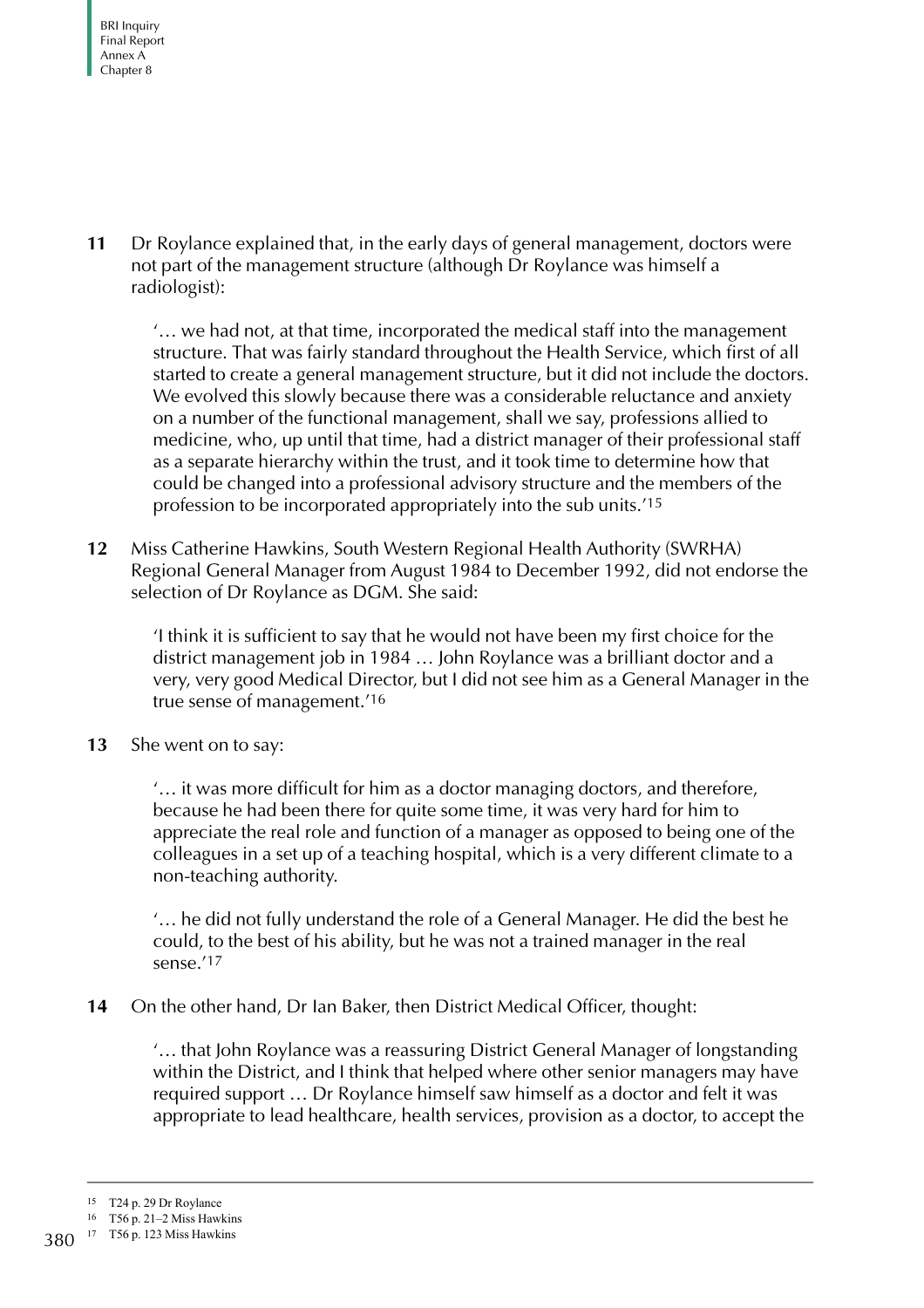general management challenge and position, and I think he viewed doctors as being in a similar position when it came to clinical divisions and directorates.'18

**15** In the late 1980s, Dr Roylance was involved in a research project undertaken by Dr Sue Dopson<sup>19</sup> in relation to management matters. Dr Dopson provided the Inquiry with various notes and transcripts of interviews she conducted with Dr Roylance. One extract which discusses the power of his role illustrates Dr Roylance's view of himself as DGM:

'It's more in other people's minds than mine. I do my best to tell everybody that I haven't got power, they must do it, but I can actually bully anybody to do anything. I have enormous power which I'm not prepared to use except in very specific situations. I can hire and fire anybody, I don't need to ask anybody's permission for anything.'20

**16** Dr Dopson commented:

'He exercises power primarily through influencing other people, not directly.'

She added later:

'He is comfortable with the power, "I believe democracy is a myth, it's based on the belief that the majority have some monopoly of wisdom and they usually haven't. The second thing is people think they understand and they don't."'21

**17** In Judith Smith and Professor Christopher Ham's paper, commissioned by the Inquiry and entitled 'An Evaluative Commentary on Health Services Management at Bristol: Setting Key Evidence in a Wider Normative Context' (the Ham/Smith paper), they commented on the fact that it was unusual that Dr Roylance was appointed General Manager. They wrote:

'The decision to appoint a doctor (Dr Roylance) as a district general manager was unusual as only 15 of 188 DGMs in England in 1986 came from a medical background (Ham, 1999). Even more unusual was the decision to appoint a doctor from a clinical background to this post. Most of the clinicians who became general manager were appointed at the unit level rather than to district posts; and the doctors who were appointed as DGMs tended to come from public health backgrounds or related posts.'22

**18** Dr Roylance agreed that he was unusual in being a clinical consultant in general management. He explained that clinicians in general management tended to have a

<sup>18</sup> T36 p. 38–9 Dr Baker

<sup>19</sup> Dr Dopson is a university Lecturer in Management Studies and a Fellow in Organisational Behaviour at Templeton College, Oxford University

<sup>20</sup> INQ 0027 0023; interview with Dr Roylance, 5 June 1987

<sup>21</sup> INQ 0027 0023; interview with Dr Roylance, 5 June 1987

<sup>22</sup> INQ 0038 0004; Ham/Smith paper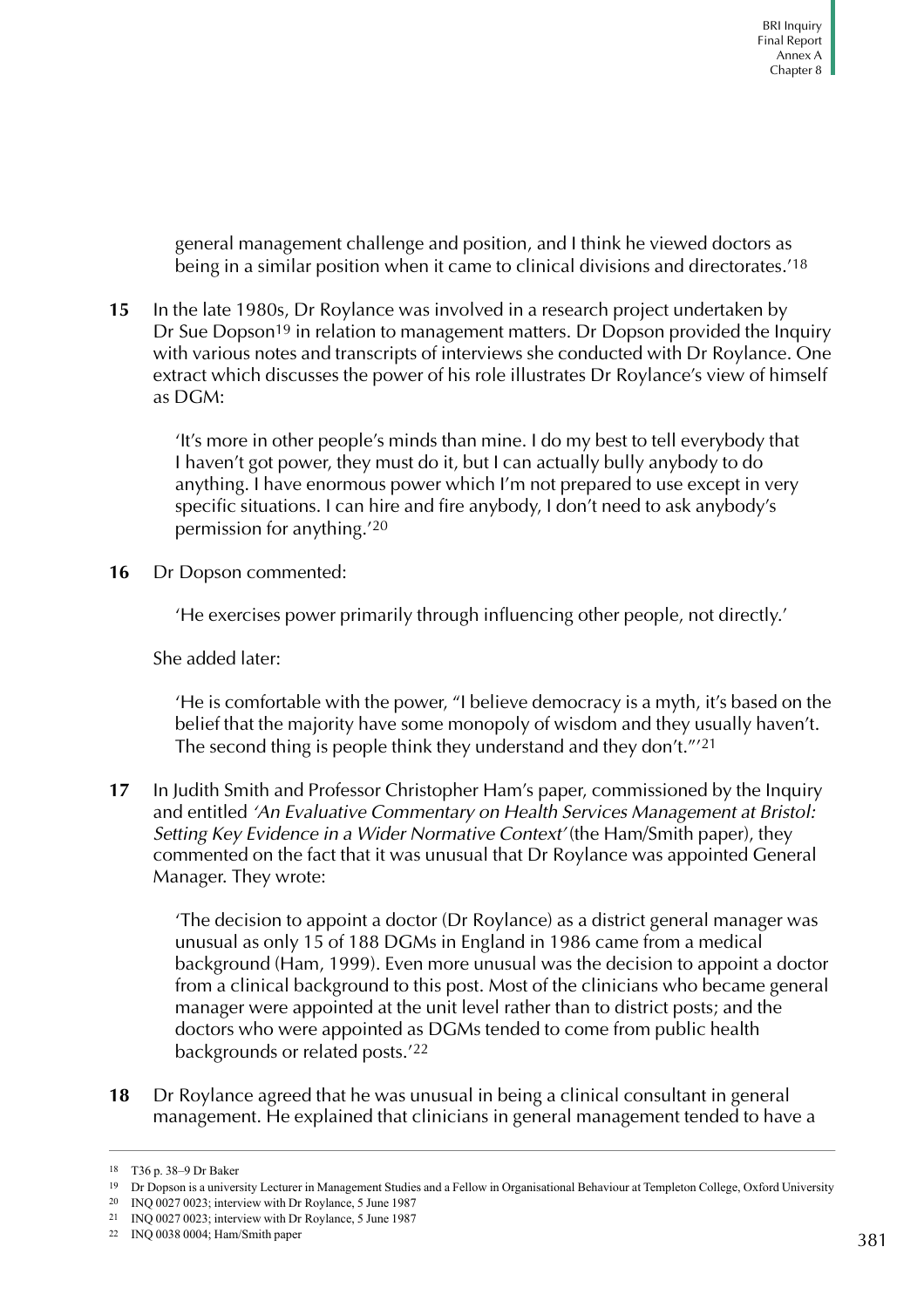community physician background.23 He had a wealth of experience in the district and had at one time been the Chair of the Hospital Medical Committee (HMC). He said:

'I really had very intimate knowledge of the district at the time, how it had got there, what the past history was, what the aspirations of people were … I think I knew all the consultants personally. I knew a large number of other people personally, too.'24

**19** Dr Roylance told the Inquiry that, before general management, the exercise of clinical freedom was independent of resources, and management had to use quite crude measures to try to prevent overspending. He said:

'The exercise of clinical freedom … was entirely independent of resources and … management, up until that point, had to use quite crude measures to try and prevent the major overspending of a service, things like closing operating theatres, closing wards, so it was not possible to overspend, because there was a complete separation of the exercise of clinical freedom from the responsibility of staying within budget.

'That is what the general management function was intended to address.'25

**20** Dr Baker described the management chain in the era of general management, with particular reference to paediatric cardiac services. He said:

'With the advent of District General Management in 1985 management of services was from the District General Manager, Dr J Roylance to the Unit General Manager of the Central Unit (initially Mr J Watson followed by Mrs M Maisey) to Sub Unit General Managers who existed separately for the BRI and BRHSC. Professional advice at District level was given by the Chair of the Hospital Medical Committee. He was fed advice by Chairs of the Clinical Divisions of which there was one for paediatric services and one for surgical services.'26

**21** In his statement Mr James Wisheart, consultant cardiac surgeon and Medical Director UBHT (1992/94), set out a description of the managerial and medical advisory structures prior to 1990–1991.27 In relation to management during this period, Mr Wisheart's description was:

'Within the management structure lines of responsibility were upward through more senior managers, through the General Manager and the District Management Group to the Health Authority. The medical structure was advisory and in

<sup>23</sup> T24 p. 40–1 Dr Roylance

<sup>24</sup> T24 p. 43–4 Dr Roylance

 $25$  T24 p. 42 Dr Roylance

<sup>26</sup> WIT 0074 0010 Dr Baker

<sup>382&</sup>lt;sup>27</sup> WIT 0120 0011 - 0012 Mr Wisheart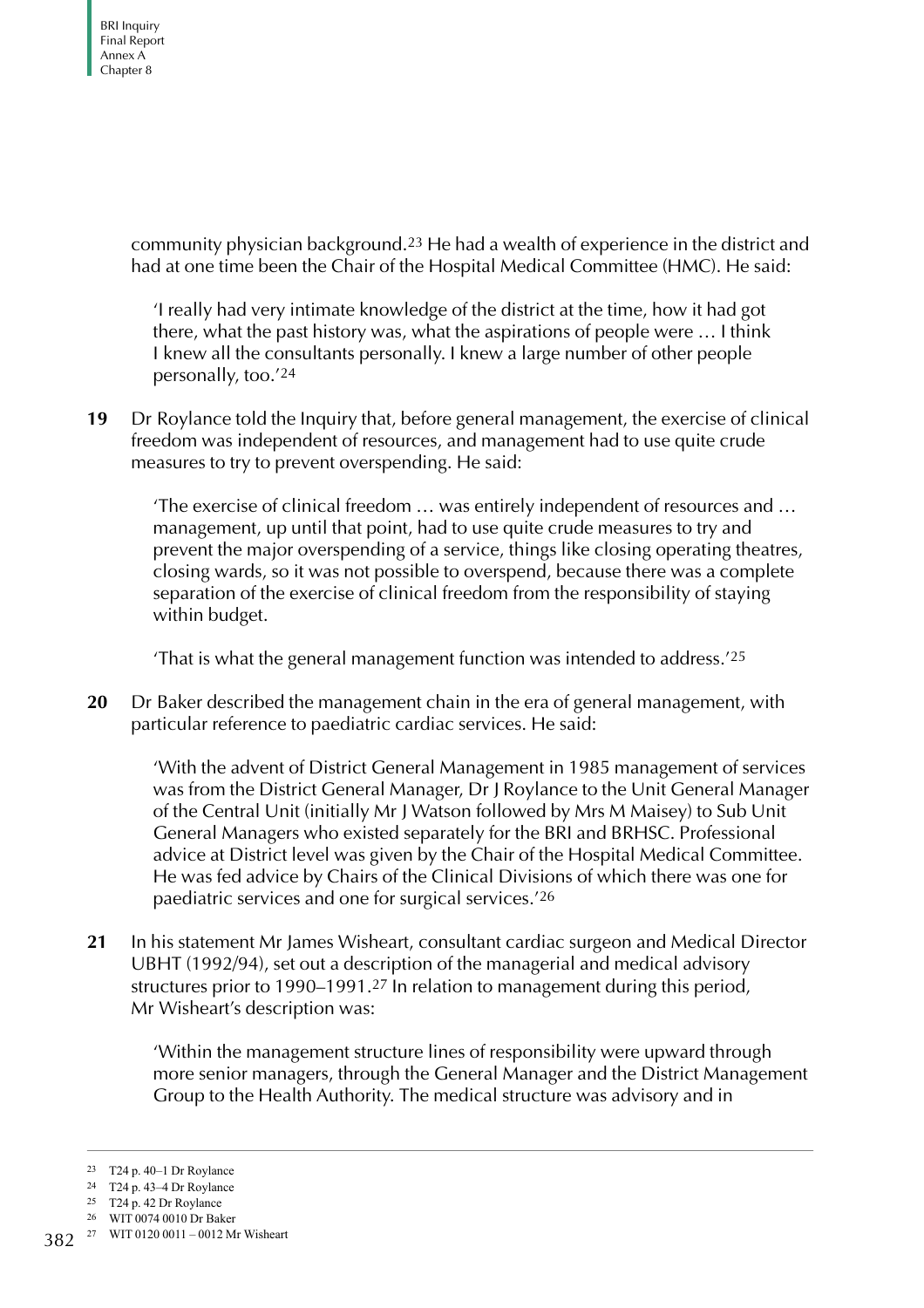management terms did not have any executive responsibility. In practice, of course, the clinicians and the managers worked very closely together.'28

- **22** On the management side, communication was along the lines established by general management. On the clinical side, lines of communication would operate in various ways dependent on the circumstances, for instance outpatient clinics, ward rounds, formal and informal clinical meetings and, where necessary, clinico-pathological conferences.29
- **23** Dr Hyam Joffe, consultant cardiologist, thought that:

'Within the BCH [Bristol Children's Hospital] cardiac unit, communication among doctors and between doctors, nurses, radiographers and technologists was entirely satisfactory'30 and 'Communication between consultant cardiologists at BCH and the consultant paediatric cardiac surgeons at BRI were effective and harmonious.'31

**24** Mrs Fiona Thomas, Clinical Nurse Manager, in her written statement to the Inquiry, described the arrangement from the point of view of nurses:

'As staff nurse, 1986–1988, my reporting lines would have been first to the sister in charge and then to the In-Service Manager. I had very little or no contact with the managers during this time. I do not recall the managers visiting the Unit. The Unit was very much run by the surgeons.'32

**25** Dr Stephen Jordan, consultant paediatric cardiologist, described the service as:

'… consultant run and there was little perceived need for outside management involvement except in terms of nursing staff, technical staff and support services.'33

**26** Dr Joffe described the organisation at the BRHSC when he joined in 1980:

'On my arrival in England in 1980, I was surprised to find that there was no hierarchical system among consultants. All consultants were considered equal in status, whether very senior or newly appointed, apart from a certain deference to age. This continued throughout the 1980s until the reforms of 1991, when those consultants appointed as Medical or Clinical Directors gained status and executive power, but only in managerial terms.'34

<sup>28</sup> WIT 0120 0011 – 0013 Mr Wisheart

<sup>29</sup> WIT 0120 0013 – 0014 Mr Wisheart

<sup>30</sup> WIT 0097 0166 Dr Joffe

<sup>31</sup> WIT 0097 0167 Dr Joffe

<sup>32</sup> WIT 0114 0003 Fiona Thomas

<sup>33</sup> WIT 0099 0011 Dr Jordan

<sup>34</sup> WIT 0097 0138 Dr Joffe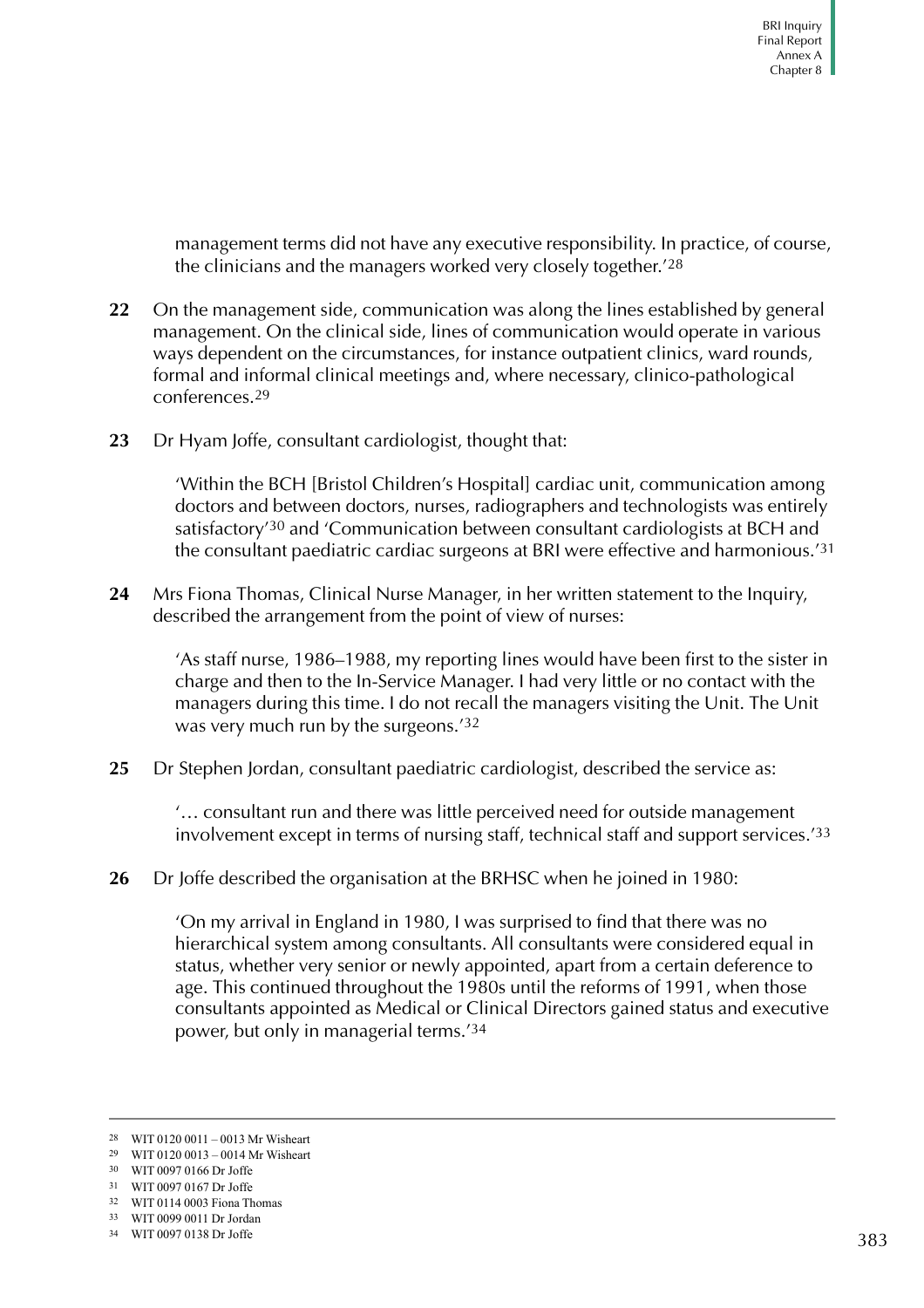**27** As to medical and nursing staff, Dr Joffe said that they:

'… contributed very little to management during the 1980s. Following the establishment of trust status in 1991, their involvement in managerial issues has been much greater.'35

**28** On paediatric cardiac services in the 1980s, as a whole, he said:

'… the medical and surgical elements were placed managerially into the departments of general paediatrics and general paediatric surgery, respectively.'36

## <span id="page-99-0"></span>The purchaser-provider split and the establishment of the UBHT

**29** The Government's plan for the reorganisation of the Health Service was set out in the 1989 White Paper 'Working for Patients'.37 The main thrust of the change:

'… lay in the creation of a competitive environment through the separation of purchaser and provider responsibilities and the establishment of self-governing NHS trusts and GP fundholders.'38

**30** The UBHT formally came into existence on 1 April 1991. Thereafter, the UBHT was the 'provider' of healthcare services at the BRI and the BRHSC (and elsewhere) and the B&WDHA (later the Bristol & District Health Authority, B&DHA) was the purchaser of that healthcare.39 Dr Roylance described his responsibility in these changes:

'In 1991 it was my responsibility as District General Manager to divide the District into a continuing District Health Authority, which became the purchasing authority for the District.'40

35 WIT 0097 0139 Dr Joffe

384 40 WIT 0108 0005 Dr Roylance

<sup>36</sup> WIT 0097 0139 Dr Joffe

<sup>37</sup> *'Working for Patients'*. London: HMSO, 1989. (Cm 555)

<sup>38</sup> INQ 0038 0006 – 0007; Ham/Smith paper

<sup>39</sup> See Chapter 6 for a further explanation of the purchaser-provider split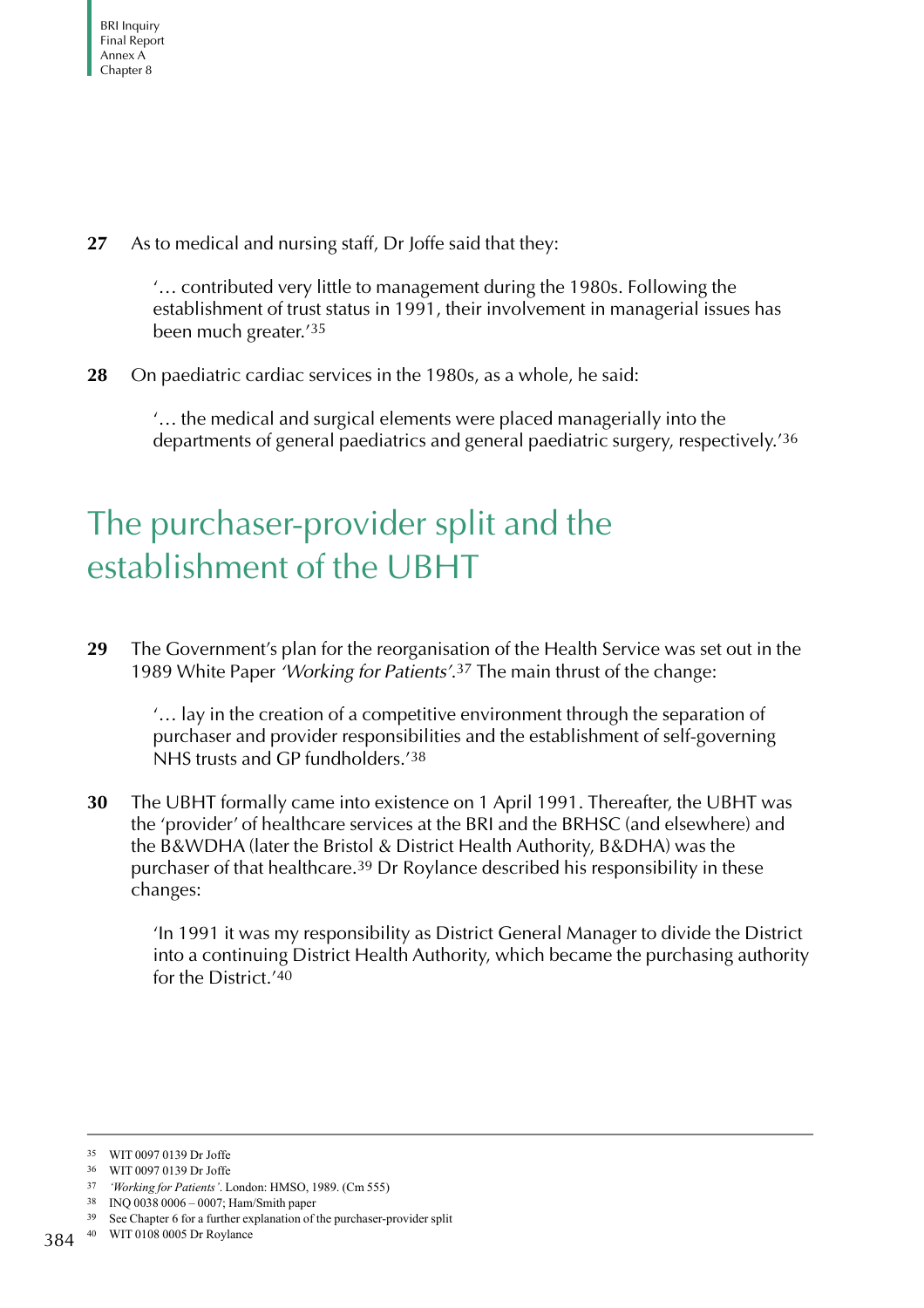#### **31** Dr Roylance told the Inquiry that, in relation to cardiac services:

'The people who decided [what] the pattern of cardiac disease treatment should be … were the purchasing health authorities, not the providers and not the Trust Board.'41

He also said:

'The decision of whether cardiac services should be increased and that money should be allocated to it at the expense of the allocation of the same money to other services is the sole responsibility of the purchaser.'42

**32** Ms Deborah Evans43 explained the position in the District at the time of the purchaserprovider split:

'There were many challenges. I think that there was an enormous technical change in the Health Service at that time, which was to do with being able to track all the patients that were resident in a particular Health Authority and to follow them through hospital care and turn all of that into service agreements; but also, looking at the public health side of it, health authorities had a responsibility for the first time only to look at the needs of their local populations and not to be involved in running services. So I think the changes gave rise to an increased and more particular focus on local health needs from a public health point of view, which was helpful, and I think the other side of the separation from the provision of services meant that managers and clinicians had to go through a huge cultural change in getting used to huge organisations working together on the planning of healthcare.'44

**33** Dr Roylance expressed himself a keen supporter of the purchaser-provider split.45 However, Dr Roylance emphasised that a trust, as a provider unit, could not dictate what services the health authority should purchase. He said that at times this made strategic planning difficult. Dr Roylance mentioned the split site cardiac service in this context. He told the Inquiry:

'There is another strategic plan … and that was to rebuild and reprovide the Children's Hospital. We had to do that on no more than an understanding that the purchasers would continue to purchase children's services from us and indeed some children's services which are currently purchased from others.

'Q. … I was going to ask you, if it was the case that strategic planning meant no more than being able to respond to that which other people had determined and

<sup>41</sup> T24 p. 152 Dr Roylance

<sup>42</sup> T24 p. 160 Dr Roylance

<sup>43</sup> Associate Director, and latterly Director, of Contracting for B&WDHA from April 1991, and Director of Contracting for B&DHA from October 1991

<sup>44</sup> T31 p. 23–4 Ms Evans

<sup>45</sup> T24 p. 165 Dr Roylance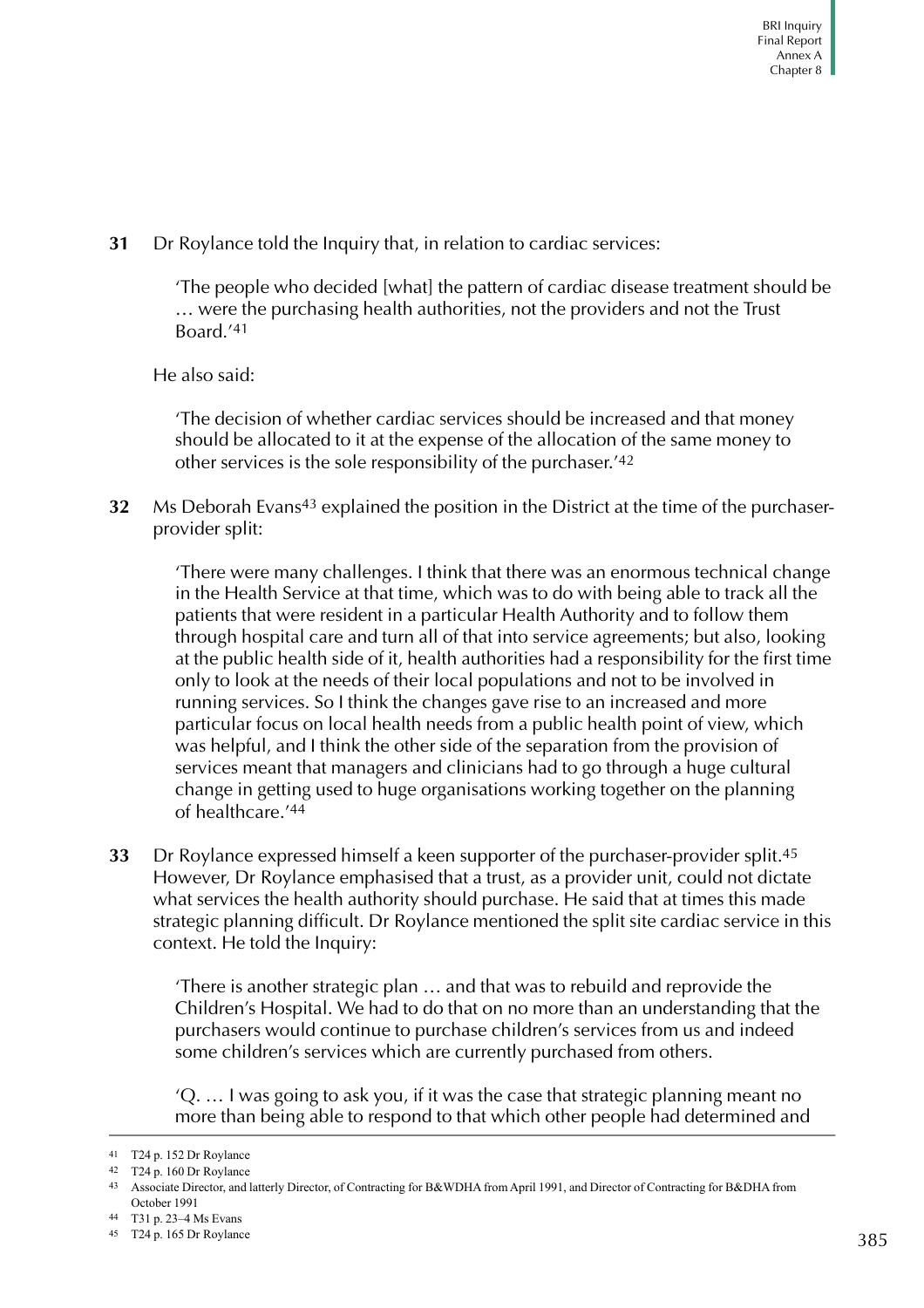their strategic plans, how on earth does one plan a major development such as the development that is just taking place?

'A. I have to say, with difficulty, and I was very pleased that before I left, plans had reached an achievable position and the Children's Hospital is being built, but I would not like to minimise the very substantial difficulties with that.

'Q. So put another way, the planning for the future of the Trust and the hospitals within it may depend upon the reaction of other people, but on the other hand, the reaction of purchasers may to an extent be anticipated and plans placed, formed, on that basis?

'A. I think that is right. …

'Q. So there is scope for strategic planning, notwithstanding that whether the plans ultimately come to fruition may depend upon the co-operation of others who hold the purse strings?

'A. If you strategically plan a new unit like the Children's Hospital and then do not get contracts for it, I think somebody ought to have the situation discussed with them. I mean, what I am saying here is that the cardiac disease was a major cause of death and demand in the regional services is high and so on, and this is an issue that we are not meeting the demand for cardiac services and we were not committed to developing the service. Of course the Trust is and was committed to developing the service, but only as far as the purchasers were committed to buying that service.

'Q. … it would no doubt be helpful, would it not, … for the Trust Board or the Trust to have a strategic plan, if it wished to do so, to encourage purchasers to behave so that investment and development of cardiac services might take place?

'A. That is usurping the purchaser role. That is the provider saying that we, as providers, would like to provide this service.46

'Q. … is there anything intrinsic in the system which means it is the usurpation of the purchaser's role for the provider to encourage the purchaser to make a particular purchase and anticipate that he might do so?

'A. Yes. In the decision of the purchaser to place contracts, there is a negotiation. The negotiations, by necessity, are specialty by specialty. What is needed is to influence the purchaser in their determination of the balance of resources they wish to put to each service. … What I think I am trying to say in great detail is that the provider trust has a very real and challenging problem of being in a position to provide whatever service the purchasers in their wisdom decide they need. But it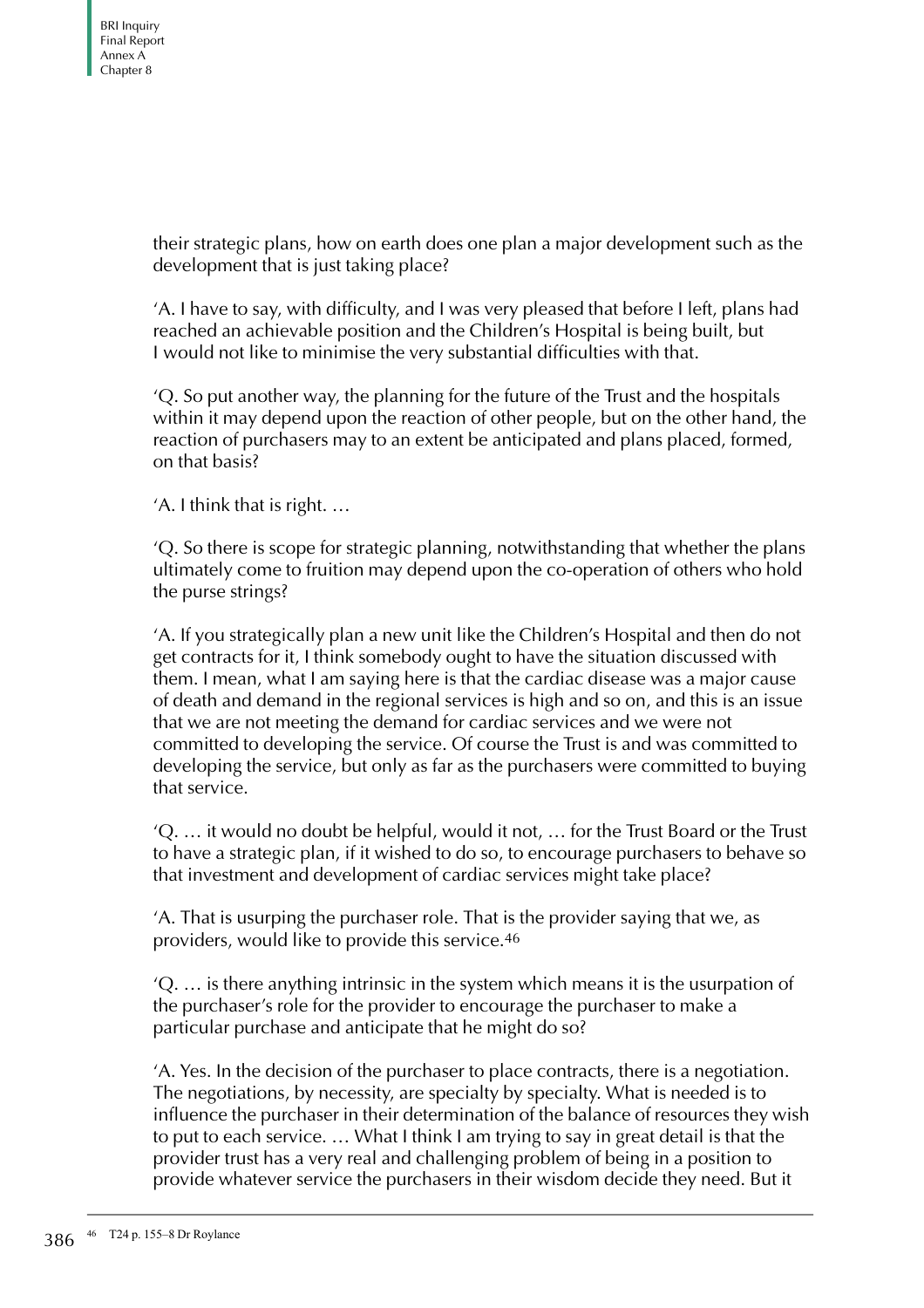is not the role of the provider as a trust. It may be as members of the public, but as a trust it is not their role to decide the pattern of care that the purchasers should provide. …

'Q. … then the provider must necessarily anticipate to some extent the demands which a purchaser is likely to make upon it?

'A. Yes, and it is for the directorate who are entering into that sort of conversation to advise the Trust Board what he believes the purchaser might buy.'47

### <span id="page-102-0"></span>**Internal opposition to trust status**

**34** In the period 1989 to 1990 the UBH were considering the move to trust status. In the July 1990 'Application for NHS Trust Status', the proposed intention of a move to trust status was summarised as follows:

'The proposed United Bristol Healthcare Trust will take the new opportunities offered under the Act to involve local people more and to develop its services to provide not only the best health care for patients but also the best teaching for doctors, dentists and health care professionals of the future. We have chosen to express these aims of the Trust in the two words "Teaching Care".'48

**35** However, not all consultants and hospital staff supported a move to trust status. In fact a majority of the staff were suspicious of the potential change and whether there would be any associated benefits.<sup>49</sup> Mr Peter Durie<sup>50</sup> recalled:

'… there was considerable concern by doctors in particular that somehow the creation of trusts was going to break up the NHS. Those of us who were putting in the application were absolutely convinced that was not so. We were totally committed to the National Health Service and still are, and did not see that this put the NHS at risk at all. We believed that over the months we would be able to persuade sufficient people that the risk they saw did not exist.'51

**36** As early as 10 May 1989, at a meeting of the B&WDHA Steering Committee, there was discussion about obtaining the views of medical staff towards a move to trust status:

'Dr Thomas advised that he intended to ballot all medical staff in the Bristol and Weston Health Authority to ascertain their views as to whether they wished to support the option of self-government for the UBH [United Bristol Hospitals]. Mr Wisheart considered that the information at present available was insufficient to allow for any informed opinion but that medical staff should still be balloted.'52

51 T30 p. 56–7 Mr Durie

<sup>47</sup> T24 p. 160–2 Dr Roylance

<sup>48</sup> UBHT 0060 0006; *'Application for NHS Trust Status'*

<sup>49</sup> UBHT 0074 0253; *'Draft Response to South West Region Consultation Exercise on the United Bristol Healthcare Trust Proposal'*

<sup>50</sup> Mr Durie was Chairman of B&WDHA from April 1986 to March 1990 and Chairman of the UBHT from April 1991 to June 1994

<sup>52</sup> UBHT 0113 0565; Steering Committee meeting, 10 May 1989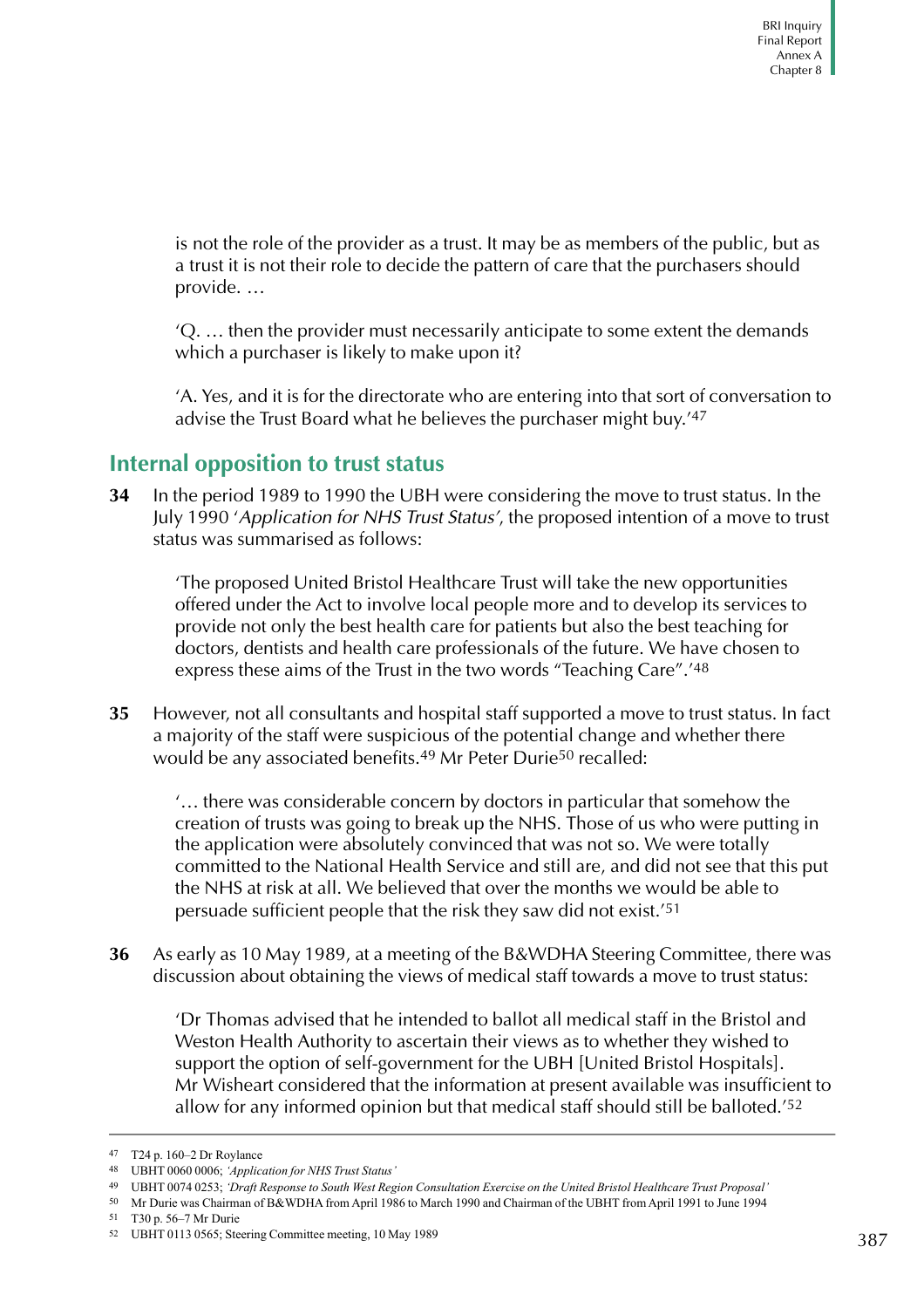**37** At the meeting of the B&WDHA on 18 September 1989:

'The Chairman invited Ms Betty Underwood and Mr John Vickery representing the Joint Trade Union Committee of Bristol and Weston staff to talk to the Authority about their views of the Government's White Paper on the future of the NHS.'53

**38** Amongst the various concerns expressed by these representatives, was whether the views of staff would be heard in the making of major decisions. Mr Vickery said that:

'... the Authority's staff wanted consultation on important matters. At the meetings with general management, the staff side was always passed information but normally there was no chance to influence decisions and he thanked the Authority, therefore, for the opportunity to put before it the Unions views on the White Paper. In developing the theme of consultation he used the analogy of schools where parents could be balloted as to whether they wished their children's school to become self-governing, whereas there was no such choice in the NHS White Paper. He concluded by saying that the Health Service existed for the benefit of the general public to provide health care at the point of need.'54

**39** In the interim, the NHS required business plans to be put in place and that the DHAs prepare to separate the purchaser and provider functions. Dr Roylance introduced a paper on changes to the management structure to the B&WDHA at their meeting on 16 October 1989. The minutes of the meeting recorded:

'The Secretary of State had asked for business plans to be prepared by the end of March for Bristol health services and Weston health services. These would be the subject of informal consultation during preparation and formal consultation by the Regional Health Authority. It would be submitted to the Secretary of State with the results of consultation and the comments of the RHA.

'Dr Roylance said that he had therefore created three management teams as set out in his paper. No substantive changes to any person's contract would be made until the end of March 1990 and all the changes had been achieved by secondments. Mr Durie said that as a Health Authority, all Members continued to hold the statutory obligations and duties to provide the best health care with the available resources. The White Paper would not be implemented until an Act of Parliament was passed in late 1990 or early 1991.

'… Mr Durie confirmed that the Chairman of the Hospital Medical Committee would remain the Authority's formal advisor. He explained that the instructions now being received from the NHS Management Board meant that the Authority would have to divide into the purchaser and provider roles. This was separate from any moves towards possible self-governing status for any part of the District's

- 53 UBHT 0249 0148; B&WDHA meeting, 18 September 1989
- 54 UBHT 0249 0149; B&WDHA meeting, 18 September 1989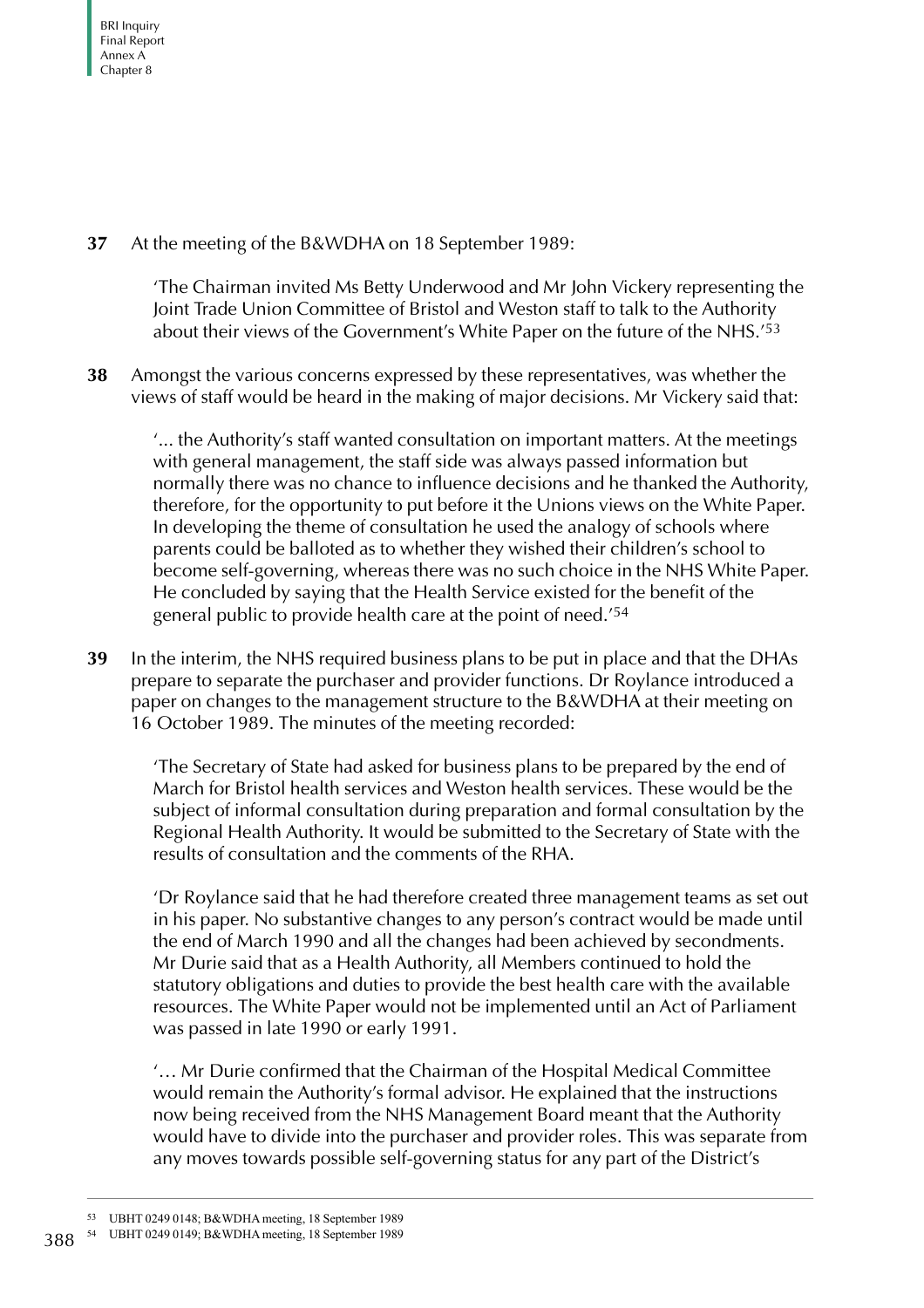services. When the business plans were complete, the Authority would assess whether it considered that self-governing was the correct future for its services.<sup>'55</sup>

#### **40** At a later meeting of the B&WDHA in November 1989, it was noted that:

'Through the Dean of the Faculty of Medicine there were extremely good relations with the University and this would remain.<sup>'56</sup>

**41** Professor Gordon Stirrat57 agreed that great efforts were made to include the University in the move to trust status. He said:

> 'I know very well that the then Chairman of the authority, Mr Peter Durie, was extremely anxious to make sure that the University was on board as far as this was concerned. They worked very hard and worked hard with my predecessor as Dean and then subsequently myself to try to make sure that we were part of the application. So that really was my main direct contact.

'… I think Mr Durie did a very, very good job of putting the case for the Trust, and I think a great deal of credit goes to him for that, both in relation to my health service colleagues but particularly in the University.'58

**42** At a meeting of the HMC on 20 December 1989, Mr Stephen Boardman, Director of Planning and Estates, and Mr Nix presented the Bristol Business Plan and discussed it in light of the forthcoming ballot of staff. In the minutes, Mr Boardman is recorded as saying:

'… that the Business Plan was basically an application for a self-governing trust and that Bristol and Weston amongst many other districts had been invited to submit such applications by the end of March 1990. The alternative to non-acceptance of an application was to have a DHA managed provider unit.'59

**43** Mr Boardman then went on to explain how the directors of a trust would be appointed:

> '… the Chairman of the Trust would be appointed by the Secretary of State and the five non-executive directors by the Regional Health Authority. The bill allowed for five executive directors who would be appointed by the Chief Executive and Chairman but four of them had to be from nursing, medical, finance and

<sup>55</sup> UBHT 0249 0144; B&WDHA meeting, 16 October 1989

<sup>56</sup> HAA 0142 0091; B&WDHA meeting, 20 November 1989

<sup>57</sup> Professor of Obstetrics and Gynaecology at the University of Bristol and Honorary Consultant at the UBHT from 1982. He was also B&WDHA Chairman of the Division of Obstetrics and Gynaecology from 1988 to 1990, Dean of the Faculty of Medicine from 1991 to 1993, and Pro-Vice Chancellor from 1993 to 1997

<sup>58</sup> T69 p. 13–14 Professor Stirrat

<sup>59</sup> UBHT 0098 0366; HMC meeting, 20 December 1989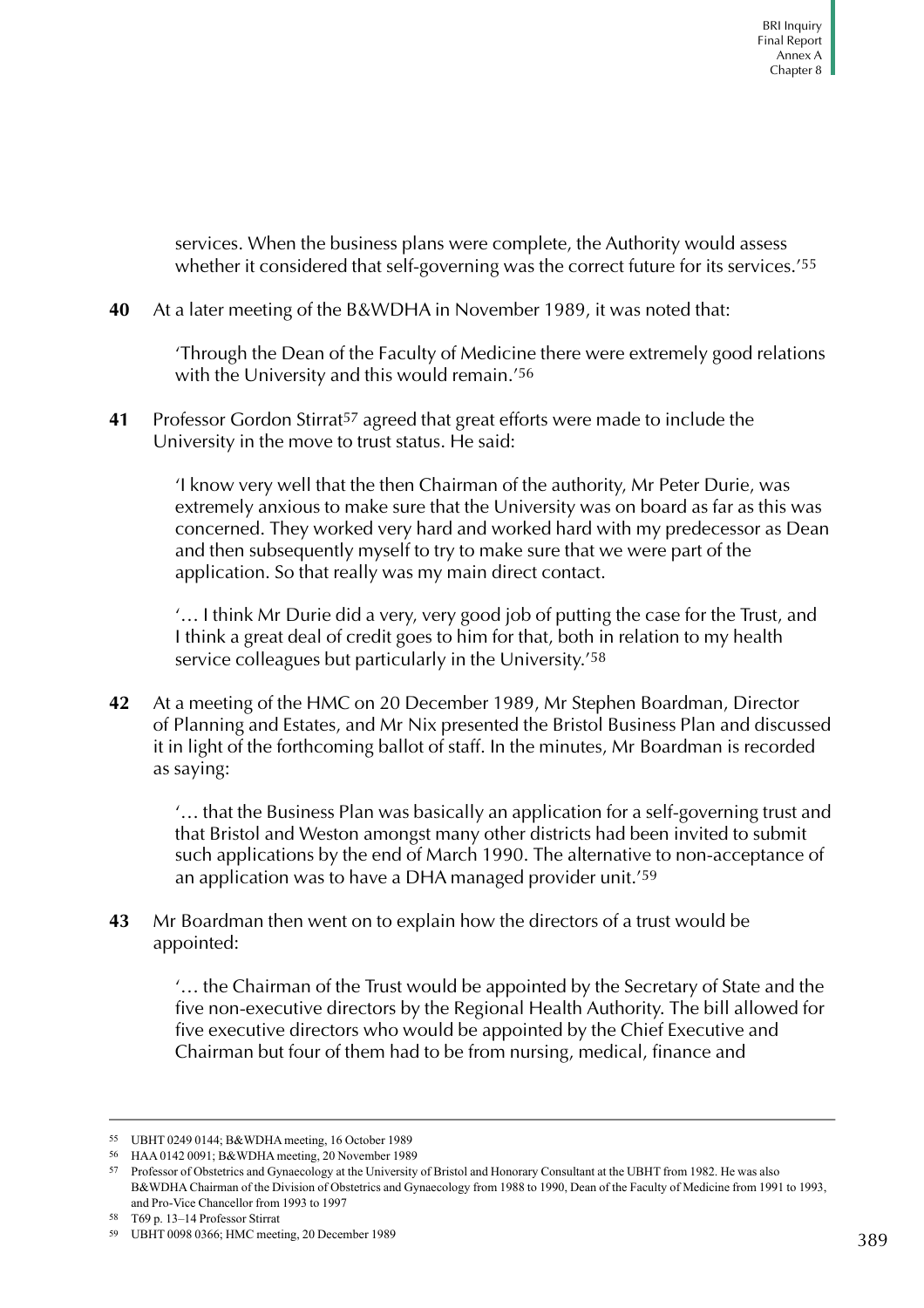management leaving only one director who could be appointed without a specific function.'60

**44** According to Mr Durie, however, it was already known in Bristol who the executive directors would be prior to the inception of the Trust as a 'shadow trust' had been established. Mr Durie explained that:

'That was all part of the process of working up the Trust application. Part of it was to show credibility: that if we were given trust status, we had the competence to run this new Trust and those people had already shown their competence in the Health Authority so it was an evolutionary one.'61

**45** In fact, in the executive summary of Bristol's 'Application for NHS Trust Status', much was made of the continuity in leadership:

'The style and structure of management in the Trust will be founded on continuing strong leadership.'62

**46** Dr Stephen Jordan, consultant cardiologist, described the position within the hospital under the auspices of the 'shadow trust':

'… starting April 1990, we had sort of shadow trusts. Everything was worked out in exactly the same way as it was going to be the following year but no money actually changed hands, if you like, and no one actually physically signed contracts and so on.

'For the year before that, that is the year beginning 1st April 1989, we were busy drawing up the shadow contract for the following year. We were instructed to do this on the basis of the workload for the previous two years and on the strict understanding that one thing that would not happen would be any … expansion of workload in relation to the new Trust status. I mean this was part of the general "aura" of the new status: that although it was going to sort of start off with the ability to change everything, the promise was it was not going to actually change suddenly and therefore it would be related directly to what was going on before.<sup>'63</sup>

**47** Dr Roylance described the benefits of the purchaser-provider split as follows:

'When we were at District … we had a finite sum of money, which everybody, including me, agreed was woefully inadequate, and we had what people have described as an "infinite demand"… And this I tried to say is a fundamental challenge to the health service. You do not resolve it by pretending it was not there or wishing it was not there, you have to address it. I believe one of the major steps

<sup>60</sup> UBHT 0098 0367; HMC meeting, 20 December 1989

<sup>61</sup> T30 p. 25 Mr Durie

<sup>62</sup> UBHT 0060 0011; *'Application for NHS Trust Status'*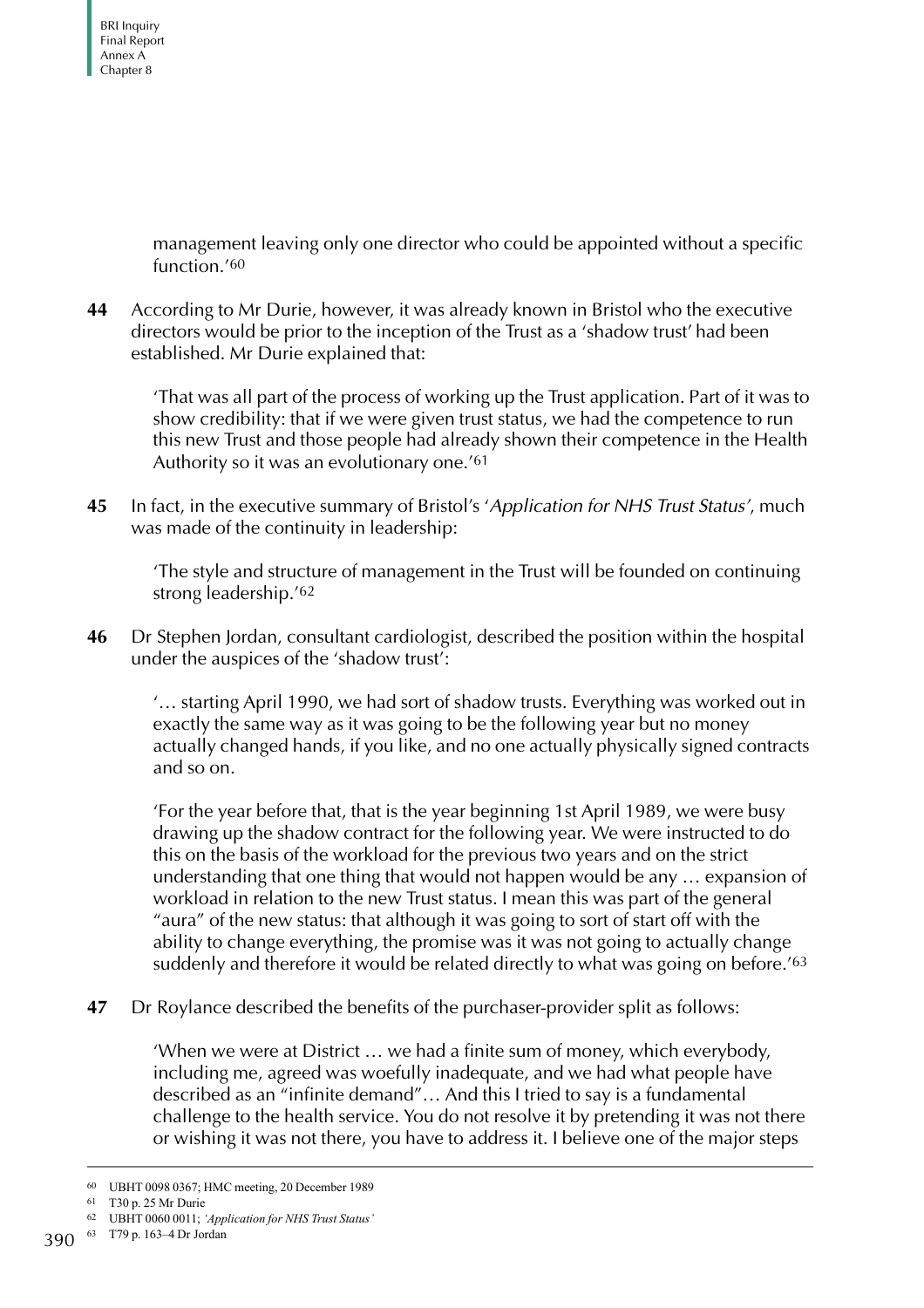which helped in addressing that issue was to separate the very difficult task of deciding what was necessary from the challenge of delivering what was decided. …'64

- **48** Dr Roylance emphasised his view that it was one of the functions of the purchaser to satisfy itself that the healthcare it was purchasing was producing a maximum benefit for the community.65
- **49** Dr Stephen Bolsin, consultant anaesthetist, wrote to Dr Roylance on 25 July 1990 after having read the 'Application for NHS Trust Status'. The evidence as to the significance of a comment in the final paragraph of this letter is reviewed in Chapter 25. He was asked about this letter and his attitude towards a move to trust status in the course of his evidence to the Inquiry. He said:

'I think my attitude was that I was not necessarily sure that they were going to improve patient care and under those circumstances a change would not necessarily be for the better. I think I was reasonably ambivalent to trust status for the hospital.

'… I think I had not been persuaded by any of the meetings that we had had as anaesthetists or doctors that trust status had advantages for us as clinicians involved in the delivery of patient care.'66

**50** According to Dr Roylance he had many letters of this kind:

'… a lot of people spoke to me, to try and evaluate what the impact of trust status was. This was such a letter. I had a lot of them, of people wanting to know whether trust status would make their aspirations more realistic or less realistic and I told them it would not affect that.'67

**51** At a meeting of the HMC on 16 May 1990, Mr Durie was invited by the Chairman, Mr Christopher Dean Hart, to speak in favour of trust status, and Mr Geoffrey Mortimer, who was at that time the Chairman of the B&WDHA, was asked to state the case for remaining as a directly managed unit. Mr Durie explained why he and Mr Mortimer had been chosen to talk on the issue:

'Because Mr Dean Hart knew that I was in favour of what is now UBHT … because of the benefits … Mr Mortimer was the Chairman who took over from me … in 1990. He was strongly opposed to the whole concept of trusts anywhere … Therefore, Mr Dean Hart had somebody who was in favour and somebody who was vehemently against.'68

<sup>64</sup> T25 p. 153–4 Dr Roylance

<sup>65</sup> T25 p. 21–2 Dr Roylance

<sup>66</sup> T80 p. 92 Dr Bolsin

<sup>67</sup> T88 p. 72 Dr Roylance

<sup>68</sup> T30 p. 21 Mr Durie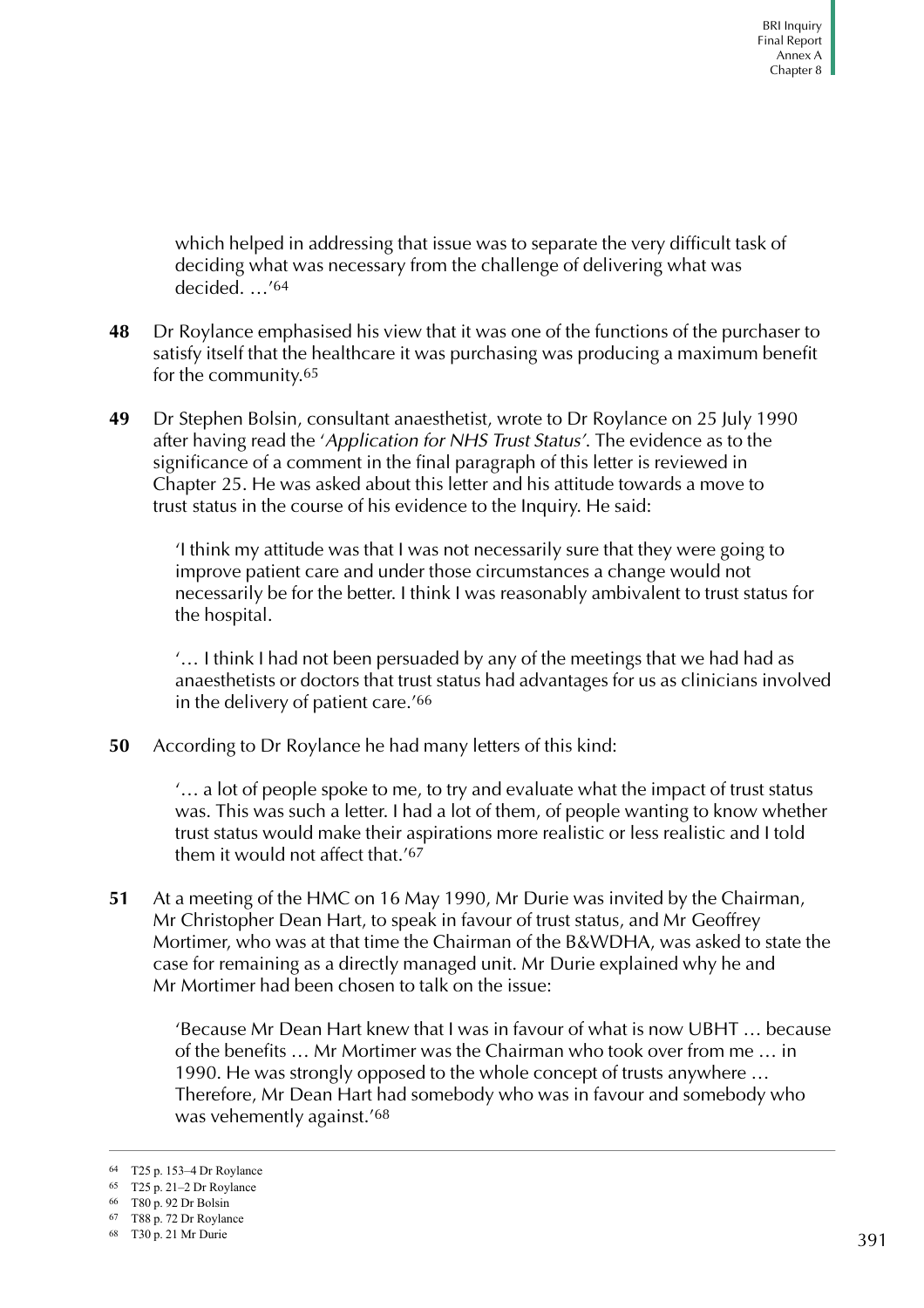**52** The minutes record that Mr Dean Hart said that:

'… consultants in Avon had voted overwhelmingly against trust status on the information then available. Since that time further information had been forthcoming from the Department of Health and from those who had been asked to produce a business plan.'69

**53** Amongst the reasons cited by Mr Durie in favour of trust status were the following:

'The size of the proposed Bristol Trust was such that it would make an easier working relationship with purchasers whilst it would also, through its board membership, have a direct relationship with teaching matters. With its nonexecutive members it would have a much stronger marketing base than other providers and these members would act as a sounding board for proposals from the executive members.

'… the proposed management team for the Bristol Trust had a proven financial and managerial record and he felt that it was right to apply for trust status as early as possible as it was unlikely that the government would allow the first ones to fail.'70

**54** However, Mr Mortimer was concerned that:

'… Trusts were a moving target and the government had brought in more controls on them than envisaged in the White Paper and he believed that the capital freedom amounted to very little.'71

#### **55** He believed that:

'… the advantages of directly managed units were that they existed currently and were still evolving and that the purchaser/provider role in such units had been well proven in industry. The retention of the link at DHA and DGM level provided a means of ensuring the overall interests were given priority.' 72

**56** Mr Mortimer resigned shortly after this meeting, in September 1990. Dr Marie Thorne, Head of the School of Organisational Behaviour, Bristol Business School, in her paper 'Cultural Analysis of UBHT<sup>'73</sup> wrote that this period of transition was characterised by the fact that:

'Insecurity, and anxiety increased but solidarity of the Trust group was reinforced by identifying a common enemy. Workloads increased through managing the conflict and attention was deflected from the primary aim.

<sup>69</sup> UBHT 0098 0258; HMC meeting minutes, 16 May 1990

<sup>70</sup> UBHT 0098 0260; HMC meeting minutes, 16 May 1990

<sup>71</sup> UBHT 0098 0260; HMC meeting minutes, 16 May 1990

<sup>392</sup> 73 UBHT 0296 0001 – 0008; *'Cultural Analysis of UBHT'*72 UBHT 0098 0261; HMC meeting minutes, 16 May 1990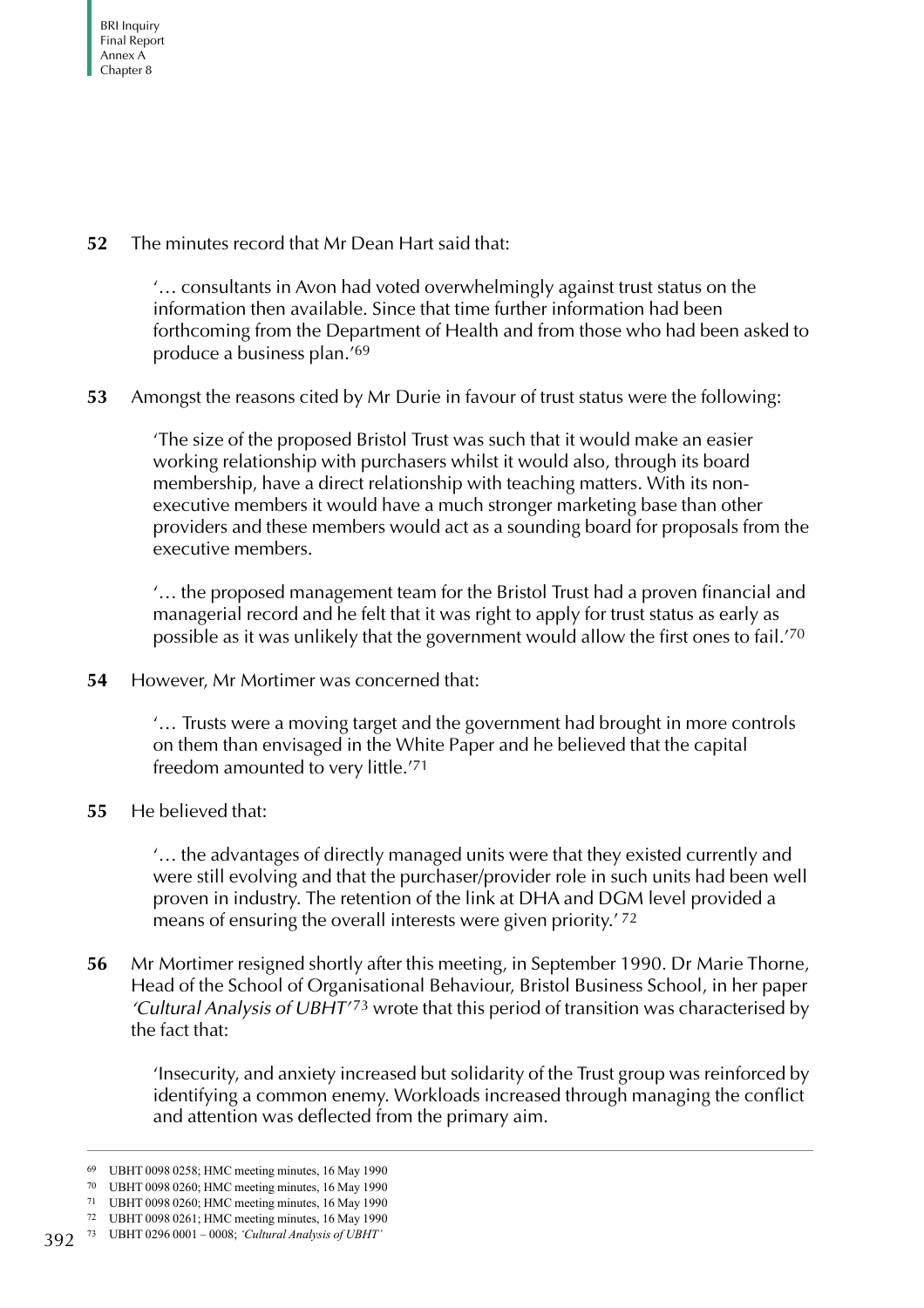'… Chairman resigns and opposition becomes far more manageable.'74

**57** When Dr Thorne was asked about this in her evidence to the Inquiry she said:

'The "common enemy" I suppose were the resisters, because my understanding was that the idea had been started that they would go for trust status and this was supported I think by the Chairman and the Regional Head of the South West Regional Health Authority, and therefore people were trying to go ahead with this ...<sup>75</sup>

**58** According to Mr Boardman, the process of garnering support for the Trust was not just about identifying 'common enemies' but neutralising them. He said:

'… the unit becoming a Trust was going through significant organisational change. Dr Roylance had to win over the stakeholders in that organisation, the key opinion formers who were the clinicians, and therefore he needed at the very least to keep important opponents neutral. One way to do that is by making sure that if an important opinion former is in an important department which looks like it is going to be swallowed by a larger one, to ensure that did not happen and to allow those opinion forming departments to stay with some degree of autonomy as clinical directorates. That is how I think Dr Roylance handled that significant organisational change …'76

**59** A ballot of consultant medical staff was taken in January 1990:

'… on the question: "With the present information, do you support any attempts to convert your hospitals into the whole or part of a self governing trust or trusts?" On an 88% response, 81% of Bristol consultants voted "No" against 11% "Yes". In a March 1990 ballot, general practitioners in Avon voted on effectively the same question and on an 81% response, 77% voted "No" with only 8% replying "Yes".

'There is little indication of any significant subsequent change in this balance of opinion within the Bristol section of the District.' 77

**60** These figures come from a July 1990 report of the B&WDHA Member Committee to Review Draft NHS Trust Applications. This Committee was appointed by the B&WDHA in April 1990 to review the proposals for trust status and make recommendations.78

<sup>74</sup> UBHT 0296 0002; *'Cultural Analysis of UBHT'*

<sup>75</sup> T35 p. 95 Dr Thorne

<sup>76</sup> T33 p. 51–2 Mr Boardman

<sup>77</sup> HAA 0141 0045; report of Member Committee, 16 July 1990

<sup>78</sup> HAA 0141 0043; report of Member Committee, 16 July 1990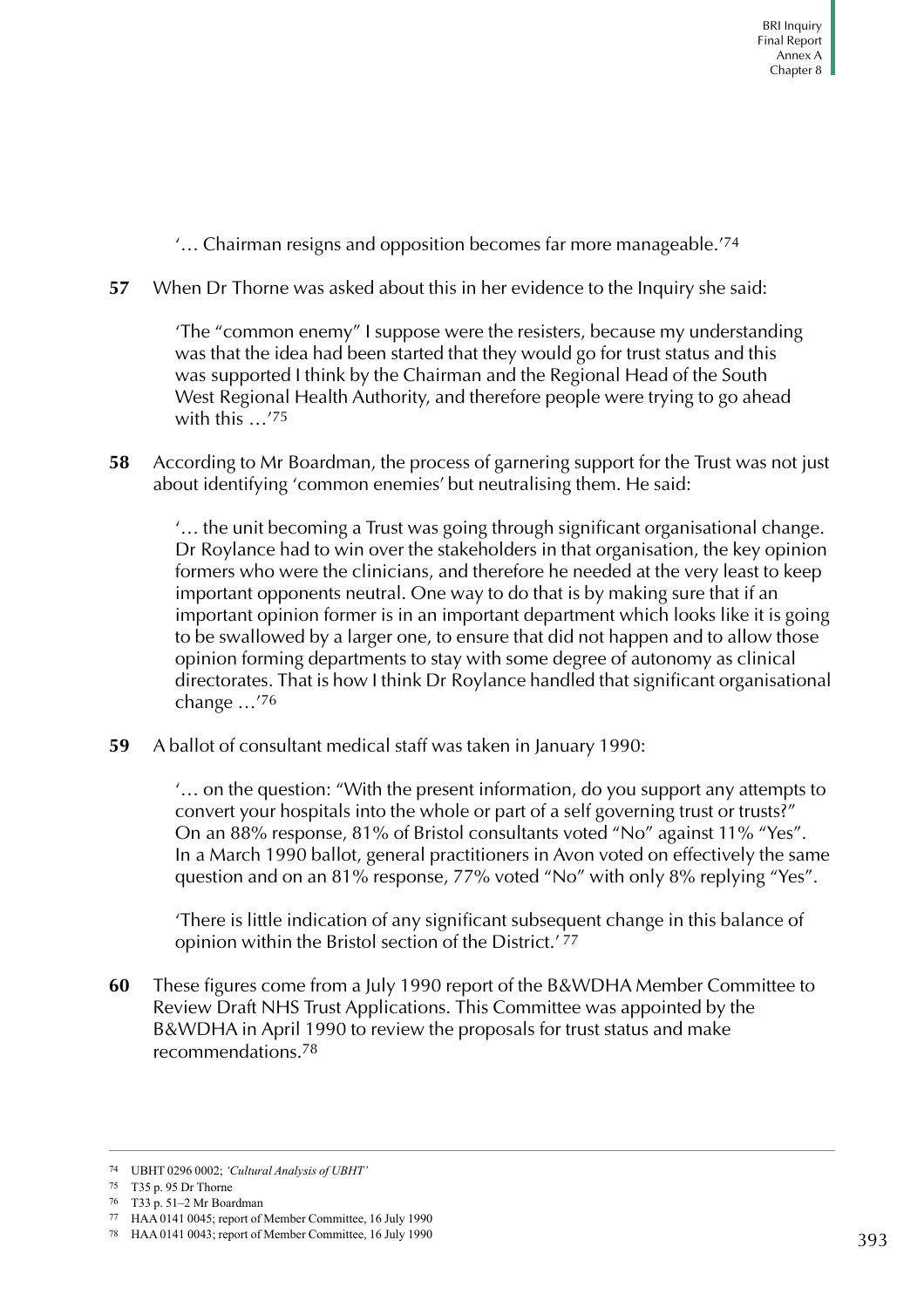**61** It was noted in the July 1990 report that the following were of concern:

'Absence of a clear strategy for the future in the proposal is a source of concern to many people, particularly those who feel that their specific service interests do not appear to be in the forefront of the sponsor's thinking … whilst the University clinical professors have noted that "there is very little mention of teaching and almost none of research in the Trust documents". There is a feeling that the sponsors' objectives have not been thought through beyond the achievement of independence and corresponding concern as to where this may lead.'79

**62** The report noted that:

'… the Committee heard a near-unanimous view that the Bristol Provider Unit is not ready for Trust status against an April 1991 timetable.'80

**63** In a later ballot in around October 1990, of the 131 votes 66 were still in favour of remaining as a directly managed provider unit.81 Mr Durie believed this attitude still prevailed as:

'… in the papers there was a lot of very wild statements about the freedom of trusts and what the trusts would do. There was comment about trusts would cut the amount of money paid to nurses and everybody else.

'… Doctors … they are very busy people. Their main concern is treating patients. They were not involved or wishing to be greatly involved in the real pros and cons, and if they were reacting to what they read in the press, I am not surprised if they were coming out against it.' 82

**64** However, the B&WDHA 'Draft Response to South West Region Consultation Exercise on the United Bristol Healthcare Trust Proposal' came to the following conclusion:

'The Authority supports the proposal to establish an NHS Trust for UBHT services and recommends the Regional Health Authority to commend to the Secretary of State that such a Trust to be established to commence on 1st April 1991.'83

**65** The paper also concluded that:

'… whilst management need to have due regard to continuing anxieties expressed by staff, the ballots should not be regarded as the sole reason for refusing Trust status. In particular, the Authority is not convinced that the Trust issue, for many

<sup>79</sup> HAA 0141 0046; report of Member Committee, 16 July 1990

<sup>80</sup> HAA 0141 0047; report of Member Committee, 16 July 1990

<sup>81</sup> UBHT 0074 0266; October 1990 Ballot

<sup>82</sup> T30 p. 58–9 Mr Durie

<sup>394</sup> 83 UBHT 0074 0257; *'Draft Response to South West Region Consultation Exercise on the United Bristol Healthcare Trust Proposal'*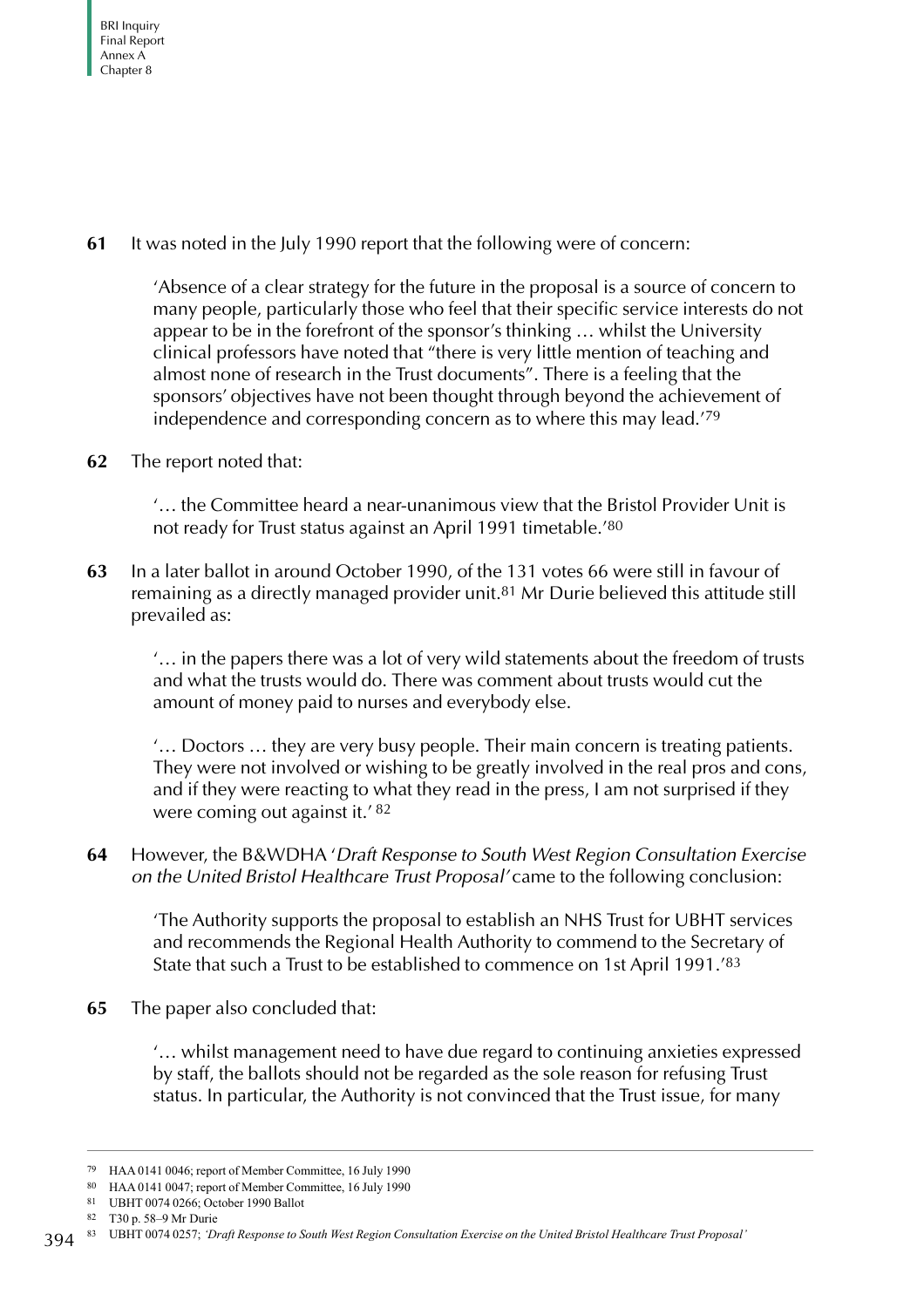staff, is clearly understood and separated from more general views about NHS reform.' 84

**66** Other conclusions of the Authority about the proposal to become a trust included the following:

'1. An NHS Trust is the most beneficial environment within which to manage the new contractual arrangements, and offers the greatest opportunity of delivering benefits to patients.

'2. There are financial, personnel and other management benefits which arise out of Trust status. Although these advantages are difficult to predict, and individually may be marginal, they could, taken together, be significant.

'3. The Health Authority has full confidence in the ability of its managers to manage an NHS Trust.'85

**67** The Trust eventually came into being, despite reluctance on the part of many of the consultant staff. Mr Roger Baird, consultant general surgeon, said:

'… if you are the Chief Executive or whatever and you work out how it has to happen, obviously you listen in a reasonable way to what other people say, but in the end, are responsible for it. …

'I suspect he [Dr Roylance] worked out with his management team what the best deal was going to be for us, and then he had to sell it to us.'86

**68** Further, Mr Baird said:

'The great thing about John Roylance was that at least we all knew where we stood. Quite honestly, most of the clinicians just wanted to get on, and still do, with treating patients. If they trusted him, as we did, and he said this was the way to go, then with one or two exceptions, which he was able to deal with, he was able to get his own way.'87

<sup>84</sup> UBHT 0074 0255; *'Draft Response to South West Region Consultation Exercise on the United Bristol Healthcare Trust Proposal'*

<sup>85</sup> UBHT 0074 0256; *'Draft Response to South West Region Consultation Exercise on the United Bristol Healthcare Trust Proposal'*

<sup>86</sup> T29 p. 47 Mr Baird

<sup>87</sup> T29 p. 53–4 Mr Baird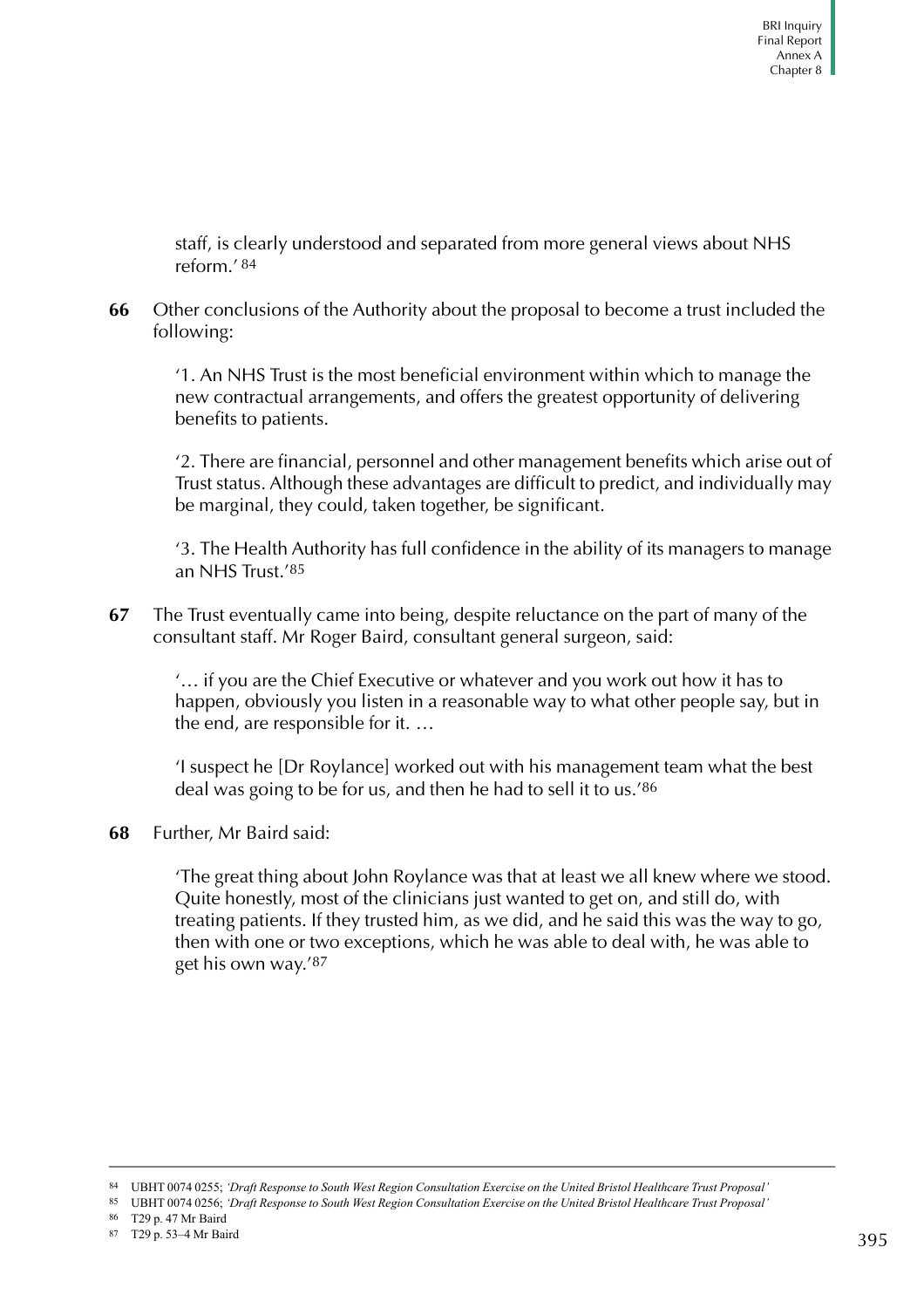# The development of the clinical directorate structure

- **69** By 1989 a clinical directorate management structure was beginning to develop in Bristol, in response to national encouragement<sup>88</sup> and the impending introduction of the purchaser-provider split and NHS trusts as the providers of acute healthcare.
- **70** In the Ham/Smith paper, the reason behind the adoption of the clinical directorate structure was explained:

'The principle behind the clinical directorate model is that these "semiautonomous units", based on a medical specialty or group of specialties, enable full budgetary and clinical decision making to be combined in a single entity … The model was believed to offer the most appropriate way of building on the principles of the Griffiths Report in relation to devolution and accountability, and to offer a way of properly engaging medical and other professional staff in the management of NHS trusts.'89

**71** The paper went on to describe what was happening at the time in the national context:

'In the early 1990s, some large NHS Trusts elected to have as many as sixteen clinical directorates (Disken et al., 1990), the rationale for this being to maximise the involvement of senior medical staff in the management of the Trust. In these cases, directorates were usually grouped into collectives of directorates sharing a general manager and other administrative functions. The more usual number of directorates, however, was between six and ten, the reason being that most organisations felt they could not afford the management costs associated with a greater number of directorates, along with concerns about coordination and control.'90

**72** In conclusion, Ham and Smith said that the UBHT had gone further in emphasising the involvement of clinicians in management in two ways:

'First, the approach adopted was one of maximum delegation to directorates from an early stage in their evolution. And second, the central management of the trust was kept light to give the directorates as much scope as possible to take on their new responsibilities.'91

<sup>88</sup> T24 p. 45 Dr Roylance

<sup>89</sup> INQ 0038 0011; Ham/Smith paper

<sup>90</sup> INQ 0038 0012; Ham/Smith paper 91 INQ 0038 0023; Ham/Smith paper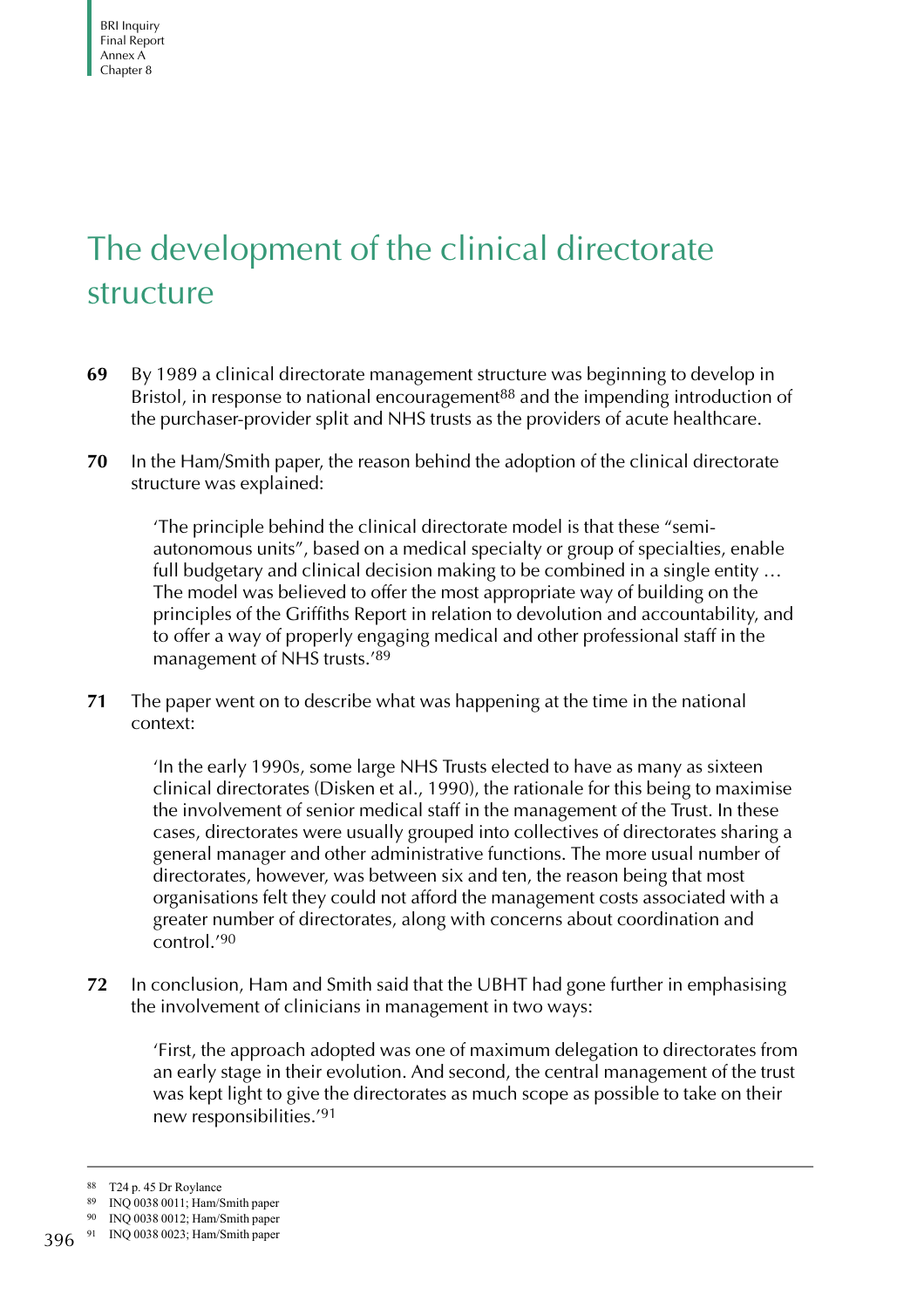- **73** In due course, with the introduction of the purchaser-provider split and with the institution of the UBHT, the clinical directorates came to acquire a key role in the managerial structure of the UBHT.
- **74** As to the local view, Dr Roylance said:

'In the 2 years of preparation before the establishment of Trust status, a number of further management changes were made. The most significant of these was the creation of some 12 Clinical Directorates, each managed by a Clinical Director, who was a consultant, and a General Manager … The aim was for the Clinical Director to be "in charge of" the doctors and for the General Manager to be responsible for everyone else, and to ensure that the necessary administration and support services were in place for the Directorate to run efficiently.<sup>192</sup>

**75** The change from general management to trust status with clinical directorates took place with many of those who had held responsibility in the general management structure remaining in management positions. It was said by Ham and Smith in their paper that:

'The management arrangements put in place for the shadow trust, and subsequently the NHS trust, built on those that had gone before, and there was continuity of personnel between the pre and post trust structures. The main change implemented during this period was the further development of a clinical directorate approach as part of the changes to management arrangements that stemmed from the introduction of management budgeting and resource management across the NHS as a whole.'93

**76** The view of the purchasing DHA was given by Ms Evans in her written statement:

'Prior to UBHT becoming operational in April 1991, a management system of clinical directorates was proposed. This was an approach which became almost universal across acute Trusts in the NHS, and may have stemmed from a widely publicised initiative to involve clinicians in management at Guy's Hospital, London (described in "Managing Clinical Activity in the NHS", C Ham and DJ Hunter, Kings Fund 1988).'94

**77** This clinical directorate system was a significant change in that it deliberately drew clinicians into management. The UBHT had a system involving some large directorates with sub-directorates within them:

'... from the point of view of a purchasing Health Authority, this directorate system provided us with clear managerial and clinical points of contact.'95

<sup>92</sup> WIT 0108 0006 Dr Roylance

<sup>93</sup> INQ 0038 0007; Ham/Smith paper

<sup>94</sup> WIT 0159 0010 Ms Evans

<sup>95</sup> WIT 0159 0010 Ms Evans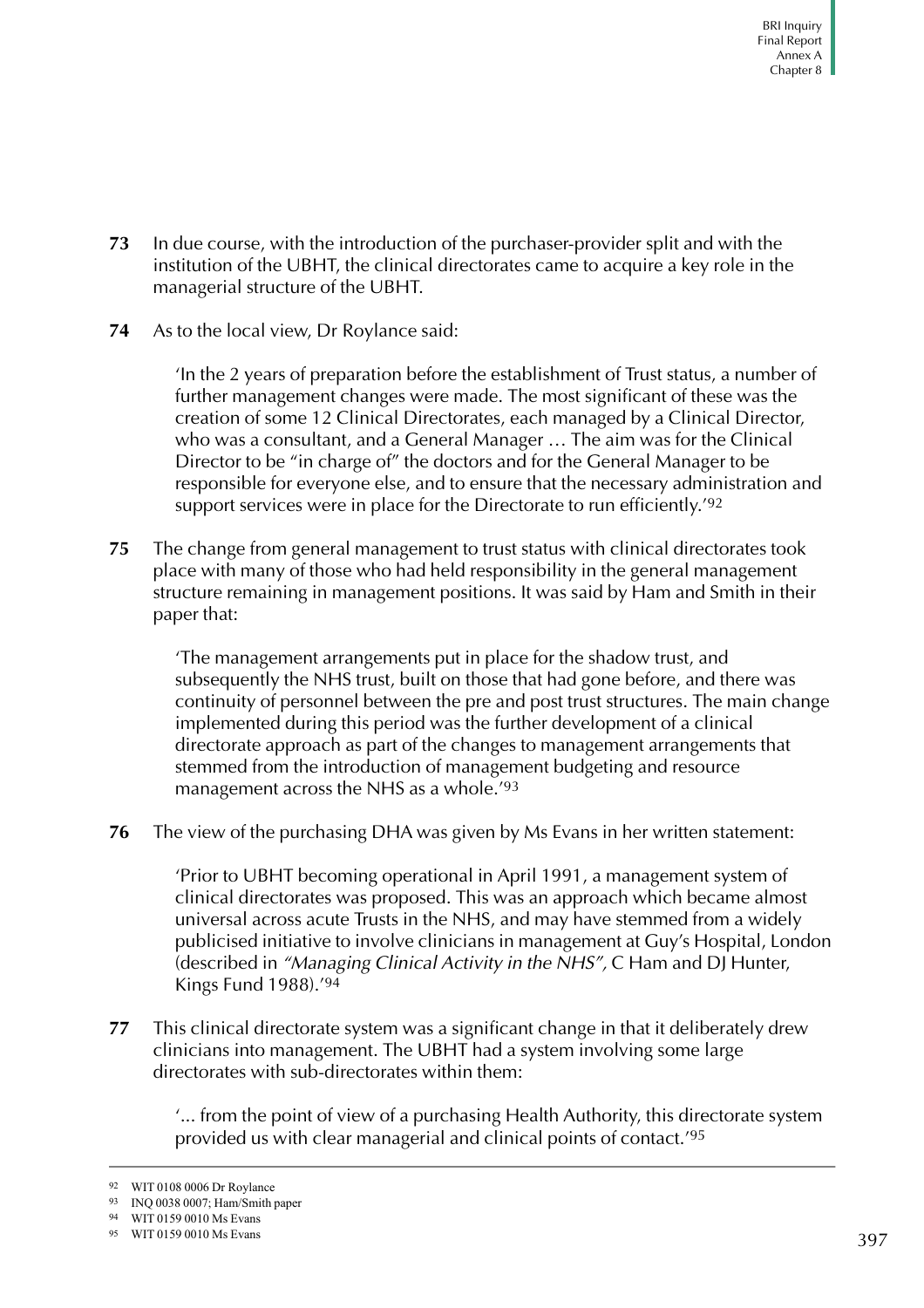**78** Dr Thorne's evidence emphasised that the clinical directorates were intended to be one of only three formal layers of organisational structure in the Trust. The others were the Trust Board and the individual ward level. She described the changes as follows:

'The commitment to put patients first was reflected in the way that the changes in organisation structure were described – as an inversion of the normal managerial hierarchy. The staff at HQ were presented at the bottom of the hierarchy acting as a support to the other layers, whilst patients were placed at the top with all the front line staff who "served their needs". This was an attempt to signal that the senior managers saw the delivery of healthcare as the most important part of the organisation's work. The organisation structure was reduced to three formal layers: Trust Board; Clinical Directorate; and ward level. This was to create clear lines of accountability, improve the speed of decision making and communication and to speed up the rate of change.'96

**79** Mr Durie was asked about the directorate system:

'Q. Let us take the most important manager in the directorate, the General Manager of a directorate; their objectives would be met, therefore, by the Clinical Director in conversation with the General Manager, against a background of the ethos set by the Trust Board. Is that a fair summary?

'A. I am not sure. Why I am saying that is that I would not be directly involved in that process, so I am guessing exactly what the Chief Executive and the Personnel Director and Clinical Directors decided they would do. They would be meeting monthly and I would expect them to be talking about this objective-setting at some of those monthly meetings.

'Q. So you cannot tell me exactly what went on, but that is what you would have expected?

'A. I would have expected that it was not done in isolation at Clinical Director level: there would be input certainly from personnel and probably from the Chief Executive as well.

'Q. So the key concept in the actual running of the Trust was the clinical directorate system?

'A. They were essentially – yes. By having the clinical directorates, they were the people treating patients and providing the healthcare.

'Q. And the Clinical Director was given this new role as I think in your analogy, which Mr Wisheart says is a reasonable analogy, but like all analogies not perfect,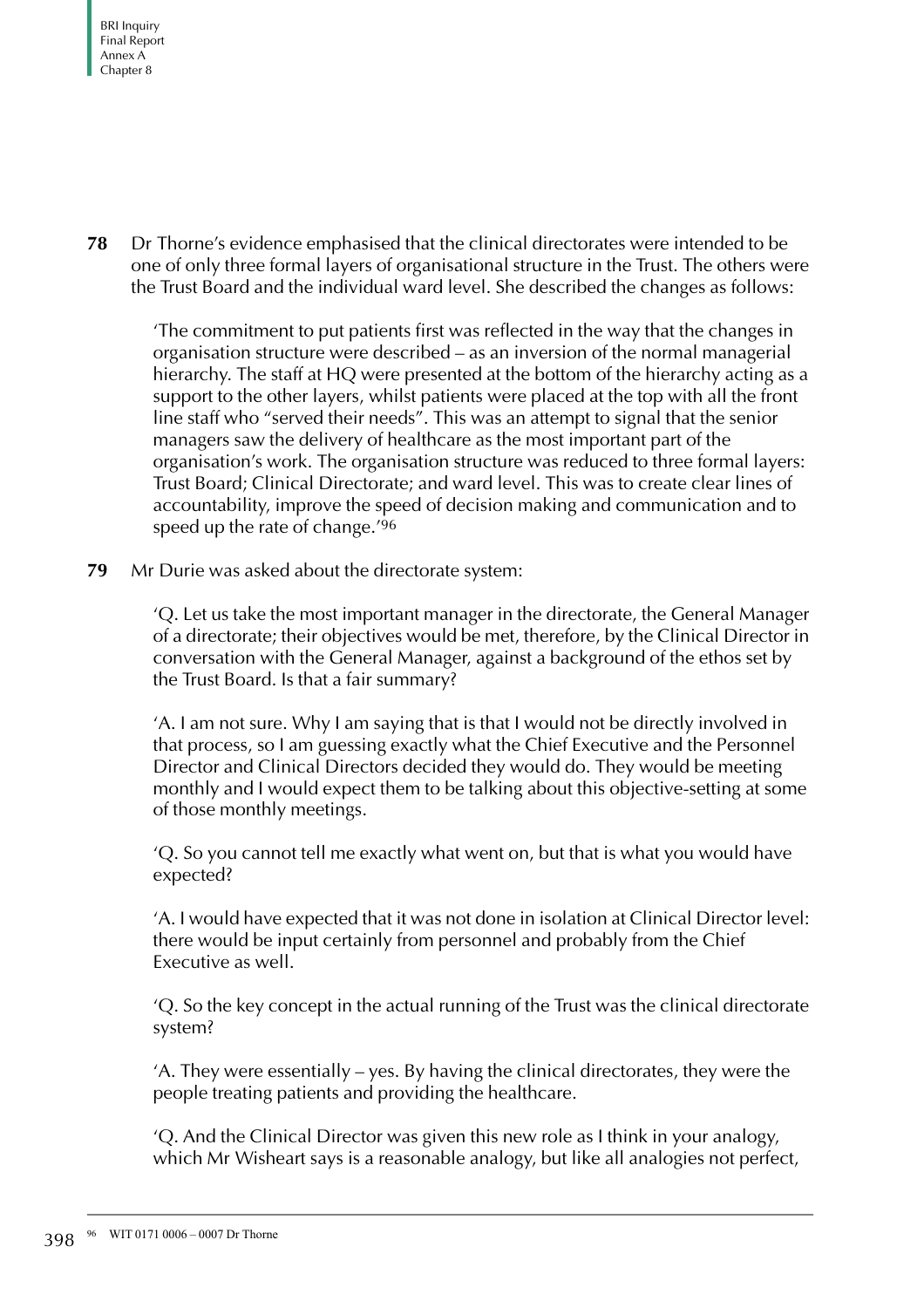they were the Chairmen of the directorate and the General Manager was the Chief Executive of the directorate?

'A. Yes.

'Q. So the leadership qualities of the Clinical Director, managerial and leadership qualities, would be very important to the success of a directorate?

'A. Correct.

'Q. How did the Trust satisfy itself that the Clinical Directors or assistant Clinical Directors had the necessary leadership as opposed to clinical qualities?

'A. The Chairman of the Hospital Medical Committee and the Medical Director, who quite often were the same person, and Dr Roylance as Chief Executive with his medical knowledge and background, knew well the strengths and weaknesses of the various consultants in all the specialties. It was important initially to try to ensure that the person who became the Clinical Director was somebody who was respected by his peers.

'You also try to ensure that that individual was also ready to be numerate and likely to be a good leader, so there were really three factors all interwoven in deciding who should the right person be.

'Q. That decision was Dr Roylance's decision?

'A. He made the final decision, but in fact again the process came about from a lot of talking and discussion with the people concerned who knew what was happening in that area.

'Q. Did you as Chairman or the Non-Executive Directors have any role in the appointing of Clinical Directors, in the selection of them?

'A. No. I say "no"; as Chairman you are overall responsible for everything, but I do not remember – I cannot recall now being involved in discussions, although I might have been. If there was a discussion about should it have been A or B in a certain specialty, I could have been brought in on that discussion informally, but I do not recall it.

'Q. To what extent is it fair to say that the Clinical Directors of the Trust in 1991 were all existing senior clinicians at the – let us take the Bristol Royal Infirmary – at the Bristol Royal Infirmary with whom Dr Roylance had worked closely for a number of years?

'A. The answer is, "yes"; because he had been there a long time, the answer to the second half is "yes", too.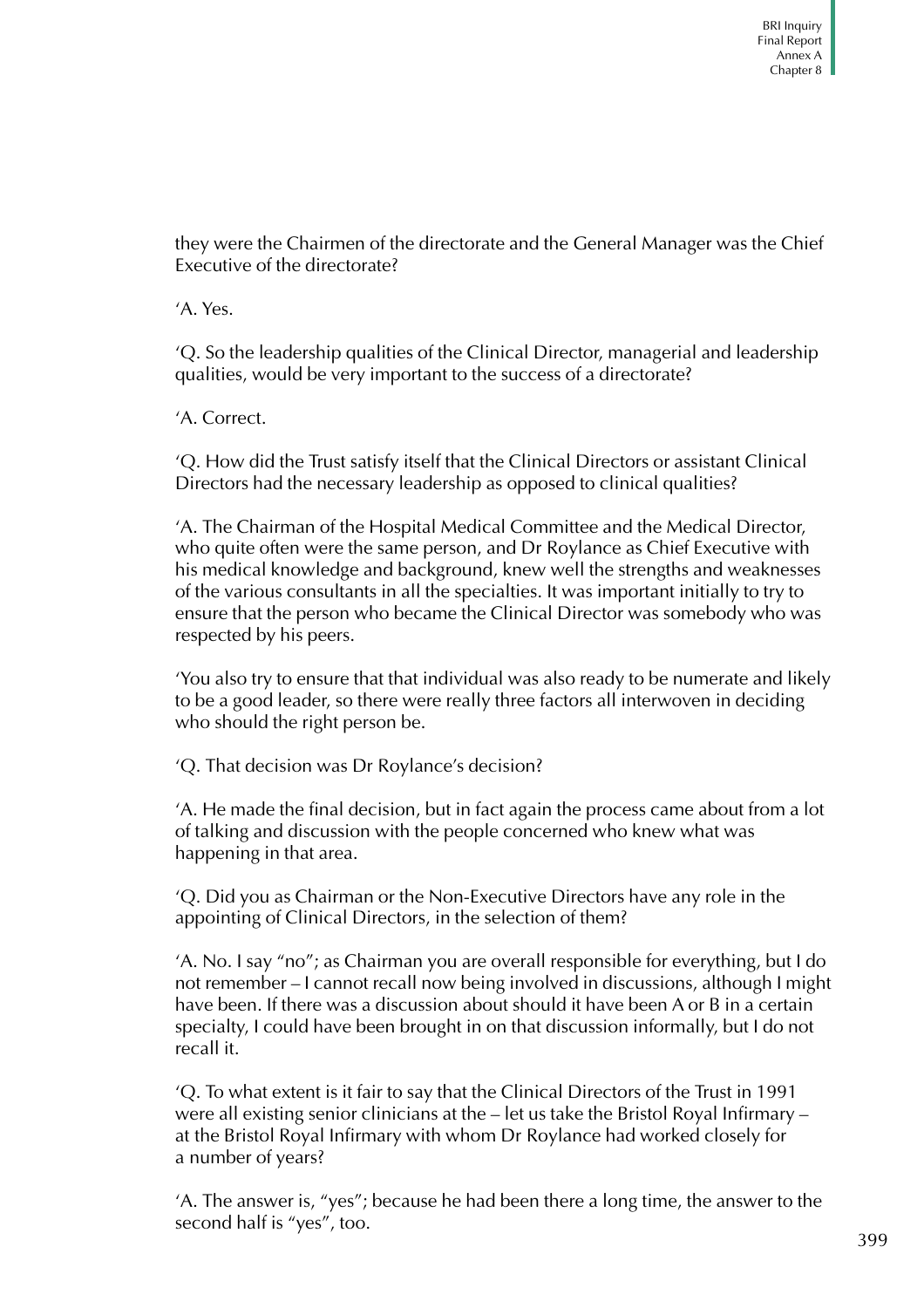'Q. There was no Clinical Director who did not fall into that description?

'A. Not initially. I think it is worth enlarging why not. There was considerable suspicion among consultants in particular about the move to Trust status. I think they had some reason, because there had been very wild remarks being made politically about what might happen in Trusts and the freedom they might have.

'That being so, it was important to try to ensure that the Clinical Directors had the confidence of those working under them.'97

**80** Professor John Vann Jones98 compared the relative positions before and after the institution of the UBHT. He stated:

'The new Directorate structure gave some financial freedom to Directorates, to determine how their resources would be utilised, and to determine their own priorities for developing services, benefiting directly from cost savings and efficiencies within the Directorate …

'Before the advent of Trusts it was necessary to put forward a case for any development. This was very cumbersome and slow because it had to be considered at area or regional level, and it had to be fitted into area or regional policy. The concept of Trusts produced a little more flexibility. For example Clinical Directors identified their own priorities.'99

**81** Ham and Smith in their paper argued that:

'The board took an approach of delegating authority as far as possible, confirming the clinical directorates as the core units of management in the trust.100 For this purpose, the trust was divided into thirteen clinical directorates, the clinical director of each directorate was a medical consultant, and this role was seen as that of a "non-executive chairman of the directorate" ... The trust board sought to delegate to directorates the authority they needed to manage their services, wishing to avoid becoming bogged down in operational detail and hence having time to focus on major issues.'101

**82** Mr Wisheart described the directorate system after 1991 in his statement:

'The Directorates or, perhaps, the sub-directorates were "the functional units of the Trust", inasmuch as they provided an identifiable package of service to the patient, or for the purpose of contracting. The Clinical Directors and the Associate Clinical Director had the main role of leadership within this framework together with their

<sup>97</sup> T30 p. 29–32 Mr Durie

<sup>98</sup> Consultant cardiologist, BRI; Professor Vann Jones was the Clinical Director for General Medicine from 1 October 1989 until 30 September 1993

<sup>99</sup> WIT 0115 0002 Professor Vann Jones

<sup>100</sup> INQ 0038 0008; Ham/Smith paper citing WIT 0086 0006 Mr Durie

<sup>101</sup> INQ 0038 0008; Ham/Smith paper citing WIT 0086 0006 Mr Durie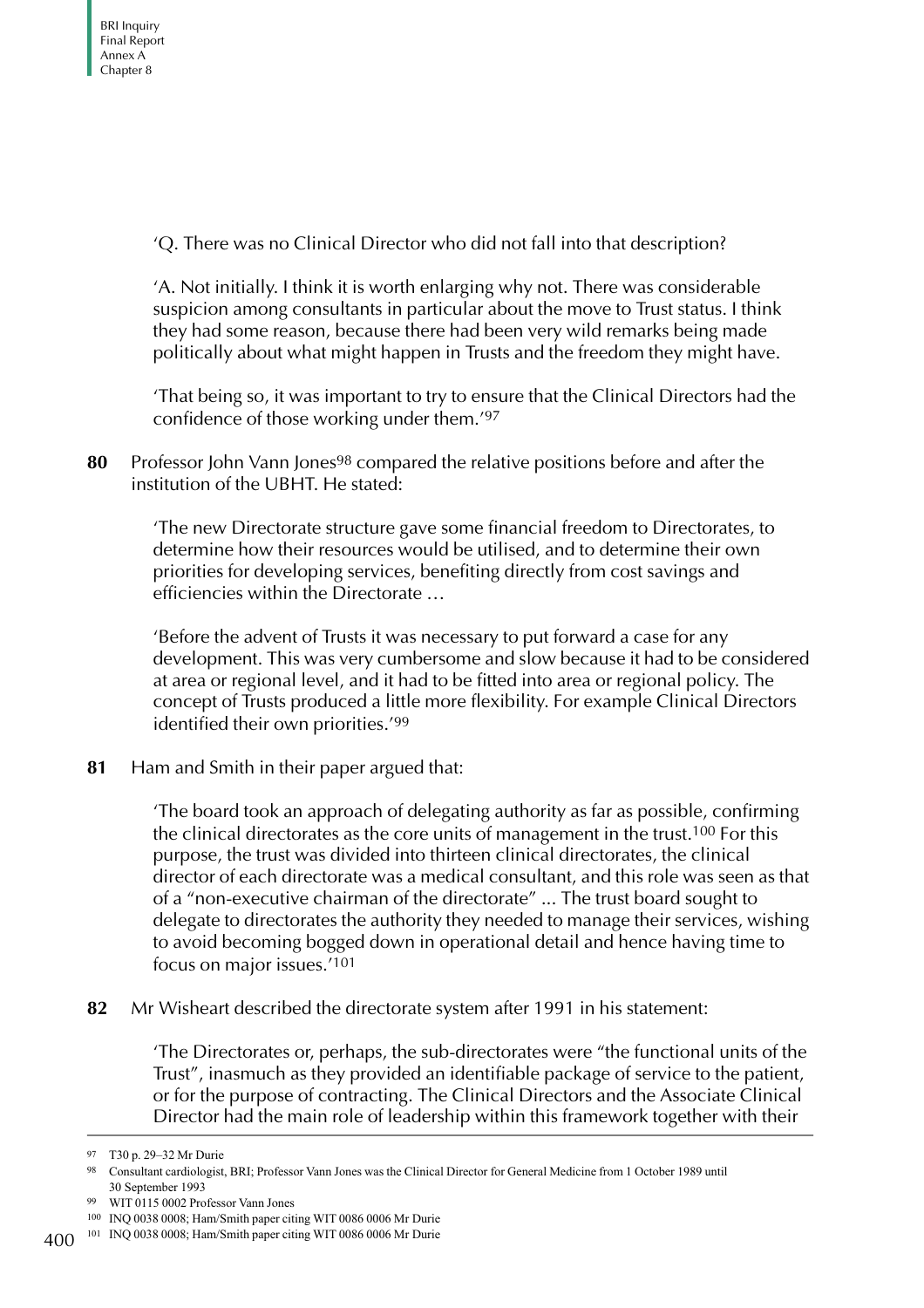Directorate General Manager and Nurse. Their duties included management responsibilities for which they were formally responsible to the Chief Executive. Clinical Directors initially were usually senior doctors but, in principle, could have been from any discipline, medical, nursing or the professions allied to medicine. The Clinical Directors exercised leadership in the management of the Directorate including the organisation of its clinical work. However the Clinical Director was not responsible for the manner in which consultant colleagues exercised their clinical freedom and responsibility in relation to the care of their individual patients.

'Within each Directorate or sub-directorate the executive group of three would meet as required and in addition it was usual for there to be a larger meeting of the staff working within that Directorate. In cardiac surgery, this larger meeting was called the Cardiac Surgical Board. It was a more formal expression of the teamwork that had existed before and … included at least representatives for all the groups working within the Directorate. This board, therefore, gave the non-medical voices a stronger say than they had before.'102

**83** Mr Boardman told the Inquiry that he thought that 13 (the initial number of directorates) was too many :

> 'Through my subsequent experience with the NHS management executive, and as a specialist management consultant, it was clear that many Trusts operate with fewer directorates. In my opinion 13 was too many and consequently Dr Roylance did not appear to have proper control over them. He almost encouraged directorates to be loosely affiliated to the Trust. For example, each directorate formulated its own business plan with little central direction, and essentially all 13 plans were then bundled together. There was no real overall corporate strategy/ planning … UBHT always delivered financially (Dr Roylance was known to run a tight ship and thus UBHT appeared to be well managed), but in other aspects the plan was not coherent.'103

**84** Mr Boardman went on to say in his supplementary statement to the Inquiry:

'… I should now like to say that with hindsight I realise it would have been possible to structure the organisation with a smaller number of clinical directorates. I remain of the view that overall there was no real overall corporate strategy or planning and in this sense, Dr Roylance did not appear to have control over the clinical directorates.'104

<sup>102</sup> WIT 0120 0016 Mr Wisheart

<sup>103</sup> WIT 0079 0007 Mr Boardman

<sup>104</sup> WIT 0079 0281 Mr Boardman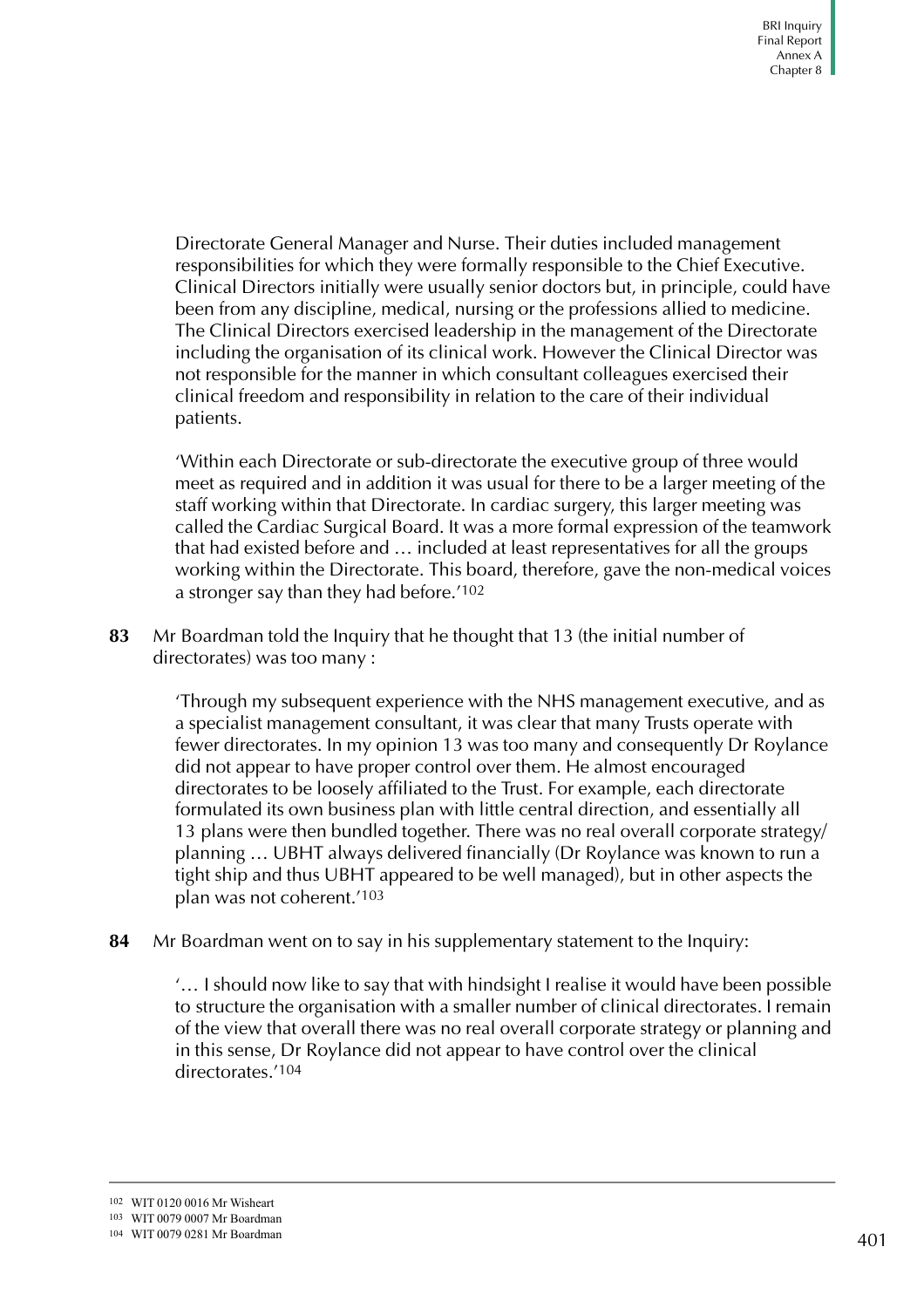**85** Dr Roylance rejected this criticism. He said:

'It is not true to say there was any difficulty because of numbers in supporting and developing 13 Clinical Directors and their General Managers.'105

**86** Further, when asked if he could have had fewer directorates within the UBHT, Dr Roylance said:

'No. If there had been an anxiety about numbers, the only managerial step I could have taken would have been to put an intervening level of management and put an assistant chief executive managing six seats, so to speak. There was no way I could put together two directorates and pretend they had a single interest.'106

**87** When Mr Boardman was asked whether a smaller number of clinical directorates would have been better, he replied:

'That is a value judgement. I am not saying it would be better. I am saying there were other ways of doing it, and there are benefits but also non-financial costs to doing it with a smaller number. I think with a smaller number, some of the coordination would have been easier … it is not for me to say which is better or worse, but rather that there are other ways of organising and you have to weigh up the costs and benefits of that way of organising.'107

- **88** Mr Robert McKinlay, Chairman of the UBHT Board 1994–1996, agreed with Mr Boardman 'that coordination would be a problem with such a large number of directorates'.108
- **89** Bristol traditionally had had small central management with devolved management units. Ham and Smith in their paper described Bristol in the era of general management thus:

'… a structure of two main units and eleven sub-units was preferred to a structure of say five units … BWHA apparently preferred to have a smaller general management core (the district general manager and two unit general managers [UGMs]) and a greater number of devolved sub-units of management.'109

**90** One of the reasons advanced to explain why Dr Roylance did not find it difficult to support and develop the 13 clinical directorates was that all of the responsibility for

<sup>105</sup> T24 p. 67 Dr Roylance

<sup>106</sup> T26 p. 12 Dr Roylance

<sup>107</sup> T33 p. 49 Mr Boardman

<sup>108</sup> WIT 0079 0279 Mr McKinlay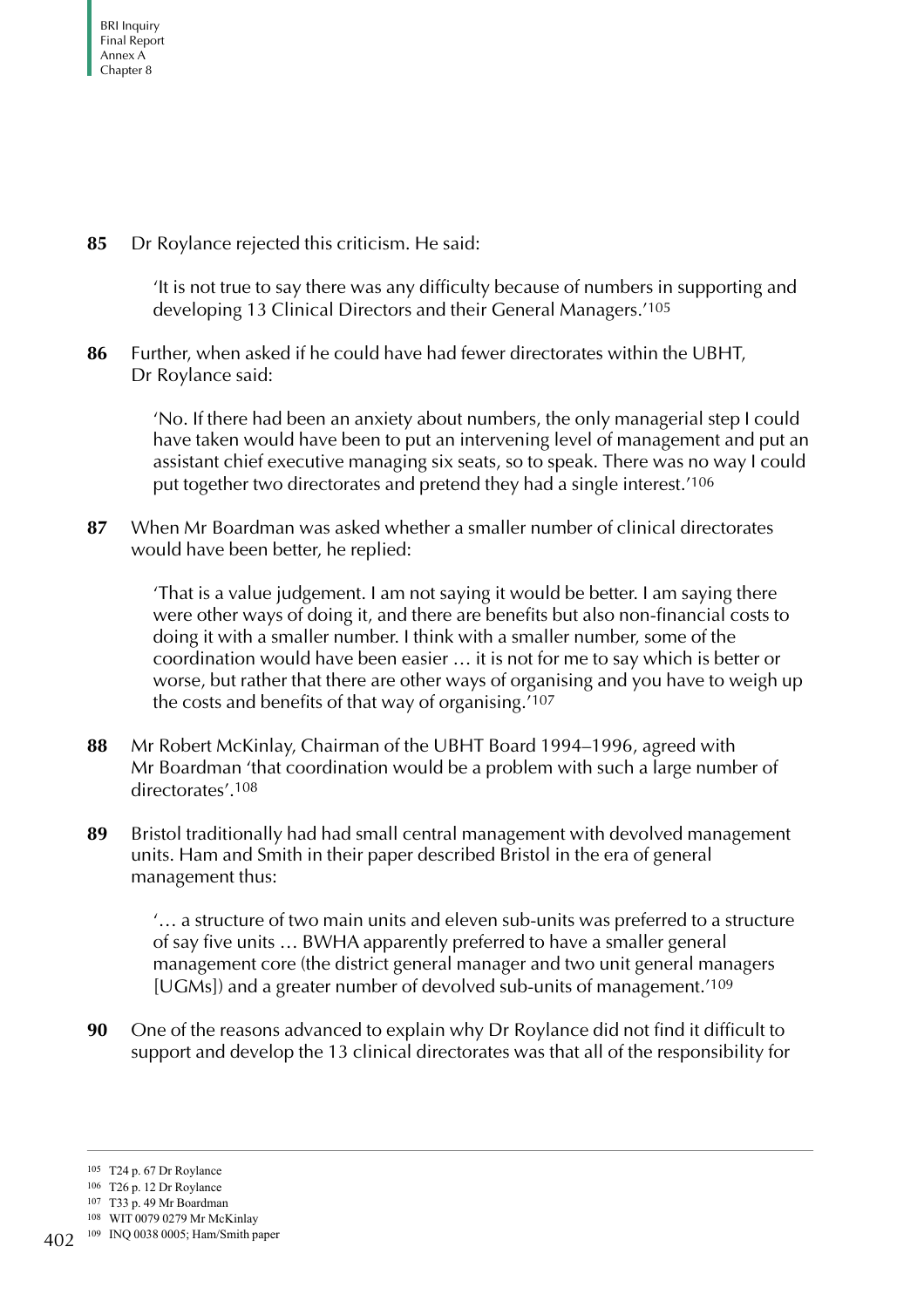running the directorates rested with the clinical directors and their general managers. One of the general managers, Mrs Rachel Ferris, recounted:

'My experience led me to believe that it was accepted in management circles that Dr Roylance was known for saying "don't give me your problems, give me your solutions." All my peers were told that responsibility for dealing with issues must be pushed back to the Directorates. My perception was that if this did not happen, then it was seen as a failure on the part of the Manager … I saw Mrs Maisey's role as controlling the General Managers in order that Dr Roylance could get on with other things …'110

**91** Ms Evans explained that the clinical directorate structure at the UBHT was more fully developed in the period 1991–1995 than in some other trusts. The reasons for this, she felt, were:

'Two things, really: one is in terms of a system whereby clinicians were the Clinical Directors responsible for a specialty or group of specialties, and were thereby very much involved in the management of those specialties, but also very much involved in the dialogue with purchasing health authorities about what the Trust should be providing and how that might work …

'The second one would be something about the implications of a clinical directorate structure for the management of a trust, and, in the UBHT's case, being such a large trust with so many specialties, that led to a fairly federal structure of clinical directorates … it made good sense to have strong local management at directorate level.'111

**92** There were regular meetings between the various levels of management. This was reported in the Ham/Smith paper as follows:

'The general managers in the clinical directorates, who were accountable directly to the chief executive, met regularly with the director of operations/chief nursing adviser in the executive management group. The trust's executive directors met in the executive directors group … on a weekly basis.'112

- **93** Further, 'The director of operations did take on a key role on behalf of the chief executive in working alongside directorate general managers.'113
- **94** As for the clinical directors, they:

'… met on a monthly basis with the chief executive and medical director in the clinical policy board/management board. The involvement of the clinical directors

<sup>110</sup> WIT 0089 0032 Mrs Ferris

<sup>111</sup> T31 p. 12–13 Ms Evans

<sup>112</sup> INQ 0038 0008; Ham/Smith paper

<sup>113</sup> INQ 0038 0013; Ham/Smith paper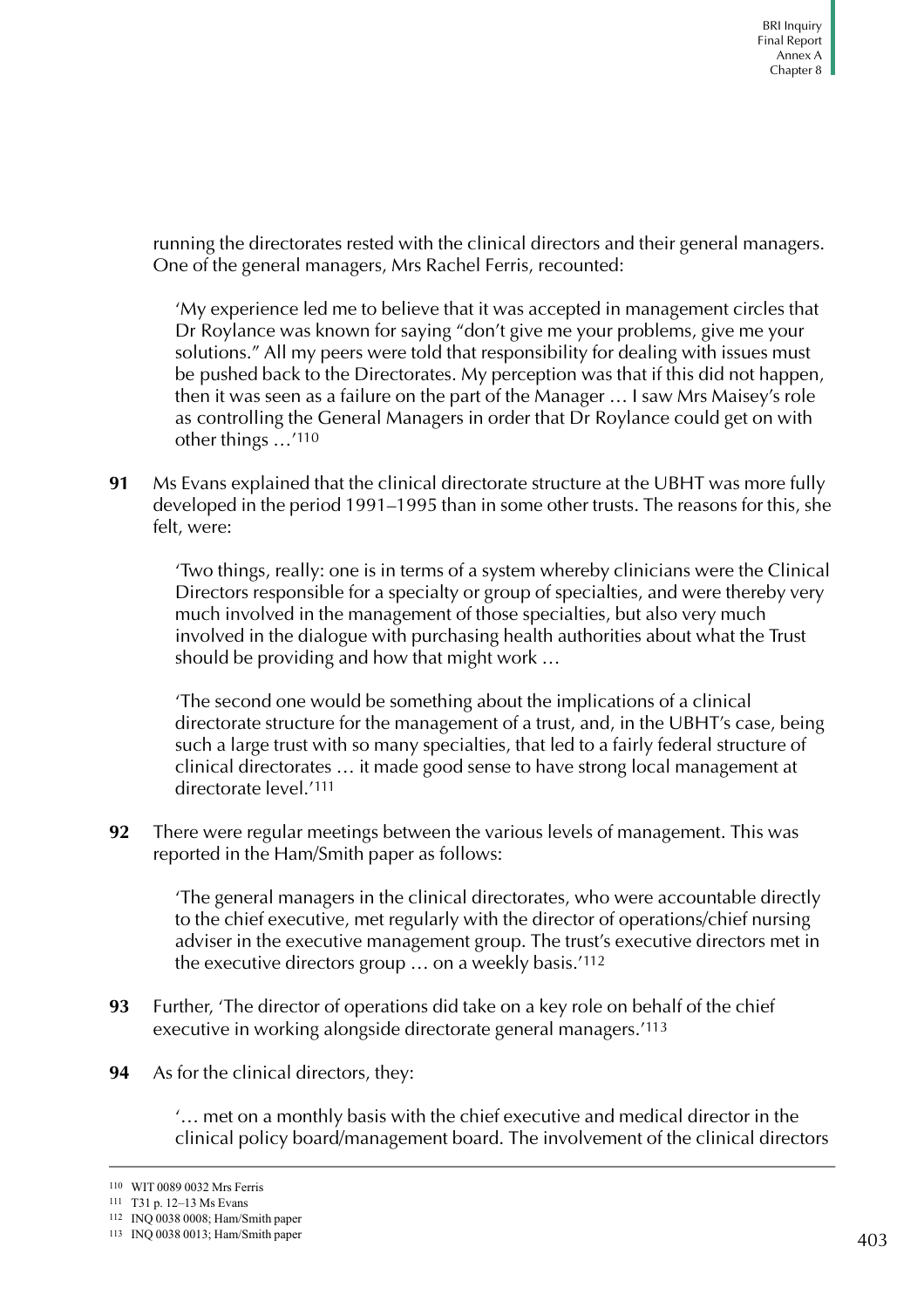in the mainstream management of the trust appears to have been dependent on the role of the chief executive as go-between and lynchpin between the directorates and the central management.'114

**95** Mrs Ferris, as the General Manager of Cardiac Services from November 1994, described how she saw the lines of accountability:

'Within cardiac services, I perceived that I was working very closely with the Clinical Director, the relationship with the Clinical Director was such that … we considered ourselves to be sort of a unit; we worked together very closely, so I was obviously accountable to the Clinical Director, but it was not like that in terms of our general work. I did not see a line management relationship between me and the Clinical Director of cardiac services. I perceived us as a unit that worked closely together. Beyond that, I saw myself as accountable to Margaret Maisey, and I saw the Clinical Director as accountable to John Roylance.'115

- **96** As for other groups, physiotherapists were responsible through their professional head to the Trust's Director of Nursing who was also responsible at Trust level for the Professions Allied to Medicine. Perfusionists were responsible to both the surgeons and, particularly, to the anaesthetists.116
- **97** Mr Wisheart's view was that, from the time of setting up the Trust, there were defined lines of responsibility and accountability from the Associate Clinical Director to the Clinical Director to the Chief Executive. This included management of the framework structure within which patient care was provided but did not include details of how an individual patient was cared for nor how any individual consultant exercised their clinical duties. In relation to accountability, Mr Wisheart was of the view that:

'... in the period 1990–95 accountability increased for doctors in relation to their management responsibilities. Each consultant was responsible to the Associate Clinical Director, who in turn was responsible to the Clinical Director, the Chief Executive, etc. Each doctor became more conscious of their obligation to openly review their clinical work within the audit process, but there was no routine requirement to report the findings of audit outside the audit group.'117

**98** Dr Roylance described the development of the system of devolved management:

'In the many discussions about the interrelationship between the Directorate General Manager and the Clinical Director, the suggestion emerged – I remember who made it – that we should not argue about who was accountable to whom; that was a sterile conversation; we should put them in the managerial bubble and say

<sup>114</sup> INQ 0038 0017; Ham/Smith paper

<sup>115</sup> T27 p. 16–17 Mrs Ferris

<sup>116</sup> WIT 0120 0021 Mr Wisheart

<sup>117</sup> WIT 0120 0026 Mr Wisheart (emphasis in original)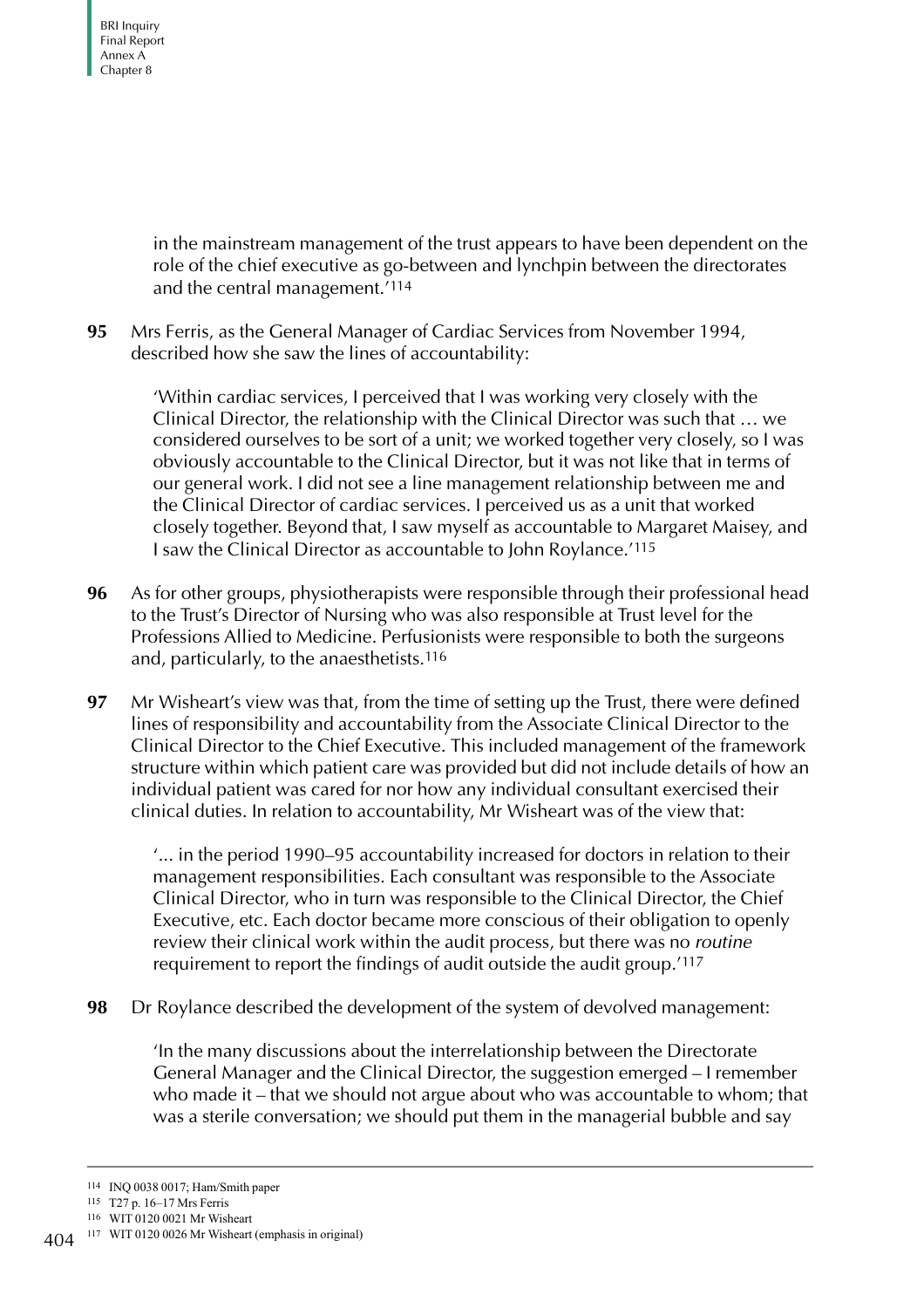between them, they would manage the directorate. That is how it started. The bubble was accountable to me.

'As time went on, over the next three years or so, it became clearer that the Clinical Director would be accountable to me and the Manager would support the Clinical Director, so that was an evolutionary thing, but it was in order to overcome considerable anxieties. You will remember that for the very first time we were introducing consultants into the general management function.'118

## **The role of clinical director**

**99** Dr Roylance told the Inquiry that:

'… the Clinical Director was responsible for everything that happened in his directorate. He had a substantial amount of support, but in terms of accountability, he or she was accountable to me for the proper conduct of affairs within the directorate. So the accountability line was quite clear.'119

**100** Professor Vann Jones was one of several clinicians to give evidence of the burden which being a clinical director placed on a consultant. He said:

'… I still had to take care of my heavy clinical load, both in cardiology and in general medicine, as well as maintaining my research and teaching commitments. No help was forthcoming from the Trust for the additional load of Clinical Director.<sup>'120</sup>

**101** Mr Baird, who was at one time Clinical Director for Surgery, was also asked about the responsibilities that came with being a clinical director:

'Q. Clinical Directors had relief, did they, from their clinical duties in terms of not having to do sessions per week – some sessions?

'A. Well, most of them did what they did before and just worked a bit harder. I mean, some of them gave up something …

'Q. So in 1989–90 the rule, rather than the exception, was for people such as yourself to work in effectively your own time and for nothing?

'A. I can only speak for myself, because I know that other people, even Associate Clinical Directors within my directorate, accepted extra sessions to do that work, but I chose not to and it did not bother me much … Traditionally, we have, if the week is considered 11 half days, which is what it is in contract terms, perhaps about half of that is fixed and the other half is flexible for things like emergency

<sup>118</sup> T24 p. 49–50 Dr Roylance

<sup>119</sup> T24 p. 74 Dr Roylance

<sup>120</sup> WIT 0115 0003 Professor Vann Jones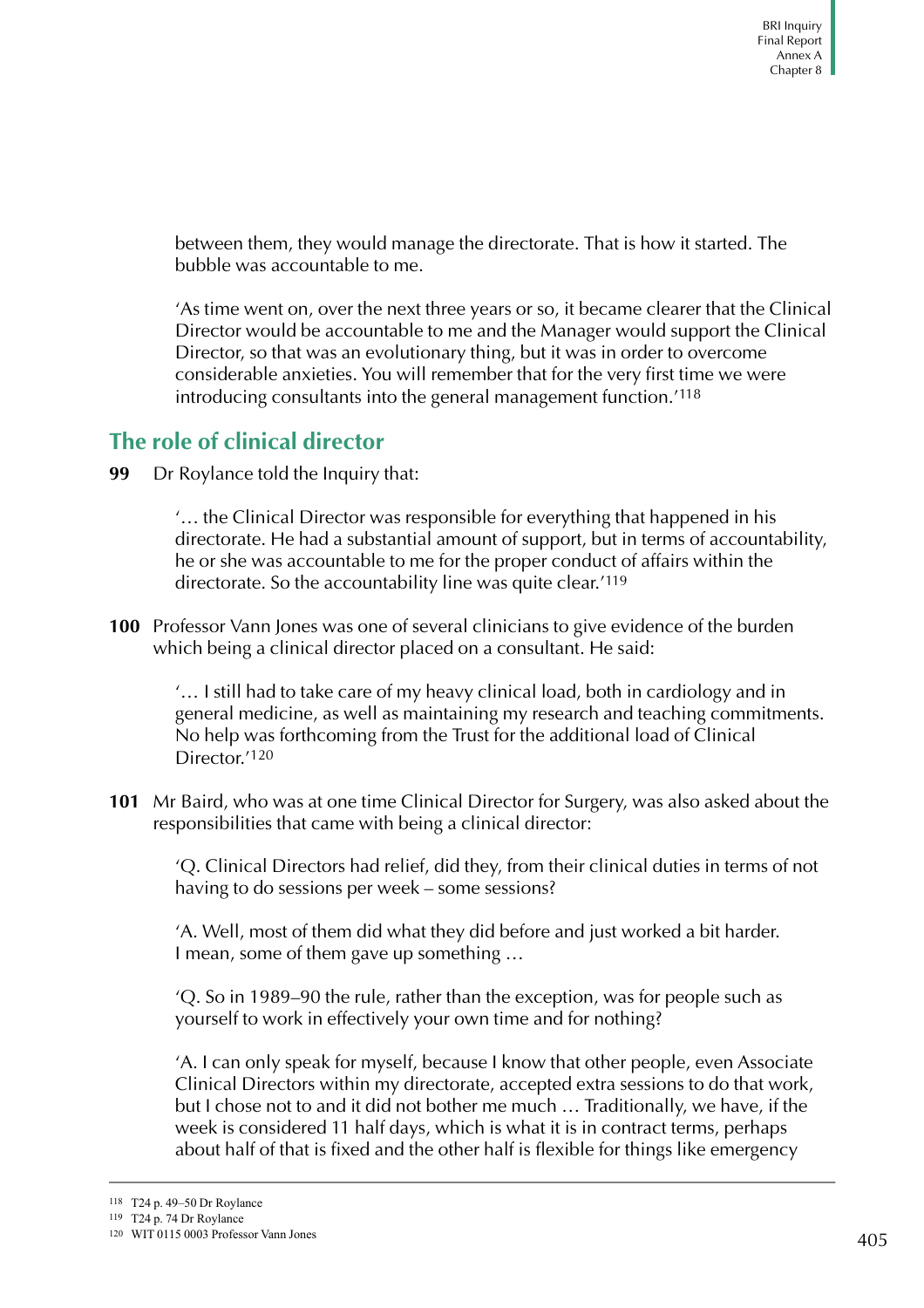duties, administration, teaching, research and so on. I used to fit my work as Clinical Director into that time. And even if I was, for example, as I was this morning, at a fixed clinical session, you can still pop in and keep things going inbetween times. You can keep the kettle boiling, you know.

'Q. So what you are describing is a situation in which people, because they were working for the greater good, would carry out a full clinical load and do whatever work they may have had as Clinical Director on top?

'A. Yes.'121

**102** However, Dr Roylance outlined measures designed to ease the burden on clinical directors. He said:

'There was a national agreement that doctors assuming such roles as Clinical Director could either be paid two additional sessions' salary in respect of the outof-hours work, the extra work they were going to do, or that money could be used to employ a locum to do part of the incumbent's work. So the national agreement was that for a job like Clinical Director, across the week there were two additional sessions of work that could and would be funded. I do not remember about individuals, but I do know that some Clinical Directors accepted the additional pay and put in the additional hours; some used the money for a locum to take some of the burden from their shoulders, and some declined either and said they would take it all in their stride. But the choice was theirs.'122

**103** The clinical directors met monthly as the 'Management Board'. Its function was explained by Dr Roylance:

'It was not an Executive Committee that itself made decisions. In the general management philosophy, the General Manager or in this case the Clinical Director who was assuming the General Manager function had to retain personal responsibility for the decisions that were made and it was not possible to let them fudge it and say "Nothing to do with me, the Management Board made the decision".

'… doctors up to that stage actually made policy and we had to slowly develop the idea that it was the Trust Board that agreed policy, on the advice of the management, through the Management Board, and the professions through professional advisers, so that it was a properly made decision, but this was a communication function in which I made sure that at least once a month I would meet them all together and we would discuss issues and they would discuss issues from their point of view and, as I say, resolve issues which transcended the directorate structure.'123

<sup>121</sup> T29 p. 61–3 Mr Baird

<sup>122</sup> T24 p. 91 Dr Roylance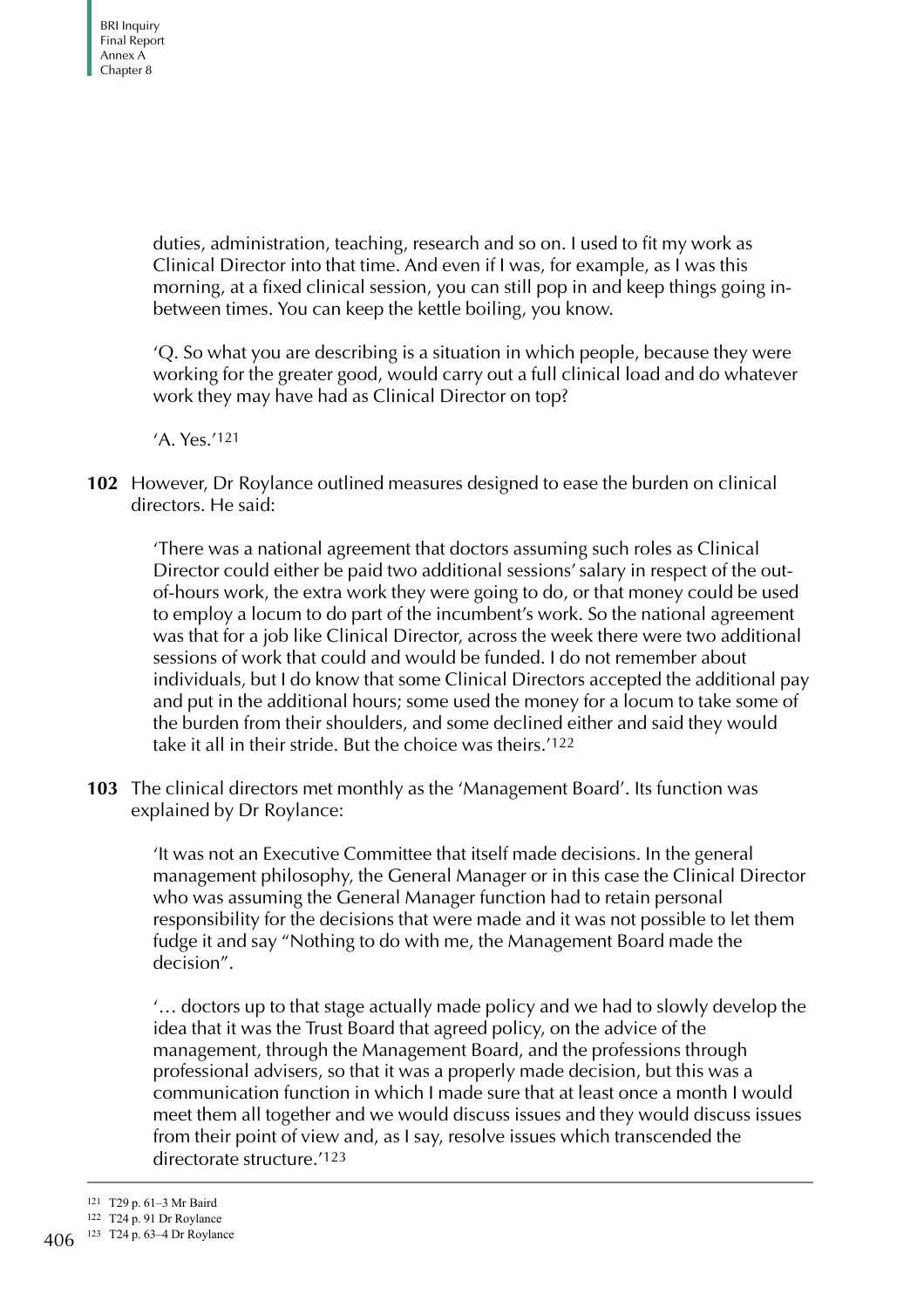**104** Some of the clinicians chosen to be clinical directors or associate clinical directors had little in the way of managerial experience. One such person was Mr Janardan Dhasmana, consultant cardiac surgeon, who was the Associate Clinical Director of the Associate Directorate of Cardiac Services from January 1993 to September 1994. Both Mrs Ferris, the General Manager for Cardiac Services, and Mrs Fiona Thomas, the Clinical Nurse Manager for Cardiac Services, recalled his problems in chairing meetings. Mrs Fiona Thomas said:

'He was not quite sure when to stop people from talking and how to stop arguments.'124

#### **105** Mrs Ferris said that he:

'… found it difficult to chair meetings and to ensure that decisions got made. This was particularly so where there was open conflict or even hostility in meetings.'125

**106** In her oral evidence to the Inquiry, Mrs Ferris said:

'My recollection is that Mr Dhasmana deferred on a number of occasions to Mr Wisheart. Mr Wisheart was very experienced at managing meetings; he was very good at managing meetings. He often allowed Mr Wisheart to do that, because he found it difficult.'126

**107** Both Mrs Ferris and Mrs Fiona Thomas said Mr Wisheart would intervene at these moments and that Mr Dhasmana would defer to him. Mr Dhasmana explained that this was because he:

'… had no such earlier experience and had asked Mr Wisheart for his advice and help … Mr Wisheart did not take over as a chairman but tried to play an elder statesman's role in order to resolve differing views after a prolonged discussion.'127

**108** Mrs Ferris also felt that Mr Dhasmana did not fully comprehend all the issues facing her as a general manager. She said:

'I expected to be able to discuss with my Clinical Director, the strategy and planning issues and the decisions that needed to be made before meetings took place. I found that it was not possible to do this with Mr Dhasmana. I also felt that he found it difficult to understand some of the concepts with which I, as General Manager, had to work. This essentially involved working within the existing system for the benefit of the services that we were offering to patients. I needed to focus on

<sup>124</sup> WIT 0114 0008 Fiona Thomas

<sup>125</sup> WIT 0089 0017 Mrs Ferris

<sup>126</sup> T27 p. 75 Mrs Ferris

<sup>127</sup> WIT 0114 0043 Mr Dhasmana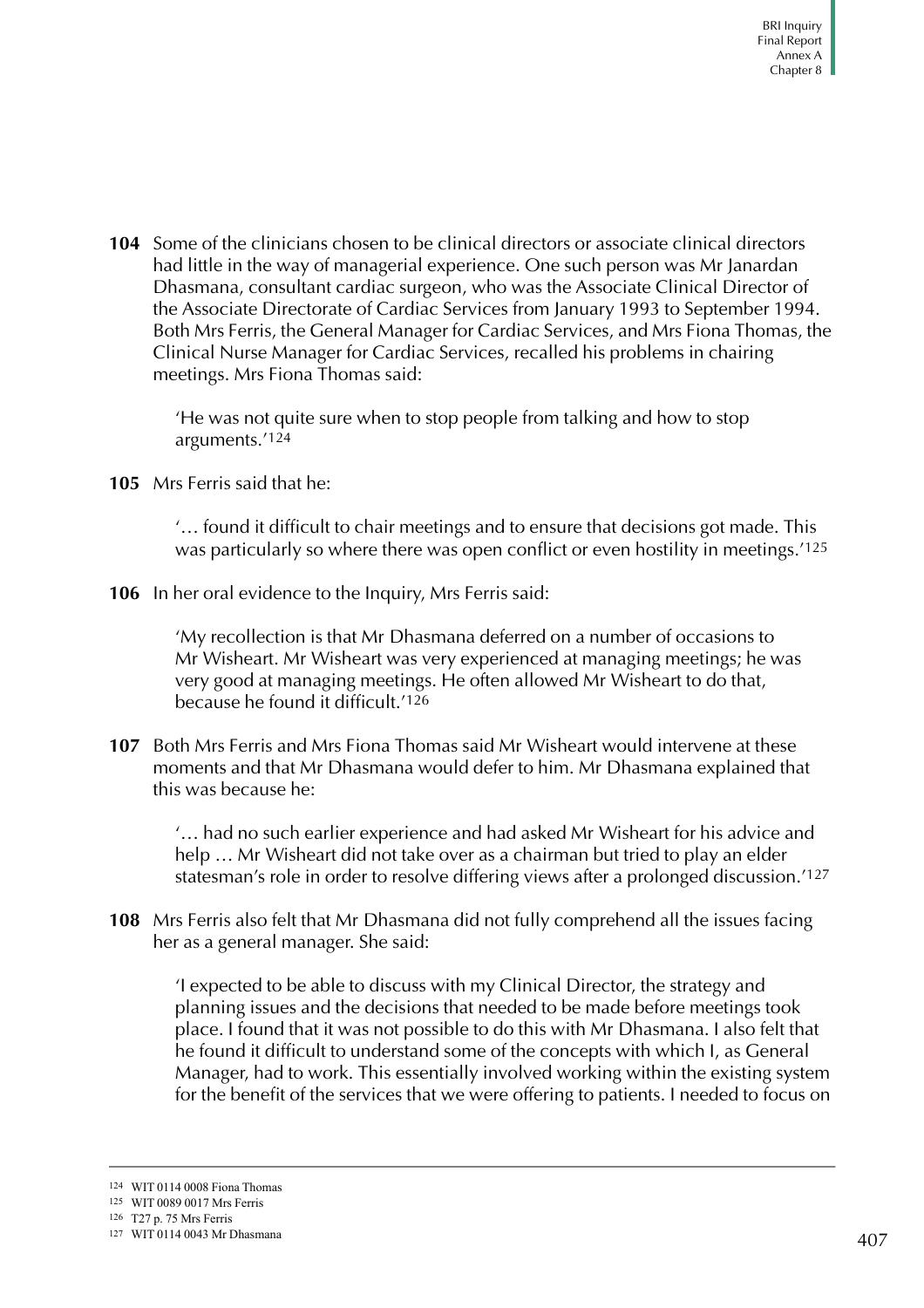what was required of us under contracts, targets and other budget matters, but Mr Dhasmana found these issues difficult to understand.'128

**109** Mr Dhasmana, on his appointment to the post of Associate Clinical Director, attended a course on 'Management skills for the newly appointed consultant'. He was not provided with a job description or written guidelines to assist him in carrying out his new managerial responsibilities. Mrs Ferris said she found it:

'… surprising he was not given any guidance in how he should be effective in the Associate Clinical Director role. The course he attended would not have given him anything like that, although I am aware that the role of the Associate Clinical Directors, and indeed the Clinical Directors, was still very much evolving and developing and in fact, the Clinical Director roles did differ from directorate to directorate, depending on the style of the directorate, the style of the clinicians … but I would be concerned that he had not received any guidance.'129

**110** Professor Vann Jones, although he had managerial experience as the Clinical Director for General Medicine from 1 October 1989 to 30 September 1993, was reluctant to serve when asked to become the Clinical Director for Cardiac Services. He said:

'During 1993 the Chief Executive of the new Trust (formed 1 April 1991) had started to discuss the possibility of creating disease based Directorates. The first two to be considered were cardiac services and gastroenterology. In the absence of an obvious alternative candidate I reluctantly agreed to become Clinical Director of Cardiac Services. Again, I was the first Clinical Director of a new Directorate. I started in mid October 1993 and continued until the spring of 1996.

'In its initial stages, the Directorate of Cardiac Services was little more than a concept … I and my General Manager, Lesley Salmon, had to try to establish what form the new Directorate of Cardiac Services would take.'130

**111** Mrs Ferris was also critical of the lack of guidance she was given when she became General Manager of the Directorate of Cardiac Services in 1994. She said:

'I took up the post of General Manager, Cardiac Services on 7 November 1994. When I had been appointed to previous posts, I had asked my immediate manager for an indication of the key priorities and issues for the new job. In this new post, I asked Mrs Maisey, Director of Operations, for advice about the immediate priorities for the Directorate. My recollection is that I was told that the most important thing was to get the paediatric cardiac surgical services transferred to the Children's Hospital. I understood this to mean that I would need to give priority to completing the enabling work for the physical transfer of the paediatric cardiac surgical service. Apart from this, I had little guidance from executive level about the

<sup>128</sup> WIT 0089 0018 Mrs Ferris

<sup>129</sup> T27 p. 67–8 Mrs Ferris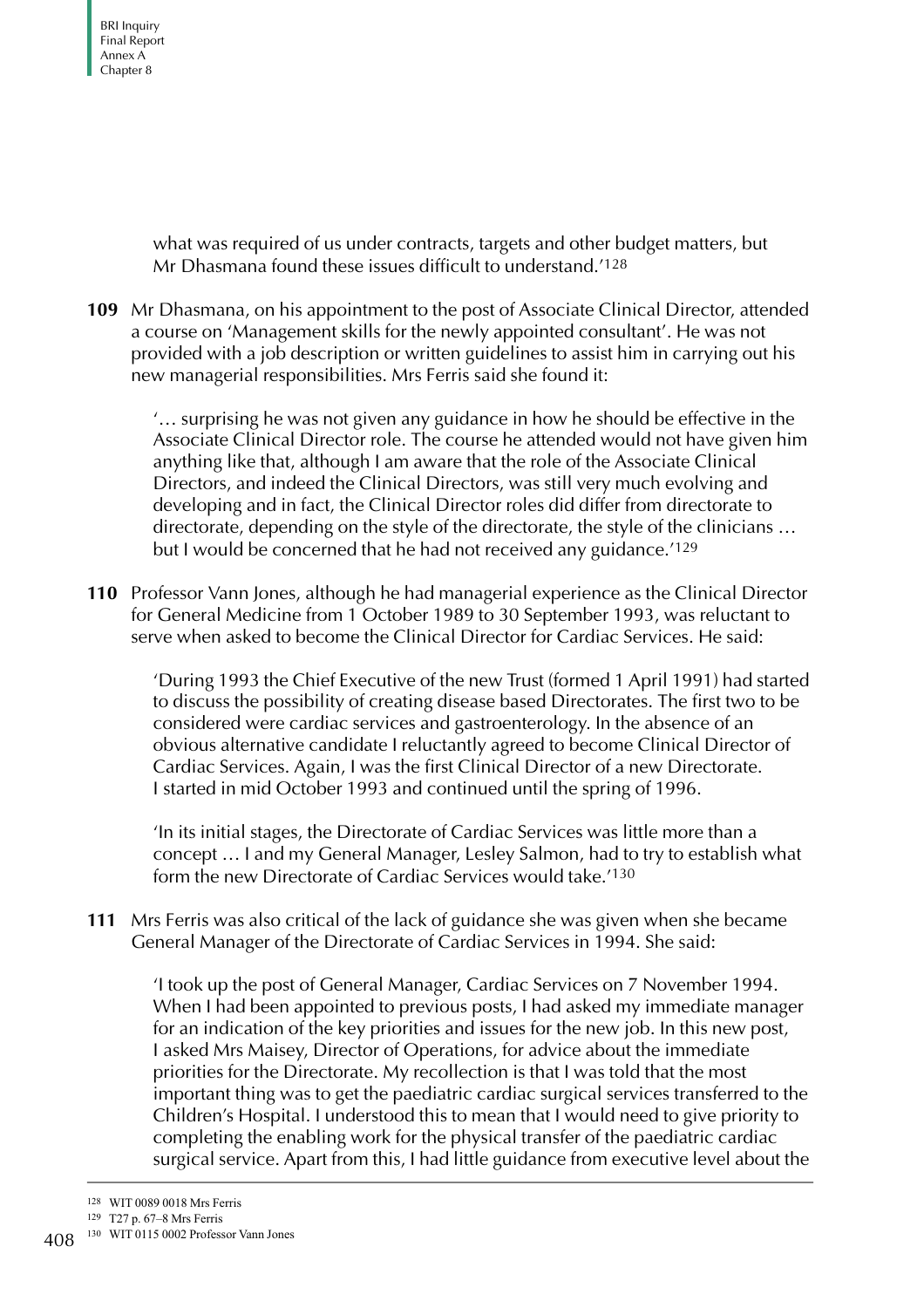forward strategy or objectives for the Directorate, or generally what was expected of me as the newly appointed General Manager for Cardiac Services.'131

**112** When Dr Roylance was asked about Mrs Ferris' feeling that there was a lack of guidance, he said that she may have felt this way because she was promoted before she was ready for that level of responsibility. He said:

'One could say that we may have been guilty of promoting her before she was ready … If you read her account carefully you will see that she was counselled and advised by her predecessor … and she had been in the Trust a long time and had been to management development meetings, she knew that her job by that time was to support and make effective her Clinical Director. If she was somebody who had a culture of wanting everything neat and tidy with a policy and a protocol all written and her authority all defined, you can see that appointing her to a directorate that did not exist, which had to be developed and so on, may be for a time, quite unsettling.'132

## **The relationship between the clinical directors and the general manager – the 'managerial bubble'**

- **113** The key managerial relationship in each directorate was that between the general manager and the clinical director. Dr Roylance's concept of how the clinical director and the general manager should work together evolved over time, from the 'managerial bubble' to the clinical director being accountable to him, with the general manager supporting the clinical director.
- **114** Dr Roylance explained further the reasons for this evolution:

'… each partnership of Clinical Director and General Manager … formed a working relationship which was based upon their individual expertise and abilities, and their willingness to undertake tasks. They developed the role together. Slowly, as I think was predictable, and probably directorate by directorate, they found it easier to converse and to be understood by others if it was absolutely clear that the Clinical Director took final responsibility and the General Manager's responsibility was to make them successful.'133

<sup>131</sup> WIT 0089 0004 Mrs Ferris

<sup>132</sup> T25 p. 141–2 Dr Roylance

<sup>133</sup> T24 p. 57 Dr Roylance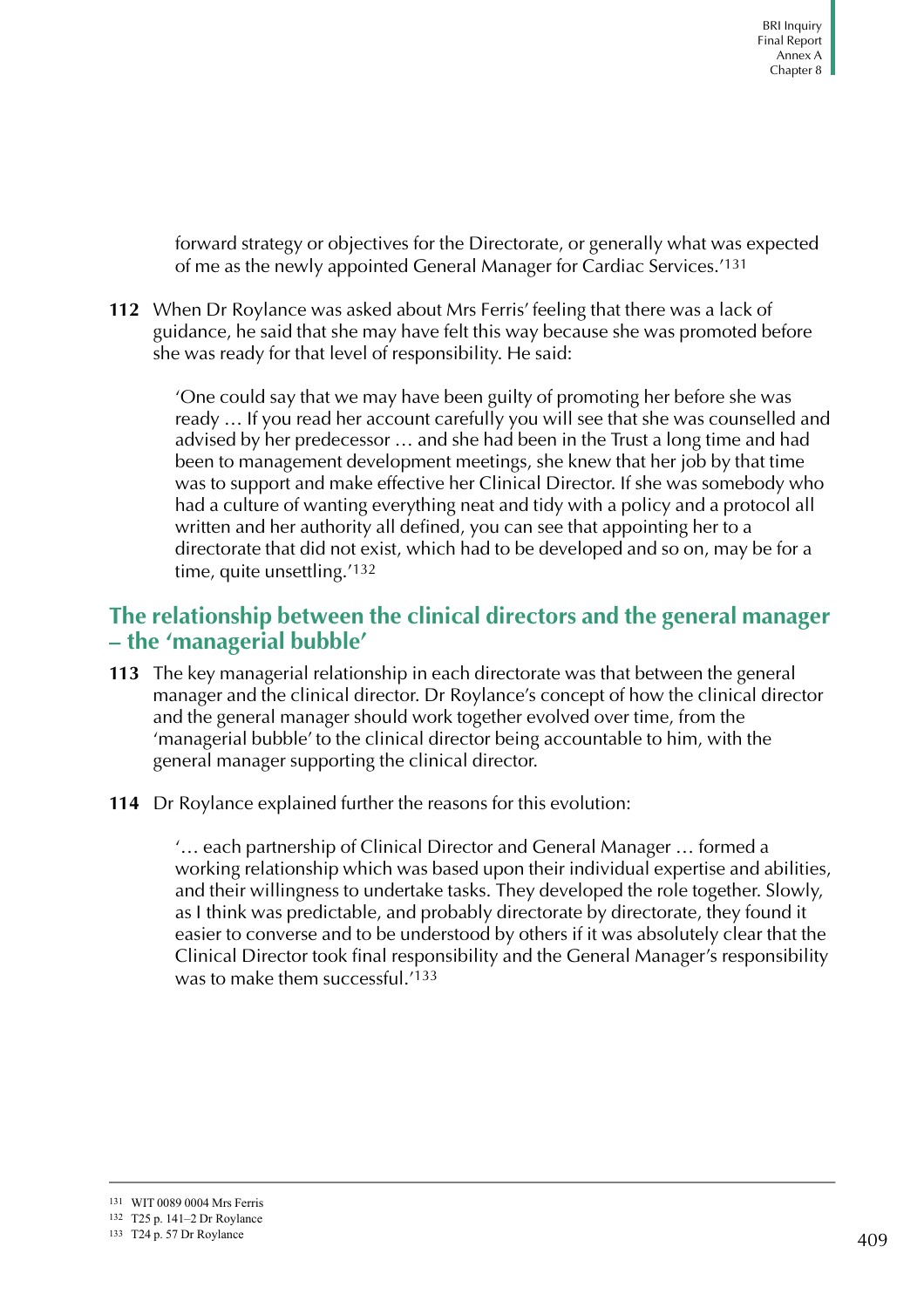**115** Miss Lesley Salmon, Associate General Manager of Cardiac Services 1991–1993 and General Manager, Directorate of Cardiac Services 1993/94, gave her view of lines of responsibility:

'Q. To whom were General Managers accountable?

'A. I think the use of the word "accountable" is interesting. I felt that I was managerially responsible as a General Manager to John Roylance, but I had some accountability to the Clinical Director for the directorate in terms of the way I worked and what I did.

'Q. You use the word "responsible". Can I take you to WIT 0170 0004, Kathy Orchard's statement that we looked at already, briefly, paragraph 9.

'By all means take a moment to read the whole paragraph. The passage I am focusing on is the last sentence. 134

'Do you agree or disagree with that paragraph?

'A. It is interesting, actually. I did see myself as being directly responsible to John Roylance. Whether I saw the Clinical Director being directly responsible to Dr Roylance, I am not sure.

'Q. Who did you see the Clinical Director as being responsible to?

'A. To some extent, to the Medical Director, but I suppose in the fact that the Clinical Director was to some extent a management position, albeit not a direct line management responsibility, that he did have some responsibility to Dr Roylance as Chief Executive.

'Q. The Panel have heard the analogy quoted of the Clinical Director being akin to the Chairman and the General Manager being akin to the Chief Executive.

'Normally a Chief Executive would be responsible to the Chairman of a Board. To what extent do you think that analogy held good when you were a General Manager?

'A. I do not think it was that clear. I was quite clear that I was accountable for the quality of the work that I did to the Clinical Director, and to a large extent, he did guide and direct my work, although it was more of a partnership than perhaps otherwise. But I was also clear that I was responsible to the Chief Executive as a manager.' 135

<sup>410</sup> 134 'Directorate General Managers and Clinical Directors were responsible individually to Dr Roylance as Chief Executive and then to the Board' 135 T31 p. 127–8 Miss Salmon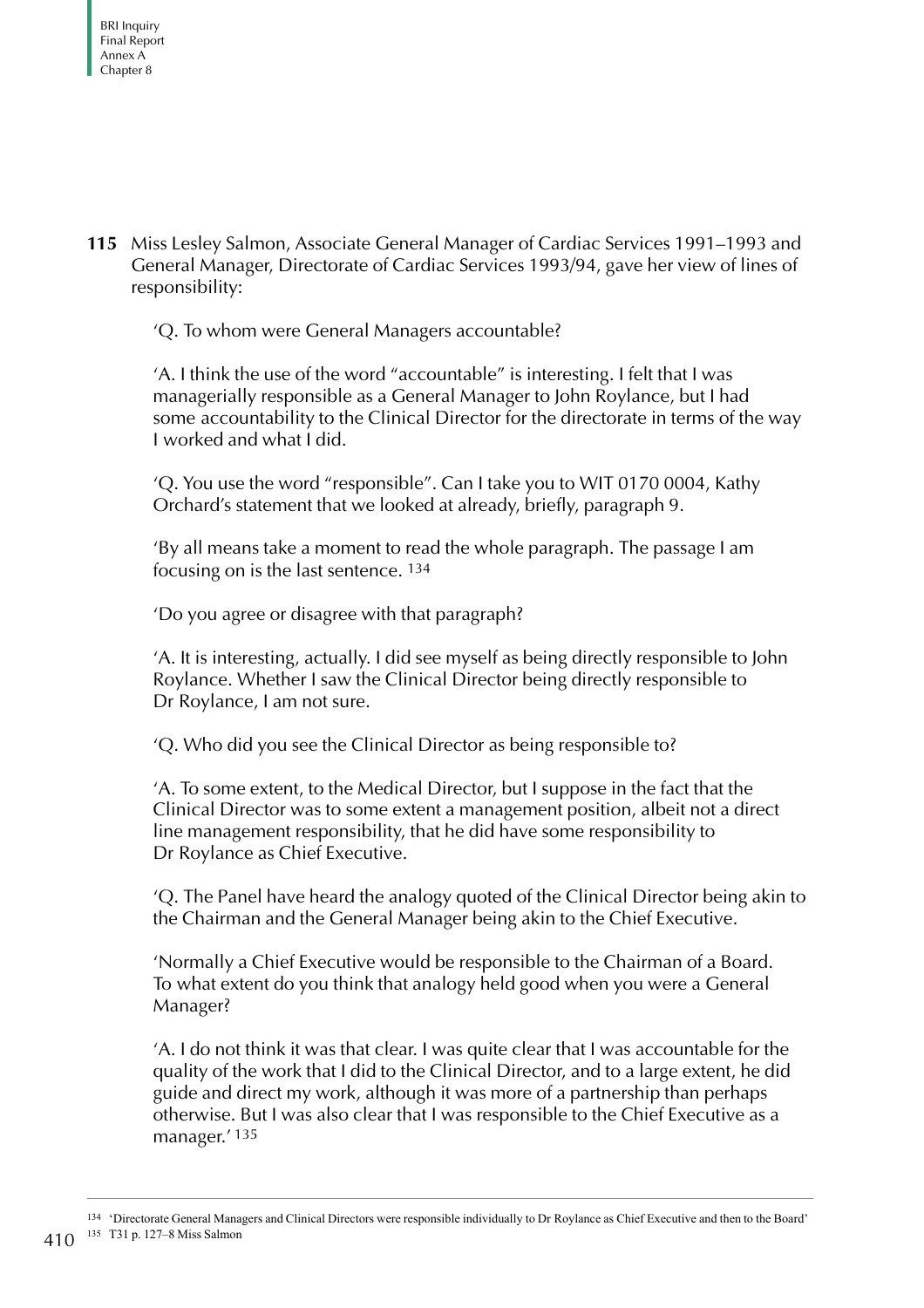- **116** In her statement and in response to questions, Miss Salmon indicated that she encountered practical difficulties, particularly with one part of the team: 'There was a degree of tension between myself and … the head of the perfusionists … he did not feel that I should be managing the team' although she 'was not aware of any difficulty with the actual clinical delivery of the service.<sup>'136</sup>
- **117** Miss Salmon described the position of the general manager in terms of relationships with those higher in the hierarchy of management:

'Q. The second point is actually at WIT 0109 0014, the last sentence in paragraph 55, where you talk about the culture at the time was one in which personal relationships with an individual Executive Director was possibly more important than hierarchical relationships.

'Perhaps you could provide me with some explanation of that sentence?

'A. It was my view at that time that, particularly with Dr Roylance and perhaps with other executive directors, that because you were a General Manager did not necessarily mean that you were somebody whose opinion would be particularly listened to or respected, but that there were individual managers who did have good relationships and who did have, so to speak, the ear of the Chief Executive.

'Q. So are you saying, to use a colloquialism, your face fitted or it did not?

'A. I do not think it was so much a case of your face fitting, but there were individual people who, for whatever reason, but I could not explain to you because I do not know myself, had a good working relationship with Dr Roylance. I do not believe that I was one of those individuals.'137

## **How did cardiac services fit into the managerial structure?**

**118** Initially, from when the directorates were first set up in the run-up to trust status, adult cardiology was part of the Directorate of Medicine, paediatric cardiology was part of the Directorate of Children's Services, and cardiac surgery (including paediatric cardiac open-heart surgery) was part of the Directorate of Surgery.138 This remained the case until 1993, when the Associate Directorate of Cardiac Services was introduced in a move to structure the care provided in relation to patient groups rather than professional groups.139

<sup>136</sup> T31 p. 159 Miss Salmon

<sup>137</sup> T31 p. 159–60 Miss Salmon

<sup>138</sup> T24 p. 68 Dr Roylance

<sup>139</sup> T24 p. 71 Dr Roylance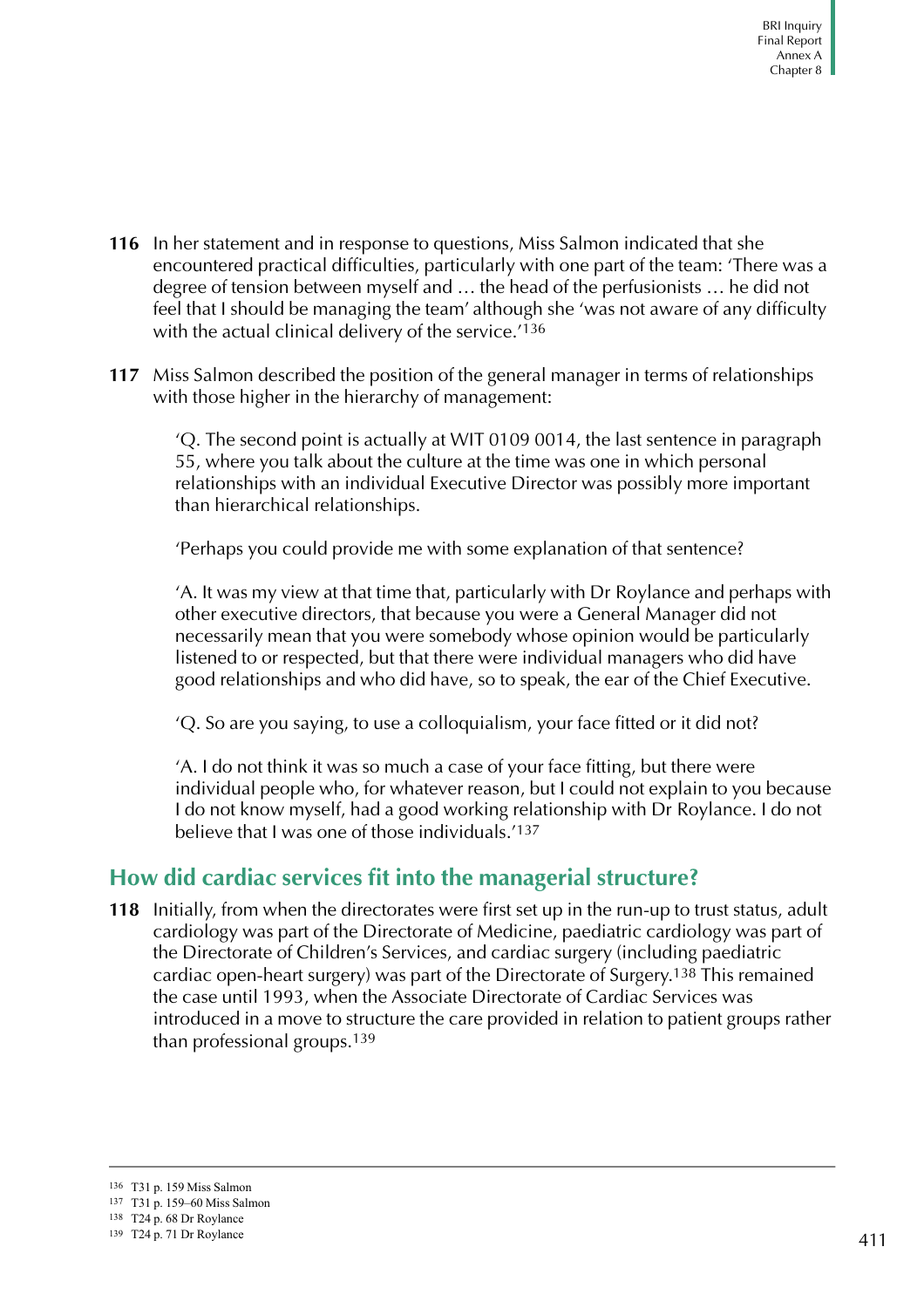**119** Mr Wisheart explained briefly the management structure surrounding cardiac surgery. He said:

'As far as cardiac surgery was concerned all open-heart surgery, both adult and paediatric, lay within one directorate, initially the Directorate of Surgery and from 1993 the Directorate of Cardiac Services. Cardiac surgery was a sub-directorate within those larger Directorates and as a sub-directorate had its own manager, its own finance and its own facilities. It was run by a Board whose executive members were the associate clinical director, the directorate nurse and the directorate general manager.'140

**120** Initially Mr Wisheart was the Associate Clinical Director of Cardiac Surgery. In 1993 he relinquished this role as:

'… there [were] issues of workload and there [were] issues as to whether, as Medical Director, I had to make choices or decisions which might have involved cardiac surgery in relation to other directorates. I think it would have been then an invidious position to be in. It is better that cardiac surgery should have a lead and a spokesperson who can speak independently on behalf of cardiac surgery, not fettered by the wider responsibilities.'141

- **121** Mr Wisheart summed up the role of a clinical director as being 'to deliver the service, remain in the black and to maintain the quality.'142
- **122** Mr Dhasmana assumed the role of Associate Clinical Director of Cardiac Surgery in January 1993.143
- **123** Closed-heart surgery for children and paediatric cardiology lay within the Directorate of Children's Services which was based in the BRHSC. It had its own management, finance and facilities. However, care of patients took place freely across directorate boundaries, as required by clinical need.144
- **124** Dr Joffe served as Clinical Director of Children's Services from April 1991 to December 1994. This included the Associate Directorate of Paediatric Cardiology.

<sup>140</sup> WIT 0120 0050 Mr Wisheart

<sup>141</sup> T40 p. 133 Mr Wisheart

<sup>142</sup> T41 p. 4 Mr Wisheart

<sup>143</sup> T86 p. 144 Mr Dhasmana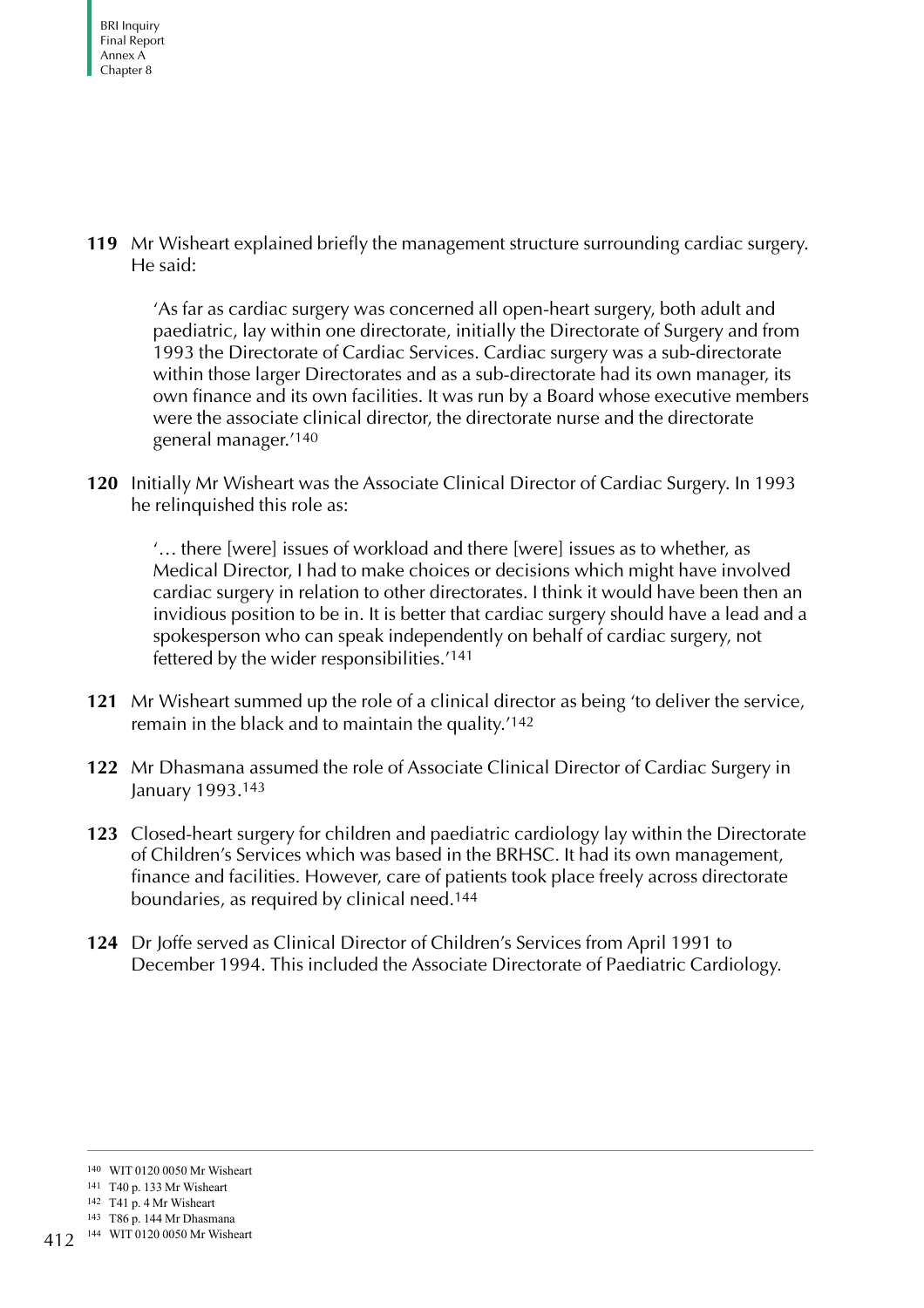#### **125** So far as cardiology was concerned, after 1991, Dr Joffe indicated that it:

'… was separated from general paediatrics managerially and became an associate directorate in its own right, within the Directorate of Children's Services. As an associate directorate, the unit attained additional support from one of the assistant general managers. These positions were often held by former senior nurses who were able to bring their clinical experience and understanding into this role.'145

#### **126** Dr Joffe said that:

'Clinical Directors worked closely, and very successfully, with the general managers (Mr Ian Barrington, in our case) whose role was to oversee the day to day activities of the Directorate and/or hospital. This arrangement promoted greater cohesion and a sense of purpose among the staff at all levels.'146

- **127** As described by Ms Evans, the management of cardiology and cardiac services together was an issue which Avon Health Authority (Avon HA), 'regarded as important because it felt that an integrated directorate could have a direct bearing on clinical decision making for certain parents.'147 'Hospital and Community Health Services in Bristol and District Purchasing Intentions for 1993/94' stated that in respect to Children's Services, 'Cardiology and cardiac services will be purchased together as for adults'148 and 'To improve the delivery of service, we intend to stimulate providers to manage these as a unified cardiac service by purchasing them as such.' 149
- **128** From 1 April 1994, the Directorate of Cardiac Services came into being. The innovative feature of this new directorate was that it was disease-based rather than professional-based. Professor Vann Jones was the first Clinical Director and Miss Salmon was General Manager.150 For 12 months previously, adult cardiology and cardiac surgery had been combined as an Associate Directorate of Cardiac Services.151 In 1994 they came together in a directorate. This led Dr Roylance to explain that the title of Directorate of Cardiac Services was something of a misnomer, since the Directorate was intended only to embrace adult cardiac services. Dr Roylance said:

'… paediatric cardiac surgery was, as soon as we could, moved to the Children's Hospital to a paediatric environment, and a little time before that, adult cardiac surgery was merged managerially with adult cardiology. The Directorate of Cardiac Services, strictly speaking, should have been called the Directorate of Adult

<sup>145</sup> WIT 0097 0139 Dr Joffe

<sup>146</sup> WIT 0097 0142 Dr Joffe

<sup>147</sup> WIT 0159 0022 Ms Evans

<sup>148</sup> WIT 0074 1417 Dr Baker

<sup>149</sup> WIT 0074 1422 Dr Baker

<sup>150</sup> T24 p. 70 Dr Roylance

<sup>151</sup> UBHT 0007 0128; Executive Committee meeting minutes, 13 May 1994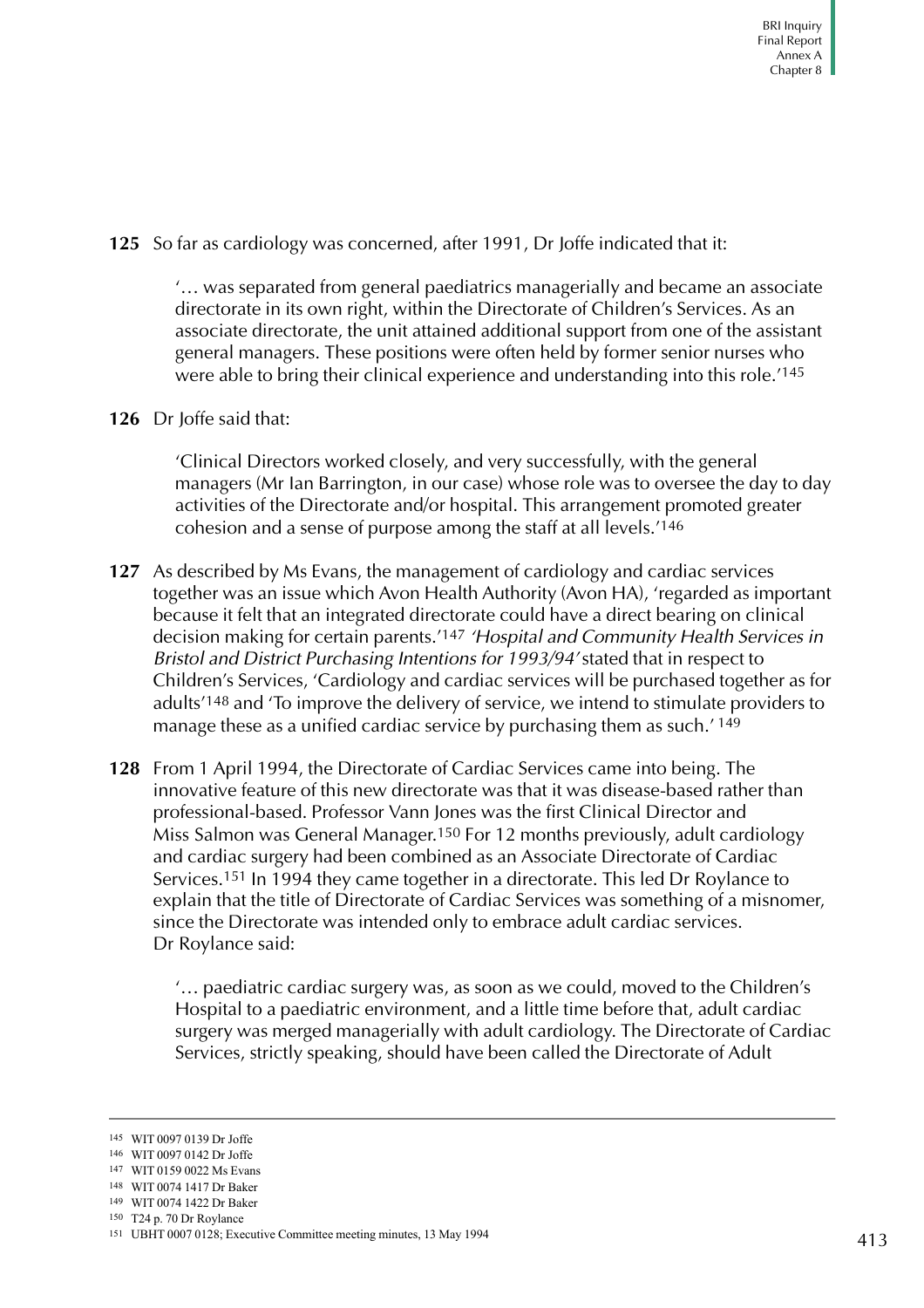Cardiac Services, and was, shall I say, independent of the moves in paediatric services.'152

**129** Professor Vann Jones explained the difficulties encountered in establishing a diseasebased directorate:

'In its initial stages, the Directorate of Cardiac Services was little more than a concept. The paediatric cardiologists were part of the Children's Directorate, the cardiac surgeons part of the Directorate of Surgery, and the adult cardiologists members of the Directorate of Medicine of which, of course, I had just ceased to be Clinical Director. I and my General Manager, Lesley Salmon, had to try to establish what form the new Directorate of Cardiac Services would take, e.g. would it include the cardiac anaesthetists and/or the cardiac radiologists, or would they remain with the Directorates of Anaesthetics and Radiology respectively, etc?'153

**130** Professor Vann Jones went on:

'My role in these early stages of the Cardiac Services Directorate was to determine who should be in the Directorate so that in due course the appropriate budget could be allocated and the Directorate could then decide its own priorities. Paediatric Cardiology was primarily the responsibility of the Children's Hospital and in any event paediatric cardiology was never envisaged to be part of the Adult Cardiology Service.'154

- **131** Initially, when the Associate Directorate of Cardiac Services had been proposed, a steering group was to be appointed which would consist of a cardiologist, a cardiac surgeon, a cardiac radiologist and a cardiac anaesthetist. This group was to elect its own Chairman to act as Associate Clinical Director.155
- **132** Once the Directorate had been established, Professor Vann Jones established the Cardiac Services Management Board. The individuals who had examined the proposal to form the new Directorate were invited by Professor Vann Jones:

'… to help us in our task of establishing new and effective working relationships within cardiac services.'156

152 T24 p. 69–70 Dr Roylance

<sup>153</sup> WIT 0115 0002 Professor Vann Jones

<sup>154</sup> WIT 0115 0020 Professor Vann Jones

<sup>155</sup> UBHT 0081 0240; Directorate of Surgery paper, 16 March 1993

<sup>156</sup> UBHT 0084 0181; letter from Professor Vann Jones dated 18 October 1993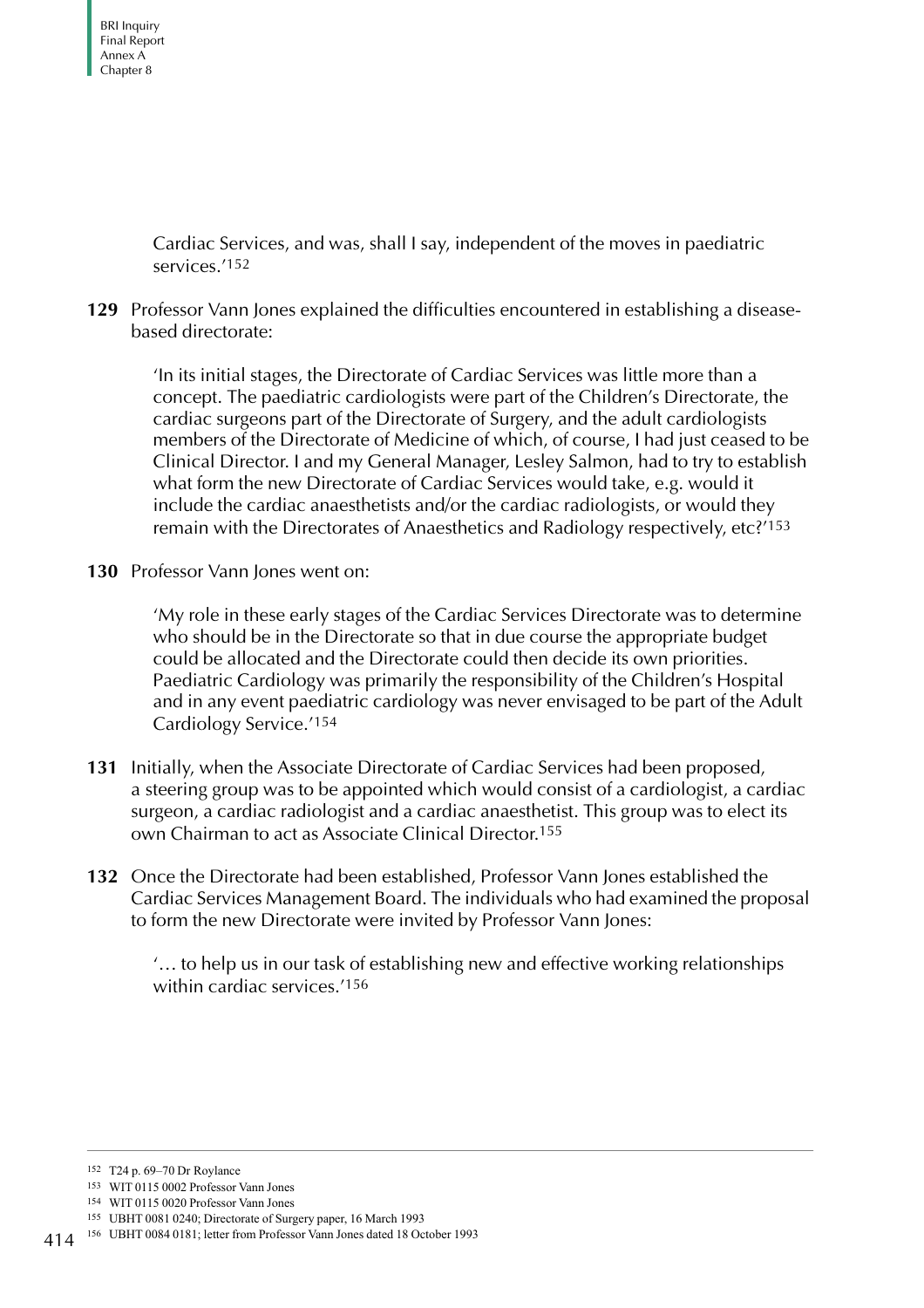**133** At the inaugural meeting of this Board, there were cardiac surgeons, anaesthetists, radiologists and cardiologists. The membership:

'… was felt to be correct at present, recognising that it could change if required in the future.'157

**134** Whilst all of these groups contributed to the Management Board, it does not appear that all were within the Cardiac Services Directorate. Mr Dhasmana said:

'The clinical service in the paediatric cardiac service was provided by medical, nursing and support teams of perfusionists, technicians, physiotherapists, counsellors and social workers at both hospitals. Each of these teams had their own organisational structures and chains of command … Clinically the chain of command and accountability came under the umbrella of the Associate Directorate of Cardiac Surgery and the Directorate of Cardiac Surgery since 1994.'158

- **135** In 1995 paediatric cardiac surgery was separated from general paediatric surgery and joined with paediatric cardiology to become the Associate Directorate of Cardiac Services in the BRHSC, with the budget re-allocated accordingly.159
- **136** Accordingly, throughout most of the period when there were clinical directorates, until 1995, cardiology, cardiac surgery, and paediatric cardiac surgery had been maintained as distinct entities under different directorates. It was not until 1995 that they were brought together (see Figure 5).

<sup>157</sup> UBHT 0084 0177; Cardiac Services Management Board minutes, 25 October 1993

<sup>158</sup> WIT 0084 0042 Mr Dhasmana

<sup>159</sup> WIT 0097 0139 Dr Joffe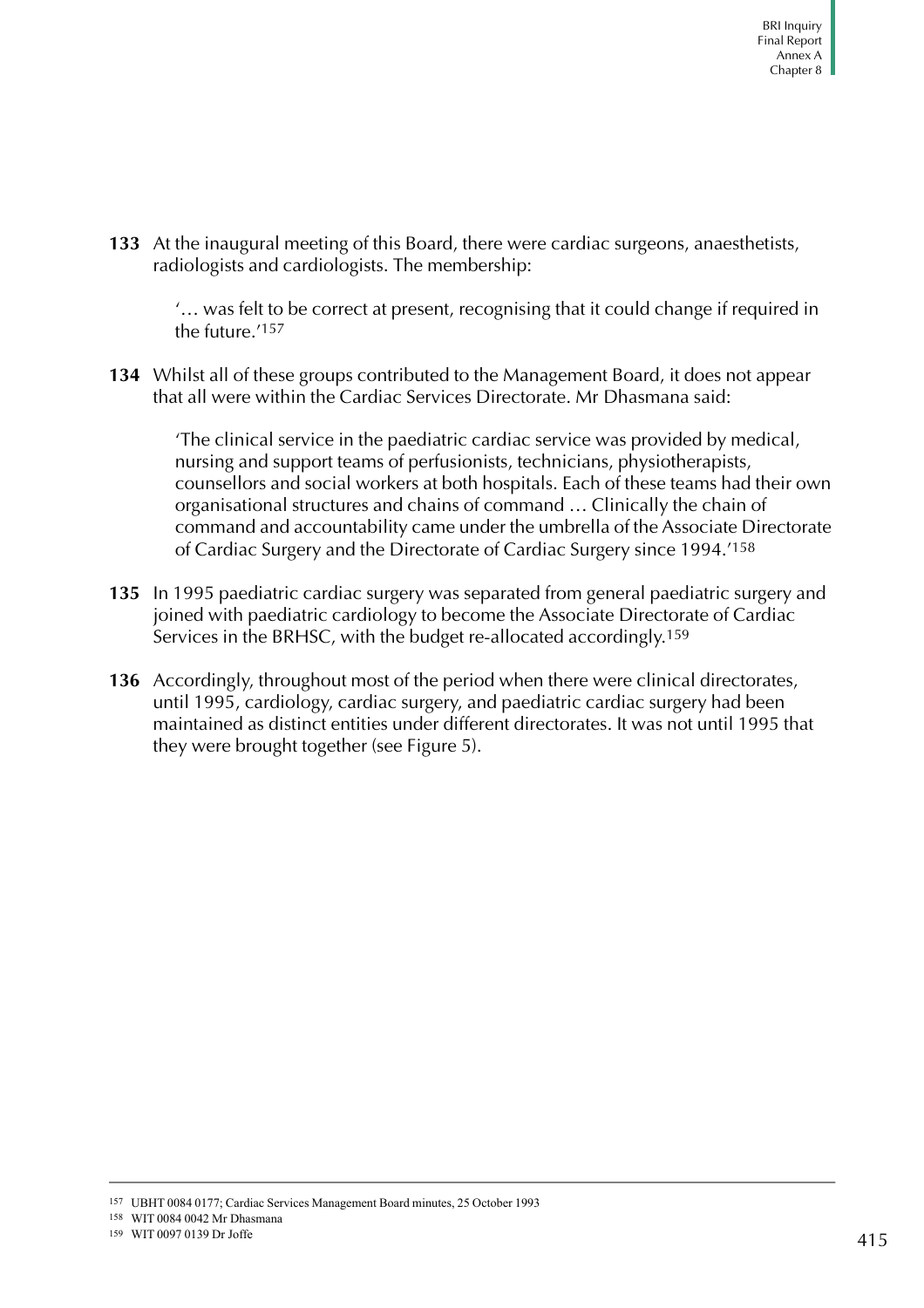

closed-heart surgery

### **Figure 5: How the paediatric cardiac service fitted into the clinical directorates system**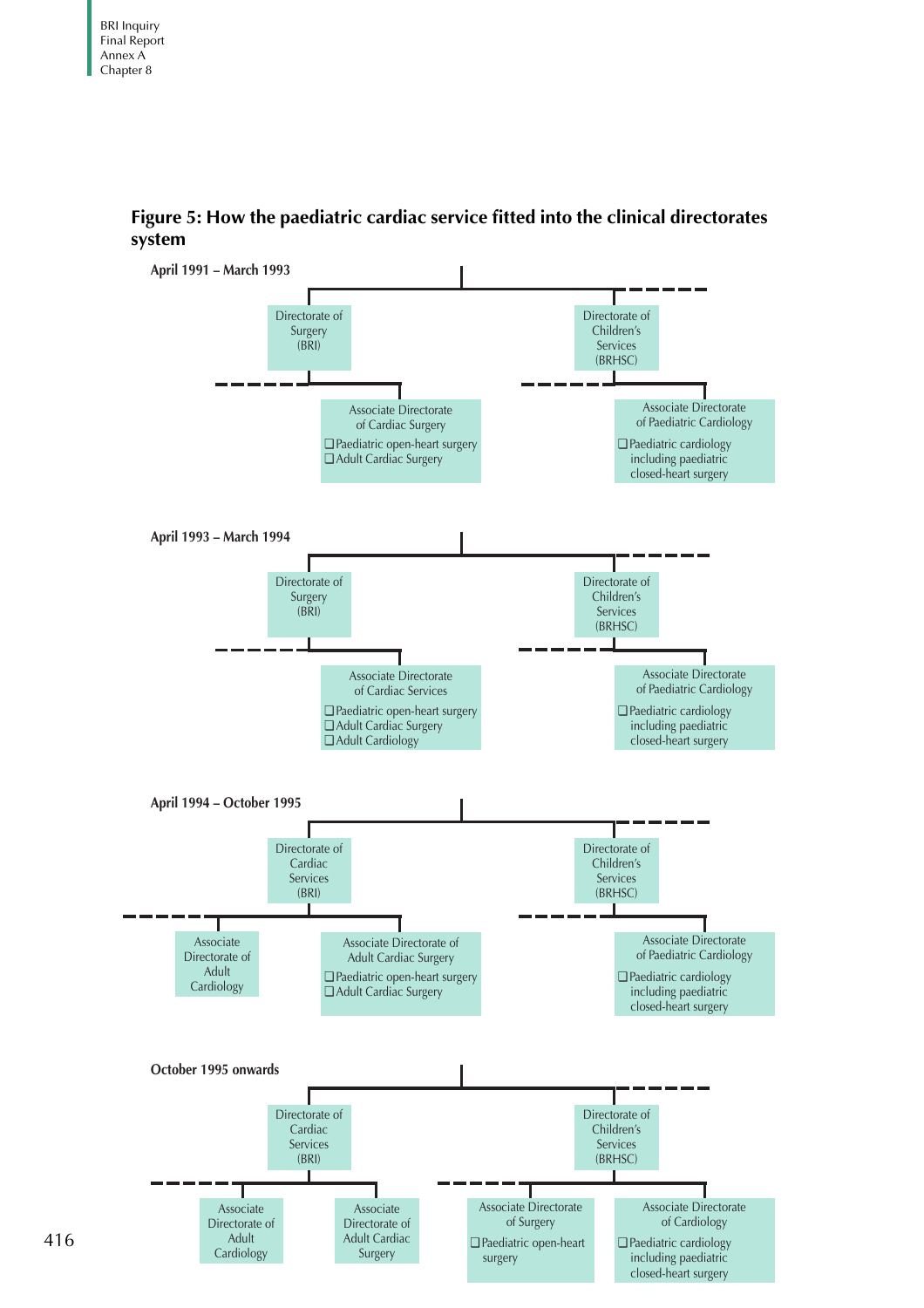## **Dr Roylance's key management concepts**

- **137** Dr Roylance told the Inquiry that 'healthcare is led by consultants'.160 They were selfteaching and self-correcting.161 Dr Roylance explained that it was 'impossible' for managers to interfere.162 It was 'a fact' that only clinicians could identify defects in the performance of other clinicians.163
- **138** Dr Roylance saw the role of management as being to 'provide and co-ordinate the facilities which would allow the consultants to exercise clinical freedom'.164
- **139** Dr Roylance explained some of the difficulties in managing consultants in the following passage:

'… anybody who wishes to manage consultants should do their apprenticeship in the voluntary sector where none of the staff are paid and they can all please themselves. Unlike consultants in that area, I am told it is much easier to get rid of them without an industrial tribunal, but consultants are not manageable. Some people say … it is like "herding cats".'165

Therefore, he said:

'… one has to adopt a leadership style and one has to free up their abilities and recognise their culture.'166

- **140** Dr Roylance's management philosophy attached importance to the following:
	- a) Management 'by values' and not 'by objectives'. At a meeting of the UBHT Executive Committee on 21 May 1993, Dr Roylance tabled a discussion paper on Trust values. He said that:

'UBHT had delegated responsibility to operational level and had pursued a policy of management by values and not by objectives. For this style to achieve continued success, the Trust Board needed to reinforce its values. Dr Roylance asked the Board to reflect what values should explicitly be presented to the workforce.'167

<sup>160</sup> T24 p. 14 Dr Roylance

<sup>161</sup> T24 p. 14 Dr Roylance

<sup>162</sup> T24 p. 14 Dr Roylance

<sup>163</sup> T24 p. 17 Dr Roylance

<sup>164</sup> WIT 0108 0018 Dr Roylance

<sup>165</sup> T25 p. 168 Dr Roylance

<sup>166</sup> T25 p. 168 Dr Roylance

<sup>167</sup> UBHT 0006 0202; Executive Committee meeting, 21 May 1993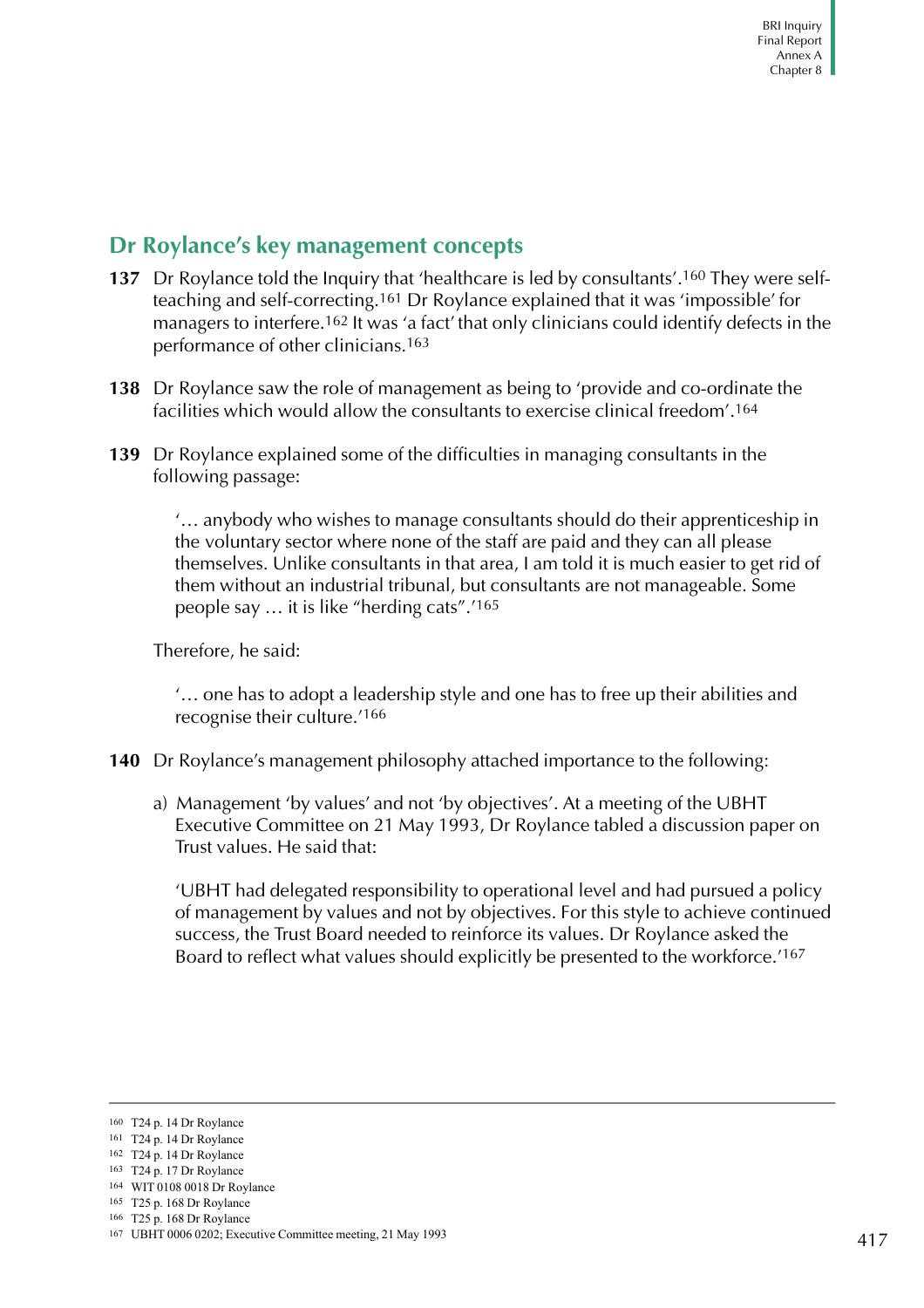b) Delegating responsibility to operational level. Dr Roylance's oral evidence to the Inquiry included the following exchange:

'Q. … the clinician at the bedside made the decision which he or she thought was in the best interests of the patient?

'A. Yes.

'Q. And management felt that it could not, and should not, interfere?

'A. And does not, in any part of the Health Service.'168

## **Bristol's management culture**

#### Oral culture

**141** Dr Roylance saw his role as that of a communicator. He said:

'I spent the whole of my time in communication. I did little else, because in my position it was the passage of information of one sort or another that was my role. So that I spent the whole of my time communicating, not just a bit of it; I spent my time going around assisting managers, assisting, when we had them, clinical directors, commercial managers. I spent a lot of my time improving their chances of success by talking to them, counselling them, by holding countless training [courses] and of course the very structured committee arrangements and Working Party arrangements of this Trust.'169

**142** Dr Roylance said that he hoped that the description of the process of management at the Trust as an 'oral culture' was a:

'… fairly accurate description. What it means is that people talk to each other. I think that is very important, and I think it is a highly efficient and highly effective way of managing, that people should talk to each other.'170

**143** Dr Roylance saw himself as someone who encouraged people to think twice before 'they diverted their efforts to a non-contributory consumption of paper' but at the same time as someone who 'did not excuse anybody for not writing down that which ought to be written down.'171

<sup>168</sup> T24 p. 15 Dr Roylance

<sup>169</sup> T24 p. 34 Dr Roylance

<sup>170</sup> T24 p. 30 Dr Roylance 171 T24 p. 32 Dr Roylance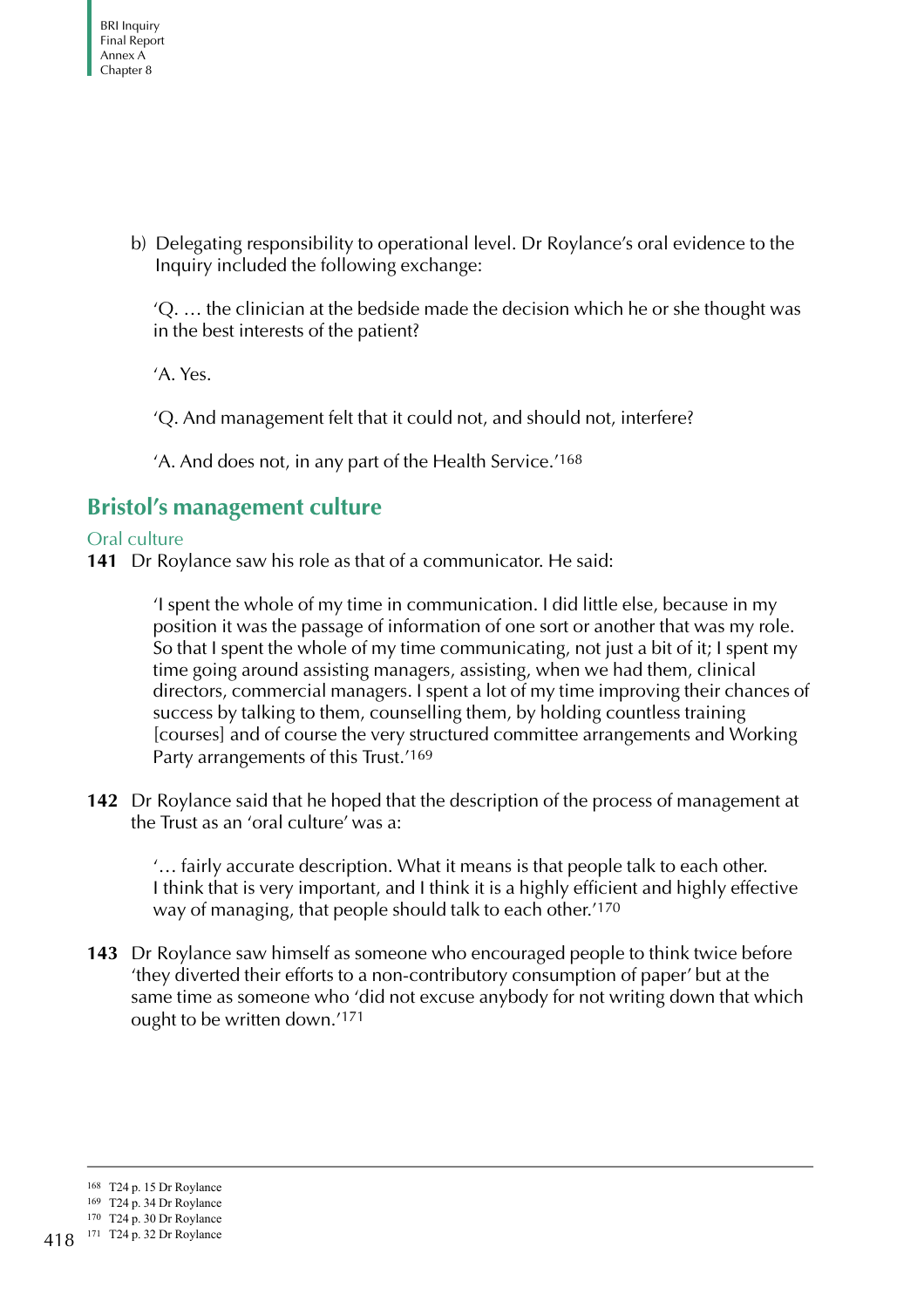**144** Dr Thorne wrote a paper for a UBHT Executive Group Workshop on 3 June 1992, entitled 'Cultural Analysis of UBHT'. In this paper, Dr Thorne referred to the oral culture. She said:

'… the organisation at Executive Director level is primarily an oral culture – consequently to produce great reams of written material at this stage is counter cultural. The counter cultural nature of that material would give it greater meaning and "embeddedness" than I might want to convey. At UBHT if it is written down it is either very important or ignored.'172

#### Club culture

**145** Dr Thorne's paper also referred to a perceived 'club culture' at the UBHT. She wrote:

'UBHT sees itself as a "family or club", you are either a UBHT type of person or you are not. Thus people who fit may do very well and progress rapidly on merit, those who do not either move sideways, down or out … Where and how people move is a key indicator of their ability, presence and status. However, the "in"/"out" distinction is not a lifelong category and it is possible for anyone to "shoot themselves in the foot" through incompetence, failure to follow the cultural imperatives, or by breaking an unwritten rule of cultural conduct … It is not appropriate to challenge the message and strategy publicly because it is translated as questioning loyalty. Loyalty to the Chief Executive is a critical cultural attribute – hence disloyalty is viewed with severe disapprobation.'173

#### **146** Mr Boardman described a club culture in similar terms. He said:

'Dr Roylance actively tried to create a "club culture" for both the immediate executive team and the wider cadre of general managers. This was done explicitly, often using one of the models cited in Charles Handy's management textbook ("The Gods of Management"). This helped create a culture where:

'(i) you were either a UBHT "type" or not;

'(ii) progress appeared to depend on your "fit" within the club rather than performance;

'(iii) to challenge policy or strategy was perceived as disloyalty;

'(iv) people who transgressed the club's unwritten rules were required to be "put back in their box" until they conformed once more.'174

<sup>172</sup> UBHT 0296 0001; *'Cultural Analysis of UBHT'*

<sup>173</sup> UBHT 0296 0004; *'Cultural Analysis of UBHT'*

<sup>174</sup> WIT 0079 0014 Mr Boardman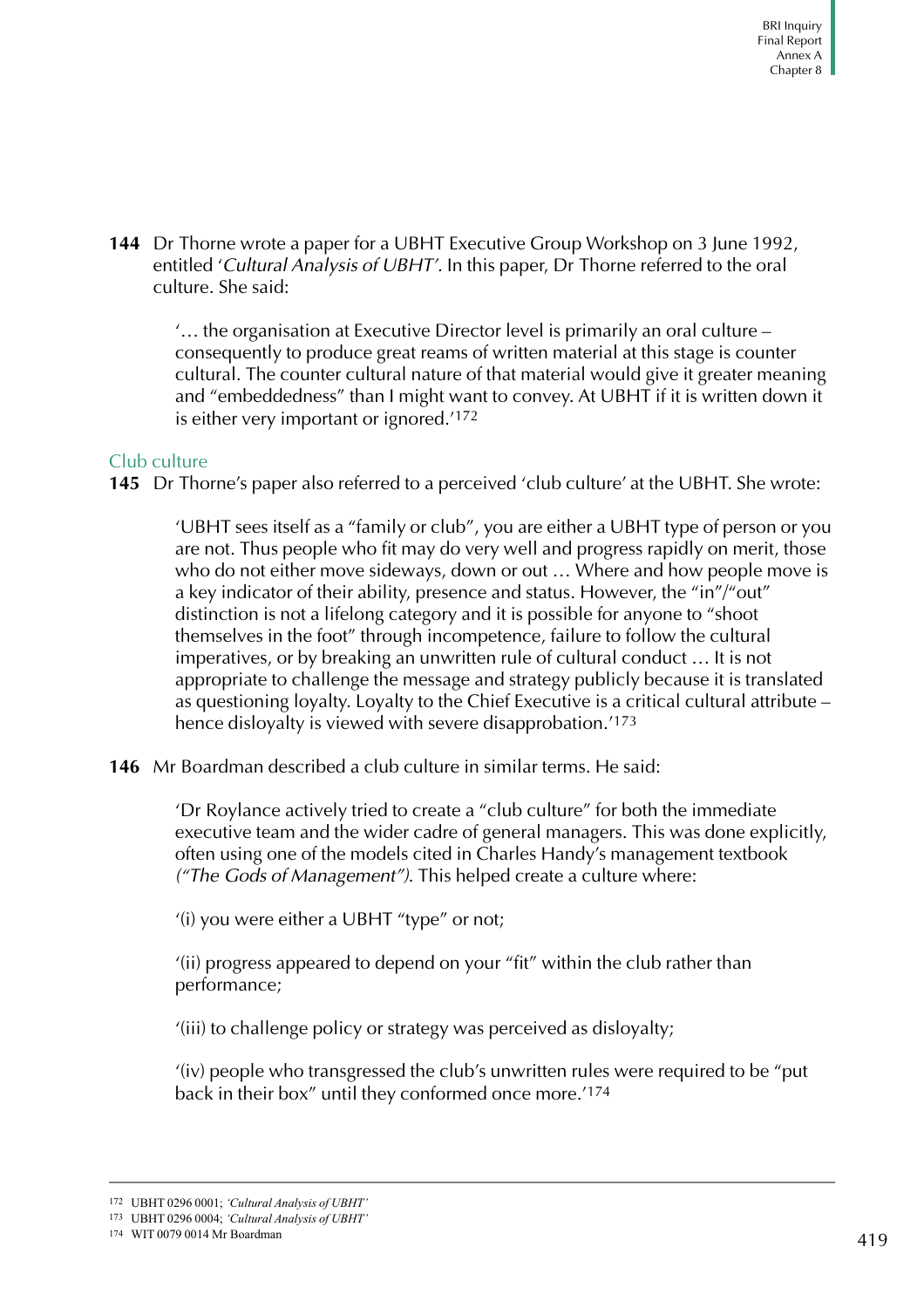**147** According to Mr Boardman, this 'club culture' did not create a self-assessing or critical environment. He said:

'I think the general culture of the organisation would not have encouraged whistleblowers … I think this goes back to the club culture, where whistle blowing is a manifestation of disloyalty, because what you are saying to the organisation is, "we are not doing as well as we could be". I think to say "we are not doing as well as we could be" is disloyalty. It is a message which club cultures do not wish to hear.'175

**148** Dr Roylance was asked about steps taken to protect whistleblowers from victimisation. He replied:

> 'I do not know what sort of victimisation you might imagine. I made absolutely certain that management would prevent victimisation.'176

#### Light touch from the centre

**149** Dr Thorne's paper highlighted a decentralised management style employed by the UBHT's management. She wrote:

'… the core of the leadership style is centred on a belief that it is not the manager's job to solve problems but to present them back to the individual to sort out for him or herself.'177

**150** Dr Roylance, for his part, said that this was 'overstating it.'178 He told the Inquiry that when people went to him with problems, he would:

'… spend a very considerable time ensuring that they got themselves into a position to see the right solution, to make the right decision, and then to implement it. And I would give them my full authority and support for them to do it. What I knew would be unhelpful would be for them to unload the decision on to me and for me to assume the role of unit or sub-unit general manager and solve the problem. Of course I could solve the problem; that is why I was in the position I was in.'179

## **The role of the UBHT Medical Director**

**151** The first Medical Director of the UBHT was Mr Christopher Dean Hart,180 since he was, at the time of the formation of the UBHT, the Chairman of the HMC.

175 T33 p. 84 Mr Boardman

<sup>176</sup> T25 p. 80 Dr Roylance

<sup>177</sup> UBHT 0296 0007; *'Cultural Analysis of UBHT'*

<sup>178</sup> T24 p. 37 Dr Roylance

<sup>179</sup> T24 p. 38 Dr Roylance

<sup>420</sup> 180 Mr Dean Hart was Medical Director from 1991 to 1992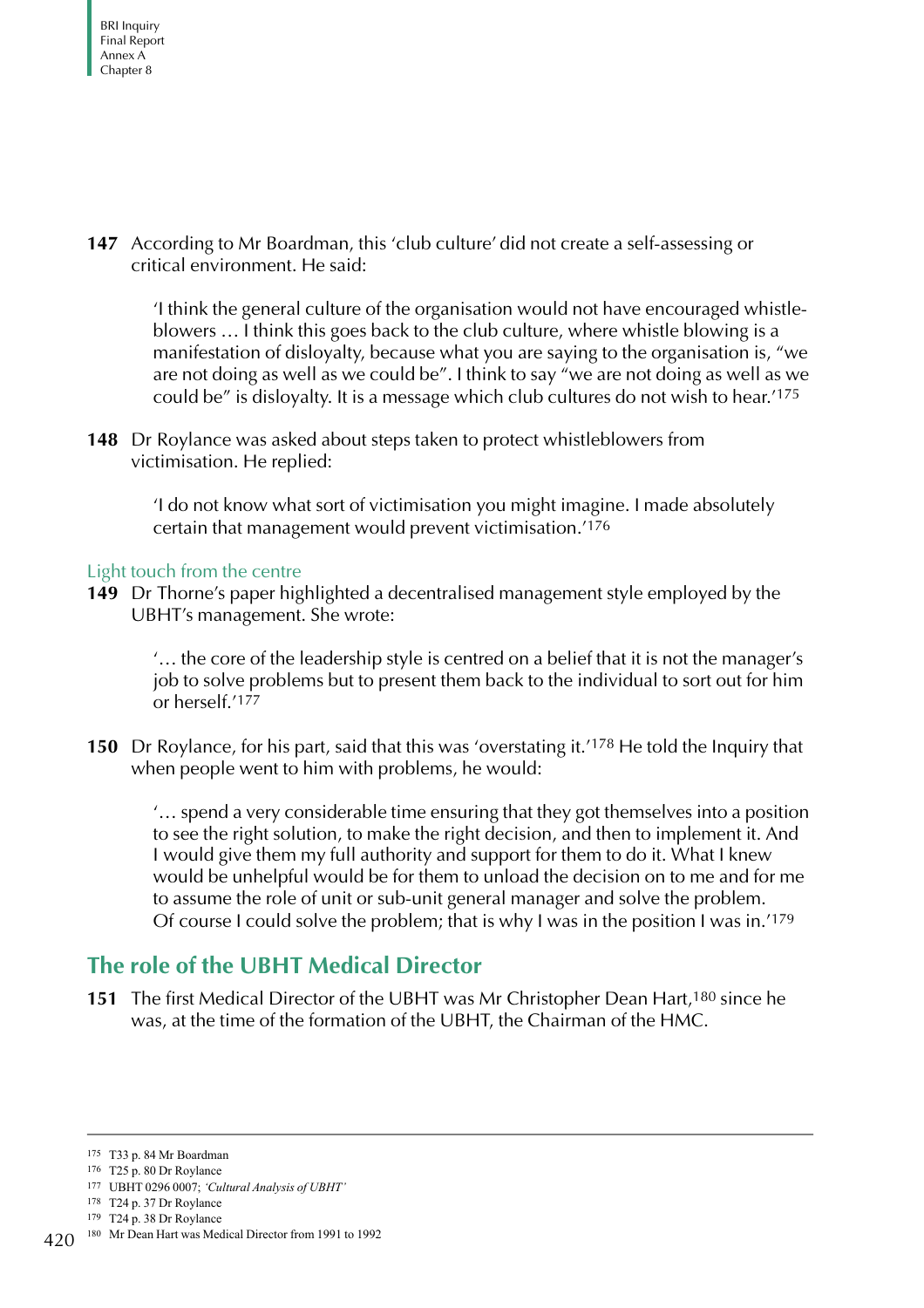**152** Dr Roylance said in his statement that:

'At UBHT the role of the Medical Director was probably rather different to that in many smaller trusts. Although the post was designated as one of the executive directors, his role was, in many ways, non-executive and advisory. The Medical Director's position within the organisation was not one of authority or of command, but was advisory: he headed the medical advisory structure and was responsible for giving medical advice to the Trust Board.'181

**153** Dr Roylance explained that the Medical Director had no line management role.182 He said that the Medical Director:

'… was elected by the medical staff as a Chairman of the Medical Committee, and he was appointed by the Board to Medical Director because he was Chairman of the Medical Committee, I have to say. It was not a coincidence; the Board wanted the Chairman of the Medical Committee as their Medical Director; unlike the other executive directors, he did not get paid as a Medical Director because he was a consultant. He was paid the national two-session allowance which we have been talking about, the two sessions, but he was not paid as a Medical Director, which is why I keep saying he was very much like a Non-Executive Director.<sup>'183</sup>

**154** Mr Wisheart, himself a former Medical Director of the UBHT,184 said that he felt that the role of Medical Director lay somewhere between an executive and a nonexecutive director. He said:

'There was no one who was directly responsible to him and his initial remit … was simply that he was to advise the Board on medical matters.<sup>'185</sup>

**155** Dr Roylance described the role of the Medical Director and how it differed from that in other trusts. He said:

'The Medical Director advised me, as Chief Executive, and the Trust Board on medical issues. I met formally with him at Trust Board meetings and at HMC meetings on a monthly basis, and at weekly meetings of the Group of Executive Directors. I also saw him frequently on an informal basis. I believe that the structure of trusts which we were required to adopt was designed with organisations in mind that were very much smaller than UBHT. Thus, at UBHT the role of the Medical Director was probably rather different to that in many smaller trusts. Although the post was designated as one of the executive directors, his role was, in many ways, non-executive and advisory … he headed the medical advisory structure and was responsible for giving medical advice to the Trust Board.'186

<sup>181</sup> WIT 0108 0009 Dr Roylance

<sup>182</sup> T25 p. 123 Dr Roylance

<sup>183</sup> T25 p. 124 Dr Roylance

<sup>184</sup> Mr Wisheart was Medical Director from 1992 to 1994

<sup>185</sup> WIT 0120 0018 Mr Wisheart

<sup>186</sup> WIT 0108 0009 Dr Roylance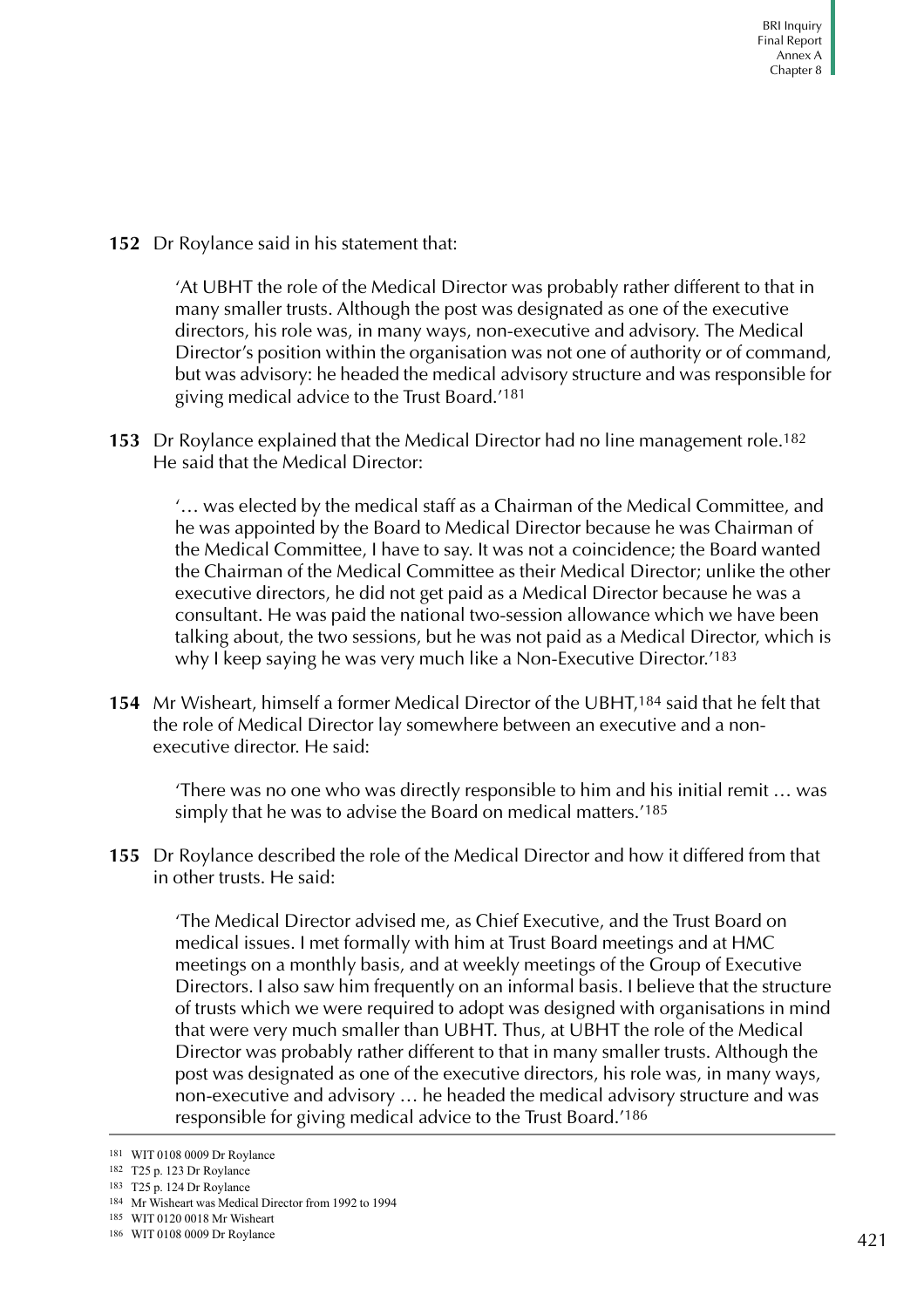**156** Mr Baird, who was the Acting Medical Director at the UBHT from November 1996 until March 1997, described the primary role of the Medical Director in 1999 (i.e. after the period of the Inquiry's Terms of Reference) as being:

'… in partnership with the Director of Nursing … to lead on professional issues in the group of Executive Directors, in Clinical Committees of the Board and the Trust Board itself.

'… A major responsibility of the Medical Director is to assist and support clinical directors in their management of consultant staff, particularly in the areas of performance, health and conduct. This is an important but time-consuming aspect of the role. Links with Clinical Directors are fostered at monthly meetings, at reviews of their job plans, and when the Clinical Directors take up and leave office. The requirement for regular advice is growing.'187

- **157** Mr Wisheart said that as Medical Director it was his obligation to liaise with clinical directorates, all consultant staff, the Chairman of the HMC, executive directors and medical staffing personnel. As such, he was accessible to all those people and that particular part of his role evolved as other issues developed that were not part of his role when he first took up the post.188
- **158** Mr Wisheart succeeded Mr Dean Hart as Chairman of the HMC and Medical Director in April 1992. However, once Mr Wisheart's two-year term as Chairman of the HMC had ended, he remained as Medical Director, and the two posts were split. He explained this change in the following terms:

'When the [UBHT] was set up its policy was that the Chairman of the Hospital Medical Committee should be the Medical Director. When my appointment as Chairman of the Hospital Medical Committee began I was invited by the Trust to be the Medical Director. When my two-year term as Chairman of the Hospital Medical Committee finished it was clear that the job of Medical Director had developed to the point where one person could not realistically do both tasks. For that functional reason the two jobs were separated and I continued as Medical Director.'189

**159** Dr Gabriel Laszlo became Chairman of the HMC and was welcomed at a meeting of the Trust Board on 14 January 1994. The minutes of that meeting record:

'The Chairman also welcomed Dr Gabriel Laszlo who would take over as Chairman of the [HMC] from the beginning of April. Until now the roles of Chairman of the [HMC] and Medical Director had been combined, but over the three years since becoming a Trust it had become evident that, with clinical commitments, the combination of the two roles was becoming untenable.'190

<sup>187</sup> WIT 0075 0002 Mr Baird

<sup>188</sup> T40 p. 41–2 Mr Wisheart

<sup>189</sup> WIT 0120 0019 Mr Wisheart

<sup>422</sup> 190 UBHT 0020 0007; minutes of meeting, 14 January 1994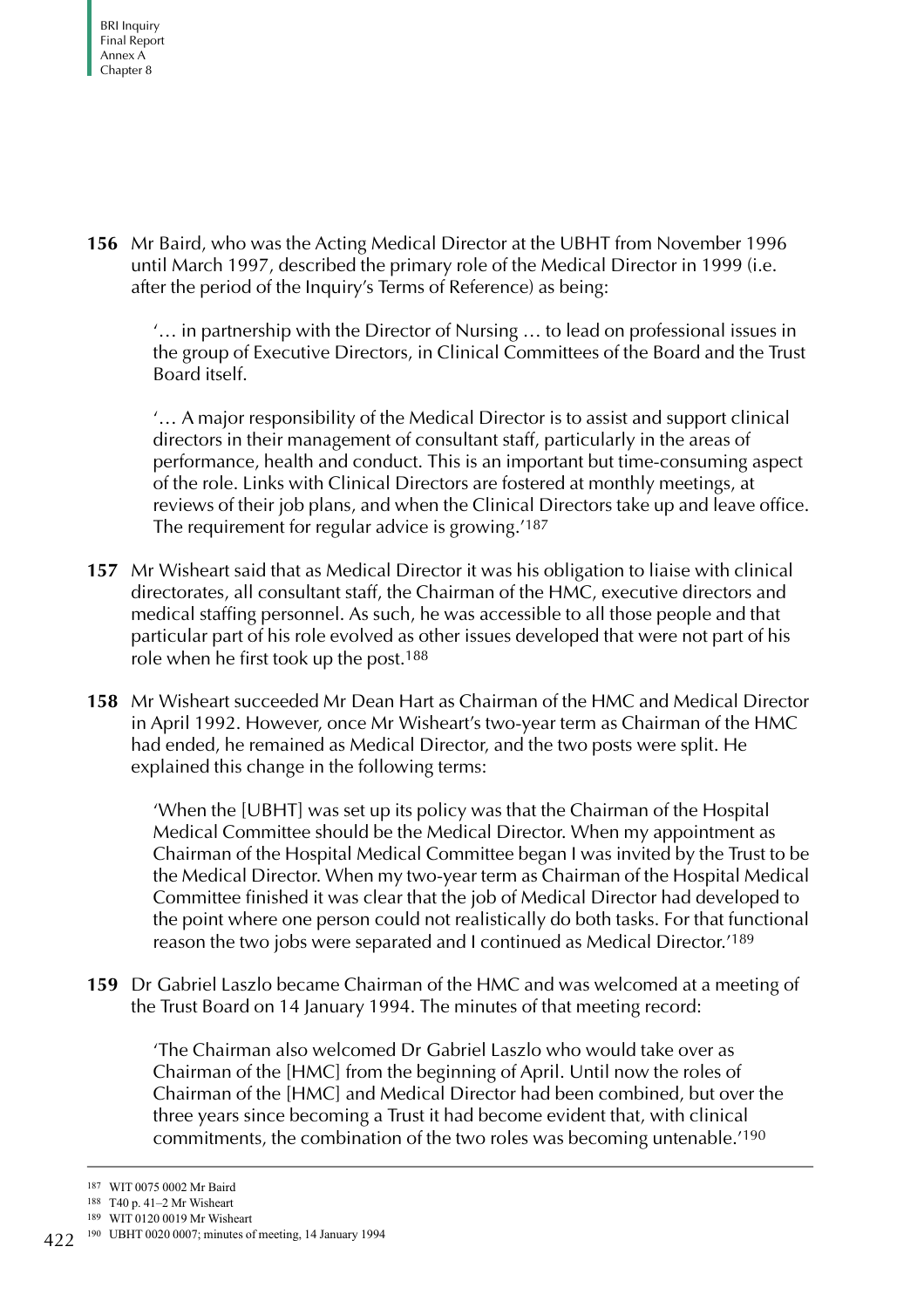**160** Mr Wisheart was asked about the use of the word 'untenable'. He said:

'The combination of the two roles, together with one's clinical commitments, had become too heavy, yes. But I think he believed that that would probably apply to any active clinician who also had the chairmanship of the Medical Committee and the Medical Directorship to carry out.'191

**161** Professor Gordon Stirrat had raised the issue of workload with Mr Wisheart in the later part of the period covered by the Inquiry's Terms of Reference. Mr Wisheart told the Inquiry that he was:

'… satisfied that I could cope with those responsibilities which I had accepted at that particular time. I do not regard myself as being in any way different from a significant number of my colleagues who worked equally hard in one area of their professional life or another. I just happened to choose to do my work where it was rather visible within the Trust and within the NHS.'192

**162** Counsel to the Inquiry put it to Mr Wisheart that, in contrast to the two sessions per week he was allocated in order to discharge his duties as Medical Director, the current (at the time of his giving evidence) Medical Director had seven sessions per week. Mr Wisheart explained that the obligations of the Medical Director had increased during his period of office:

'… when I began as Medical Director it would have been very difficult to identify what work I had to do as Medical Director that was different from my work as Chairman of the Medical Committee, but by the end of the two years in 1994, a whole portion of work had developed which had not existed two years earlier.<sup>'193</sup>

**163** On the arrival of Mr Hugh Ross at the UBHT as Chief Executive in 1995, Mr Wisheart was asked to devote more time to the responsibilities he had as Medical Director. Mr Ross said that he:

'… found that the then Medical Director Mr James Wisheart was assigned only two sessions per week for the Medical Director's role which I felt was inadequate time to devote to the job of Medical Director at UBHT. Not only that, but at that time the Medical Director was not supported by Associate Directors to share the considerable load.'194

<sup>191</sup> T40 p. 40 Mr Wisheart

<sup>192</sup> T40 p. 72 Mr Wisheart

<sup>193</sup> T40 p. 71 Mr Wisheart

<sup>194</sup> WIT 0128 0004 Mr Ross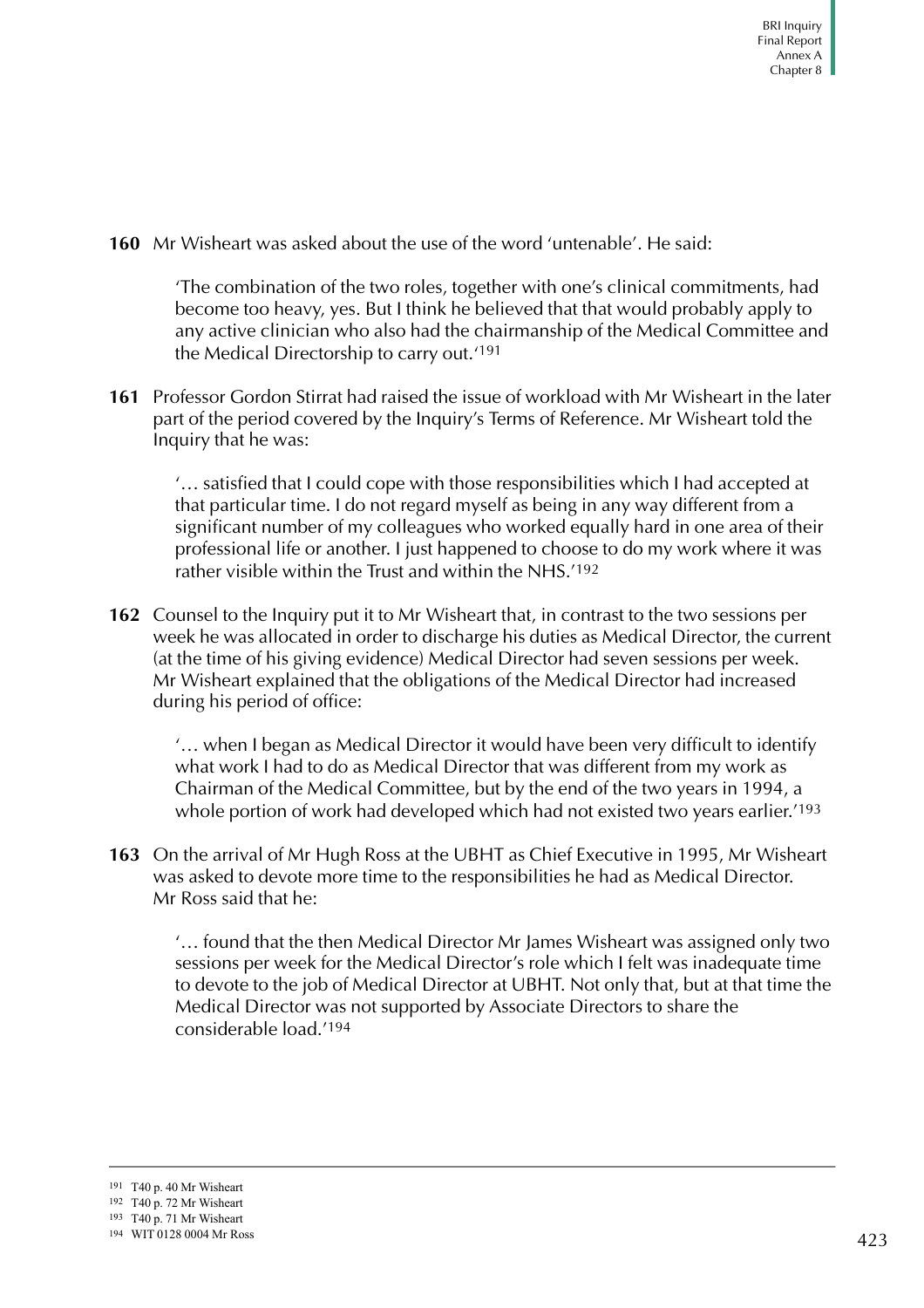**164** However, Mr Ross acknowledged that throughout the NHS, there was no standard model for the role of medical director. He said:

'From the start of trust status, some trusts had full time Medical Directors right from the start; other trusts, like the one I ran in Leicester, had a Medical Director who only devoted two sessions to the job and I supported that Medical Director with other people to share the load. A whole variety of models were in place.'195

**165** Mr Ross explained that he was of the view that:

'It is important for Medical Directors to continue with some medical and clinical responsibilities in order to keep their feet on the ground … and make sure they stay in touch with clinical practice, but I think it is fair to say that a trust the size of UBHT could easily have justified a Medical Director working the majority of their time on Medical Director duties, if not full time, such was the load.'196

**166** In contrast to the clinical directors who had no extra assistance to enable them to carry out their role, the Medical Director did have support staff to assist him with the extra workload beyond his clinical commitments. Mr Wisheart said he:

'… had an additional person at Trust headquarters who helped me with all my work as Chairman of the Medical Committee and Medical Director.'197

## **Mrs Margaret Maisey's dual role**

- **167** Mrs Maisey was both Director of Operations and Chief Nurse Adviser of the UBHT from its inception on 1 April 1991 until mid-1996 when she became the Director of Nursing. She then held this post until she left the UBHT in September 1997.
- **168** Mrs Maisey held a position of some significance within the UBHT. She said:

'… certainly I had influence, I had John Roylance's ear when I wanted it, I could speak to the Board if need arose. I do not think it ever did, particularly, but I did have influence, and I could make sure that works went up the road and, I do not know, did the work they said they would do and had not got round to doing. I could make some of these departments, lean on them to do things.'198

<sup>195</sup> T19 p. 35 Mr Ross

<sup>196</sup> T19 p. 36 Mr Ross

<sup>197</sup> T40 p. 39 Mr Wisheart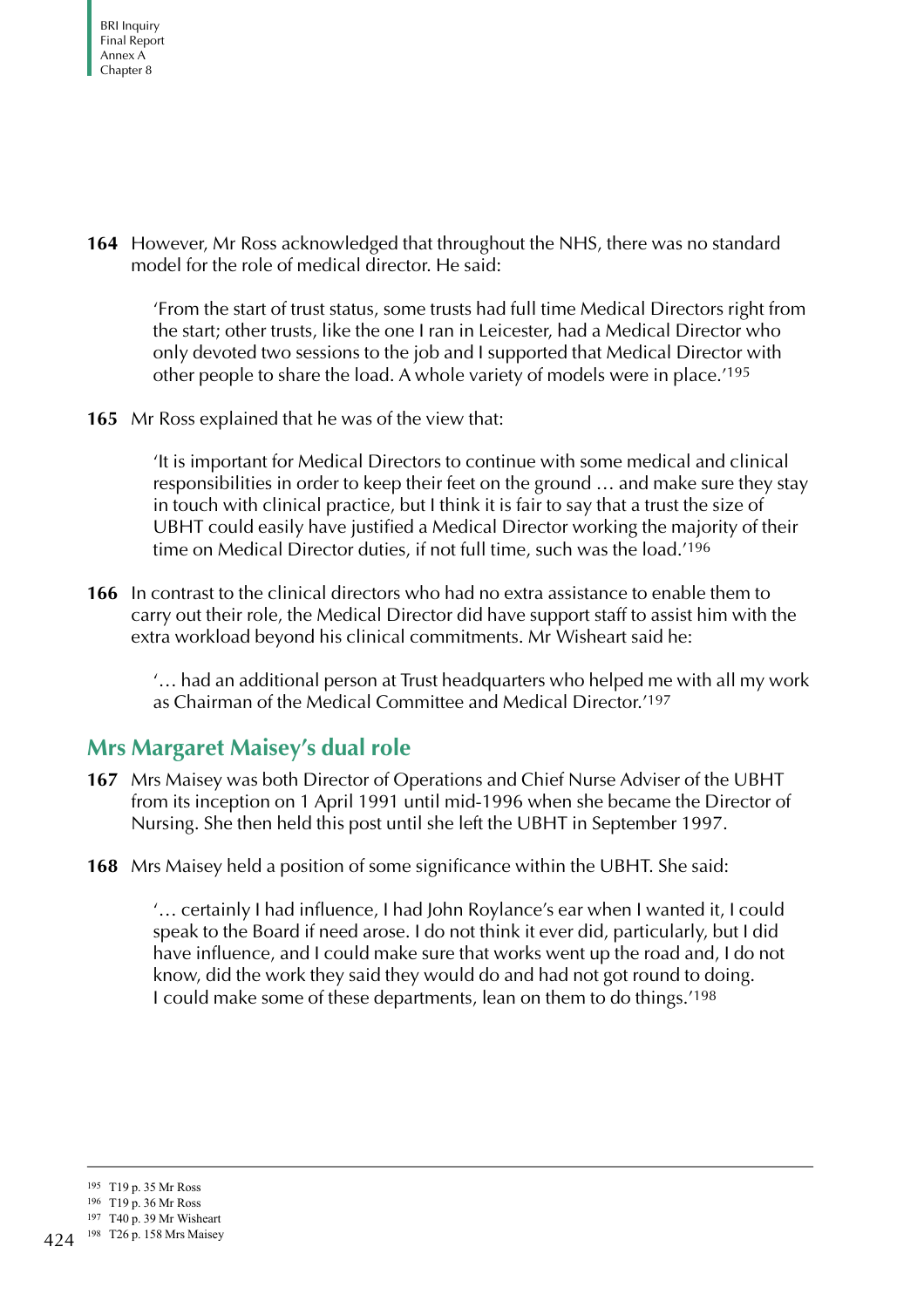**169** Mr Durie was asked about Mrs Maisey's relationship with Dr Roylance in the following exchange:

> 'Q. So it was known throughout the Trust that Mrs Maisey was, to put it in legal language, Dr Roylance's "agent"?

'A. I think I understand that in legal language. If I do, yes.

'Q. It might be more colloquially put in terms of her being Dr Roylance's "eyes and ears" throughout the Trust?

'A. Not only eyes and ears. She was also a doer.

'Q. When Mrs Maisey would express a view about a matter, the person to whom the view was expressed would believe or would understand that the view Mrs Maisey expressed was liable to be Dr Roylance's view also.

'A. That is right.'199

**170** An article in 'Private Eye' dated 18 June 1993 described Mrs Maisey as 'Dr Roylance's sidekick'.200 Mrs Ferris described Mrs Maisey as playing:

'… a very particular role for the Chief Executive … She herself, I think, on many occasions, described herself as the Rottweiler of the Trust, so I think her own view was consistent with that.'201

**171** Ms Janet Maher, General Manager UBHT,202 described Mrs Maisey's power or influence as being due to her closeness to Dr Roylance. According to Ms Maher, Mrs Maisey had:

'… a very strong power base and was seen as being strongly linked with Dr Roylance. I believe that some General Managers were frightened of her, although I do not believe she meant to be frightening to them. I would say that she always had the best interests of staff and patients at heart.'203

<sup>199</sup> T30 p. 38–9 Mr Durie

<sup>200</sup> SLD 0002 0007; *'Private Eye'*

<sup>201</sup> T27 p. 83–4 Mrs Ferris

<sup>202</sup> Ms Janet Maher held several positions in Bristol. From 1989 she was the shadow General Manager of what was to become the Directorate of Medicine at the BRI. From 1991 she was the General Manager for the Directorate of Medicine. In April 1993 she became the General Manager for the Directorate of Surgery. In March 1998 she was appointed General Manager at the BRI responsible for Medicine, Surgery, Anaesthesia, Bristol General Hospital and Keynsham Hospital. She held this post until she left the NHS in March 1999

<sup>203</sup> WIT 0153 0010 Ms Maher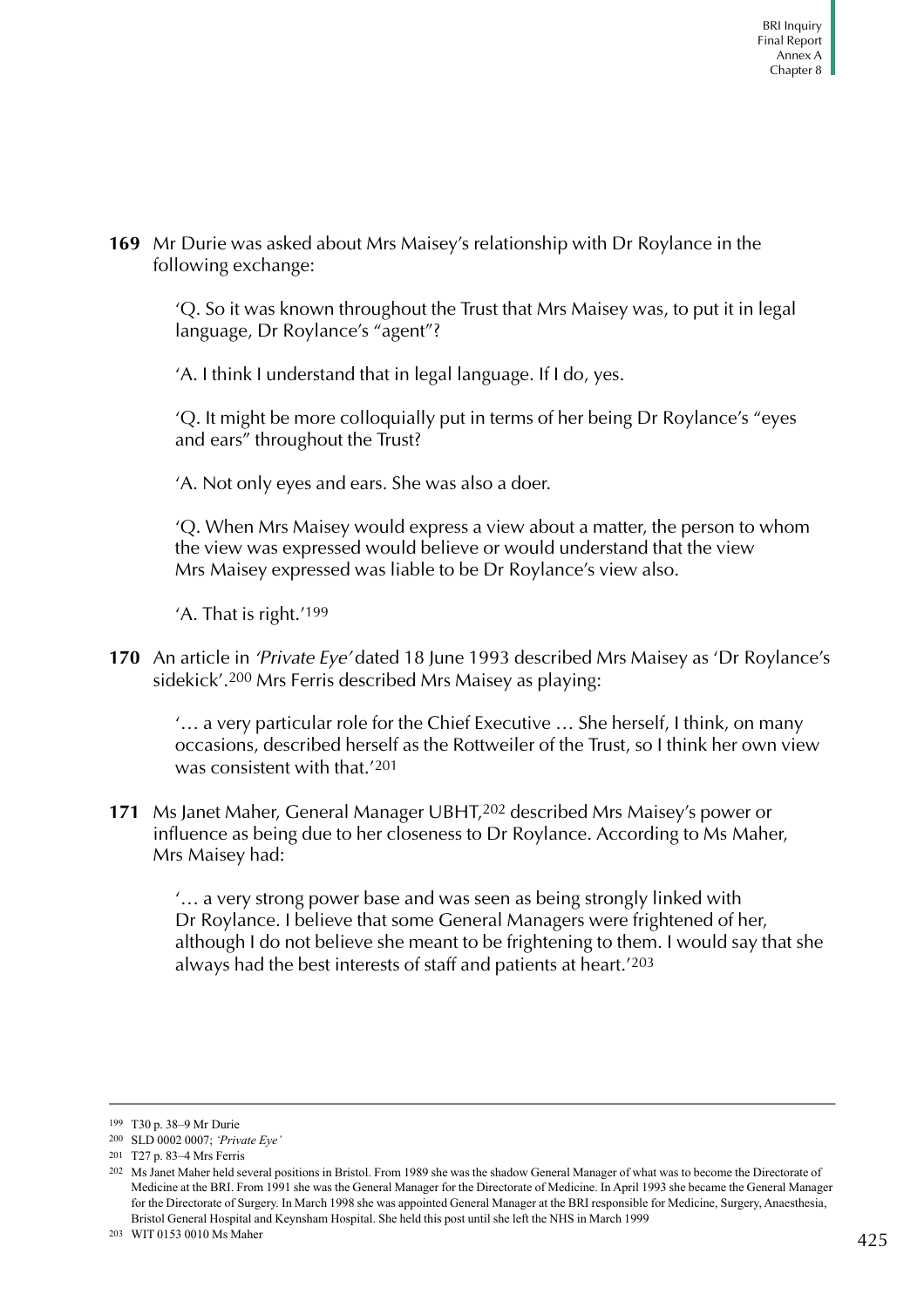#### Mrs Maisey as Director of Operations

**172** Dr Thorne told the Inquiry that Mrs Maisey's role, as Director of Operations, was different from that which she had carried out as a Unit General Manager in the pretrust days. She said:

'… as far as I understood it to be, she was Director of Operations and sort of Chief Nursing Adviser, in a professional capacity, which was why she was on the Board as the chief kind of Nurse Adviser. … she had moved from having this enormous kind of hierarchical management role as a General Manager to having a Board level role where she was actually supporting people and fire fighting, beetling around, trying to help people, solve problems, identify issues before they became very problematic.'204

**173** Mrs Maisey had little guidance about what was expected of her in her role as Director of Operations. In her evidence to the Inquiry she said:

'I think what you have to remember is that there had never been a Director of Operations before in the Health Service to my knowledge … these titles were new … We did not have a hang up with titles in UBHT; we were concerned that the things that needed to be done got done.'205

#### **174** Mrs Maisey was asked:

'What would you say were the main areas of responsibility, the main three or four areas that defined your role as Director of Operations as it subsequently developed?'

#### She replied:

'Quite a lot of my time was spent with individual General Managers and/or Clinical Directors, discussing how they were going to develop their directorates. Sometimes that was about geographical moves, sometimes it was about financial problems, sometimes it was about staffing, all sorts of things, some of which they would have had experience with, and some of which they might not have.'206

**175** Ham and Smith in their paper discussed Mrs Maisey's role in relation to general managers:

'The general managers in the clinical directorates, who were accountable directly to the chief executive, met regularly with the director of operations/chief nursing adviser [Mrs Maisey] in the executive management group.'207

<sup>204</sup> T35 p. 108 Dr Thorne

<sup>205</sup> T26 p. 52 Mrs Maisey

<sup>206</sup> T26 p. 75 Mrs Maisey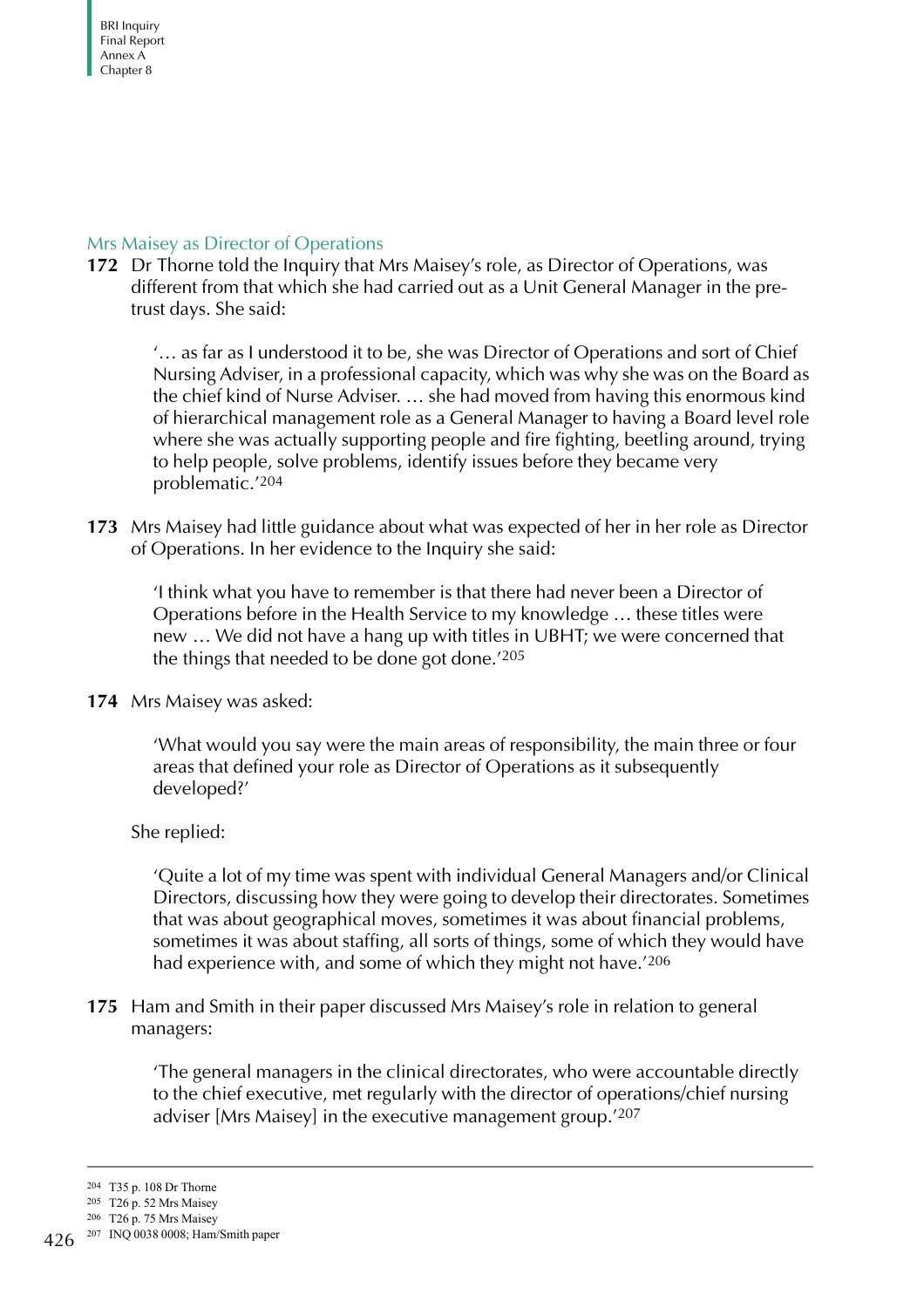**176** Further they argued:

'The director of operations did take on a key role on behalf of the Chief Executive in working alongside directorate general managers but the evidence suggests that the way in which this role was performed was not always viewed positively.'208

**177** Ms Maher recalled Mrs Maisey's role as follows:

'The Director of Operations was there to support General Managers but not to manage them as such. I would say that Margaret Maisey, as Director of Operations, had a lot of influence and power, but no direct management responsibility for the General Managers of the Directorate … General Managers of Clinical Directorates met with Margaret Maisey as the Director of Operations once a month.'209

- **178** Dr Roylance explained that at these meetings, Mrs Maisey gave the general managers 'a great deal of managerial support'.210
- **179** However, Mrs Ferris said:

'I felt unable to talk to Mrs Maisey or Dr Roylance because there was a history of lack of support or guidance. Although I attended the monthly General Managers' meetings and the weekly Management Development Group, I did not feel able to be open or to confide in my immediate colleagues and managers. It seemed to me that managers would watch to see who was "in favour" and those who were not were avoided. I felt that there was a culture of fear and blame.'211

**180** Further, she said:

'The Director of Operations had a personal management style of "management by fear" rather than encouragement. Although I challenged her on a number of occasions, I felt I did so to my own detriment.'212

**181** When Mrs Ferris was asked to elaborate on these comments in her evidence to the Inquiry, she said:

'The General Managers were in fear of the action that would be taken by Mrs Maisey if they did not fit into the perceptions or requirements that she had of them, which I think is different to being worried and performing well in their post, in that they are worried about what would happen. There was a real fear of the arbitrary way in which some managers were in favour and some managers were out of favour.'213

<sup>208</sup> INQ 0038 0013; Ham/Smith paper

<sup>209</sup> WIT 0153 0003 – 0004 Ms Maher

<sup>210</sup> T24 p. 60 Dr Roylance

<sup>211</sup> WIT 0089 0025 Mrs Ferris

<sup>212</sup> WIT 0089 0034 Mrs Ferris

<sup>213</sup> T27 p. 81 Mrs Ferris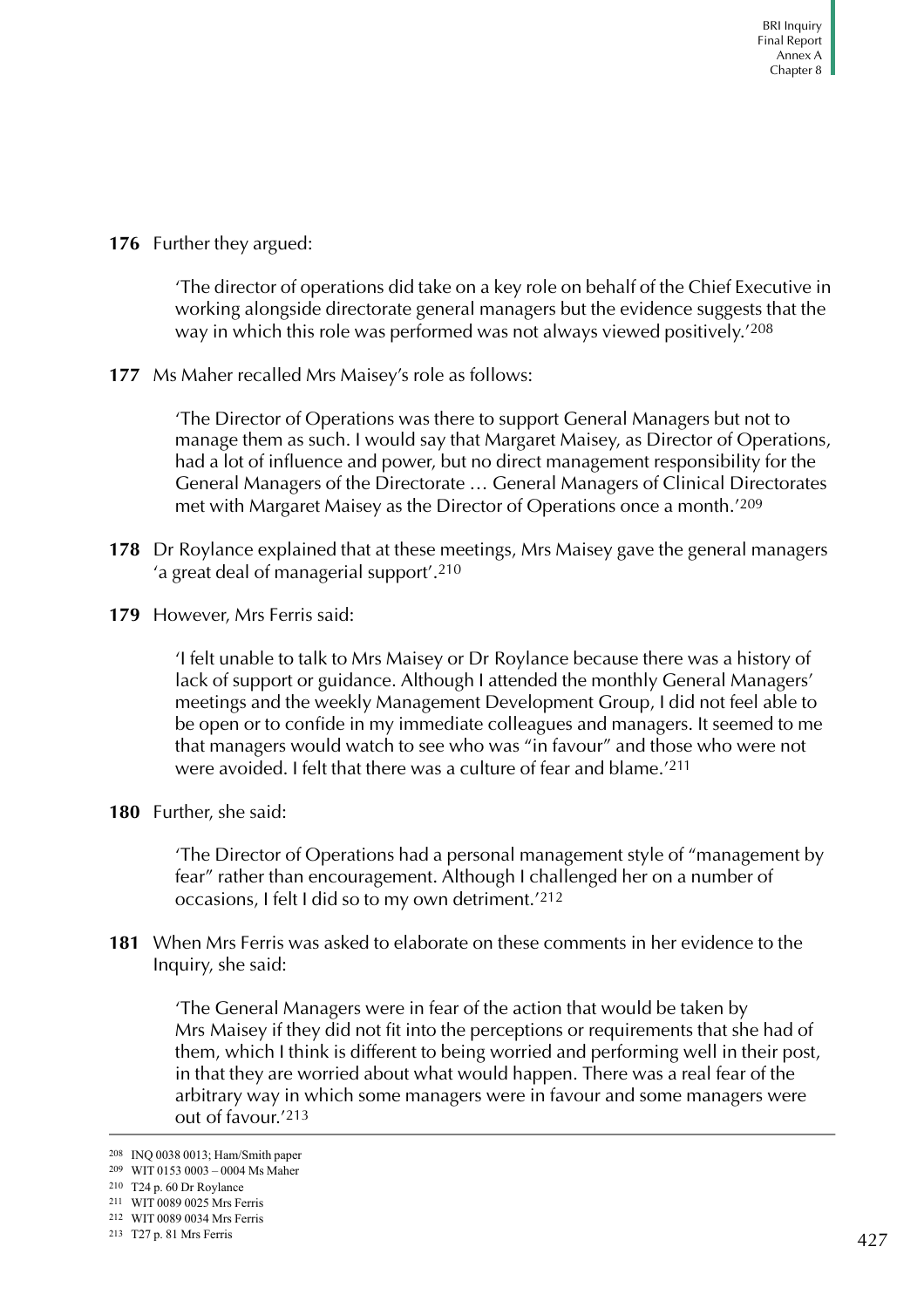**182** When Mrs Maisey was asked about Mrs Ferris' perception of her style of management, she said:

'Of all the management styles that I might have considered adopting, it is not one that I would want to be labelled as, and I cannot conceive that the team with which I worked would not have put me right if they thought that that was how I was being perceived. There was an openness and a frankness and an honesty and a preparedness to "say it as it feels" about our team working … particularly amongst the executive group. They would have given it to me straight, if they thought that is how I was comporting myself.'214

**183** Miss Salmon said she felt she had:

'… very little influence or authority as either an Associate General Manager or a General Manager with [Margaret Maisey] or [Dr Roylance]. The culture at the time was one in which personal relationships with an individual executive director [were] possibly more important than hierarchical relationships.'215

**184** Mrs Ferris felt that there was no support provided to general managers and that:

'… the attitude of Mrs Maisey and Dr Roylance when asked to help deal with particular problems, was either to ignore them, or to make the manager feel inadequate for having raised them, or to respond aggressively. My experience was that Mrs Maisey's approach was particularly aggressive.'216

**185** Mrs Maisey confirmed that it was not usual to set objectives for the general managers of the clinical directorates. She said:

'I did not see it as essential that Clinical Directors set objectives for their General Managers. If their General Managers wanted objectives then it might be that the Clinical Director could help them, but I cannot conceive of the Clinical Directors that I can think of now, of any who would feel that they ought to sit down and work out themselves the objectives of General Managers. I think they would probably be happy to be involved in a debate with the General Managers about objectives that the General Managers themselves had set in the same way that I would.'217

**186** Some, such as Ms Sheena Disley, did not see Mrs Maisey as having a significant input in their day-to-day activities. Sister Disley was asked what impact Mrs Maisey had in her capacity of Nurse Adviser to the Trust from 1991, on her work as a ward sister. She replied, 'I think we were a fairly self-contained unit. Clearly we knew who she was, clearly I think she was not a significant presence on the unit at that time.<sup>'218</sup>

<sup>214</sup> T26 p. 89 Mrs Maisey

<sup>215</sup> WIT 0109 0014 Miss Salmon

<sup>216</sup> WIT 0089 0035 Mrs Ferris

<sup>217</sup> T26 p. 85 Mrs Maisey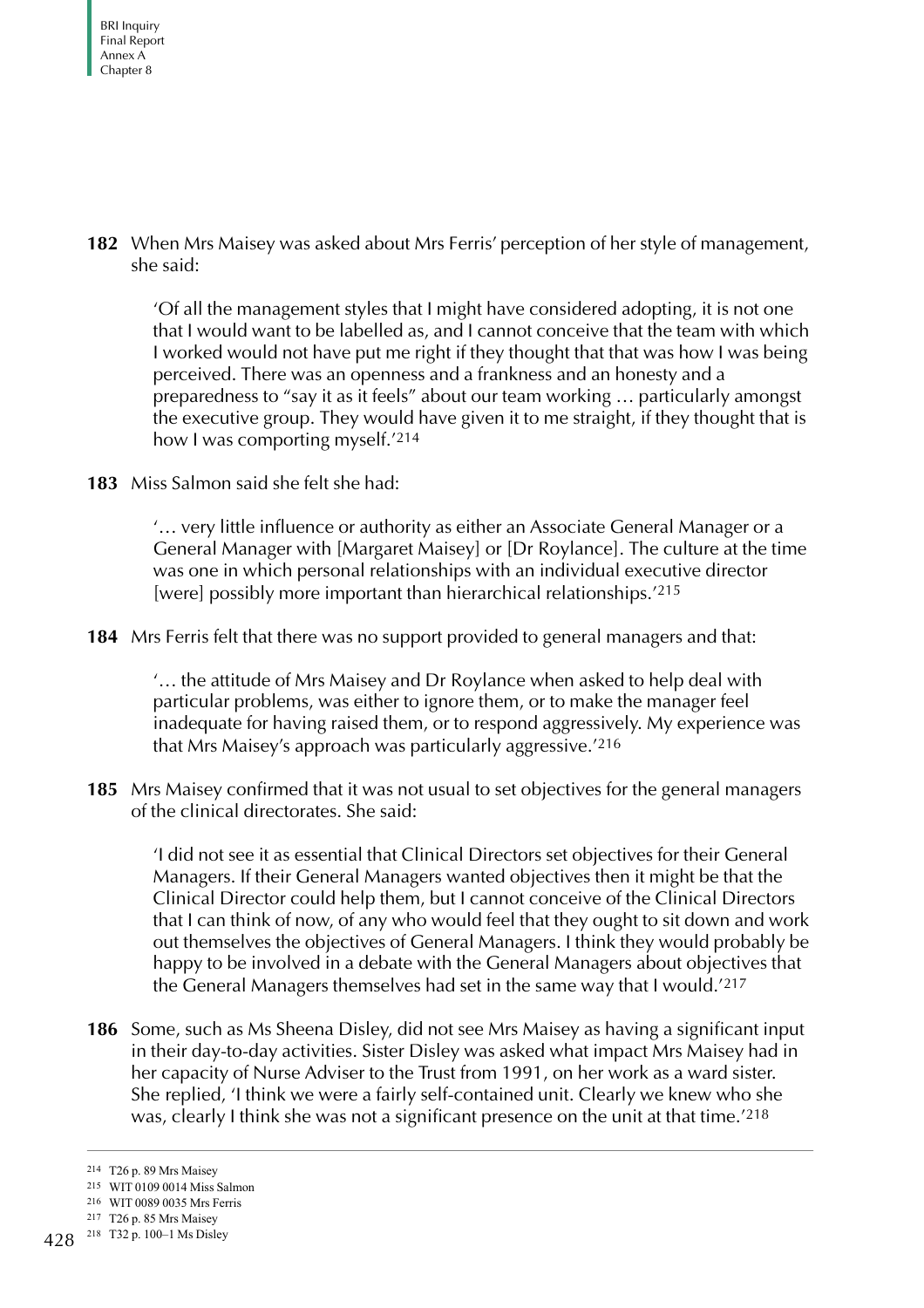### Mrs Maisey's nursing responsibilities

- **187** Mrs Maisey was appointed Unit General Manager of the South Unit in the B&WDHA in 1985 and took up post 'early in 1986'. She also assumed the role of Nurse Adviser to the Health Authority.
- **188** Mrs Maisey explained the change which the introduction of general management brought about to the management of nurses:

'When general management came in, it swept away all those nurse managers. Most specifically, it swept away … 17,000 nursing officers in England and Wales … They were replaced with … General Managers, most of whom were not nurses and many of whom have never managed nurses. But the nursing officers used to monitor everybody.'219

- **189** The introduction of general management meant that nurses were managed not by nurses, but by general managers.
- **190** When the UBHT came into being, it was required to have a nurse as one of its executive directors.
- **191** Mrs Liz Jenkins, the Assistant General Secretary of the Royal College of Nursing (RCN), agreed that it was important to have someone with a nursing role at trust board level.220
- **192** When Mrs Jenkins was asked what she saw as the purpose and function of a director of nursing, she replied:

'I have to say, it will depend on what their job was, and there were all sorts of hybrid jobs. Some Directors of Nursing had responsibility for the budget, for the nursing and the accountability for that; others did not … Some had personnel functions added to their jobs. So there were many different jobs during that period of time [1984–1995] that were described as or incorporated the person who sat as the "nurse" on the Board.

'My own personal view is that whether you had the management of nursing and the finance for it in your power or not, you were on that Board to provide the best possible nursing advice for the benefit of patients to that Board and that therefore, my own view is that you would have a strong responsibility for ensuring that patient care within your domain was as safe and as good as it possibly could be, given the financial constraints that you would have.'221

<sup>219</sup> T26 p. 152–3 Mrs Maisey

<sup>220</sup> T34 p. 54 Mrs Jenkins. The NHS Trusts (Membership and Procedure) Regulations 1990, SI 1990 No. 2024 state at Reg. 4(i)(c): 'The executive directors of an NHS Trust shall include … a registered nurse or a registered midwife …'

<sup>221</sup> T34 p. 53–4 Mrs Jenkins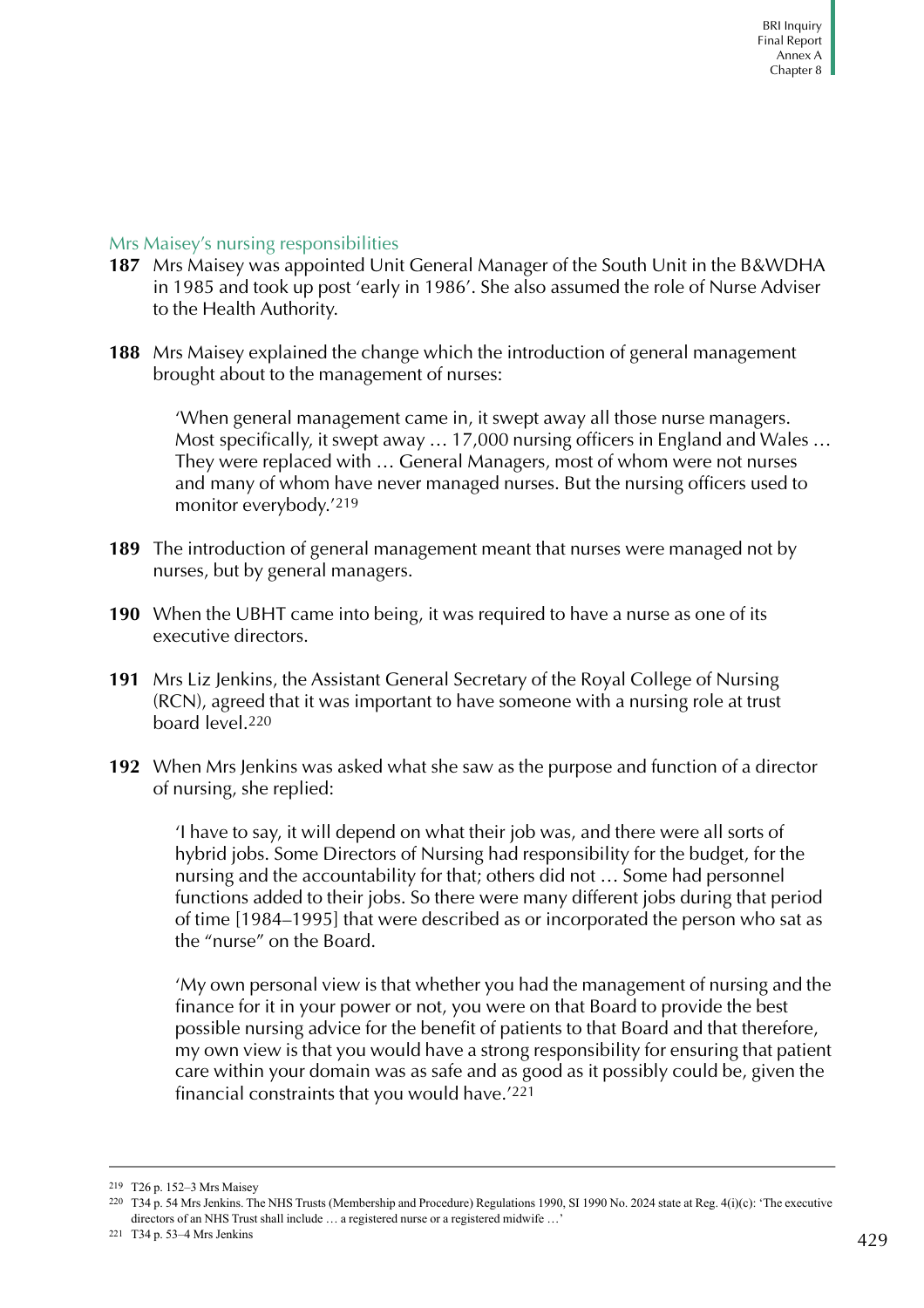#### **193** She went on to say:

'… the nursing role on a Trust Board has a responsibility for ensuring that the other colleagues on that Trust Board understand the issues of patient care and that they therefore ensure that they are not making decisions that conflict with patient care or safety.'222

**194** However, it was not entirely clear what the ambit of the nursing director's responsibilities should be. Dr Roylance said:

> 'You will recognise that if you introduce the general management function, then there is no managerial role for a District Nurse, because nurses are managed by General Managers. When we became a Trust, along with other trusts – large trusts – there was a problem of what an appropriate role would be for the nursing director, the Director of Nursing, on the Trust Board, because … by definition she could not manage nursing. That and the general management function could not co-exist.'223

### **195** Dr Roylance added:

'A number of solutions were produced across the country on how to develop a role for the Director of Nursing, so when we became a Trust, which is after we created directorates, we agreed … that an appropriate role for her would be a Director of Operations.'224

**196** Mrs Maisey explained her role in these terms:

'The title of Director of Operations and Chief Nurse Adviser … meant that as each Directorate had its own Nurse Adviser, I became the focal point for the Trust as a whole for these Nurse Advisers. This was the main change in my nursing role from before 1991. I was not Director of Nursing. Director of Operations was a new role to provide support and guidance to the General Managers in setting up their new Directorates and to manage the Trust's support services such as catering, maintenance and capital building works, patient information, information technology and complaints.'225

223 T24 p. 48–9 Dr Roylance

<sup>222</sup> T34 p. 54 Mrs Jenkins

<sup>430 &</sup>lt;sup>225</sup> WIT 0103 0022 Mrs Maisey 224 T24 p. 49 Dr Roylance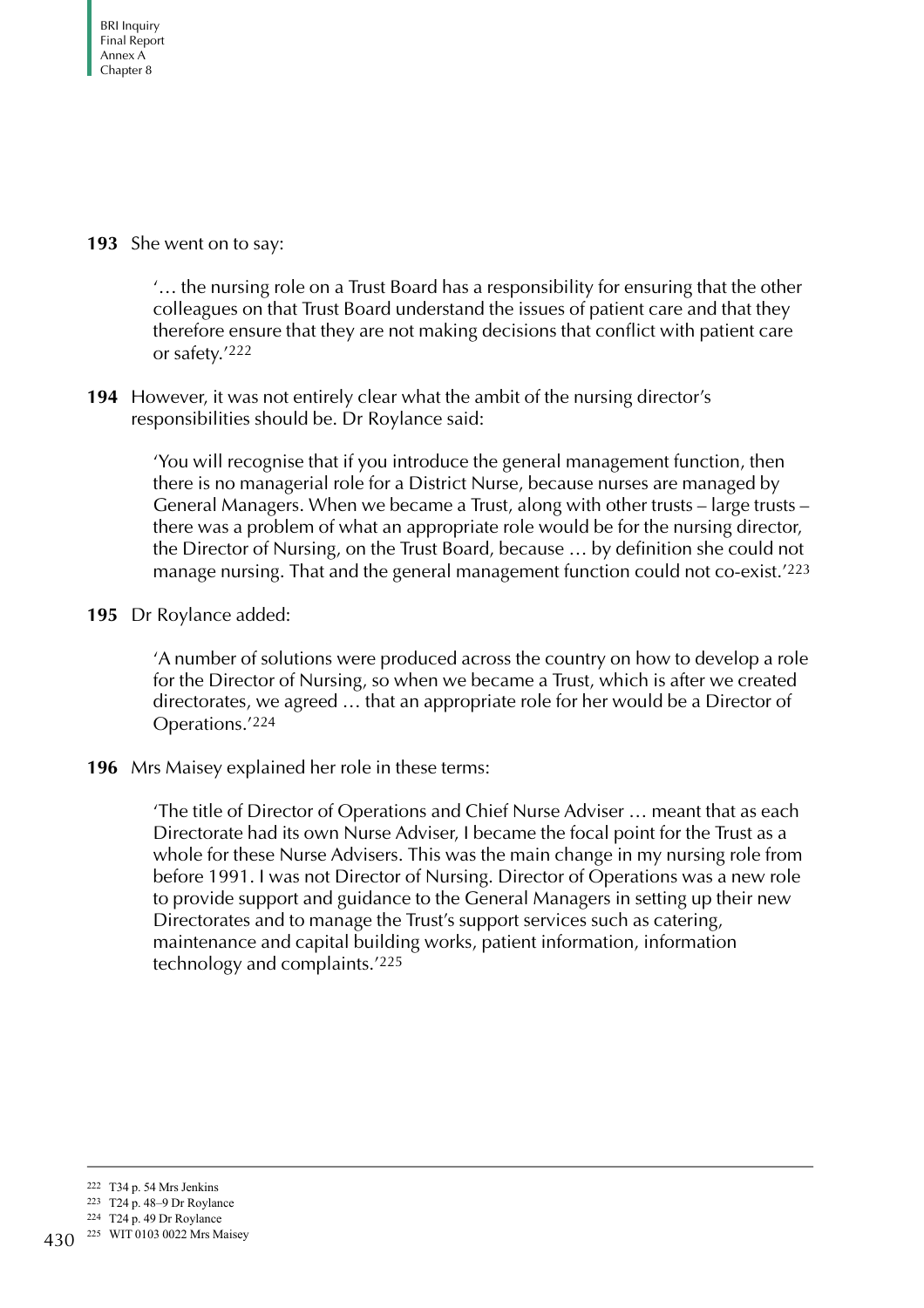**197** Thus within each clinical directorate there was a nurse advisor who could be approached for advice by any nurse within that directorate. If a matter needed to go further, Mrs Maisey was 'the professional link to the Department and to the policy making bodies for the profession.' 226 Mrs Maisey said:

'In all the different roles I had, I always expected to be approached if there were problems with nurses, whatever the problems were. I would always expect to be involved, assuming they were serious and unsolvable by any obvious route.'227

**198** Ham and Smith in their paper outlined a drawback of Mrs Maisey's having this dual role:

'The responsibility given to the director of operations/chief nursing adviser by the chief executive meant that de facto she acted as a third deputy to the chief executive. A further consequence of this was that the operational aspects of the director of operations/chief nursing adviser role were significant and to some degree took time away from the role of chief nursing adviser.'228

**199** The Inquiry heard evidence of a perception among ward nurses that Mrs Maisey was seen as an inaccessible figure. Ms Sheena Disley, a ward sister at the UBHT, said in her witness statement:

'I think I saw Margaret Maisey twice in all: I didn't feel she was someone I could confide in or expect to act on the problems I may have had.'229

**200** Sister Disley's oral evidence included this exchange:

'Q. Was it the case that you did not feel you could confide in Mrs Maisey because she was in a separate building, or was it that you did not feel you could confide in her because she was not the type of person you could confide in, or both?

'A. I think because she was obviously very thinly spread about a large area, we saw less of her. I think it is difficult to confide in somebody that you are not familiar with, you do not have a relationship with them.

'Q. … You would have liked more support from higher up the nursing chain?

'A. I think as a group of nurses, as a hospital full of nurses, I sometimes felt that we lacked direction, that we lacked a clear leader, and I think ... since Lindsay Scott has been in post,<sup>230</sup> that there is a much more significant voice for nurses now ... There have been arenas for nurses to meet Lindsay Scott and for nurses to identify

<sup>226</sup> T26 p. 162 Mrs Maisey

<sup>227</sup> T26 p. 95 Mrs Maisey

<sup>228</sup> INQ 0038 0023; Ham/Smith paper

<sup>229</sup> WIT 0085 0004 Ms Disley

<sup>230</sup> Ms Lindsay Scott, the Director of Nursing at the UBHT from 1997 to date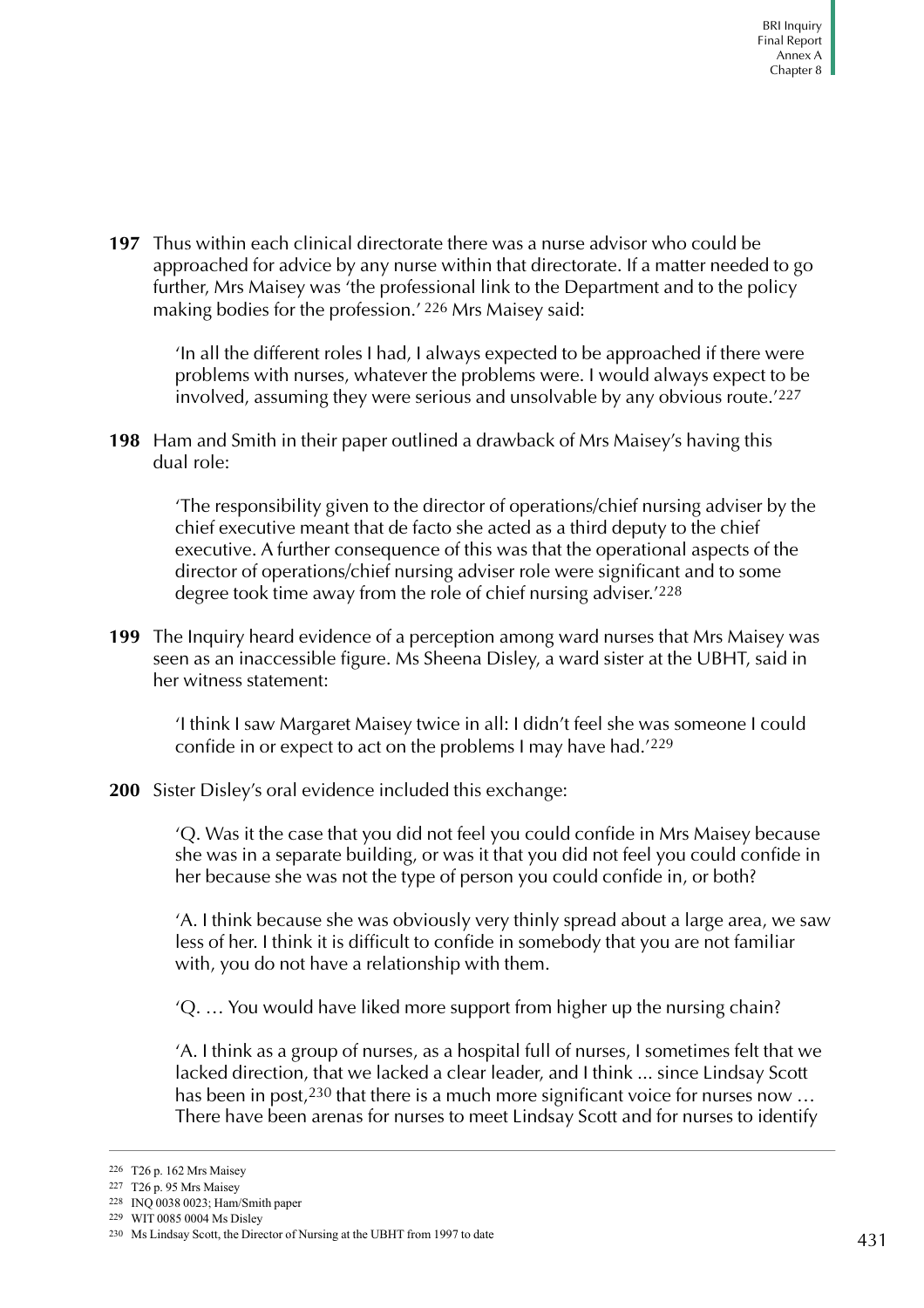their concerns about where they work, about what is happening in the Trust. She has also been very active in the development of the nursing strategy.'231

**201** However, according to Mrs Fiona Thomas,232 there was not often any call for her to seek out the help or assistance of Mrs Maisey in the latter's nursing role:

'My responsibility was to the Associate General Manager, and to … the Clinical Director. And we were very much kept in that sort of remit. We did not really need to go elsewhere, apart from certain bits and pieces, so there was very little time I needed to actually think that I needed to have a Director of Nursing at that time.'233

**202** When Mr Ross assumed the role of Chief Executive in 1995, Mrs Maisey's role changed. From 1996, she was the Director of Nursing rather than Director of Operations and Trust Nurse Adviser. Mr Ross himself assumed a lot of the responsibility that Mrs Maisey had previously had as Director of Operations. According to Mrs Maisey, this difference in roles meant that she:

'… got more involved in the nursing issues of the day … I got more involved with the College, the University, to which we had contracted out the basic nursing training. I was drawn into nursing policies and processes in a much more detailed way than I had been previously.'234

Mr Ross explained the rationale for his reorganisation of the role of the Nursing Director on the UBHT Board:

'I felt strongly the right standards of patient care could only be achieved with a contribution from a nursing professional. So the Director of Nursing's role now is essentially … around professional standards, care, development, teaching, training, a whole range of issues around standards of service and so on.'235

# **The role of the Trust Chairman**

**203** In 1994 the NHS published the 'Code of Accountability for NHS Boards'.236 This described the Chairman's role thus:

> 'The chairman is responsible for leading the board and for ensuring that it successfully discharges its overall responsibility for the organisation as a whole.

<sup>231</sup> T32 p. 104–6 Ms Disley

<sup>232</sup> Fiona Thomas was Clinical Nurse Manager of Cardiac Surgery from November 1993 to December 1996. She is currently Clinical Nurse Manager of the Cardiothoracic Clinical Directorate

<sup>233</sup> T32 p. 22 Fiona Thomas

<sup>234</sup> T26 p. 154 Mrs Maisey

<sup>235</sup> T19 p. 41 Mr Ross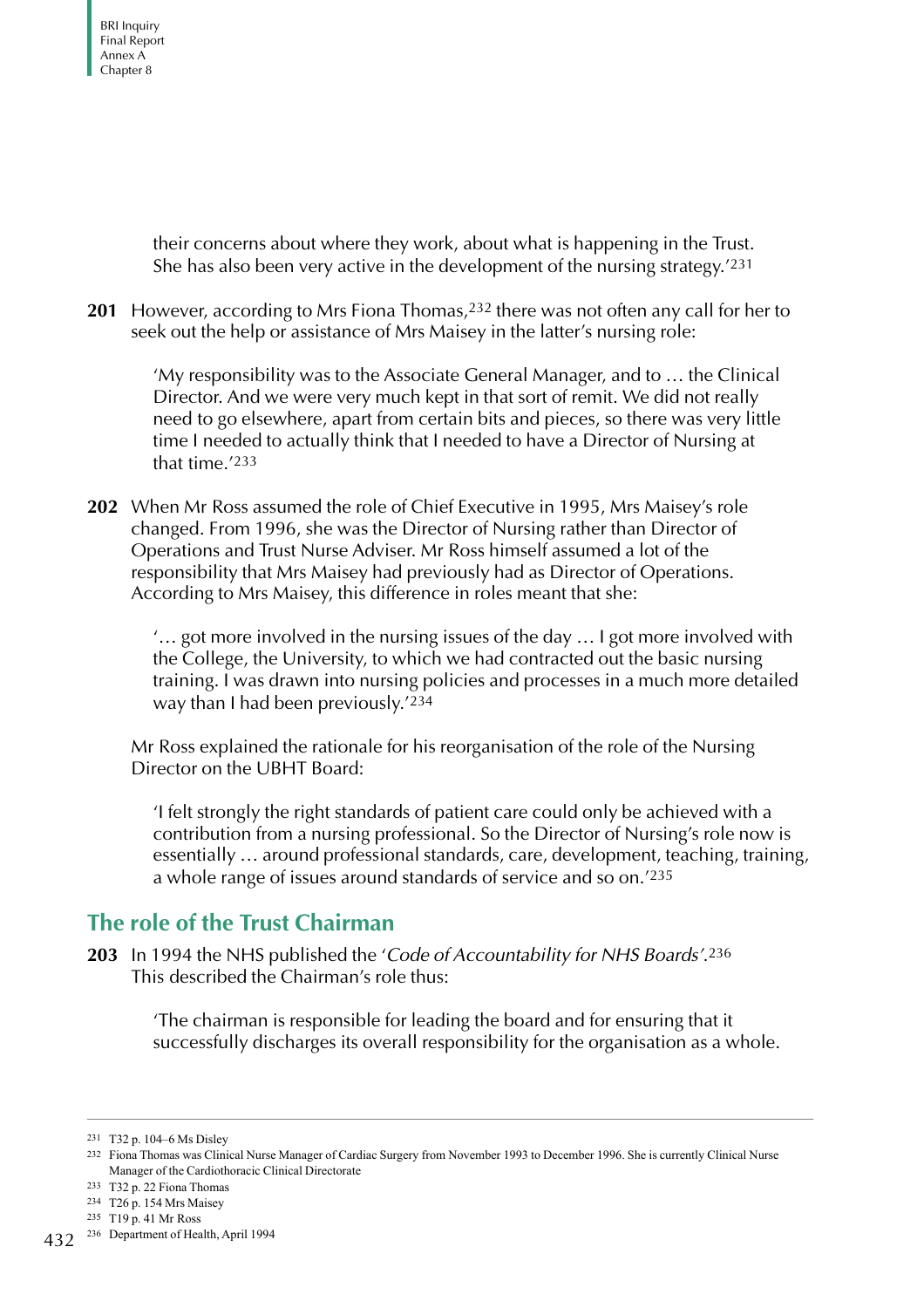'A complementary relationship between the chairman and the chief executive is important.'237

**204** Mr Durie was Chairman of the B&WDHA from 1 April 1986 to 31 March 1990 and then Chairman of the UBHT from 1 April 1991 to 30 June 1994. In the period between his two chairmanships:

'… I was no longer involved with the National Health Service, except I think I had the title … some funny title they dreamt up for people who helped work out applications for Trust status.'238

- **205** Thus, like Dr Roylance, Mrs Maisey and Mr Nix, in particular, his evidence straddles the management and culture at Bristol both before and after the inception of the UBHT. When Mr Durie took up his post as Chairman of the Health Authority the only guidance he received on what was expected of him was a briefing from his predecessor and a discussion with the Chairman of the RHA.239
- **206** Mr Durie, the first Chairman of the UBHT, described his view of the role:

'The Chairman's role was somewhat ill-defined, but my personal belief was that it was up to me to ensure that the hospital services under me provided the most effective healthcare to the greatest numbers within the financial limitations imposed. That said, as Chairman of the [B&WDHA] and latterly UBHT, I was keenly aware that it was not my function to take over from the full time executive or to provide parallel management. I saw myself more as Chairman first of the Health Authority and then of the Trust Board, responsible for ensuring that in addition to treating today's patients, there was the organisation and the management structure to prepare clear plans for the future. In so complex and diverse an organisation, I thought it important to be known personally and also to be seen as approachable.'240

**207** Dr Roylance shared Mr Durie's view of the role of Chairman. Dr Roylance was asked:

'Would the Chairman of the Trust qualify as senior management?'

He replied:

'No, he is not a manager at all. The Chairman and Non-Executives set policy and supported management, which was performed by the Executive Directors. There was no question about that … the Trust Board set policy, and it was left to the managers to implement it. We were the managers. The Trust Board did not manage anything … the Trust Board was a policy making body. I headed the management

<sup>237</sup> HOME 0004 0073 – 0074; '*Code of Accountability for NHS Boards'*

<sup>238</sup> T30 p. 12 Mr Durie

<sup>239</sup> T30 p. 8–9 Mr Durie

<sup>240</sup> WIT 0086 0002 Mr Durie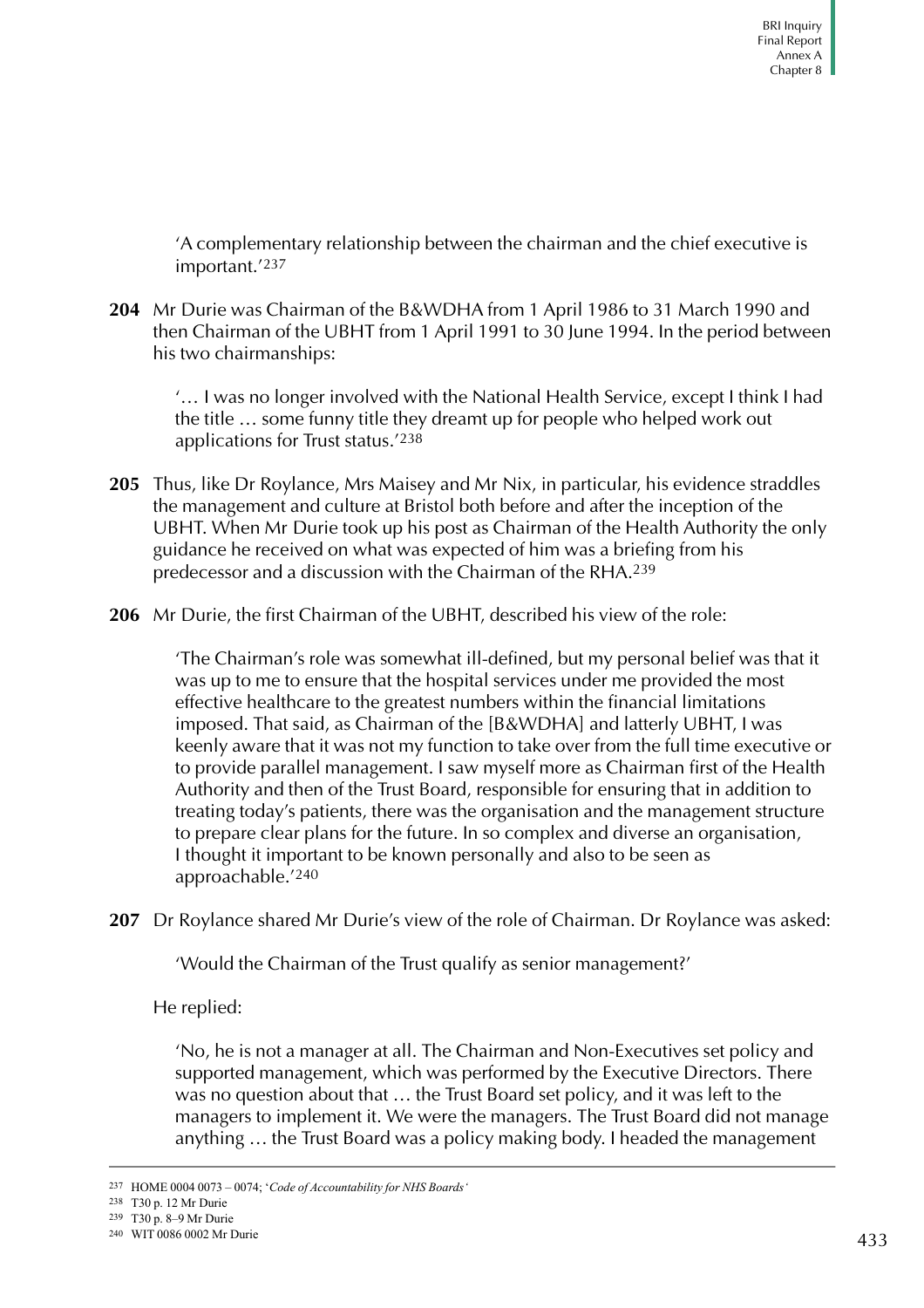function to implement that policy. I did not expect the Trust Board to manage and they did not expect to.'241

**208** Mr Robert McKinlay was Chairman of the Board from July 1994 to November 1996. He described the role in his written statement:

'… the Chairman is on the scene much more frequently than the other Directors, and he or she becomes the bridge between the Executive team and the Board. The Chairman needs to know what is going on to a greater degree than the other nonexecutive directors, in order to give on the spot advice to the Executive team and guide the deliberations of the Board. In addition, on many occasions the Chairman is required to be the representative or spokesman for the Trust.'242

## **209** He went on to say that:

'To implement the policy of the Chairman having a good understanding of what is going on, the Chairman should attend as many committee meetings as possible, which was my practice. In addition, there should be regular meetings with Executive Directors. I would meet the Chief Executive at least once per fortnight on a planned basis, when he would bring issues to my notice and vice versa. I would meet with the other Executive Directors individually on a planned basis every 4–6 weeks. In practice, by being around in the Trust and attending meetings, I would meet the Executive team and the other non-Executive Directors frequently.'243

**210** To stay informed as to what was going on in the wider hospital community, Mr McKinlay paid:

> '… regular visits to the various hospitals and services, both during the day and at night … These visits were invaluable in seeing how the doctors, nurses and administrators were facing up to the day to day challenges, and to put into perspective proposals for change, either physical or operational, which the Board was being asked to consider.'244

**211** Dr Thorne was asked what the role of the Chairman was as she understood it from her work at the UBHT. She replied:

'I think the role of the Chairman was to take a strategic overview and to manage the work of the Board effectively. I think that means actually managing the cohesion of the Board and actually looking at the competencies of the constitution of the Board, because that is inordinately important, having the right balance of people. I think that is a very important role for a Chairman to play, and I think it is also about actually being in some senses a figurehead whom people recognise as a

<sup>241</sup> T88 p. 104–5 Dr Roylance

<sup>242</sup> WIT 0102 0006 Mr McKinlay

<sup>243</sup> WIT 0102 0008 Mr McKinlay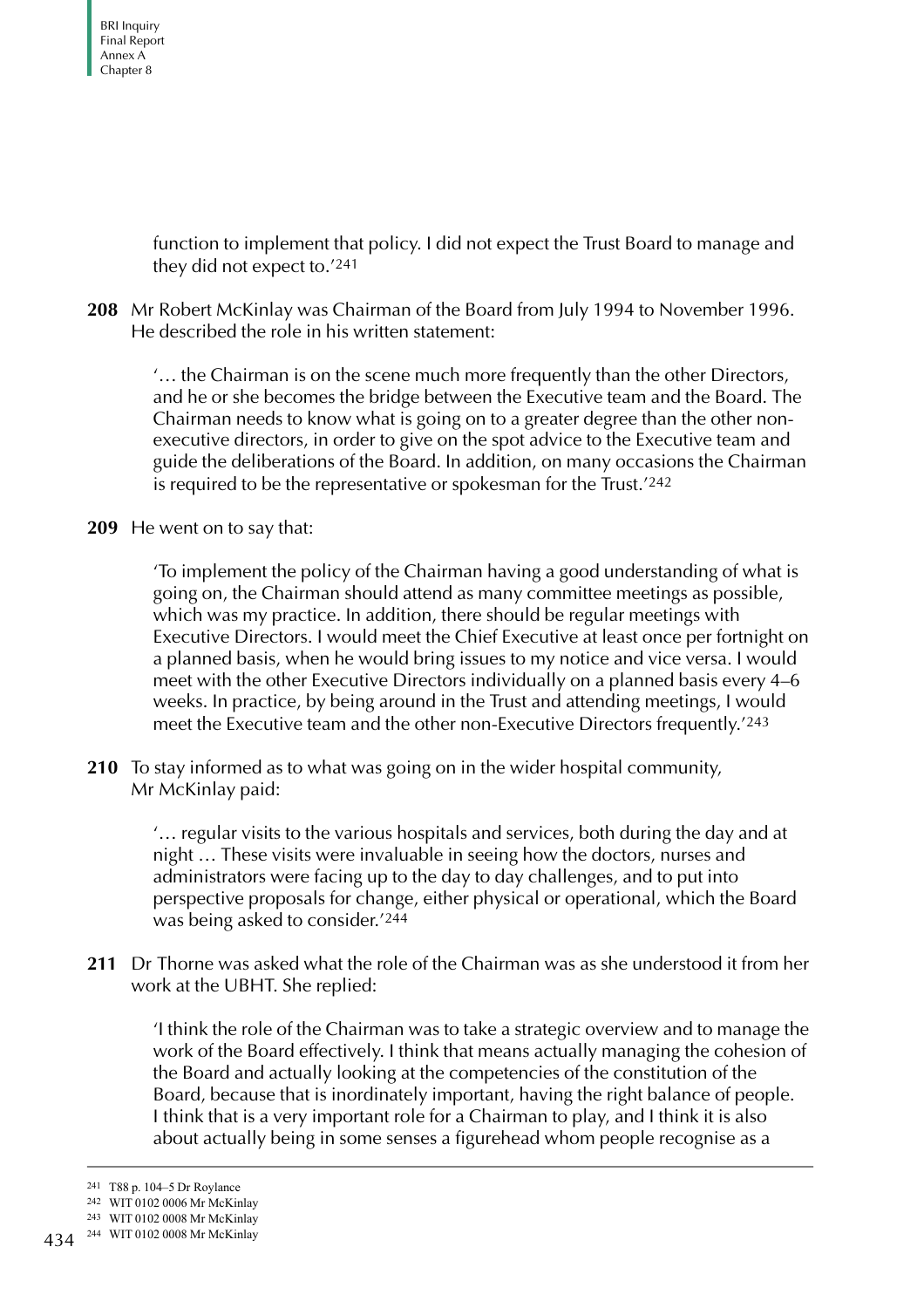symbol of a kind of strategic level, but are almost dissociated from the executive role because I also think that is important. So they have to ensure the nonexecutives do not try to become operational, because that is the road to disaster.'245

## **The role of non-executive directors**

**212** Dr Roylance, in the course of his evidence to the Inquiry, explained the role that nonexecutive directors performed. He said:

'They were non-executive and they were meant to be the parallel of Non-Executive Directors of a commercial company whose primary responsibility is to shareholders and profit. The primary responsibility of the Non-Executive Directors was to patients, so it was their responsibility to do two things: bring lay information about the community and skills that they brought with them from their background. In other words, they were people with business experience to give us the benefit of a business approach to things, and they were very active.'246

- **213** In one of the NHS 'Working for Patients' 247 documents entitled 'Self-governing Hospitals',<sup>248</sup> published in 1989, it was stated that: '... the board of directors will be responsible for determining the overall policies of the Trust, for monitoring their execution, and for maintaining the trust's financial viability.'249
- **214** The same document also said, '… All the non-executive members will be chosen for the personal contribution they can make to the effective management of the hospital and not to represent any interest group.' 250
- **215** Mr McKinlay gave an extensive description of the role of the Trust Board and its Chairman in his statement to the Inquiry:

'The role of the Trust Board and its Chairman, while having structural similarities to the commercial model, is essentially different. An NHS Trust is required to provide the highest quality service possible to members of the public within the funds made available by HMG. There is no profit motive in the NHS. While the Board acts as stewards for HMG's funds, the "customers" are the members of the general public, who in the end are also the "shareholders". How the Board should act in relation to customer service will be discussed below, but it is worth noting that, unlike a commercial business, the supply of "customers" to the NHS is effectively unlimited and sub-division into "product streams" is at best of limited applicability in a large Trust like UBHT.

<sup>245</sup> T35 p. 22 Dr Thorne

<sup>246</sup> T26 p. 1–2 Dr Roylance

<sup>247</sup> NHS Reforms, *'Working for Patients',* Working Papers, HMSO Cm 555

<sup>248</sup> Working Paper No 1, '*Self-governing Hospitals'*, 1989

<sup>249</sup> HOME 0003 0042; Working Paper No 1, '*Self-governing Hospitals'*, 1989

<sup>250</sup> HOME 0003 0042; Working Paper No 1, '*Self-governing Hospitals'*, 1989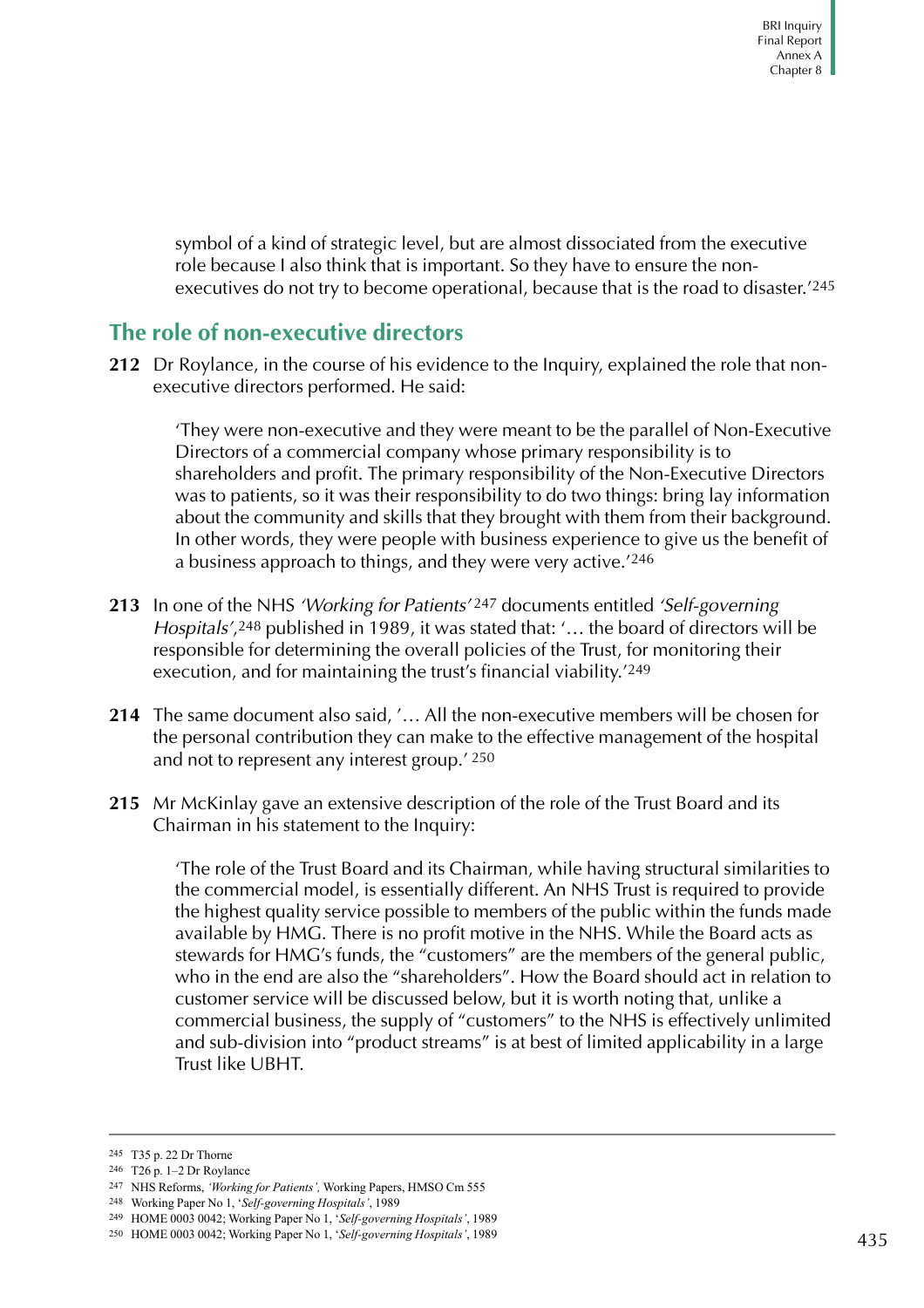'In a Trust the Chairman and non-Executive Directors need to work with the Executive team to find the right balance between financial control and responsibility, and "customer service", ie the quality of treatment and care given to patients. In my view, high quality patient care is the paramount requirement, but the funds available are limited and have to be managed carefully. To find the right balance, the non-Executive Directors and Chairman need to work in a more positive, pro-active way than would be usual in a commercial business. They need to be Directors and sounding boards for the Executive team, giving them as broad a spectrum of advice as possible.

'If we now turn to the practice rather than the principles, although I have said that the Trust Board should be pro-active, they are not there to run the Trust on a day-today basis; that is the task of the Executive team. Guided by the Chairman, the Board is there to set policies, both financial and operational; approve investments; appoint senior members of staff; assist in ensuring that sound systems for setting standards and measuring performance are in place; and to look to the future. They are also there to help resolve specific issues of any sort addressed to them by the Executive team.'251

**216** Mr Durie explained that the Board's non-executive directors would try to fulfil their roles on the basis of information provided to them at meetings and by observation as they went about the Trust. He recalled:

'We were very concerned at trying to improve the patient care; we were not … looking at the clinical outcomes but we were very concerned about were they being properly looked after when they arrived at the hospital etc etc.'252

**217** Mr Moger Woolley, who was appointed a non-executive director at the Trust's inception, viewed his role as not '… to run the day to day activities of the Trust. My role as a non-executive director of UBHT was to sit at the Board table and to question the executives on their roles and how they were carrying them out.'253

## **218** Mr Woolley went on:

'I felt that the role I adopted, of stimulating debate and ensuring that matters were thought through, was appropriate for a non-executive director. I did not feel that it was necessary for my view to prevail.'254

<sup>251</sup> WIT 0102 0006 – 0007 Mr McKinlay

<sup>252</sup> T30 p. 42 Mr Durie

<sup>253</sup> WIT 0357 0002 Mr Woolley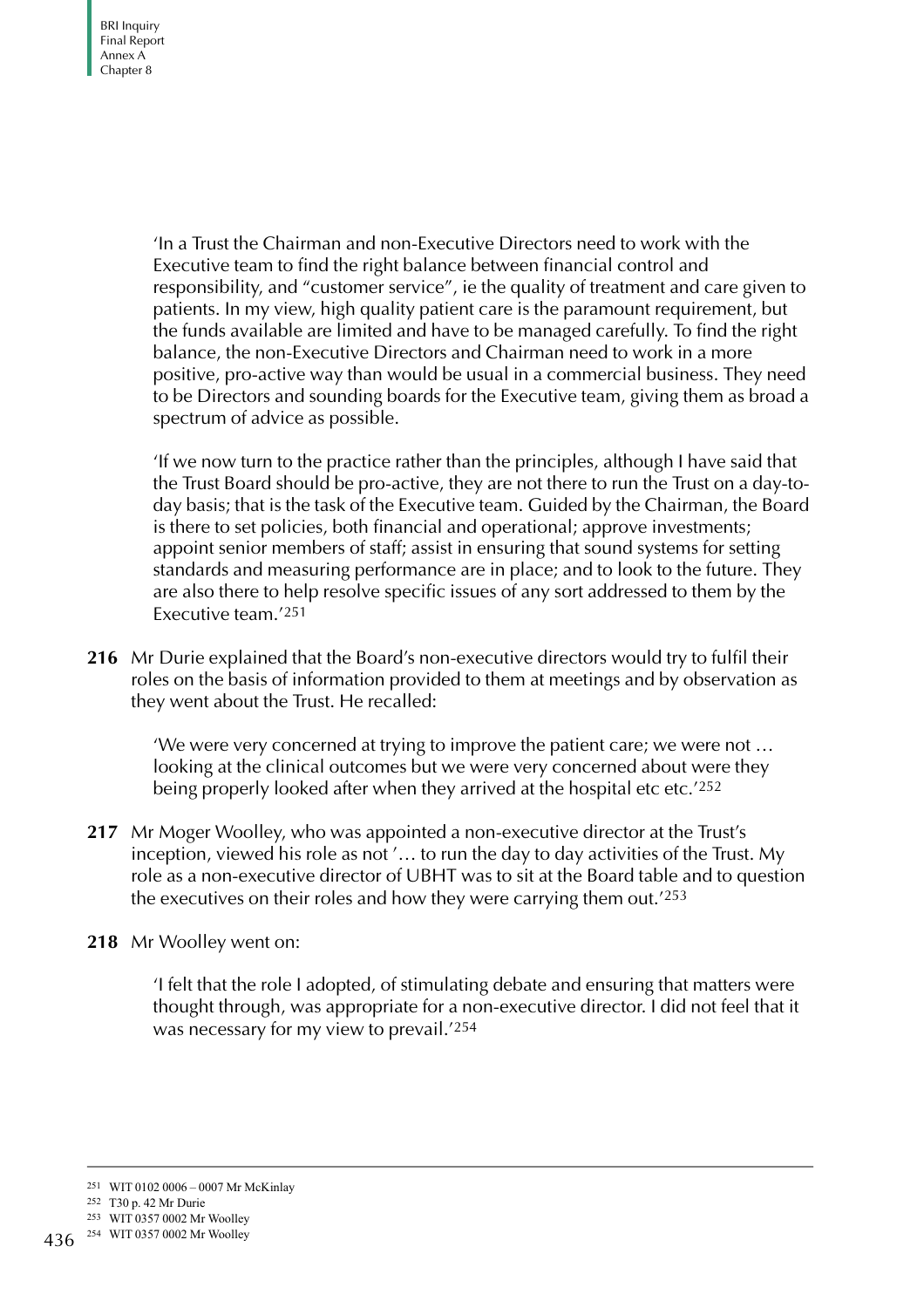**219** Mr Louis Sherwood, a non-executive director from the Trust's inception until November 1998, felt:

> '… that we [the non-Executive Directors] were there to sharpen up the financial management of the Trust. That was the most substantial contribution that I could make as a Non-Executive Director with a broad, general business background. Many of the Board's papers were financial ones, and we spent a lot of time on financial issues.'255

**220** Mrs Maisey outlined various tasks performed by the non-executive directors:

'… they came to the committees; they each of them chaired one of the executive committees …The Capital and Services Development Committee and the Patient Care Committee and the various committees that we had were all chaired by one or other of the non-executives … they took roles according to their expertise and skills.'256

- **221** Mr Nix, in his statement, when citing the benefits of trust status, viewed the nonexecutive directors as having a more active role. He said a benefit of trust status was that 'the expertise of the non-executive directors will be used to direct care more appropriately. They will also take a leading role as laymen and women ensuring all patients are treated as individuals.'257
- **222** However, Ham and Smith in their paper described the non-executive directors as not wanting to get involved in details. They said:

'From the evidence available, it appears that the board focused mainly on high level issues and was not drawn into the detail of service delivery. Peter Durie … personally committed three days a week as chairman and this time was spent in meetings and walking around the hospitals and services for which the trust was responsible. He would meet the chief executive on a regular basis and he supported the delegation of authority to clinical directorates because "it ensured that the Trust Board did not get bogged down in detail. The Board could concentrate on major issues".'258

**223** However, Mr Durie's successor, Mr McKinlay:

'… acted to strengthen the management structure by forming board committees chaired by non-executives to "take on a more inquisitive role" … The changes which he introduced were intended to strengthen co-ordination and monitoring

<sup>255</sup> WIT 0110 0002 Mr Sherwood

<sup>256</sup> T26 p. 119 Mrs Maisey

<sup>257</sup> WIT 0106 0016 Mr Nix

<sup>258</sup> INQ 0038 0018; Ham/Smith paper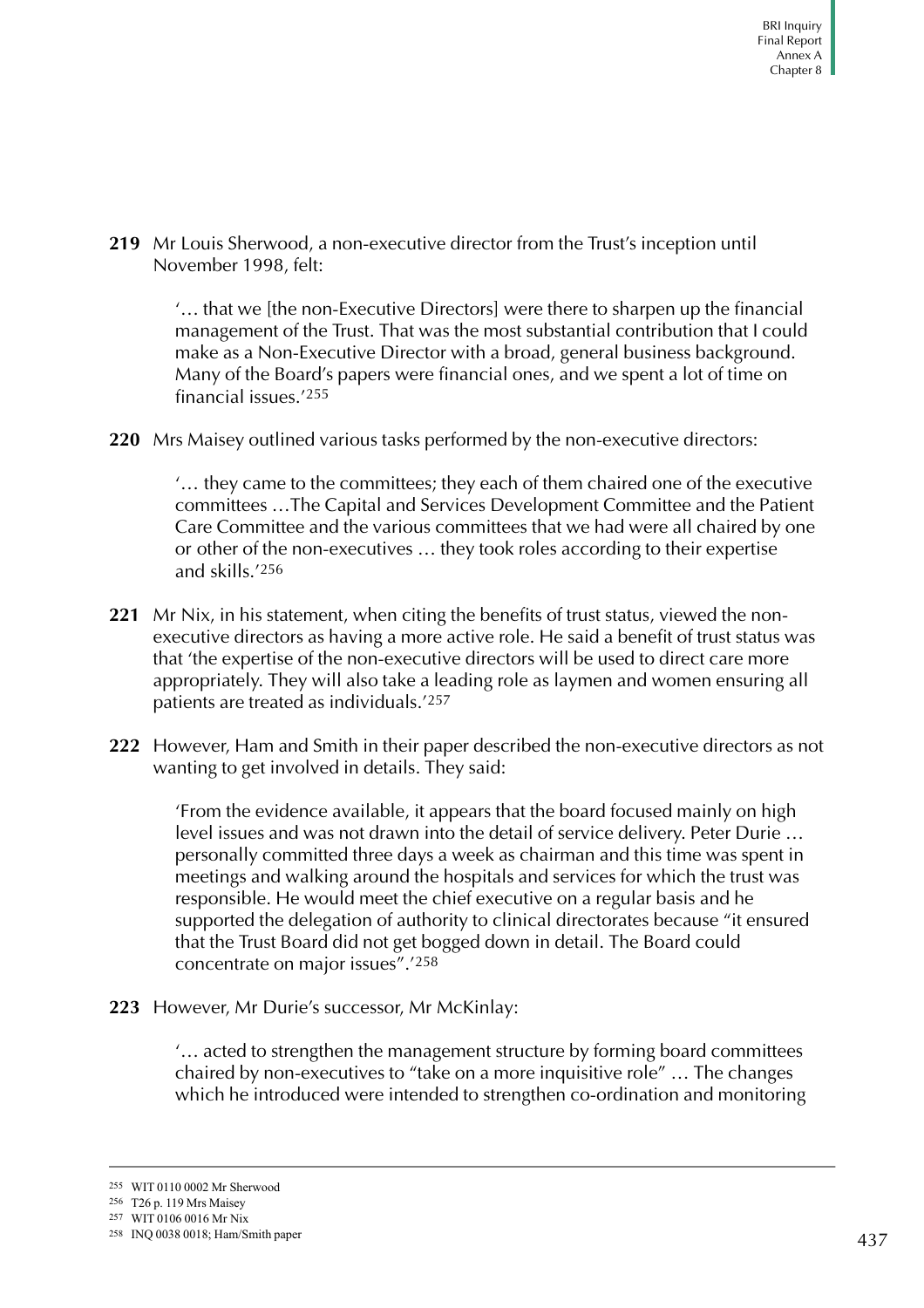from the centre given his perception that existing arrangements were not adequate.'259

**224** Mr Durie was asked about the ways in which non-executive directors monitored what was happening in the Trust:

'Q. The mechanism by which you and your non-executive colleagues would monitor the executive management of the organisation was what?

'A. … We would see ourselves undertaking that role by the results that were reported to us when we met formally as a Board, by us observing, as we went around the Trust in between Board meetings. Those were our two key ways of understanding that what was being done was satisfactory.'260

- **225** The Inquiry heard that shortly after he became Chairman Mr McKinlay made proposals about the reorganisation of some of the committees of the Trust: 'I made some proposals for revamping what had been Advisory Groups into board committees, with more what I thought were clearer terms of reference.'261 He produced a document to Board members setting out his proposals, and setting out the Board's three Committees: the Patient Care Standards Committee, the Medical Audit Committee and the Audit Committee. These Committees are considered in greater detail in Chapter 18.
- **226** Of the Patient Care Standards Committee Mr McKinlay wrote:

'This committee would be expected to oversee all aspects of patient care. Provided we can establish a satisfactory set of definitions it would need to enter into the field of medical outcome inasmuch as this affects the performance of the Trust as a whole but steer clear of medical audit. I believe the answer lies in studying medical outcome on a statistical basis while leaving the underlying clinical factors to the Medical Audit Committee.'262

**227** Mr McKinlay commented on this in his evidence to the Inquiry:

'I think there was a tightrope of a sort. There was no tradition or culture in UBHT that the Board or the committees of the Board should be involved on outcome, medical outcome, even on a statistical basis. I felt that that is something that should evolve. To be more specific, I thought that was something that was wrong. I thought the Board should have some knowledge of statistical outcome, but there was a tightrope to be trod to find a way of easing it into place.'263

<sup>259</sup> INQ 0038 0019; Ham/Smith paper

<sup>260</sup> T30 p. 41 Mr Durie

<sup>261</sup> T76 p. 6 Mr McKinlay

<sup>262</sup> UBHT 0021 0700; Board paper, 18 January 1995 (emphasis in original)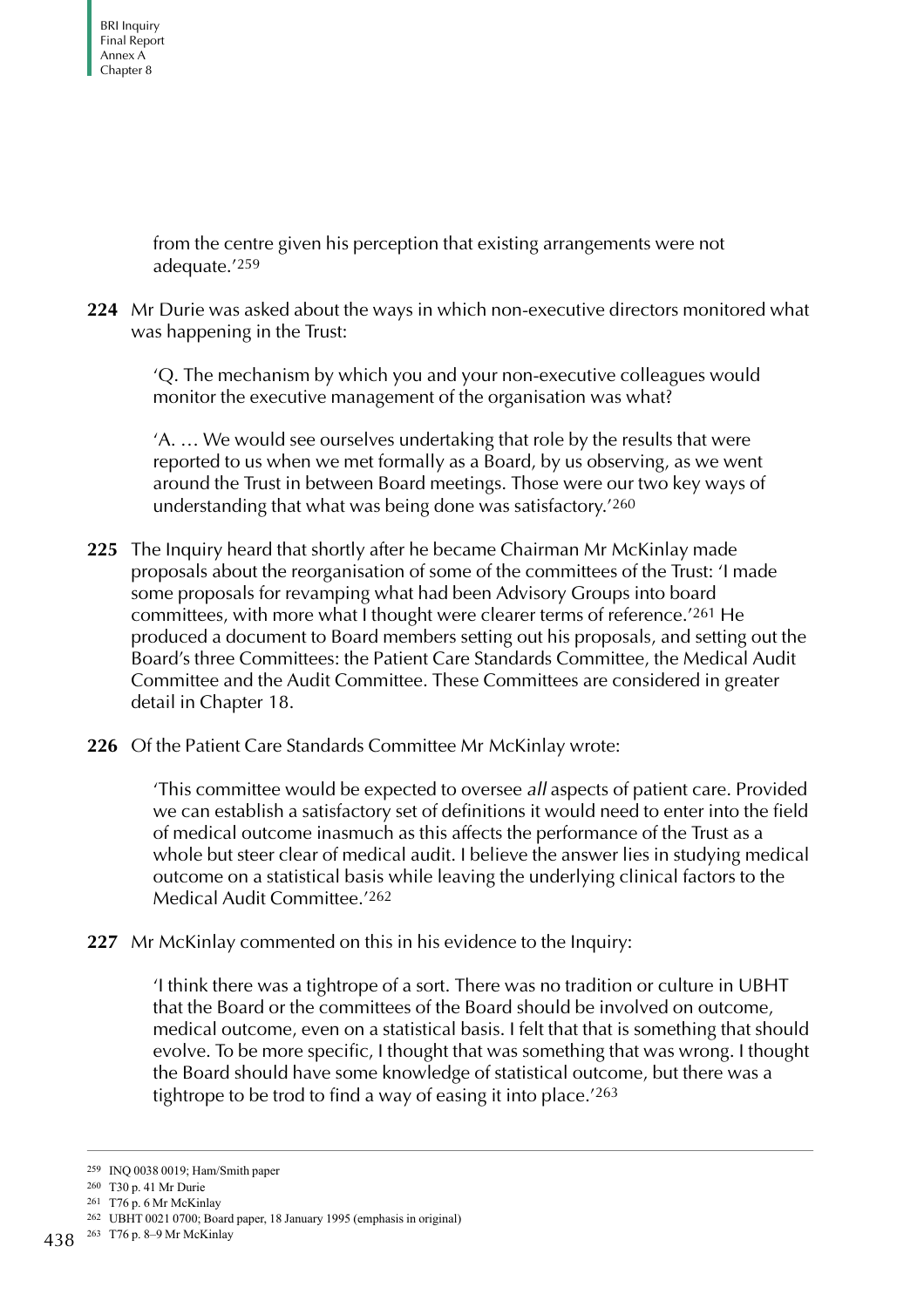**228** The minutes of the meeting of the Patient Care Standards Committee on 7 November 1995 recorded Mr McKinlay asking, '… how the Trust could identify the relevant professional standards and compare local performance. He commented that few of the audits concerned outcome'.264 Mr McKinlay was asked in evidence whether any answer was provided to that question, and he replied that it was not. His evidence included this exchange:

'Q. Did you ever form a view as to how that question could have been answered?

'A. I think the answer could have been that it was not the tradition or culture in UBHT to publish in any open way outcome results.

'Q. Did you understand that to be a less open approach than other comparable Health Service organisations?

'A. The people that I talked to within the Trust, which would be probably largely Dr Roylance, but some others, I gathered the impression that they felt they were not really any different from other trusts. But I did not have any independent way of verifying that.'265

**229** Mr McKinlay was also asked how the non-executive directors kept abreast of the quality of care within the UBHT. He replied:

'I feel that a Board has to be aware of the measures by which its business will be judged … I think the Boards have to have the measures that allow them to be confident that is happening. I think in the Health Service medical outcome is a measure that the Board should take an interest in … I believe that quality within medical performance can only be provided by those who are the providers, the experts, but the Board should be able to assess as to whether the standards which they think are relevant are being met.'266

**230** Mr McKinlay was questioned by Professor Jarman about the information available to him:

'Q. … you stated in your witness statement … that "the board and executive management required that the Trust provided a high quality, safe treatment and care" then later on … you say that "Standards against which questions could be posed and followed up did not exist in this systematic fashion". You have said a number of times that you thought there should be analytical data available to analyse problems. Did you see any of the … reports of the paediatric cardiac surgery of the BRI?

'A. No.

<sup>264</sup> UBHT 0016 0007; minutes of meeting of Patient Care Standards Committee, 7 November 1995

<sup>265</sup> T76 p. 14 Mr McKinlay

<sup>266</sup> T76 p. 18–19 Mr McKinlay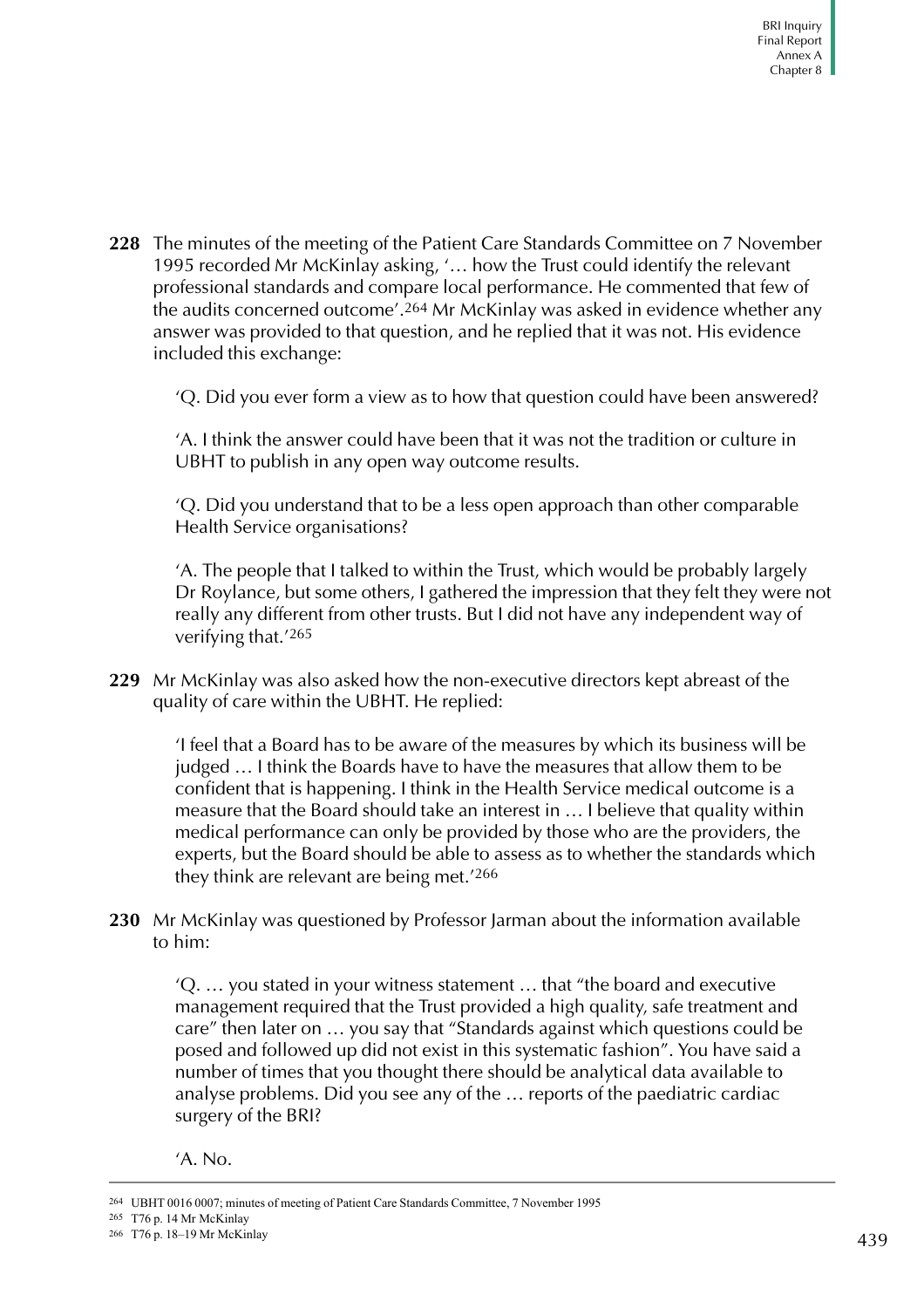'Q. Reports of that type were freely available and you wanted reports of that type; did you request them?

'A. No, I did not, I did not know that reports of this type were available. What I had asked for as an audit report did not have this kind of information in it … I primarily wanted a system put in place where standards were set and performance against those standards were measured. At the time when I was projecting that view in the Trust, we are talking about November 1995, I was not aware that there was a problem in mortality in paediatric cardiac surgery. I was putting forward something to me that was perfectly normal. …

'I requested the audit report, I did not request this information because the audit report did not track you through to this information. This information, by the time I was asking for the audit report, was the content of the information that Hunter and de Leval had produced and which was produced by the Trust in January 1995 … January 1996.'267

**231** Mr Sherwood recalled visiting various parts of the hospital in order to oversee what was happening:

'As Board members we were all encouraged to visit and follow the activities of various departments. Apart from any personal interests, we were allocated to particular parts of the Trust by the Chairman. I took on responsibility for following medicine, radiology, obstetrics and gynaecology, and ENT. I visited these departments fairly regularly. We were encouraged to go everywhere in the Trust, but specifically asked to look at the areas to which we were allocated.'268

**232** Dr Thorne, in her evidence to the Inquiry, explained her understanding of the role of the Trust Board. She said:

'… the role of the Trust Board was to help in identifying what this vision would be, to help clarify the nature of the organisation, and to actually set the tone of the organisation itself. So [the Trust Board was] very interested in "What kind of Trust do we want to be?" so "We will be a Trust, but what kind of Trust do we want to be and therefore what are the implications of that?" as long as all the kind of fiduciary duties and all the other things which are absolutely and terrifically important.'269

**233** According to Mr Durie, the Board:

'… had the role of being aware of what was happening and having to make the decisions of where limited resource was to be applied and it also could be a facilitator of trying to help the clinical directorates as necessary.'270

<sup>267</sup> T76 p. 88–90 Mr McKinlay

<sup>268</sup> WIT 0110 0003 Mr Sherwood

<sup>269</sup> T35 p. 20–1 Dr Thorne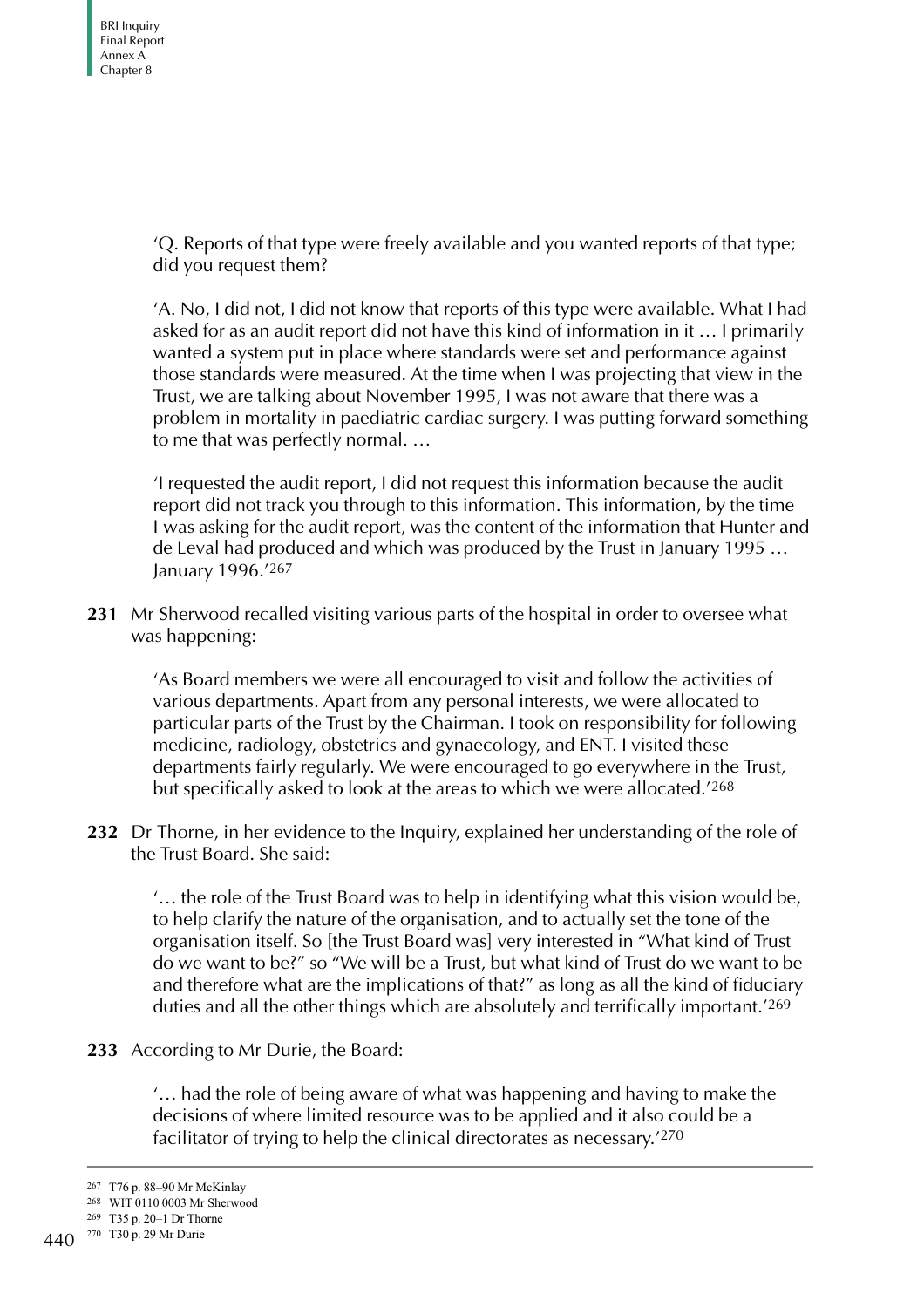- **234** The directors on the Trust Board also had guidance from the NHS on their responsibilities. In the wake of the 1989 'Working for Patients' White Paper, the NHS Management Executive released a paper entitled 'NHS Trusts: A working guide'.271 According to Sir Alan Langlands,272 this guidance set out the roles and responsibilities of trust boards and 'set out the basis on which they would be monitored and held to account by the DoH.'273
- **235** Sir Alan explained the responsibility of members of a trust board in his evidence to the Inquiry. He said:

'They were expected to behave as part of a single National Health Service. If I can give you some examples, they were expected to pursue national priorities and planning guidance produced by the Department of Health; they were expected to work to comply with patient charter standards and during the period, I guess, 1992 to 1995, they were expected to operate a series of codes … each Trust was expected to establish a system of corporate governance, which of course now has echoes in the way in which we define clinical governance, which included audit committees and required them to have standing financial instructions to a certain format, required them to produce annual reports, required them to engage in quite a detailed system of internal and external audit.'274

**236** The working guide, referred to above, explained the differences that would occur with the introduction of trusts:

'A key element of the changes is the introduction of NHS Trusts. They are hospitals and other units which are run by their own Boards of Directors; are independent of district and regional management; and have wide-ranging freedoms not available to units which remain under health authority control.

'Whilst remaining fully within the NHS, Trusts differ in one fundamental respect from directly managed units – they are operationally independent.'275

**237** The working guide also discussed who would be on the board of directors and what the directors' responsibilities would be:

'Each Trust is run by a Board of Directors consisting of:

- 'a non-executive chairman appointed by the Secretary of State;
- 'up to five non-executive directors, two of whom are drawn from the local community and are appointed by the regional health authority, the remainder of

<sup>271</sup> NHS Management Executive, *'NHS Trusts: A working guide'*, HMSO, 1990

<sup>272</sup> Chief Executive of the NHS Executive in England from April 1994 to 2000

<sup>273</sup> WIT 0335 0043 Sir Alan Langlands

<sup>274</sup> T65 p. 20 Sir Alan Langlands

<sup>275</sup> WIT 0335 0053 Sir Alan Langlands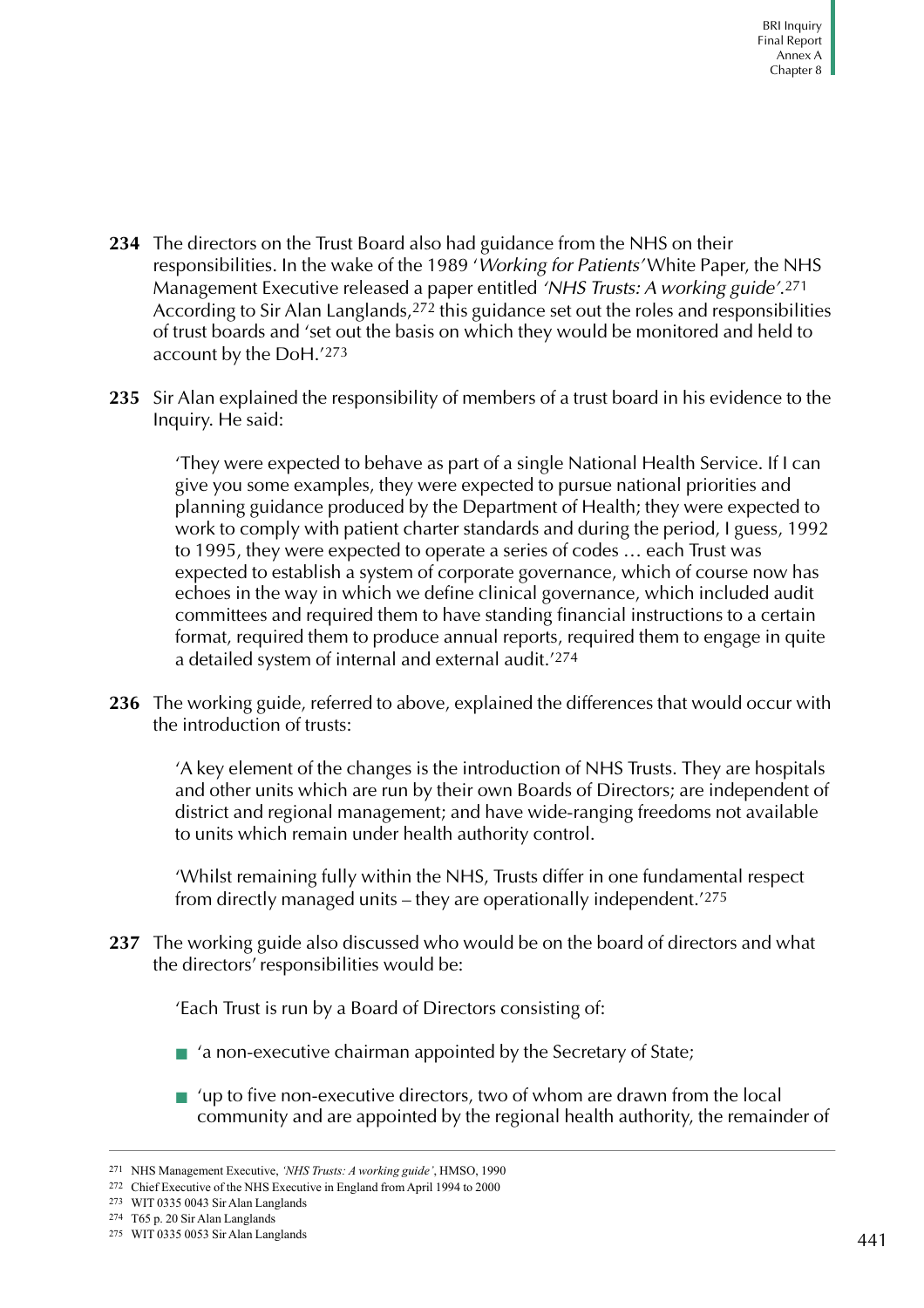whom are appointed by the Secretary of State. Where a Trust has a significant commitment to undergraduate medical teaching, one non-executive director is drawn from the relevant University;

- $\blacksquare$  'an equal number of executive directors, up to a maximum of five, including the chief executive, the director of finance, and, for the vast majority of Trusts, a medical director and a nursing director.'276
- **238** This guidance was reinforced in April 1994 in an NHS publication entitled 'Corporate Governance in the NHS: Code of Conduct, Code of Accountability'.277 This said:

'NHS boards comprise executive board members and part time non-executive board members under a part-time chairman appointed by the Secretary of State ... There is a clear division of responsibility between the chairman and the chief executive: the chairman's role and board functions are set out below; the chief executive is directly accountable to the chairman and non-executive members of the board for the operation of the organisation and for implementing the board's decisions. Boards are required to meet regularly and to retain full and effective control over the organisation; the chairman and non-executive board members are responsible for monitoring the executive management of the organisation and are responsible to the Secretary of State for the discharge of these responsibilities.'278

## **Pathways for expressing concerns**

**239** After the UBHT was established, there were in general terms two separate pathways which could be taken by those members of staff seeking to raise concerns about any aspect of the delivery of healthcare in the Trust: the professional advisory route, leading to the Chairman of the HMC and the 'three wise men'279 on the one hand; and the management route through the clinical directors ending, ultimately, with the Chief Executive on the other.280

<sup>276</sup> WIT 0335 0056 Sir Alan Langlands

<sup>277</sup> HOME 0004 0068 – 0075; *'Corporate Governance in the NHS: Code of Conduct, Code of Accountability'*, Department of Health, 1994

<sup>278</sup> HOME 0004 0073; *'Corporate Governance in the NHS: Code of Conduct, Code of Accountability'*, Department of Health, 1994

<sup>279</sup> A Health Circular issued in July 1982 (HC(82)13) had required all DHAs to introduce procedures to prevent harm to patients resulting from the physical or mental disability of medical staff employed by them. Dr Roylance explained to the Inquiry that in practical terms this included incidences of suspected incompetence of staff (see T25 p. 6). The Circular recommended that the HMC of each DHA set up a panel of members, the Special Professional Panel, from the senior medical staff. From this panel a small sub-committee would then be appointed to receive and take action on any report of incapacity. In Bristol, the panel comprised the Chairman elect, the Chairman and the past Chairman of the Medical Committee, and they became known as the 'three wise men' (see T25 p. 6–7)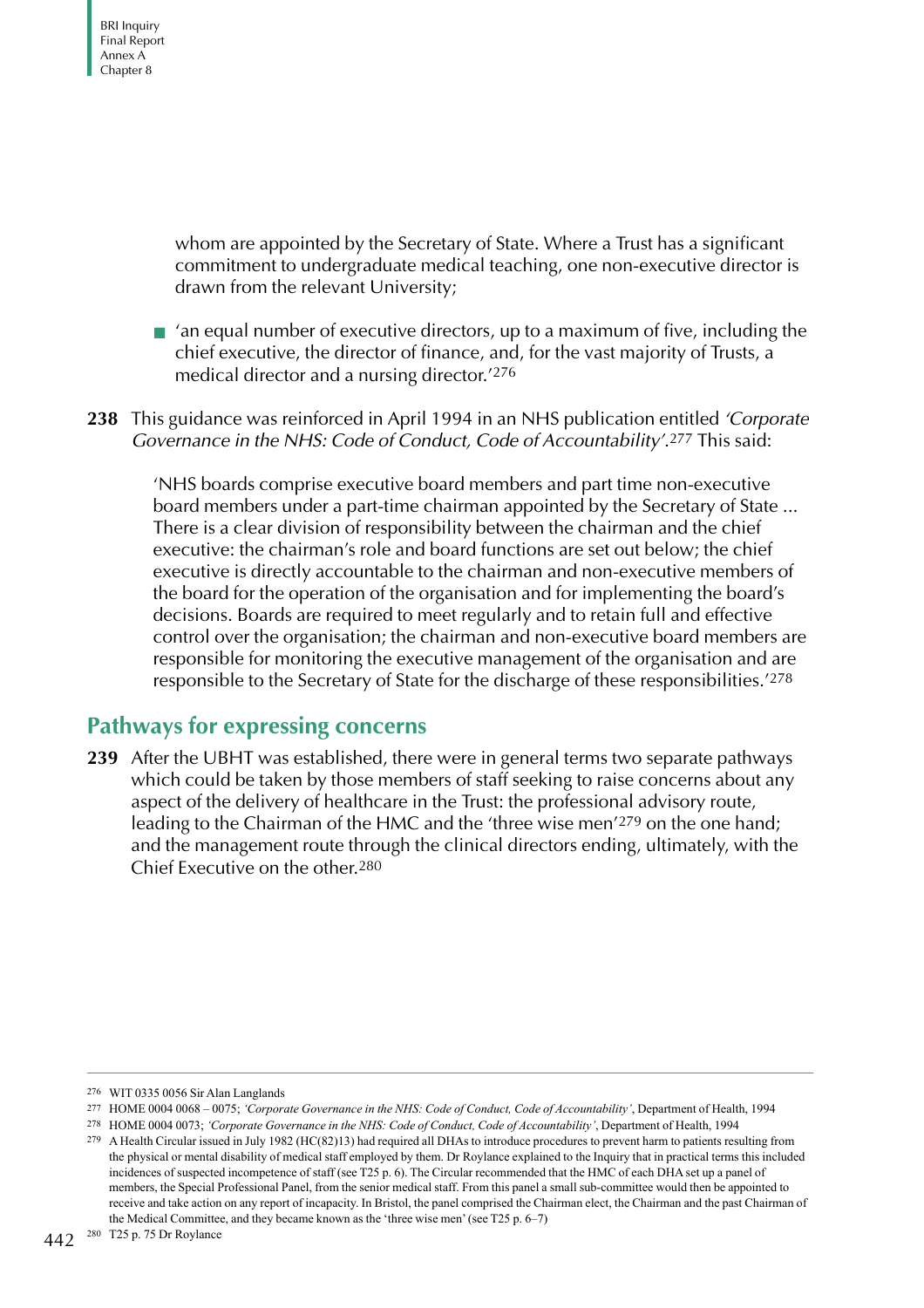**240** Dr Roylance was questioned about this in the course of his evidence:

'Q. Would you have expected a member of hospital staff, whether medical or nonmedical, to have had other means of raising concerns about unacceptable practice before getting to the stage of going to the three wise men or one of them?

'A. There was a whole mosaic of routes that were available and were used and it is difficult to answer specifically unless I really hypothesise a situation … It would be very likely to be through their district professional adviser, and then to Margaret Maisey or me.'281

**241** There was no formalised system governing with whom a particular concern or complaint should be raised. In Dr Roylance's view, such a system would have:

> '… constrained and restricted the opportunities of staff to choose an appropriate route to resolve a situation.'282

**242** The evidence as to the raising of concerns about paediatric cardiac services in Bristol, and the possible alternative routes which were or could have been followed in raising such concerns, is dealt with fully from Chapter 20.

## **The relationship between academics at the University of Bristol Medical School and the UBHT clinicians**

- **243** The UBHT is a teaching hospital trust and, as such, has close links with the academic departments of the Medical School at the University of Bristol.
- **244** Dr Roylance described these links, in some detail, in his statement:

'There has always been an extremely close and intimate relationship with the University of Bristol. All senior NHS medical staff carried honorary recognition as University Professors, lecturers or clinical teachers. All University clinical staff had formal honorary contracts with the District which were then transferred to the Trust on its inception. All appointments committees for senior medical staff included representatives of the University of Bristol and all appointments committees for senior University clinical staff included representatives of the District and subsequently of the Trust. University representatives were appointed to the District Health Authority and to the Trust Board. There were, in addition, innumerable standing and ad hoc committees with representation both of the NHS and the University.

'In particular, there were standing University liaison committees at regional and district level and I was a member for a time of each of these committees. With the creation of the Trust there was created a Joint Committee for Medical and Dental

<sup>281</sup> T26 p. 24–5 Dr Roylance

<sup>282</sup> T25 p. 76 Dr Roylance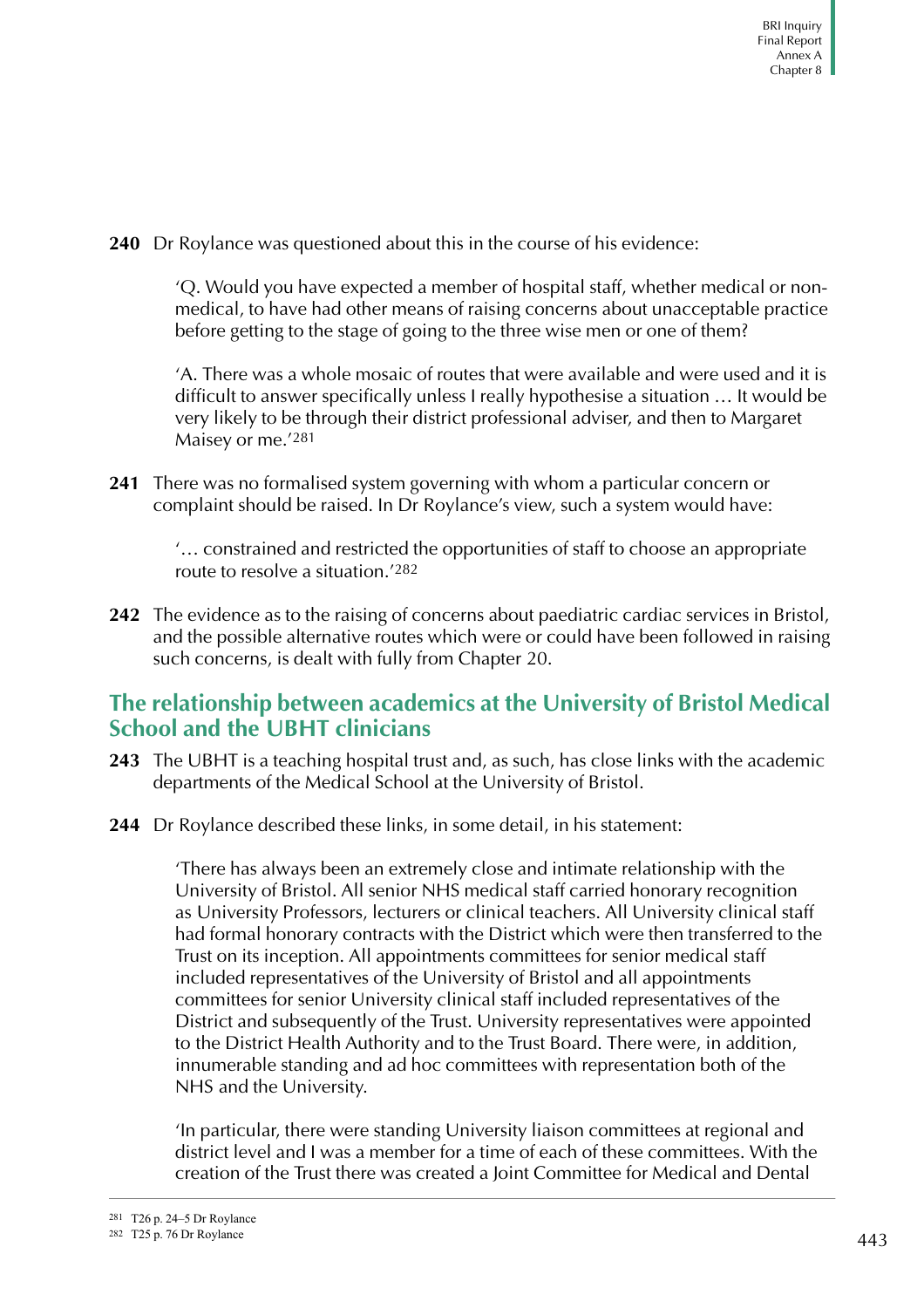Education and Research with representatives of both University and NHS and chaired by the University Deputy Vice-Chancellor who was a non-Executive Director of the Trust Board. From 1990 there was an increasing relationship with the University of the West of England, at first in relation to management, training and development, and later in the education of nurses and of the professions allied to medicine.

'Together with the Chairman of the Trust I met the Vice Chancellor of the University and the Clinical Dean at least 3 times a year to discuss matters of joint interest. I also instituted a monthly lunchtime meeting, together with the relevant senior managers of the Trust, with the Dean of the Faculty and senior members of the University. All operational matters of immediate joint interest were discussed, particularly those affecting the clinical experience afforded to medical students.'283

**245** Mr Wisheart encapsulated the view of the UBHT towards the University when he said:

'It was always the view of the Trust that they should work closely with the Faculty of Medicine of the University of Bristol and that they had a lot of common responsibilities, so there were a number of committees and groups which met to try to encourage and nurture and promote that high degree of cooperation.'284

**246** However, there was a certain tension in that the University would opt to appoint the best academic candidate without regard to the needs of the UBHT to provide the community with a certain service. Dr Roylance explained:

'The university always took the view that they wished to appoint the best applicant and were uneasy about specifying too narrowly the speciality of the potential Professor. So that, if I can explain it out of this, that when a Professor of Gastroenterology retired, … we finished up with his replacement Professor as an endocrinologist. That always produced a certain amount of stress on the NHS side because we had to continue to provide the gastroenterology and to establish an endocrinology service.

'There were issues, but the University (and quite properly) wanted the best academic and would not normally conform to our wish to narrow the speciality down in the advertisement.'285

**247** Mr Boardman saw this conflict in needs as both a strength and weakness. He said:

'… I think there is no doubt that having a medical school alongside the hospital adds the enormous strengths; you attract the top people in your field, there is no doubt about that. I think the weakness is that there are times when the core business, the core function of the hospital or the Health Service, has to be to deliver

<sup>283</sup> WIT 0108 0013 Dr Roylance

<sup>284</sup> T40 p. 54 Mr Wisheart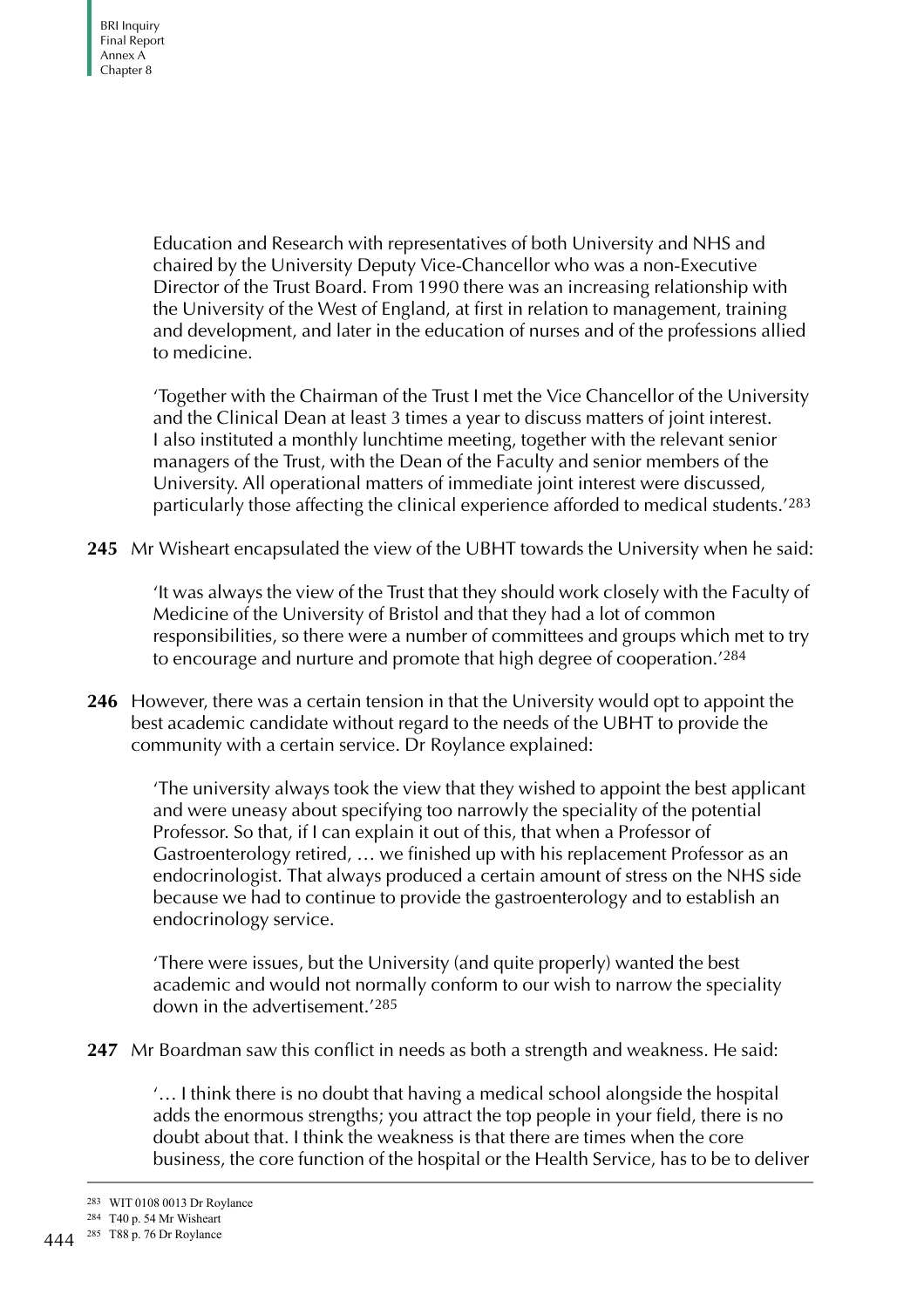services which meet the local needs of the local population. But at times there is a tension whether the requirements of the University may be to recruit a specialist Professor in a particular field whose discipline could be at the cutting edge of medicine, which is not actually in an area where the local purchasers particularly want or particularly need to buy a particular service.'286

**248** Dr Thorne was asked what she thought Dr Roylance's emphasis would be if it came to a conflict between the needs of the Trust and those of the University:

'Q. So would it be fair to say that those coming from a university background would have other priorities of research and innovation, and Dr Roylance's was that the focus should be on the patient actually receiving the service?

'A. I think his accent was on actually enabling that tension to co-exist, because he had always seen himself very much as a teacher, was absolutely wedded to the commitment of development and therefore what he wanted to ensure was that unlike a district general hospital, UBHT should be actually at the forefront of changing services and encouraging people to question their practices but not overspend.' 287

**249** Within the remit of cardiac surgery, however, several of the surgeons recognised that there was little relationship between their discipline and the University of Bristol prior to the 1990s. Mr Jonathan Hutter, consultant surgeon, said that:

'… there was no close relationship between the Department of Cardiac Surgery and the University of Bristol prior to about 1990.'288

**250** Mr Dhasmana recalled that:

'Up to 1992 there was no direct administrative or managerial connection with the University of Bristol … The academic department of Cardiac Surgery was established in October of 1992 …'289

- **251** The Bristol Heart Institute, a collection of a number of academic departments of which cardiac surgery was one, was established in 1995 as a new organisation by Professor Gianni Angelini, Professor of Cardiac Surgery, University of Bristol.
- **252** At a meeting of the cardiac surgeons on 12 October 1995, the Bristol Heart Institute was discussed. The minutes of that meeting recorded:

'The establishment of the Bristol Heart Institute was welcomed as a positive development for the Cardiac Services Directorate. Mr Dhasmana asked for

<sup>286</sup> T33 p. 66 Mr Boardman

<sup>287</sup> T35 p. 73–4 Dr Thorne

<sup>288</sup> WIT 0096 0038 Mr Hutter

<sup>289</sup> WIT 0084 0046 Mr Dhasmana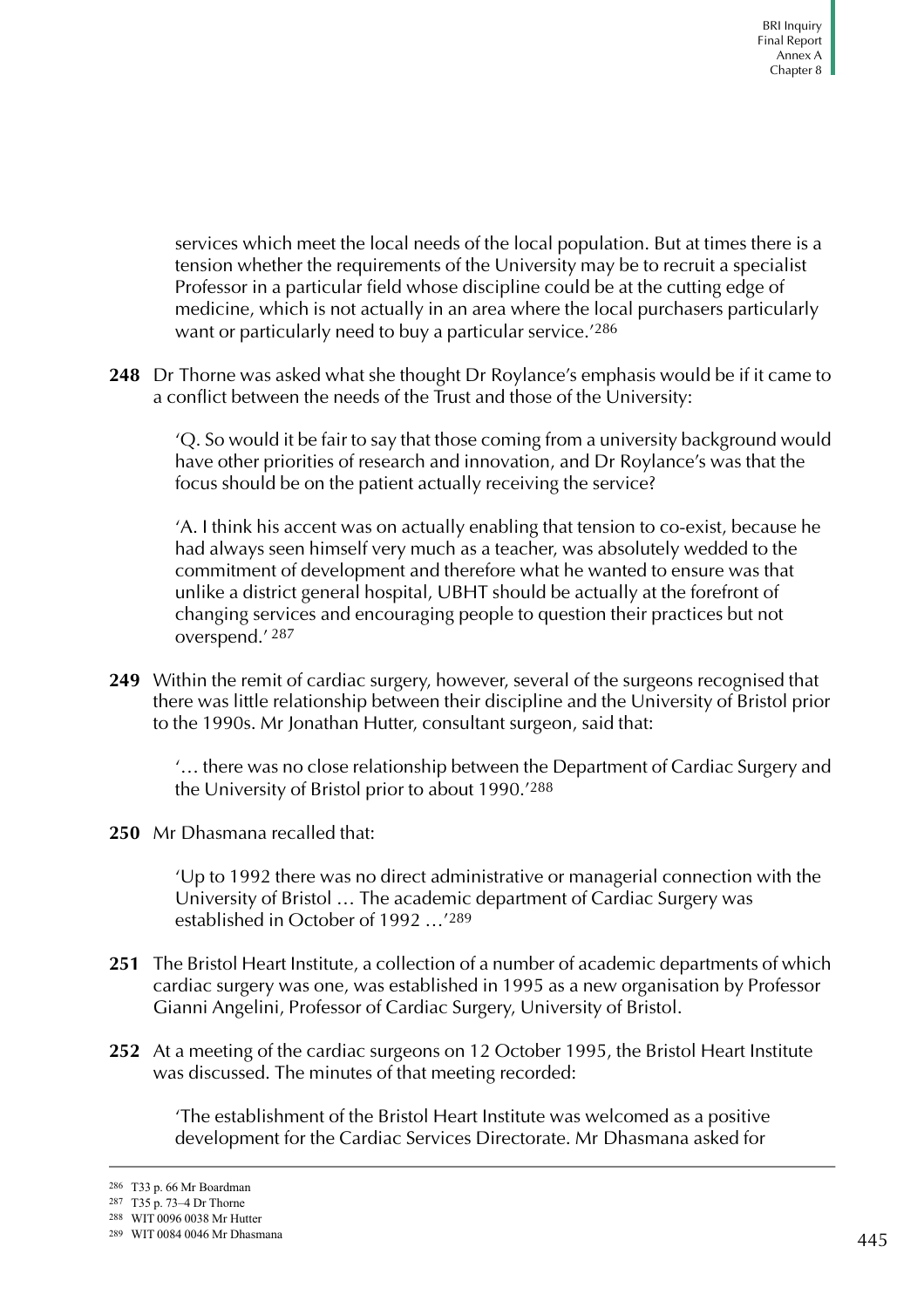clarification of the role of the clinical service within the Institute. Professor Angelini confirmed that the opportunity was available for the clinical service to be part of the Institute. However, as a formal management structure was not planned, a Management Board would not be identified.'290

**253** Mrs Ferris, as the author of these minutes, described the atmosphere at the meeting in her oral evidence:

'… these are very innocuous minutes which do not reflect that this was a very difficult meeting and the whole of item 1 about the Bristol Heart Institute represented a very difficult discussion about whether or not the Bristol Heart Institute was valuable to the cardiac services directorate, whether or not the cardiac services directorate could benefit from the Bristol Heart Institute. It focused on how the cardiac services directorate fitted into the Bristol Heart Institute and I know there was some concern from surgeons as to whether almost the Bristol Heart Institute would take over the cardiac services directorate, which is why there is the reference there to the formal management structure. There was the fear expressed that the creation of the Heart Institute would mean the cardiac services directorate would be absorbed into that and there would be a management structure with Professor Angelini as the person in charge of both the academic department of cardiac surgery and the clinical service.'291

**254** When Mrs Ferris was asked who in particular feared Professor Angelini taking over, she replied:

'I recall Mr Hutter was very concerned about that. I think Mr Dhasmana to a lesser extent, and I think that whilst not sort of openly critical, I know that James Wisheart was very questioning of what this would actually mean. So it was a sort of, if you are looking for a division between surgeons, it was really Mr Bryan, Professor Angelini trying to reassure … Mr Hutter, Mr Wisheart and Mr Dhasmana that this Bristol Heart Institute was in fact an umbrella for the academic service and would not swamp, absorb or take over the cardiac services directorate.'292

**255** However, Professor Angelini maintained in evidence that he had no intention of taking over clinical practice. He explained:

'The Bristol Heart Institute was conceived with the approval of the University. In fact, … the Bristol Heart Institute is a Research Centre within the University, nothing whatsoever to do with the NHS. It has two functions. One is to bring under the same umbrella all the cardiovascular research done in Bristol. This comprises as well as clinicians, biochemists, pharmacologists, physicians and so forth. It has an executive board made of various members, clinical and non-clinical, who meet once or twice a year. The purpose of this is to give strength to any proposal which

<sup>290</sup> UBHT 0229 0005; meeting of cardiac surgeons, 12 October 1995

<sup>291</sup> T27 p. 115 Mrs Ferris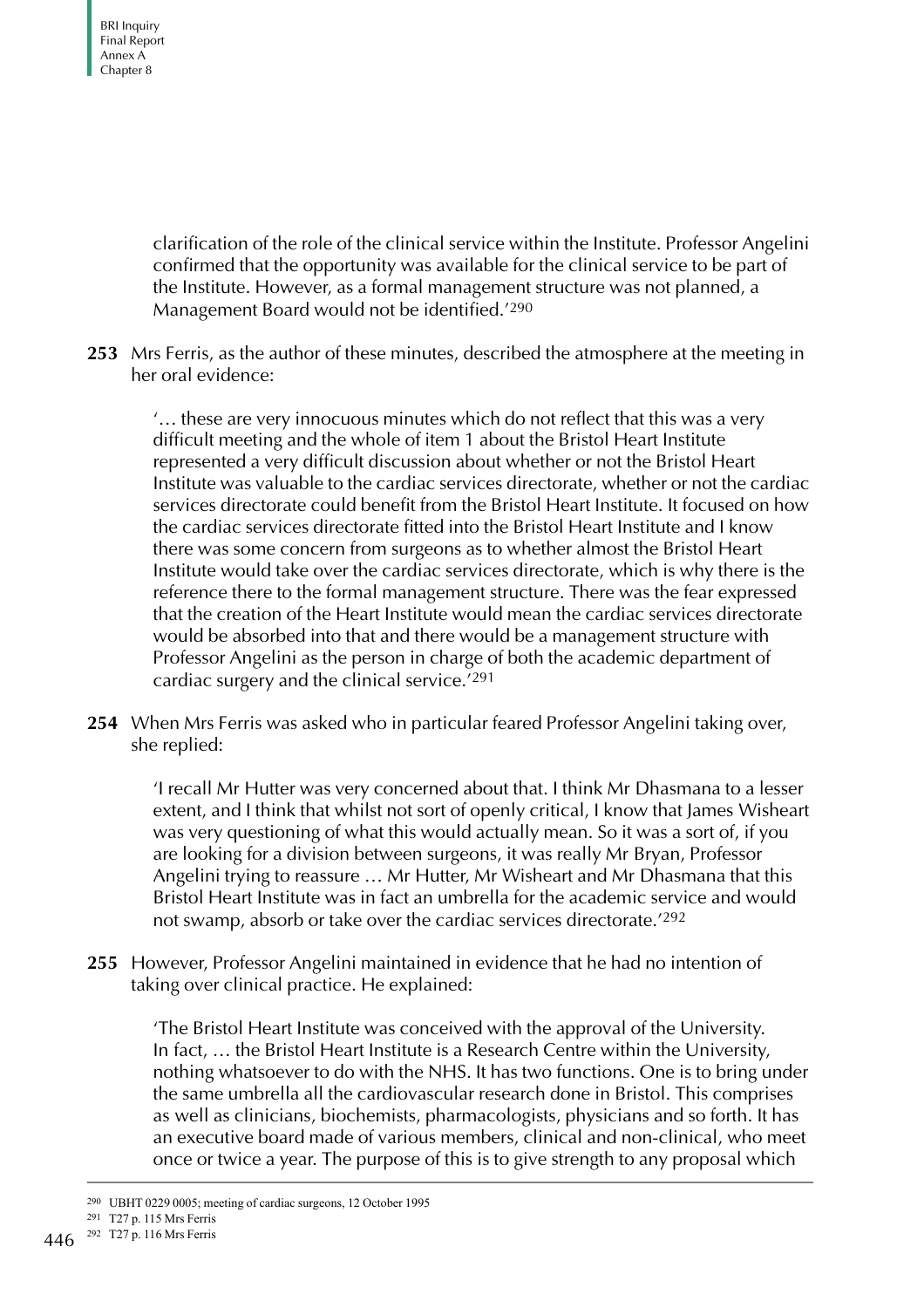comes from Bristol, because there is a large body of research groups working in that area. This is particularly relevant nowadays, because, for example, the MRC [Medical Research Council] would not consider any proposal from individual people.

'As a second aspect, I wanted the Bristol Heart Institute to be a separate, if you like, entity in clinical terms and the reason was because I was very concerned as early as the end of 1994, that the performance of the adult cardiac surgery was substandard.

'As a result of this, I did not want to incur the same problems as the paediatric, and somehow I wanted to distance myself from the rest of the Unit. As a demonstration of this, in 1994 and 1995 the Bristol Heart Institute produced an annual report which not only had research achievement, but also clinical results … It was the first time that institution, the Bristol institution, had produced data which was open to the general public.'293

**256** Professor Angelini also explained that there are now several such Institutes within the University:

'There is a Neurology Institute. There is now an Institute of Endocrine Neuroscience. These are created by the University. This institute was set up following a request from the then Dean of the Medical School for me to group all the cardiovascular research in Bristol. It was not even my idea in the first instance. There are many other Institutes within the UBHT, but it does not mean they are going to contract us to do the operation. We just have an honorary status with the Trust. We do the operation the same as any other NHS consultants.'294

**257** The evidence as to the tensions apparent in the setting up of the Institute reflects evidence as to the nature of relationships between staff of various disciplines (and amongst those of the same discipline) engaged in paediatric cardiac surgical services.

# The management of the UBHT under the leadership of Mr Ross

**258** Mr Ross told the Inquiry that when he took up his post in succession to Dr Roylance, he discovered that Mrs Maisey was in large part responsible for day-to-day operational matters, rather than Dr Roylance. He said:

<sup>293</sup> T61 p. 52–4 Professor Angelini

<sup>294</sup> T61 p. 57 Professor Angelini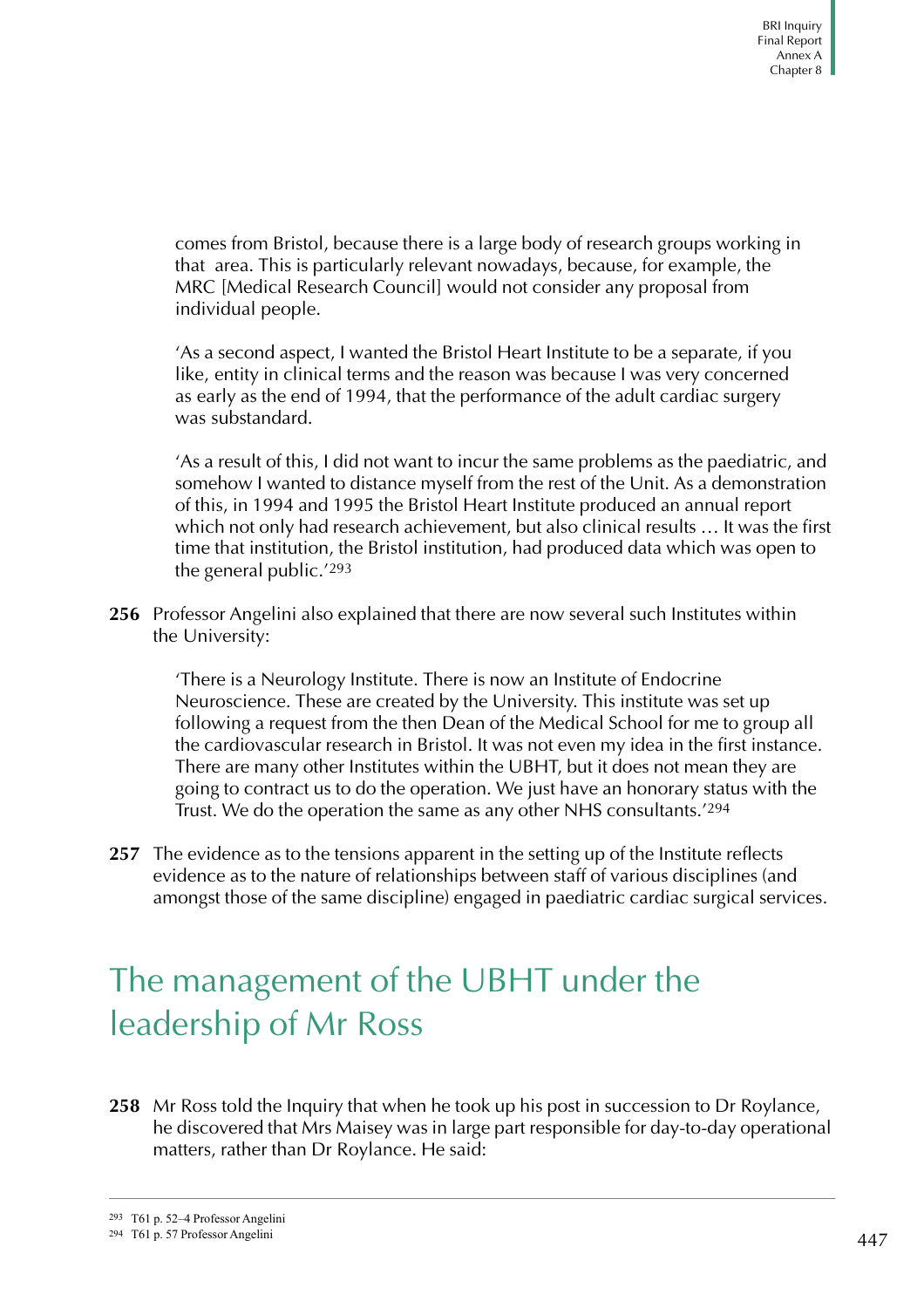'I felt that almost all of the day to day operational management of the Trust in terms of the business of the Trust had been devolved to the Director of Operations, which was a model, as I say, it is not unusual, but not one that I had previously worked with myself.'295

**259** Mr Ross had heard the clinical directorates under Dr Roylance described as 'semidetached'.296 Dr Thorne, by contrast, thought the clinical directorates were 'quite well integrated'.297 However, despite the 'semi-detached' description, when Mr Ross arrived at Bristol he found that the clinical director's role was one that he was familiar with from his earlier experience in the health service. He said:

'[It] was a fairly standard Clinical Director role; there was no job description for the post that I could find and I set out to create one, but the role had been spelled out … quite carefully by my predecessor, because of his feelings about the importance of involving the senior doctors in the Trust fully in the management of the Trust … But it was a Clinical Director role, not unlike that I was familiar with elsewhere.'298

**260** However, Mr Ross felt there was little central direction at the UBHT when he arrived. He said:

'I did feel, when I came to the Trust, that the devolution to the directorates had gone too far and that the overall performance of the organisation was not as tightly controlled and managed as it needed to be. As the new Chief Executive, I felt a little nervous about that, if I am frank, and have worked since then to try and get the right balance between the local ownership and responsibility that I talked about and the need to performance manage the whole organisation in a very tight and proactive manner, especially as the expectations placed upon the Trust by government grow greater with each year.'299

**261** Mr Ross also encountered the 'club culture' at Bristol. He said:

'… it certainly was a strong feeling when I arrived from General Managers that issues like promotion within the Trust and so on were not decided necessarily on objective grounds, based on individual reviews and performance reviews and so on, but on some less easily measurable factors and things like fit or, you know, whether you were in, those were the sorts of things they said to me they thought were more influential in deciding issues of promotion and so on than perhaps objective measurements of their success in doing their job.'300

<sup>295</sup> T19 p. 13 Mr Ross

<sup>296</sup> T19 p. 22 Mr Ross

<sup>297</sup> T35 p. 111 Dr Thorne

<sup>298</sup> T19 p. 17–18 Mr Ross

<sup>299</sup> T19 p. 21 Mr Ross 300 T19 p. 53 Mr Ross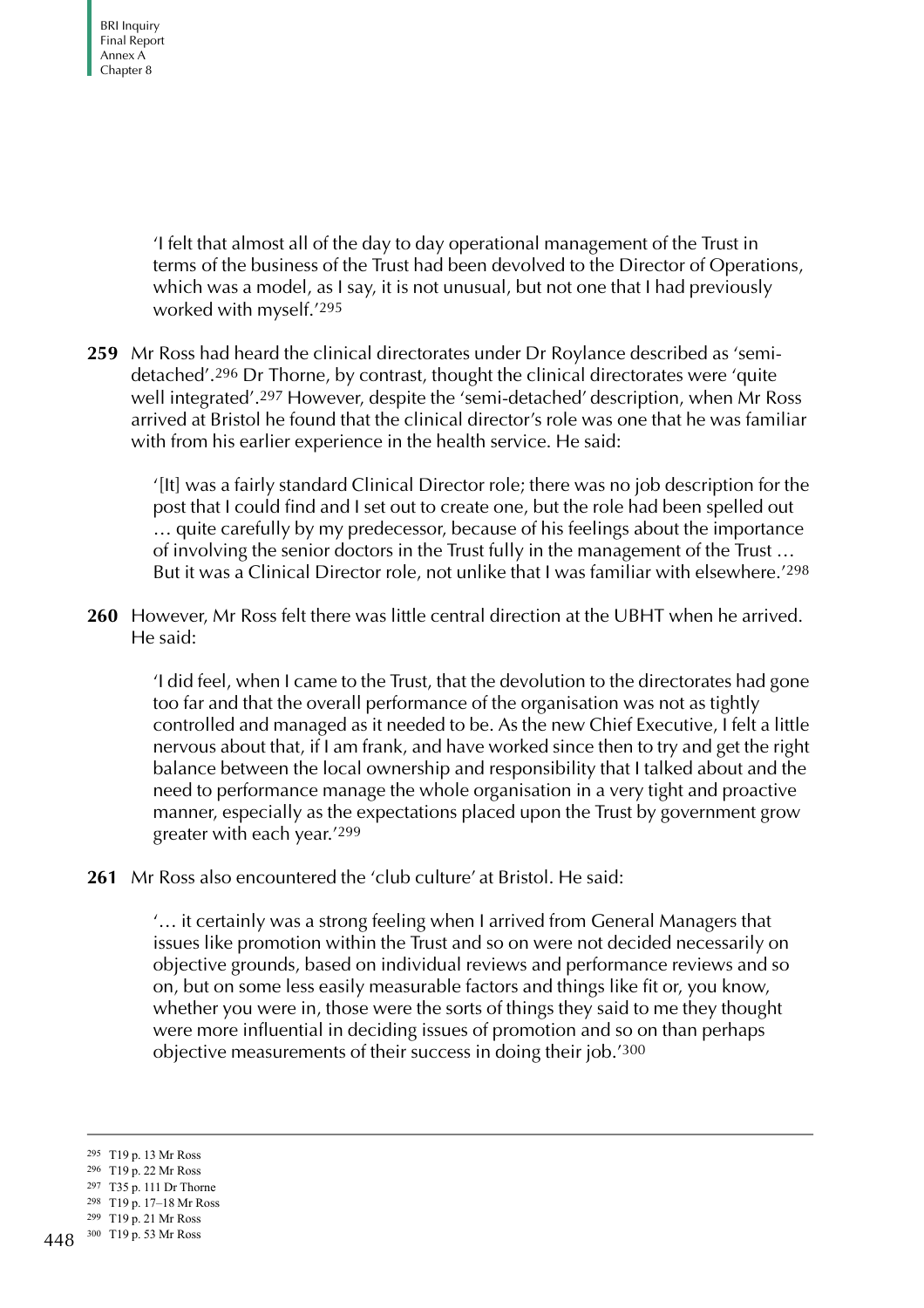**262** Mr Ross explained that the oral culture fostered by Dr Roylance had been preserved under his own leadership of the UBHT. Mr Ross said:

'… that is still the culture. The pace and complexity with which we work demands that many things are said once and done, and I think if we put everything in writing, the whole organisation would grind to a halt. So there is still an oral culture at director level to a large extent and I think it is fair to say that is what I inherited.'301

**263** However, he added:

'… I think if things get put in writing, it means they are important, and they need to be put into writing because they are important.'302

<sup>301</sup> T19 p. 46 Mr Ross 302 T19 p. 47 Mr Ross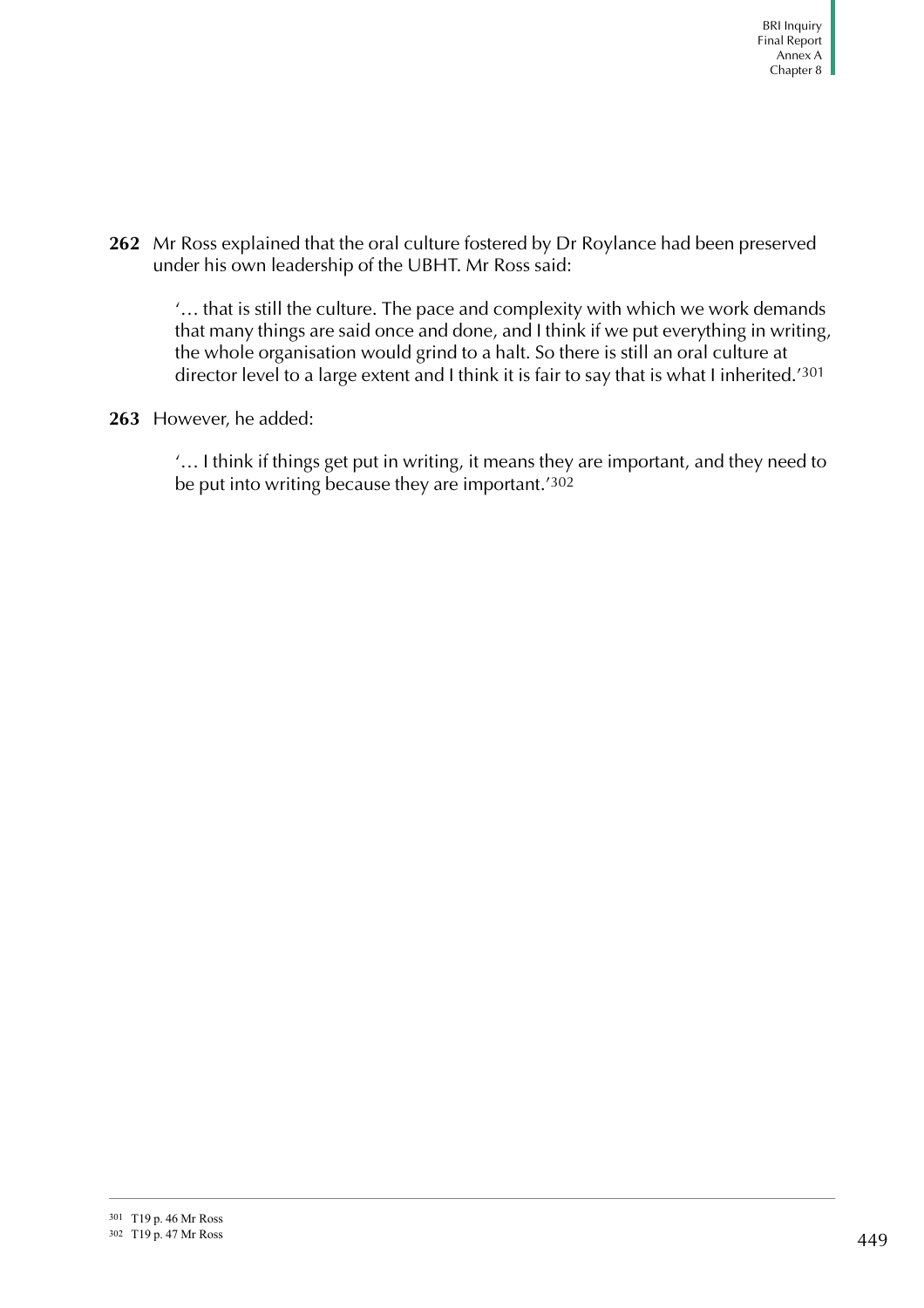BRI Inquiry Final Report Annex A Chapter 8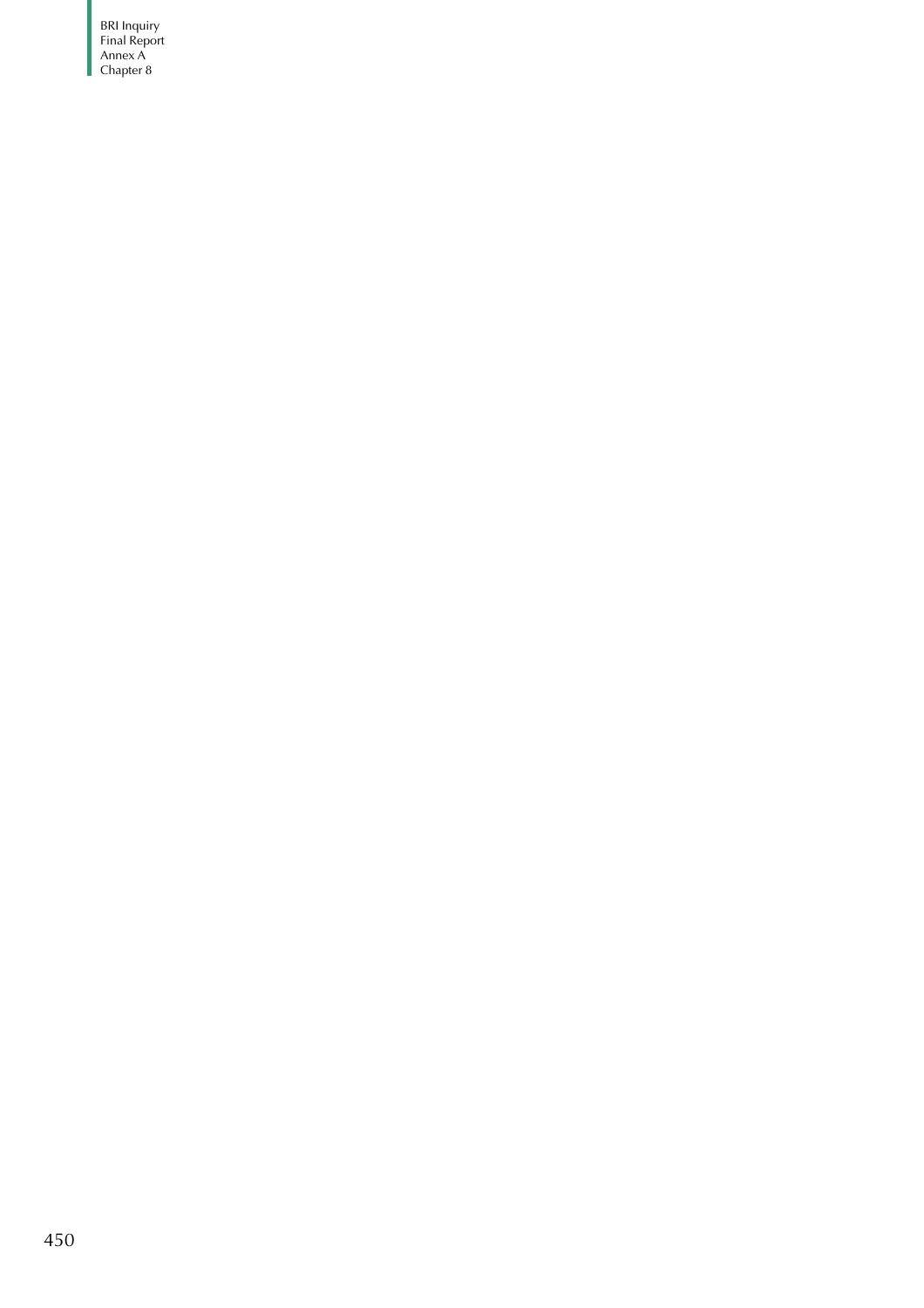# **Chapter 9 – The Split Service**

| Introduction                                                                                                | 452               |
|-------------------------------------------------------------------------------------------------------------|-------------------|
| Location of relevant Bristol Hospitals during the period of the Inquiry's<br><b>Terms of Reference</b>      | 452               |
| Bristol Royal Infirmary departmental relationships during the period<br>of the Inquiry's Terms of Reference | 453               |
| Comments by those outside the Bristol service                                                               | 454               |
| Comments by referring paediatricians                                                                        | 462               |
| Comments by nursing staff in the UBH/T                                                                      | 462               |
| Comments by those providing support and counselling                                                         | 465               |
| Comments by parents/patients<br><b>Staffing levels</b><br>Transfer back from the BRI to the BRHSC           | 468<br>472<br>473 |
| Comments by the UBHT                                                                                        | 474               |
| Comments by clinicians in Bristol                                                                           | 475               |
| Comments by those involved in management and finance<br>on the split site                                   | 483               |
| Comments by the Trust Board                                                                                 | 491               |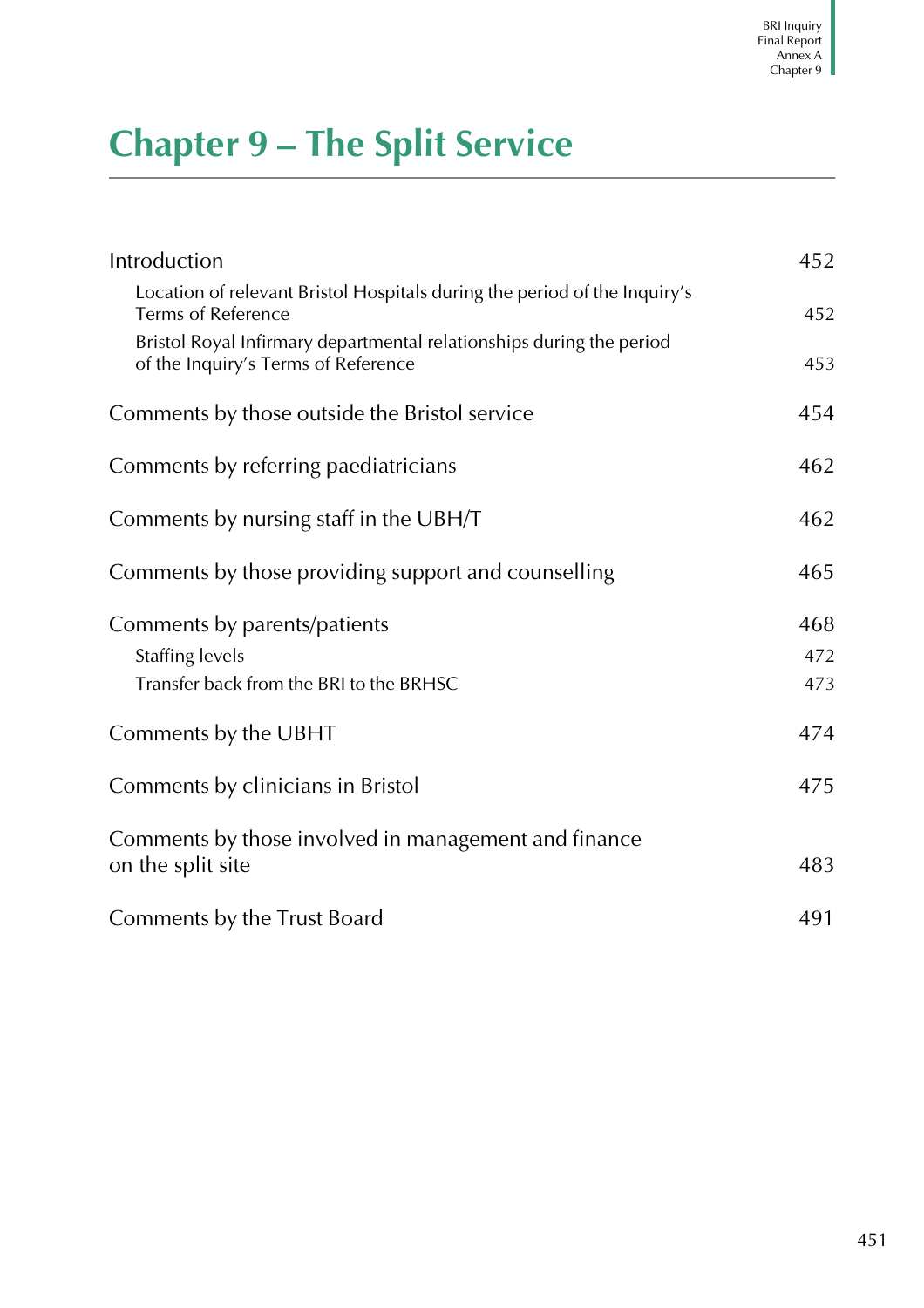

# Introduction

**1** The services involved in paediatric cardiac surgery were split between two sites: the Bristol Royal Infirmary (BRI) and the Bristol Royal Hospital for Sick Children (BRHSC) (sometimes referred to in evidence as the Bristol Children's Hospital (BCH). The purpose of this chapter is to describe the evidence commenting on the effects of the split service and efforts to address its effects.

## **Location of relevant Bristol Hospitals during the period of the Inquiry's Terms of Reference**

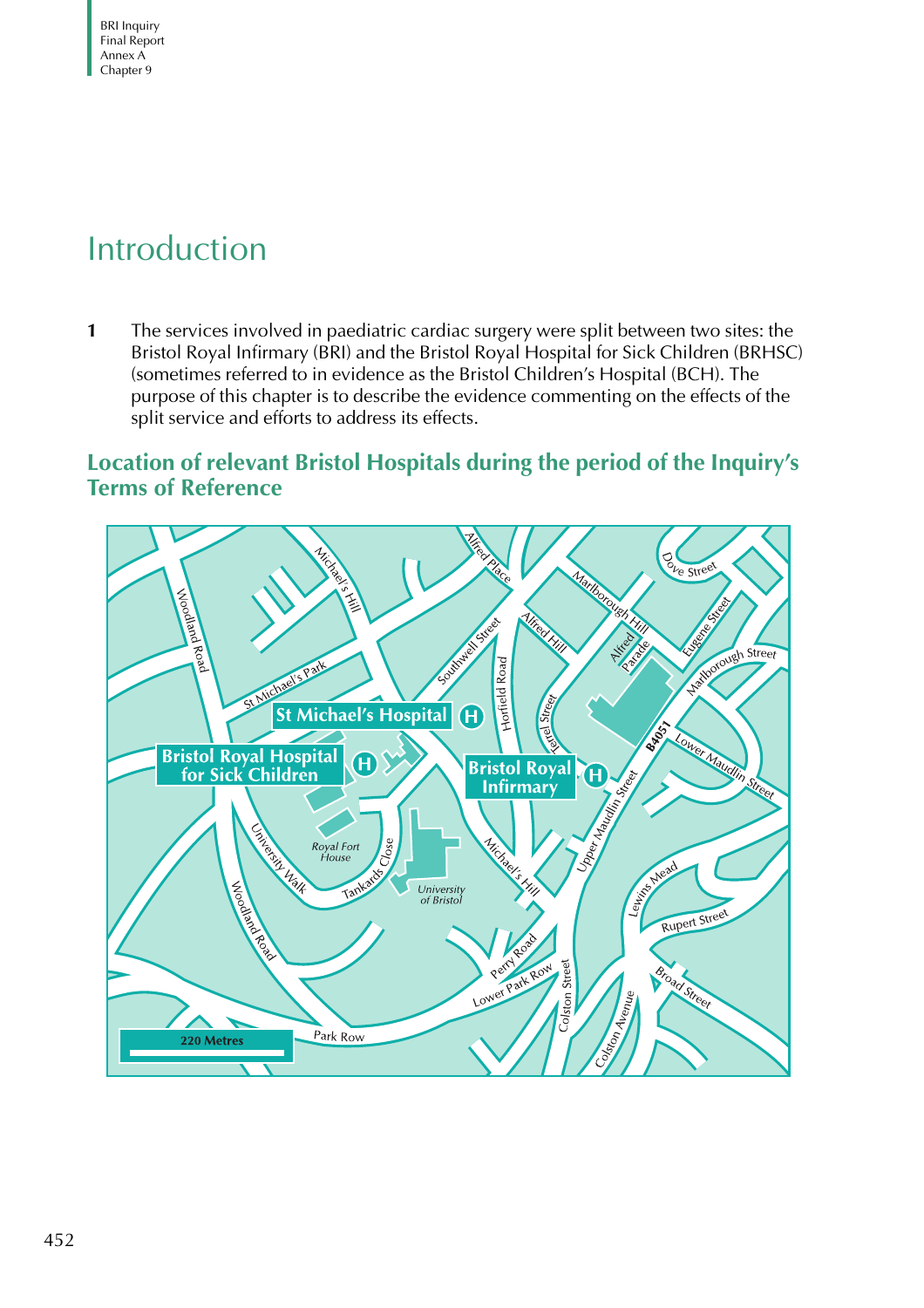# **Bristol Royal Infirmary departmental relationships during the period of the Inquiry's Terms of Reference**



- **2** Before, during, and since the period 1984–1995, Bristol has been served by a group of hospitals, including the BRI and the BRHSC. Prior to 1 April 1991 this group was the United Bristol Hospitals (UBH)1 and, following Trust status, the United Bristol Healthcare (NHS) Trust (UBHT).2
- **3** For the purposes of the Inquiry, the term 'split service' refers to the fact that, throughout the period of the Terms of Reference, until October 1995, the paediatric cardiac surgery service was split between the BRHSC and the BRI. The cardiologists were based at the BRHSC, as was the performance of closed-heart surgery. Openheart surgery was performed at the BRI.<sup>3</sup> The service was united in one building on 16 October 1995 when open-heart surgery was moved to the BRHSC. Until then, different facilities existed for children at the BRI and the BRHSC respectively. The Intensive Care Unit (ICU) at the BRI served both child and adult patients.

View from Upper Maudlin Street (not to scale)

**ICU:** Intensive Care Unit **HDU:** High Dependency Unit

<sup>1</sup> The Bristol Royal Infirmary, Bristol Royal Hospital for Sick Children, formerly the Bristol Royal Children's Hospital a.k.a. Bristol Children's Hospital, Bristol Eye Hospital, Bristol Maternity Hospital, Bristol General Hospital, University of Bristol Dental Hospital; between 1960 and 1974 they were joined by: Bristol Homeopathic Hospital and Farleigh Hospital (Mental Handicap)

<sup>2</sup> The Bristol Royal Infirmary, Bristol Royal Hospital for Sick Children, Bristol Eye Hospital, Bristol General Hospital, Dental Hospital, Barrow Hospital, Keynsham Hospital, St Michael's Hospital, Bristol Oncology Centre

<sup>&</sup>lt;sup>3</sup> The Inquiry heard that as a result of the split service, children who received treatment on both sites would have two sets of medical records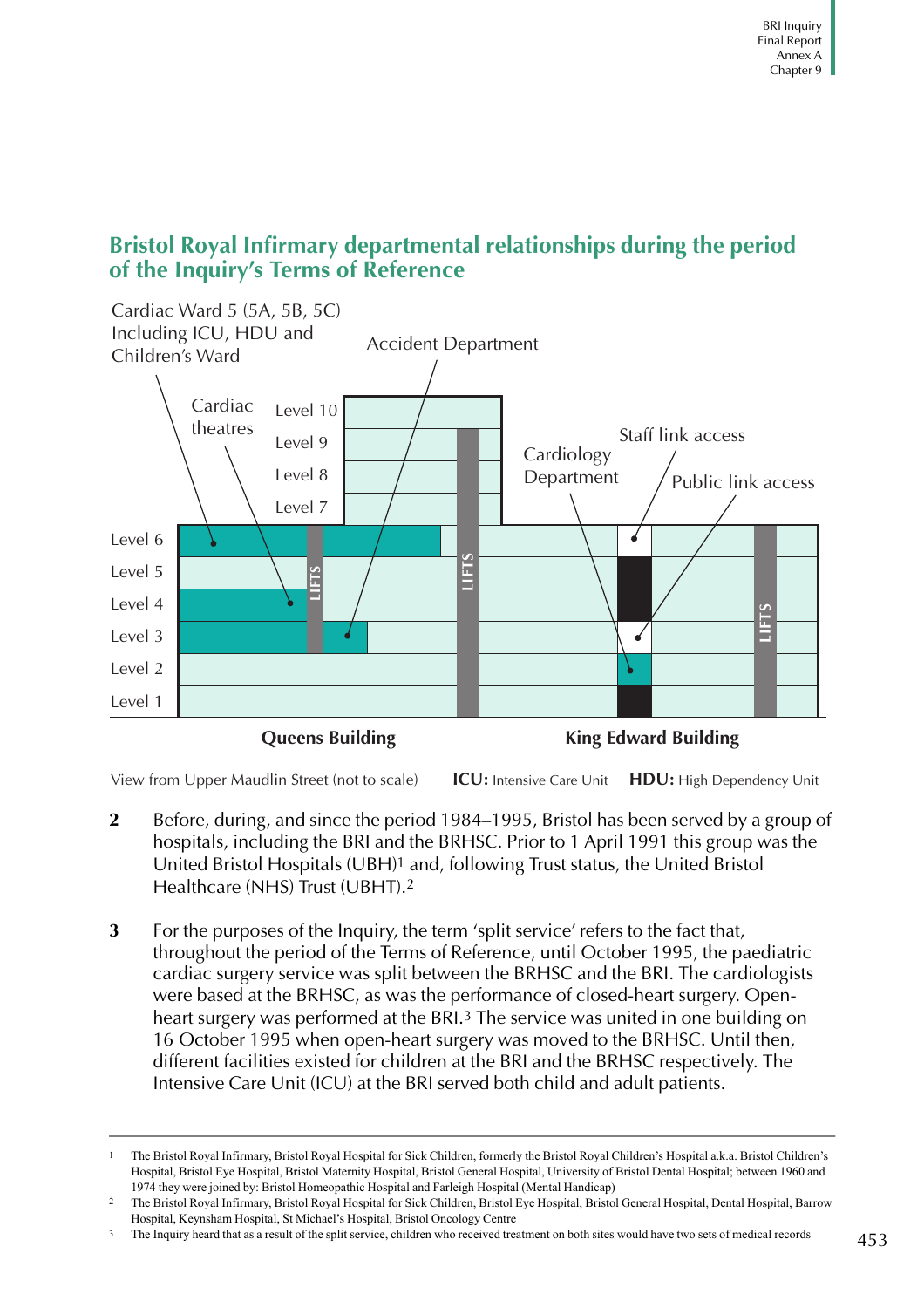- **4** This chapter sets out the evidence relating to the effects of the split site and the consequent split service, and efforts made to address them.
- **5** Differences in the nursing care at the two sites are described in Chapter 13 and Chapter 15 as are the effects of the split site and consequent split site service on the cardiologists.
- **6** The organisation of counselling and bereavement services over the two sites is described in Chapter 16.

# Comments by those outside the Bristol service

- **7** Professor Peter Fleming, Head of the Division of Child Health, Department of Clinical Medicine, University of Bristol, was Chairman of the multidisciplinary working party on paediatric intensive care convened by the British Paediatric Association (BPA) which produced a report in 1993, 'Care of Critically Ill Children'. The report, based on data for 1991 and a smaller data set for 1993, included information from the South West and specifically from the ICU at the BRI and the BRHSC. Returns were received from 80% of the hospitals in the UK. The report showed that 20.5% of children received intensive care in adult intensive care units and, of these children, 23% were under 1 year of age.
- **8** Professor Fleming in his written evidence to the Inquiry stated:

'Overall, the quality of care offered in the Paediatric Intensive Care Unit at the Bristol Children's Hospital was, and remains, of a very high standard.'4

**9** Children were also cared for in the ICU at the BRI together with adults. Professor Fleming went on:

'It is, however, important to say that one of the major conclusions of the working party was that, in general, throughout the country, the quality of care in terms of availability of appropriately qualified staff, awareness of the special needs of children and physical organisation of the units to deal with children's special needs in adult intensive care units was deemed quite unsatisfactory. The working party concluded that it was inappropriate that children should be admitted to adult intensive care units and that, in general, intensive care for children should be provided and properly staffed and equipped with paediatric intensive care units.'5

WIT 0505 0002 Professor Fleming

<sup>5</sup> WIT 0505 0002 Professor Fleming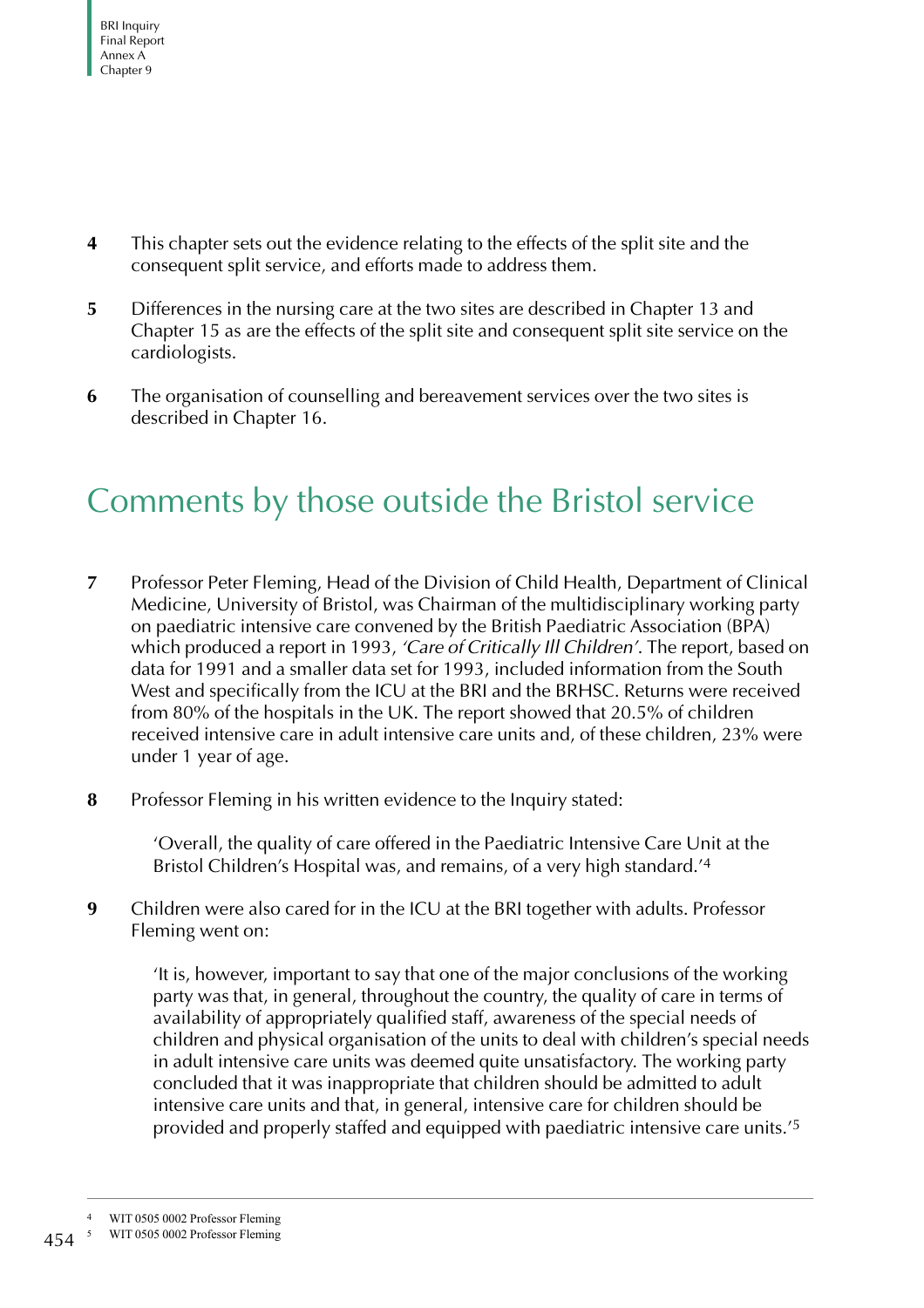**10** Dr Jane Ratcliffe, Honorary Secretary of the Paediatric Intensive Care Society (PICS), was asked by Counsel to the Inquiry how common it was in the 1980s and early 1990s for the cardiologists to be on one site and the surgeons on another:

'I cannot think of another unit where the cardiologist and cardiothoracic work were in a different site. I can think of several units, that there were separate cardiothoracic sites, but they were together, in effect, so I am not able to think of one.

'I find it very worrying, because you need somebody to consult very rapidly. I know that the geography of the Royal Infirmary and the Bristol Children's Hospital is not across town, but even so, I think I would find it very difficult in working practice to try and work and do justice to both sites.'6

**11** Dr Susan Jones, President of the Association of Paediatric Anaesthetists of Great Britain and Northern Ireland (APA), discussed the Confidential Enquiry into Peri-Operative Deaths (CEPOD) report in the following exchange:

'Q. When it [the CEPOD report] concluded paediatric anaesthesia should not be undertaken by those who had only occasional experience in the field, what was the reaction of the APA, or, indeed professional anaesthetists, to that conclusion?

'A. I think the APA certainly supported that conclusion. I think the majority of sensible anaesthetists supported that conclusion, and indeed, since that time, I think for a lot of anaesthetists, it has acted as a catalyst, the CEPOD report, and an awful lot of anaesthetists have flatly refused to anaesthetise small children and infants if they felt it was outside their competence. They have insisted the children are moved to a more appropriate centre.

'Q. CEPOD had recommended that you should not undertake paediatric anaesthesia if you only had occasional experience in the field. Are you able to help us, then, on the implementation of that recommendation, because it was not, I understand, an immediate event after CEPOD had reported?

'A. No, I think that they were recommendations; they were not totally enforceable. I think it just gave people, any sensible thinking people, a document to which they could refer and say, "I think we should move these children. I think we should plan to move these children. I do not think we should be doing these in our hospital any more".'7

**12** Dr Jones continued in the following exchange:

'Certainly we would not recommend admitting children to an adult ward … I think surgeons, generally, and those treating children and adults do not want the children

<sup>6</sup> T7 p. 162–3 Dr Ratcliffe

<sup>7</sup> T8 p. 13–14 Dr Jones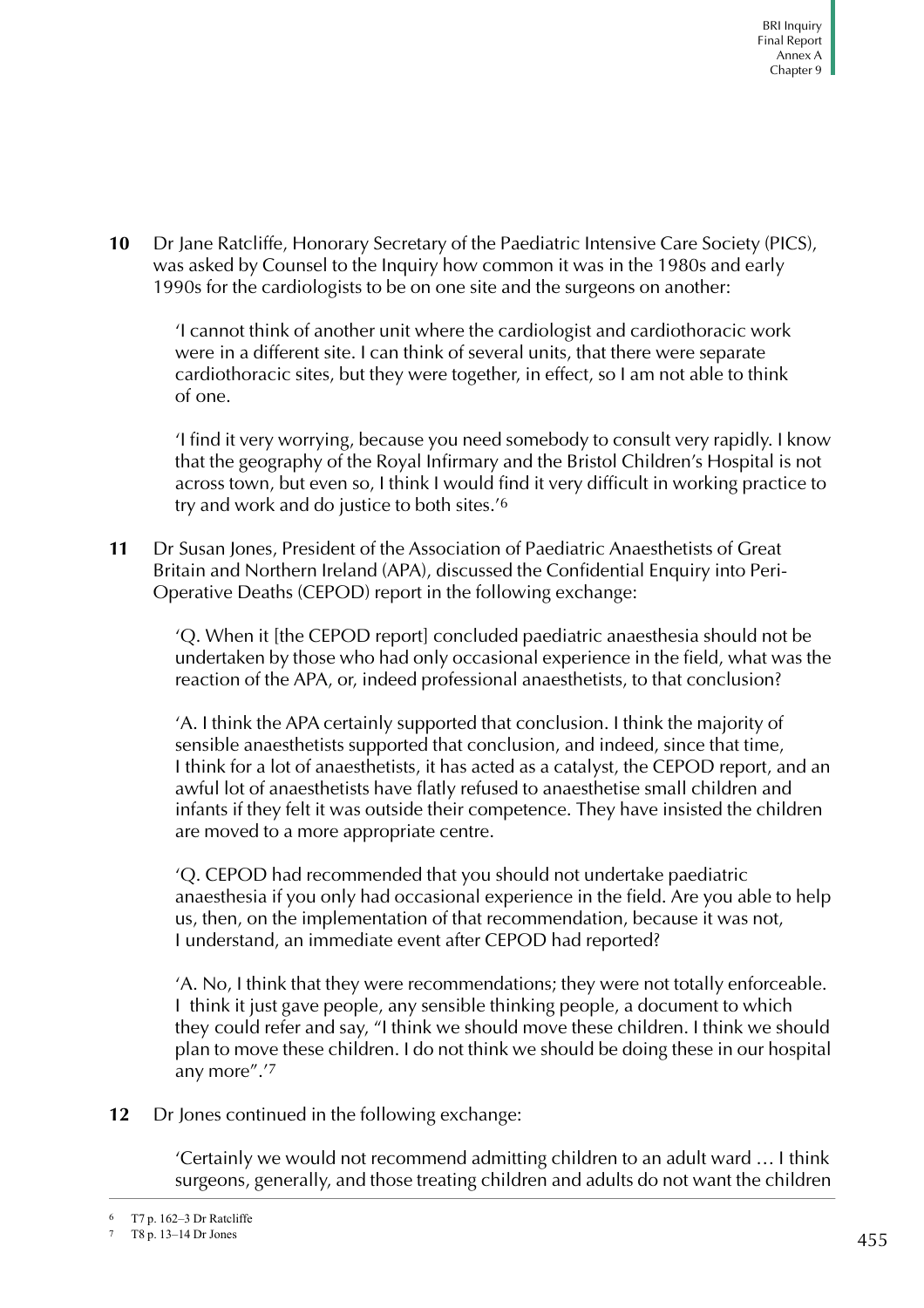moved to another site. That is a generalisation. Things are often historical. One starts with a unit that is basically an adult one, and then children have been taken on board, as it were, the whole thing is blown up, and it becomes very difficult to dismantle the mixed unit. You actually have to put the children into another hospital, or into another children's hospital. It is actually very expensive to move setting up, the capital needs are high, the infrastructure, the actual staff costs of moving a unit and everybody looks twice at the costs these days.

'Q. When you say that a surgeon might get in the way of such a move, is that a comment on the organisation of hospitals to reflect surgical specialties, or is that a comment on personalities?

'A. A bit of both really. I think that when people do children and adults, the children often come out second best, I think. They are often smaller in number anyway.'8

**13** Dr Jones told the Inquiry that it was fairly common in 1993 for children to be admitted to a part of an adult ICU ward. She went on:

'I think that it has been changing gradually, anyway, as big paediatric tertiary referral centres, mainly at children's hospitals, have actually expanded their intensive care unit and, indeed, provided retrieval teams so that they can actually go to a DGH [District General Hospital], or wherever, to actually pick up these children and transfer them back.'9

**14** Sir Terence English, President of the Royal College of Surgeons of England (RCSE) from 1989 to 1992, commented in the following exchange:

'Q. … the split site that existed at Bristol was … an additional black mark … against Bristol continuing to be a designated centre … ?

'A. I think it may have been an inhibition to the proper development of the service, yes, and in that respect, may have been seen as an undesirable feature, but not necessarily a black mark.'10

**15** Professor Gareth Crompton, Chief Medical Officer for Wales 1978–1989, told the Inquiry:

'I remember that this was a matter of considerable anxiety. It was clearly an arrangement, the split site; it was not conducive to best standards of patient care.'11

**16** Professor David Baum, then President of the Royal College of Paediatrics and Child Health (RCPCH) and Professor of Child Health, University of Bristol, was asked about

<sup>8</sup> T8 p. 25–6 Dr Jones

<sup>9</sup> T8 p. 28 Dr Jones

<sup>10</sup> T17 p. 109 Sir Terence English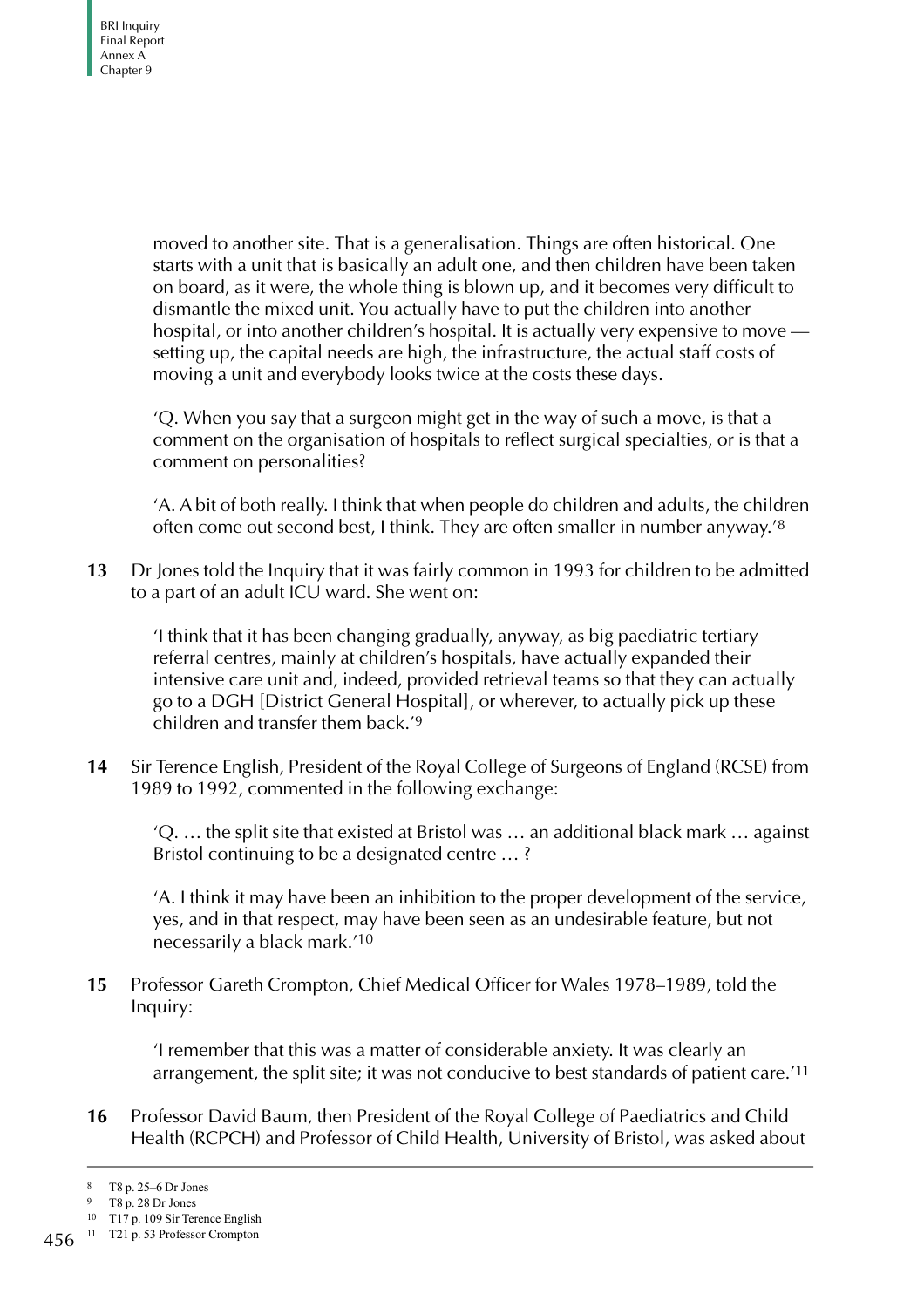the approach of healthcare professionals in 1984 to nursing children on mixed adult and paediatric wards:

'At that time, if one were looking at or were preparing a policy document, I have no doubt that the conclusion would have been very firmly, these should be separate entities. That would apply if one was talking about the mix from adolescence and adult, let alone younger children and babies, let alone if they were profoundly ill.

'In the ten to 15 years since the time that you are addressing, we have progressed somewhat, but it has only been in the last two or three years that under the heading of paediatric intensive care services, as you know, the Government has come down on the side of not only having a policy, but actually implementing a policy, so that in all parts of the land we are still at the implementation phase, there should be a separate fully equipped, fully staffed paediatric intensive care unit. That has still not been totally achieved for the nation in May 1999.'12

**17** Professor Baum went on:

'I spent many of my formative years running to another hospital across a car park and through a tennis court with a sick baby in my arms to go from the delivery ward to the neonatal intensive care unit. It was becoming apparent that this was a bad arrangement. It took several years to have the budget and the will to rearrange that so that they were cheek by jowl. It was very difficult to get it right in the historical context.'13

**18** Miss Sue Burr, Paediatric Nurse Advisor to the Royal College of Nurses (RCN), commented:

'I do not have access to the staffing levels of paediatric intensive care. I would not have thought that that was uncommon, and in fact we do have situations, and you have the evidence, I am sure, in relation to the number of children who are nursed even now in adult intensive care units that I think one of the quite recent reports showed that there was a large number of these units which did not employ any registered children's nurses at all. So I do not think that the situation at the BRI was that uncommon.'14

**19** Asked by Counsel to the Inquiry about the process of transferring a patient from one site to another, Dr Duncan Macrae, Director of Paediatric Intensive Care at the Royal Brompton Hospital, London, told the Inquiry:

'I think the process is the same, there needs to be just as much preparation to undertake a ten-minute transfer as there needs to be to transfer a child hundreds of miles. The preparation, the stabilisation, packaging, loading safely into the vehicle,

<sup>12</sup> T18 p. 40–1 Professor Baum

<sup>13</sup> T18 p. 45 Professor Baum

<sup>14</sup> T34 p. 40 Miss Burr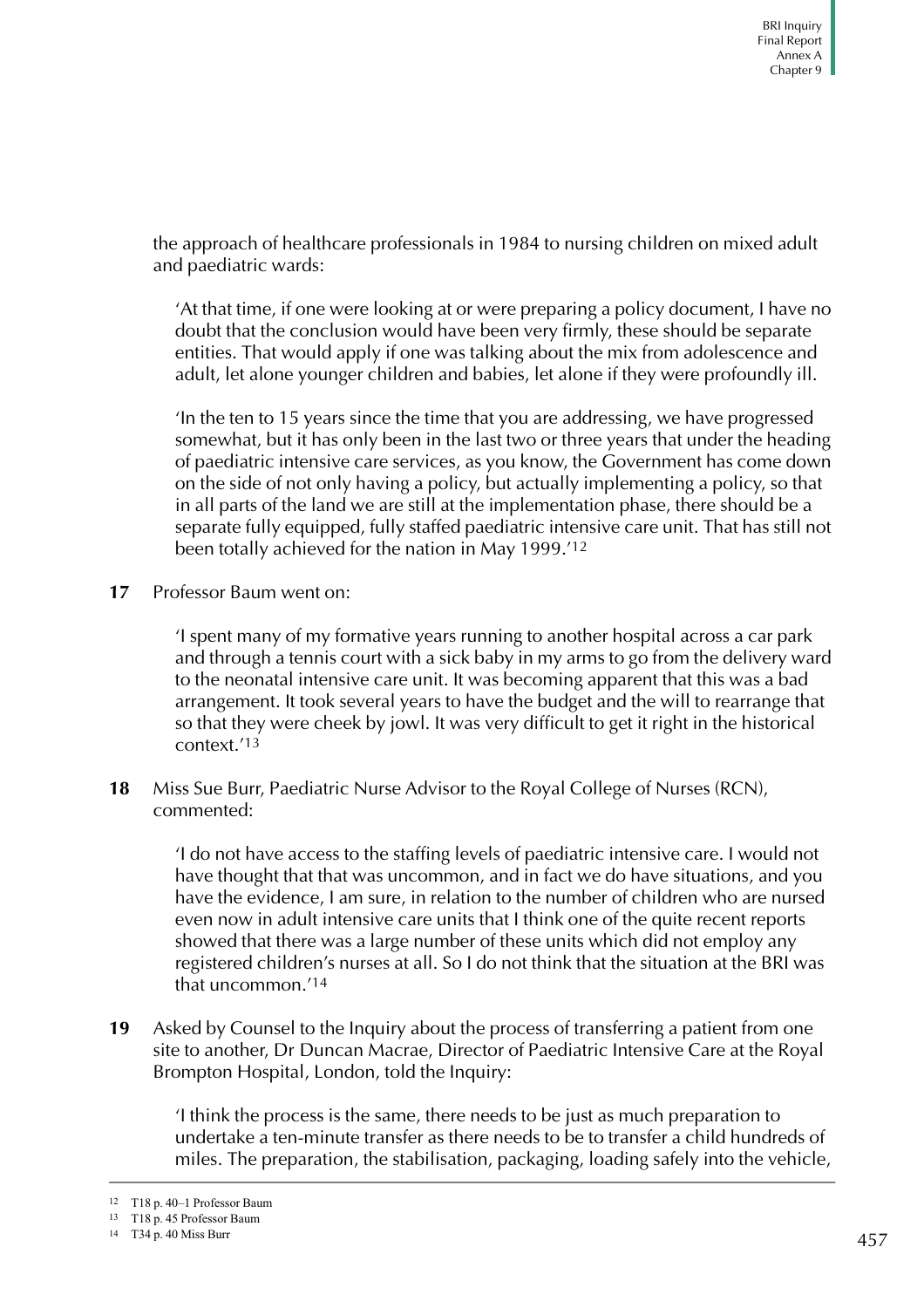is exactly the same whether or not the distance is one hundred yards or one hundred miles.'15

### **20** Dr Macrae went on:

'The risks of long transfers are mainly down to inadequate preparation … These [inadequate oxygen supply or battery life] are avoidable factors, as is a child cooling down because it is not adequately protected from cold, by being wrapped up. As are things like secretions building up in the tracheal tube because there has been inadequate humidification. These are all things that in the present age transport teams are trained to address, but I think it is fair to say that across the country ten or more years ago, many of these issues received scant attention and I am certainly aware of transport over relatively short distances that was conducted very poorly because of those failures. But, as I say, there were very limited facilities for the specialist types of transfer that we can undertake today.'16

**21** Mr Leslie Hamilton, consultant cardiac surgeon, also told the Inquiry about the transfer of patients in the following exchange:

'Q. This chimes with views given to us yesterday by Professor de Leval and Mr Stark, the children coming from Bergen in Norway to Great Ormond Street might often arrive in a much better condition than children coming up the road from Luton, simply because of the quality of care they had had during the transfer process.

'A. I think the experience in Perth in Australia at the moment, where they do not currently have a paediatric cardiac surgeon, they transfer patients 4,000 miles, something in that order, to Melbourne and they have no problems. I do not think distance is an issue.'17

**22** Mr Hamilton commented on the effect of the split site and the split service on the communication within a care team such as the one at Bristol, where the cardiologists were on a different site from the surgeons:

'I think it is more philosophical than physical. I think communication is an attitude within a group, rather than being physically there to talk in person. I think if you have the environment that people get on and have the same long-term view and the same aims, then communication should not be a problem.'18

**23** Mr Martin Elliott, consultant cardiothoracic surgeon, was invited to apply for the Chair of Cardiac Surgery at the University of Bristol in late 1991. He was approached initially by Mr Wisheart and then by Professor John Farndon. Mr Elliott stated in his

<sup>15</sup> T51 p. 117–18 Dr Macrae

<sup>16</sup> T51 p. 118–19 Dr Macrae

<sup>17</sup> T51 p. 117 Mr Hamilton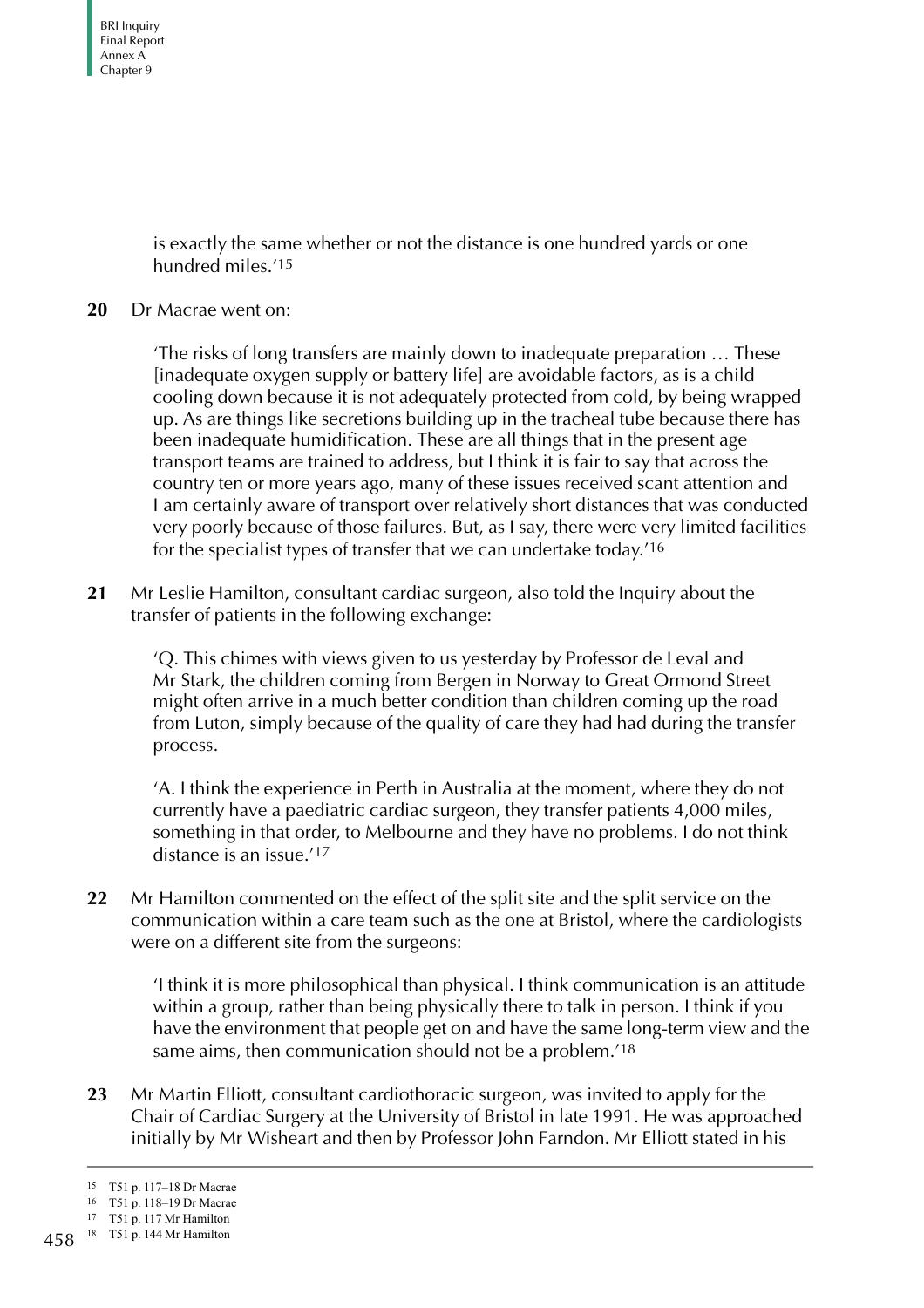written evidence to the Inquiry that he 'was interested in the opportunity and visited Bristol on a number of occasions to discuss the position and to review facilities, organisation and potential for change.'19

- **24** After 'much thought' Mr Elliott stated that he decided not to apply.20 He wrote to Mr Wisheart on 3 January 1992 to inform him of his decision.21 In response to Mr Wisheart's request Mr Elliott prepared a more detailed report of the reasons not to apply.22
- **25** Mr Elliott stated in his written evidence to the Inquiry:

'… the arrangements then in place in Bristol for surgery for children with congenital heart defects were unsatisfactory, indeed I was of the opinion that it was inefficient and potentially dangerous.'23

**26** Mr Elliott referred to the split service and went on:

'Perhaps the simplest way to explain why this arrangement was unsatisfactory is to consider an imaginary case managed under the two regimes, Bristol and the Ideal Unit. The imaginary patient I propose is a new-born baby admitted in extremis to the Bristol Children's Hospital with a provisional diagnosis of coarctation of the aorta. The child would need to be admitted to either a high dependency unit or a neonatal ICU and need urgent resuscitation by paediatrically trained staff. Ventilation might be required and an immediate examination by a paediatric cardiologist would be undertaken. An echocardiogram would be done and a treatment plan defined. If the diagnosis was indeed coarctation of the aorta then surgery could be undertaken in the Children's hospital on the next available list, (hopefully the next day although the logistics of this in Bristol might have made this difficult). If, however, the echocardiogram was to reveal a VSD and an interrupted aortic arch, then repair would require open-heart surgery. In Bristol the patient would have had to be transferred to the BRI, to the adult ICU in preparation for open-heart surgical repair. Contact with paediatricians would have been lost and the level of the support would have fallen. An urgent space would have had to be found on the operating list, almost certainly at the expense of adult patients, and the surgery undertaken.

<sup>19</sup> WIT 0467 0003 Mr Elliott

<sup>20</sup> WIT 0467 0003 Mr Elliott

<sup>21</sup> JDW 0003 0102; letter from Mr Elliott to Mr Wisheart dated 3 January 1992

<sup>22</sup> WIT 0467 0011 – 0027; Mr Elliott's paper *'The Chair of Cardiac Surgery in Bristol'*

<sup>23</sup> WIT 0467 0003 Mr Elliott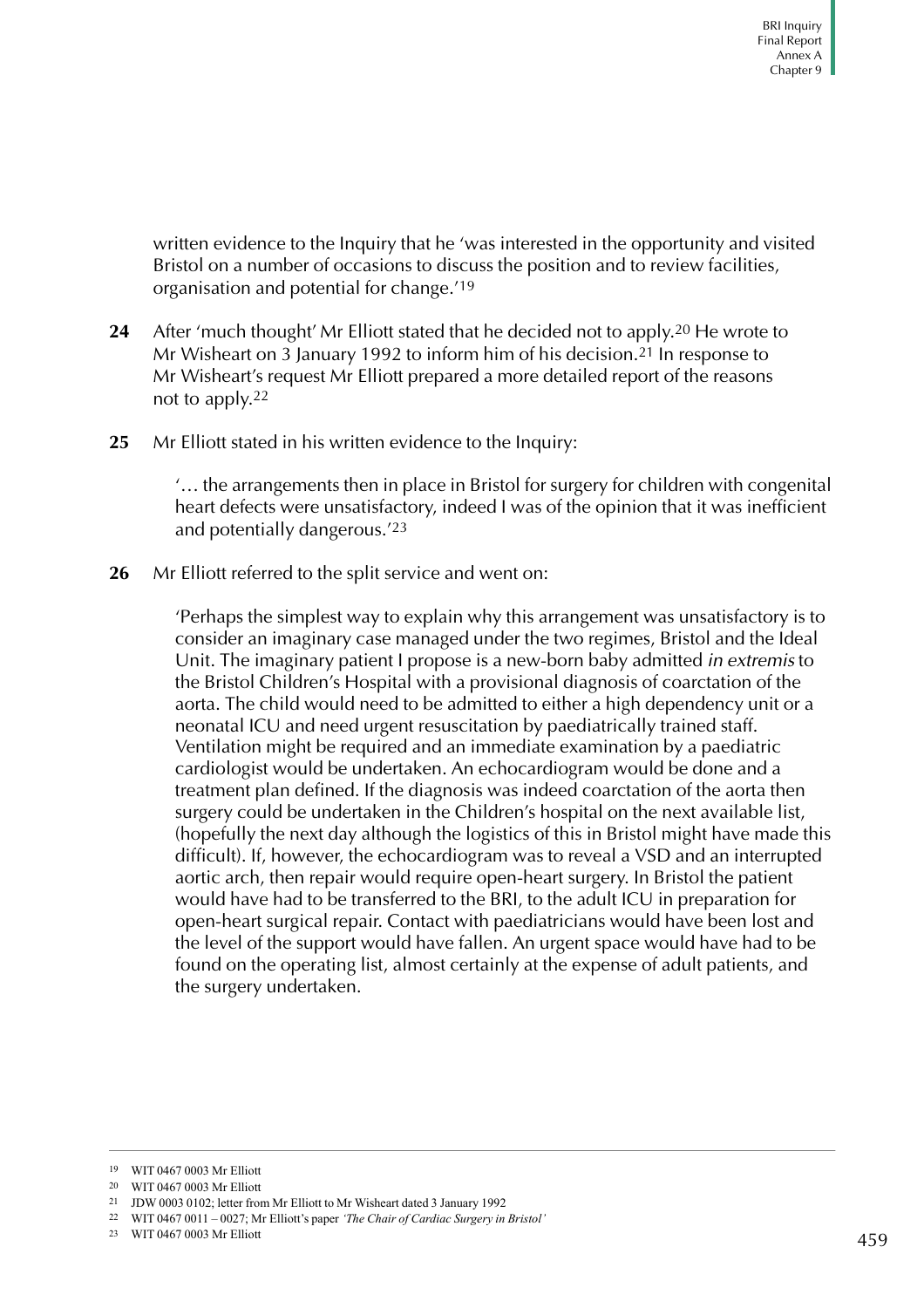'Post-operatively, our imaginary patient is likely to have been sick. Skilled treatment would be required. If we further imagine an acute deterioration a day or two later, the surgeons may have been operating at the BRI or the Children's, there was no paediatric intensivist, and ECHO would have to be done by the radiologists, and the cardiologists would be at the Children's or outlying clinics. The risks were obvious.

'In the Ideal Unit the change in diagnosis would have only limited impact. There would be no need for patient transfer, there would always be a list available to children and there would be no need to displace an adult patient (or more than one since these patients need prolonged ICU care). The consequences for the adult programme would also be considerable. …

'Thus, to me, the split site issue was one of the major reasons not to apply for the post. I thought it inefficient, archaic, inhibitory to progress and potentially dangerous.'24

**27** Mr Elliott continued:

'Clearly all senior people at the BRI and Children's Hospital carry some responsibility for this issue. There was a conventional, if complex, matrix of responsibility in place at Bristol which should have been able to make appropriate changes. However, the very existence of the split site, the complexity of the management structure and the politics surrounding the, then, new Trust arrangements, inhibited change and obfuscated forward thinking.'25

**28** He stated:

'… it was clear to me that one of the people most wanting to make change was James Wisheart … Almost all the clinicians I met were in favour of transferring all paediatric heart surgery services to the Children's.'26

**29** Mr Elliott had a meeting with Mr Peter Durie, Chairman of the UBHT, to discuss, amongst other things, his concerns about the split site. Mr Elliott stated that he found Mr Durie's suggestions as to how to deal with this issue 'totally unacceptable'.27

<sup>24</sup> WIT 0467 0004 – 0005 Mr Elliott

<sup>25</sup> WIT 0467 0006 Mr Elliott

<sup>26</sup> WIT 0467 0006 Mr Elliott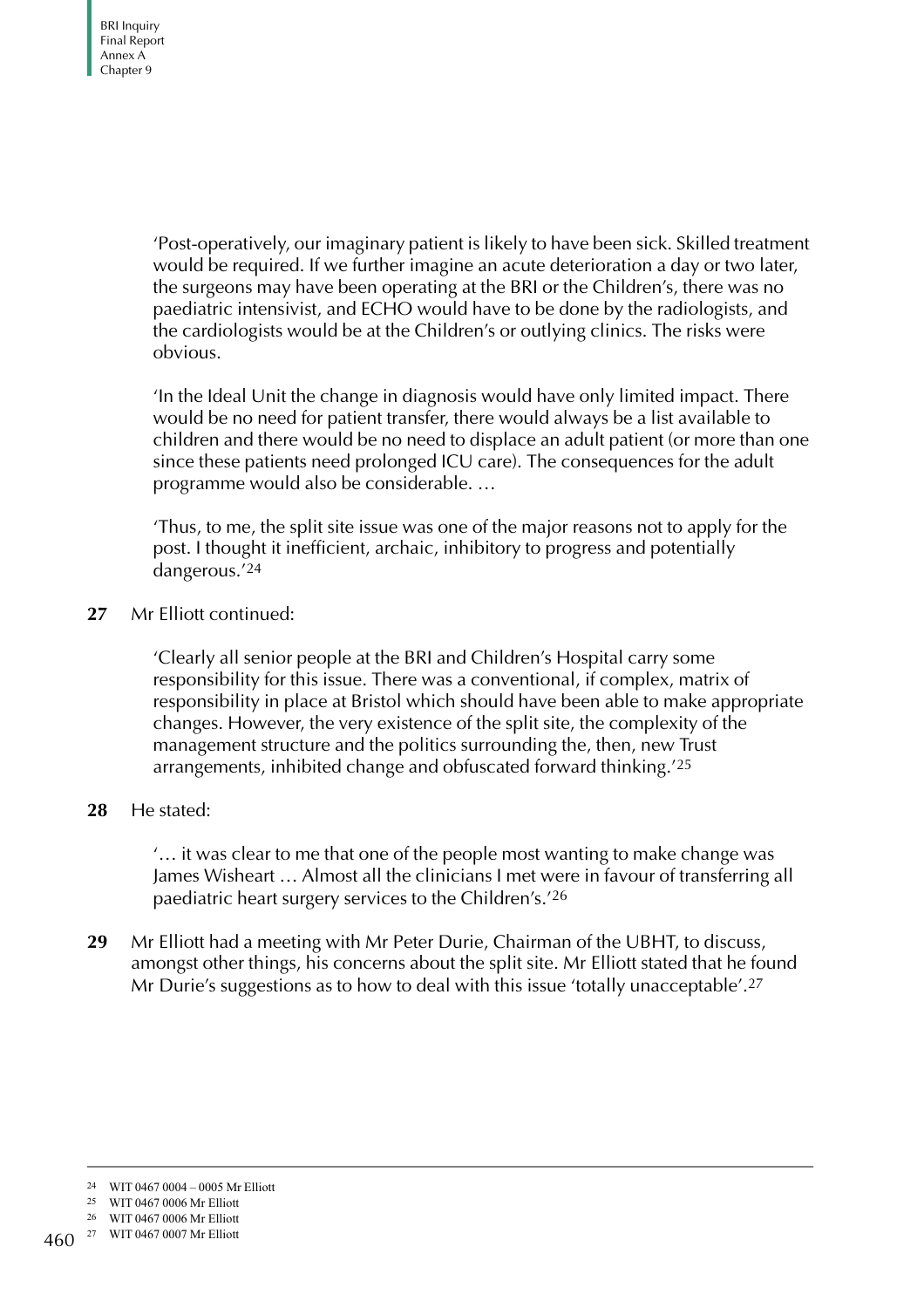## **30** Mr Elliott stated:

'Mr Durie outlined the structure of the new Trust organisation, and the financial arrangements. He stated that there was no way that resources could be made available to correct the split site issue in the short or medium term … I had said that there might be a possibility of getting new business (more patients) from neighbouring regions (Wales, the South West) if we were able to develop a high quality service, but that it would be impossible without the children's services being centralised away from the BRI. I also pointed out that this would free up resources to increase throughput of, and potentially income derived from, adult practice.'28

## **31** Mr Elliott went on:

'Mr Durie made it quite clear that in his view it would be up to me, as the new incumbent, to generate the income to pay for the changes required. I thought that this was not going to be possible. Making the changes was the only rational way to improve both service and income, and the only way to generate the basis for safe, modern neonatal cardiac surgery. I thought it was wrong to place the burden of income generation from clinical practice on the new Chairholder. The changes had to be made BEFORE any income could be generated.'29

**32** Mr Durie was asked by Counsel to the Inquiry about the split site in the following exchange:

'Q. One of the three reasons given … by Mr Elliott for not taking the job is the split site. How big an issue was the split site for you in 1991/92?

'A. It was not a big issue for me because it was not unique. In Bristol quite a lot of the specialties for paediatrics were not happening in the Children's Hospital. Just to name a few, within the UBHT there was ENT happening in a general hospital; ophthalmology happened in the Eye Hospital. Trauma in fact still happens in the BRI. So from our point of view, not everything being in one site was not surprising, and just in Bristol alone, you then had Southmead dealing with all the paediatric nephrology and Frenchay dealing with all paediatric neurosurgery and medicine, so it did not come to me as a very high worry or high priority.

'Q. You say in your statement it has never been suggested that the split site was having an adverse effect on surgical outcomes, so far as you were aware.

'A. That is correct.' 30

<sup>28</sup> WIT 0467 0007 Mr Elliott

<sup>29</sup> WIT 0467 0007 Mr Elliott (emphasis in original)

<sup>30</sup> T30 p. 69–70 Mr Durie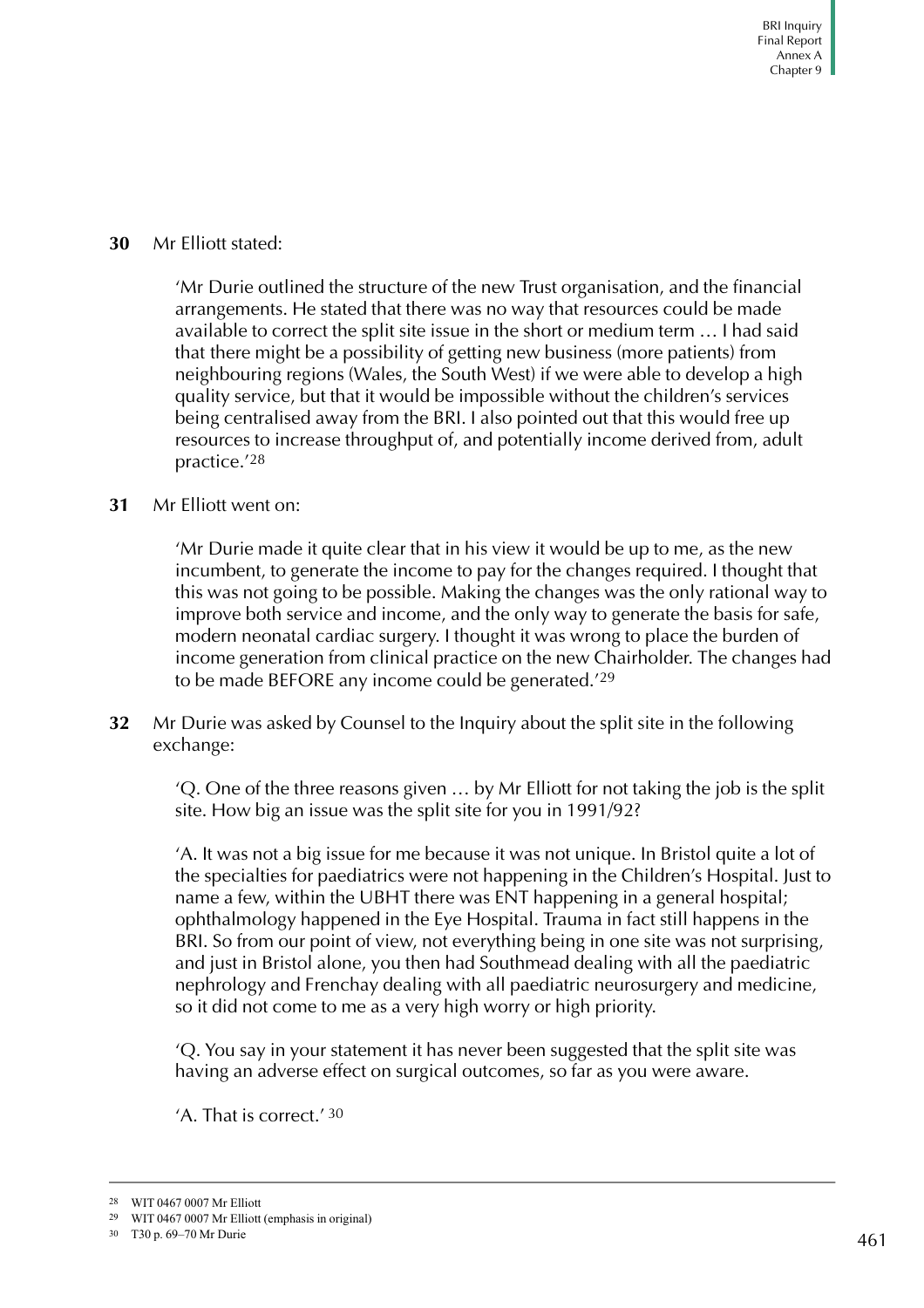# Comments by referring paediatricians

**33** A number of referring paediatricians commented on the split service. Dr Perham, a consultant paediatrician at Derriford Hospital, Plymouth, wrote:

'… my impression … is of a somewhat disjointed service which particularly seemed to be the result of problems related to a split site delivery.'31

**34** Professor Obsorne, a consultant paediatrician at the Royal United Hospital, Bath, wrote:

'I knew they were operating under difficult circumstances on a split site.'32

**35** Dr Vulliamy, a consultant paediatrician at the Breconshire War Memorial Hospital, Powys, commented:

'I had held the Paediatric Cardiac Surgical Services in Bristol in high regard though I was aware there had been limitations on the type of procedure that would be undertaken. The separation between the BCH and BRI seemed to present some practical difficulties.'33

**36** The split site was a matter about which Dr Jordan had spoken to referring paediatricians. He expressed his concerns to them that:

> '… we still had not, right up to the time that I retired, got the cardiac surgery moved up the road. That is of particular importance to paediatricians because paediatricians are really very keen on the idea that children should be looked after in a paediatric environment.'34

# Comments by nursing staff in the UBH/T

**37** Fiona Thomas, Clinical Nurse Manager, stated in her written evidence to the Inquiry:

'The set up [at the BRI] was that children and adults were nursed together in the same ward. The segregation of children was attempted to the best of the staff's ability by using beds 1 and 2 to care for the children. This was not always possible due to the pressure on beds. … The staff level to manage the ITU was about 70 full-

<sup>31</sup> REF 0001 0147 Dr Perham

<sup>32</sup> REF 0001 0021 Professor Osborne

<sup>33</sup> REF 0001 0095 Dr Vulliamy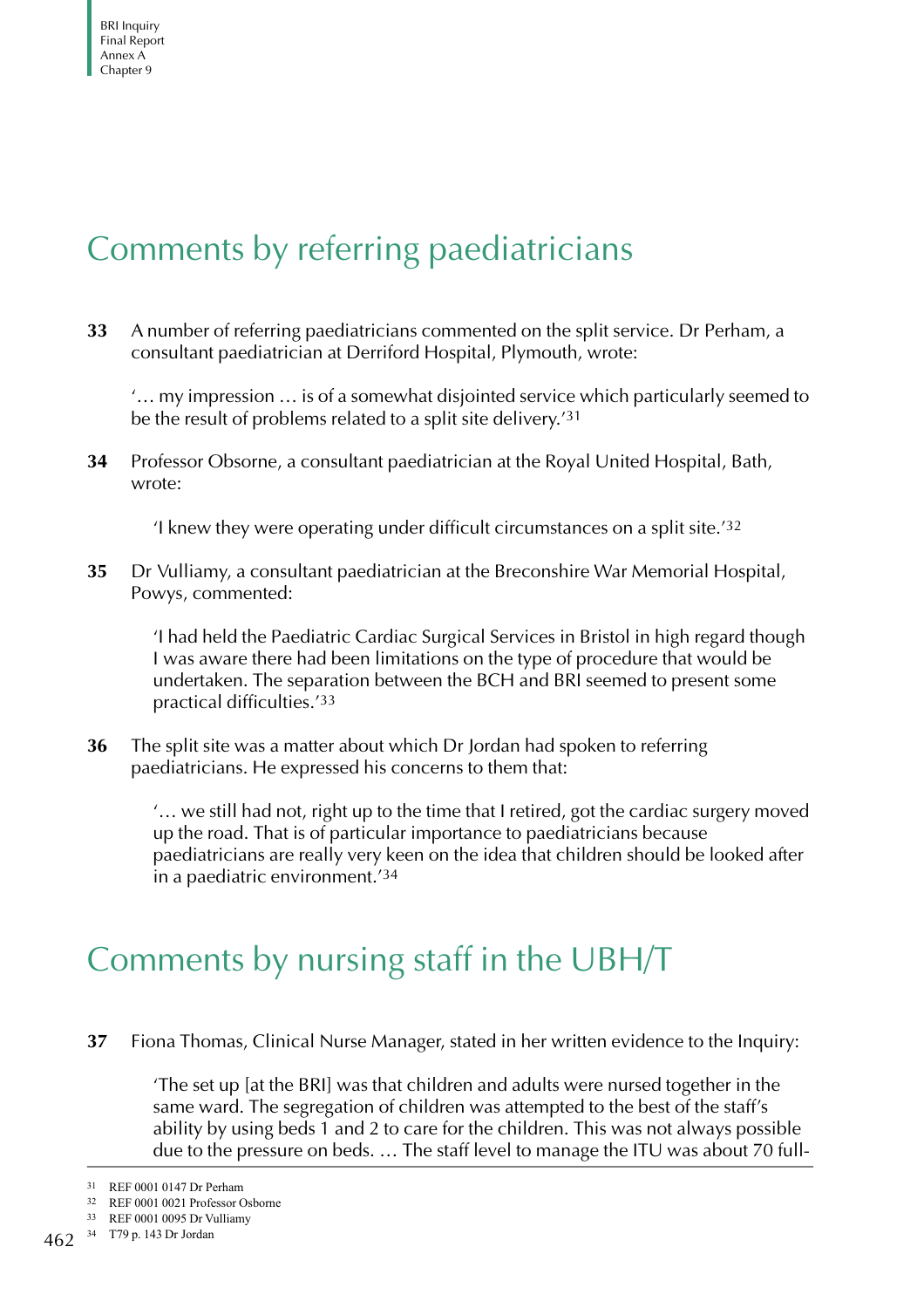time nurses, but with holidays, nights and days off, to a lay person it may seem that there was always new staff coming and going, but this was due to the very large number of staff employed on ward 5. The nursing staff do not work in a trial and error way, they do what is appropriate for the child at that time. A child's condition can change very quickly and care needs to be adapted accordingly.'35

**38** Ms Pauline Chinnick, who has held various nursing posts at the BRHSC since 1983, stated in her written evidence to the Inquiry that as regards the mixed adult and child environment:

'… it was recognised that the situation was difficult as it could upset adult patients and the parents of children on cardiac ICU. It also, in my opinion, diluted knowledge and skills and made nursing staff less able to build up expertise.'36

**39** Ms Chinnick went on:

'Parents also became frustrated with the split site in that the cardiac surgeons were not so readily available on the ward at BRHSC. Parents could make comparisons with surgeons of other specialties on the ward, who appeared more available.'

However, she also noted:

'The cardiac surgeons would visit BRHSC even if it was very late. For example, on occasions, they came after midnight.'37

- **40** Mr Graham Brant was a staff nurse on Ward 5B from March 1991 until he was promoted to senior staff nurse later that year and then to charge nurse in May 1993. He stated in his written evidence to the Inquiry that children on Ward 5 in the BRI, 'missed out on some of the facilities of the Children's Hospital, e.g. child sized tables and chairs, paintings on the wall  $\ldots$ .<sup>38</sup>
- **41** Mr Brant stated that:

'Most of the nurses at the BRI were not RSCNs [Registered Sick Children's Nurses], but they had paediatric nursing experience.'39

**42** He described the wards at the BRHSC as 'very cramped'.40 He stated that there was more space in the ICU at the BRI, such that children were separated from the adults as much as possible. Mr Brant expressed the view that the nursing care of the paediatric patients at the BRI was of the highest order and 'at times the care may have been better for paediatrics than the adults as the senior nurses had looked after the children while

<sup>35</sup> WIT 0172 0006 Fiona Thomas

<sup>36</sup> WIT 0532 0041 Ms Chinnick

<sup>37</sup> WIT 0532 0041 Ms Chinnick

<sup>38</sup> WIT 0513 0013 Mr Brant

<sup>39</sup> WIT 0513 0013 Mr Brant

<sup>40</sup> WIT 0513 0013 Mr Brant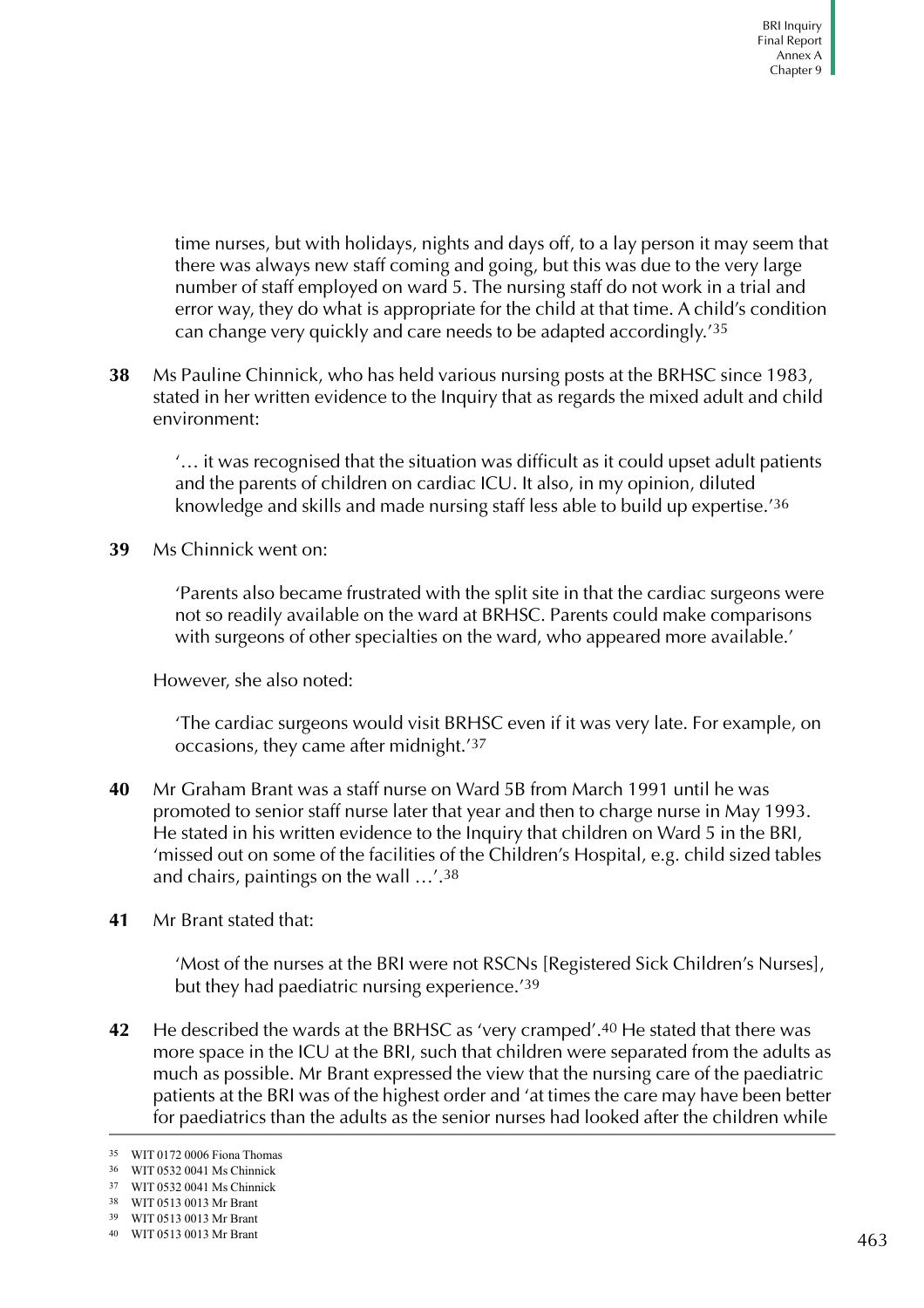the adults tended to be looked after by the junior staff'.41 He stated that from a nursing point of view, communication and collaboration between the two centres (the BRI and the BRHSC) was very good. He stated that he did not think that there was a problem between doctors on either site. He concluded:

'… with hindsight it is easier to say that it is better for the patient for all cardiac surgery to have been performed at the BRHSC, but as it was not we did the best we could and I did not think that the care was at all compromised.'42

**43** Ms Joyce Woodcraft, an RSCN and RGN who worked at the BRHSC from 1977 to April 1994, told the Inquiry that, although there were difficulties in the surgeons integrating their ward rounds at the BRHSC with their work at the BRI, it was something they were able to achieve.<sup>43</sup> She was asked by Counsel to the Inquiry about the transfer of patients from the BRI to the BRHSC in the following exchange:

'Q. And how well did communication between the two sites work, to manage a transfer, in your experience?

'A. The staff at the BRI would phone us and inform us, as I say, of drips and drains and particular drugs that the child was on before they were transferred up.

'Occasionally we would get — they would forget to phone us to say that the child was actually on the way, and that could cause a problem if we were in the middle of an acute situation. If they phoned we might have said "can you hang on for half an hour or an hour" or something. That was not a frequent occurrence.

'It did happen occasionally, but not — I would not have said it was a routine, that they all came up without being announced, not in my experience.

'Q. Again, "occasionally" can mean once a year, twice a year, once a month?

- 'A. I would not like to say.
- 'Q. Something that you can remember occurring, but not with great frequency?
- 'A. Yes, but not as a big deal, really.'44

<sup>41</sup> WIT 0513 0013 Mr Brant

<sup>42</sup> WIT 0513 0014 Mr Brant

<sup>43</sup> T57 p. 34–5 Ms Woodcraft 44 T57 p. 37–8 Ms Woodcraft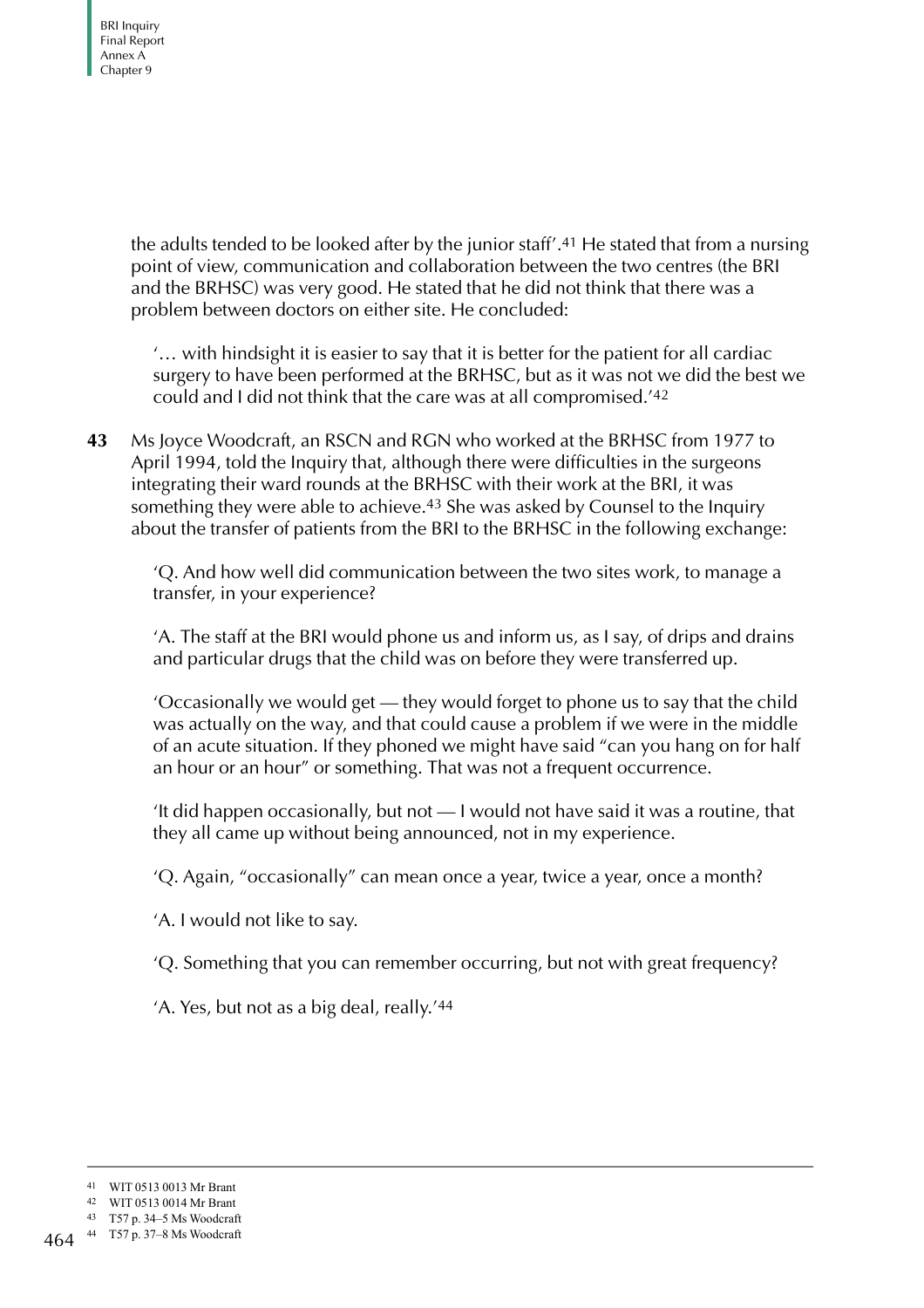# Comments by those providing support and counselling

- **44** The Reverend Leonard Burn, a retired Hospital Chaplain to the Central Bristol Hospitals from 1981 to 1983, stated in his written evidence to the Inquiry that the split site 'was inconvenient, but not a problem'.45
- **45** Father Bernard Charles, a part-time Hospital Chaplain at the BRI and the BRHSC from 1991 to 1996, stated in his written evidence to the Inquiry:

'It seemed to me that the needs of children receiving cardiac care were different from those of adults and that it was unfortunate that both were cared for, post operatively, on the same ward [at the BRI]. I obtained the impression that conditions were a little cramped, making it difficult for parents to be at the bedside of sick children for long periods, and that facilities for parents to rest and relax, and be accommodated, were lacking.'46

**46** Canon Charmion Mann (Assistant Chaplain and then Chaplain at the BRHSC from 1988 to 1994) stated in her written evidence to the Inquiry:

'I felt it was probably disconcerting for parents to have two groups of carers [at the BRHSC and the BRI] looking after their child. There was necessarily a break in the continuity of care. We (the staff) within the BCH were aware that the BRI was not staffed as a children's hospital and felt that it was a shame that the site was split.<sup>'47</sup>

**47** The Reverend Robert Yeomans (Spiritual Adviser to the UBHT from 1993) stated:

'I felt having children and adults together was particularly beneficial. It created a family environment and for many people it seemed to accelerate the healing process … For many adults it put their illness into context, and they loved watching the children play…'48

**48** The Reverend Helena Cermakova (Chaplain at the BRHSC and St Michael's from 1995) stated that she 'did not sense during this time (early 1995, when I joined the BRHSC) that the split site caused any difficulties'.49

<sup>45</sup> WIT 0284 0010 The Reverend Burn

<sup>46</sup> WIT 0277 0009 Father Charles

<sup>47</sup> WIT 0273 0006 Canon Mann

<sup>48</sup> WIT 0274 0013 The Reverend Yeomans

<sup>49</sup> WIT 0272 0006 The Reverend Cermakova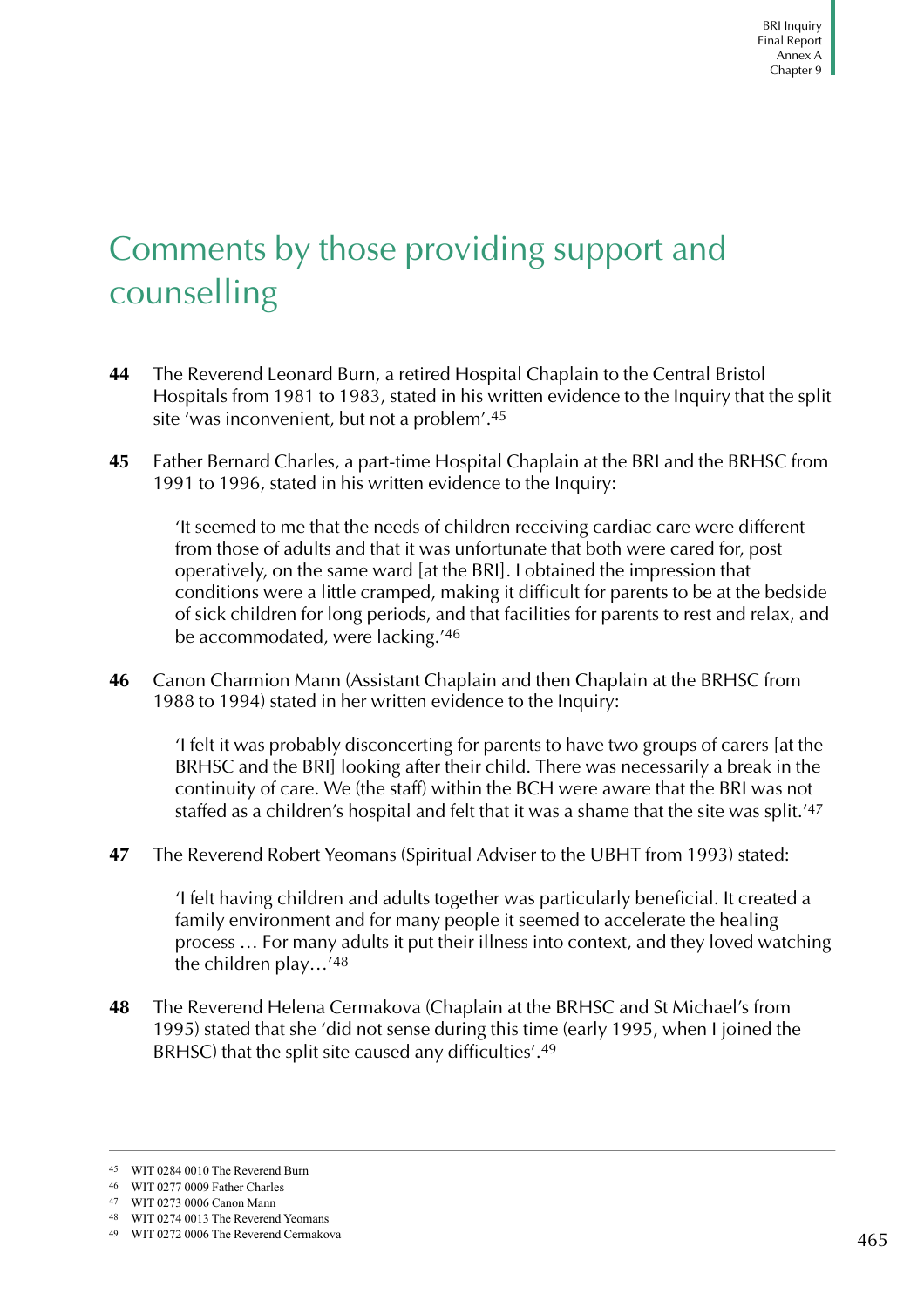**49** Mr Rhett Dunford, a social worker at the BRHSC from 1990 to 1994 before moving to the BRI, contrasted facilities at the two sites:

'At the Children's Hospital parents had accommodation and support of other families. It was a child centred environment. This was not available for them at the Bristol Royal Infirmary. It was difficult for parents if children were admitted straight to the Bristol Royal Infirmary as they appeared to miss out on some of the preoperative preparation.'50

**50** Miss Helen Stratton, Cardiac Liaison Nurse at the BRI from 1990 to 1994, told the Inquiry:

'Helen Vegoda felt quite strongly that it was her role to look after the parents at the Children's Hospital and my role was at the Bristol Royal Infirmary.'51

**51** Miss Stratton said that she wished her role to be more integrated between the two sites:

'I was also aware that there was this cavern between the nurses at the BRI and the nurses at the Children's Hospital and I wanted in some small way to see how that could be improved, whether that was through communication, whether that was through going to the Children's Hospital and speaking with people informally and setting up the Paediatric Cardiac Nurses' Association which I did whilst I was there as well.'52

**52** Miss Stratton told the Inquiry that this 'cavern' related essentially to the two groups of patients:

'I know a lot of the nurses at the Children's Hospital felt quite strongly because they were trained paediatric nurses that the children should not be having surgery on an adult unit. Their views were obviously shared amongst a number of people.'53

**53** She went on:

'I think the split site meant that there was a communication problem. I mean, not between Helen Vegoda and I, in as much as we met on a regular basis, but I think with the nursing staff just because they were not both in the same hospital there were inevitably communication problems. I am not aware of any particular instance where I thought, "Gosh, you know if people had communicated that or the children had been nursed in the Children's Hospital all the time that would not

<sup>50</sup> WIT 0384 0006 Mr Dunford

<sup>51</sup> T46 p. 46 Miss Stratton

<sup>52</sup> T46 p. 96–7 Miss Stratton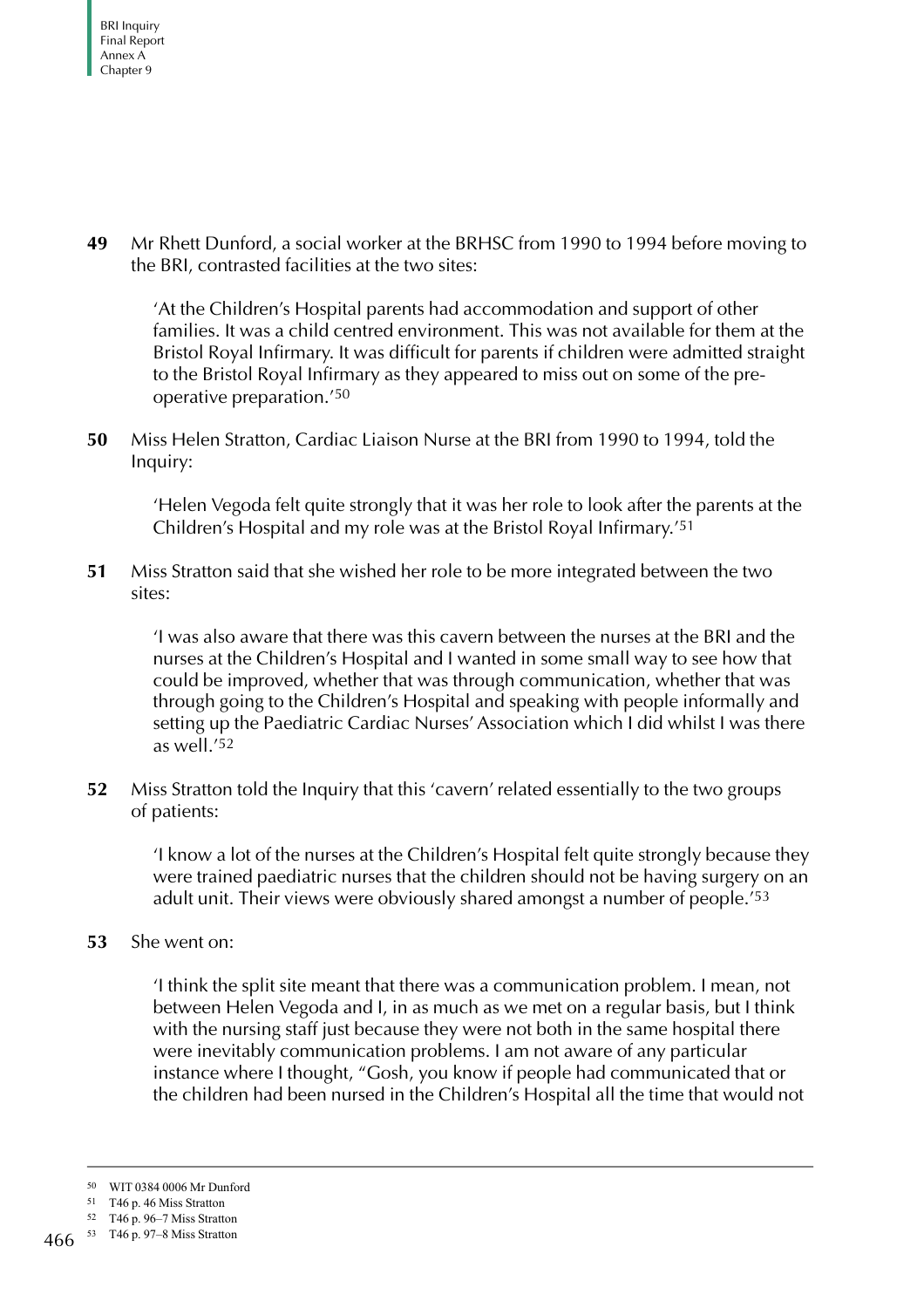have happened". I cannot specify instances, although I am sure people will be able to do that, but I cannot.'54

**54** Mrs Jean Pratten, founder of the Bristol and South West Children's Heart Circle, told the Inquiry:

'… there were two separate managements, as I mentioned earlier, of each hospital so the whole of the cardiac services for children were not integrated in one unit; there were two completely different sections.'55

**55** Mrs Vegoda told the Inquiry that before Miss Stratton took up her post:

'… one of the difficulties of the split site and the fact that I was going down to ward 5 was that I did not really get to know the nurses well. We did not sit together and have time to discuss the role. I went down there to see families and sort of came out again. That was not my base. So I do not think I necessarily developed a close rapport with the nursing staff, but that was the main reason, and also the fact that there was a lot of nursing staff and … they were continually changing.'56

**56** Mrs Vegoda went on:

'… it would have been very helpful right at the beginning had there been somebody covering Ward 5. I think the split site was very difficult.'57

**57** As regards the effect of the split site on parents, Mrs Vegoda told the Inquiry:

'I think the split site was really quite difficult for parents to cope with, for a number of reasons. Primarily that they had got used to the Children's Hospital and they then went to a strange building, a strange hospital and one that was not dedicated to children. So it was not ideal …

'… I do remember parents commenting on the fact and being, I think, aware that this was not a paediatric environment. For example, I think some parents commented on the fact that the nursing staff were not particularly aware of feeding difficulties of, say, young children post-operatively. I cannot remember anything specific at the moment, but just a general awareness that this is not a paediatric setting.

'What particularly was commented on, and for some parents it was very stressful, was the first time they were shown around Intensive Care in Ward 5. They found that extremely difficult because it was a mixed unit with adults in it.'58

<sup>54</sup> T46 p. 164–5 Miss Stratton

<sup>55</sup> T47 p. 26 Mrs Pratten

<sup>56</sup> T47 p. 138 Mrs Vegoda

<sup>57</sup> T47 p. 139 Mrs Vegoda

<sup>58</sup> T47 p. 164–5 Mrs Vegoda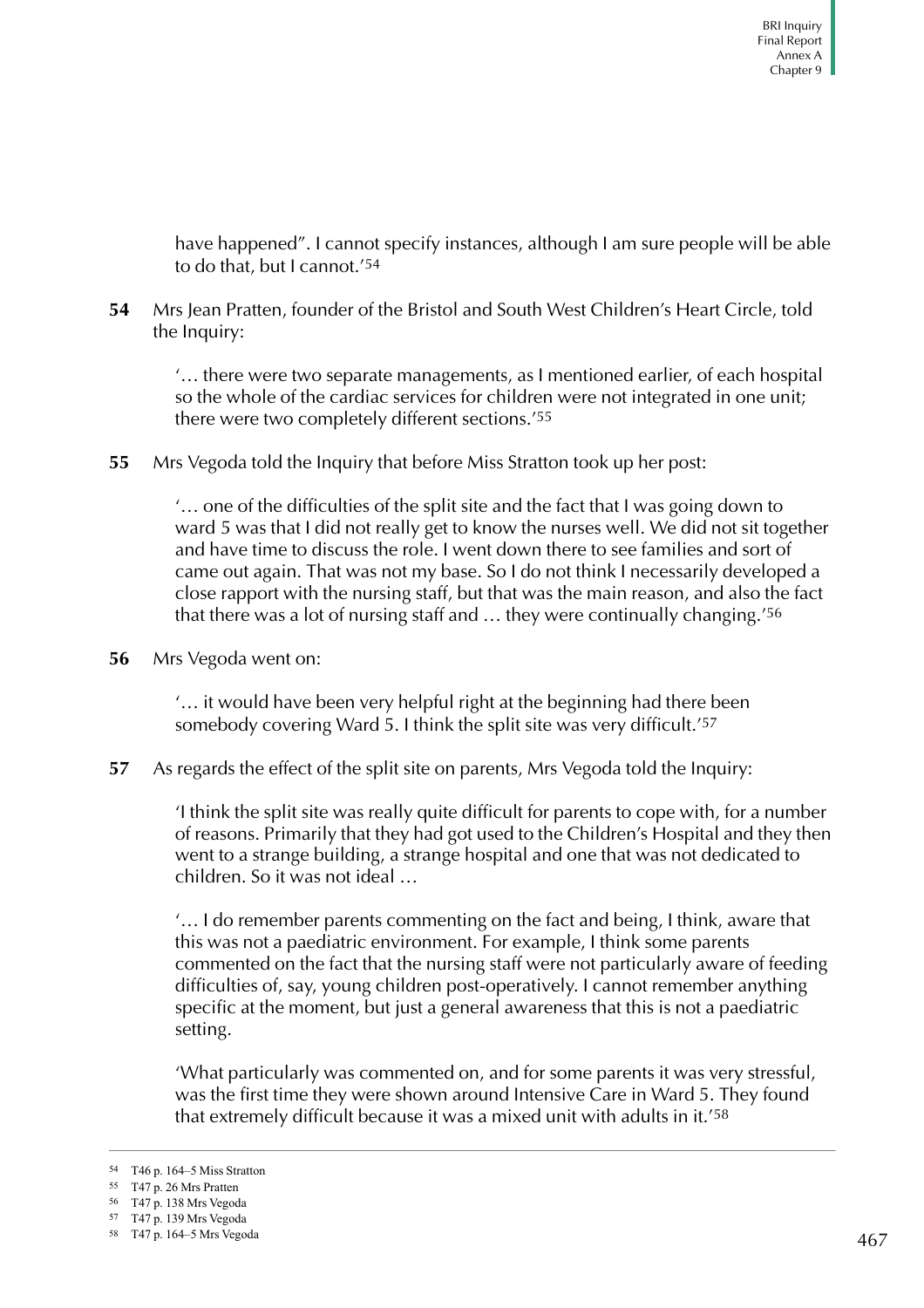**58** Mrs Pratten in her written evidence to the Inquiry stated:

'The split site proved extremely hard for parents to cope with. For many years the catheter lab was in the BRI and parents of children in the BRHSC were left anxiously waiting for their child's return at the whim of the ambulance service. It was always very hard for parents to have to face their child's open heart surgery in an unfamiliar hospital, with an age range of patients from 0–80.'59

## Comments by parents/patients

- **59** Many parents commented on their experience of the split site and service.
- **60** Penelope Plackett, mother of Sophie who underwent surgery in 1988, stated in her written evidence to the Inquiry:

#### **'Transfer to the BCH:**

'When I returned to the BRI, I was told Sophie was being moved to Bristol Children's Hospital. I was very unhappy about this. At the cardiac catheterisation and biopsy at the Children's Hospital, the staff on the baby unit were uncaring. They seemed to spend their days drinking tea and chatting to one another, emerging every four hours to feed the babies. The transfer to the Children's Hospital went ahead. I only saw the nurses when they came with Sophie's drugs, and her care was left entirely to me. She was being bottle fed but I could not get her to suck or swallow. I asked for help with her feeding over and over again, but nobody came to my assistance.60

#### **'Problems at the BCH:**

'Mr Dhasmana persuaded me, much against my will, that I needed a break and should go home to Exeter for the weekend. I did so, although I did not feel that I could trust the staff to give Sophie proper care and attention. When I returned to Bristol, she had an appalling case of nappy rash with noticeable burns on her skin. She had obviously been left in a soiled nappy for a long time. I hated every second of the time Sophie and I spent at the Children's Hospital. I hated the nurses and whole place. It was a nightmarish blur.<sup>'61</sup>

<sup>59</sup> WIT 0269 0010 – 0011 Mrs Pratten

<sup>60</sup> WIT 0012 0010 Penelope Plackett 61 WIT 0012 0011 Penelope Plackett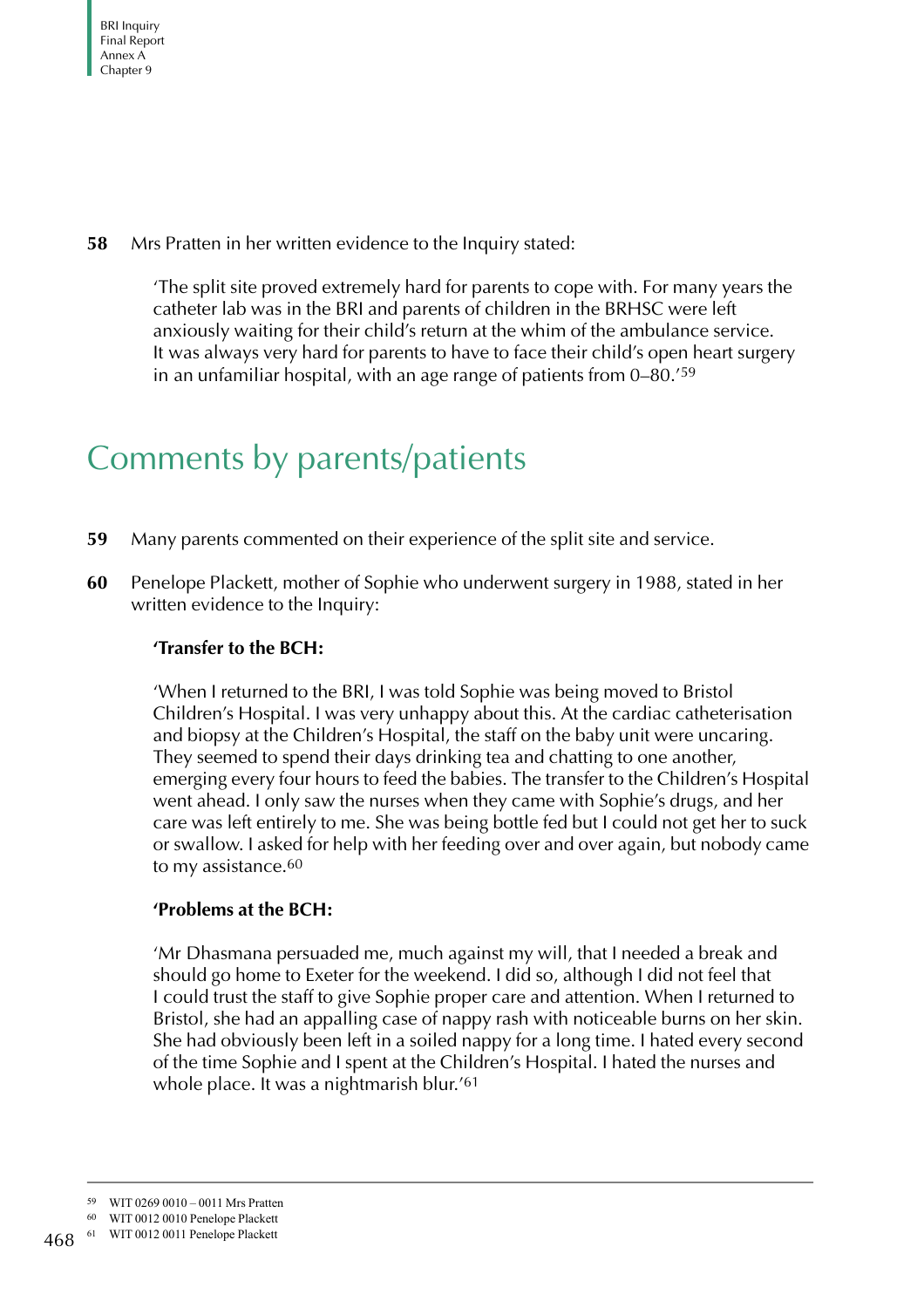**61** Janet Baker, mother of James who also underwent surgery at Bristol in 1988:

'… thought the BRI was brilliant. It was bright and jolly and there were nice toys around and the staff seemed very nice. The contrast with my experience of the Bristol Children's Hospital could not have been more extreme.'62

**62** Another parent, in their written evidence to the Inquiry, described Ward 5 in 1991 as:

'… an adult ward, but the children who were there were together at one end, although that meant they were some way away from the nurses' station. It seemed a gloomier place than the Children's Hospital …'63

**63** Christine Ellis, mother of Richard, expressed concern that in 1991:

'There did not seem to be the same pastoral care in the BRI as there was in the Children's Hospital …'64

**64** John McLorinan, father of Joseph, told the Inquiry of his view of the general environment as between the BRHSC and the BRI in 1991:

> 'I suppose in the children's ward one feels very much supported and cushioned and cradled, and in the BRI, where they have the heart cases, one was more aware that people might die more often and things like that. It was not really geared for children and families. It was a bit frightening and worrying like that, and obviously the practical care of Joe was more difficult for the staff, but I think the staff made every effort to overcome that.'65

**65** Alison Thomas, mother of Dafydd, in her written evidence to the Inquiry, stated that in 1992:

'I found the experience of having to travel with Dafydd from the Children's Hospital to the BRI on the morning of surgery highly traumatic. Dafydd and I were being transferred from everything we knew and felt secure within the Children's Hospital to an unknown destination in terms of experience. All I knew was that I had seen the IT Unit the day before and didn't like it. The nurses at the Children's Hospital had been friendly and caring … we did not know the nursing team that would receive Dafydd. It gave rise to a great sense of insecurity. I could have done without that at that very stressful and important time in my life and that of Hugh my husband and of Dafydd. We were also saying goodbye to Helen Vegoda who had

<sup>62</sup> WIT 0018 0003 Janet Baker

<sup>63</sup> WIT 0135 0006; this parent was one of a number of parents who gave a witness statement to the Inquiry and gave only partial consent to publication of the statement, as they did not wish to be publicly identified

<sup>64</sup> WIT 0023 0011 Christine Ellis

<sup>65</sup> T2 p. 173 John McLorinan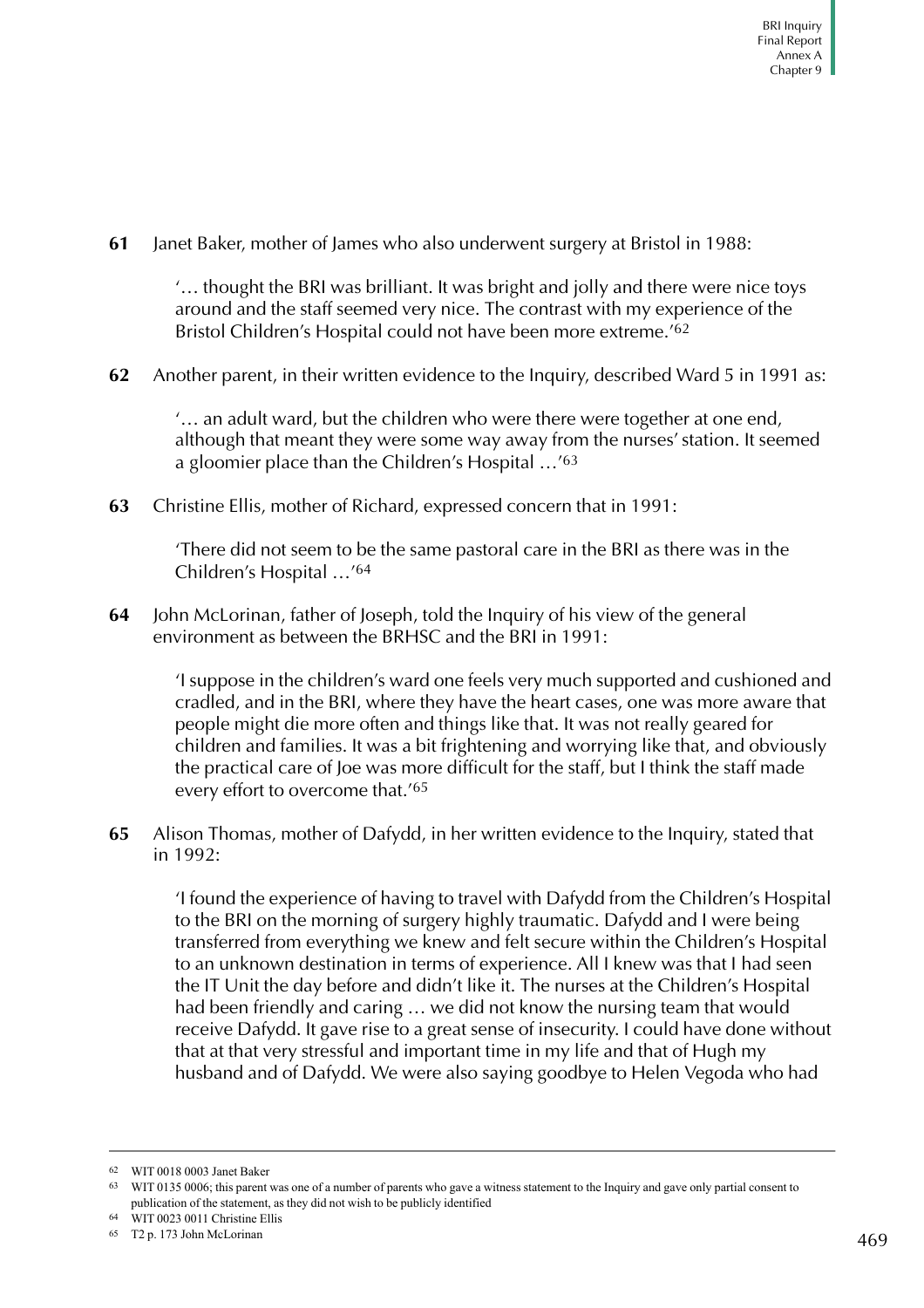been a great support during the period leading up to the operation and also all the other parents who had been friendly with us.

'I remember being very pleased when Dafydd was able to be released from the IT Unit back to the Children's Hospital. On return to the Children's Hospital, although it seemed antiquated compared to the high-tech of the IT ward, nonetheless one was back in the caring child orientated environment. That is not to say that Dafydd did not receive care and attention in the IT unit or that the nursing team could have been any more caring than they were with myself, Hugh and Dafydd.'66

**66** Alison Thomas told the Inquiry:

'Being up at the Children's Hospital, surely it would make more sense for children to be treated at the hospital that they were admitted to, rather than being shipped, having had a pre-med even, by ambulance on the morning of an operation down to another hospital. In fact, Dafydd took rota virus down there with him and it could have closed the whole unit down, I believe. Certainly, in my opinion, it was an awful lot less than perfect.' 67

**67** Another parent described his concern about the facilities at the BRI in 1993 in his written evidence to the Inquiry:

'As part of the pre-operation procedure we were shown round ward 5 at the BRI, including the part of the ward where the patients would be kept in intensive care following the operation. Our general impression was that it was somewhat less satisfactory than in comparison to the Children's Hospital where we had been very happy with the atmosphere and the facilities.<sup>'68</sup>

- **68** Alison Lyne, mother of Charlotte, stated that in 1993 when she was at the BRI after the BRHSC: 'I felt like I had been abandoned'.69
- **69** In 1994, when Helen Sadler's son, Edward, was moved from the BRI to the BRHSC she stated that: 'We were told that he might benefit from the change to more congenial surroundings'.70
- **70** Helen Johnson, mother of Jessica, told the Inquiry that the ICU at the BRI in 1995 was 'limbo land, because there were adults in there as well as children and the adults were totally, you know, unconscious …'.71

<sup>66</sup> WIT 0029 0010 Alison Thomas

<sup>67</sup> T5 p. 103 Alison Thomas

<sup>68</sup> WIT 0134 0005 – 0006; this parent was one of a number of parents who gave a witness statement to the Inquiry and gave only partial consent to publication of the statement, as they did not wish to be publicly identified

<sup>69</sup> WIT 0408 0004 Alison Lyne

<sup>70</sup> WIT 0287 0013 Helen Sadler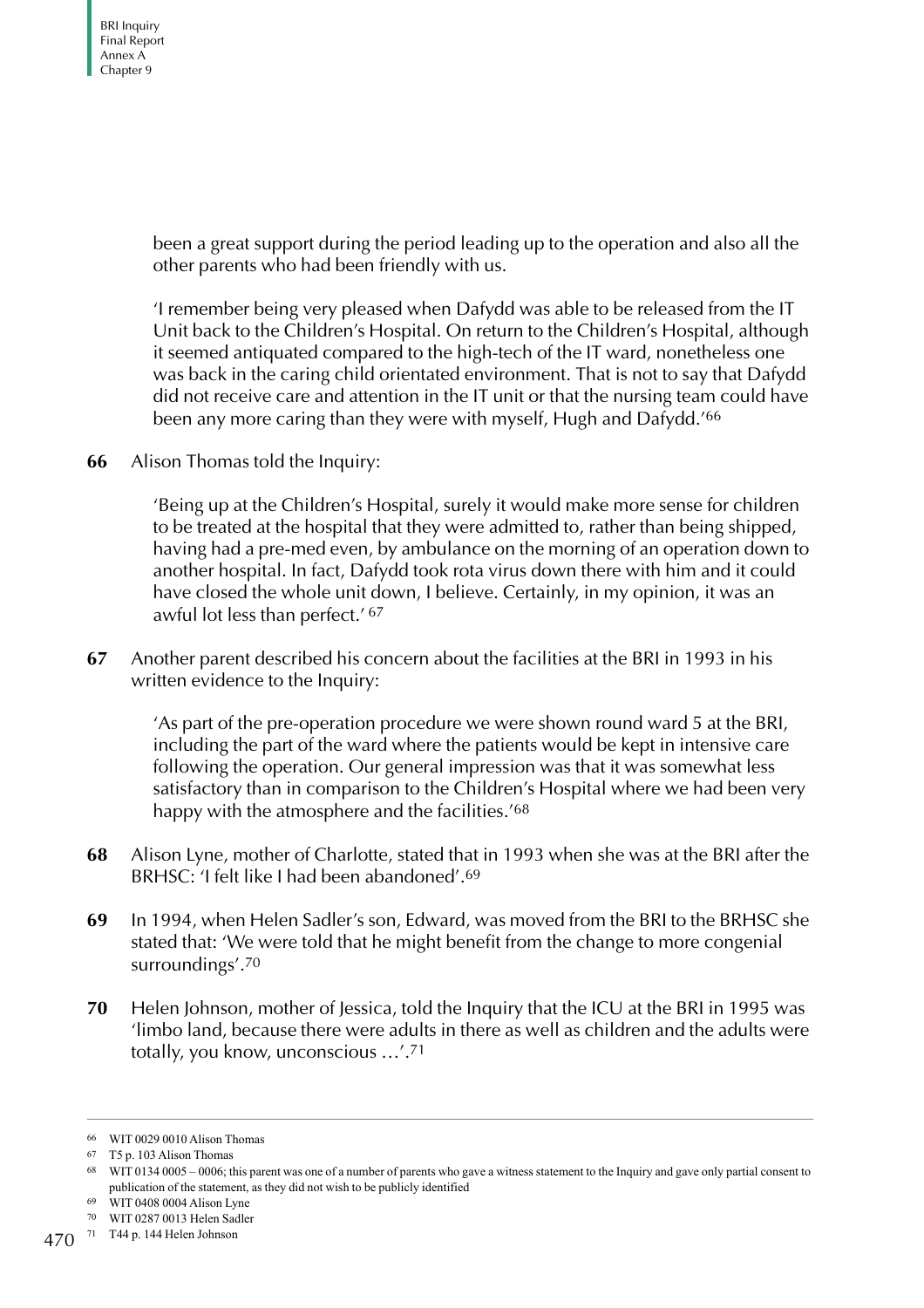**71** Commenting on the mixed adult–child environment, in her written evidence to the Inquiry, Brenda Rex, mother of Steven, described Ward 5 as it was in 1986:

'We walked over to the BRI and were shown round the ward by a sister. We were horrified to find both children and adults were placed on the same ward. I was told that work was underway to establish a nursery ward for babies and younger children.'72

**72** Sandra Suckling, mother of Jason, stated that in 1988:

'Ward 5 had adults in it with the adults being at one end and children at the other. I felt that this was in some ways quite nice and I remember there was an old man in his seventies on the cardiac unit. He used to watch the children playing. He told me that he was very worried about having his own surgery and he said watching the children gave him the strength to go ahead with his pending heart surgery.'73

**73** Another parent stated that in 1992:

'The nurses at the BCH were better at treating children than those at the BRI. There was more of a sense of personal responsibility there. At the BRI the nurses were dealing with adult patients and children at the same time. There seemed to be a higher ratio of nurses to patients at the BCH. At the BRI it often felt as though the children were being left unattended. Also the doctors at the BCH were better at dealing with children.'74

**74** Philip Wagstaff, father of Amy, told the Inquiry that in 1993:

'… the impression of the ITU was that I was surprised that it was a mixed adult and children's unit as such. When we saw it the night before, I believe there was only one or two children in there, and the rest of the beds were adults who had undergone heart surgery. And obviously the adults were very poorly, and we found it distressing seeing all the other patients in there. It just struck us as unusual that they were all mixed in at that stage.'75

**75** Alison Lyne stated that in April 1993:

'One of the nurses showed me around the Intensive Care Unit, it was full of adults and I found it very sterile and depressing. It would have been nice to have seen some concession made towards the babies and children such as pictures and mobiles. I felt that I was invading the adults' privacy.'76

<sup>72</sup> WIT 0219 0010 Brenda Rex

<sup>73</sup> WIT 0536 0008 Sandra Suckling

<sup>74</sup> WIT 0423 0008; this parent was one of a number of parents who gave a witness statement to the Inquiry and gave only limited consent to the publication of the statement, as they did not wish to be publicly identified

<sup>75</sup> T2 p. 29 Philip Wagstaff

<sup>76</sup> WIT 0408 0005 Alison Lyne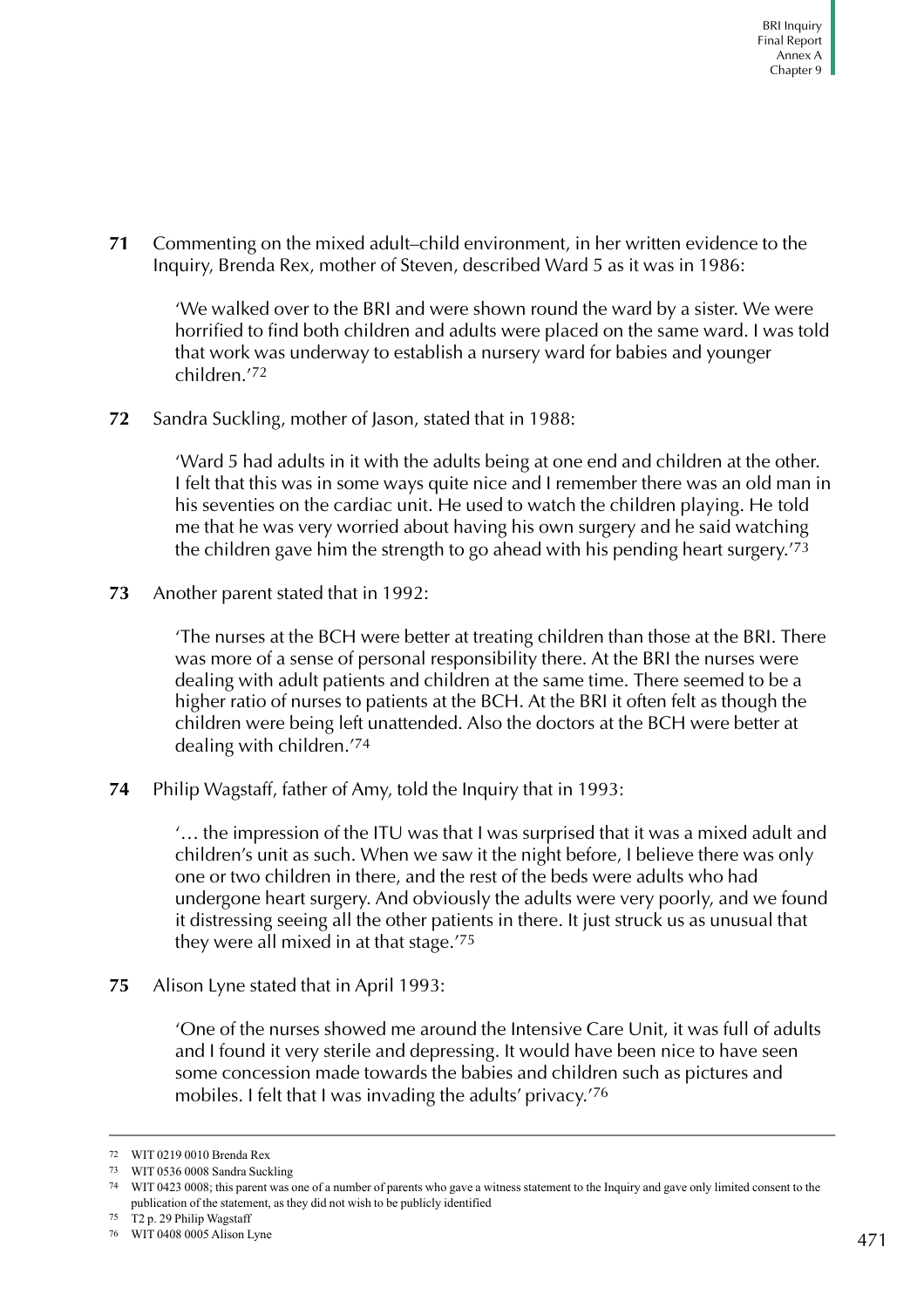**76** In her written evidence to the Inquiry Debra Hill, mother of Thomas, stated that in April 1995:

'Thomas was surrounded by croaky old men and ladies on their last legs, even in Intensive Care'.77

### **Staffing levels**

**77** Christine Ellis, mother of Richard, commented on staffing levels in 1991 in her written evidence to the Inquiry:

'After his period in the ITU Richard was transferred back to the ward in the BRI that he had first been admitted to for a period of time. The staff in that ward suggested that he was better to be transferred back to the Children's Hospital because they did not have the ability to give the one to one attention and the particular attention to an infant that was required and accordingly Richard was transferred by ambulance back to the Children's Hospital …'78

**78** Deborah Gillard, mother of Christy, stated of her experience in 1989:

'The standard of care on the general ward had struck [us] as lower than it might be; babies were often left to cry for long periods of time, and the staff included many bank nurses, who did not seem as attentive as the regular staff.<sup>79</sup>

**79** Andrew Hall, father of Laurence, referring to 1994, stated:

'It did not appear that set teams were allocated to each individual patient and there was always a lot of new faces around; in particular, a lot of temporary agency staff working on the ITU.'80

**80** Michelle Cummings, mother of Charlotte, told the Inquiry of her experience in 1987 in the following exchange:

'Q. And you say in your statement that there were no specially trained nurses around?

'A. I meant ITU nurses. There were no intensive care nurses.

'Q. Obviously there were no children's nurses?

'A. Yes, but I meant she was not having intensive care nurses looking after her, which, you know, I mean, the attention that these children get when they are in ITU. There was also the other issue over the risk of infection on a general surgical

<sup>77</sup> WIT 0381 0006 Debra Hill

<sup>78</sup> WIT 0023 0011 – 0012 Christine Ellis

<sup>79</sup> WIT 0161 0004 Deborah Gillard

<sup>472</sup> 80 WIT 0172 0003 Andrew Hall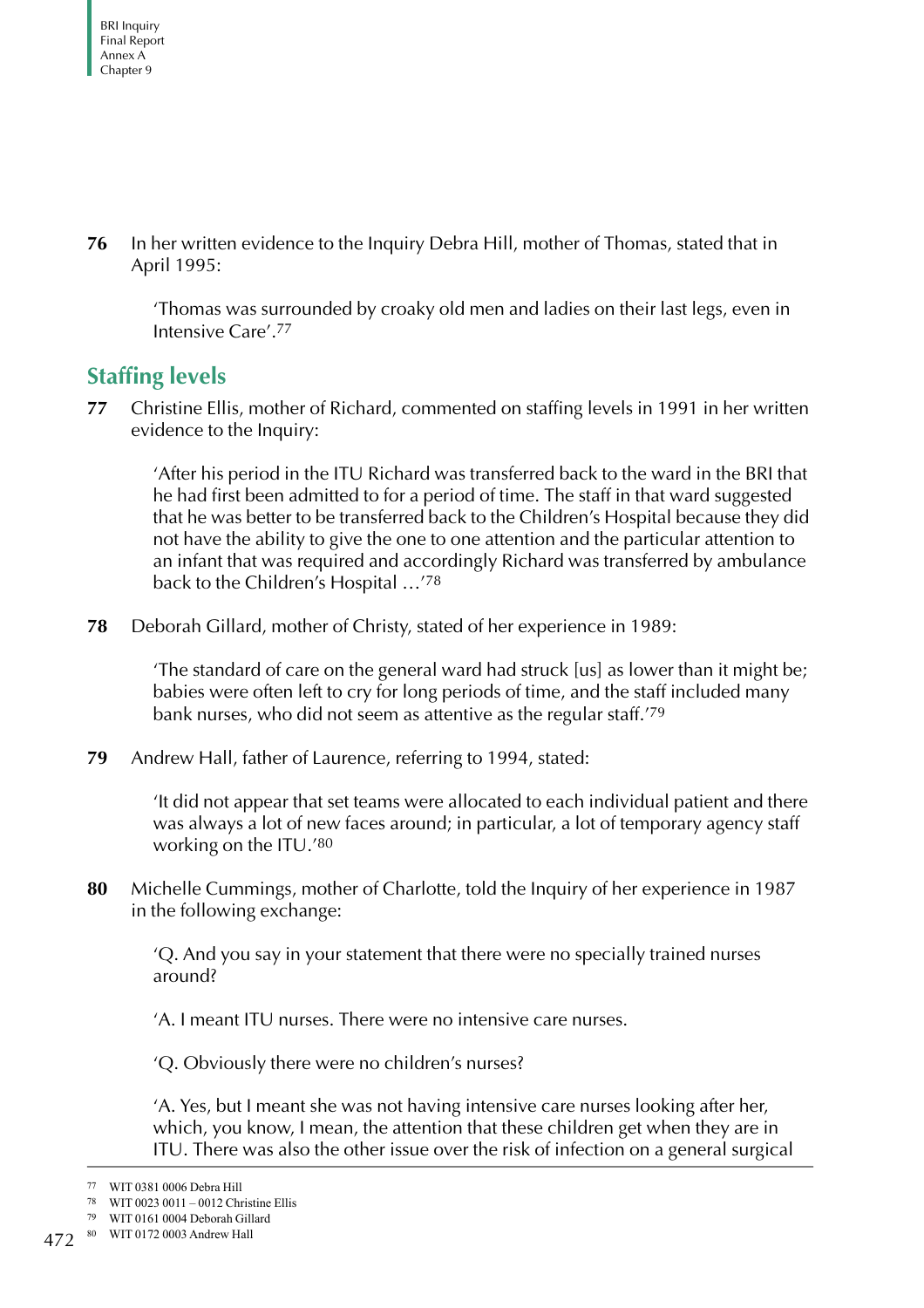ward, so close, which again, could not be addressed because of the circumstances.'81

- **81** Belinda House, mother of Ryan, told the Inquiry of her experience in 1990: '… most of the nurses were more relaxed nursing the adults'.82
- **82** In oral evidence Linda Burton, mother of David, told the Inquiry of her experience of the ICU at the BRI in 1991:

'Staff never sat down, they were constantly on the move, testing and reading and administering drugs, very caring, very attentive.'83

**83** Nursing and staffing levels in the ICU are dealt with later in Chapter 15.

### **Transfer back from the BRI to the BRHSC**

**84** Susan Jenkins, mother of Nathan, stated that, in 1984, she:

'… was approached by the nursing staff, and they asked did I mind Nathan being transferred back to the Children's Hospital because he was taking up a bed that someone else could have'.84

**85** Robert Briggs referred in his written evidence to the Inquiry to the rapid rise in heart rate and temperature of his daughter, Laura, following transfer back to the BRHSC in 1988:

'We were told at the time that this incident may have arisen because of the transfer from one site to the other, and particularly in retrospect we feel that it was somewhat undesirable that she should have been moved so soon after her operation. At the time we did not question it because we were firstly worried for Laura and then relieved that it had all been sorted. We do not understand why it should have been necessary to move her quite so soon and it seems to us that it created a risk that preferably should have been avoided.'85

**86** Bernadette Powell described how, in 1991, her daughter, Jessica, was moved back to the BRHSC by ambulance:

'Between the time I left the hospital and the time of my mother's arrival (about 11am), Jessica was moved to the Bristol Children's Hospital by ambulance. I could not believe that this had been done without either our knowledge or our presence.

<sup>81</sup> T3 p. 155 Michelle Cummings

<sup>82</sup> T6 p. 93–4 Belinda House

<sup>83</sup> T5 p. 30 Linda Burton

<sup>84</sup> WIT 0252 0014 – 0015 Susan Jenkins

<sup>85</sup> WIT 0136 0006 Robert Briggs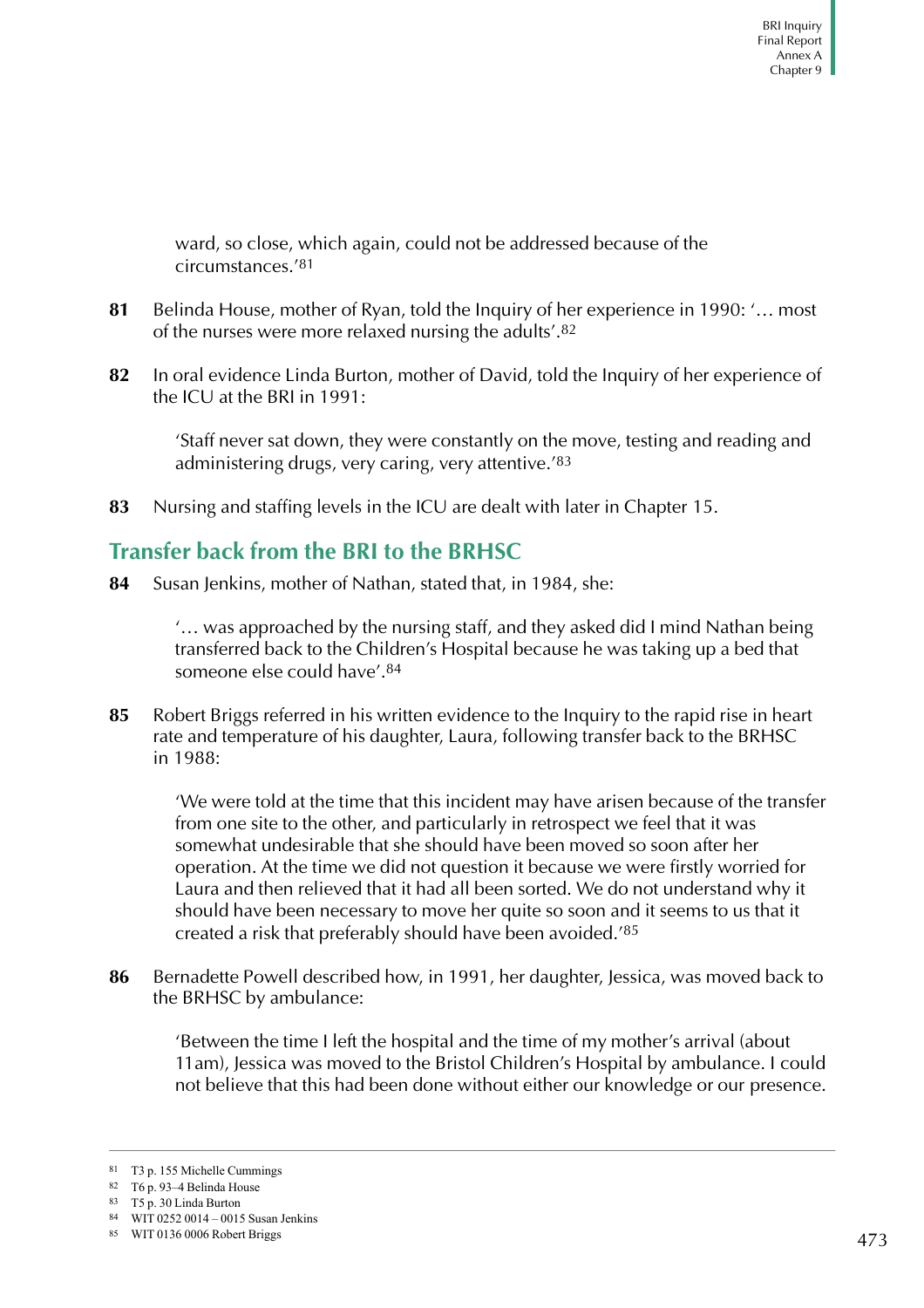I had been in the hospital minutes before, and someone could have told me she would be moved. I was very upset, and was back in Bristol by lunchtime.' 86

**87** Michelle Cummings told the Inquiry of the transfer of her daughter, Charlotte, from the BRI to the BRHSC in 1987:

'She was moved by ambulance to the Children's Hospital, straight through casualty, and up to the Intensive Care and they did not even know we were coming. There was no intensive bed for her, no life support machine, and they were still hand ventilating her, so we went through to the baby unit and they were full up. There was no cot for her in there, because they were hoping they could have set up a mini intensive care in one of the rooms for her.'87

# Comments by the UBHT

**88** The UBHT in its written evidence to the Inquiry commented on the split site and service:

'Since the publication of the report on the Welfare of Children in Hospitals in the late 1960s/early 1970s it has been the policy within the National Health Service that children should be nursed separately from adults, wherever possible, in dedicated children's units and nursed by Registered Sick Children's Nurses. The policy of UBHT in the 1980s to move children's cardiac surgery to the Bristol Royal Hospital for Sick Children was in accordance with this policy, but in practice it was thwarted by lack of capital funding.

'It should be noted that it is often not possible in District General Hospitals to provide separate intensive care facilities for children, although in major specialist paediatric centres such as the Bristol Royal Hospital for Sick Children, there are separate specialist paediatric intensive care units.

'As the statements of the witnesses confirm, patients and parents were shown the intensive care unit and the extensive monitoring equipment which would be attached to the patient post operatively. Assurances were given that staff were sensitive to modesty. Curtain tracks were around patients to enable procedures to be undertaken with as much privacy as possible. Patients were only accommodated in the mixed sex, adult/children's intensive care unit for the minimum period possible, following which children were transferred to a separate children's side ward.'88

<sup>86</sup> WIT 0240 0007 Bernadette Powell

<sup>87</sup> T3 p. 149–50 Michelle Cummings

<sup>88</sup> WIT 0030 0013 UBHT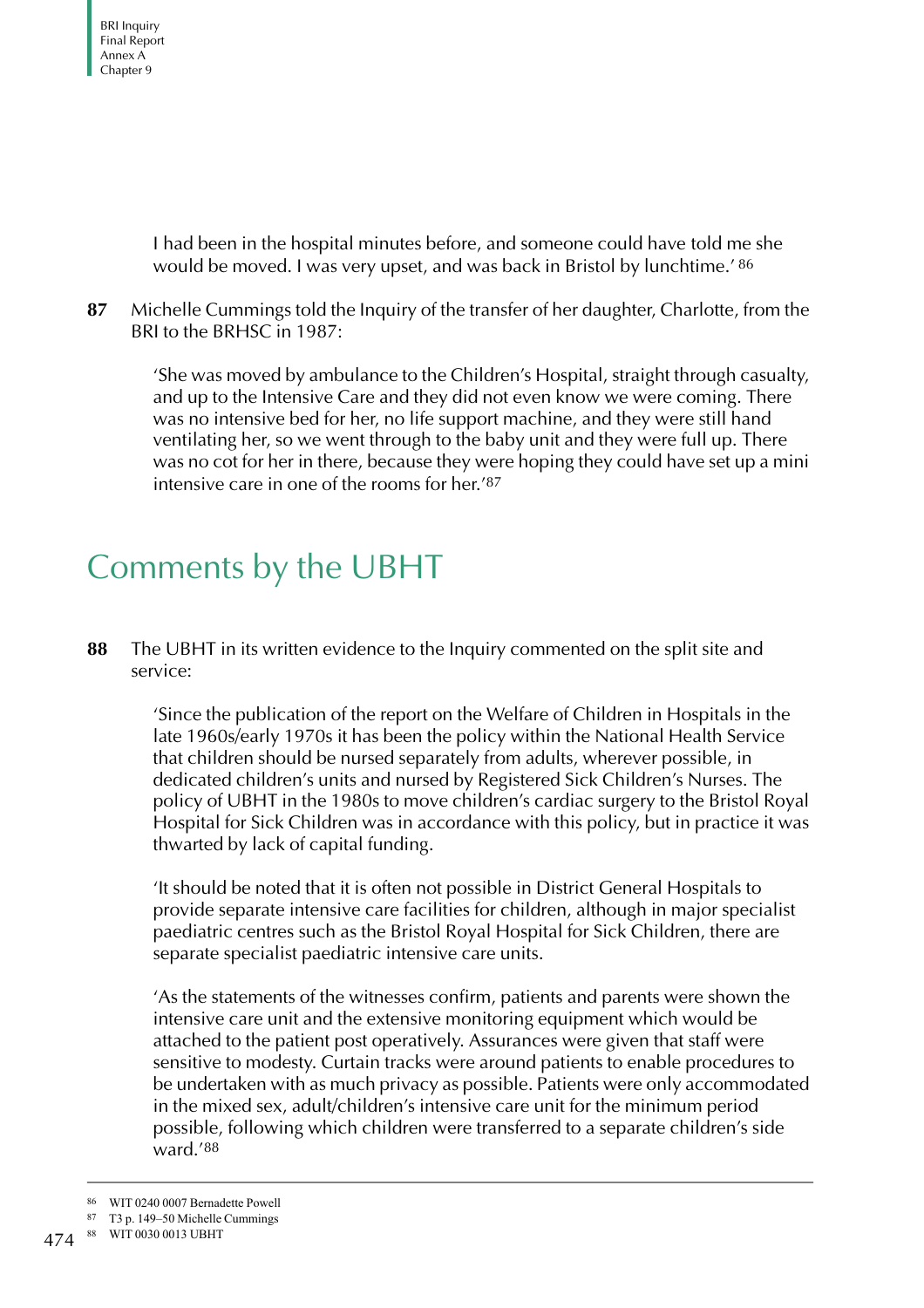**89** Fiona Thomas, Clinical Nurse Manager, stated:

'The Bristol Royal Infirmary is adult focused compared to the Bristol Royal Hospital for Sick Children. … The nursery on Ward 5 cared for both pre and post operative children. This would have been no different to the equivalent ward in the Bristol Royal Hospital for Sick Children.'89

### Comments by clinicians in Bristol

- **90** Mr Wisheart told the Inquiry that the problem of the split site was known in 1984, but that it took until October 1995 to resolve.90
- **91** He explained in his written evidence to the Inquiry:

'Although the need for this development had been recognised as a theoretical proposition for a very long time there were at least two reasons why it did not become a practical one until after the late 80s. The first was that before 1987 there were no catheter facilities within the Children's Hospital, so the children had to be transferred to the BRI for diagnosis, and back again to the BRHSC. The second was that at the time the whole cardiac surgical enterprise was so small that to divide it into two would have weakened it seriously, even if it had been actually possible from the financial and personnel standpoint.'91

**92** Mr Wisheart went on:

'… it is wrong to describe the operating theatre and intensive care unit as adult facilities into which children were placed. It is correct to say that they were facilities which were created both for children and adults.'92

**93** Mr Wisheart was asked by Counsel to the Inquiry about the concerns expressed by parents about transport between the BRI and the BRHSC:

'I think the shape of the problem is little different for catheterisation of children and open heart surgery, and I think that they are really talking of the problems associated with the transport of very sick children backwards and forwards on the same day before and after the investigation.

'The issue of transport occurred or persisted, if you like, with a relatively small number of children who needed to be transferred for urgent surgery to the

<sup>89</sup> WIT 0151 0012 Fiona Thomas

<sup>90</sup> T40 p. 130 Mr Wisheart

<sup>91</sup> WIT 0120 0051 Mr Wisheart

<sup>92</sup> WIT 0120 0094 Mr Wisheart (Mr Wisheart's emphasis)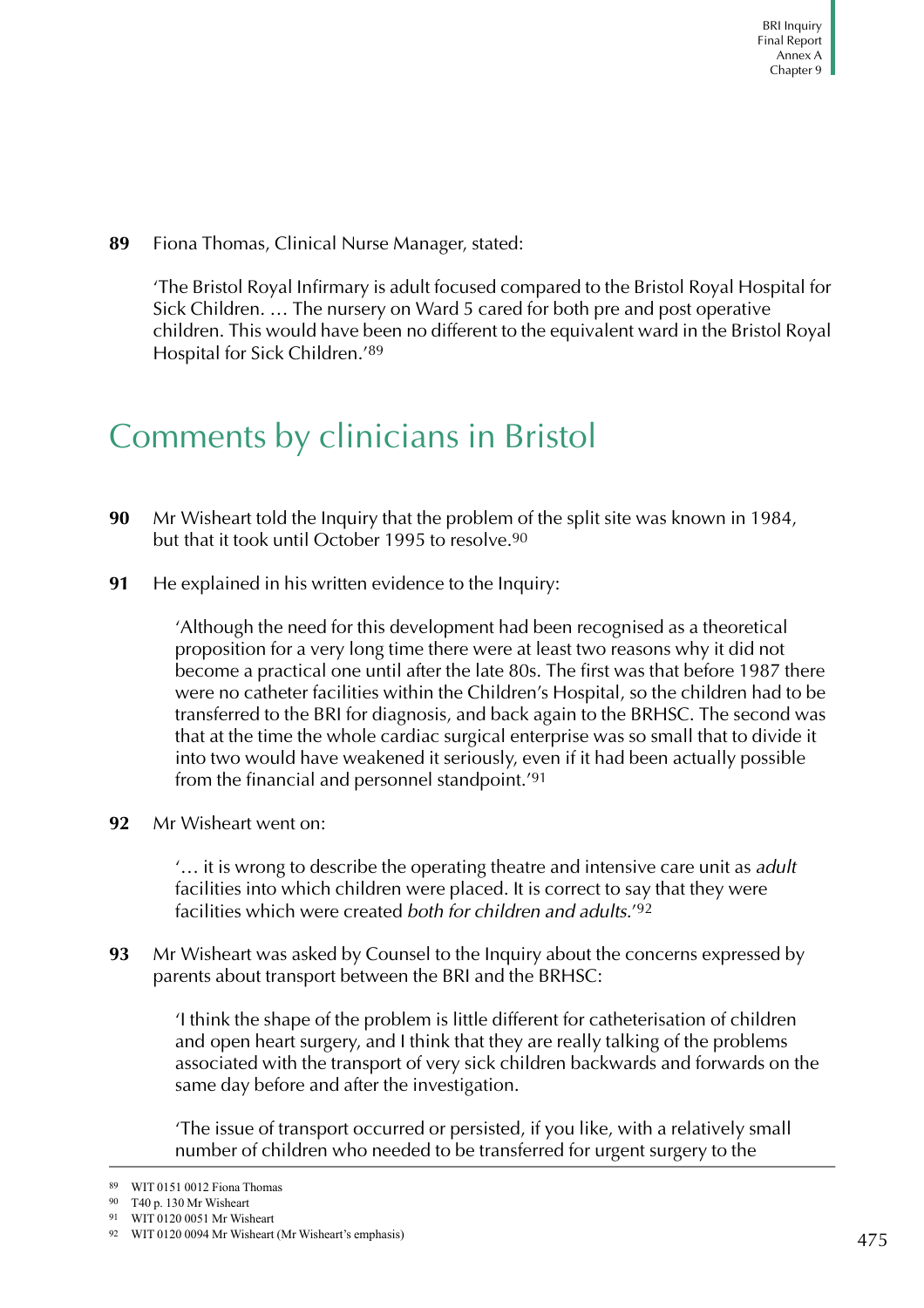Infirmary, but of course the other problems were that the children were being cared for at a site which was some distance from the Children's Hospital.'93

- **94** Mr Wisheart indicated that there were organisational problems arising from the split site: the difficulty in recruiting and retaining paediatric nurses; the failure to attract Mr Martin Elliott to the Chair of Surgery; and the rejection by the Joint Committee on Higher Medical Training Visitor, Dr Elliott Shinebourne, in 1992, of the proposal to create a Senior Registrar post in paediatric cardiology at the BRHSC.
- **95** Asked by Counsel to the Inquiry whether the decision to move the paediatric surgical workload to the BRHSC was eventually taken so as to increase further the number of adult patients who could be treated at the BRI, Mr Wisheart replied: 'I would not put it that way'.94
- **96** The issue was explored in the following exchange:

'A. It is absolutely right to say the increase in adult work was the occasion or opportunity which permitted the children's work to be moved, but there was a clear and independent motivation and desire to do that.

'Q. Would you go this far: that it was the proposed expansion in adult surgery which was the impetus for the move to the Children's Hospital?

'A. I think I would still stick to "occasion".'95

**97** Mr Wisheart was asked about the funding application made by Dr Joffe in June 1992 to help resolve the split site issue. He was asked if he played a part in the formulation of the application:

'I think I asked him to do that — or we agreed that he should do it, would be better, I am sorry.'96

**98** He went on, in the following exchange:

'A. I think it would be fair to say that the technical details of funding are something that clinicians have a vague awareness of but it is not their prime interest. So that for funding opportunities or potential, I mean, we would be looking for advice to the financial experts within the Trust or at Region, or whoever.

'The question that I have asked myself, on seeing this, is, when we prepared our proposals in 1990, why did we not knock on this door then? In a sense, all I can say is that the proposals were prepared and they went to all the appropriate authorities

<sup>93</sup> T40 p. 128–9 Mr Wisheart

<sup>94</sup> T40 p. 120 Mr Wisheart

<sup>95</sup> T40 p. 125 Mr Wisheart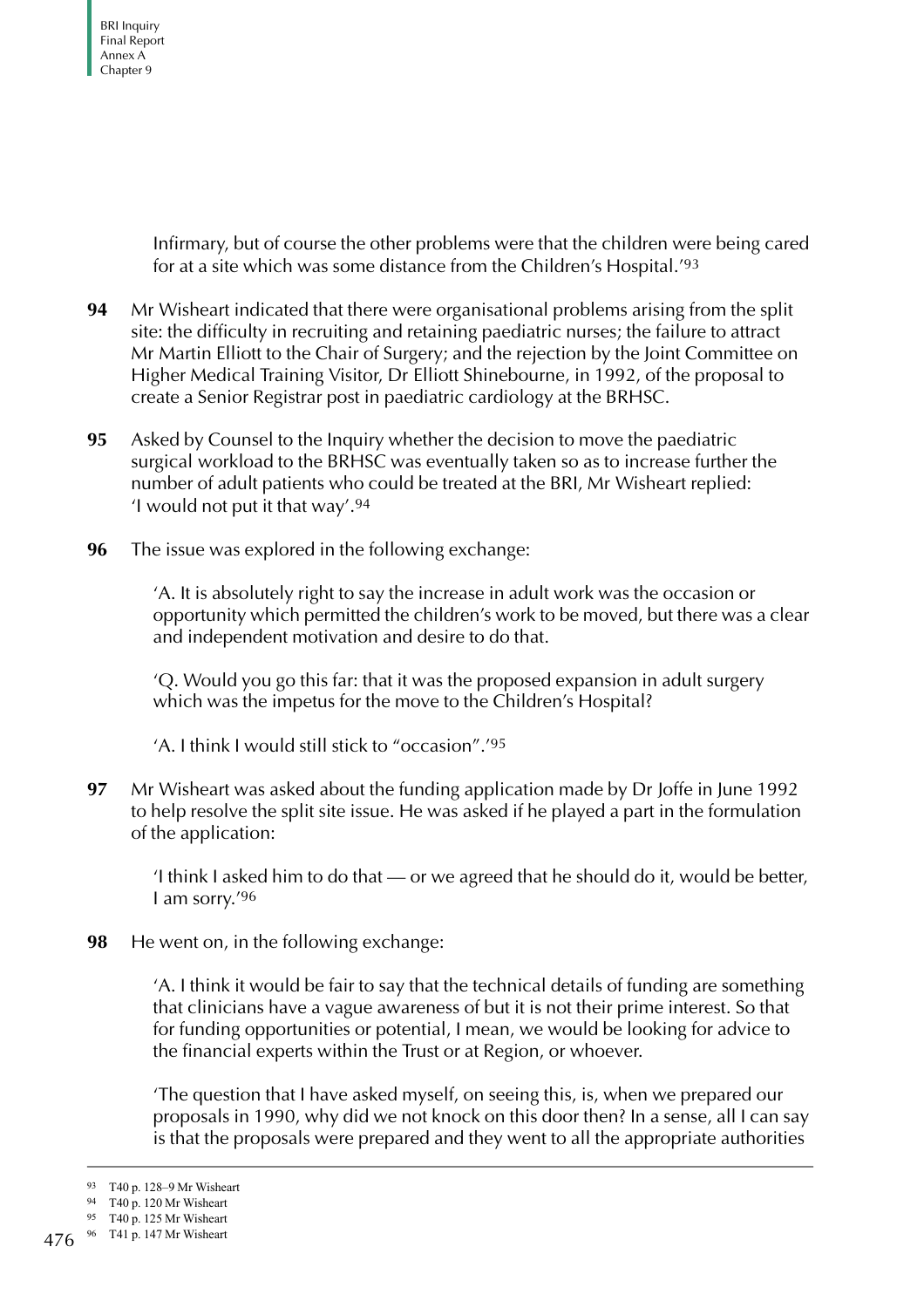at District as it then was and Region, and nobody prompted us to think that this was an avenue to go down.

'Q. So the plain truth is that, notwithstanding experience of having made an application for capital funding earlier, and having had to live daily with the effect of lack of resources generally, no-one actually thought of it?

'A. I think Mr Nix [the then Assistant Treasurer/Financial Manager (Acute) of B&WDHA] has said somewhere that he and his colleagues at Region nearly privately created the application in 1987, and I think our awareness of it was really very limited. It was merely a financial device operated by the financial people, and it did not work, but there we are.'97

- **99** Dr Joffe told the Inquiry that he did not attempt to obtain funding under the Supra Regional Service (SRS) system to deal with the split service98 before 1992, as he was not aware 'of the opportunity to request capital sums from the Supra Regional Services Group until 1992/93'.99
- **100** Mr Wisheart told the Inquiry that the appointment of a specialist paediatric cardiac surgeon and the resolution of the split site issue were both proposed and decided upon before the allegations in respect of paediatric cardiac surgery became public. He went on:

'This was the unit making what it thought was best plans for the future, at that time, with the assistance of the Trust, of course, as a whole.<sup>'100</sup>

**101** Mr Dhasmana stated in his written evidence to the Inquiry that he was involved in 1988 in discussions with Dr Pitman, consultant in public health medicine at SWRHA, regarding a cardiac services strategy for the Region. He stated that he indicated his agreement to the transfer of the children's services to the BRHSC:

'I believe that it would be a step in the right direction if we did aim to achieve this goal as children would then be looked after in one place for all their cardiac problems. … I personally would support the move to split children's services from here and hope that the staffing level would be raised in a few years' time.'101

#### **102** He told the Inquiry:

'The problem with the BRI, because it is a place in the hospital where it is mainly an adult service, so whenever we wanted to recruit a paediatric trained nurse in the cardiac surgery, we were not very successful because nurses who were trained in

<sup>97</sup> T41 p. 148–9 Mr Wisheart

<sup>98</sup> JDW 0003 0142 – 0144 Dr Joffe

<sup>99</sup> T90 p. 34 Dr Joffe

<sup>100</sup> T92 p. 2 Mr Wisheart

<sup>101</sup> UBHT 0163 0003; letter from Mr Dhasmana to Dr Pitman dated 12 September 1988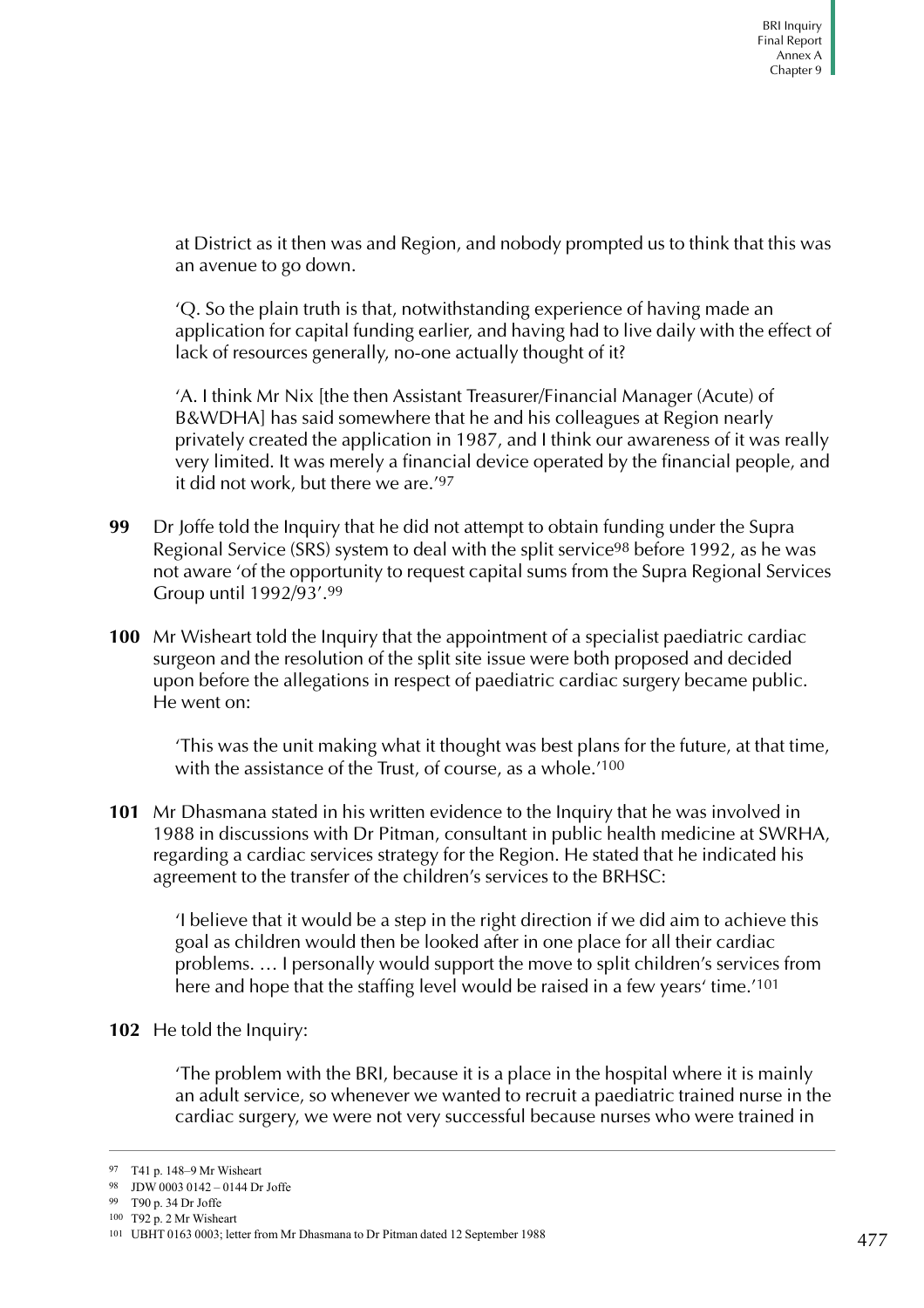children's care, they are in high demand everywhere and there is a shortage in almost all hospitals so obviously they get absorbed there quickly.'102

**103** Dr Jordan, referring to the visit in 1991 by Dr Elliott Shinebourne which resulted in a decision not to approve the appointment of a Senior Registrar, told the Inquiry:

'My recollection is that they had no problems with the investigational side but they did not like the fact that there was no open-heart surgery on the same site.'103

- **104** Dr Jordan's views are indirectly referred to by a draft report<sup>104</sup> of March 1984, which urged that the transportation of critically ill infants should be avoided.
- **105** Dr Martin told the Inquiry that transfer from the BRHSC to the BRI 'might be a factor that could potentially increase the risk of surgery in some of these patients and that was of concern'.105
- **106** Dr Martin's evidence included this exchange:

'Q. You have already said that in the course of transfer a couple of children were less stable than you would have wished. No doubt that is a reflection of the fact that there is a split site?

'A. … This is also obviously talking about parents' experience and patients' experience rather than necessarily talking about clinical care. So as I understand it that is referring to the overall environment and change of environment.'106

#### **107** Dr Martin went on:

'With regard to patients having open-heart surgery, with our busy commitments at the Children's Hospital it was often very difficult for me to get to the Royal Infirmary on an absolutely regular and fixed basis. Not everyone may know the geography of the area, they are separated by about a five minute walk downhill but it is a very steep hill coming back so it does involve some effort, if you like, going up and down, it does involve some time going up and down … but your commitments at the Children's Hospital often made it very difficult to get down there at set times … That made it very difficult to be actively involved in the day-to-day management of these patients, or minute-to-minute management of those patients.'107

<sup>102</sup> T86 p. 18–19 Mr Dhasmana

<sup>103</sup> T79 p. 159 Dr Jordan

<sup>104</sup> UBHT 0295 0240; draft report dated March 1984

<sup>105</sup> T77 p. 13 Dr Martin

<sup>106</sup> T77 p. 27 Dr Martin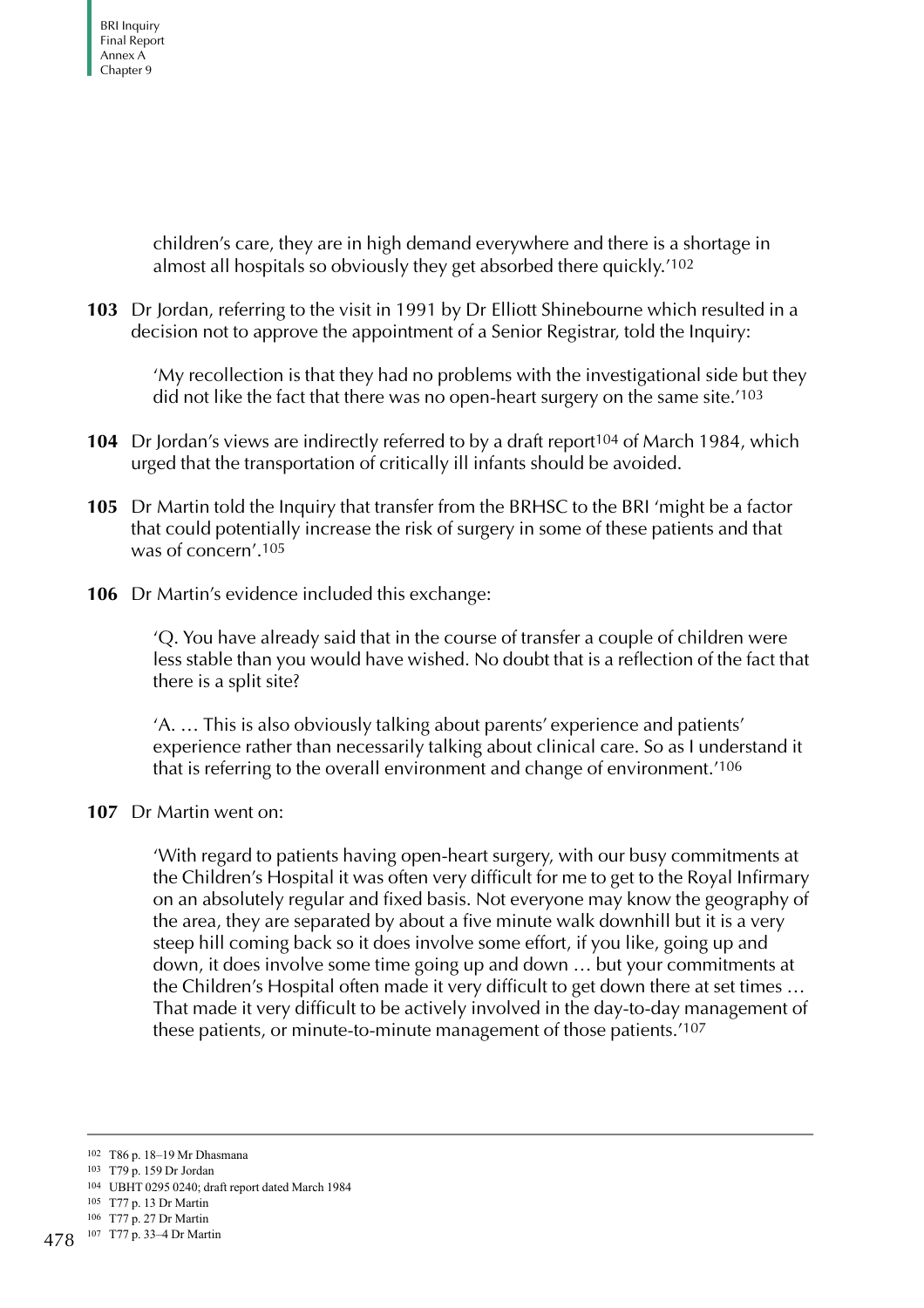**108** Dr Martin then explained the interaction with the surgical team in the following exchange:

'A. … I personally found it difficult to get actively involved in the care of the patients down there [at the BRI]. Patients were under the care of surgeons, the surgical team were looking after the patients in conjunction with the anaesthetic team. It was very difficult to arrange a time when you could be there when other people were there to discuss the individual case, so usually when I went down I would find there was no one else actually physically there that I could talk to about the case and —

'Q. The communication between yourself and the surgeon would necessarily have particular difficulties because of that?

'A. It would be difficult, yes. There would be occasions when surgeons or anaesthetists might specifically ask for an opinion about this or that and of course we would give that opinion and there would be some discussion. But just in the day-to-day management it was very difficult to get very actively involved.

'That was not due to not wanting to, it was very difficult. You felt a little bit of an outsider when you went down there to visit patients; that was not my primary base; you felt as though people did not know you quite as well. You were not primarily directing their care so any advice you might give, whilst I am sure people would say it would be listened to, it may not have been acted upon.'108

#### **109** Dr Martin stated:

'… we thought that by perhaps incorporating a unified site it was more likely we would be able to improve the care of the younger children, particularly neonates and infants, because on the site based at the Children's Hospital we would have had a full range of paediatrics specialists, a greater input from paediatric nurses and we felt that might impact particularly in the younger age group. We did not know for sure but that was an impression we had.'109

**110** Dr Burton, a consultant anaesthetist, who had worked at the UBH/T from 1959 to 1991, stated in his written evidence to the Inquiry:

'There were several disadvantages of working in a split site. Probably the most significant disadvantage was the problems caused by the simultaneous arising of difficult situations in both places. It was, of course, impossible to solve these problems personally and one had to rely on telephone contact with the other hospital. When dealing with the children, the disadvantages of not working in a paediatric teaching hospital were very obvious.'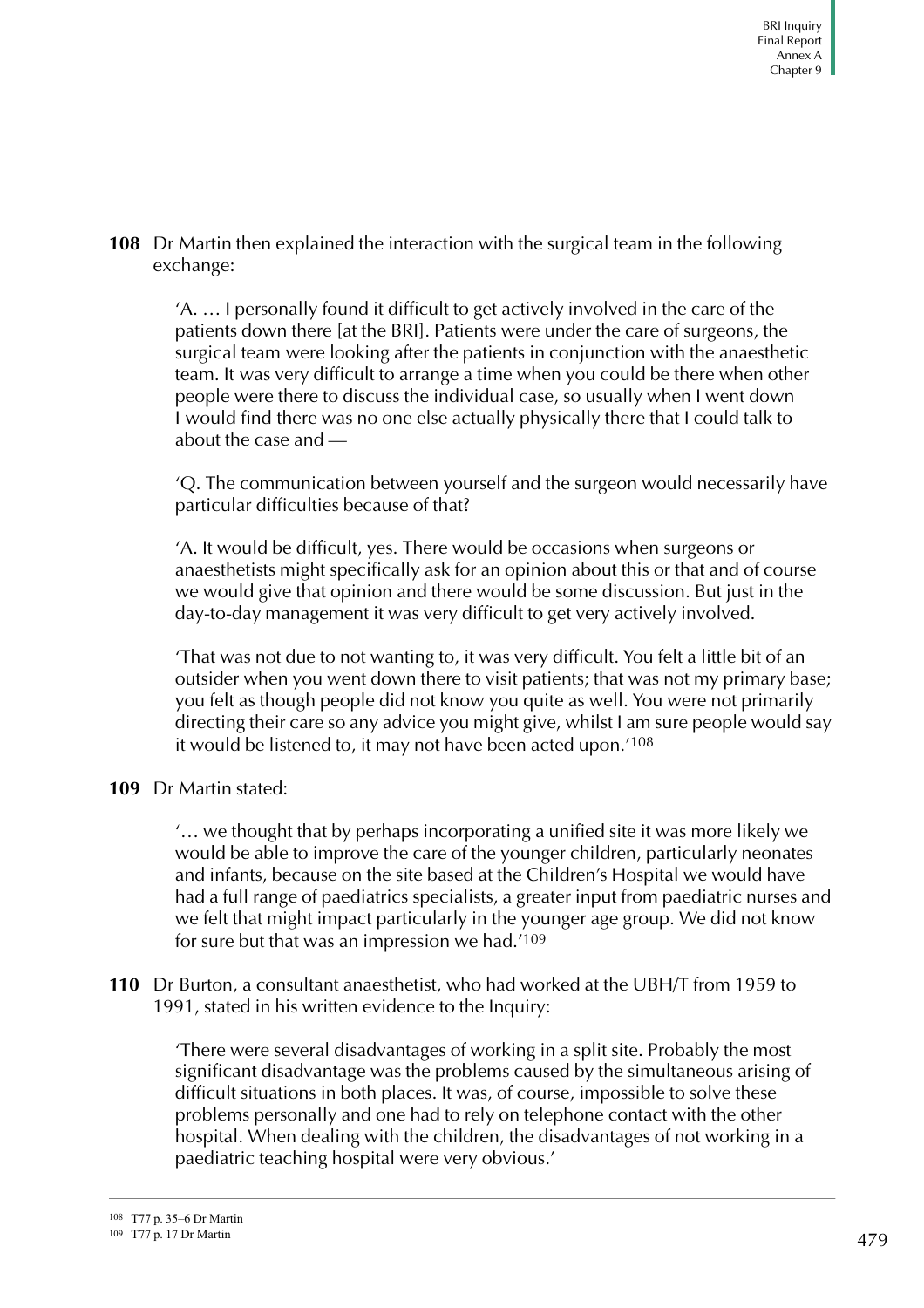BRI Inquiry Final Report Annex A Chapter 9

He also notes in his statement the problems of lack of medical cover.110

#### **111** Dr Joffe told the Inquiry:

'One of the factors that we struggled with throughout this period was the split site and the question of whether that was a factor in producing worse results than there should have been and while it was very difficult to identify specific issues, I think there was an overall feeling that if the unit was centralised and under one roof … and if the staffing was at its optimum levels, that we might be able to get or we should get better results. But that was the situation that there was at the time and although the request or the recommendation was made for unification of paediatric cardiac surgery from as far back as 1981, certainly when I arrived after 1980, there was no progress at that stage for a variety of reasons. Probably the major one being the fact that the unit at the BRI was needing to increase its adult throughput …'111

**112** Dr Joffe also told the Inquiry:

'I forgot to mention in terms of the question about the availability of paediatric cardiologists at the BRI that Dr Jordan specifically made a point of going to the BRI every day and often twice a day, so it was not as if there was no presence whatsoever at the BRI. He found it slightly easier than I could because earlier on he was still involved in adult cardiology, had an office at the BRI, and needed to be there anyway, and indeed, he and later Dr Martin were running an outpatient clinic for adolescents and adults who had grown from the childhood period, usually post surgery, at the BRI. Therefore, they had some time when they had to go. So, apart from the weekends, I would say that on a daily basis there was at least one call by a paediatric cardiologist who would look at all the patients, not only his or her own, but all paediatric cardiac cases, and make recommendations about management, if necessary.'112

#### **113** Dr Joffe added, in the following exchange:

'Q. To what extent was it the physical separation of the two buildings, one being up the hill, one down the hill, that made it difficult for you? You mentioned that Dr Jordan had an office down at the BRI which meant that he did go to the BRI?

'A. Yes, for a time. That stopped in the late 1980s, I think.

'Q. You did not have such an office?

'A. Well, I did initially, when we first started —

<sup>110</sup> WIT 0555 0005 Dr Burton

<sup>111</sup> T90 p. 25–6 Dr Joffe 112 T90 p. 64–5 Dr Joffe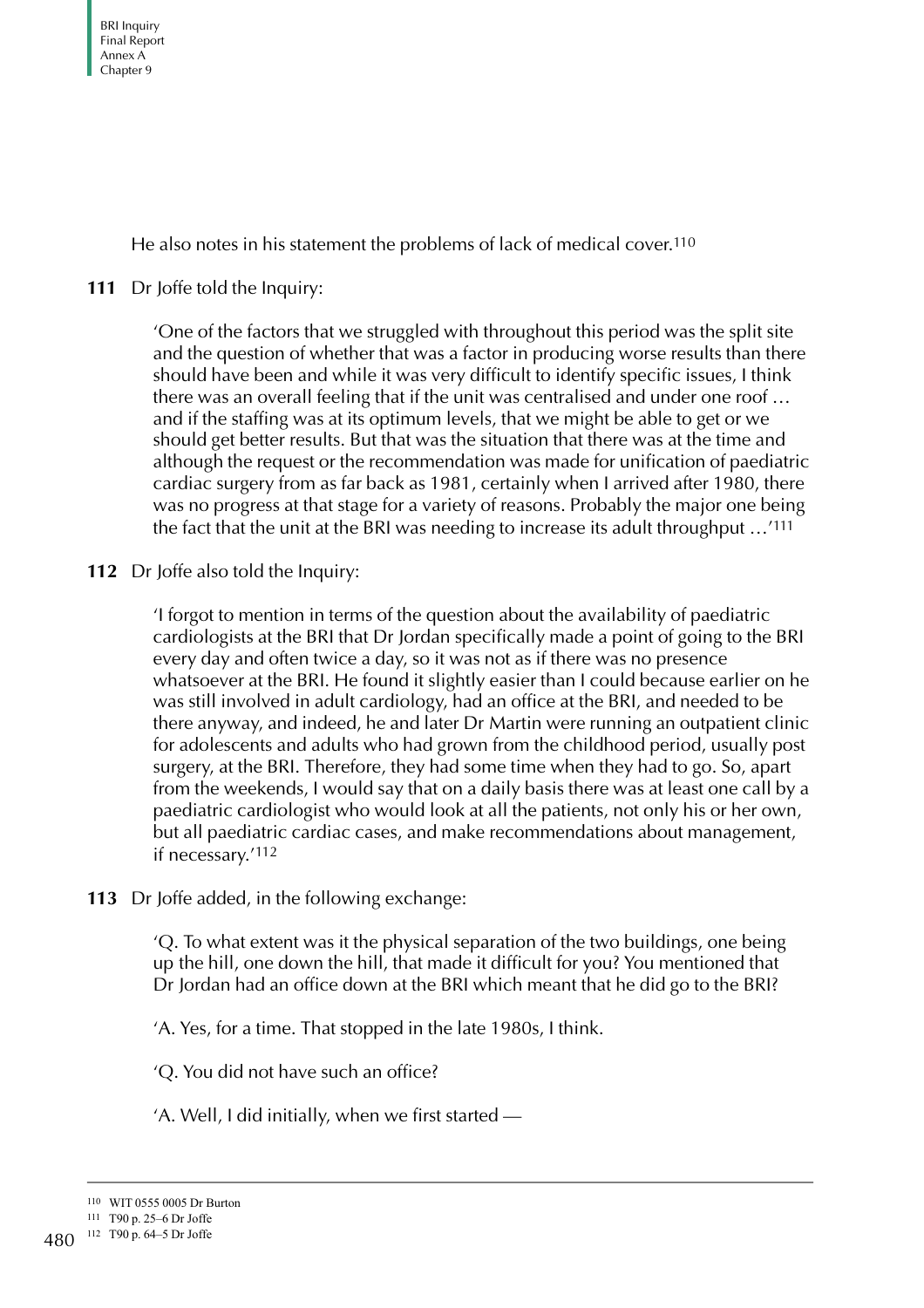'Q. But thereafter not?

 $'A$ . No.

'Q. Was it the physical separation that made a difficulty?

'A. Yes, the physical separation was real, although of course not insurmountable. The distance between the two hospitals was really quite small: 150, 200 metres, maybe. But the hill, when you were walking up it, felt as if it was almost half a mile, rather than 200 metres. It was extremely steep, so it was difficult coming back up; it was easy going down. This may sound trite, but it does make a difference, and it also makes a difference in terms of the ordinary communication that exists in a unit where consultants and various doctors can meet with each other and bump into each other in a corridor, and so on, which facilitates overall management.'113

- **114** In addition to evidence from clinicians involved in the care of children in the relevant period, the Inquiry also received evidence about the split site and service from other clinicians in Bristol.
- **115** Professor John Vann Jones, consultant cardiologist, and Clinical Director of Cardiac Services from 1993 to 1996, told the Inquiry:

'I must say, my own feeling was that this was the wrong environment for children. As I have already said in my statement, when I did paediatric cardiology, having been an adult cardiologist and thrown into this unusual circumstance, I felt very uncomfortable with it because these youngsters have many metabolic problems that develop extremely quickly. They are tiny little things. They become acidotic very easily; they have their ventilation suppressed very easily. If you do not actually have general paediatricians in the building and you do not have a paediatric cardiologist in the building all the time, and you do not have dedicated paediatric anaesthetists you are going to have more morbidity. That problem needed to be resolved.'114

'… if I am in the clinic and someone asks me to go to the ITU two storeys away I can be there in 15 seconds. Obviously you cannot do that in a building the best part of half a mile away. So these sorts of children can go dramatically wrong dramatically quickly. Any cardiac patient can. So there is no way it can have anything other than a negative impact, but I do not think it is quantifiable.'115

<sup>113</sup> T90 p. 66–7 Dr Joffe

<sup>114</sup> T59 p. 164 Professor Vann Jones

<sup>115</sup> T59 p. 165 Professor Vann Jones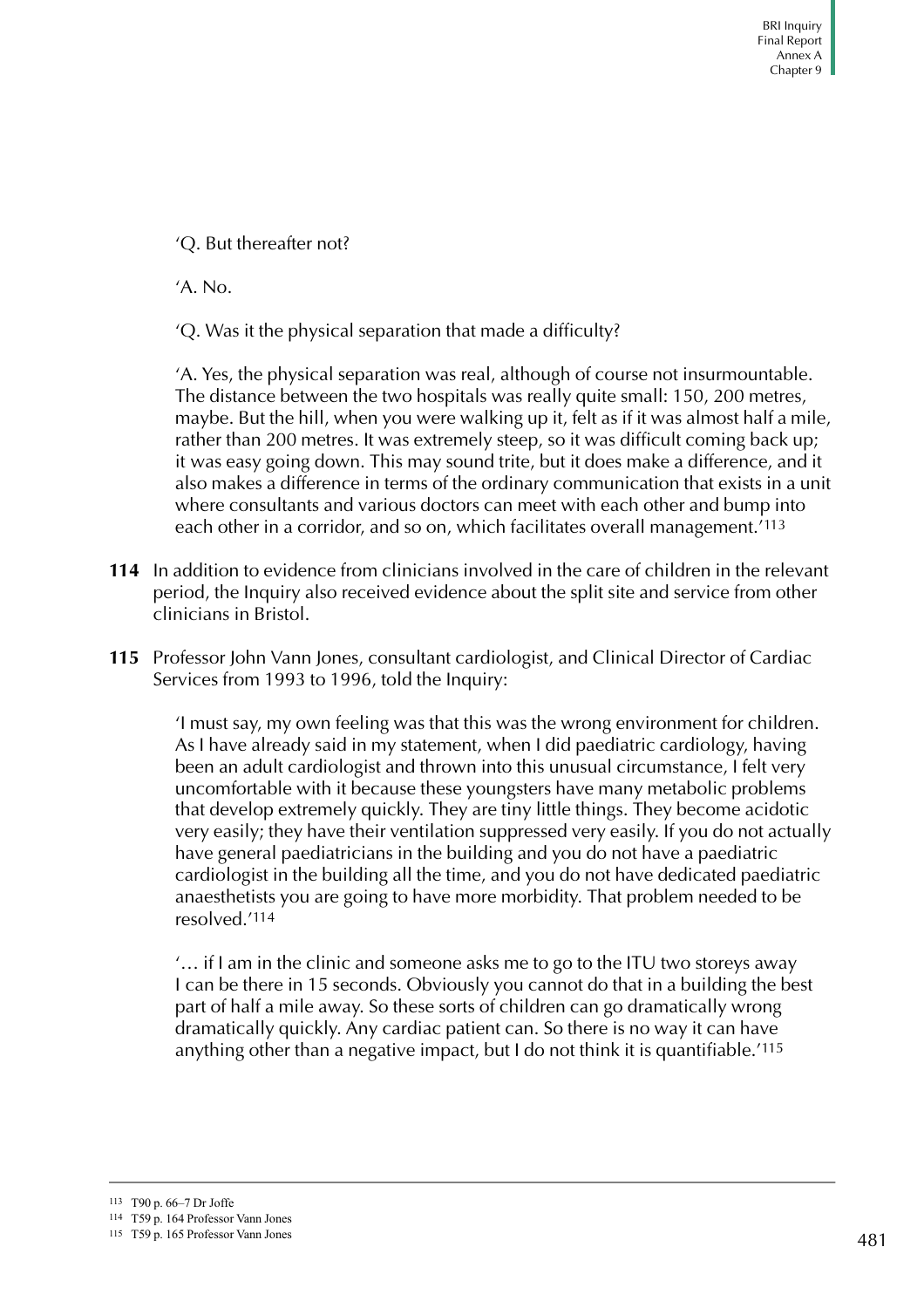**116** Dr David Hughes, consultant paediatric anaesthetist, referred in his written evidence to the Inquiry to efforts made to transfer the paediatric cardiac service to the BRHSC:

'I believe the first proposal was raised in the late eighties and a working party was set up to look at the implications including costings of the service. A new operating theatre and an extension to PICU was required. This proposal, supported by the National Heart Foundation did not come to fruition and nothing materialised until the issue was raised once again in the early nineties when, I believe, a proposal was put forward to develop adult cardiac services at the BRI. I think it was clear from the implications of this adult expansion that it would require extra beds and it would be necessary to transfer children's cardiac services to the BRHSC.'116

**117** Dr Robert Johnson, a consultant anaesthetist, stated in his written evidence to the Inquiry:

'I did not personally provide any anaesthetic services at the BCH after 1978 but from about 1971, when I was a trainee at the BRI and worked in both the BRI and BCH, I had always believed and understood that the split site working, between the BRI and the BCH, for cardiac surgery was unsatisfactory.'117

- **118** Mr Eamonn Nicholson, a clinical perfusionist at the BRI since 1988, stated that when he was working at Guy's Hospital in the 1980s there was 'a walled-off unit within the ICU for children, with specially trained nurses allocated to that unit'.118 He stated that when he joined the BRI in 1988 he noticed that there was no separate paediatric intensive care unit. He stated that he also noted that the ICU was on the sixth floor while the operating theatres were on the fourth floor: 'This meant that we had to transport patients and this was difficult.'119
- **119** He stated further that when he joined the BRI in 1988 he 'was puzzled that there was no back-up service provided at the Bristol Children's Hospital. Perfusionists were located only at the BRI.'120
- **120** Mr Nicholson stated that, although there was a designated children's area within the ICU:

'70-year-olds would sometimes have to be placed there and it was generally recognised by all staff that it was not ideal to have mixed nursing.'121

<sup>116</sup> WIT 0511 0015 Dr Hughes

<sup>117</sup> WIT 0403 0011 Dr Johnson

<sup>118</sup> WIT 0489 0015 Mr Nicholson

<sup>119</sup> WIT 0489 0015 Mr Nicholson 120 WIT 0489 0015 Mr Nicholson

<sup>482</sup> 121 WIT 0489 0016 Mr Nicholson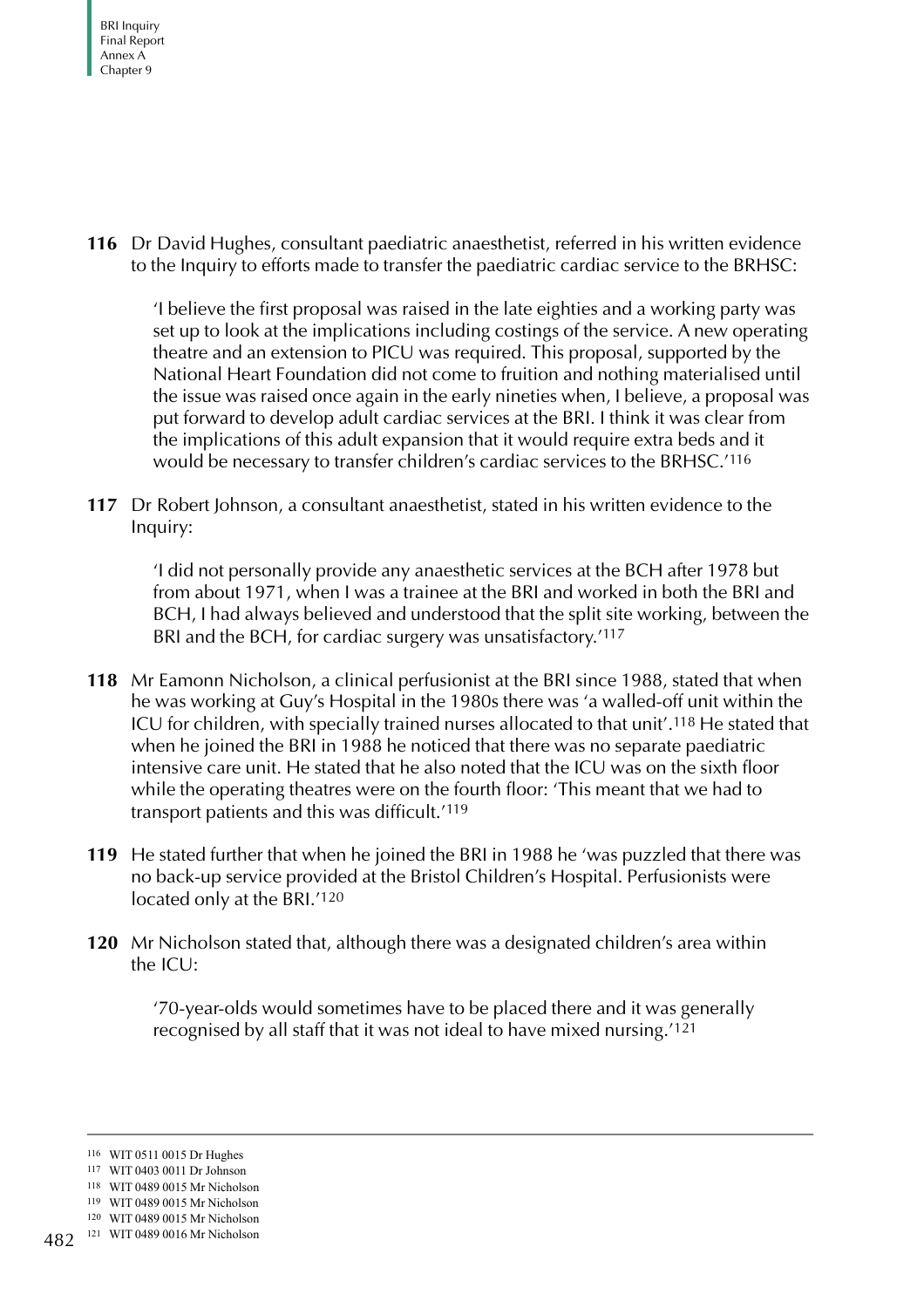#### **121** He concluded that:

'Since the move to the Children's Hospital in 1995 we have followed practice in Australia, with pre-operative meetings between cardiologists, surgeons, perfusionists and anaesthetists. I have found these meetings interesting. They assist in giving me insight into potential difficulties of a particular operative procedure, or a particular patient's needs …'122

## Comments by those involved in management and finance on the split site

**122** Avon HA pointed out in its written evidence to the Inquiry that:

'The Bristol and District area was not alone in having in-patient children's care provided from a number of hospital sites. This was the case in many cities including those which had children's hospitals which were separate from other district general hospital provision, and the location of which did not always fit with the development of specialties such as renal services, cardiac services, neurosciences and plastic surgery.'123

- **123** Avon HA stated that in 1983 the Bristol and Western District Health Authority (B&WDHA) had received advice from the Management Advisory Service of the NHS. The B&WDHA's Planning Group undertook a series of consultations and the Division of Children's Services 'argued strongly for programmes towards centralisation of children's inpatient services on the BCH site'.124
- **124** Avon HA stated that after a further review of acute and related services by B&WDHA's Policy Planning and Resources Committee:

'… at a meeting on 31st October 1986, the representatives of the Division of Children's Services continued to press for integration of children's services'.125

**125** On 16 October 1990 Dr Baker wrote to Miss Deborah Evans, Contracts and Quality Manager, B&WDHA:

'… paediatric cardiologists were anxious for the new "contract" to contain "some expression" of the need for children to receive cardiac surgery in a children's

<sup>122</sup> WIT 0489 0016 Mr Nicholson

<sup>123</sup> WIT 0074 1778 Avon HA

<sup>124</sup> WIT 0074 1777 Avon HA

<sup>125</sup> WIT 0074 1778 Avon HA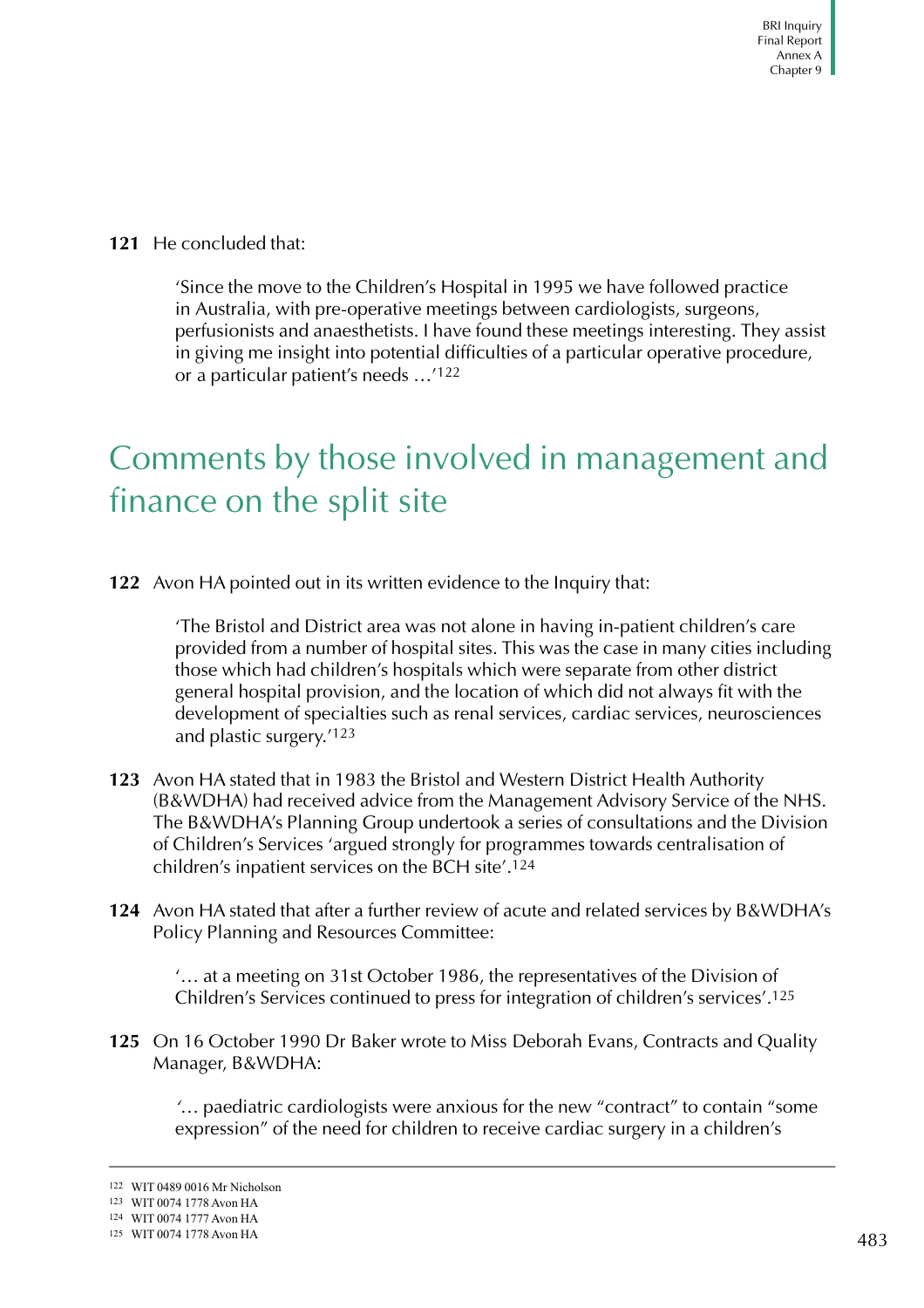department. This was accordingly expressed in the 1991/1992 service agreement between the B&WDHA and the UBHT.' 126

**126** In July 1993 B&DHA began a:

'… "strategic review" of selected services for its residents … One of the key elements of change highlighted was to identify 15 hospital specialties that might benefit from some consolidation, including general paediatric surgery'.127

- **127** Avon HA stated that this proposal for a review was influenced by the paper 'Towards the Millennium: Specialist Services for Children in Bristol', issued in February 1993.128 The paper recommended, amongst other things: '… a move towards a single children's inpatient service in Bristol'.129
- **128** Avon HA stated that:

'The Authority developed and undertook an intensive programme of involvement with advisors up to the Autumn 1994. Six service area working groups were established, one looking at Acute Hospital Services … In the Acute group, six particular services were examined, including specialist children's services.'130

**129** In its advice, dated 9 June 1994, the Bristol & District Paediatric Committee:

'… explicitly advocated that where children's services had developed alongside their adult counterparts, they should meet a nationally-recommended standard for children's care and that could be achieved only by "realignment from organcentred to age-centred patient care''.'131

- **130** In her written evidence to the Inquiry, Miss Deborah Evans indicated that the management of cardiology and cardiac services as a single unit was regarded as an important issue for the Avon HA 'because it felt that an integrated directorate could have a direct bearing on clinical decision making for certain patients'.<sup>132</sup>
- **131** She stated that:

'In 1993/1994 and thereafter Bristol and District Health Authority issued a single specification for children's cardiac services (i.e. cardiology and cardiac surgery combined) and another single specification for adult cardiac services (cardiology and cardiac surgery combined).'133

<sup>126</sup> WIT 0074 1778 Avon HA

<sup>127</sup> WIT 0074 1779 Avon HA

<sup>128</sup> WIT 0074 0160 Avon HA; there appears to be an earlier draft of this document dated September 1992 at HAA 0081 0056

<sup>129</sup> WIT 0074 1779 Avon HA

<sup>130</sup> WIT 0074 1779 Avon HA

<sup>131</sup> WIT 0074 1779 Avon HA

<sup>132</sup> WIT 0159 0022 Ms Evans

<sup>484</sup> 133 WIT 0159 0022 Ms Evans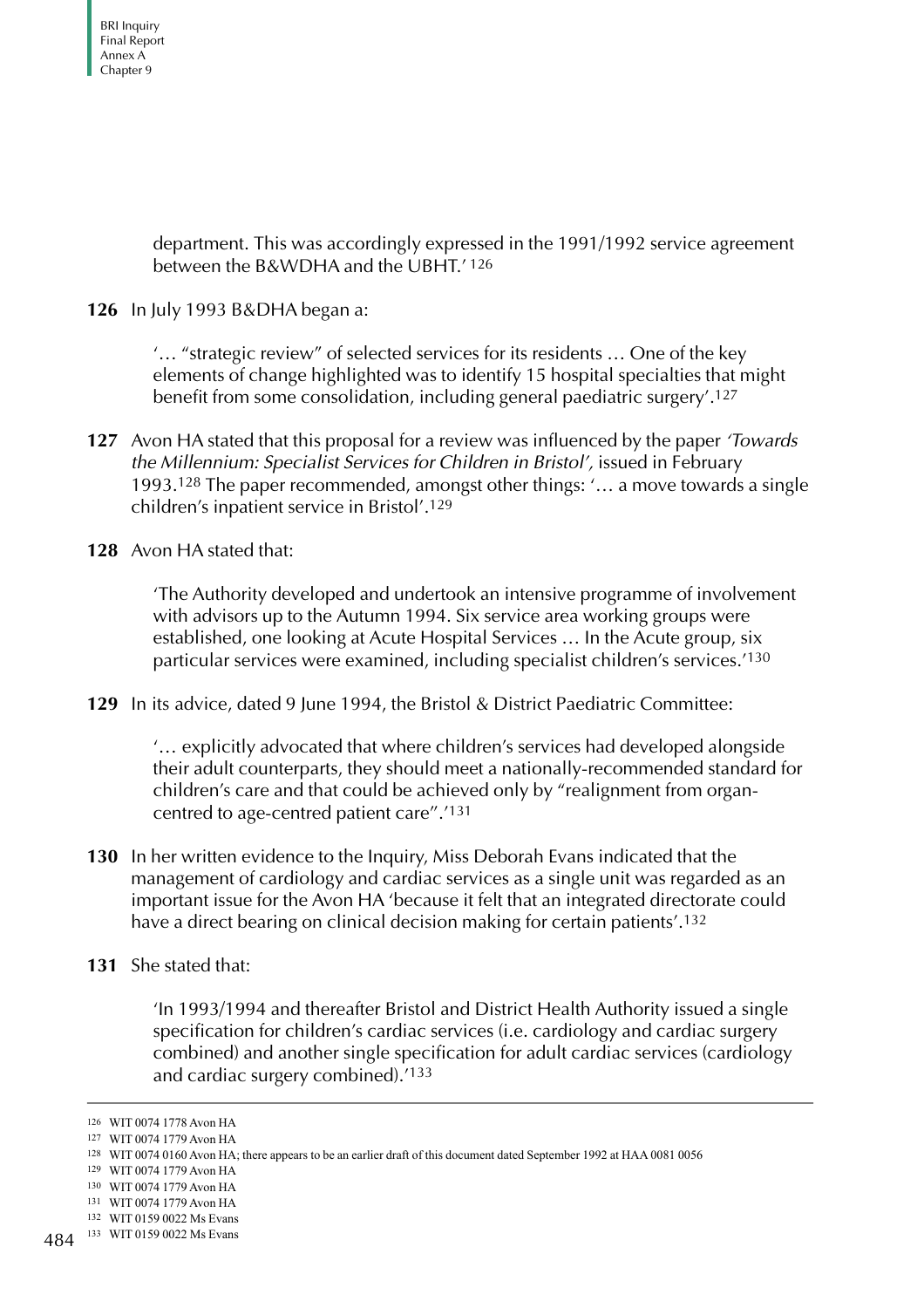**132** Dr Pitman, consultant in public health medicine at the South Western Regional Health Authority/South and West Regional Health Authority (SWRHA/S&WRHA) from 1980 to 1996, in her written evidence to the Inquiry stated that, in March 1984, the SWRHA was considering how to deal with the proposed expansion of cardiology. She referred to a draft report:

'At the present time, patients' lives are constantly being placed at risk by the need to transfer very young children between the Bristol Children's Hospital and Bristol Royal Infirmary every time a catheter investigation is needed.'134

The report proposed that the catheterisation rooms at the BRI and the BRHSC be reequipped.

**133** Dr Roylance told the Inquiry that he was aware, in 1985, of some views favouring a move of paediatric cardiac surgery to the BRHSC but:

'That was not a universally supported view.135 There were still those who thought that the expertise in cardiac surgery lay at the BRI and that it might be better to import paediatric expertise into the BRI. But I was aware and by 1987, I think by then, I think it was by then or soon after, more neonates were being operated on than before which precipitated the problem and made it clearer to everyone that it would be better if the neonates were in a paediatric unit.

'So I knew, at that time, and we tried from that time, James Wisheart in particular, with my enthusiastic support, to try and find a means of achieving that desired aim, so that around 1987, I think there was no longer an argument that it would be preferable for children to be nursed in a children's hospital, at that time … So the desire was there. The achievement was much more challenging.'136

**134** Dr Roylance explained how this was achieved:

'We engineered a situation, a very welcome situation, whereby, to achieve the latest increase in adult cardiac surgery, we either had to build more adult cardiac facilities at the BRI or build children's facilities at the Children's Hospital, so creating space for the adult surgery.'137

<sup>134</sup> WIT 0317 0005 Dr Pitman and HAA 0095 0029

<sup>135</sup> The Inquiry did not hear a single voice raised against it

<sup>136</sup> T24 p. 109–10 Dr Roylance

<sup>137</sup> T24 p. 110 Dr Roylance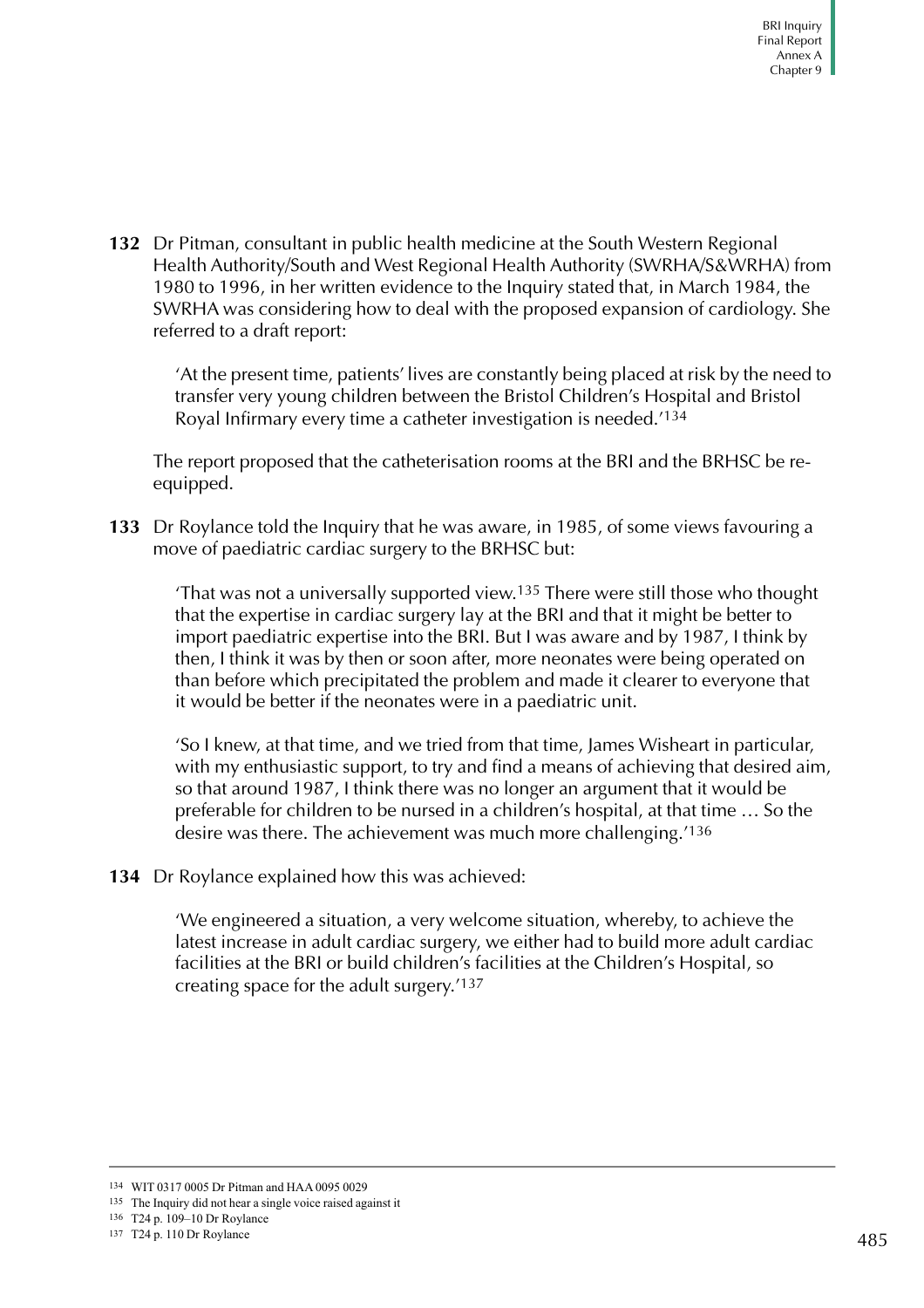**135** Dr Roylance went on, in the following exchange:

'A. … we found a solution in the 1990s.

'Q. But the solution was one which really depended on funding?

'A. Absolutely.

'Q. Had there been a source of funding available to move the children's cases from the Royal Infirmary to the Children's Hospital earlier than the 1990s, would you have taken advantage of it?

'A. Yes, but if there were funds available for that move, we would have spent it on that move.'138

**136** Dr Roylance was asked by Counsel to the Inquiry whether he was aware that, from 1987 to 1988, capital was potentially available (depending on the application being accepted) for the development of SRS:

'… sources of funding were usually brought to my attention. I cannot tell you now whether it was. I will say that the Advisory Group recommended that priority be given to applications relating to services where significant workload expansion was expected, and I suspect that that was the reason why this was not a pathway which could be trodden.

'You see, we were relying on a significant workload expansion in adult cardiac surgery. What we had been saying and what we were talking about, a significant workload expansion was not expected, as I understand it, in 1987 and 1988.

'I cannot be certain, all I can use is my experience and these documents, and what is implied is that in order to get capital for expansion, one had to demonstrate a realistic expectation of that expansion. We were looking for money for translocation, not expansion.'139

**137** In a letter of 31 January 1992 Arthur Wilson, Deputy Regional General Manager at the SWRHA, wrote to Dr Roylance concerning capital funding:140

'I am writing to invite you to produce a proposal for cardiac services that takes into account: a) increased capacity b) unification of children's services and c) steps to meet quality and cost concerns of purchasers.'

Mr Wilson's letter sought the proposals by 9 March 1992 for consideration by the RHA.

<sup>138</sup> T24 p. 111 Dr Roylance

<sup>139</sup> T24 p. 112–13 Dr Roylance

<sup>140</sup> UBHT 0038 0411; letter dated 31/1/91 but received 9/2/92 therefore should have been dated 31/1/92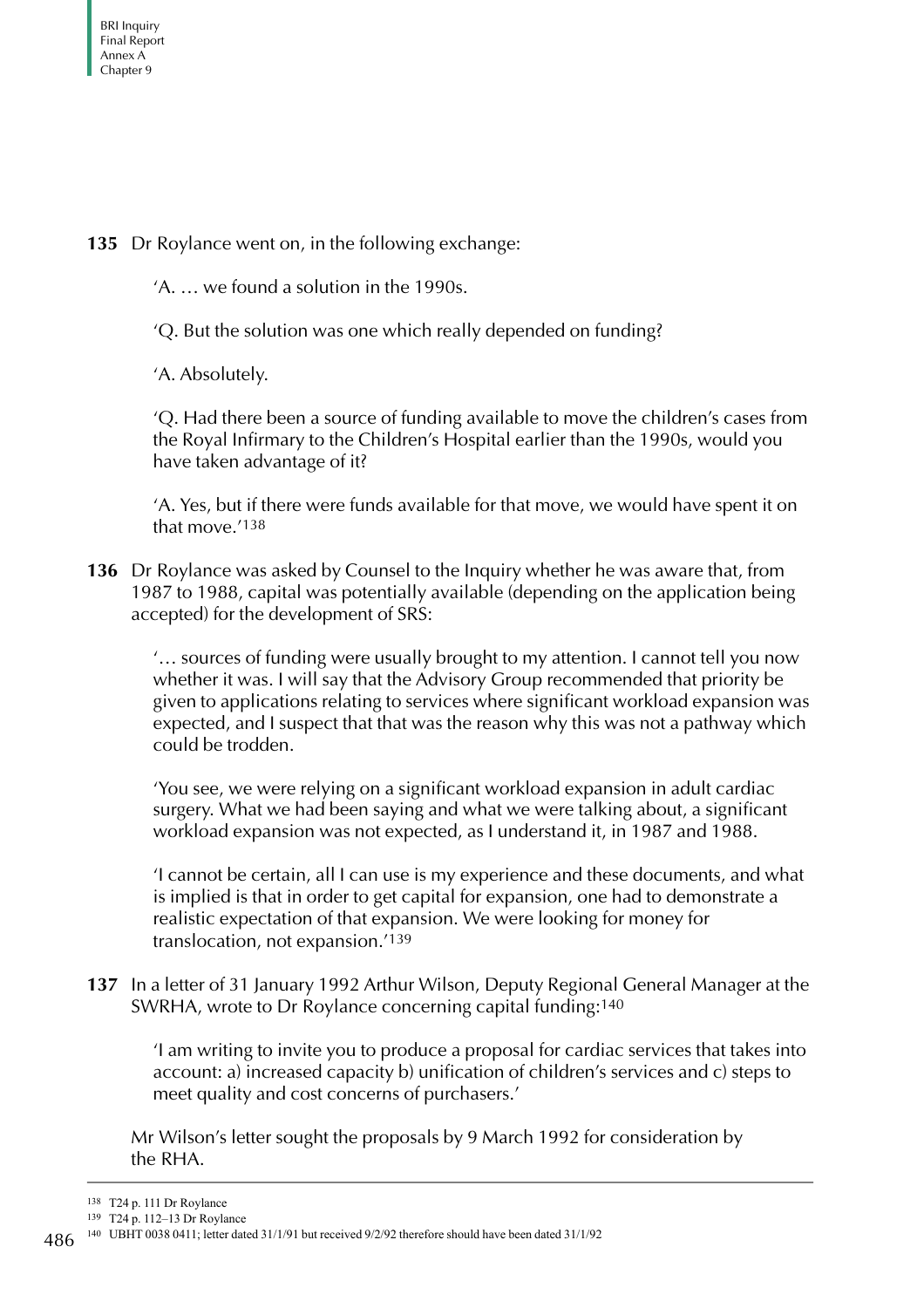**138** Dr Roylance described his understanding of the development of paediatric cardiac surgery:

'When paediatric cardiac surgery was started, it was considered that the essential expertise that was needed to be concentrated was that of cardiac surgery and they were performed right across the country by surgeons, cardiac surgeons, who performed operations on adults and children.

'In other specialties, that is still the case, but as more and more neonates were operated upon, it became increasingly apparent that a paediatric facility was more important than a cardiac surgical facility. Therefore, paediatric cardiac surgery was, as soon as we could, moved to the Children's Hospital to a paediatric environment, and a little time before that, adult cardiac surgery was merged managerially with adult cardiology.'141

**139** Dr Roylance explained:

'As I understand it – I think paediatricians may put a more extreme view – it was about creating a better environment in which care could take place; it was not about the success of that care. I mean, we were by no means the only unit which had a split site between paediatric cardiology and paediatric cardiac surgery. Because of the way the specialty developed, that is the case in a number of other units, I cannot tell you which ones, but I do know that that is not a unique situation by any means.'142

**140** Dr Roylance was asked by Counsel to the Inquiry about the views of Mr Elliott, in the following exchange:

'Q. Did you know that Mr Elliott had expressed the views that I have revealed in this line of questioning, that there was, as he saw it, disadvantage in the split site to the point of potential danger?

'A. Yes, but not to the point of danger. As I have already explained to you, I did not actually see the paper written by Martin Elliott until after the appointment of Gianni Angelini, or some time around there, but he did not say it was dangerous, he said there was the potential for danger. I clearly read that in a different way from what you are suggesting. Quite clearly, I do.

'Q. If it were suggested to you, then, revisiting my earlier question, that the service or part of the service was a potential danger to patients in a particular respect, is that something that you – as a manager unable to reach a clinical view because you

<sup>141</sup> T24 p. 69 Dr Roylance

<sup>142</sup> T26 p. 19 Dr Roylance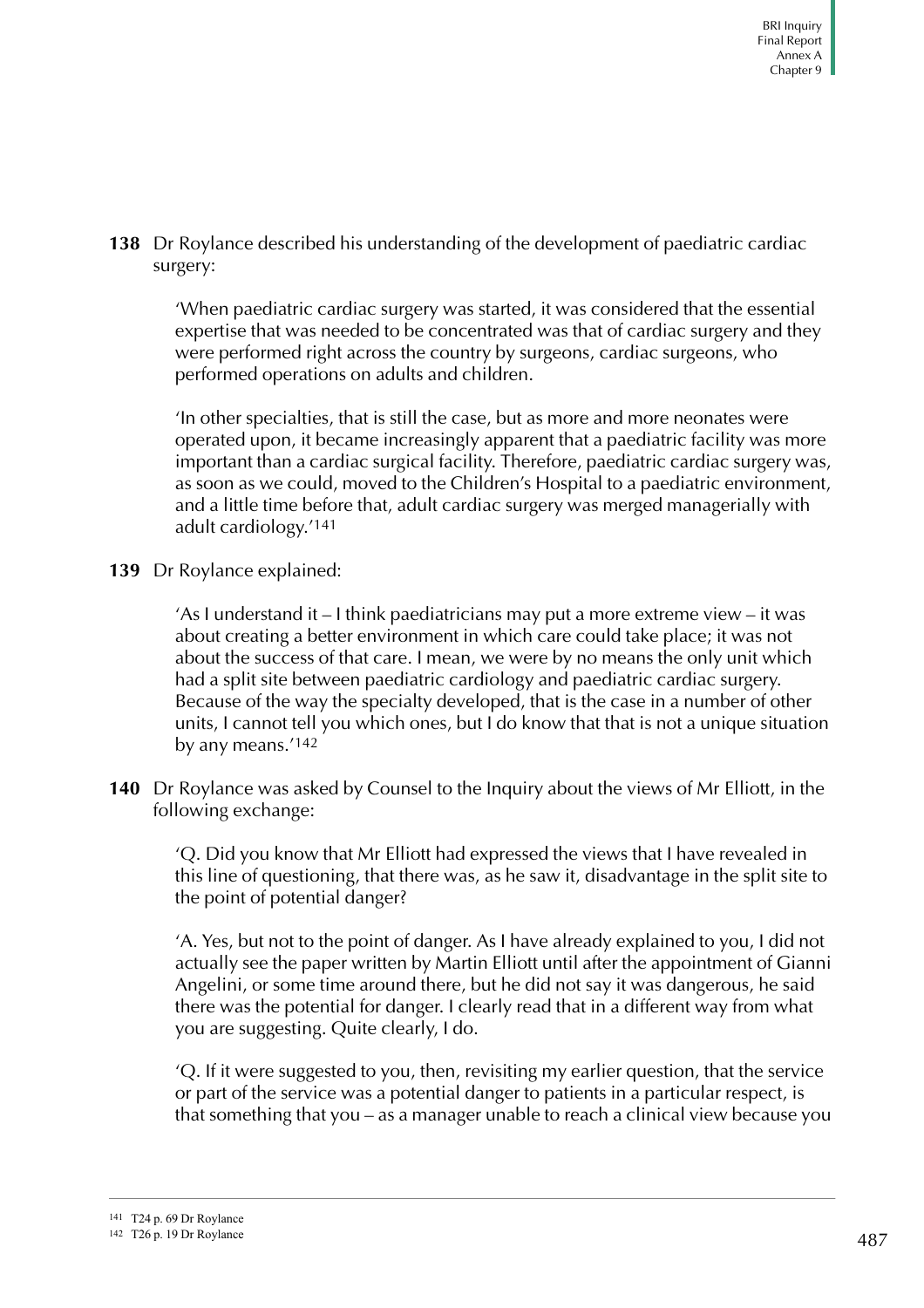were not a clinician in that particular service – would nonetheless wish to take advice upon?

'A. If the gist of the advice I was given throughout was that a situation was undesirable but in no way unacceptable, then I would regret the undesirability and attempt to correct it.

'If anybody had suggested to me that they were describing a situation that was unacceptable, then I have told you what I would do about it. Just at the top there [indicating screen], I do not know what it refers to, "was totally unacceptable to me", not "totally unacceptable". The tone of this and the implication was that he supported our view that consolidation of the service on one site was highly desirable. He at no stage says, "and you should not be providing the service the way you are". It is not said. I think if he thought we should not have been providing the service in the way that we were, he would have told me. He would have told somebody, not just the person providing the service.

'Q. The last question, perhaps, before we have our afternoon break: a situation in which a service may be potentially dangerous, or is potentially dangerous: is that acceptable or unacceptable, would you say?

'A. It depends what the words mean. The words as I understand them, it means acceptable but undesirable. You are putting to me that [it] is different. I do not believe anybody who believes that a service is dangerous and should be stopped would ever leave that ambiguity.'143

- **141** Mr Nix, in his written evidence to the Inquiry, stated that throughout the 1980s the B&WDHA had collaborated with the SWRHA in efforts to finance the expansion of cardiac surgical services. The SWRHA had set up a number of working parties in the early 1980s which made recommendations relating to the expansion of the service and for funding requirements for both capital and revenue.144
- **142** The Report of the Strategic Planning Working Party, presented to the SWRHA in March 1984, addressed a number of options for the increased provision of adult/paediatric cardiology. The preferred option was to provide a biplane cineangiograph machine145 because:

#### **'Favourable Factors**

'3.6.4i Avoids the high risk of transporting critically ill infants between BCH and BRI.

<sup>143</sup> T88 p. 114–15 Dr Roylance

<sup>144</sup> WIT 0106 0040 Mr Nix

<sup>145</sup> This is an X-ray machine for recording angiography on cine film, and the recordings are done in two planes simultaneously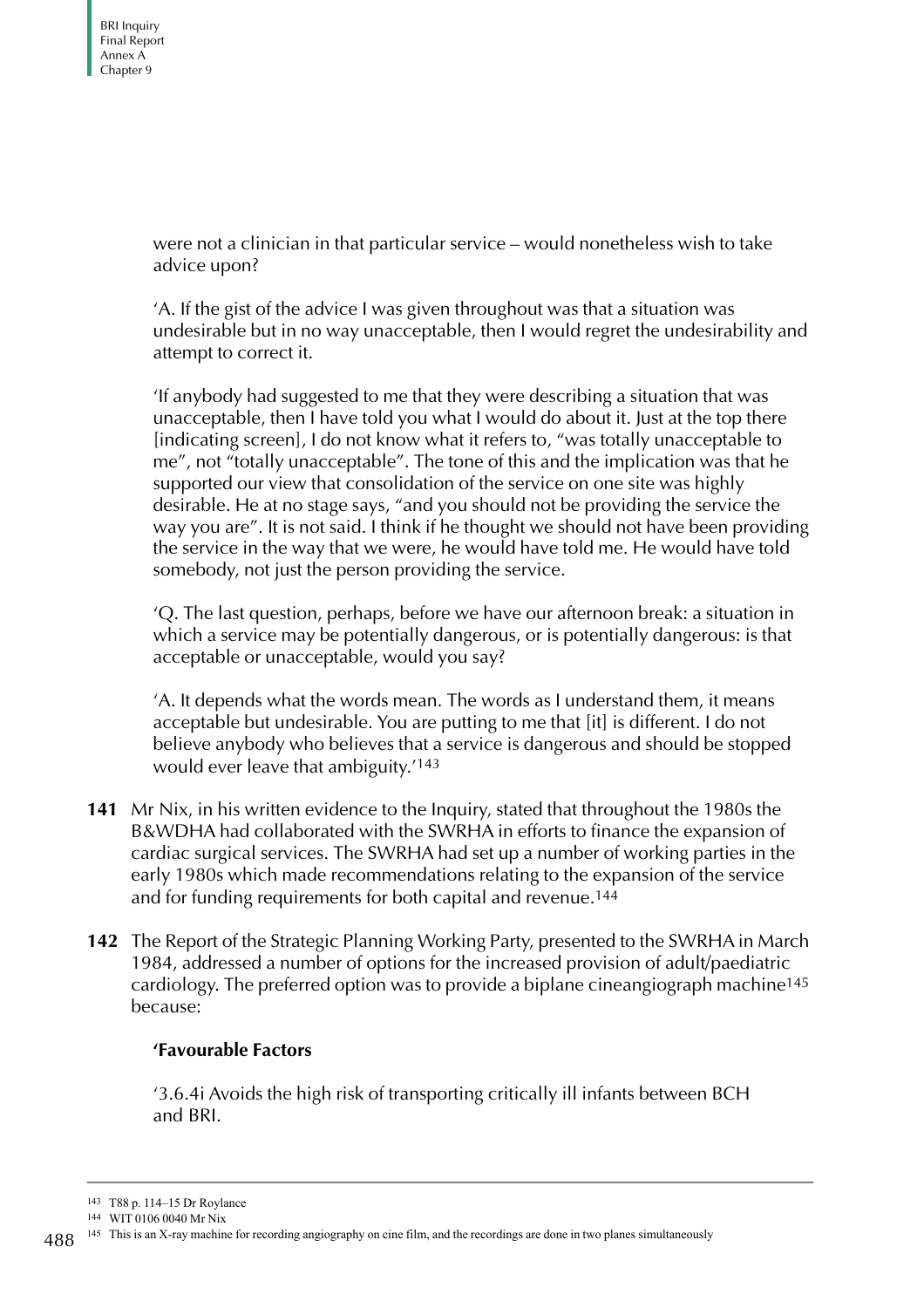'3.6.4ii Maintains ready access to expert Paediatric support — Neonatal, Anaesthetic, Intensive Care, Nursing, etc.

#### **'Other Factors**

'3.6.6iv This arrangement would avoid the current situation where the investigation of many urgent paediatric cases has to be deferred until the end of the routine sessions.

#### **'Conclusion**

'3.6.7 This option is the only one that enables the appropriate developments to be made in both Adult and Paediatric fields without compromising the clinical needs in either area.'146

**143** Mr Nix stated that an assessment of the costs of transferring paediatric open-heart surgery to the BRHSC was undertaken in the late 1980s:

'… not only was affordability an issue at the time but there was also concern about the availability of trained medical and perfusion staff to cover the two sites'.147

He stated that further assessment was undertaken in the early 1990s as part of a review of the need to expand the capacity for adult cardiac surgery.

- **144** Mr Nix indicated that other capital projects and developments were competing for scarce resources. He set out some of the major developments which took place throughout the 1980s and 1990s:
	- Expansion of cardiac surgery from 275 cases to around 1,100 cases per annum
	- Building of the new Bristol Eye Hospital
	- Building of the Avon Orthopaedic Hospital
	- 'Replacing several of the linear accelerators used for the treatment of cancer
	- 'New general hospital at Weston Super Mare
	- Transfer of learning disability patients into small family homes in the community
	- 'Building four new operating theatres at the BRI

<sup>146</sup> HAA 0095 0055 – 0056

<sup>147</sup> WIT 0106 0042 – 0043 Mr Nix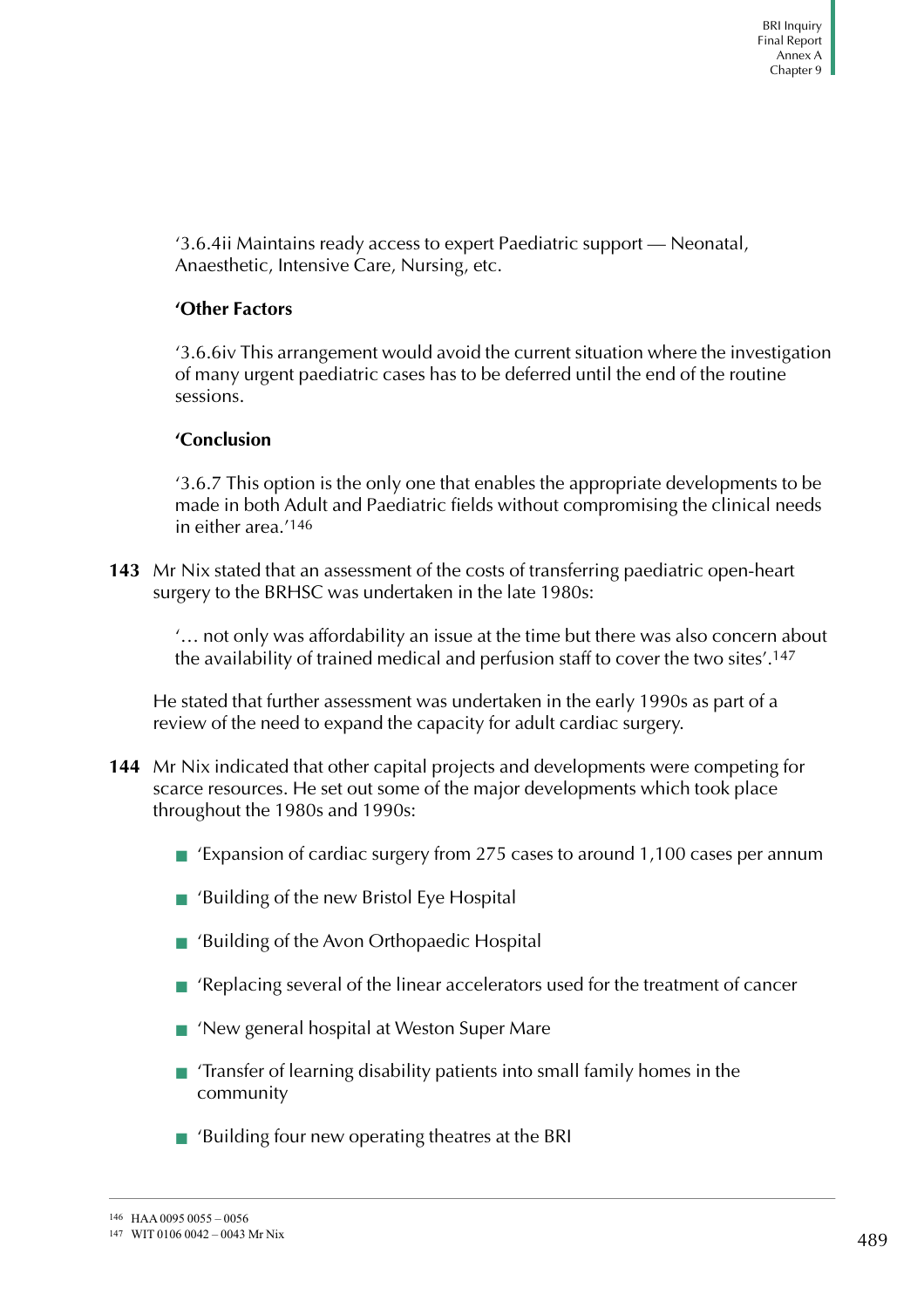- 'Developing a Bone Marrow Transplant unit for Children now dealing with about 80 cases a year
- Transferring the beds for the elderly from Manor park to the BGH [Bristol] General Hospital], closer to where the patients live.'148

#### **145** He went on:

'A further review of service provision in 1993/94 identified a financially viable plan to move paediatric open-heart surgery to the Children's Hospital. This plan was to be financed by the purchasers providing greater funding for an expanded adult cardiac surgery service. Because of the overall size of the expansion in adult surgical services required, the possibility of transferring children's surgery to the Children's Hospital was investigated and found to be affordable. … Funding for the capital investment was found from the Trust's capital, NHS Executive Regional Office capital and from charitable sources. Development work at the BRHSC started in late 1994 and finished in November 1995.'149

- **146** Mr Nix told the Inquiry that cardiologists, paediatric and adult alike, had been arguing for paediatric open-heart surgery to be moved to the BRHSC for some time by the start of the 1990s.150
- **147** Mr Nix was asked by Counsel to the Inquiry about an application for funding led by Dr Joffe, made in 1992:

'Well, up until Friday evening last week, I was not aware that we had made a submission. There were no papers in any of my files related to this yet you had mentioned something to me and I spoke to Kate Orchard, the Manager of Cardiac, and she said she was asked about it at the GMC, and on Friday I spoke to Mr Wisheart and asked did he know anything about it and on Friday evening I saw a copy of a paper that had been submitted in 1992. In fact I saw two papers. The first was one that I had written which was what work would need to be undertaken to make a submission and that was dated the 9 June, and then, about a fortnight later, the very short paper had been submitted. It was sent down under a compliments slip from Dr Joffe and on that compliment slip it indicated that Mr Owen had suggested that the application should be made and that an application that had been sent in was an interim statement. I do not recall being involved.'151

<sup>148</sup> WIT 0106 0043 – 0044 Mr Nix

<sup>149</sup> WIT 0106 0044 Mr Nix

<sup>150</sup> T23 p. 78 Mr Nix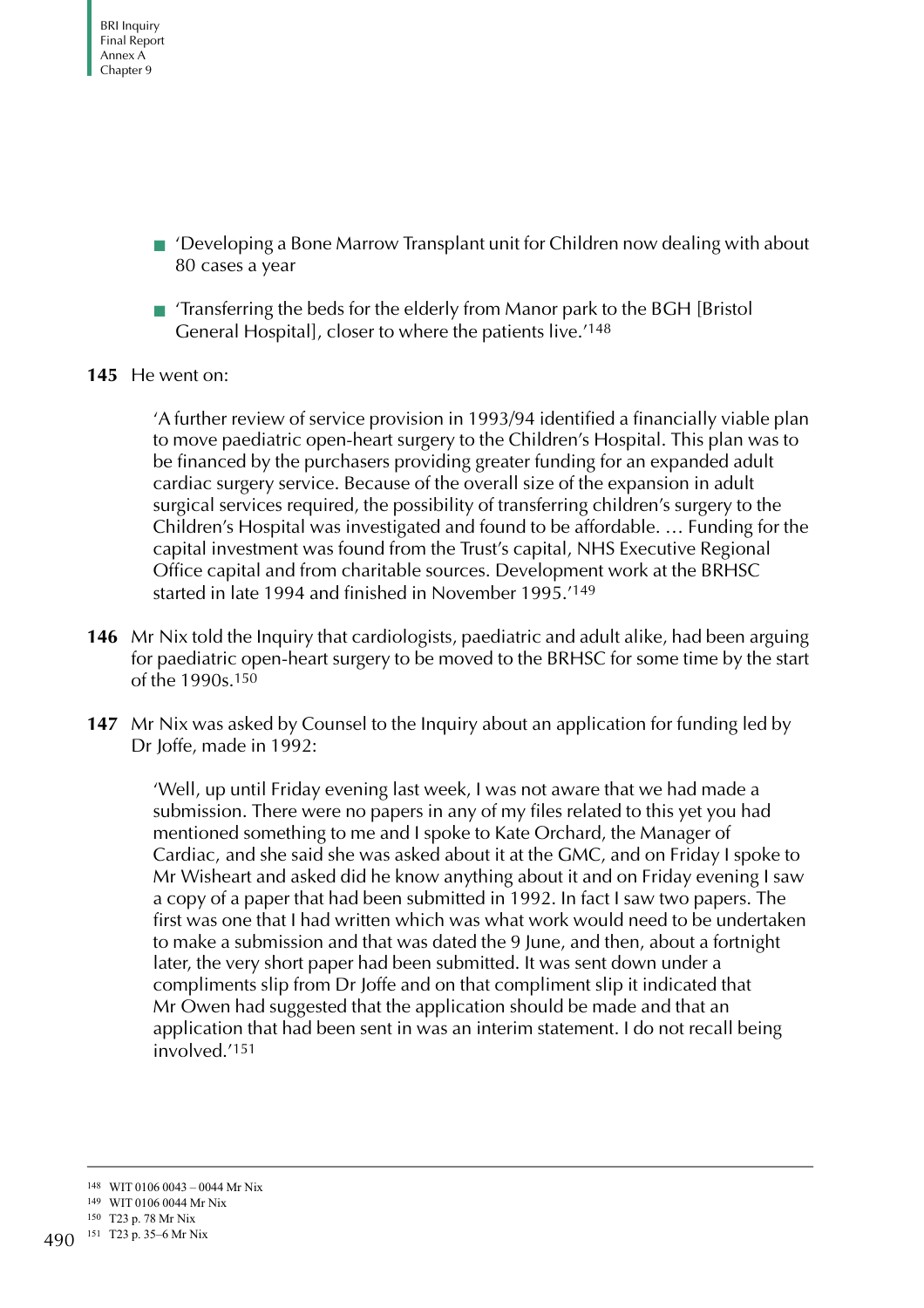- **148** Mr Nix agreed that opportunities were available for applications to be made for capital funding to the Supra Regional Services Advisory Group (SRSAG) in the late 1980s: '… clearly there were'.152
- **149** Asked whether the need to increase capacity in the BRI to meet the demand for adult cardiac surgery was the reason why paediatric cardiac surgery moved to the BRHSC, Mr Nix said:

'Yes, and it brought with it, because of the demands from purchasers and the need that was shown in our waiting lists and the number of emergencies, that finance was available to cope with both the cost of the capital investment and the ongoing revenue cost of running the service at the Children's and at the Royal Infirmary.'153

**150** Mr Nix told the Inquiry that the concerns expressed by Dr Jordan in his paper of 7 December 1990 were addressed in the mid-1990s because they were allied to the need to increase the capacity for adult cardiac surgery.154

### Comments by the Trust Board

**151** Mr Robert McKinlay, Chairman of the UBHT 1994–1996, stated in his written evidence to the Inquiry:

'The effect of the quality of care of operating on children within the BRI is a matter for clinicians. In the discussions which took place in specifying the new children's hospital, much emphasis was given by staff to the treatment of children within an environment dedicated to children.'155

**152** Miss Lesley Salmon, Associate General Manager of Cardiac Surgery from 1991 to 1993, then General Manager of Cardiac Services until 1994, told the Inquiry of her view of the Trust Board's concern in the following exchange:

'Q. … how would you characterise the attitudes, so far as you are able to, concern of the Trust Board, the directors of the Trust, to the split site throughout your period, 1991 to 1994?

'A. It was not my impression that the Trust Board in general felt that the split site for paediatric surgery was of great concern in terms of the management of the service or the quality of the service.

<sup>152</sup> T23 p. 39 Mr Nix

<sup>153</sup> T23 p. 81 Mr Nix

<sup>154</sup> T23 p. 81 Mr Nix

<sup>155</sup> WIT 0102 0017 Mr McKinlay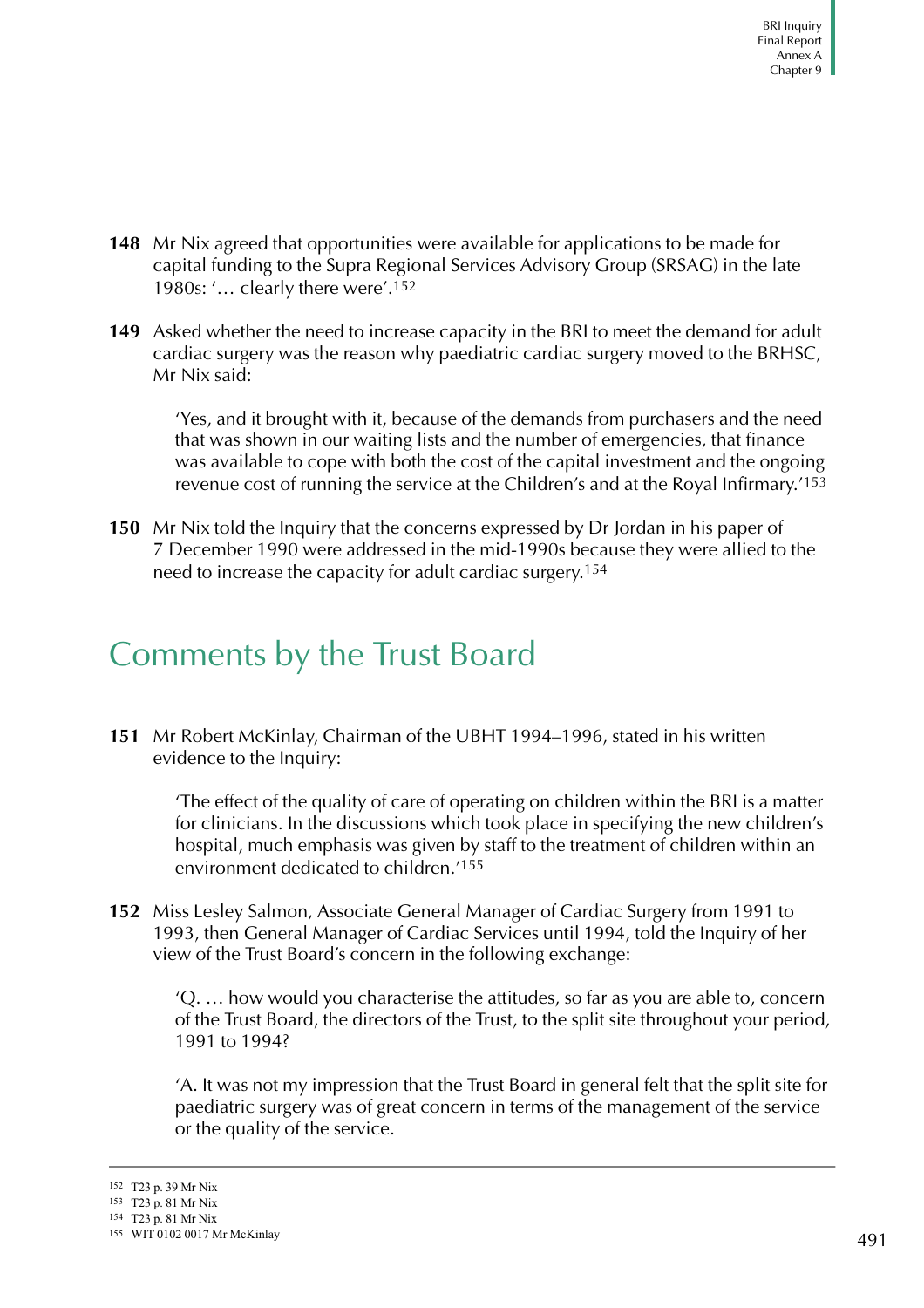'Q. Were you aware of anyone who was trying to persuade them to a contrary view?

'A. On the Board, or outside of the Board?

'Q. No, any pressure to the Board to try and make the Board think that it was a problem?

'A. I think that certainly the group I was a member of within the Directorate of Surgery principally, there were those individuals amongst us who felt that for various reasons it was important. Certainly I think that Janet Maher would have felt strongly. Probably the clinicians and managers of the Clinical Directors would almost certainly have felt strongly about it, and I believe did. I think that Chris Monk, the anaesthetic consultant, was also a supporter of that view. Those are the ones that spring to mind.

'Q. What was your view?

'A. My view was that the service should move to the Children's Hospital.

'Q. For the benefit of the children or the adults, or both?

'A. Both, but principally for the children.'156

**153** Mr Stephen Boardman, Director of Corporate Development for the UBHT, from April 1991 to July 1992, was asked by Counsel to the Inquiry to comment on Mr Wisheart's written evidence that:

'… we wished to move the open-heart paediatric surgery to the Children's Hospital; when the plans to do this were advanced they were overtaken by new proposals to re-provide the entire Children's Hospital.'157

#### **154** Mr Boardman replied:

'Can I give you the context of my answer? When I was drafting my statement, I did not recall the transfer of the split site as being a major issue at all. It is a long time ago now and I have long since left the Trust, so it is not my everyday working environment … I then reviewed the documents I still had available at home and I was surprised to find that there were references in them — these were documents for which I was responsible and these particular documents I have mentioned, the application for Trust status and the like, and I flicked through the documents, found these references, thought "That is interesting". I had forgotten that that was going on at the time.

156 T31 p. 125–6 Miss Salmon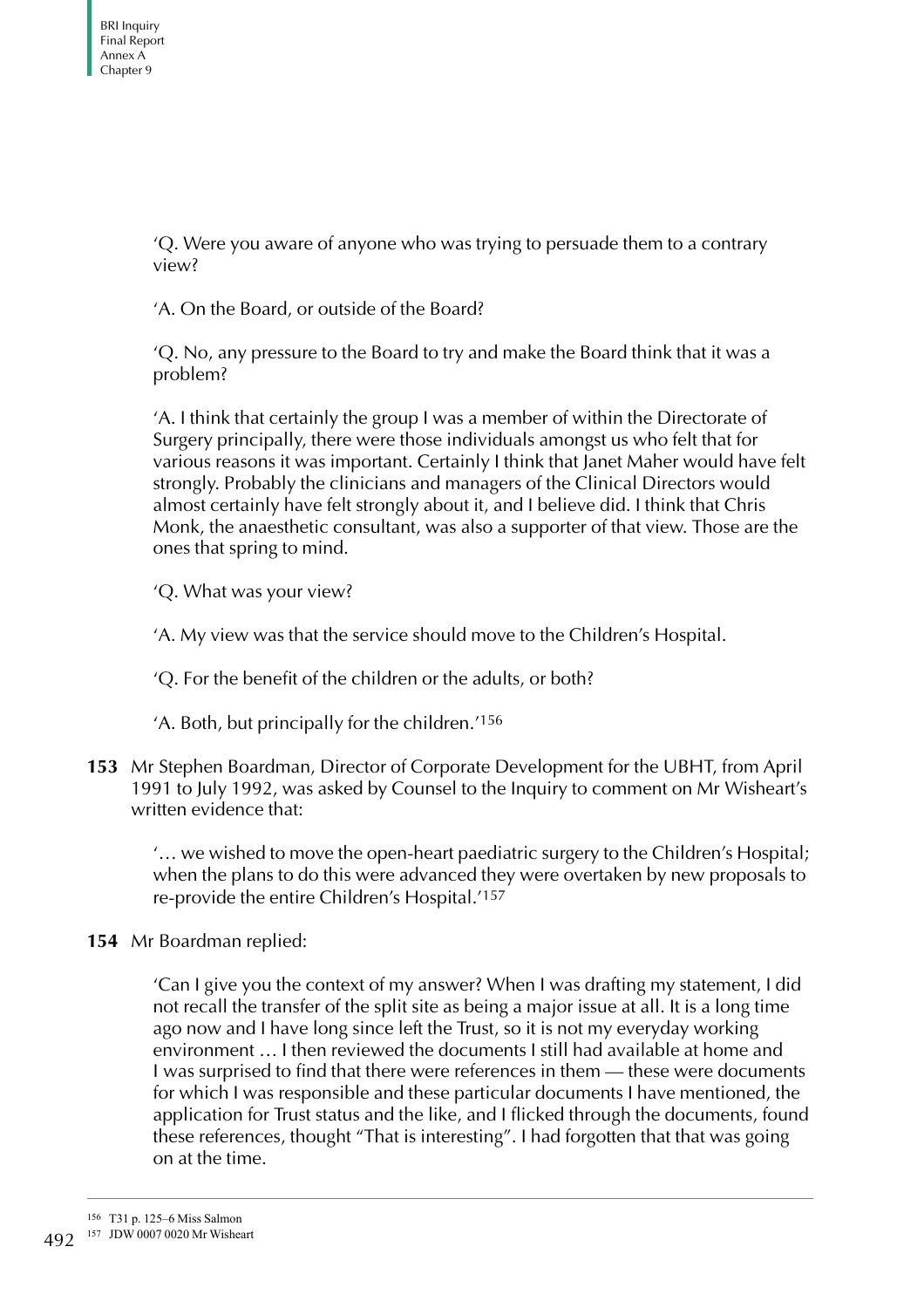'So that is the context to me giving the answer to this.

'James' statement that he pursued it, or two goals were pursued enthusiastically, I am sure — it is very likely true that the surgeons were enthusiastic to make this move, but it never became a proposal that was actively got to the Board at a level where the Board or the predecessor of the Board, the management team, were saying, "Yes, this is a proposal which we need to devote time and effort into making it happen" with — you know, looking at the details of how we were making it happen. It never got advanced to being a major project for me to take up.<sup>'158</sup>

**155** A first draft of a report for consideration by the Cardiac Expansion Working Party, distributed on 12 May 1994, stated:

'Plans for a new children's hospital are well advanced, including provision for integrated cardiac services, but the new building is unlikely to be commissioned before the end of the decade. This is too far ahead to meet immediate and medium term demand on the service.'159

It was noted in the report that the most recent previous report was in 1990 and that:

'To date it has been concluded that the cost of such relocation, involving the construction of a new cardiac theatre, additional ITU beds and additional staffing, has been prohibitive.'160

<sup>158</sup> T33 p. 30–1 Mr Boardman

<sup>159</sup> JDW 0003 0185; Working Party Report *'Options for Development of Adult and Paediatric Cardiac Services in UBHT'*, 12 May 1994

<sup>160</sup> JDW 0003 0185; Working Party Report *'Options for Development of Adult and Paediatric Cardiac Services in UBHT'*, 12 May 1994